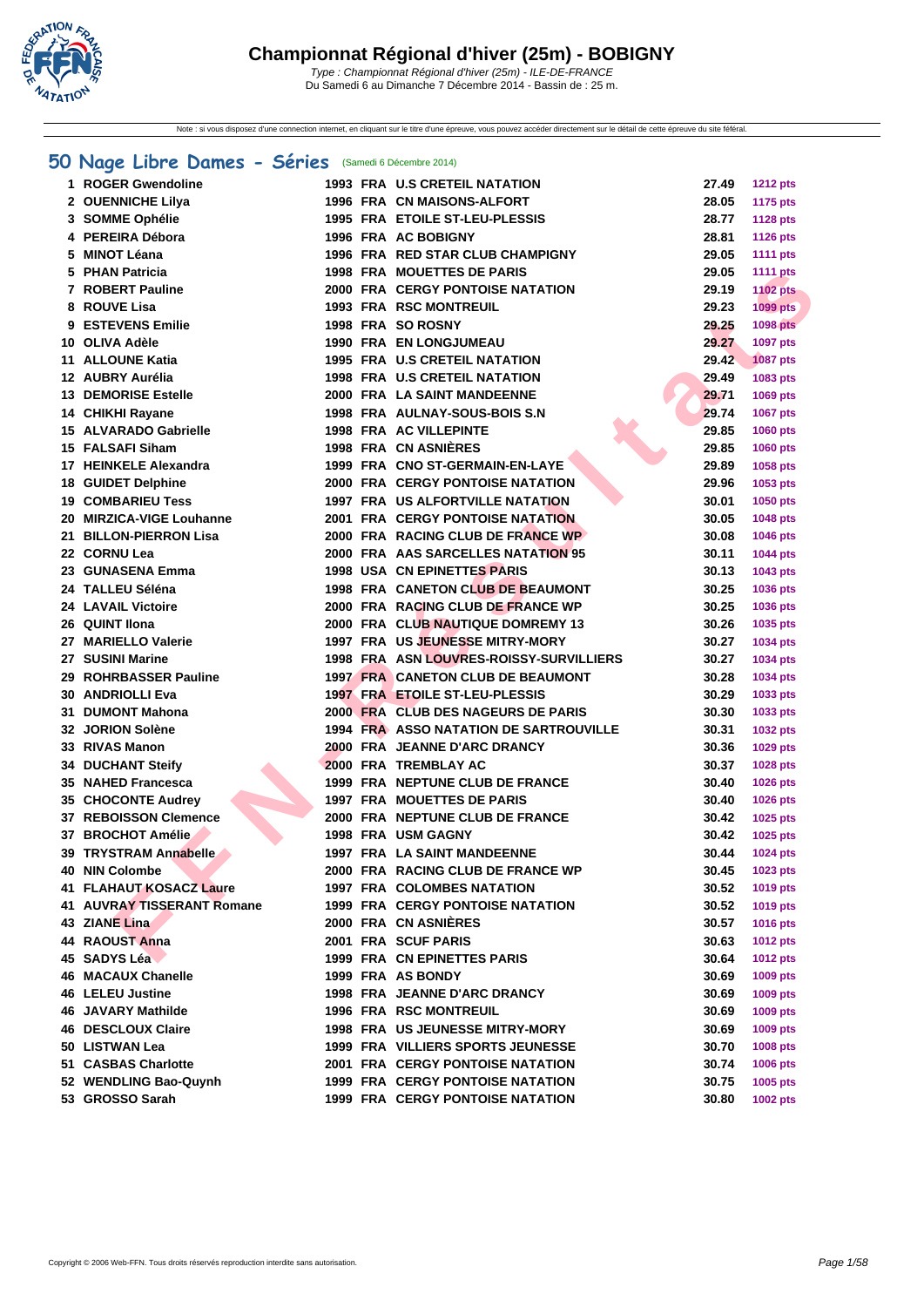**WATATION** .,

**[50 Nage L](http://www.ffnatation.fr/webffn/index.php)ibre Dames - Séries (suite)**

| 54 NAIT-HAMOUD Meryem        |  | 2000 FRA CM LE BOURGET                        | 30.84 | <b>1000 pts</b> |
|------------------------------|--|-----------------------------------------------|-------|-----------------|
| 55 BRAULT Inès               |  | 1999 FRA NOGENT NATATION 94                   | 30.91 | 996 pts         |
| 55 BOUDISSA Naïla            |  | 2001 FRA NEPTUNE CLUB DE FRANCE               | 30.91 | <b>996 pts</b>  |
| 57 AUZOU Josephine           |  | 2001 FRA CS CLICHY 92                         | 30.92 | 995 pts         |
| 58 RIBAL Philomene           |  | 2000 FRA BOIS-COLOMBES SPORT                  | 30.93 | 994 pts         |
| 58 GODILLIER Marie           |  | 1998 FRA TREMBLAY AC                          | 30.93 | 994 pts         |
| 60 GRISET Mina               |  | 1999 FRA STADE FRANÇAIS O COURBEVOIE          | 30.94 | 994 pts         |
| 61 KOFFI Sherilyne           |  | 2000 FRA AAS SARCELLES NATATION 95            | 30.97 | 992 pts         |
| 62 GUINOTTE Margot           |  | 1998 FRA AC BOULOGNE-BILLANCOURT              | 31.03 | <b>988 pts</b>  |
| 63 BARRIER Clara             |  | 2001 FRA BOIS-COLOMBES SPORT                  | 31.04 | <b>988 pts</b>  |
| 64 MARTIN Alicia             |  | 2000 FRA AC VILLEPINTE                        | 31.11 | <b>984 pts</b>  |
| <b>65 JORION Laure</b>       |  | <b>1994 FRA ASSO NATATION DE SARTROUVILLE</b> | 31.13 | 982 pts         |
| 66 COLOMBO Lou               |  | 2000 FRA CLUB DES NAGEURS DE PARIS            | 31.14 | 982 pts         |
| 67 GUILMARD Marine           |  | 1992 FRA VILLIERS SPORTS JEUNESSE             | 31.15 | <b>981 pts</b>  |
| 67 MAHBOUB Sonia             |  | <b>1999 FRA MOUETTES DE PARIS</b>             | 31.15 | 981 pts         |
| <b>69 BRUNET Estelle</b>     |  | 2001 FRA RED STAR CLUB CHAMPIGNY              | 31.16 | 981 pts         |
| 69 KADAMI Leila              |  | <b>1997 FRA CSM GENEVILLIERS</b>              | 31.16 | 981 pts         |
| 71 CURIEL Annabelle          |  | 1999 FRA JEANNE D'ARC DRANCY                  | 31.17 | 980 pts         |
| 72 HUBERT Carla              |  | 2000 FRA ETOILE ST-LEU-PLESSIS                | 31.21 |                 |
|                              |  |                                               |       | 978 pts         |
| 73 ZERROUK Eva               |  | 2001 FRA NEPTUNE CLUB DE FRANCE               | 31.22 | 977 pts         |
| 74 SAID ALY Nelcia           |  | 2000 FRA CM GARGES-LÈS-GONESSE                | 31.23 | 976 pts         |
| 74 BELAREDJ Sabrina          |  | 1997 FRA AC VILLEPINTE                        | 31.23 | 976 pts         |
| 76 ALLOUN Lena               |  | 2000 FRA SO ROSNY                             | 31.30 | 972 pts         |
| <b>77 VERCASSON Julie</b>    |  | 2000 FRA VILLEMONBLE SPORTS NATATION          | 31.31 | 972 pts         |
| <b>78 AMROUCHE Meissa</b>    |  | 2001 FRA BOIS-COLOMBES SPORT                  | 31.35 | 969 pts         |
| 79 ELLUL Sophie              |  | 1998 FRA AS BONDY                             | 31.37 | 968 pts         |
| 80 REGIMBEAU Elma            |  | 2001 FRA CLUB DES NAGEURS DE PARIS            | 31.43 | 964 pts         |
| 81 MARX Juliette             |  | 2000 FRA LA SAINT MANDEENNE                   | 31.45 | 963 pts         |
| 82 DRUY Manon                |  | 1998 FRA CS CLICHY 92                         | 31.46 | 963 pts         |
| 83 BACK Mathilde             |  | 2000 FRA STADE FRANÇAIS O COURBEVOIE          | 31.52 | 959 pts         |
| <b>84 FRAGNE Mathilde</b>    |  | <b>1998 FRA CN ANDRESY</b>                    | 31.53 | 959 pts         |
| 84 FERREIRA Camille          |  | <b>2000 POR VILLIERS SPORTS JEUNESSE</b>      | 31.53 | 959 pts         |
| <b>86 SARRAZIN Valentine</b> |  | 1998 FRA CN ANDRESY                           | 31.57 | 956 pts         |
| 86 JANIN Juliette            |  | 2000 FRĀ NOGENT NATATION 94                   | 31.57 | 956 pts         |
| 88 ELIDRISSI Ikrame          |  | 1998 FRA CN EPINETTES PARIS                   | 31.68 | 950 pts         |
| 89 LEGUIDE Romane            |  | 2000 FRA BOIS-COLOMBES SPORT                  | 31.69 | 949 pts         |
| 90 BUTTAZZONI-DELAGE Sarah   |  | 2000 FRA CN EPINETTES PARIS                   | 31.72 | 947 pts         |
| 90 RENARD Sophie             |  | 1996 FRA ASN LOUVRES-ROISSY-SURVILLIERS       | 31.72 | 947 pts         |
| 90 GRENET Laure              |  | 1999 FRA CN 95 EZANVILLE                      | 31.72 | 947 pts         |
| 93 SOUDANI Melissa           |  | 2001 FRA RED STAR CLUB CHAMPIGNY              | 31.80 | 943 pts         |
| 94 DE SILVA Johanna-indi     |  | <b>1999 FRA CN EPINETTES PARIS</b>            | 31.82 | 942 pts         |
| 95 BENGOUFA PAPAMICHAIL Hana |  | 1999 FRA NEPTUNE CLUB DE FRANCE               | 31.84 | 940 pts         |
| 96 BOCQUILLION Morgann       |  | <b>1999 FRA VILLIERS SPORTS JEUNESSE</b>      | 31.88 | 938 pts         |
| 97 CAPRON Gaëlle             |  | 2000 FRA AS BONDY                             | 31.90 | 937 pts         |
| 98 BLONDEAU Alexandra        |  | 2000 FRA VILLIERS SPORTS JEUNESSE             | 31.91 | 936 pts         |
| 99 GIBON Julie               |  | 2001 FRA CERGY PONTOISE NATATION              | 31.96 | 933 pts         |
| 100 GAULTIER Emma            |  | <b>1999 FRA US JEUNESSE MITRY-MORY</b>        | 31.97 | 933 pts         |
| 101 MANDRY Garance           |  | 1999 FRA CN ANDRESY                           | 32.01 | 930 pts         |
| 102 MAKHLOUF Melissa         |  | 2001 FRA MOUETTES DE PARIS                    | 32.02 | 930 pts         |
| 103 LOWRY Elysia             |  | 2001 USA CLUB NAUTIQUE DOMREMY 13             | 32.06 | 928 pts         |
| 104 ABBASSI Ghizlane         |  | <b>2000 TUN AC VILLEPINTE</b>                 | 32.07 | 927 pts         |
| 105 ALEXIA Lea               |  | 2000 FRA AC VILLEPINTE                        | 32.09 | 926 pts         |
| 106 EMTIR Taj-Mahal          |  | 2000 FRA AULNAY-SOUS-BOIS S.N                 | 32.11 | 925 pts         |
| 106 BENITO Inés              |  | 2001 FRA ASN LOUVRES-ROISSY-SURVILLIERS       | 32.11 | 925 pts         |
|                              |  |                                               |       |                 |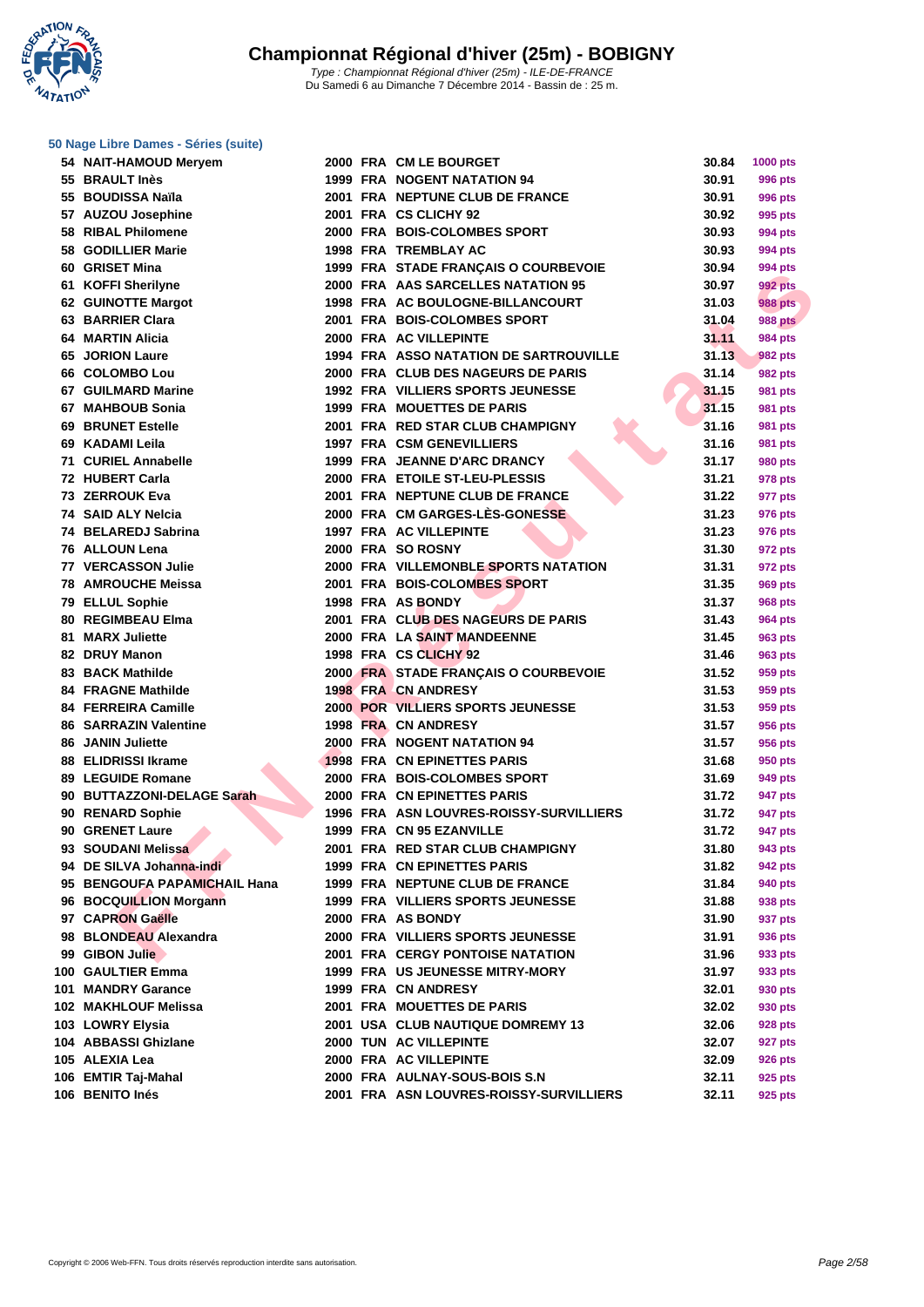**WATATION** 

### **[50 Nage L](http://www.ffnatation.fr/webffn/index.php)ibre Dames - Séries (suite)**

|     | 108 SAHMI Sarah                          |
|-----|------------------------------------------|
|     | 109 LAITIER Eva                          |
|     | 110 GREIWELDINGER Agathe                 |
|     | 111 BARRE Camille                        |
|     | 112 RAPP Lucie                           |
|     | 113 LOUIH Ranine                         |
|     | 113 BESSON Chloé                         |
|     | 115 JOUBLIN Justine                      |
|     | 115 AUTARD Gaëlle                        |
|     | 115 TEIXEIRA Lea                         |
|     | 118 AOUCHICHE Émma                       |
|     | 119 STRALEN Fanny                        |
|     | 120 CHAVASSE Antoinette                  |
|     | 121 BASTOS Léticia                       |
|     | 122 MOUROT Lea                           |
|     | <b>123 MACGREGOR Alix</b>                |
|     | 124 ROCA Luna                            |
|     | 124 FLEURY Carla                         |
|     | 126 GAUTROIS Fanny                       |
|     | 127 BOUZIANE Rania                       |
|     | 127 VAUTRIN Mélanie                      |
|     | 129 ALDEGUER Ambre                       |
|     | 130 MAZIERE Isis                         |
|     | 131 LARRAT Claire                        |
|     | 132 SASSI Kenza                          |
|     | 133 QUELVEN Marie                        |
|     | 134 DUBOIS Justine                       |
|     | <b>135 RICHARDSON Ines</b>               |
|     | 136 KHARKOUCH Sara                       |
|     | 137 MADOYAN Esther                       |
|     | 138 CLEONIS Lauryn                       |
|     |                                          |
|     | 139 LAROCHE Oceane                       |
|     | 140 MONCHAUX Dorine<br>141 ALLOUNE Léana |
|     | 142 MONGUILLON Clementine                |
|     | 143 BELBACHIR Sofia                      |
|     | 143 COBO Sandra                          |
|     | <b>145 RATANDRA Zoe</b>                  |
|     |                                          |
|     | 146 MAZRI Ines                           |
| 146 | <b>JOND Agathe</b>                       |
|     | 148 EARLY Sophie-Kate                    |
|     | 148 VALLEE Itzel                         |
|     | 150 OUAHABI Kenza<br>151 BAH Lisa        |
|     | 152 PHAM Flora                           |
|     |                                          |
|     | 153 DOS SANTOS Camille                   |
|     | 154 MICHELET Jeanne                      |
|     | 155 CHEHAB Sarah                         |
|     | 156 GRALL Anaïs                          |
|     | 157 GERARD-NADJI Ines                    |
|     | 158 LAHNA Ines                           |
|     | 159 RAMIREZ Kandy                        |
|     | 160 VALLEE Chloé                         |
|     | 160 CERTAL Laetitia                      |

Du Samedi 6 au Dimanche 7 Décembre 2014 - Bassin de : 25 m.

| 108 SAHMI Sarah                  |  | <b>1999 FRA CN ASNIERES</b>          | 32.18 | 921 pts        |
|----------------------------------|--|--------------------------------------|-------|----------------|
| 109 LAITIER Eva                  |  | 2001 FRA AULNAY-SOUS-BOIS S.N        | 32.19 | 920 pts        |
| 110 GREIWELDINGER Agathe         |  | 2000 FRA AS ARGENTEUIL NATATION      | 32.22 | 918 pts        |
| 111 BARRE Camille                |  | <b>2001 FRA MONTIGNY NATATION</b>    | 32.24 | 917 pts        |
| 112 RAPP Lucie                   |  | 1999 FRA AS HERBLAY NATATION         | 32.35 | 911 pts        |
| 113 LOUIH Ranine                 |  | 2000 FRA CSM GENEVILLIERS            | 32.38 | 909 pts        |
| 113 BESSON Chloé                 |  | 2001 FRA CN ANDRESY                  | 32.38 | 909 pts        |
| 115 JOUBLIN Justine              |  | 2001 FRA USC CONFLANS-STE-HONORINE   | 32.39 | <b>908 pts</b> |
| 115 AUTARD Gaëlle                |  | 2001 FRA SCUF PARIS                  | 32.39 | <b>908 pts</b> |
| 115 TEIXEIRA Lea                 |  | 1999 FRA CLUB NAUTIQUE DOMREMY 13    | 32.39 | <b>908 pts</b> |
| 118 AOUCHICHE Émma               |  | 2001 FRA SCUF PARIS                  | 32.41 | 907 pts        |
| 119 STRALEN Fanny                |  | 1998 FRA SPORTING CLUB 9 PARIS       | 32.43 | <b>906 pts</b> |
| <b>120 CHAVASSE Antoinette</b>   |  | 2001 FRA BOIS-COLOMBES SPORT         | 32.46 | 904 pts        |
| 121 BASTOS Léticia               |  | 2000 FRA VILLIERS SPORTS JEUNESSE    | 32.47 | 904 pts        |
| 122 MOUROT Lea                   |  | 2001 FRA COLOMBES NATATION           | 32.48 | 903 pts        |
| 123 MACGREGOR Alix               |  | 1999 FRA SPORTING CLUB 9 PARIS       | 32.49 | 903 pts        |
| 124 ROCA Luna                    |  | 1999 FRA RED STAR CLUB CHAMPIGNY     | 32.52 |                |
|                                  |  | 2001 FRA SN FRANCONVILLE             |       | 901 pts        |
| 124 FLEURY Carla                 |  |                                      | 32.52 | 901 pts        |
| 126 GAUTROIS Fanny               |  | 2000 FRA AC BOULOGNE-BILLANCOURT     | 32.55 | 899 pts        |
| 127 BOUZIANE Rania               |  | 2000 FRA CLUB NAUTIQUE DE SEVRAN     | 32.71 | 890 pts        |
| 127 VAUTRIN Mélanie              |  | <b>1998 FRA AS NATATION RAINCY</b>   | 32.71 | 890 pts        |
| 129 ALDEGUER Ambre               |  | 2000 FRA BOIS-COLOMBES SPORT         | 32.73 | 889 pts        |
| <b>130 MAZIERE Isis</b>          |  | 2000 FRA CS NAUTIQUE NOISY-LE-GRAND  | 32.74 | 888 pts        |
| 131 LARRAT Claire                |  | 2000 FRA VILLEMONBLE SPORTS NATATION | 32.83 | 883 pts        |
| 132 SASSI Kenza                  |  | 2001 FRA VILLEMONBLE SPORTS NATATION | 32.86 | 882 pts        |
| 133 QUELVEN Marie                |  | 2001 FRA US JEUNESSE MITRY-MORY      | 32.87 | 881 pts        |
| 134 DUBOIS Justine               |  | 2000 FRA TREMBLAY AC                 | 32.89 | 880 pts        |
| <b>135 RICHARDSON Ines</b>       |  | 2000 FRA SPORTING CLUB 9 PARIS       | 32.93 | 878 pts        |
| 136 KHARKOUCH Sara               |  | 2000 FRA CSM GENEVILLIERS            | 32.94 | 877 pts        |
| 137 MADOYAN Esther               |  | 1998 FRA C.N VALLEE DE MONTMORENCY   | 32.99 | 874 pts        |
| 138 CLEONIS Lauryn               |  | 2001 FRA SPORTING CLUB 9 PARIS       | 33.01 | 873 pts        |
| 139 LAROCHE Oceane               |  | 2001 FRA USO BEZONS                  | 33.02 | 873 pts        |
| <b>140 MONCHAUX Dorine</b>       |  | 1998 FRA ETOILE ST-LEU-PLESSIS       | 33.13 | <b>866 pts</b> |
| 141 ALLOUNE Léana                |  | 2001 FRA U.S CRETEIL NATATION        | 33.16 | 865 pts        |
| <b>142 MONGUILLON Clementine</b> |  | 2001 FRA ETOILE ST-LEU-PLESSIS       | 33.17 | 864 pts        |
| 143 BELBACHIR Sofia              |  | 1998 FRA JEANNE D'ARC DRANCY         | 33.23 | 861 pts        |
| 143 COBO Sandra                  |  | 1999 FRA CLUB NAUTIQUE DOMREMY 13    | 33.23 | 861 pts        |
| 145 RATANDRA Zoe                 |  | 1999 FRA RED STAR CLUB CHAMPIGNY     | 33.25 | 860 pts        |
| 146 MAZRI Ines                   |  | 2001 FRA CM AUBERVILLIERS NATATION   | 33.33 | 855 pts        |
| 146 JOND Agathe                  |  | 2000 FRA SPORTING CLUB 9 PARIS       | 33.33 | 855 pts        |
| 148 EARLY Sophie-Kate            |  | 2001 GBR CNO ST-GERMAIN-EN-LAYE      | 33.34 | 855 pts        |
| 148 VALLEE Itzel                 |  | 2000 FRA CLUB NAUTIQUE DOMREMY 13    | 33.34 | 855 pts        |
| 150 OUAHABI Kenza                |  | 2001 FRA AAS SARCELLES NATATION 95   | 33.40 | 851 pts        |
| 151 BAH Lisa                     |  | 2000 ITA SPORTING CLUB 9 PARIS       | 33.41 | 851 pts        |
| 152 PHAM Flora                   |  | 2001 FRA VILLEMONBLE SPORTS NATATION | 33.42 | 850 pts        |
| 153 DOS SANTOS Camille           |  | 2001 FRA AC VILLEPINTE               | 33.47 |                |
|                                  |  |                                      | 33.54 | 847 pts        |
| 154 MICHELET Jeanne              |  | 2001 FRA AC BOULOGNE-BILLANCOURT     |       | 844 pts        |
| 155 CHEHAB Sarah                 |  | 2001 FRA CM AUBERVILLIERS NATATION   | 33.73 | 833 pts        |
| 156 GRALL Anaïs                  |  | 2001 FRA USC CONFLANS-STE-HONORINE   | 33.74 | 833 pts        |
| 157 GERARD-NADJI Ines            |  | 2001 FRA AC VILLEPINTE               | 33.85 | 827 pts        |
| 158 LAHNA Ines                   |  | 2001 FRA USMA-ST-OUEN                | 33.90 | 824 pts        |
| 159 RAMIREZ Kandy                |  | 1998 FRA SPORTING CLUB 9 PARIS       | 33.92 | 823 pts        |
| 160 VALLEE Chloé                 |  | 2001 FRA CLUB NAUTIQUE DOMREMY 13    | 34.05 | 816 pts        |
| 160 CERTAL Laetitia              |  | 2001 FRA JEANNE D'ARC DRANCY         | 34.05 | 816 pts        |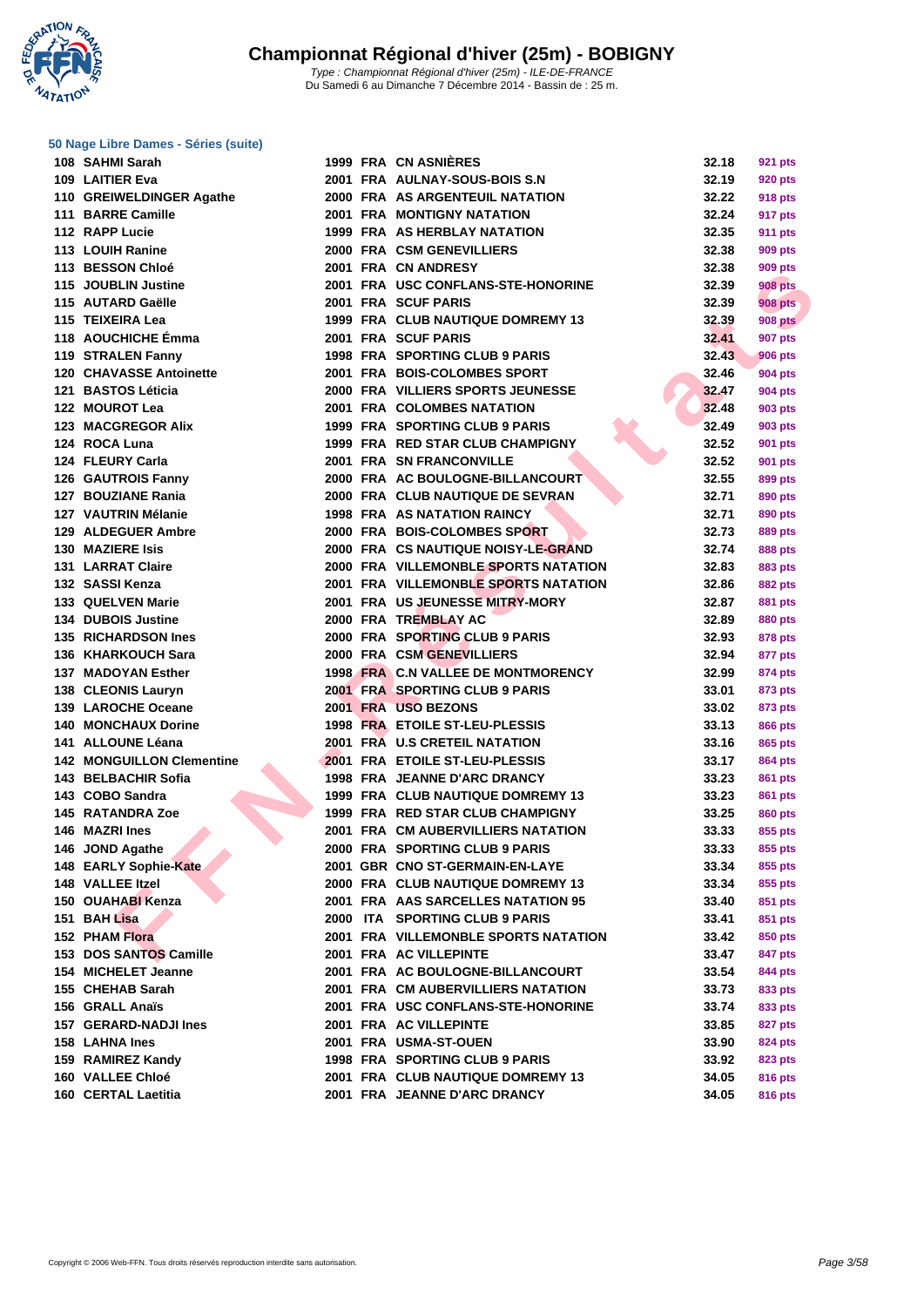

Du Samedi 6 au Dimanche 7 Décembre 2014 - Bassin de : 25 m.

#### **[50 Nage L](http://www.ffnatation.fr/webffn/index.php)ibre Dames - Séries (suite)**

| 162 MONNIOT Ines     |  | 2001 FRA SPORTING CLUB 9 PARIS   | 34.15          | 810 pts        |
|----------------------|--|----------------------------------|----------------|----------------|
| 163 GIRARDY Noemy    |  | 2001 FRA JEANNE D'ARC DRANCY     | 34.20          | <b>807 pts</b> |
| 164 OREAL Candice    |  | 2000 FRA SPORTING CLUB 9 PARIS   | 34.33          | <b>800 pts</b> |
| 165 MUTZ Tara        |  | 2001 FRA CN EPINETTES PARIS      | 34.38          | <b>798 pts</b> |
| --- LETTERON Garance |  | 2001 FRA SPORTING CLUB 9 PARIS   | <b>DSQ Da</b>  |                |
| --- HAVILAND Lynn    |  | 2000 FRA AC BOULOGNE-BILLANCOURT | <b>DSQ Da</b>  |                |
| --- ROBERT Oceane    |  | 1997 FRA JEANNE D'ARC DRANCY     | <b>DNS</b> dec |                |
| --- SALDUCCI Melanie |  | <b>1985 FRA USM MALAKOFF</b>     | <b>DNS</b> dec |                |

### **100 Nage Libre Dames - Séries** (Dimanche 7 Décembre 2014)

| סווססטט וגום שטאו                                       |  | <b>INA SEARINE D'ARG DRANGE</b>         |          |              |                |                                                               |
|---------------------------------------------------------|--|-----------------------------------------|----------|--------------|----------------|---------------------------------------------------------------|
| --- SALDUCCI Melanie                                    |  | 1985 FRA USM MALAKOFF                   |          |              | <b>DNS</b> dec |                                                               |
|                                                         |  |                                         |          |              |                |                                                               |
| 00 Nage Libre Dames - Séries (Dimanche 7 Décembre 2014) |  |                                         |          |              |                |                                                               |
| 1 ROGER Gwendoline                                      |  | <b>1993 FRA U.S CRETEIL NATATION</b>    |          |              | 1:00.23        | 1177 pts                                                      |
| 2 COMBEAU Charlotte                                     |  | 1992 FRA CN EPINETTES PARIS             |          |              | 1:00.27        | 50 m: 29.03 (29.03) 100 m: 1:00.23 (31.20)<br><b>1176 pts</b> |
|                                                         |  |                                         |          |              |                | 50 m: 29.27 (29.27) 100 m: 1:00.27 (31.00)                    |
| 3 MINOT Léana                                           |  | 1996 FRA RED STAR CLUB CHAMPIGNY        |          |              | 1:02.77        | <b>1097 pts</b><br>50 m: 29.96 (29.96) 100 m: 1:02.77 (32.81) |
| 4 SOMME Ophélie                                         |  | 1995 FRA ETOILE ST-LEU-PLESSIS          |          |              | 1:03.02        | 1090 pts                                                      |
| 5 PEREIRA Débora                                        |  | 1996 FRA AC BOBIGNY                     | $50 m$ : | 30.15        | 1:03.23        | $(30.15)$ 100 m : 1:03.02 $(32.87)$<br>1083 pts               |
|                                                         |  |                                         |          |              |                | 50 m: 30.30 (30.30) 100 m: 1:03.23 (32.93)                    |
| 6 FLAHAUT KOSACZ Laure                                  |  | <b>1997 FRA COLOMBES NATATION</b>       |          |              | 1:03.43        | <b>1077 pts</b><br>50 m: 30.52 (30.52) 100 m: 1:03.43 (32.91) |
| 7 NIVOIX Julie                                          |  | 1989 FRA AAS SARCELLES NATATION 95      |          |              | 1:03.86        | 1064 pts                                                      |
| 8 GHRIBI Célia                                          |  | 2000 FRA US IVRY-SUR-SEINE              |          | 50 m : 30.40 | 1:04.12        | $(30.40)$ 100 m : 1:03.86 $(33.46)$<br><b>1056 pts</b>        |
|                                                         |  |                                         |          |              |                | 50 m: 31.27 (31.27) 100 m: 1:04.12 (32.85)                    |
| 9 ROBERT Pauline                                        |  | <b>2000 FRA CERGY PONTOISE NATATION</b> |          |              | 1:04.27        | 1052 pts<br>50 m: 30.31 (30.31) 100 m: 1:04.27 (33.96)        |
| 10 LEGENDRE Jeanne                                      |  | 1997 FRA RACING CLUB DE FRANCE WP       |          |              | 1:04.39        | 1048 pts                                                      |
| 11 ALVARADO Gabrielle                                   |  | 1998 FRA AC VILLEPINTE                  |          |              | 1:04.46        | 50 m: 31.17 (31.17) 100 m: 1:04.39 (33.22)<br><b>1046 pts</b> |
|                                                         |  |                                         |          |              |                | 50 m: 30.71 (30.71) 100 m: 1:04.46 (33.75)                    |
| 12 BILLON-PIERRON Lisa                                  |  | 2000 FRA RACING CLUB DE FRANCE WP       |          |              | 1:04.52        | 1044 pts<br>50 m: 31.46 (31.46) 100 m: 1:04.52 (33.06)        |
| <b>13 ESTEVENS Emilie</b>                               |  | 1998 FRA SO ROSNY                       |          |              | 1:04.62        | <b>1041 pts</b>                                               |
| 14 GARCIA Inès                                          |  | 2000 FRA TREMBLAY AC                    |          | 50 m : 30.84 | 1:04.69        | $(30.84)$ 100 m : 1:04.62 $(33.78)$<br>1039 pts               |
|                                                         |  |                                         |          |              |                | 50 m : 30.93 (30.93) 100 m : 1:04.69 (33.76)                  |
| 15 CORNU Lea                                            |  | 2000 FRA AAS SARCELLES NATATION 95      |          |              | 1:04.78        | <b>1036 pts</b><br>50 m: 30.55 (30.55) 100 m: 1:04.78 (34.23) |
| 16 ROHRBASSER Pauline                                   |  | 1997 FRA CANETON CLUB DE BEAUMONT       |          |              | 1:05.06        | <b>1028 pts</b>                                               |
| 17 HEINKELE Alexandra                                   |  | 1999 FRA CNO ST-GERMAIN-EN-LAYE         |          |              | 1:05.21        | 50 m: 31.84 (31.84) 100 m: 1:05.06 (33.22)<br>1023 pts        |
|                                                         |  |                                         |          |              |                | 50 m: 31.22 (31.22) 100 m: 1:05.21 (33.99)                    |
| 18 FOLLET Elisa                                         |  | 1999 FRA RED STAR CLUB CHAMPIGNY        |          |              | 1:05.23        | 1023 pts<br>50 m: 31.02 (31.02) 100 m: 1:05.23 (34.21)        |
| 19 FALSAFI Siham                                        |  | 1998 FRA CN ASNIERES                    |          |              | 1:05.25        | <b>1022 pts</b>                                               |
| 20 ALLOUNE Katia                                        |  | 1995 FRA U.S CRETEIL NATATION           |          |              | 1:05.29        | 50 m: 31.89 (31.89) 100 m: 1:05.25 (33.36)<br>1021 pts        |
|                                                         |  |                                         |          |              |                | 50 m: 30.64 (30.64) 100 m: 1:05.29 (34.65)                    |
| 21 DEMORISE Estelle                                     |  | 2000 FRA LA SAINT MANDEENNE             |          |              | 1:05.54        | 1014 pts<br>50 m: 31.39 (31.39) 100 m: 1:05.54 (34.15)        |
| 22   BOUDISSA Naïla                                     |  | 2001 FRA NEPTUNE CLUB DE FRANCE         |          |              | 1:05.62        | <b>1011 pts</b>                                               |
| 22 NAHED Francesca                                      |  | 1999 FRA NEPTUNE CLUB DE FRANCE         |          |              | 1:05.62        | 50 m: 32.02 (32.02) 100 m: 1:05.62 (33.60)<br><b>1011 pts</b> |
|                                                         |  |                                         |          |              |                | 50 m: 31.21 (31.21) 100 m: 1:05.62 (34.41)                    |
| 24 AUBRY Aurélia                                        |  | 1998 FRA U.S CRETEIL NATATION           |          |              | 1:05.65        | <b>1010 pts</b><br>50 m: 31.50 (31.50) 100 m: 1:05.65 (34.15) |
| 25 TRAMIER Juliette                                     |  | 1999 FRA RACING CLUB DE FRANCE WP       |          |              | 1:05.67        | <b>1010 pts</b>                                               |
| 26 CHOCONTE Audrey                                      |  | 1997 FRA MOUETTES DE PARIS              |          |              | 1:05.73        | 50 m: 31.60 (31.60) 100 m: 1:05.67 (34.07)<br><b>1008 pts</b> |
|                                                         |  |                                         |          |              |                | 50 m: 31.86 (31.86) 100 m: 1:05.73 (33.87)                    |
| 27   GUNASENA Emma                                      |  | <b>1998 USA CN EPINETTES PARIS</b>      |          |              | 1:05.78        | <b>1007 pts</b><br>50 m: 31.48 (31.48) 100 m: 1:05.78 (34.30) |
| <b>28 REBOISSON Clemence</b>                            |  | 2000 FRA NEPTUNE CLUB DE FRANCE         |          |              | 1:05.80        | <b>1006 pts</b>                                               |
| 29 SADYS Léa                                            |  | 1999 FRA CN EPINETTES PARIS             |          |              | 1:05.88        | 50 m: 31.68 (31.68) 100 m: 1:05.80 (34.12)<br>1004 pts        |
|                                                         |  |                                         |          |              |                |                                                               |

|                 |       | 1:00.23                      | <b>1177 pts</b>     |                |
|-----------------|-------|------------------------------|---------------------|----------------|
| 50 m :          | 29.03 | $(29.03)$ 100 m :            | 1:00.23             | (31.20)        |
|                 |       | 1:00.27                      | <b>1176 pts</b>     |                |
| 50 m :          | 29.27 | $(29.27)$ 100 m :            | 1:00.27             | (31.00)        |
|                 |       | 1:02.77                      | 1097 pts            |                |
| 50 m:           | 29.96 | $(29.96)$ 100 m :            | 1:02.77             | (32.81)        |
|                 |       | 1:03.02                      | 1090 pts            |                |
| $50 m$ :        | 30.15 | $(30.15)$ 100 m :            | 1:03.02             | (32.87)        |
|                 |       | 1:03.23                      | 1083 pts            |                |
| 50 m:           | 30.30 | $(30.30)$ 100 m :            | 1:03.23             | (32.93)        |
|                 |       | 1:03.43                      | 1077                | pts            |
| 50 m :          | 30.52 | $(30.52)$ 100 m :            | 1:03.43             | (32.91)        |
|                 |       | 1:03.86                      | 1064 pts            |                |
| 50 <sub>m</sub> | 30.40 | $(30.40)$ 100 m:             | 1:03.86             | (33.46)        |
|                 |       | 1:04.12                      | 1056 pts            |                |
| 50 m :          | 31.27 | $(31.27)$ 100 m :            | 1:04.12             | (32.85)        |
|                 |       | 1:04.27                      |                     |                |
| 50 m:           | 30.31 | $(30.31)$ 100 m :            | 1052 pts<br>1:04.27 | (33.96)        |
|                 |       | 1:04.39                      | <b>1048 pts</b>     |                |
| 50 m :          | 31.17 |                              |                     |                |
|                 |       | $(31.17) 100 m$ :            | 1:04.39             | (33.22)        |
|                 | 30.71 | 1:04.46                      | 1046 pts            |                |
| 50 m:           |       | $(30.71)$ 100 m :            | 1:04.46             | (33.75)        |
|                 |       | 1:04.52                      | 1044                | pts            |
| 50 m :          | 31.46 | $(31.46) 100 m$ :            | 1:04.52             | (33.06)        |
|                 | 30.84 | 1:04.62                      | 1041                | pts            |
| 50 m :          |       | $(30.84)$ 100 m :            | 1:04.62             | (33.78)        |
| 50m             | 30.93 | 1:04.69                      | 1039 pts            |                |
|                 |       | $(30.93)$ 100 m :<br>1:04.78 | 1:04.69             | (33.76)        |
| 50 m:           | 30.55 | $(30.55)$ 100 m :            | 1036 pts<br>1:04.78 |                |
|                 |       | 1:05.06                      | 1028                | (34.23)<br>pts |
| 50 m:           | 31.84 | $(31.84) 100 m$ :            | 1:05.06             | (33.22)        |
|                 |       | 1:05.21                      | <b>1023 pts</b>     |                |
| 50 m :          | 31.22 | $(31.22)$ 100 m :            | 1:05.21             | (33.99)        |
|                 |       | 1:05.23                      | 1023 pts            |                |
| $50 m$ :        | 31.02 | $(31.02) 100 m$ :            | 1:05.23             | (34.21)        |
|                 |       | 1:05.25                      | 1022 pts            |                |
| 50 m :          | 31.89 | $(31.89) 100 m$ :            | 1:05.25             | (33.36)        |
|                 |       | 1:05.29                      | 1021                | pts            |
| 50 m :          | 30.64 | $(30.64)$ 100 m :            | 1:05.29             | (34.65)        |
|                 |       | 1:05.54                      | 1014 pts            |                |
| 50 m:           | 31.39 | $(31.39) 100 m$ :            | 1:05.54             | (34.15)        |
|                 |       | 1:05.62                      | 1011                | pts            |
| 50 m:           | 32.02 | $(32.02)$ 100 m :            | 1:05.62             | (33.60)        |
|                 |       | 1:05.62                      | 1011                | pts            |
| 50 m:           | 31.21 | $(31.21)$ 100 m :            | 1:05.62             | (34.41)        |
|                 |       | 1:05.65                      | 1010 pts            |                |
| 50 m :          | 31.50 | $(31.50)$ 100 m :            | 1:05.65             | (34.15)        |
|                 |       | 1:05.67                      | 1010                | pts            |
| $50 m$ :        | 31.60 | $(31.60) 100 m$ :            | 1:05.67             | (34.07)        |
|                 |       | 1:05.73                      | 1008 pts            |                |
| 50 m :          | 31.86 | $(31.86) 100 m$ :            | 1:05.73             | (33.87)        |
|                 |       | 1:05.78                      | 1007                | pts            |
| 50 m :          | 31.48 | $(31.48) 100 m$ :            | 1:05.78             | (34.30)        |
|                 |       | 1:05.80                      | <b>1006 pts</b>     |                |
| 50 m:           | 31.68 | $(31.68) 100 m$ :            | 1:05.80             | (34.12)        |
|                 |       | 1:05.88                      | 1004                | pts            |
| $50 m$ :        | 31.61 | $(31.61)$ 100 m:             | 1:05.88             | (34.27)        |
|                 |       |                              |                     |                |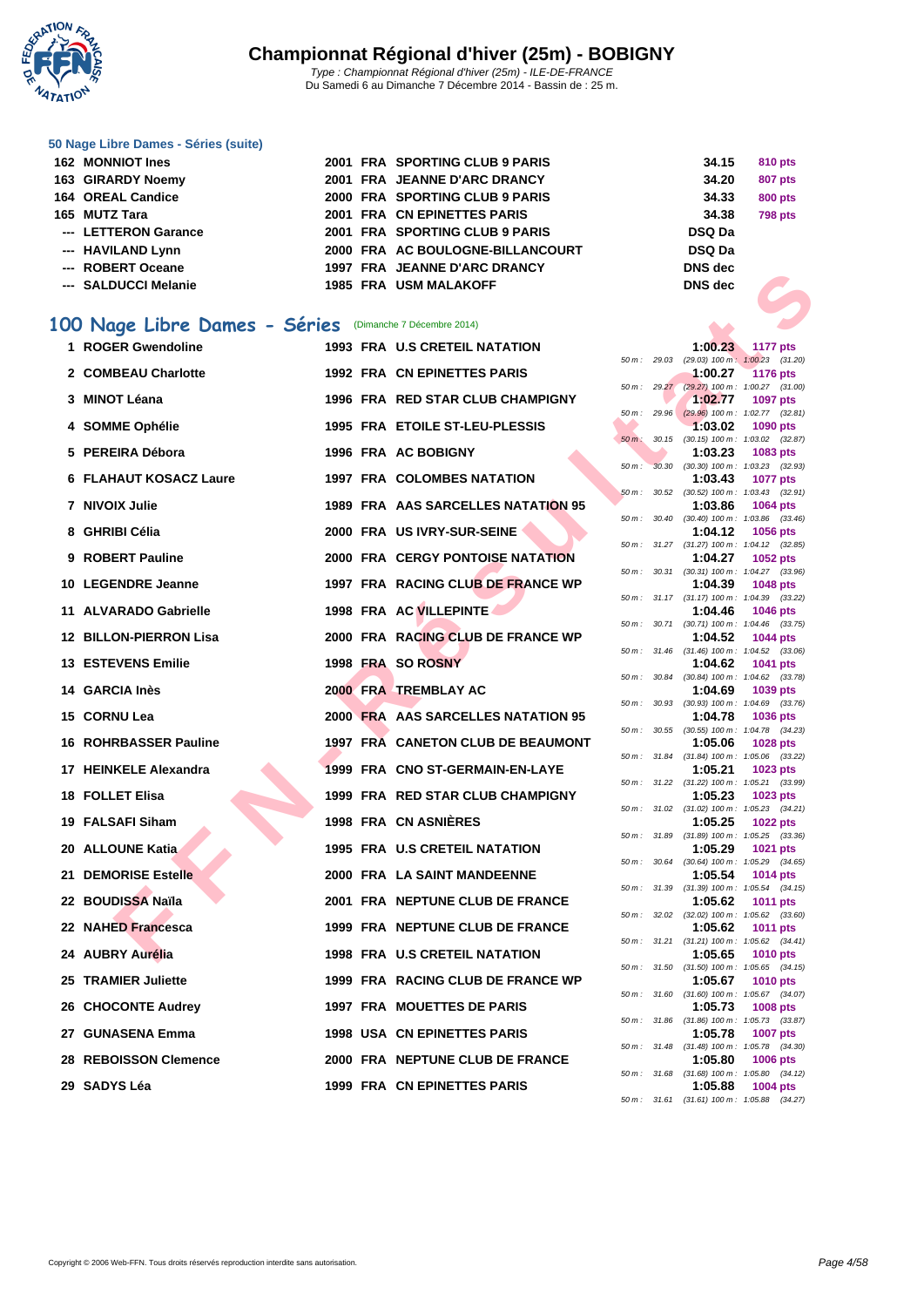

|     | 100 Nage Libre Dames - Séries (suite) |  |                                         |                   |                                                         |                                                              |
|-----|---------------------------------------|--|-----------------------------------------|-------------------|---------------------------------------------------------|--------------------------------------------------------------|
|     | 30 LISIK Chloé                        |  | 2000 FRA AS ARGENTEUIL NATATION         |                   | 1:05.89<br>50 m: 31.79 (31.79) 100 m: 1:05.89 (34.10)   | 1003 pts                                                     |
|     | 31 SUSINI Marine                      |  | 1998 FRA ASN LOUVRES-ROISSY-SURVILLIERS |                   | 1:05.90<br>50 m: 31.63 (31.63) 100 m: 1:05.90 (34.27)   | 1003 pts                                                     |
|     | 32 ANDRIOLLI Eva                      |  | 1997 FRA ETOILE ST-LEU-PLESSIS          |                   | 1:05.96<br>50 m: 32.22 (32.22) 100 m: 1:05.96 (33.74)   | 1001 pts                                                     |
| 33  | <b>DUCHANT Steify</b>                 |  | 2000 FRA TREMBLAY AC                    |                   | 1:06.03                                                 | 999 pts                                                      |
| 34  | <b>MIRZICA-VIGE Louhanne</b>          |  | <b>2001 FRA CERGY PONTOISE NATATION</b> |                   | 50 m: 31.36 (31.36) 100 m: 1:06.03 (34.67)<br>1:06.05   | 999 pts                                                      |
|     | <b>35 LAVAIL Victoire</b>             |  | 2000 FRA RACING CLUB DE FRANCE WP       |                   | 50 m: 32.28 (32.28) 100 m: 1:06.05 (33.77)<br>1:06.49   | <b>986 pts</b>                                               |
|     | 35 PHAN Patricia                      |  | <b>1998 FRA MOUETTES DE PARIS</b>       |                   | 1:06.49                                                 | 50 m: 31.78 (31.78) 100 m: 1:06.49 (34.71)<br><b>986 pts</b> |
|     | 37 TALLEU Séléna                      |  | 1998 FRA CANETON CLUB DE BEAUMONT       | 50 m :<br>32.83   | 1:06.52                                                 | $(32.83)$ 100 m : 1:06.49 $(33.66)$<br>985 pts               |
| 38  | <b>ENCAOUA Keren</b>                  |  | 2000 FRA RACING CLUB DE FRANCE WP       | 50 m: 31.81       | 1:06.58                                                 | $(31.81)$ 100 m : 1:06.52 $(34.71)$<br>983 pts               |
|     | <b>39 AUVRAY TISSERANT Romane</b>     |  | <b>1999 FRA CERGY PONTOISE NATATION</b> |                   | 50 m: 32.15 (32.15) 100 m: 1:06.58 (34.43)<br>1:06.71   | 979 pts                                                      |
| 40  | <b>ELLUL Sophie</b>                   |  | 1998 FRA AS BONDY                       | $50 m$ : $31.49$  | 1:06.86                                                 | $(31.49)$ 100 m : 1:06.71 $(35.22)$<br>975 pts               |
| 41  | <b>NIN Colombe</b>                    |  | 2000 FRA RACING CLUB DE FRANCE WP       | $50 m$ :          | 32.63 (32.63) 100 m: 1:06.86 (34.23)<br>1:06.91         | 974 pts                                                      |
|     | 42 ELIDRISSI Ikrame                   |  | <b>1998 FRA CN EPINETTES PARIS</b>      | 31.96<br>$50 m$ : | 1:07.11                                                 | $(31.96)$ 100 m : 1:06.91 $(34.95)$<br>968 pts               |
| 43. | <b>COMBARIEU Tess</b>                 |  | <b>1997 FRA US ALFORTVILLE NATATION</b> | 50 m: 32.29       | 1:07.19                                                 | (32.29) 100 m: 1:07.11 (34.82)<br>965 pts                    |
|     | 44 WENDLING Bao-Quynh                 |  | <b>1999 FRA CERGY PONTOISE NATATION</b> | 32.03<br>50 m :   | 1:07.20                                                 | $(32.03)$ 100 m : 1:07.19 $(35.16)$<br>965 pts               |
| 45  | <b>MACAUX Chanelle</b>                |  | 1999 FRA AS BONDY                       |                   | 50 m: 32.05 (32.05) 100 m: 1:07.20 (35.15)<br>1:07.25   | <b>964 pts</b>                                               |
| 46  | <b>KOFFI Sherilyne</b>                |  | 2000 FRA AAS SARCELLES NATATION 95      |                   | 50 m: 31.87 (31.87) 100 m: 1:07.25 (35.38)<br>1:07.27   | 963 pts                                                      |
|     | 47 CASBAS Charlotte                   |  | 2001 FRA CERGY PONTOISE NATATION        |                   | 50 m: 32.52 (32.52) 100 m: 1:07.27 (34.75)<br>1:07.33   | 961 pts                                                      |
| 48  | <b>BARRIER Clara</b>                  |  | 2001 FRA BOIS-COLOMBES SPORT            |                   | 50 m: 32.28 (32.28) 100 m: 1:07.33 (35.05)<br>1:07.34   | 961 pts                                                      |
|     | 48 CURIEL Annabelle                   |  | 1999 FRA JEANNE D'ARC DRANCY            | 50 m :<br>32.04   | 1:07.34                                                 | $(32.04)$ 100 m : 1:07.34 $(35.30)$<br>961 pts               |
| 50  | <b>GODILLIER Marie</b>                |  | <b>1998 FRA TREMBLAY AC</b>             | 50 m: 32.56       | 1:07.36                                                 | $(32.56)$ 100 m : 1:07.34 $(34.78)$<br><b>960 pts</b>        |
|     | 50 GUILMARD Marine                    |  | 1992 FRA VILLIERS SPORTS JEUNESSE       |                   | 50 m: 32.00 (32.00) 100 m: 1:07.36 (35.36)<br>1:07.36   | <b>960 pts</b>                                               |
|     | 52 ZIANE Lina                         |  | 2000 FRA CN ASNIERES                    |                   | 50 m: 32.24 (32.24) 100 m: 1:07.36 (35.12)<br>1:07.43   | 958 pts                                                      |
|     | 53 MACGREGOR Alix                     |  | 1999 FRA SPORTING CLUB 9 PARIS          |                   | 50 m: 31.33 (31.33) 100 m: 1:07.43 (36.10)<br>1:07.62   | 953 pts                                                      |
|     | 54 JORION Solène                      |  | 1994 FRA ASSO NATATION DE SARTROUVILLE  | 50 m: 32.79       | 1:07.74                                                 | $(32.79)$ 100 m : 1:07.62 $(34.83)$<br>950 pts               |
|     | 55 BOLLMANN Laura                     |  | 1989 FRA RSC MONTREUIL                  | 50 m: 32.02       | 1:07.78                                                 | $(32.02)$ 100 m : 1:07.74 $(35.72)$<br><b>948 pts</b>        |
|     | 56 AUROUX Cyrielle                    |  | 1997 FRA ASN LOUVRES-ROISSY-SURVILLIERS |                   | 50 m: 32.19 (32.19) 100 m: 1:07.78 (35.59)<br>1:07.81   | 948 pts                                                      |
|     | 57 BELAREDJ Sabrina                   |  | 1997 FRA AC VILLEPINTE                  |                   | 50 m: 31.70 (31.70) 100 m: 1:07.81 (36.11)<br>1:07.95   | 944 pts                                                      |
| 58  | <b>RIVAS Manon</b>                    |  | 2000 FRA JEANNE D'ARC DRANCY            |                   | 50 m: 32.79 (32.79) 100 m: 1:07.95 (35.16)<br>1:08.15   | 938 pts                                                      |
| 59  | <b>GROSSO Sarah</b>                   |  | <b>1999 FRA CERGY PONTOISE NATATION</b> |                   | 50 m: 32.21 (32.21) 100 m: 1:08.15 (35.94)<br>1:08.16   | 938 pts                                                      |
| 60  | <b>BACK Mathilde</b>                  |  | 2000 FRA STADE FRANÇAIS O COURBEVOIE    | 50 m: 32.76       | 1:08.21                                                 | $(32.76)$ 100 m : 1:08.16 $(35.40)$<br>936 pts               |
| 61  | <b>DESCLOUX Claire</b>                |  | <b>1998 FRA US JEUNESSE MITRY-MORY</b>  | 50 m : 32.79      | 1:08.27                                                 | $(32.79)$ 100 m : 1:08.21 $(35.42)$<br>934 pts               |
|     | 62 AUZOU Josephine                    |  | 2001 FRA CS CLICHY 92                   | 50 m :<br>32.33   | 1:08.29                                                 | $(32.33)$ 100 m : 1:08.27 $(35.94)$<br>934 pts               |
|     | 63 FRAGNE Mathilde                    |  | 1998 FRA CN ANDRESY                     |                   | 50 m: 32.66 (32.66) 100 m: 1:08.29 (35.63)<br>1:08.30   | 934 pts                                                      |
|     | 64 MAHBOUB Sonia                      |  | 1999 FRA MOUETTES DE PARIS              |                   | 50 m : 32.42 (32.42) 100 m : 1:08.30 (35.88)<br>1:08.32 | 933 pts                                                      |
|     | 65 MARIELLO Valerie                   |  | 1997 FRA US JEUNESSE MITRY-MORY         |                   | 50 m: 32.71 (32.71) 100 m: 1:08.32 (35.61)<br>1:08.33   | 933 pts                                                      |
|     |                                       |  |                                         |                   | 50 m: 32.32 (32.32) 100 m: 1:08.33 (36.01)              |                                                              |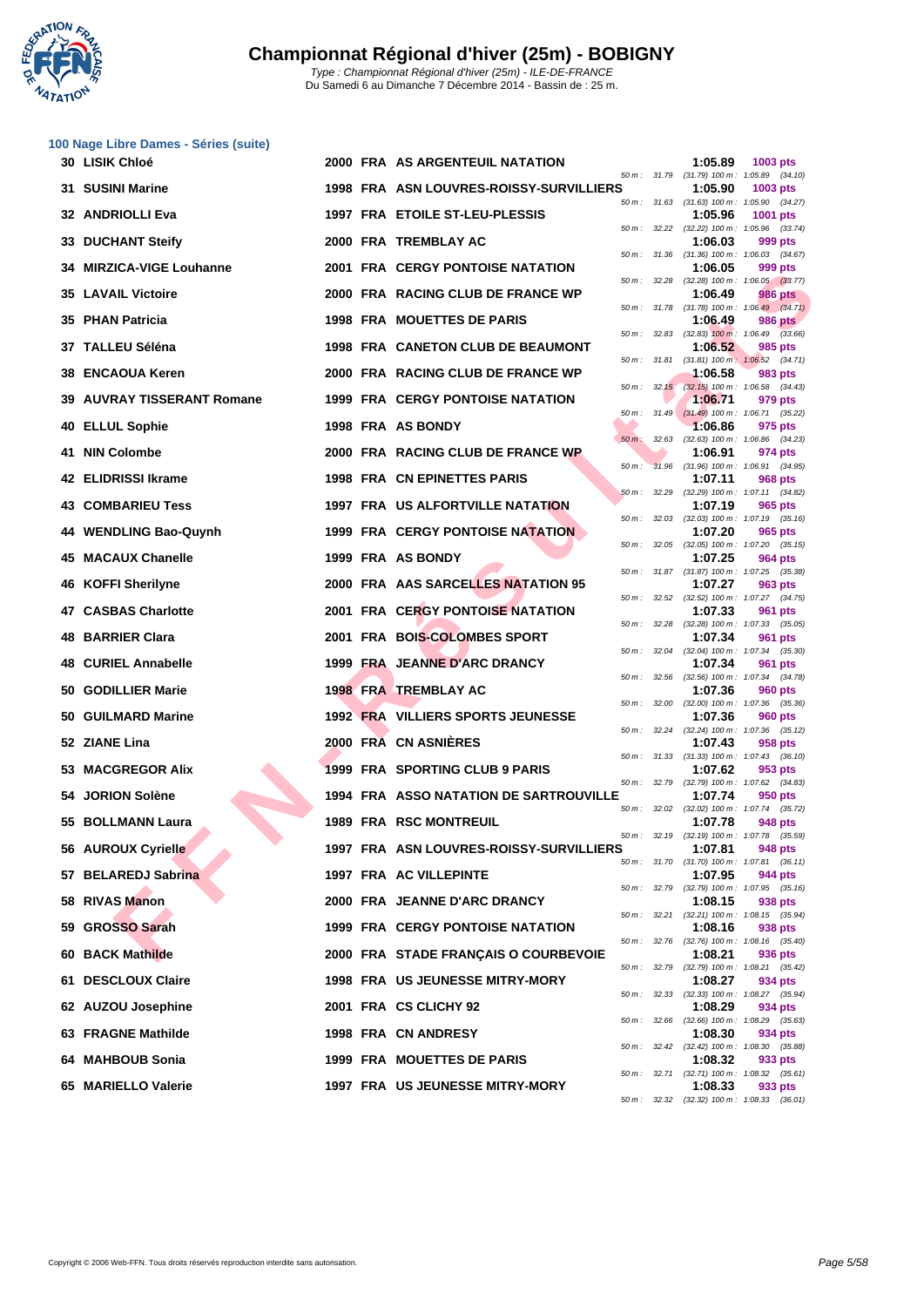

|     | 100 Nage Libre Dames - Séries (suite) |  |                                          |             |                |         |                                                       |
|-----|---------------------------------------|--|------------------------------------------|-------------|----------------|---------|-------------------------------------------------------|
|     | 66 ZERROUK Eva                        |  | 2001 FRA NEPTUNE CLUB DE FRANCE          |             |                | 1:08.38 | 931 pts<br>50 m: 32.66 (32.66) 100 m: 1:08.38 (35.72) |
|     | 67 TRYSTRAM Annabelle                 |  | <b>1997 FRA LA SAINT MANDEENNE</b>       |             |                | 1:08.46 | 929 pts                                               |
|     | 68 MANDRY Garance                     |  | 1999 FRA CN ANDRESY                      |             |                | 1:08.55 | 50 m: 31.67 (31.67) 100 m: 1:08.46 (36.79)<br>927 pts |
|     | 69 BASTOS Léticia                     |  | 2000 FRA VILLIERS SPORTS JEUNESSE        |             |                | 1:08.67 | 50 m: 33.15 (33.15) 100 m: 1:08.55 (35.40)<br>923 pts |
|     | 70 FERREIRA Camille                   |  | <b>2000 POR VILLIERS SPORTS JEUNESSE</b> | 50 m :      | 33.20          | 1:08.70 | $(33.20)$ 100 m : 1:08.67 $(35.47)$<br>922 pts        |
|     | 71 RAOUST Anna                        |  | 2001 FRA SCUF PARIS                      | 50 m :      | 32.98          | 1:08.71 | $(32.98)$ 100 m : 1:08.70 $(35.72)$<br><b>922 pts</b> |
| 71  | <b>BUTTAZZONI-DELAGE Sarah</b>        |  | 2000 FRA CN EPINETTES PARIS              |             | 50 m: 32.10    | 1:08.71 | $(32.10)$ 100 m : 1:08.71 $(36.61)$<br><b>922 pts</b> |
|     | <b>73 LEGUIDE Romane</b>              |  | 2000 FRA BOIS-COLOMBES SPORT             |             |                | 1:08.81 | 50 m: 32.56 (32.56) 100 m: 1:08.71 (36.15)<br>919 pts |
|     |                                       |  |                                          |             |                |         | 50 m: 32.16 (32.16) 100 m: 1:08.81 (36.65)            |
|     | 74 QUINT IIona                        |  | 2000 FRA CLUB NAUTIQUE DOMREMY 13        |             |                | 1:08.84 | 918 pts<br>50 m: 32.53 (32.53) 100 m: 1:08.84 (36.31) |
|     | 74 RAPP Lucie                         |  | 1999 FRA AS HERBLAY NATATION             |             | $50 m$ : 33.03 | 1:08.84 | 918 pts<br>$(33.03)$ 100 m : 1:08.84 $(35.81)$        |
|     | 76 SAID ALY Nelcia                    |  | 2000 FRA CM GARGES-LES-GONESSE           | $50 m$ :    | 32.88          | 1:08.88 | 917 pts<br>$(32.88)$ 100 m : 1:08.88 $(36.00)$        |
|     | 77 MARTIN Alicia                      |  | 2000 FRA AC VILLEPINTE                   | $50 m$ :    |                | 1:08.95 | 915 pts<br>32.97 (32.97) 100 m : 1:08.95 (35.98)      |
|     | <b>78 BARRIERE Sophie</b>             |  | 2001 FRA COLOMBES NATATION               |             |                | 1:09.05 | 912 pts<br>50 m: 33.02 (33.02) 100 m: 1:09.05 (36.03) |
|     | 79 VERCASSON Julie                    |  | 2000 FRA VILLEMONBLE SPORTS NATATION     |             |                | 1:09.26 | 907 pts<br>50 m: 33.19 (33.19) 100 m: 1:09.26 (36.07) |
|     | 80 ALLOUN Lena                        |  | 2000 FRA SO ROSNY                        |             | 50 m : 32.50   | 1:09.30 | 905 pts<br>$(32.50)$ 100 m : 1:09.30 $(36.80)$        |
|     | 81 BOUVET Marie                       |  | 1996 FRA ETOILE ST-LEU-PLESSIS           |             |                | 1:09.33 | 905 pts                                               |
|     | <b>82 GIRAUDET Chloe</b>              |  | <b>2000 FRA CN MAISONS-ALFORT</b>        |             |                | 1:09.34 | 50 m: 33.23 (33.23) 100 m: 1:09.33 (36.10)<br>904 pts |
|     | 83 GAULTIER Emma                      |  | 1999 FRA US JEUNESSE MITRY-MORY          | 50 m :      | 33.11          | 1:09.35 | $(33.11)$ 100 m : 1:09.34 $(36.23)$<br>904 pts        |
|     | 84 IMARAZENE Maeva                    |  | 2001 FRA AMICALE VILLENEUVE-LA-GARENNE   |             |                | 1:09.38 | 50 m: 33.06 (33.06) 100 m: 1:09.35 (36.29)<br>903 pts |
| 85. | <b>DRUY Manon</b>                     |  | 1998 FRA CS CLICHY 92                    |             |                | 1:09.46 | 50 m: 32.51 (32.51) 100 m: 1:09.38 (36.87)<br>901 pts |
|     | <b>86 GRENET Laure</b>                |  | 1999 FRA CN 95 EZANVILLE                 |             |                | 1:09.50 | 50 m: 33.11 (33.11) 100 m: 1:09.46 (36.35)<br>900 pts |
|     | 87 FOULON Noellia                     |  | 2001 FRA SCUF PARIS                      |             |                | 1:09.53 | 50 m: 32.69 (32.69) 100 m: 1:09.50 (36.81)<br>899 pts |
|     | 88 SUCRA Océane                       |  | 2000 FRA AC VILLEPINTE                   |             | 50 m : 33.25   | 1:09.56 | $(33.25)$ 100 m : 1:09.53 $(36.28)$<br>898 pts        |
|     | 89 GOMEZ Melissande                   |  | 1997 FRA US JEUNESSE MITRY-MORY          | 50 m :      | 33.71          | 1:09.65 | $(33.71)$ 100 m : 1:09.56 $(35.85)$<br>896 pts        |
|     | 90 GREIWELDINGER Agathe               |  | 2000 FRA AS ARGENTEUIL NATATION          | 50 m :      |                | 1:09.74 | 33.38 (33.38) 100 m: 1:09.65 (36.27)<br>893 pts       |
|     | 91 HUBERT Carla                       |  | 2000 FRA ETOILE ST-LEU-PLESSIS           |             |                | 1:09.76 | 50 m: 33.34 (33.34) 100 m: 1:09.74 (36.40)<br>893 pts |
|     | $\blacktriangle$                      |  | <b>1999 FRA COLOMBES NATATION</b>        |             |                |         | 50 m : 33.12 (33.12) 100 m : 1:09.76 (36.64)          |
|     | 91 SCOTTO Lucie                       |  |                                          |             |                | 1:09.76 | 893 pts<br>50 m: 33.56 (33.56) 100 m: 1:09.76 (36.20) |
|     | 93 ALDEGUER Ambre                     |  | 2000 FRA BOIS-COLOMBES SPORT             | 50 m: 33.24 |                | 1:09.78 | 892 pts<br>$(33.24)$ 100 m : 1:09.78 $(36.54)$        |
|     | 94 BRUNET Estelle                     |  | 2001 FRA RED STAR CLUB CHAMPIGNY         | 50 m :      | 32.76          | 1:09.84 | 890 pts<br>$(32.76)$ 100 m : 1:09.84 $(37.08)$        |
|     | 95 CHAVASSE Antoinette                |  | 2001 FRA BOIS-COLOMBES SPORT             | 50 m :      | 33.50          | 1:09.89 | 889 pts<br>$(33.50)$ 100 m : 1:09.89 $(36.39)$        |
|     | 96 GIBON Julie                        |  | <b>2001 FRA CERGY PONTOISE NATATION</b>  |             |                | 1:10.04 | 885 pts<br>50 m: 33.15 (33.15) 100 m: 1:10.04 (36.89) |
|     | 97 MAKHLOUF Melissa                   |  | <b>2001 FRA MOUETTES DE PARIS</b>        |             |                | 1:10.06 | 884 pts<br>50 m: 33.96 (33.96) 100 m: 1:10.06 (36.10) |
|     | 98 RICHET Morgane                     |  | 1999 FRA VILLIERS SPORTS JEUNESSE        | 50 m :      | 33.28          | 1:10.10 | 883 pts<br>$(33.28)$ 100 m : 1:10.10 $(36.82)$        |
|     | 99 BARRIERE Alice                     |  | <b>2000 FRA COLOMBES NATATION</b>        |             |                | 1:10.16 | 881 pts<br>50 m: 33.45 (33.45) 100 m: 1:10.16 (36.71) |
|     | 100 AMROUCHE Meissa                   |  | 2001 FRA BOIS-COLOMBES SPORT             | 50 m :      | 33.02          | 1:10.30 | 878 pts<br>$(33.02)$ 100 m : 1:10.30 $(37.28)$        |
|     | 101 RICHARDSON Ines                   |  | 2000 FRA SPORTING CLUB 9 PARIS           |             |                | 1:10.45 | 873 pts<br>50 m: 33.56 (33.56) 100 m: 1:10.45 (36.89) |
|     |                                       |  |                                          |             |                |         |                                                       |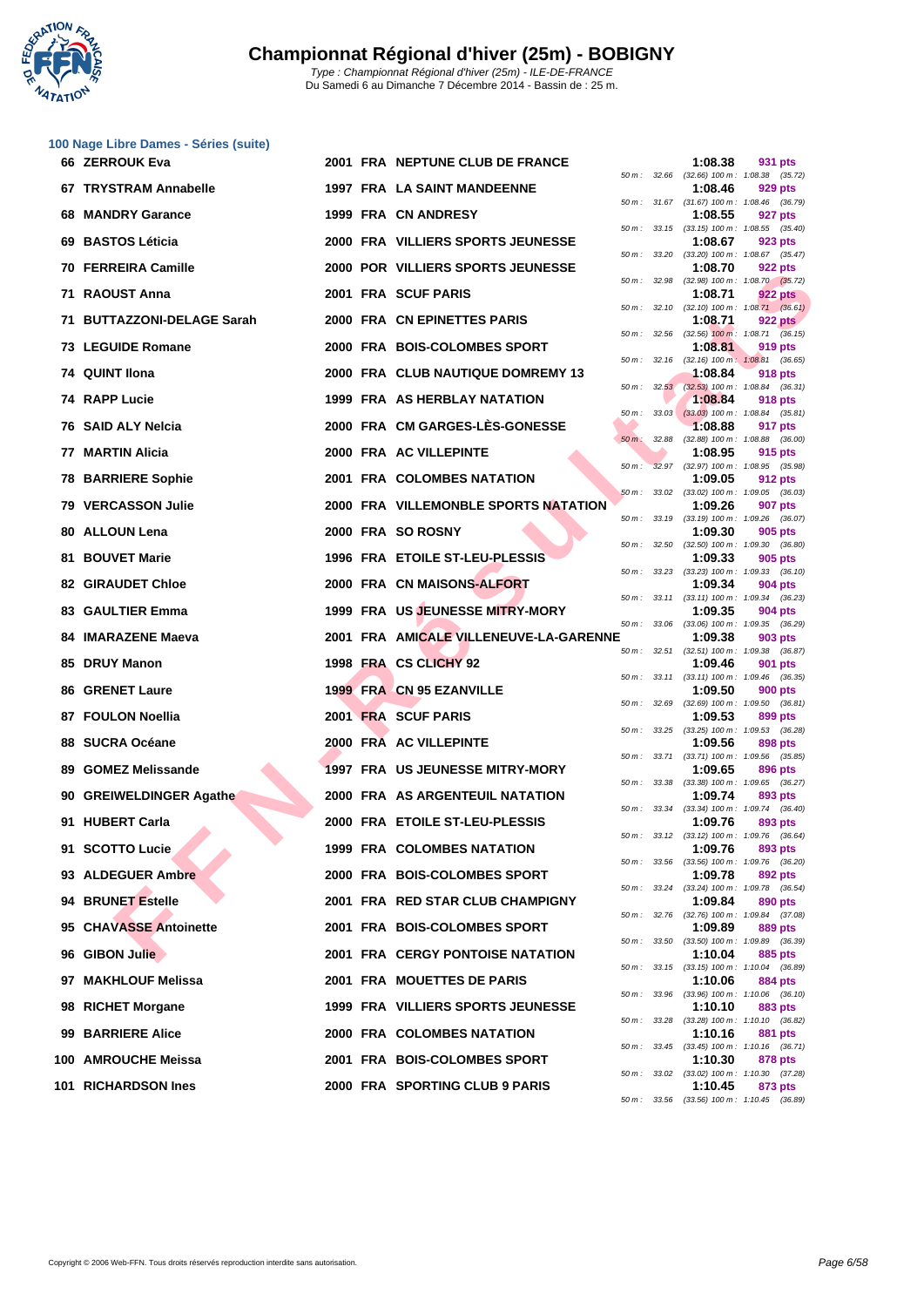

| 100 Nage Libre Dames - Séries (suite) |
|---------------------------------------|
| 102 MEHATS Micaela                    |
| 103 BOUIX Amélie                      |
| 104 MARX Juliette                     |
| 105 EMTIR Taj-Mahal                   |
| 106 PONCET Julie                      |
| 107 BELBACHIR Sofia                   |
| 108 MONCHAUX Dorine                   |
| 109 BASSO-BERT Clara                  |

| 110 LOUIH Ranine |
|------------------|
|------------------|

- **111 AOUCHICHE Émma 2001 FRA SCUF PARIS 1:11.08 856 pts 112 DE SILVA Johanna-indi 1999 FRA CN EPINETTES PARIS 1:11.11 855 pts**
- **113 LOWRY Elysia 113 LOWRY Elysia 2001 USA CLUB NAUTIQUE DOMREMY 13**
- **114 ALLOUNE Léana 2001 FRA U.S CRETEIL NATATION 1:11.24 852 pts**
- **115 FLEURY Carla 2001 FRA SN FRANCONVILLE 1:11.47 846 pts**
- **116 DUBOIS Justine 2000 FRA TREMBLAY AC 1:11.55 844 pts**
- **117 KHARKOUCH Sara 2000 FRA CSM GENEVILLIERS 1:11.64 841 pts**
- **118 ABBASSI Ghizlane 2000 TUN AC VILLEPINTE 1:11.68 840 pts**
- 
- **119 SARRAZIN Valentine 1998 FRA CN ANDRESY 1:11.76 838 pts**
- **120 BOCQUILLION Morgann 1999 FRA VILLIERS SPORTS JEUNESSE 1:11.78 837 pts**
- **121 VAUTRIN Mélanie 1998 FRA AS NATATION RAINCY 1:11.89 834 pts**
- **122 BOUZIANE Rania 2000 FRA CLUB NAUTIQUE DE SEVRAN 1:12.06 830 pts**
- **123 MAGNERON Alice 1998 FRA** CSM PUTEAUX
- **124 ALEXIA Lea 2000 FRA AC VILLEPINTE 1:12.35 822 pts**
- **125 HASSANI Marwa 2001 FRA STADE FRANÇAIS O COURBEV**
- **126 MONGUILLON Clementine <b>2001 FRA** ETOILE ST-LEU-PLESSIS
- **127 GRALL Anaïs 2001 FRA USC CONFLANS-STE-HONORIN**
- **128** LAITIER Eva **128 LAITIER Eva 12001 FRA** AULNAY-SOUS-BOIS S.N
- **129 BESSON Chloé 2001 FRA CN ANDRESY 1:12.58 816 pts**
- **130 DOAN Viviane 1998 FRA CM GARGES-LÈS-GONESSE 1:12.69 813 pts**
- **131 BENITO Inés 2001 FRA ASN LOUVRES-ROISSY-SURVILLIERS 1:13.01 805 pts**
- **132 MOUROT Lea 2001 FRA COLOMBES NATATION 1:13.18 800 pts**
- **133 MICHELET Jeanne 2001 FRA AC BOULOGNE-BILLANCOURT 1:13.71 786 pts**
- **134 SIGNOREL-LURAINE Tara 2001 FRA CN ANDRESY 1:14.15 775 pts**
- **135 ALIZADEH Maya 2001 FRA CS CLICHY 92 1:14.20 773 pts**
- **136 JOUBLIN Justine 2001 FRA USC CONFLANS-STE-HONORINE 1:14.23 773 pts**
- **137 DOS SANTOS Camille 2001 FRA AC VILLEPINTE 1:14.51 765 pts**

| libre Dames - Series (suite). |  |                                         |          |              |         |                                                                |
|-------------------------------|--|-----------------------------------------|----------|--------------|---------|----------------------------------------------------------------|
| ATS Micaela                   |  | 2001 FRA COLOMBES NATATION              |          |              | 1:10.52 | 872 pts<br>50 m: 33.40 (33.40) 100 m: 1:10.52 (37.12)          |
| IX Amélie                     |  | <b>1998 FRA CN ASNIERES</b>             |          |              | 1:10.61 | 869 pts<br>50 m: 33.93 (33.93) 100 m: 1:10.61 (36.68)          |
| X Juliette                    |  | 2000 FRA LA SAINT MANDEENNE             |          |              | 1:10.69 | 867 pts                                                        |
| R Taj-Mahal                   |  | 2000 FRA AULNAY-SOUS-BOIS S.N           |          |              | 1:10.71 | 50 m: 32.82 (32.82) 100 m: 1:10.69 (37.87)<br>866 pts          |
| CET Julie                     |  | 2000 FRA VILLIERS SPORTS JEUNESSE       |          |              | 1:10.87 | 50 m: 33.85 (33.85) 100 m: 1:10.71 (36.86)<br>862 pts          |
|                               |  |                                         |          | 50 m : 33.50 |         | $(33.50)$ 100 m : 1:10.87 $(37.37)$                            |
| 3ACHIR Sofia                  |  | 1998 FRA JEANNE D'ARC DRANCY            |          |              | 1:10.95 | 860 pts<br>50 m: 33.62 (33.62) 100 m: 1:10.95 (37.33)          |
| <b>CHAUX Dorine</b>           |  | 1998 FRA ETOILE ST-LEU-PLESSIS          |          |              | 1:10.98 | $859$ pts<br>50 m: 33.96 (33.96) 100 m: 1:10.98 (37.02)        |
| SO-BERT Clara                 |  | 2001 FRA ETOILE ST-LEU-PLESSIS          |          |              | 1:10.99 | 859 pts                                                        |
| <b>H</b> Ranine               |  | 2000 FRA CSM GENEVILLIERS               |          |              | 1:11.07 | 50 m: 33.78 (33.78) 100 m: 1:10.99 (37.21)<br>857 pts          |
| CHICHE Émma                   |  | 2001 FRA SCUF PARIS                     |          |              | 1:11.08 | 50 m: 34.30 (34.30) 100 m: 1:11.07 (36.77)<br>856 pts          |
|                               |  |                                         |          |              |         | 50 m: 33.79 (33.79) 100 m: 1:11.08 (37.29)                     |
| ILVA Johanna-indi             |  | 1999 FRA CN EPINETTES PARIS             | $50 m$ : |              | 1:11.11 | 855 pts<br>33.77 (33.77) 100 m: 1:11.11 (37.34)                |
| RY Elysia                     |  | 2001 USA CLUB NAUTIQUE DOMREMY 13       | $50 m$ : |              | 1:11.14 | 855 pts<br>33.38 (33.38) 100 m: 1:11.14 (37.76)                |
| <b>DUNE Léana</b>             |  | 2001 FRA U.S CRETEIL NATATION           |          |              | 1:11.24 | 852 pts                                                        |
| JRY Carla                     |  | 2001 FRA SN FRANCONVILLE                |          |              | 1:11.47 | 50 m: 33.25 (33.25) 100 m: 1:11.24 (37.99)<br>846 pts          |
| OIS Justine                   |  | 2000 FRA TREMBLAY AC                    |          |              | 1:11.55 | 50 m: 33.42 (33.42) 100 m: 1:11.47 (38.05)<br>844 pts          |
|                               |  |                                         |          |              |         | 50 m: 33.46 (33.46) 100 m: 1:11.55 (38.09)                     |
| RKOUCH Sara                   |  | 2000 FRA CSM GENEVILLIERS               |          |              | 1:11.64 | 841 pts<br>50 m: 33.68 (33.68) 100 m: 1:11.64 (37.96)          |
| ASSI Ghizlane                 |  | 2000 TUN AC VILLEPINTE                  |          |              | 1:11.68 | 840 pts                                                        |
| RAZIN Valentine               |  | 1998 FRA CN ANDRESY                     |          |              | 1:11.76 | 50 m: 33.86 (33.86) 100 m: 1:11.68 (37.82)<br>838 pts          |
| QUILLION Morgann              |  | 1999 FRA VILLIERS SPORTS JEUNESSE       |          |              | 1:11.78 | 50 m: 33.43 (33.43) 100 m: 1:11.76 (38.33)<br>837 pts          |
|                               |  |                                         |          |              |         | 50 m: 34.32 (34.32) 100 m: 1:11.78 (37.46)                     |
| TRIN Mélanie                  |  | <b>1998 FRA AS NATATION RAINCY</b>      |          |              | 1:11.89 | 834 pts<br>50 m: 33.87 (33.87) 100 m: 1:11.89 (38.02)          |
| ZIANE Rania                   |  | 2000 FRA CLUB NAUTIQUE DE SEVRAN        |          |              | 1:12.06 | 830 pts<br>50 m: 33.92 (33.92) 100 m: 1:12.06 (38.14)          |
| <b>NERON Alice</b>            |  | 1998 FRA CSM PUTEAUX                    |          |              | 1:12.14 | 828 pts                                                        |
| (IA Lea                       |  | 2000 FRA AC VILLEPINTE                  |          |              | 1:12.35 | 50 m: 34.22 (34.22) 100 m: 1:12.14 (37.92)<br>822 pts          |
| SANI Marwa                    |  | 2001 FRA STADE FRANÇAIS O COURBEVOIE    |          |              | 1:12.40 | 50 m: 34.21 (34.21) 100 m: 1:12.35 (38.14)<br>821 pts          |
|                               |  |                                         |          |              |         | 50 m: 34.49 (34.49) 100 m: 1:12.40 (37.91)                     |
| <b>GUILLON Clementine</b>     |  | 2001 FRA ETOILE ST-LEU-PLESSIS          |          |              | 1:12.43 | 820 pts<br>50 m: 35.02 (35.02) 100 m: 1:12.43 (37.41)          |
| LL Anaïs                      |  | 2001 FRA USC CONFLANS-STE-HONORINE      |          |              | 1:12.52 | 818 pts                                                        |
| IER Eva                       |  | 2001 FRA AULNAY-SOUS-BOIS S.N.          |          |              | 1:12.56 | 50 m : 34.37 (34.37) 100 m : 1:12.52 (38.15)<br><b>816 pts</b> |
| SON Chloé                     |  | 2001 FRA CN ANDRESY                     |          |              | 1:12.58 | 50 m: 34.06 (34.06) 100 m: 1:12.56 (38.50)<br>816 pts          |
|                               |  | 1998 FRA CM GARGES-LES-GONESSE          |          |              |         | 50 m: 34.76 (34.76) 100 m: 1:12.58 (37.82)                     |
| N Viviane                     |  |                                         |          |              | 1:12.69 | 813 pts<br>50 m: 35.16 (35.16) 100 m: 1:12.69 (37.53)          |
| TO Inés                       |  | 2001 FRA ASN LOUVRES-ROISSY-SURVILLIERS |          |              | 1:13.01 | 805 pts<br>50 m: 35.36 (35.36) 100 m: 1:13.01 (37.65)          |
| <b>ROT Lea</b>                |  | <b>2001 FRA COLOMBES NATATION</b>       |          |              | 1:13.18 | 800 pts                                                        |
| <b>IELET Jeanne</b>           |  | 2001 FRA AC BOULOGNE-BILLANCOURT        |          |              | 1:13.71 | 50 m: 34.49 (34.49) 100 m: 1:13.18 (38.69)<br><b>786 pts</b>   |
| IOREL-LURAINE Tara            |  | 2001 FRA CN ANDRESY                     |          |              | 1:14.15 | 50 m: 35.63 (35.63) 100 m: 1:13.71 (38.08)<br>775 pts          |
|                               |  |                                         |          |              |         | 50 m: 35.02 (35.02) 100 m: 1:14.15 (39.13)                     |
| ADEH Maya                     |  | 2001 FRA CS CLICHY 92                   |          |              | 1:14.20 | 773 pts<br>50 m: 35.37 (35.37) 100 m: 1:14.20 (38.83)          |
| 21 IN Justino                 |  | 2001 EDA LISC CONELANS STE HONODINE     |          |              | 1.11.22 | 772 met                                                        |

50 m : 35.31 (35.31) 100 m : 1:14.23 (38.92)

50 m : 35.34 (35.34) 100 m : 1:14.51 (39.17)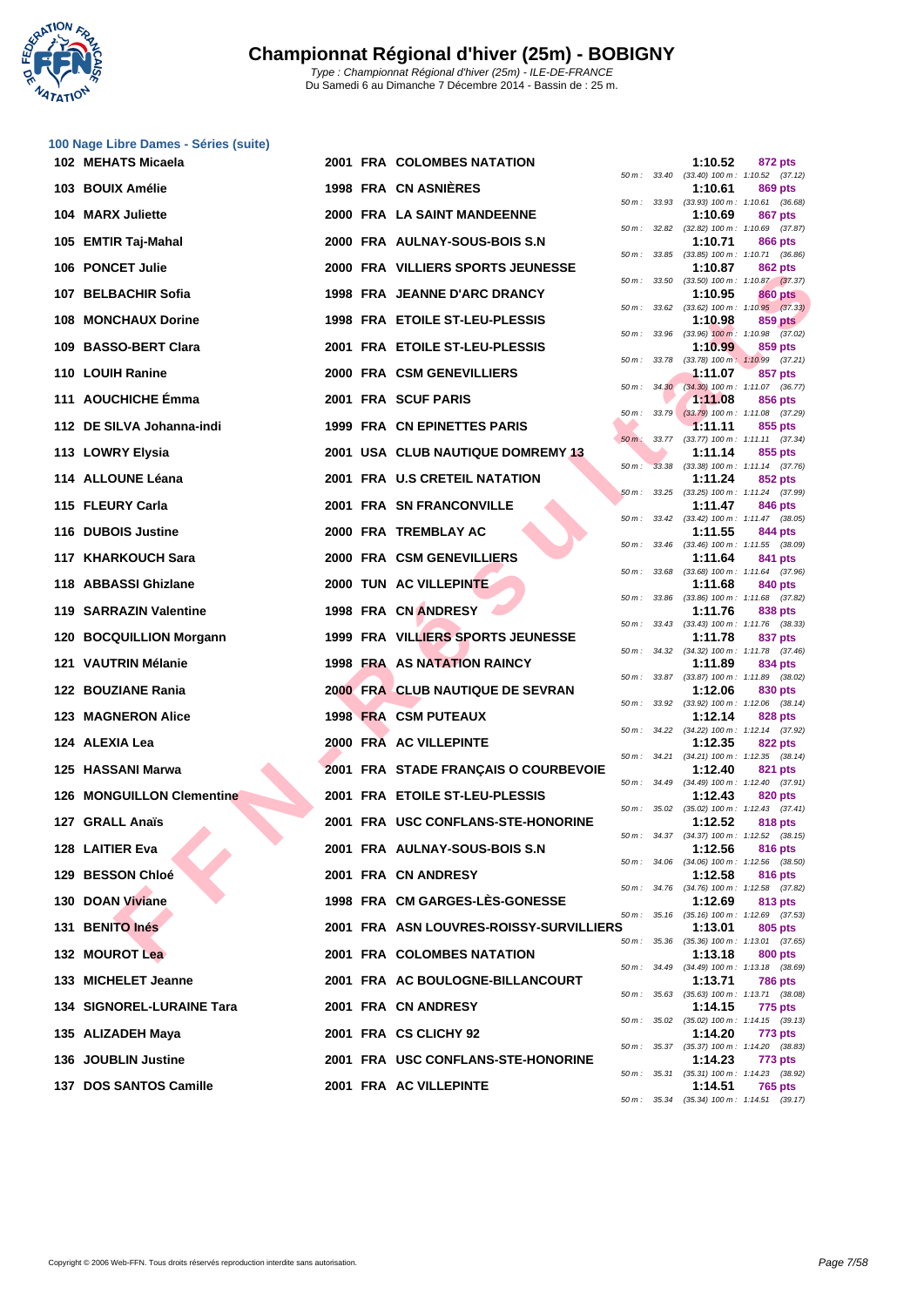

| 100 Nage Libre Dames - Séries (suite) |  |  |  |  |  |  |  |
|---------------------------------------|--|--|--|--|--|--|--|
|---------------------------------------|--|--|--|--|--|--|--|

| <b>138 LETTERON Garance</b> |  | 2001 FRA SPORTING CLUB 9 PARIS       |                          | 1:15.72                             | 735 pts        |
|-----------------------------|--|--------------------------------------|--------------------------|-------------------------------------|----------------|
|                             |  |                                      | $50 \text{ m}$ : 35.43   | $(35.43)$ 100 m : 1:15.72 $(40.29)$ |                |
| 139 HAVILAND Lynn           |  | 2000 FRA AC BOULOGNE-BILLANCOURT     |                          | 1:16.98                             | <b>703 pts</b> |
|                             |  |                                      | 50 m : 35.44             | $(35.44)$ 100 m : 1:16.98 $(41.54)$ |                |
| 140 CHELIA Inés             |  | 1998 FRA U.S CRETEIL NATATION        |                          | 1:19.22                             | 649 pts        |
|                             |  |                                      | $50 \, \text{m}$ : 38.05 | $(38.05)$ 100 m : 1:19.22 $(41.17)$ |                |
| --- SASSI Kenza             |  | 2001 FRA VILLEMONBLE SPORTS NATATION |                          | <b>DSQ Da</b>                       |                |
| --- CAPRON Gaëlle           |  | 2000 FRA AS BONDY                    |                          | <b>DSQ Da</b>                       |                |
| --- HAYOUN Julie            |  | 1997 FRA SO ROSNY                    |                          | <b>DNS</b> exc                      |                |
| --- SAHMI Sarah             |  | 1999 FRA CN ASNIÈRES                 |                          | DNS dec                             |                |
|                             |  |                                      |                          |                                     |                |

### **200 Nage Libre Dames - Séries** (Samedi 6 Décembre 2014)

| --- HAYOUN Julie                                      |      | 1997 FRA SO ROSNY                                                                                                                                | <b>DNS</b> exc |                 |
|-------------------------------------------------------|------|--------------------------------------------------------------------------------------------------------------------------------------------------|----------------|-----------------|
| --- SAHMI Sarah                                       |      | 1999 FRA CN ASNIÈRES                                                                                                                             | DNS dec        |                 |
|                                                       |      |                                                                                                                                                  |                |                 |
| 00 Nage Libre Dames - Séries (Samedi 6 Décembre 2014) |      |                                                                                                                                                  |                |                 |
| 1 COMBEAU Charlotte                                   |      | 1992 FRA CN EPINETTES PARIS                                                                                                                      | 2:11.21        | <b>1143 pts</b> |
|                                                       |      | 50 m: 31.22 (31.22) 100 m: 1:04.26 (33.04) 150 m: 1:37.60 (33.34) 200 m: 2:11.21 (33.61)                                                         |                |                 |
| 2 LAIZEAU Johanne                                     |      | 1990 FRA CN EPINETTES PARIS                                                                                                                      | 2:14.31        | 1094 pts        |
| 3 MINOT Léana                                         |      | 50 m: 31.57 (31.57) 100 m: 1:05.14<br>$(33.57)$ 150 m : 1:39.56 $(34.42)$ 200 m : 2:14.31 $(34.75)$<br>1996 FRA RED STAR CLUB CHAMPIGNY          | 2:17.26        | <b>1049 pts</b> |
| 4 EL BOUKHARI Rita                                    |      | 50 m : 32.59 (32.59) 100 m : 1:07.02<br>$(34.43)$ $150 \text{ m}$ : 1:42.02 $(35.00)$ 200 m: 2:17.26 $(35.24)$<br>1989 MAR SPORTING CLUB 9 PARIS | 2:17.57        | 1045 pts        |
| 5 GUIDET Delphine                                     |      | 50 m : 32.07 (32.07) 100 m : 1:06.69<br>$(34.62)$ 150 m : 1:42.06 $(35.37)$ 200 m : 2:17.57 $(35.51)$<br><b>2000 FRA CERGY PONTOISE NATATION</b> | 2:17.74        | 1042 pts        |
|                                                       |      | 50 m: 33.08 (33.08) 100 m: 1:08.21<br>(35.13) 150 m: 1:43.19 (34.98) 200 m: 2:17.74 (34.55)                                                      |                |                 |
| 6 GARCIA Inès                                         |      | 2000 FRA TREMBLAY AC<br>50 m: 31.98 (31.98) 100 m: 1:07.45 (35.47) 150 m: 1:43.73 (36.28) 200 m: 2:17.75 (34.02)                                 | 2:17.75        | <b>1042 pts</b> |
| <b>7 TRAMIER Juliette</b>                             |      | 1999 FRA RACING CLUB DE FRANCE WP                                                                                                                | 2:18.89        | 1025 pts        |
|                                                       |      | 50 m : 32.36 (32.36) 100 m : 1:07.14 (34.78) 150 m : 1:42.97 (35.83) 200 m : 2:18.89 (35.92)                                                     |                |                 |
| 8 HANSSENS Jennifer                                   |      | <b>1987 FRA US VILLEJUIF NATATION</b><br>50 m: 33.37 (33.37) 100 m: 1:09.09 (35.72) 150 m: 1:45.89 (36.80) 200 m: 2:20.85 (34.96)                | 2:20.85        | 996 pts         |
| 9 ROBERT Pauline                                      |      | <b>2000 FRA CERGY PONTOISE NATATION</b>                                                                                                          | 2:20.90        | 995 pts         |
|                                                       |      | 50 m : 31.94 (31.94) 100 m : 1:08.29 (36.35) 150 m : 1:44.92 (36.63) 200 m : 2:20.90 (35.98)                                                     |                |                 |
| 10 RIBAL Philomene                                    |      | 2000 FRA BOIS-COLOMBES SPORT<br>50 m: 31.95 (31.95) 100 m: 1:07.32 (35.37) 150 m: 1:44.31 (36.99) 200 m: 2:20.91 (36.60)                         | 2:20.91        | 995 pts         |
| 11 NAHED Francesca                                    |      | 1999 FRA NEPTUNE CLUB DE FRANCE                                                                                                                  | 2:21.51        | 986 pts         |
|                                                       |      | 50 m : 33.02 (33.02) 100 m : 1:08.18 (35.16) 150 m : 1:44.96 (36.78) 200 m : 2:21.51 (36.55)                                                     |                |                 |
| 12 BILLON-PIERRON Lisa                                |      | 2000 FRA RACING CLUB DE FRANCE WP                                                                                                                | 2:21.74        | 983 pts         |
| 13 CORNU Lea                                          |      | 50 m: 33.69 (33.69) 100 m: 1:09.91 (36.22) 150 m: 1:46.61 (36.70) 200 m: 2:21.74 (35.13)<br>2000 FRA AAS SARCELLES NATATION 95                   | 2:21.80        | 982 pts         |
|                                                       |      | 50 m: 32.04 (32.04) 100 m: 1:07.68 (35.64) 150 m: 1:44.59 (36.91) 200 m: 2:21.80 (37.21)                                                         |                |                 |
| 14 GHRIBI Célia                                       |      | 2000 FRA US IVRY-SUR-SEINE                                                                                                                       | 2:22.07        | 978 pts         |
| 15 SADYS Léa                                          | 1999 | 50 m: 33.46 (33.46) 100 m: 1.09.69 (36.23) 150 m: 1.46.65 (36.96) 200 m: 2.22.07 (35.42)<br><b>FRA CN EPINETTES PARIS</b>                        | 2:22.08        | 978 pts         |
|                                                       |      | 50 m: 32.53 (32.53) 100 m: 1:07.57 (35.04) 150 m: 1:44.51 (36.94) 200 m: 2:22.08 (37.57)                                                         |                |                 |
| <b>16 FLAHAUT KOSACZ Laure</b>                        |      | <b>1997 FRA COLOMBES NATATION</b><br>50 m: 33.51 (33.51) 100 m: 1:09.78 (36.27) 150 m: 1:46.62 (36.84) 200 m: 2:22.17 (35.55)                    | 2:22.17        | 976 pts         |
| 17 ROUBY Emma                                         |      | 1998 FRA CLUB DES NAGEURS DE PARIS                                                                                                               | 2:22.48        | 972 pts         |
|                                                       |      | 50 m: 33.34 (33.34) 100 m: 1:09.35 (36.01) 150 m: 1:46.35 (37.00) 200 m: 2:22.48 (36.13)                                                         |                |                 |
| 18 LISIK Chloé                                        |      | 2000 FRA AS ARGENTEUIL NATATION<br>50 m: 33.27 (33.27) 100 m: 1:09.31 (36.04) 150 m: 1:45.87 (36.56) 200 m: 2:22.49 (36.62)                      | 2:22.49        | 972 pts         |
| 19 ALVARADO Gabrielle                                 |      | 1998 FRA AC VILLEPINTE                                                                                                                           | 2:22.64        | 969 pts         |
|                                                       |      | 50 m: 32.36 (32.36) 100 m: 1:07.93 (35.57) 150 m: 1:45.27 (37.34) 200 m: 2:22.64 (37.37)                                                         |                |                 |
| 20 ROUVE Lisa                                         |      | <b>1993 FRA RSC MONTREUIL</b><br>50 m: 32.78 (32.78) 100 m: 1:08.64 (35.86) 150 m: 1:45.80 (37.16) 200 m: 2:23.15 (37.35)                        | 2:23.15        | 962 pts         |
| 21 FOLLET Elisa                                       |      | 1999 FRA RED STAR CLUB CHAMPIGNY                                                                                                                 | 2:23.18        | 962 pts         |
| 22 BOUDISSA Naïla                                     |      | 50 m : 32.69 (32.69) 100 m : 1:09.35 (36.66) 150 m : 1:46.56 (37.21) 200 m : 2:23.18 (36.62)<br>2001 FRA NEPTUNE CLUB DE FRANCE                  | 2:23.19        | 962 pts         |
|                                                       |      | 50 m: 34.59 (34.59) 100 m: 1:11.23 (36.64) 150 m: 1:48.10 (36.87) 200 m: 2:23.19 (35.09)                                                         |                |                 |
| 23 AUVRAY TISSERANT Romane                            |      | <b>1999 FRA CERGY PONTOISE NATATION</b>                                                                                                          | 2:23.66        | 955 pts         |
| 24 COLOMBO Lou                                        |      | 50 m: 32.99 (32.99) 100 m: 1:09.55 (36.56) 150 m: 1:47.20 (37.65) 200 m: 2:23.66 (36.46)<br>2000 FRA CLUB DES NAGEURS DE PARIS                   | 2:23.99        | 950 pts         |
|                                                       |      | 50 m: 32.89 (32.89) 100 m: 1:09.27 (36.38) 150 m: 1:46.89 (37.62) 200 m: 2:23.99 (37.10)                                                         |                |                 |
| 25 ELIDRISSI Ikrame                                   |      | 1998 FRA CN EPINETTES PARIS<br>50 m: 34.03 (34.03) 100 m: 1:10.37 (36.34) 150 m: 1:47.55 (37.18) 200 m: 2:24.22 (36.67)                          | 2:24.22        | 947 pts         |
| <b>26 DEMORISE Estelle</b>                            |      | 2000 FRA LA SAINT MANDEENNE                                                                                                                      | 2:24.63        | 941 pts         |
| 27 MACAUX Chanelle                                    |      | 50 m: 32.50 (32.50) 100 m: 1:09.03 (36.53) 150 m: 1:47.00 (37.97) 200 m: 2:24.63 (37.63)<br>1999 FRA AS BONDY                                    | 2:24.73        | 939 pts         |
|                                                       |      | 50 m: 33.31 (33.31) 100 m: 1:09.57 (36.26) 150 m: 1:47.51 (37.94) 200 m: 2:24.73 (37.22)                                                         |                |                 |
| 28 ALDEGUER Ambre                                     |      | 2000 FRA BOIS-COLOMBES SPORT                                                                                                                     | 2:24.75        | 939 pts         |
| 29 MIRZICA-VIGE Louhanne                              |      | 50 m: 34.27 (34.27) 100 m: 1:11.33 (37.06) 150 m: 1:48.63 (37.30) 200 m: 2:24.75 (36.12)<br><b>2001 FRA CERGY PONTOISE NATATION</b>              | 2:25.02        | 935 pts         |
|                                                       |      | 50 m: 33.18 (33.18) 100 m: 1:10.51 (37.33) 150 m: 1:49.08 (38.57) 200 m: 2:25.02 (35.94)                                                         |                |                 |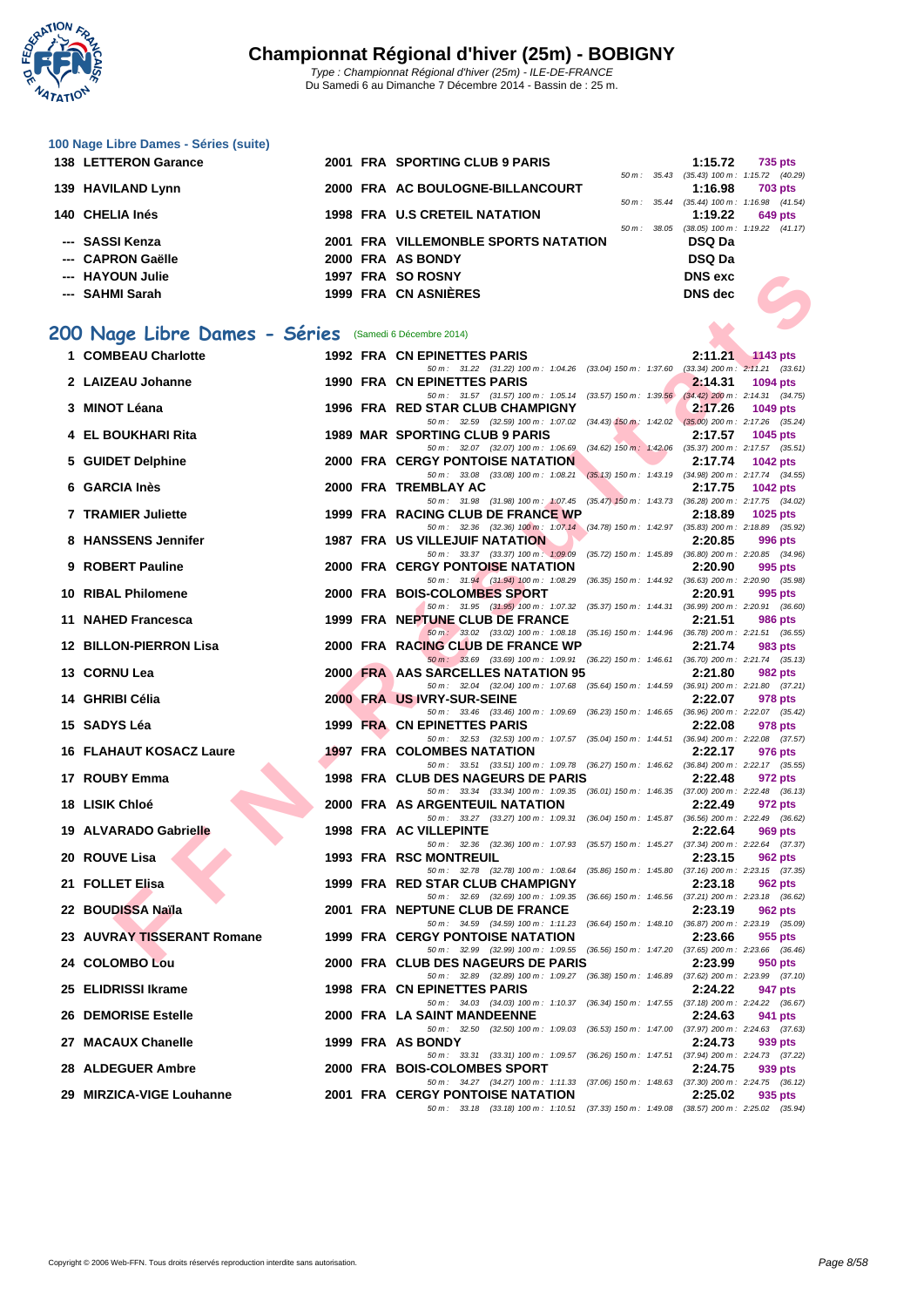**WATATION** 

|     | 200 Nage Libre Dames - Séries (suite) |  |                                                                                                                                   |                                                           |
|-----|---------------------------------------|--|-----------------------------------------------------------------------------------------------------------------------------------|-----------------------------------------------------------|
|     | 30 LEFEVRE Mériam                     |  | 1998 FRA NEPTUNE CLUB DE FRANCE<br>50 m: 33.95 (33.95) 100 m: 1:10.90 (36.95) 150 m: 1:48.80 (37.90) 200 m: 2:25.43 (36.63)       | 2:25.43<br>929 pts                                        |
|     | 31 ENCAOUA Keren                      |  | 2000 FRA RACING CLUB DE FRANCE WP                                                                                                 | 2:25.51<br>928 pts                                        |
|     | 32 ROHRBASSER Pauline                 |  | 50 m: 34.17 (34.17) 100 m: 1:11.28 (37.11) 150 m: 1:48.72 (37.44) 200 m: 2:25.51 (36.79)<br>1997 FRA CANETON CLUB DE BEAUMONT     | 2:25.71<br>925 pts                                        |
|     | 33 LEGUIDE Romane                     |  | 50 m: 32.96 (32.96) 100 m: 1:10.19 (37.23) 150 m: 1:48.77 (38.58) 200 m: 2:25.71 (36.94)<br>2000 FRA BOIS-COLOMBES SPORT          | 2:25.81<br>924 pts                                        |
|     | 34 FRADIN Oriane                      |  | 50 m: 33.66 (33.66) 100 m: 1:09.71 (36.05) 150 m: 1:47.57 (37.86) 200 m: 2:25.81 (38.24)<br><b>1995 FRA ASS SPORTIVE BOUVINES</b> | 2:26.21<br><b>918 pts</b>                                 |
|     | 35 REBOISSON Clemence                 |  | 50 m: 32.91 (32.91) 100 m: 1:09.84 (36.93) 150 m: 1:48.69 (38.85) 200 m: 2:26.21 (37.52)<br>2000 FRA NEPTUNE CLUB DE FRANCE       | 2:26.25                                                   |
|     |                                       |  | 50 m: 33.35 (33.35) 100 m: 1:10.07 (36.72) 150 m: 1:48.87 (38.80) 200 m: 2:26.25 (37.38)                                          | 918 pts                                                   |
| 36. | <b>BARRIER Clara</b>                  |  | 2001 FRA BOIS-COLOMBES SPORT<br>50 m: 33.38 (33.38) 100 m: 1:10.95 (37.57) 150 m: 1:49.20 (38.25) 200 m: 2:26.41 (37.21)          | 2:26.41<br>$915$ pts                                      |
|     | 37 BACK Mathilde                      |  | 2000 FRA STADE FRANÇAIS O COURBEVOIE<br>50 m: 33.10 (33.10) 100 m: 1:09.90 (36.80) 150 m: 1:47.88 (37.98) 200 m: 2:26.62 (38.74)  | 2:26.62<br>912 pts                                        |
| 38. | <b>MACGREGOR Alix</b>                 |  | 1999 FRA SPORTING CLUB 9 PARIS<br>50 m: 34.07 (34.07) 100 m: 1:11.59 (37.52) 150 m: 1:49.30 (37.71) 200 m: 2:26.69 (37.39)        | 2:26.69<br>912 pts                                        |
| 39  | <b>GUILMARD Marine</b>                |  | 1992 FRA VILLIERS SPORTS JEUNESSE<br>50 m: 33.28 (33.28) 100 m: 1:10.35 (37.07) 150 m: 1:48.81                                    | 2:26.84<br>909 pts<br>$(38.46)$ 200 m : 2:26.84 $(38.03)$ |
|     | 40 CHOCONTE Audrey                    |  | 1997 FRA MOUETTES DE PARIS                                                                                                        | 2:27.31<br>903 pts                                        |
|     | 41 ZIANE Lina                         |  | 50 m: 33.82 (33.82) 100 m: 1:11.21 (37.39) 150 m: 1:49.28 (38.07) 200 m: 2:27.31 (38.03)<br>2000 FRA CN ASNIERES                  | 2:27.50<br>900 pts                                        |
|     | 42 BOLLMANN Laura                     |  | 50 m: 31.47 (31.47) 100 m: 1:08.63 (37.16) 150 m: 1:48.12 (39.49) 200 m: 2:27.50 (39.38)<br>1989 FRA RSC MONTREUIL                | 2:27.60<br>899 pts                                        |
|     | 43 FRAGUAS Eva-Maria                  |  | 50 m: 33.62 (33.62) 100 m: 1:11.05 (37.43) 150 m: 1:50.15 (39.10) 200 m: 2:27.60 (37.45)<br>1997 FRA U.S CRETEIL NATATION         | 2:27.81<br>896 pts                                        |
|     | 44 MARTIN Alicia                      |  | 50 m: 32.60 (32.60) 100 m: 1:09.71 (37.11) 150 m: 1:49.19 (39.48) 200 m: 2:27.81 (38.62)<br>2000 FRA AC VILLEPINTE                | 2:27.91<br>894 pts                                        |
|     |                                       |  | 50 m: 33.87 (33.87) 100 m: 1:11.91 (38.04) 150 m: 1:50.79 (38.88) 200 m: 2:27.91 (37.12)                                          |                                                           |
| 45  | <b>GUINOTTE Margot</b>                |  | 1998 FRA AC BOULOGNE-BILLANCOURT<br>50 m: 33.43 (33.43) 100 m: 1:11.15 (37.72) 150 m: 1:49.69 (38.54) 200 m: 2:28.09 (38.40)      | 2:28.09<br>892 pts                                        |
|     | 46 BARRIERE Sophie                    |  | <b>2001 FRA COLOMBES NATATION</b><br>50 m: 34.93 (34.93) 100 m: 1:12.90 (37.97) 150 m: 1:51.45 (38.55) 200 m: 2:28.73 (37.28)     | 2:28.73<br>883 pts                                        |
|     | 47 BUTTAZZONI-DELAGE Sarah            |  | 2000 FRA CN EPINETTES PARIS<br>50 m: 33.42 (33.42) 100 m: 1:11.75 (38.33) 150 m: 1:50.79 (39.04) 200 m: 2:29.12 (38.33)           | 2:29.12<br>878 pts                                        |
| 48  | <b>DEZ Aurea</b>                      |  | 2001 FRA AC BOULOGNE-BILLANCOURT<br>50 m: 34.63 (34.63) 100 m: 1:12.93 (38.30) 150 m: 1:51.77 (38.84) 200 m: 2:29.26 (37.49)      | 2:29.26<br>876 pts                                        |
|     | 49 LEFEVRE Camille                    |  | 2001 FRA NEPTUNE CLUB DE FRANCE                                                                                                   | 2:29.43<br>873 pts                                        |
|     | 50 GOMEZ Melissande                   |  | 50 m: 34.34 (34.34) 100 m: 1:12.16 (37.82) 150 m: 1:50.91 (38.75) 200 m: 2:29.43 (38.52)<br>1997 FRA US JEUNESSE MITRY-MORY       | 2:29.63<br>871 pts                                        |
|     | 51 BELAREDJ Sabrina                   |  | 50 m: 33.75 (33.75) 100 m: 1:11.35 (37.60) 150 m: 1:50.72 (39.37) 200 m: 2:29.63 (38.91)<br>1997 FRA AC VILLEPINTE                | 2:29.94<br><b>866 pts</b>                                 |
|     | 52 MARIELLO Valerie                   |  | 50 m: 33.29 (33.29) 100 m: 1:10.61 (37.32) 150 m: 1:50.11 (39.50) 200 m: 2:29.94 (39.83)<br>1997 FRA US JEUNESSE MITRY-MORY       | 2:30.00<br>865 pts                                        |
|     | 53 DESIRE Chloe                       |  | 50 m: 33.62 (33.62) 100 m: 1:11.18 (37.56) 150 m: 1:50.51 (39.33) 200 m: 2:30.00 (39.49)<br>1996 FRA US VILLEJUIF NATATION        | 2:30.26<br>862 pts                                        |
|     | 54 MAHBOUB Sonia                      |  | 50 m: 34.56 (34.56) 100 m: 1:12.50 (37.94) 150 m: 1:52.09 (39.59) 200 m: 2:30.26 (38.17)<br>1999 FRA MOUETTES DE PARIS            | 2:30.33                                                   |
|     |                                       |  | 50 m: 33.97 (33.97) 100 m: 1:12.16 (38.19) 150 m: 1:52.37 (40.21) 200 m: 2:30.33 (37.96)                                          | 861 pts                                                   |
|     | 55 SCOTTO Lucie                       |  | 1999 FRA COLOMBES NATATION<br>50 m: 34.37 (34.37) 100 m: 1:12.41 (38.04) 150 m: 1:51.92 (39.51) 200 m: 2:30.61 (38.69)            | 2:30.61<br>857 pts                                        |
|     | 56 ALLOUN Lena                        |  | 2000 FRA SOROSNY<br>50 m: 33.79 (33.79) 100 m: 1:12.32 (38.53) 150 m: 1:52.11 (39.79) 200 m: 2:30.89 (38.78)                      | 2:30.89<br>853 pts                                        |
|     | 57 AMROUCHE Meissa                    |  | 2001 FRA BOIS-COLOMBES SPORT<br>50 m: 35.22 (35.22) 100 m: 1:13.28 (38.06) 150 m: 1:52.53 (39.25) 200 m: 2:31.33 (38.80)          | 2:31.33<br>847 pts                                        |
|     | <b>58 BARRIERE Alice</b>              |  | 2000 FRA COLOMBES NATATION<br>50 m: 34.13 (34.13) 100 m: 1:11.67 (37.54) 150 m: 1:51.95 (40.28) 200 m: 2:31.41 (39.46)            | 2:31.41<br>846 pts                                        |
|     | 59 MEHATS Micaela                     |  | 2001 FRA COLOMBES NATATION                                                                                                        | 2:31.53<br>845 pts                                        |
|     | 60 VERCASSON Julie                    |  | 50 m: 35.72 (35.72) 100 m: 1:14.03 (38.31) 150 m: 1:53.36 (39.33) 200 m: 2:31.53 (38.17)<br>2000 FRA VILLEMONBLE SPORTS NATATION  | 2:32.41<br>833 pts                                        |
|     | 61 MONCHAUX Dorine                    |  | 50 m : 34.62 (34.62) 100 m : 1:13.91 (39.29) 150 m : 1:54.20 (40.29) 200 m : 2:32.41 (38.21)<br>1998 FRA ETOILE ST-LEU-PLESSIS    | 2:32.46<br>832 pts                                        |
|     | 62 GODILLIER Marie                    |  | 50 m: 34.37 (34.37) 100 m: 1:13.08 (38.71) 150 m: 1:53.14 (40.06) 200 m: 2:32.46 (39.32)<br>1998 FRA TREMBLAY AC                  | 2:32.47<br>832 pts                                        |
|     | 63 BLONDEAU Alexandra                 |  | 50 m: 34.39 (34.39) 100 m: 1:11.39 (37.00) 150 m: 1:51.66 (40.27) 200 m: 2:32.47 (40.81)<br>2000 FRA VILLIERS SPORTS JEUNESSE     | 2:32.57<br>830 pts                                        |
|     |                                       |  | 50 m : 34.46 (34.46) 100 m : 1:12.85 (38.39) 150 m : 1:52.99 (40.14) 200 m : 2:32.57 (39.58)                                      |                                                           |
|     | 64 AUZOU Josephine                    |  | 2001 FRA CS CLICHY 92<br>50 m: 34.96 (34.96) 100 m: 1:13.15 (38.19) 150 m: 1:52.69 (39.54) 200 m: 2:32.64 (39.95)                 | 2:32.64<br>830 pts                                        |
|     | 65 MAKHLOUF Melissa                   |  | 2001 FRA MOUETTES DE PARIS<br>50 m: 36.15 (36.15) 100 m: 1:14.71 (38.56) 150 m: 1:54.54 (39.83) 200 m: 2:32.79 (38.25)            | 2:32.79<br>828 pts                                        |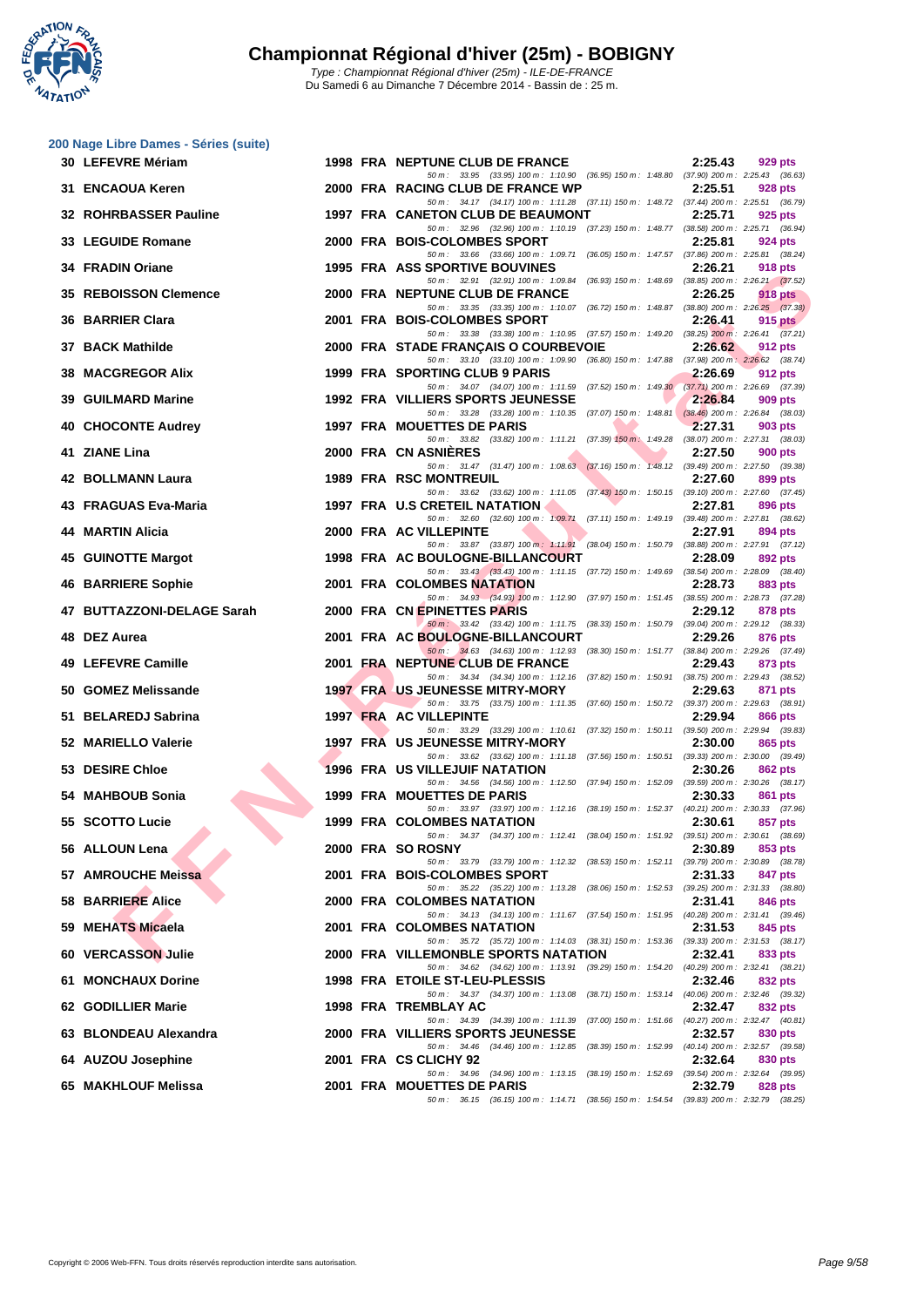

|    | 200 Nage Libre Dames - Séries (suite) |  |                                                                                                                                         |                                                                                      |
|----|---------------------------------------|--|-----------------------------------------------------------------------------------------------------------------------------------------|--------------------------------------------------------------------------------------|
|    | 66 FRAGNE Mathilde                    |  | 1998 FRA CN ANDRESY                                                                                                                     | 2:32.87<br>826 pts                                                                   |
|    | 67 KOFFI Sherilyne                    |  | 50 m: 33.97 (33.97) 100 m: 1:12.38 (38.41) 150 m: 1:53.06 (40.68) 200 m: 2:32.87 (39.81)<br>2000 FRA AAS SARCELLES NATATION 95          | 2:32.93<br><b>826 pts</b>                                                            |
| 68 | <b>GAULTIER Emma</b>                  |  | 50 m: 34.11 (34.11) 100 m: 1:12.90 (38.79) 150 m: 1:53.78 (40.88) 200 m: 2:32.93 (39.15)<br>1999 FRA US JEUNESSE MITRY-MORY             | 2:33.23<br><b>822 pts</b>                                                            |
|    | 69 ROCA Luna                          |  | 50 m: 35.67 (35.67) 100 m: 1:14.50<br>1999 FRA RED STAR CLUB CHAMPIGNY                                                                  | (38.83) 150 m: 1:54.65 (40.15) 200 m: 2:33.23 (38.58)<br>2:33.70<br>815 pts          |
| 70 | <b>PACAUD Clémentine</b>              |  | 50 m: 34.50 (34.50) 100 m: 1:13.40<br>2000 FRA RED STAR CLUB CHAMPIGNY                                                                  | (38.90) 150 m: 1:54.61 (41.21) 200 m: 2:33.70 (39.09)<br>2:33.93<br>812 pts          |
|    |                                       |  | 50 m: 36.21 (36.21) 100 m: 1:15.74                                                                                                      | (39.53) 150 m: 1:55.57 (39.83) 200 m: 2:33.93 (38.36)                                |
|    | 71 SUCRA Océane                       |  | 2000 FRA AC VILLEPINTE<br>50 m: 34.91 (34.91) 100 m: 1:13.88                                                                            | 2:34.57<br><b>804 pts</b><br>(38.97) 150 m : 1:54.30 (40.42) 200 m : 2:34.57 (40.27) |
|    | <b>72 CHAVASSE Antoinette</b>         |  | 2001 FRA BOIS-COLOMBES SPORT<br>50 m: 35.55 (35.55) 100 m: 1:14.91 (39.36) 150 m: 1:55.76 (40.85) 200 m: 2:35.37 (39.61)                | 2:35.37<br>793 pts                                                                   |
|    | <b>73 RICHARDSON Ines</b>             |  | 2000 FRA SPORTING CLUB 9 PARIS                                                                                                          | 2:35.43<br>792 pts                                                                   |
|    | 74 GIBON Julie                        |  | 50 m: 35.34 (35.34) 100 m: 1:14.69 (39.35) 150 m: 1:55.55 (40.86) 200 m: 2:35.43 (39.88)<br><b>2001 FRA CERGY PONTOISE NATATION</b>     | 2:35.76<br>788 pts                                                                   |
| 75 | SOUDANI Melissa                       |  | 50 m: 34.50 (34.50) 100 m: 1:13.84<br>$(39.34)$ 150 m : 1:55.68<br>2001 FRA RED STAR CLUB CHAMPIGNY                                     | $(41.84)$ 200 m : 2:35.76 $(40.08)$<br>2:36.02<br>785 pts                            |
|    | <b>76 MANDRY Garance</b>              |  | 50 m: 36.28 (36.28) 100 m: 1:16.59<br>$(40.31)$ 150 m : 1:57.81<br>1999 FRA CN ANDRESY                                                  | $(41.22)$ 200 m : 2:36.02 $(38.21)$<br>2:36.15<br>783 pts                            |
|    |                                       |  | 50 m: 34.60 (34.60) 100 m: 1:13.72 (39.12) 150 m: 1:55.44 (41.72) 200 m: 2:36.15 (40.71)                                                |                                                                                      |
| 77 | <b>MARGUERON Julie</b>                |  | 2001 FRA AAS SARCELLES NATATION 95<br>50 m: 37.24 (37.24) 100 m: 1:16.65 (39.41) 150 m: 1:56.86 (40.21) 200 m: 2:36.17 (39.31)          | 2:36.17<br><b>783 pts</b>                                                            |
|    | <b>78 LARRAT Claire</b>               |  | 2000 FRA VILLEMONBLE SPORTS NATATION                                                                                                    | 2:36.37<br><b>780 pts</b>                                                            |
| 79 | <b>MOUROT Lea</b>                     |  | 50 m: 36.98 (36.98) 100 m: 1:16.82 (39.84) 150 m: 1:57.38 (40.56) 200 m: 2:36.37 (38.99)<br>2001 FRA COLOMBES NATATION                  | 2:36.41<br><b>780 pts</b>                                                            |
| 80 | <b>BRUNET Estelle</b>                 |  | 50 m: 35.54 (35.54) 100 m: 1:15.40 (39.86) 150 m: 1:56.19 (40.79) 200 m: 2:36.41 (40.22)<br>2001 FRA RED STAR CLUB CHAMPIGNY            | 2:36.69<br>776 pts                                                                   |
| 81 | <b>BERKANI Assia</b>                  |  | 50 m: 34.88 (34.88) 100 m: 1:14.74 (39.86) 150 m: 1:56.06 (41.32) 200 m: 2:36.69 (40.63)<br>2001 FRA TREMBLAY AC                        | 2:37.73<br>763 pts                                                                   |
|    |                                       |  | 50 m: 36.35 (36.35) 100 m: 1:16.63 (40.28) 150 m: 1:57.64 (41.01) 200 m: 2:37.73 (40.09)                                                |                                                                                      |
|    | 82 CAPRON Gaëlle                      |  | 2000 FRA AS BONDY<br>50 m: 34.14 (34.14) 100 m: 1:13.47 (39.33) 150 m: 1:55.63 (42.16) 200 m: 2:38.07 (42.44)                           | 2:38.07<br>758 pts                                                                   |
|    | 83 BELBACHIR Sofia                    |  | 1998 FRA JEANNE D'ARC DRANCY<br>50 m: 35.98 (35.98) 100 m: 1:16.00 (40.02) 150 m: 1:58.15 (42.15) 200 m: 2:38.33 (40.18)                | 2:38.33<br>755 pts                                                                   |
| 84 | <b>ABBASSI Ghizlane</b>               |  | 2000 TUN AC VILLEPINTE                                                                                                                  | 2:38.50<br>753 pts                                                                   |
| 85 | <b>RERARI Amelle</b>                  |  | 50 m: 35.77 (35.77) 100 m: 1:15.85 (40.08) 150 m: 1:57.41 (41.56) 200 m: 2:38.50 (41.09)<br>2001 FRA USO BEZONS                         | 2:38.72<br><b>750 pts</b>                                                            |
| 86 | <b>KHARKOUCH Sara</b>                 |  | 50 m: 36.38 (36.38) 100 m: 1:15.81 (39.43) 150 m: 1:57.29 (41.48) 200 m: 2:38.72 (41.43)<br>2000 FRA CSM GENEVILLIERS                   | 2:39.61<br>738 pts                                                                   |
|    | 87 SASSI Kenza                        |  | 50 m: 36.23 (36.23) 100 m: 1:16.28 (40.05) 150 m: 1:58.64 (42.36) 200 m: 2:39.61 (40.97)<br><b>2001 FRA VILLEMONBLE SPORTS NATATION</b> | 2:39.91<br>735 pts                                                                   |
|    |                                       |  | 50 m: 36.97 (36.97) 100 m: 1:17.36 (40.39) 150 m: 1:59.00 (41.64) 200 m: 2:39.91 (40.91)                                                |                                                                                      |
|    | 88 REGIMBEAU Elma                     |  | 2001 FRA CLUB DES NAGEURS DE PARIS<br>50 m: 37.09 (37.09) 100 m: 1:18.40 (41.31) 150 m: 2:00.27 (41.87) 200 m: 2:40.33 (40.06)          | 2:40.33<br>729 pts                                                                   |
| 89 | <b>ALLOUNE Léana</b>                  |  | 2001 FRA U.S CRETEIL NATATION<br>50 m: 36.69 (36.69) 100 m: 1:17.83 (41.14) 150 m: 1:59.56 (41.73) 200 m: 2:40.46 (40.90)               | 2:40.46<br>728 pts                                                                   |
|    | 90 RIAHI Myriam                       |  | 2000 FRA AMICALE VILLENEUVE-LA-GARENNE                                                                                                  | 2:40.80<br>723 pts                                                                   |
|    | 91 DOS SANTOS Camille                 |  | 50 m: 36.92 (36.92) 100 m: 1:18.35 (41.43) 150 m: 2:00.12 (41.77) 200 m: 2:40.80 (40.68)<br>2001 FRA AC VILLEPINTE                      | 2:41.52<br>714 pts                                                                   |
|    | 92 LETTERON Garance                   |  | 50 m : 37.67 (37.67) 100 m : 1:18.48 (40.81) 150 m : 2:00.80 (42.32) 200 m : 2:41.52 (40.72)<br>2001 FRA SPORTING CLUB 9 PARIS          | 2:41.64<br><b>713 pts</b>                                                            |
|    | 92 ALEXIA Lea                         |  | 50 m: 37.20 (37.20) 100 m: 1:18.15 (40.95) 150 m: 2:00.43 (42.28) 200 m: 2:41.64 (41.21)<br>2000 FRA AC VILLEPINTE                      | 2:41.64<br><b>713 pts</b>                                                            |
|    |                                       |  | 50 m: 35.32 (35.32) 100 m: 1:15.92 (40.60) 150 m: 1:59.50<br>2001 FRA ASN LOUVRES-ROISSY-SURVILLIERS                                    | $(43.58)$ 200 m : 2:41.64 $(42.14)$                                                  |
|    | 94 BENITO Inés                        |  | 50 m: 36.39 (36.39) 100 m: 1:18.37 (41.98) 150 m: 2:00.53 (42.16) 200 m: 2:41.83 (41.30)                                                | 2:41.83<br>711 pts                                                                   |
|    | 95 DAVIN Isabelle                     |  | 2001 FRA CNO ST-GERMAIN-EN-LAYE<br>50 m: 38.00 (38.00) 100 m: 1:20.74 (42.74) 150 m: 2:05.00 (44.26) 200 m: 2:49.14 (44.14)             | 2:49.14<br>$622$ pts                                                                 |
|    | 96 LEROUX Lina                        |  | <b>2000 FRA CERGY PONTOISE NATATION</b><br>50 m: 39.29 (39.29) 100 m: 1:22.30 (43.01) 150 m: 2:08.03 (45.73) 200 m: 2:52.40 (44.37)     | 2:52.40<br>585 pts                                                                   |
|    | --- GIRAUDET Chloe                    |  | 2000 FRA CN MAISONS-ALFORT                                                                                                              | <b>DSQ Da</b>                                                                        |
|    | --- NIVOIX Julie                      |  | 1989 FRA AAS SARCELLES NATATION 95                                                                                                      | <b>DNS Nd</b>                                                                        |

### **400 Nage Libre Dames - Séries** (Dimanche 7 Décembre 2014)

| 1 LAIZEAU Johanne | 1990 FRA CN EPINETTES PARIS                                                                                                                                                          | 4:42.97 1072 pts |
|-------------------|--------------------------------------------------------------------------------------------------------------------------------------------------------------------------------------|------------------|
|                   | 50 m: 32.00 (32.00) 100 m: 1:06.58 (34.58) 150 m: 1:41.99 (35.41) 200 m: 2:18.37 (36.38) 250 m: 2:54.50 (36.13) 300 m: 3:30.38 (35.88) 350 m: 4:06.79 (36.41) 400 m: 4:42.97 (36.18) |                  |
| 2 MINOT Léana     | 1996 FRA RED STAR CLUB CHAMPIGNY                                                                                                                                                     | 4:48.08 1034 pts |
|                   | 50 m: 33.52 (33.52) 100 m: 1:09.65 (36.13) 150 m: 1:46.42 (36.77) 200 m: 2:22.92 (36.50) 250 m: 2:59.65 (36.73) 300 m: 3:36.16 (36.51) 350 m: 4:12.63 (36.47) 400 m: 4:48.08 (35.45) |                  |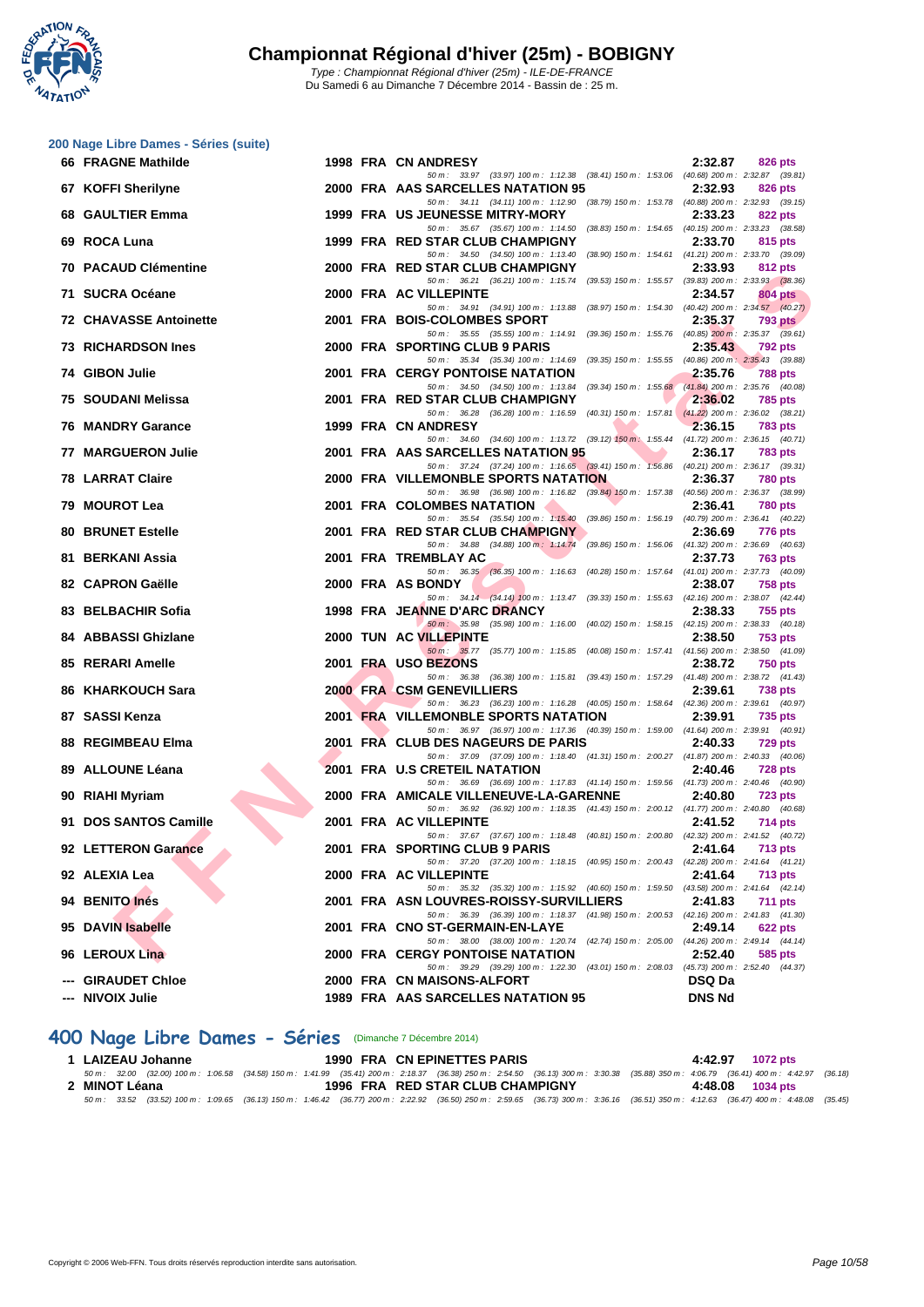**WATATION** 

### **[400 Nage](http://www.ffnatation.fr/webffn/index.php) Libre Dames - Séries (suite)**

| 3 GUIDET Delphine          |  | <b>2000 FRA CERGY PONTOISE NATATION</b>                                                                                                                                                                                            | 4:48.32<br>1033 pts        |         |
|----------------------------|--|------------------------------------------------------------------------------------------------------------------------------------------------------------------------------------------------------------------------------------|----------------------------|---------|
| 4 LISIK Chloé              |  | 50 m: 34.27 (34.27) 100 m: 1:11.09 (36.82) 150 m: 1:48.07 (36.98) 200 m: 2:25.28 (37.21) 250 m: 3:01.48 (36.20) 300 m: 3:38.03 (36.55) 350 m: 4:13.73 (35.70) 400 m: 4:48.32 (34.59)<br>2000 FRA AS ARGENTEUIL NATATION            | 4:49.73<br><b>1022 pts</b> |         |
| 5 ROUBY Emma               |  | 50 m : 34.18 (34.18) 100 m : 1:10.48 (36.30) 150 m : 1:47.19 (36.71) 200 m : 2:23.99 (36.80) 250 m : 3:00.72 (36.73) 300 m : 3:37.14 (36.42) 350 m : 4:13.77 (36.63) 400 m : 4:49.73 (35.96)<br>1998 FRA CLUB DES NAGEURS DE PARIS | 4:51.21<br><b>1011 pts</b> |         |
| 6 GARCIA Inès              |  | 50 m: 33.45 (33.45) 100 m: 1:09.26 (35.81) 150 m: 1:45.82 (36.56) 200 m: 2:22.57 (36.75) 250 m: 2:59.75 (37.18) 300 m: 3:37.22 (37.47) 350 m: 4:14.68 (37.46) 400 m: 4:51.21 (36.53)<br>2000 FRA TREMBLAY AC                       | 4:52.12<br>1005 pts        |         |
|                            |  | 50 m: 33.00 (33.00) 100 m: 1:09.32 (36.32) 150 m: 1:46.30 (36.98) 200 m: 2:23.55 (37.25) 250 m: 3:00.99 (37.44) 300 m: 3:38.84 (37.85) 350 m: 4:16.23 (37.39) 400 m: 4:52.12 (35.89)                                               |                            |         |
| 7 TRAMIER Juliette         |  | 1999 FRA RACING CLUB DE FRANCE WP<br>50 m : 32.90 (32.90) 100 m : 1:09.10 (36.20) 150 m : 1:46.16 (37.06) 200 m : 2:23.45 (37.29) 250 m : 3:00.89 (37.44) 300 m : 3:38.83 (37.94) 350 m : 4:16.34 (37.51) 400 m : 4:52.70          | 4:52.70<br><b>1000 pts</b> | (36.36) |
| 8 BILLON-PIERRON Lisa      |  | 2000 FRA RACING CLUB DE FRANCE WP<br>50 m: 34.16 (34.16) 100 m: 1:10.90 (36.74) 150 m: 1:47.98 (37.08) 200 m: 2:25.69 (37.71) 250 m: 3:02.92 (37.23) 300 m: 3:40.28 (37.36) 350 m: 4:17.24 (36.96) 400 m: 4:53.23                  | 4:53.23<br>997 pts         | (35.99) |
| 9 FOLLET Elisa             |  | 1999 FRA RED STAR CLUB CHAMPIGNY<br>50 m: 33.45 (33.45) 100 m: 1:10.84 (37.39) 150 m: 1:48.83 (37.99) 200 m: 2:26.30 (37.47) 250 m: 3:03.40 (37.10) 300 m: 3:40.85 (37.45) 350 m: 4:18.12 (37.27) 400 m: 4:53.77 (35.65)           | 4:53.77<br>993 pts         |         |
| 10 BOUAOUNI Sonia          |  | 2001 FRA CNO ST-GERMAIN-EN-LAYE                                                                                                                                                                                                    | 4:54.51<br>987 pts         |         |
| <b>11 COUSIN Chloe</b>     |  | 50 m: 33.19 (33.19) 100 m: 1:09.67 (36.48) 150 m: 1:46.95 (37.28) 200 m: 2:24.33 (37.38) 250 m: 3:02.34 (38.01) 300 m: 3:40.37 (38.03) 350 m: 4:17.98 (37.61) 400 m: 4:54.51<br>1999 FRA MONTIGNY NATATION                         | 4:54.72<br><b>986 pts</b>  | (36.53) |
| 12 BOUDISSA Naïla          |  | 50 m: 33.39 (33.39) 100 m: 1:09.90 (36.51) 150 m: 1:47.07 (37.17) 200 m: 2:24.81 (37.74) 250 m: 3:01.64 (36.83) 300 m: 3:39.22 (37.58) 350 m: 4:17.23 (38.01) 400 m: 4:54.72 (37.49)<br>2001 FRA NEPTUNE CLUB DE FRANCE            | 4:54.80<br>985 pts         |         |
| 13 BRAULT Inès             |  | 50 m : 33.76 (33.76) 100 m : 1:11.62 (37.86) 150 m : 1:49.09 (37.47) 200 m : 2:26.23 (37.14) 250 m : 3:03.69 (37.46) 300 m : 3:41.80 (38.11) 350 m : 4:18.99 (37.19) 400 m : 4:54.80 (35.81)<br>1999 FRA NOGENT NATATION 94        | 4:56.20<br>975 pts         |         |
|                            |  | 50 m: 33.07 (33.07) 100 m: 1:09.66 (36.59) 150 m: 1:47.18 (37.52) 200 m: 2:24.72 (37.54) 250 m: 3:02.73 (38.01) 300 m: 3:40.88 (38.15) 350 m: 4:18.99 (38.11) 400 m: 4:56.20 (37.21)                                               |                            |         |
| 14 GOURDON Capucine        |  | 1998 FRA CLUB DES NAGEURS DE PARIS<br>50 m: 34.30 (34.30) 100 m: 1:11.70 (37.40) 150 m: 1:49.42 (37.72) 200 m: 2:27.14 (37.72) 250 m: 3:04.87 (37.73) 300 m: 3:42.54 (37.67) 350 m: 4:20.26 (37.72) 400 m: 4:56.87 (36.61)         | 4:56.87<br>970 pts         |         |
| 15 LEFEVRE Mériam          |  | 1998 FRA NEPTUNE CLUB DE FRANCE<br>50 m: 34.19 (34.19) 100 m: 1:10.84 (36.65) 150 m: 1:48.66 (37.82) 200 m: 2:26.56 (37.90) 250 m: 3:04.52 (37.96) 300 m: 3:42.40 (37.88) 350 m: 4:20.74 (38.34) 400 m: 4:57.53 (36.79)            | 4:57.53<br><b>966 pts</b>  |         |
| 16 COLOMBO Lou             |  | 2000 FRA CLUB DES NAGEURS DE PARIS                                                                                                                                                                                                 | 4:58.32<br>960 pts         |         |
| 17 BUTTAZZONI-DELAGE Sarah |  | 50 m: 34.15 (34.15) 100 m: 1:11.14 (36.99) 150 m: 1:48.85 (37.71) 200 m: 2:26.69 (37.84) 250 m: 3:04.76 (38.07) 300 m: 3:43.17 (38.41) 350 m: 4:20.96 (37.79) 400 m: 4:58.32 (37.36)<br>2000 FRA CN EPINETTES PARIS                | 5:02.60<br>930 pts         |         |
| 18 ALDEGUER Ambre          |  | 50 m: 33.73 (33.73) 100 m: 1:11.48 (37.75) 150 m: 1:49.96 (38.48) 200 m: 2:29.27 (39.31) 250 m: 3:07.45 (38.18) 300 m: 3:46.51 (39.06) 350 m: 4:24.48 (37.97) 400 m: 5:02.60 (38.12)<br>2000 FRA BOIS-COLOMBES SPORT               | 5:04.00<br>920 pts         |         |
| 19 ANDRIOLLI Eva           |  | 50 m : 34.44 (34.44) 100 m : 1:11.38 (36.94) 150 m : 1:49.37 (37.99) 200 m : 2:28.49 (39.12) 250 m : 3:07.28 (38.79) 300 m : 3:46.34 (39.06) 350 m : 4:25.81 (39.47) 400 m : 5:04.00 (38.19)<br>1997 FRA ETOILE ST-LEU-PLESSIS     | 5:04.18<br>919 pts         |         |
|                            |  | 50 m : 34.42 (34.42) 100 m : 1:12.30 (37.88) 150 m : 1:50.45 (38.15) 200 m : 2:28.99 (38.54) 250 m : 3:07.60 (38.61) 300 m : 3:47.24 (39.64) 350 m : 4:26.34 (39.10) 400 m : 5:04.18 (37.84)                                       |                            |         |
| 20 RIBAL Philomene         |  | 2000 FRA BOIS-COLOMBES SPORT<br>50 m: 34.39 (34.39) 100 m: 1:12.36 (37.97) 150 m: 1:51.56 (39.20) 200 m: 2:30.63 (39.07) 250 m: 3:09.33 (38.70) 300 m: 3:47.96 (38.63) 350 m: 4:27.17 (39.21) 400 m: 5:04.59 (37.42)               | 5:04.59<br>916 pts         |         |
| 21 GOMEZ Melissande        |  | 1997 FRA US JEUNESSE MITRY-MORY<br>50 m: 34.50 (34.50) 100 m: 1:12.11 (37.61) 150 m: 1:50.55 (38.44) 200 m: 2:29.58 (39.03) 250 m: 3:08.85 (39.27) 300 m: 3:47.87 (39.02) 350 m: 4:27.15 (39.28) 400 m: 5:04.93 (37.78)            | 5:04.93<br>914 pts         |         |
| 22 MACAUX Chanelle         |  | 1999 FRA AS BONDY<br>50 m: 34.51 (34.51) 100 m: 1:11.84 (37.33) 150 m: 1:50.51 (38.67) 200 m: 2:29.78 (39.27) 250 m: 3:09.33 (39.55) 300 m: 3:48.97 (39.64) 350 m: 4:28.84 (39.87) 400 m: 5:07.66 (38.82)                          | 5:07.66<br>895 pts         |         |
| 23 GROSSO Sarah            |  | <b>1999 FRA CERGY PONTOISE NATATION</b>                                                                                                                                                                                            | 5:07.69<br>894 pts         |         |
| 24 BACK Mathilde           |  | 50 m: 34.98 (34.98) 100 m: 1:13.33 (38.35) 150 m: 1:52.35 (39.02) 200 m: 2:31.96 (39.61) 250 m: 3:11.33 (39.37) 300 m: 3:50.76 (39.43) 350 m: 4:30.17 (39.41) 400 m: 5:07.69 (37.52)<br>2000 FRA STADE FRANÇAIS O COURBEVOIE       | 5:08.06<br>892 pts         |         |
| 25 REBOISSON Clemence      |  | 50 m: 34.16 (34.16) 100 m: 1:11.78 (37.62) 150 m: 1:51.01 (39.23) 200 m: 2:30.41 (39.40) 250 m: 3:10.19 (39.78) 300 m: 3:49.81 (39.62) 350 m: 4:29.53 (39.72) 400 m: 5:08.06 (38.53)<br>2000 FRA NEPTUNE CLUB DE FRANCE            | 5:08.12<br>892 pts         |         |
| 26 ROHRBASSER Pauline      |  | 50 m: 35.01 (35.01) 100 m: 1:13.16 (38.15) 150 m: 1:52.08 (38.92) 200 m: 2:31.27 (39.19) 250 m: 3:10.68 (39.41) 300 m: 3:50.24 (39.56) 350 m: 4:29.18 (38.94) 400 m: 5:08.12 (38.94)<br>1997 FRA CANETON CLUB DE BEAUMONT          | 5:08.62<br>888 pts         |         |
|                            |  | 50 m: 34.43 (34.43) 100 m: 1:12.46 (38.03) 150 m: 1:52.02 (39.56) 200 m: 2:31.54 (39.52) 250 m: 3:11.35 (39.81) 300 m: 3:51.35 (40.00) 350 m: 4:31.36 (40.01) 400 m: 5:08.62 (37.26)                                               |                            |         |
| 27 DEZ Aurea               |  | 2001 FRA AC BOULOGNE-BILLANCOURT<br>50 m: 35.82 (35.82) 100 m: 1:14.61 (38.79) 150 m: 1:54.02 (39.41) 200 m: 2:33.41 (39.39) 250 m: 3:12.17 (38.76) 300 m: 3:51.59 (39.42) 350 m: 4:31.15 (39.56) 400 m: 5:08.72 (37.57)           | 5:08.72<br><b>887 pts</b>  |         |
| 28 MUCKDOOMBUKUS Sarah     |  | 2000 FRA US IVRY-SUR-SEINE<br>50 m: 35.17 (35.17) 100 m: 1:13.68 (38.51) 150 m: 1:53.35 (39.67) 200 m: 2:33.32 (39.97) 250 m: 3:12.79 (39.47) 300 m: 3:52.70 (39.91) 350 m: 4:32.09 (39.39) 400 m: 5:09.19 (37.10)                 | 5:09.19<br>884 pts         |         |
| 29 SCOTTO Lucie            |  | <b>1999 FRA COLOMBES NATATION</b><br>50 m: 35.38 (35.38) 100 m: 1:13.93 (38.55) 150 m: 1:53.24 (39.31) 200 m: 2:32.75 (39.51) 250 m: 3:12.34 (39.59) 300 m: 3:52.40 (40.06) 350 m: 4:31.69 (39.29) 400 m: 5:09.46 (37.77)          | 5:09.46<br>882 pts         |         |
| 30 BARRIERE Sophie         |  | 2001 FRA COLOMBES NATATION                                                                                                                                                                                                         | 5:10.00<br>879 pts         |         |
| 31 MARTIN Alicia           |  | 50 m: 34.87 (34.87) 100 m: 1:13.80 (38.93) 150 m: 1:53.24 (39.44) 200 m: 2:32.69 (39.45) 250 m: 3:12.47 (39.78) 300 m: 3:51.98 (39.51) 350 m: 4:31.51 (39.53) 400 m: 5:10.00 (38.49)<br>2000 FRA AC VILLEPINTE                     | 5:10.81<br>873 pts         |         |
| 32 GUINOTTE Margot         |  | 50 m : 34.91 (34.91) 100 m : 1:13.86 (38.95) 150 m : 1:53.10 (39.24) 200 m : 2:33.09 (39.99) 250 m : 3:13.99 (40.90) 300 m : 3:53.74 (39.75) 350 m : 4:34.28 (40.54) 400 m : 5:10.81<br>1998 FRA AC BOULOGNE-BILLANCOURT           | 5:11.79<br>867 pts         | (36.53) |
|                            |  | 50 m: 34.78 (34.78) 100 m: 1:13.75 (38.97) 150 m: 1:53.43 (39.68) 200 m: 2:32.92 (39.49) 250 m: 3:13.00 (40.08) 300 m: 3:53.25 (40.25) 350 m: 4:33.79 (40.54) 400 m: 5:11.79 (38.00)                                               |                            |         |
| 33 FOULON Noellia          |  | 2001 FRA SCUF PARIS<br>50 m : 34.99 (34.99) 100 m : 1:13.92 (38.93) 150 m : 1:53.80 (39.88) 200 m : 2:33.84 (40.04) 250 m : 3:13.99 (40.15) 300 m : 3:54.37 (40.38) 350 m : 4:34.62 (40.25) 400 m : 5:12.46 (37.84)                | 5:12.46<br>862 pts         |         |
| 34 BELAREDJ Sabrina        |  | 1997 FRA AC VILLEPINTE<br>50 m: 35.73 (35.73) 100 m: 1:15.06 (39.33) 150 m: 1:55.28 (40.22) 200 m: 2:35.63 (40.35) 250 m: 3:15.20 (39.57) 300 m: 3:55.35 (40.15) 350 m: 4:35.53 (40.18) 400 m: 5:13.88 (38.35)                     | 5:13.88<br>852 pts         |         |
| <b>35 LEFEVRE Camille</b>  |  | 2001 FRA NEPTUNE CLUB DE FRANCE<br>50 m: 35.61 (35.61) 100 m: 1:14.98 (39.37) 150 m: 1:55.05 (40.07) 200 m: 2:35.26 (40.21) 250 m: 3:14.87 (39.61) 300 m: 3:55.43 (40.56) 350 m: 4:35.75 (40.32) 400 m: 5:14.72 (38.97)            | 5:14.72<br>847 pts         |         |
| 36 DUCREUX Eugenie         |  | 1998 FRA NEPTUNE CLUB DE FRANCE                                                                                                                                                                                                    | 5:14.81<br>846 pts         |         |
| 37 MEHATS Micaela          |  | 50 m: 35.12 (35.12) 100 m: 1:13.34 (38.22) 150 m: 1:52.34 (39.00) 200 m: 2:31.57 (39.23) 250 m: 3:11.44 (39.87) 300 m: 3:51.44 (40.00) 350 m: 4:29.92 (38.48) 400 m: 5:14.81 (44.89)<br>2001 FRA COLOMBES NATATION                 | 5:14.87<br>846 pts         |         |
| <b>38 BARRIERE Alice</b>   |  | 50 m : 36.14 (36.14) 100 m : 1:15.77 (39.63) 150 m : 1:55.72 (39.95) 200 m : 2:35.76 (40.04) 250 m : 3:55.65 (39.89) 300 m : 3:56.44 (40.79) 350 m : 4:36.54 (40.10) 400 m : 5:14.87 (38.33)<br>2000 FRA COLOMBES NATATION         | 5:15.94<br>839 pts         |         |
|                            |  | 50 m : 35.28 (35.28) 100 m : 1:13.82 (38.54) 150 m : 1:53.40 (39.58) 200 m : 2:33.69 (40.29) 250 m : 3:14.20 (40.51) 300 m : 3:55.06 (40.86) 350 m : 4:36.09 (41.03) 400 m : 5:15.94 (39.85)                                       |                            |         |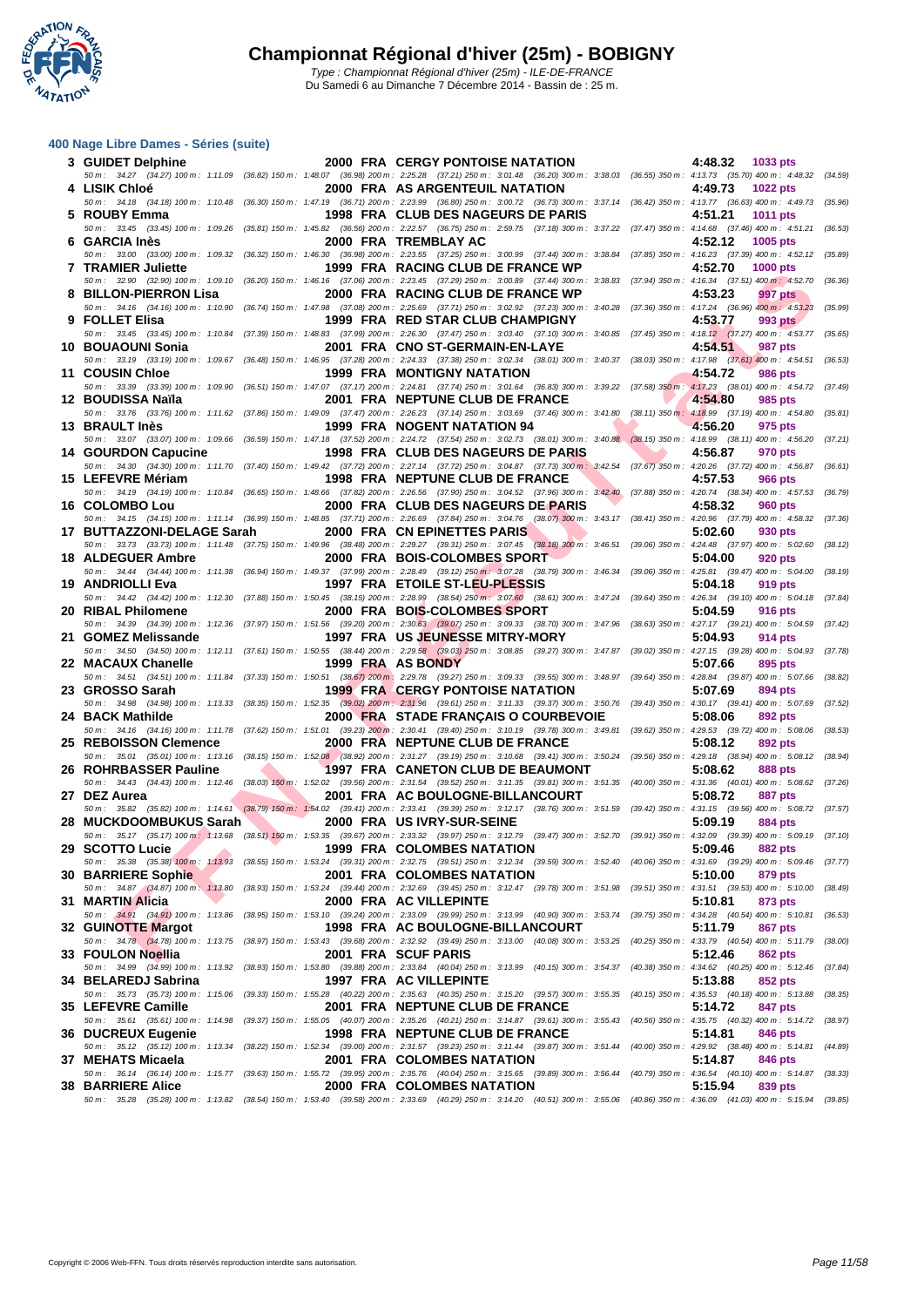**WATATION**  $\cdot$ 

#### **[400 Nage](http://www.ffnatation.fr/webffn/index.php) Libre Dames - Séries (suite)**

| 39 RICHET Morgane                                                                                                                                                                                               |                            |          | 1999 FRA VILLIERS SPORTS JEUNESSE                                                     |                                                      | 5:16.25<br>837 pts                                                                                 |         |
|-----------------------------------------------------------------------------------------------------------------------------------------------------------------------------------------------------------------|----------------------------|----------|---------------------------------------------------------------------------------------|------------------------------------------------------|----------------------------------------------------------------------------------------------------|---------|
| 50 m: 33.50 (33.50) 100 m: 1:11.45 (37.95) 150 m: 1:51.47 (40.02) 200 m: 2:32.34 (40.87) 250 m: 3:13.33 (40.99) 300 m: 3:54.98 (41.65) 350 m: 4:36.63 (41.65) 400 m: 5:16.25 (39.62)<br>40 BERKANI Assia        |                            |          | 2001 FRA TREMBLAY AC                                                                  |                                                      | 5:16.57<br>834 pts                                                                                 |         |
| 50 m : 36.19 (36.19) 100 m : 1:14.95 (38.76) 150 m : 1:54.18 (39.23) 200 m : 2:33.64 (39.46) 250 m : 3:13.68 (40.04) 300 m : 3:54.19 (40.51) 350 m : 4:34.26 (40.07) 400 m : 5:16.57 (42.31)                    |                            |          |                                                                                       |                                                      |                                                                                                    |         |
| 41 GAULTIER Emma                                                                                                                                                                                                |                            |          | <b>1999 FRA US JEUNESSE MITRY-MORY</b>                                                |                                                      | 5:17.90<br>826 pts                                                                                 |         |
| 50 m: 36.80 (36.80) 100 m: 1:16.25 (39.45) 150 m: 1:55.87 (39.62) 200 m: 2:36.24 (40.37) 250 m: 3:17.25 (41.01) 300 m: 3:57.98 (40.73) 350 m: 4:39.33 (41.35) 400 m: 5:17.90 (38.57)                            |                            |          |                                                                                       |                                                      |                                                                                                    |         |
| 42 SUCRA Océane<br>50 m: 34.28 (34.28) 100 m: 1:12.52 (38.24) 150 m: 1:51.76 (39.24) 200 m: 2:32.02 (40.26) 250 m: 3:14.05 (42.03) 300 m: 3:55.55 (41.50) 350 m: 4:37.56 (42.01) 400 m: 5:19.08                 |                            |          | 2000 FRA AC VILLEPINTE                                                                |                                                      | 5:19.08<br><b>818 pts</b>                                                                          | (41.52) |
| 43 PACAUD Clémentine                                                                                                                                                                                            |                            |          | 2000 FRA RED STAR CLUB CHAMPIGNY                                                      |                                                      | 5:19.61<br>814 pts                                                                                 |         |
| 50 m: 36.41 (36.41) 100 m: 1:16.71 (40.30) 150 m: 1:57.71 (41.00) 200 m: 2:38.55 (40.84) 250 m: 3:19.17 (40.62) 300 m: 4:00.24 (41.07) 350 m: 4:40.60 (40.36) 400 m: 5:19.61                                    |                            |          |                                                                                       |                                                      |                                                                                                    | (39.01) |
| 44 SOUDANI Melissa                                                                                                                                                                                              |                            |          | 2001 FRA RED STAR CLUB CHAMPIGNY                                                      |                                                      | 5:19.70<br><b>814 pts</b>                                                                          |         |
| 50 m: 36.49 (36.49) 100 m: 1:17.94 (41.45) 150 m: 1:59.66 (41.72) 200 m: 2:39.88 (40.22) 250 m: 3:21.23 (41.35) 300 m: 4:02.69 (41.46) 350 m: 4:42.53 (39.84) 400 m: 5:19.70<br><b>45 LARRAT Claire</b>         |                            |          | 2000 FRA VILLEMONBLE SPORTS NATATION                                                  |                                                      | 5:20.39<br><b>809 pts</b>                                                                          | (37.17) |
| 50 m : 35.93 (35.93) 100 m : 1:15.72 (39.79) 150 m : 1:56.70 (40.98) 200 m : 2:37.34 (40.64) 250 m : 3:18.70 (41.36) 300 m : 4:00.09                                                                            |                            |          |                                                                                       |                                                      | $(41.39)$ 350 m : 4:41.49 $(41.40)$ 400 m : 5:20.39                                                | (38.90) |
| 46 BLONDEAU Alexandra                                                                                                                                                                                           |                            |          | <b>2000 FRA VILLIERS SPORTS JEUNESSE</b>                                              |                                                      | 5:20.43<br><b>809 pts</b>                                                                          |         |
| 50 m: 35.83 (35.83) 100 m: 1:16.10 (40.27) 150 m: 1:57.64 (41.54) 200 m: 2:38.96 (41.32) 250 m: 3:20.13 (41.17) 300 m: 4:01.09 (40.96) 350 m: 4:41.76 (40.67) 400 m: 5:20.43 (38.67)                            |                            |          |                                                                                       |                                                      |                                                                                                    |         |
| 47 HASSANI Marwa<br>50 m : 36.53 (36.53) 100 m : 1:16.57 (40.04) 150 m : 1:57.01 (40.44) 200 m : 2:37.88 (40.87) 250 m : 3:18.57 (40.69) 300 m : 3:59.93 (41.36) 350 m :                                        |                            |          | 2001 FRA STADE FRANCAIS O COURBEVOIE                                                  |                                                      | 5:20.58<br><b>808 pts</b><br>4:40.81 (40.88) 400 m : 5:20.58                                       | (39.77) |
| 48 MOUROT Lea                                                                                                                                                                                                   |                            |          | 2001 FRA COLOMBES NATATION                                                            |                                                      | 5:21.98<br><b>799 pts</b>                                                                          |         |
| 50 m: 34.97 (34.97) 100 m: 1:14.83 (39.86) 150 m: 1:56.08 (41.25) 200 m: 2:37.77 (41.69) 250 m: 3:19.17 (41.40) 300 m: 4:00.84 (41.67) 350 m: 4:41.92 (41.08) 400 m: 5:21.98                                    |                            |          |                                                                                       |                                                      |                                                                                                    | (40.06) |
| 49 ALVES-DELGADO Janice                                                                                                                                                                                         |                            |          | 2001 FRA OLYMPIQUE LA GARENNE-COLOMBES                                                |                                                      | 5:22.08<br><b>798 pts</b>                                                                          |         |
| 50 m : 35.89 (35.89) 100 m : 1:16.33 (40.44) 150 m : 1:57.01 (40.68) 200 m : 2:37.92 (40.91) 250 m : 3:18.86 (40.94) 300 m : 4:00.37 (41.51) 350 m : 4:42.05 (41.68) 400 m : 5:22.08 (40.03)<br>50 RAOUST Anna  |                            |          | 2001 FRA SCUF PARIS                                                                   |                                                      | 5:24.19<br><b>785 pts</b>                                                                          |         |
| 50 m: 35.63 (35.63) 100 m: 1:15.73 (40.10) 150 m: 1:56.60 (40.87) 200 m: 2:37.61 (41.01) 250 m: 3:19.30 (41.69) 300 m: 4:01.03 (41.73) 350 m: 4:43.18 (42.15) 400 m: 5:24.19 (41.01)                            |                            |          |                                                                                       |                                                      |                                                                                                    |         |
| 51 LEGUIDE Romane                                                                                                                                                                                               |                            |          | 2000 FRA BOIS-COLOMBES SPORT                                                          |                                                      | 5:24.25<br><b>784 pts</b>                                                                          |         |
| 50 m : 36.06 (36.06) 100 m : 1:16.03 (39.97) 150 m : 1:56.60 (40.57) 200 m : 2:37.44 (40.84) 250 m : 3:18.92 (41.48) 300 m : 4:00.35 (41.43) 350 m : 4:42.13 (41.78) 400 m : 5:24.25 (42.12)                    |                            |          |                                                                                       |                                                      |                                                                                                    |         |
| 52 AMROUCHE Meissa                                                                                                                                                                                              |                            |          | 2001 FRA BOIS-COLOMBES SPORT                                                          |                                                      | 5:24.66<br><b>782 pts</b>                                                                          |         |
| 50 m: 36.32 (36.32) 100 m: 1:16.13 (39.81) 150 m: 1:57.24 (41.11) 200 m: 2:38.48 (41.24) 250 m: 3:19.86 (41.38) 300 m: 4:01.83 (41.97) 350 m: 4:43.41 (41.58) 400 m: 5:24.66<br>53 ALLOUNE Léana                |                            |          | 2001 FRA U.S CRETEIL NATATION                                                         |                                                      | 5:25.08<br>779 pts                                                                                 | (41.25) |
| 50 m: 34.95 (34.95) 100 m: 1:14.63 (39.68) 150 m: 1:55.65 (41.02) 200 m: 2:36.58 (40.93) 250 m: 3:18.08 (41.50) 300 m: 4:00.36 (42.28) 350 m: 4:43.40 (43.04) 400 m: 5:25.08 (41.68)                            |                            |          |                                                                                       |                                                      |                                                                                                    |         |
| 54 MULLER Mathilde                                                                                                                                                                                              |                            |          | 1999 FRA STELLA SPORTS ST-MAUR                                                        |                                                      | 5:27.33<br><b>765 pts</b>                                                                          |         |
| 50 m : 36.66 (36.66) 100 m : 1:17.68 (41.02) 150 m : 1:59.67 (41.99) 200 m : 2:40.80 (41.13) 250 m : 3:23.16 (42.36) 300 m : 4:04.77 (41.61) 350 m : 4:46.69 (41.92) 400 m : 5:27.33 (40.64)                    |                            |          |                                                                                       |                                                      |                                                                                                    |         |
| 55 BRUNET Estelle<br>50 m : 36.06 (36.06) 100 m : 1:17.68 (41.62) 150 m : 2:01.39 (43.71) 200 m : 2:44.74 (43.35) 250 m : 37.89 (43.15) 300 m : 4:10.66 (42.77) 350 m : 4:53.35 (42.69) 400 m : 5:34.88 (41.53) |                            |          | 2001 FRA RED STAR CLUB CHAMPIGNY                                                      |                                                      | 5:34.88<br>717 pts                                                                                 |         |
| 56 JOUBLIN Justine                                                                                                                                                                                              |                            |          | 2001 FRA USC CONFLANS-STE-HONORINE                                                    |                                                      | 5:35.02<br>717 pts                                                                                 |         |
| 50 m : 38.87 (38.87) 100 m : 1:21.32 (42.45) 150 m : 2:04.25 (42.93) 200 m : 2:47.47 (43.22) 250 m : 3:30.62 (43.15) 300 m : 4:13.11 (42.49) 350 m : 4:54.90 (41.79) 400 m : 5:35.02 (40.12)                    |                            |          |                                                                                       |                                                      |                                                                                                    |         |
| 57 RERARI Amelle                                                                                                                                                                                                |                            |          | 2001 FRA USO BEZONS                                                                   |                                                      | 5:35.19<br><b>715 pts</b>                                                                          |         |
| 50 m: 38.57 (38.57) 100 m: 1:19.87 (41.30) 150 m: 2:01.86 (41.99) 200 m: 2:44.40 (42.54) 250 m: 3:27.15 (42.75) 300 m: 4:10.27 (43.12) 350 m: 4:53.01 (42.74) 400 m: 5:35.19 (42.18)<br>58 ALIZADEH Maya        |                            |          | 2001 FRA CS CLICHY 92                                                                 |                                                      | 5:36.54<br><b>707 pts</b>                                                                          |         |
| 50 m : 38.08 (38.08) 100 m : 1:20.40 (42.32) 150 m : 2:02.83 (42.43) 200 m : 2:45.93 (43.10) 250 m : 329.81 (43.88) 300 m : 4:12.23 (42.42) 350 m : 4:54.65 (42.42) 400 m : 5:36.54 (41.89)                     |                            |          |                                                                                       |                                                      |                                                                                                    |         |
| 59 ABBASSI Ghizlane                                                                                                                                                                                             |                            |          | <b>2000 TUN AC VILLEPINTE</b>                                                         |                                                      | 5:40.80<br><b>681 pts</b>                                                                          |         |
| 50 m : 36.93 (36.93) 100 m : 1:18.33 (41.40) 150 m : 2:01.26 (42.93) 200 m : 2:45.44 (44.18) 250 m : 3:29.35 (43.91) 300 m : 4:13.76 (44.41) 350 m : 4:57.95 (44.19) 400 m : 5:40.80 (42.85)                    |                            |          |                                                                                       |                                                      |                                                                                                    |         |
| 100 Nage Libre Dames - Séries (Dimanche 7 Décembre 2014)                                                                                                                                                        |                            |          |                                                                                       |                                                      |                                                                                                    |         |
|                                                                                                                                                                                                                 |                            |          |                                                                                       |                                                      |                                                                                                    |         |
| 1 LAIZEAU Johanne<br>50 m: 32.48 (32.48) 100 m: 1:08.24 (35.76)                                                                                                                                                 | $150 m: -$                 |          | <b>1990 FRA CN EPINETTES PARIS</b><br>200 m: 2:20.89 (1:12.65)<br>$250 m: -$          | 300 m: 3:33.80 (1:12.91)                             | 9:35.80<br>1090 pts<br>400 m: 4:47.46 (1:13.66)<br>$350 m : -$                                     |         |
| 500 m: 6:00.22 (1:12.76)<br>$450 m : -$                                                                                                                                                                         | $550 m : -$                |          | 600 m : 7:12.43 $(1:12.21)$<br>$650 m: -$                                             | 700 m: 8:24.67 (1:12.24)                             | 800 m : 9:35.80 (1:11.13)<br>$750 m: -$                                                            |         |
| 2 COUSIN Chloe                                                                                                                                                                                                  |                            |          | 1999 FRA MONTIGNY NATATION                                                            |                                                      | 9:58.73<br>1005 pts                                                                                |         |
| 50 m: 33.67 (33.67) 100 m: 1:10.50 (36.83)<br>500 m: 6:10.92 (1:15.10)<br>$450 m : -$                                                                                                                           | $150 m: -$<br>$550 m: -$   |          | 200 m: 2:25.63 (1:15.13)<br>$250 m : -$<br>600 m: 7:27.58 (1:16.66)<br>$650 m: -$     | 300 m: 3:40.76 (1:15.13)<br>700 m: 8:43.34 (1:15.76) | $350 m : -$<br>400 m: 4:55.82 (1:15.06)<br>800 m: 9:58.73 (1:15.39)<br>$750 m: -$                  |         |
| 3 GARCIA Inès                                                                                                                                                                                                   |                            |          | 2000 FRA TREMBLAY AC                                                                  |                                                      | 10:03.03<br>989 pts                                                                                |         |
| 50 m : 33.86 (33.86) 100 m : 1:11.30 (37.44)<br>$450 m: -$<br>$500 m$ : ---                                                                                                                                     | $150 m: -$<br>$550 m : -$  |          | 200 m: 2:27.42 (1:16.12)<br>$250 m: -$<br>$600 m: -$<br>$650 m: -$                    | 300 m: 3:43.91 (1:16.49)<br>$700 m$ : ---            | $350 m : -$<br>400 m: 4:59.51 (1:15.60)<br>800 m: 10:03.03 (5:03.52)<br>$750 m: -$                 |         |
| 4 ROUBY Emma                                                                                                                                                                                                    |                            |          | 1998 FRA CLUB DES NAGEURS DE PARIS                                                    |                                                      | 10:07.83<br>972 pts                                                                                |         |
| 50 m: 34.03 (34.03) 100 m: 1:11.84 (37.81)<br>500 m: 6:18.94 (1:16.25)<br>450 m : ---                                                                                                                           | $150 m : -$<br>$550 m : -$ |          | 200 m: 2:29.04 (1:17.20)<br>$250 m : -$<br>600 m : 7:35.64 (1:16.70)<br>650 $m$ : --- | 300 m: 3:45.67 (1:16.63)<br>700 m: 8:52.59 (1:16.95) | $350 m : -$<br>400 m: 5:02.69 (1:17.02)<br>750 m : ---<br>800 m: 10:07.83 (1:15.24)                |         |
| 5 LISIK Chloé                                                                                                                                                                                                   |                            |          | 2000 FRA AS ARGENTEUIL NATATION                                                       |                                                      | 10:10.95<br><b>960 pts</b>                                                                         |         |
| 100 m: 1:13.09 (1:13.09)<br>$50 m$ : ---<br>$450 m : -$                                                                                                                                                         | $150 m : -$<br>$550 m : -$ |          | 200 m: 2:29.71 (1:16.62)<br>$250 m: -$<br>$650 m: -$                                  | 300 m: 3:47.08 (1:17.37)                             | $350 m : -$<br>400 m: 5:04.22 (1:17.14)<br>750 m : ---                                             |         |
| 500 m: 6:22.07 (1:17.85)<br><b>6 RIBAL Philomene</b>                                                                                                                                                            |                            |          | 600 m: 7:39.31 (1:17.24)<br>2000 FRA BOIS-COLOMBES SPORT                              | 700 m: 8:56.15 (1:16.84)                             | 800 m: 10:10.95 (1:14.80)<br>10:14.70<br>947 pts                                                   |         |
| 50 m: 33.89 (33.89) 100 m: 1:10.83 (36.94)                                                                                                                                                                      | $150 m : -$                |          | 200 m: 2:26.60 (1:15.77)<br>$250 m : -$                                               | 300 m: 3:43.00 (1:16.40)                             | $350 m : -$<br>400 m: 5:01.40 (1:18.40)                                                            |         |
| 500 m : 6:19.46 (1:18.06)<br>450 m $\cdot$ ---<br>$\sim$                                                                                                                                                        | $550 m: -$                 | 4000 FBA | 600 m: 7:38.55 (1:19.09)<br>$650 m : -$<br><b>CUUD BECAU</b>                          | ACCURATE BABIC                                       | 700 m : 8:58.42 (1:19.87) 750 m : 9:36.82 (38.40) 800 m : 10:14.70 (37.88)<br>40.4E<br>n n<br>0.45 |         |

# **800 Nage Libre Dames - Séries** (Dimanche 7 Décembre 2014)

|   | 1 LAIZEAU Johanne                                                                                    | 1990                       | <b>FRA CN EPINETTES PARIS</b>                        |                                             |                                                                   | 9:35.80<br>1090 pts                                                                                               |
|---|------------------------------------------------------------------------------------------------------|----------------------------|------------------------------------------------------|---------------------------------------------|-------------------------------------------------------------------|-------------------------------------------------------------------------------------------------------------------|
|   | 50 m : 32.48 (32.48) 100 m : 1:08.24 (35.76)<br>500 m: 6:00.22 (1:12.76)<br>$450 m : -$              | $150 m: -$<br>$550 m : -$  | 200 m: 2:20.89 (1:12.65)<br>600 m: 7:12.43 (1:12.21) | $250 m: -$<br>$650 m: -$                    | 300 m: 3:33.80 (1:12.91)<br>700 m: 8:24.67 (1:12.24)              | $350 m : -$<br>400 m: 4:47.46 (1:13.66)<br>$750 m: -$<br>800 m: 9:35.80 (1:11.13)                                 |
|   | 2 COUSIN Chloe                                                                                       | 1999                       | <b>FRA MONTIGNY NATATION</b>                         |                                             |                                                                   | 9:58.73<br>1005 pts                                                                                               |
|   | 50 m : 33.67 (33.67) 100 m : 1:10.50 (36.83)<br>$500 \text{ m}$ : 6:10.92 $(1:15.10)$<br>$450 m : -$ | $150 m: -$<br>$550 m: -$   | 200 m: 2:25.63 (1:15.13)<br>600 m: 7:27.58 (1:16.66) | $250 m: -$<br>$650 m: -$                    | $300 \text{ m}$ : $3:40.76$ (1:15.13)<br>700 m: 8:43.34 (1:15.76) | 400 m: 4:55.82 (1:15.06)<br>$350 m : -$<br>$750 m: -$<br>800 m: 9:58.73 (1:15.39)                                 |
|   | 3 GARCIA Inès                                                                                        | 2000                       | <b>FRA TREMBLAY AC</b>                               |                                             |                                                                   | 10:03.03<br>989 pts                                                                                               |
|   | 50 m : 33.86 (33.86) 100 m : 1:11.30 (37.44)<br>$450 m: -$<br>$500 m$ : ---                          | $150 m: -$<br>$550 m: -$   | 200 m: 2:27.42 (1:16.12)<br>$600 m: -$               | $250 m : -$<br>$650 m: -$                   | 300 m: 3:43.91 (1:16.49)<br>$700 m: -$                            | $350 m : -$<br>400 m: 4:59.51 (1:15.60)<br>$750 m : -$<br>800 m: 10:03.03 (5:03.52)                               |
|   | 4 ROUBY Emma                                                                                         | 1998                       |                                                      | <b>FRA CLUB DES NAGEURS DE PARIS</b>        |                                                                   | 10:07.83<br>972 pts                                                                                               |
|   | 50 m : 34.03 (34.03) 100 m : 1:11.84 (37.81)                                                         | $150 m : -$                | 200 m: 2:29.04 (1:17.20)                             | $250 m : -$                                 | 300 m: 3:45.67 (1:16.63)                                          | $350 m : -$<br>400 m: 5:02.69 (1:17.02)                                                                           |
|   | $450 m: -$<br>500 m: 6:18.94 (1:16.25)                                                               | $550 m: -$                 | 600 m: 7:35.64 (1:16.70)                             | $650 m: -$                                  | 700 m: 8:52.59 (1:16.95)                                          | $750 m: -$<br>800 m: 10:07.83 (1:15.24)                                                                           |
|   | 5 LISIK Chloé                                                                                        | 2000                       | FRA AS ARGENTEUIL NATATION                           |                                             |                                                                   | 10:10.95<br><b>960 pts</b>                                                                                        |
|   | $50 m$ : ---<br>100 m: 1:13.09 (1:13.09)<br>$450 m: -$<br>500 m: 6:22.07 (1:17.85)                   | $150 m: -$<br>$550 m: -$   | 200 m: 2:29.71 (1:16.62)<br>600 m: 7:39.31 (1:17.24) | $250 m : -$<br>$650 m: -$                   | 300 m: 3:47.08 (1:17.37)<br>700 m: 8:56.15 (1:16.84)              | $350 m : -$<br>400 m: 5:04.22 (1:17.14)<br>$750 m: -$<br>800 m: 10:10.95 (1:14.80)                                |
|   | <b>6 RIBAL Philomene</b>                                                                             | 2000                       | <b>FRA BOIS-COLOMBES SPORT</b>                       |                                             |                                                                   | 10:14.70<br>947 pts                                                                                               |
|   | 50 m : 33.89 (33.89) 100 m : 1:10.83 (36.94)<br>500 m: 6:19.46 (1:18.06)<br>$450 m : -$              | $150 m : -$<br>$550 m: -$  | 200 m: 2:26.60 (1:15.77)<br>600 m: 7:38.55 (1:19.09) | 250 m : ---<br>$650 m: -$                   | 300 m: 3:43.00 (1:16.40)                                          | $350 m: -$<br>400 m: 5:01.40 (1:18.40)<br>700 m: 8:58.42 (1:19.87) 750 m: 9:36.82 (38.40) 800 m: 10:14.70 (37.88) |
|   | 7 GOURDON Capucine                                                                                   | 1998                       |                                                      | FRA CLUB DES NAGEURS DE PARIS               |                                                                   | 10:15.30<br>945 pts                                                                                               |
|   | 50 m: 34.76 (34.76) 100 m: 1:12.45 (37.69)                                                           | $150 m : -$                | 200 m: 2:29.73 (1:17.28)                             | $250 m : -$                                 | 300 m: 3:47.05 (1:17.32)                                          | $350 m : -$<br>400 m: 5:05.17 (1:18.12)                                                                           |
|   | 500 m: 6:23.55 (1:18.38)<br>$450 m : -$                                                              | $550 m$ : ---              | 600 m: 7:42.35 (1:18.80)                             | $650 m: -$                                  | 700 m: 9:00.39 (1:18.04)                                          | $750 m: -$<br>800 m: 10:15.30 (1:14.91)                                                                           |
|   | 8 LEFEVRE Mériam                                                                                     | 1998                       | <b>FRA NEPTUNE CLUB DE FRANCE</b>                    |                                             |                                                                   | 10:19.30<br>931 pts                                                                                               |
|   | 50 m: 34.54 (34.54) 100 m: 1:12.09 (37.55)<br>500 m: 6:26.15 (1:19.76)<br>$450 m : -$                | $150 m : -$<br>$550 m : -$ | 200 m: 2:29.65 (1:17.56)<br>600 m: 7:44.96 (1:18.81) | $250 m : -$<br>$650 m: -$                   | 300 m: 3:48.34 (1:18.69)<br>700 m: 9:03.62 (1:18.66)              | $350 m : -$<br>400 m: 5:06.39 (1:18.05)<br>$750 m: -$<br>800 m: 10:19.30 (1:15.68)                                |
| 9 | <b>BOUAOUNI Sonia</b>                                                                                | 2001                       | FRA                                                  | <b>CNO ST-GERMAIN-EN-LAYE</b>               |                                                                   | 10:20.28<br>927 pts                                                                                               |
|   | 50 m: 33.91 (33.91) 100 m: 1:11.38 (37.47)                                                           | $150 m : -$                | 200 m: 2:28.77 (1:17.39)                             | $250 m : -$                                 | 300 m: 3:46.45 (1:17.68)                                          | $350 m : -$<br>400 m: 5:04.67 (1:18.22)                                                                           |
|   | 500 m: 6:23.75 (1:19.08)<br>$450 m : -$                                                              | $550 m: -$<br>2000         | 600 m: 7:43.23 (1:19.48)                             | $650 m: -$                                  | 700 m: 9:02.27 (1:19.04)                                          | $750 m: -$<br>800 m: 10:20.28 (1:18.01)                                                                           |
|   | 10 COLOMBO Lou                                                                                       | $150 m: -$                 |                                                      | FRA CLUB DES NAGEURS DE PARIS<br>$250 m: -$ |                                                                   | 10:23.06<br>918 pts                                                                                               |
|   | 50 m: 34.31 (34.31) 100 m: 1:12.20 (37.89)<br>500 m: 6:24.59 (1:18.79)<br>$450 m : -$                | $550 m$ : ---              | 200 m: 2:29.31 (1:17.11)<br>600 m: 7:44.82 (1:20.23) | $650 m: -$                                  | 300 m: 3:47.31 (1:18.00)<br>700 m: 9:04.63 (1:19.81)              | $350 m : -$<br>400 m: 5:05.80 (1:18.49)<br>$750 m: -$<br>800 m: 10:23.06 (1:18.43)                                |
|   | 11 MACAUX Chanelle                                                                                   | 1999                       | <b>FRA AS BONDY</b>                                  |                                             |                                                                   | 10:33.63<br>881 pts                                                                                               |
|   | 50 m: 34.43 (34.43) 100 m: 1:51.42 (1:16.99)                                                         | $150 m: -$                 | $200 m: -$                                           | $250 m : -$                                 | 300 m: 3:50.04 (1:58.62)                                          | $350 m : -$<br>400 m: 5:10.20 (1:20.16)                                                                           |
|   | 500 m: 6:30.68 (1:20.48)<br>$450 m : -$                                                              | $550 m$ : ---              | 600 m: 7:52.06 (1:21.38)                             | $650 m: -$                                  | 700 m: 9:14.18 (1:22.12)                                          | $750 m: -$<br>800 m: 10:33.63 (1:19.45)                                                                           |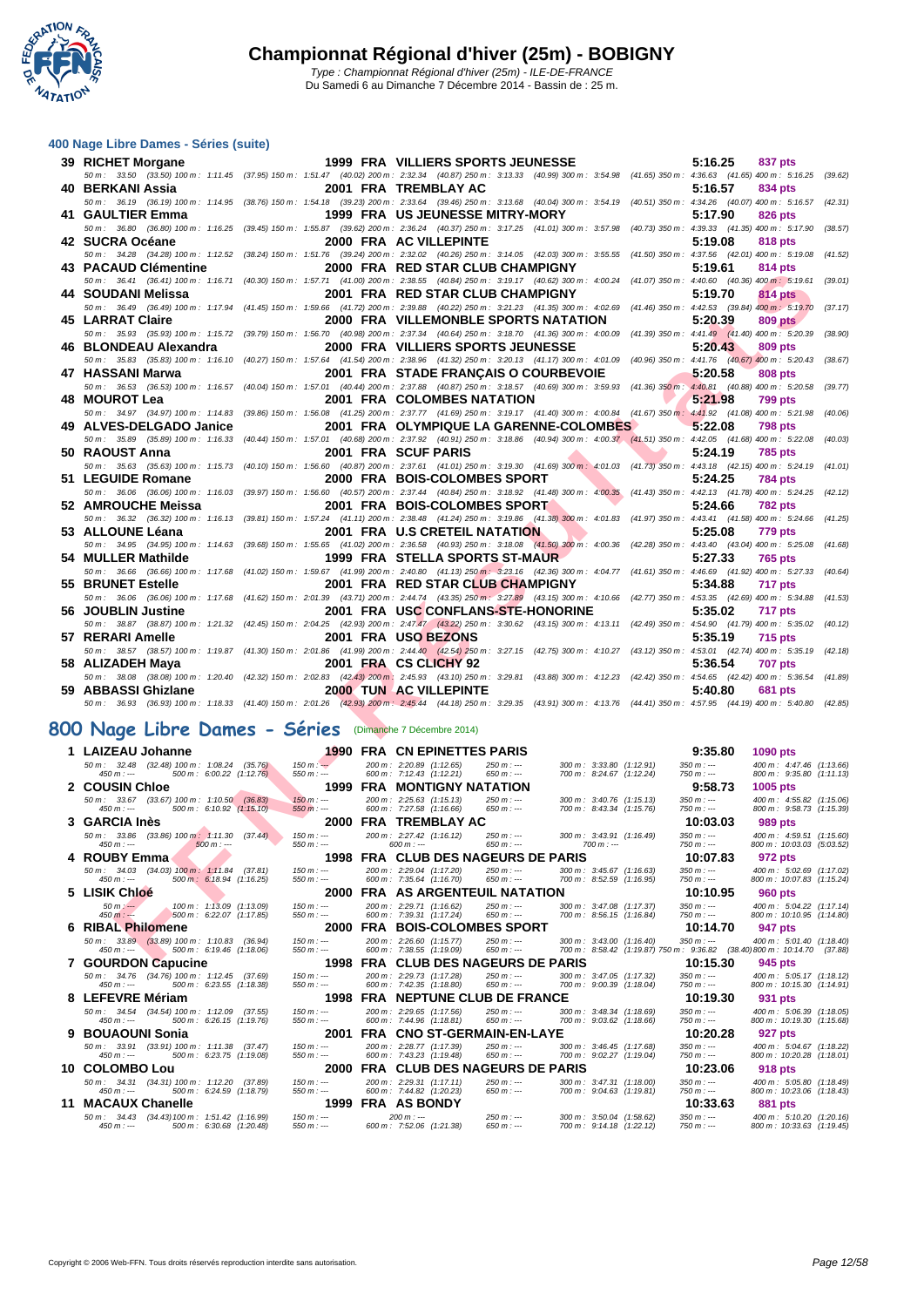**WATATION** 

|   | 800 Nage Libre Dames - Séries (suite)                                                                                                                                           |                                                                |                                                      |                                                         |                                                                                                                                                     |                                                      |                                                                            |                          |                                                                      |                                                      |                                                         |                            |                                                                                                                                                                                                                                                                                                                                                                                                                    |                    |
|---|---------------------------------------------------------------------------------------------------------------------------------------------------------------------------------|----------------------------------------------------------------|------------------------------------------------------|---------------------------------------------------------|-----------------------------------------------------------------------------------------------------------------------------------------------------|------------------------------------------------------|----------------------------------------------------------------------------|--------------------------|----------------------------------------------------------------------|------------------------------------------------------|---------------------------------------------------------|----------------------------|--------------------------------------------------------------------------------------------------------------------------------------------------------------------------------------------------------------------------------------------------------------------------------------------------------------------------------------------------------------------------------------------------------------------|--------------------|
|   | 12 ALDEGUER Ambre                                                                                                                                                               |                                                                |                                                      |                                                         | 2000 FRA BOIS-COLOMBES SPORT                                                                                                                        |                                                      |                                                                            |                          |                                                                      |                                                      |                                                         | 10:35.66                   | 874 pts                                                                                                                                                                                                                                                                                                                                                                                                            |                    |
|   | 50 m: 35.16 (35.16) 100 m: 1:13.16 (38.00)<br>$450 m: -$                                                                                                                        |                                                                | 500 m: 6:29.48 (1:20.92)                             | $150 m : -$<br>$550 m: -$                               |                                                                                                                                                     | 200 m: 2:29.91 (1:16.75)<br>600 m: 7:51.66 (1:22.18) |                                                                            | $250 m: -$<br>$650 m: -$ |                                                                      | 300 m: 3:48.38 (1:18.47)<br>700 m: 9:14.16 (1:22.50) |                                                         | $350 m : -$<br>750 m : --- | 400 m: 5:08.56 (1:20.18)<br>800 m: 10:35.66 (1:21.50)                                                                                                                                                                                                                                                                                                                                                              |                    |
|   | <b>13 BARRIERE Sophie</b>                                                                                                                                                       |                                                                |                                                      |                                                         | 2001 FRA COLOMBES NATATION                                                                                                                          |                                                      |                                                                            |                          |                                                                      |                                                      |                                                         | 10:37.85                   | 867 pts                                                                                                                                                                                                                                                                                                                                                                                                            |                    |
|   | 450 m : 5:53.67 (40.21) 500 m : 6:33.77 (40.10) 550 m : 7:13.94 (40.17) 600 m : 7:55.11 (41.17) 650 m : 8:36.30                                                                 |                                                                |                                                      |                                                         |                                                                                                                                                     |                                                      |                                                                            |                          | (41.19) 700 m : 9:17.16                                              |                                                      |                                                         |                            | 50 m: 35.85 (35.85) 100 m: 1:14.32 (38.47) 150 m: 1:54.15 (39.83) 200 m: 2:33.81 (39.66) 250 m: 3:13.58 (39.77) 300 m: 3:53.58 (40.00) 350 m: 4:33.48 (39.90) 400 m: 5:13.46 (39.98)<br>(40.86) 750 m: 9:58.28 (41.12) 800 m: 10:37.85 (39.57)                                                                                                                                                                     |                    |
|   | 14 GOMEZ Melissande                                                                                                                                                             |                                                                |                                                      |                                                         | 1997 FRA US JEUNESSE MITRY-MORY                                                                                                                     |                                                      |                                                                            |                          |                                                                      |                                                      |                                                         | 10:41.94                   | 853 pts                                                                                                                                                                                                                                                                                                                                                                                                            |                    |
|   | 50 m : 35.54 (35.54) 100 m : 1:14.27 (38.73) 150 m : 1:54.05 (39.78) 200 m : 2:34.84 (40.79) 250 m : 3:15.59 (40.75) 300 m : 3:56.57<br>450 m : 5:58.81 (40.66) 500 m : 6:39.40 |                                                                |                                                      |                                                         | (40.59) 550 m : 7:20.21 (40.81) 600 m : 8:00.86 (40.65) 650 m : 8:41.93 (41.07) 700 m : 9:22.76                                                     |                                                      |                                                                            |                          |                                                                      |                                                      |                                                         |                            | $(40.98)$ 350 m : 4:37.27 $(40.70)$ 400 m : 5:18.15<br>$(40.83)$ 750 m : 10:03.13 $(40.37)800$ m : 10:41.94                                                                                                                                                                                                                                                                                                        | (40.88)<br>(38.81) |
|   | 15 MARTIN Alicia                                                                                                                                                                |                                                                |                                                      |                                                         | 2000 FRA AC VILLEPINTE                                                                                                                              |                                                      |                                                                            |                          |                                                                      |                                                      |                                                         | 10:44.95                   | 843 pts                                                                                                                                                                                                                                                                                                                                                                                                            |                    |
|   | 50 m: 35.45 (35.45) 100 m: 1:15.32                                                                                                                                              |                                                                |                                                      |                                                         | (39.87) 150 m: 1:55.44 (40.12) 200 m: 2:36.15 (40.71) 250 m: 3:17.05 (40.90) 300 m: 3:58.56                                                         |                                                      |                                                                            |                          |                                                                      |                                                      |                                                         |                            | $(41.51)$ 350 m : 4:39.30 $(40.74)$ 400 m : 5:19.65                                                                                                                                                                                                                                                                                                                                                                | (40.35)            |
|   | 450 m : 6:01.72 (42.07) 500 m : 6:42.02<br>16 PACAUD Clémentine                                                                                                                 |                                                                |                                                      |                                                         | $(40.30)$ 550 m $: 7.23.22$ $(41.20)$ 600 m $: 8.04.11$ $(40.89)$ 650 m $: 8.44.18$ $(40.07)$ 700 m $: 9.25.09$<br>2000 FRA RED STAR CLUB CHAMPIGNY |                                                      |                                                                            |                          |                                                                      |                                                      |                                                         | 10:45.69                   | (40.91) 750 m : 10:03.73 (38.64) 800 m : 10:44.95<br>840 pts                                                                                                                                                                                                                                                                                                                                                       | (41.22)            |
|   |                                                                                                                                                                                 |                                                                |                                                      |                                                         |                                                                                                                                                     |                                                      |                                                                            |                          |                                                                      |                                                      |                                                         |                            | 50 m: 35.80 (35.80) 100 m: 1:16.16 (40.36) 150 m: 1:56.18 (40.02) 200 m: 2:37.09 (40.91) 250 m: 3:18.20 (41.11) 300 m: 3:59.57 (41.37) 350 m: 4:40.45 (40.88) 400 m: 5:20.99                                                                                                                                                                                                                                       | (40.54)            |
|   | 450 m : 6:02.99 (42.00) 500 m : 6:43.44                                                                                                                                         |                                                                |                                                      |                                                         |                                                                                                                                                     |                                                      |                                                                            |                          |                                                                      |                                                      |                                                         |                            | (40.45) 550 m : 7:24.82 (41.38) 600 m : 8:05.56 (40.74) 650 m : 8:46.40 (40.84) 700 m : 9:26.81 (40.41) 750 m : 10:07.56 (40.75) 800 m : 10:45.69                                                                                                                                                                                                                                                                  | (38.13)            |
|   | 17 BERKANI Assia<br>50 m: 37.09 (37.09) 100 m: 1:16.65 (39.56)                                                                                                                  |                                                                |                                                      | $150 m : -$                                             | 2001 FRA TREMBLAY AC                                                                                                                                | 200 m: 2:37.52 (1:20.87)                             |                                                                            | $250 m : -$              |                                                                      | 300 m: 3:58.84 (1:21.32)                             |                                                         | 10:47.98<br>$350 m: -$     | 832 pts<br>400 m: 5:20.52 (1:21.68)                                                                                                                                                                                                                                                                                                                                                                                |                    |
|   | $450 m : -$                                                                                                                                                                     |                                                                | 500 m: 6:42.52 (1:22.00)                             | $550 m: -$                                              |                                                                                                                                                     | 600 m: 8:04.53 (1:22.01)                             |                                                                            | 650 m : ---              |                                                                      | 700 m: 9:26.94 (1:22.41)                             |                                                         | $750 m: -$                 | 800 m: 10:47.98 (1:21.04)                                                                                                                                                                                                                                                                                                                                                                                          |                    |
|   | <b>18 BARRIERE Alice</b>                                                                                                                                                        |                                                                |                                                      |                                                         | 2000 FRA COLOMBES NATATION                                                                                                                          |                                                      |                                                                            |                          |                                                                      |                                                      |                                                         | 10:48.44                   | 831 pts                                                                                                                                                                                                                                                                                                                                                                                                            |                    |
|   |                                                                                                                                                                                 |                                                                |                                                      |                                                         |                                                                                                                                                     |                                                      |                                                                            |                          |                                                                      |                                                      |                                                         |                            | 50 m: 35.70 (35.70) 100 m: 1:15.11 (39.41) 150 m: 1:55.49 (40.38) 200 m: 2:35.46 (39.97) 250 m: 3:15.55 (40.09) 300 m: 3:55.87 (40.32) 350 m: 4:36.53 (40.66) 400 m: 5:17.88 (41.35)<br>450 m : 5:58.92 (41.04) 500 m : 6:40.43 (41.51) 550 m : 7:22.43 (42.00) 600 m : 8:03.87 (41.44) 650 m : 8:45.53 (41.66) 700 m : 9:26.81 (41.28) 750 m : 10:08.51 (41.70) 800 m : 10:08.51 (41.70) 800 m : 10:48.44 (39.93) |                    |
|   | 19 BARRE Camille                                                                                                                                                                |                                                                |                                                      |                                                         | 2001 FRA MONTIGNY NATATION                                                                                                                          |                                                      |                                                                            |                          |                                                                      |                                                      |                                                         | 10:55.54                   | 808 pts                                                                                                                                                                                                                                                                                                                                                                                                            |                    |
|   |                                                                                                                                                                                 |                                                                |                                                      |                                                         |                                                                                                                                                     |                                                      |                                                                            |                          |                                                                      |                                                      |                                                         |                            | 50 m: 36.70 (36.70) 100 m: 1:17.67 (40.97) 150 m: 1:59.18 (41.51) 200 m: 2:40.87 (41.69) 250 m: 3:21.98 (41.11) 300 m: 4:03.70 (41.72) 350 m: 4:44.93 (41.23) 400 m: 5:26.30<br>450 m : 6:07.35 (41.05) 500 m : 6:48.57 (41.22) 550 m : 7:30.51 (41.94) 600 m : 8:12.35 (41.84) 650 m : 8:54.09 (41.74) 700 m : 9:36.21 (42.12) 750 m : 10:16.53 (40.32) 800 m : 10:55.54                                          | (41.37)<br>(39.01) |
|   | 20 DUCREUX Eugenie                                                                                                                                                              |                                                                |                                                      |                                                         | 1998 FRA NEPTUNE CLUB DE FRANCE                                                                                                                     |                                                      |                                                                            |                          |                                                                      |                                                      |                                                         | 10:57.70                   | 800 pts                                                                                                                                                                                                                                                                                                                                                                                                            |                    |
|   | $50 m: -$<br>$450 m: -$                                                                                                                                                         |                                                                | 100 m: 1:14.76 (1:14.76)<br>500 m: 6:45.75 (1:24.22) | $150 m: -$<br>$550 m: -$                                |                                                                                                                                                     | 200 m: 2:35.87 (1:21.11)<br>600 m: 8:10.13 (1:24.38) |                                                                            | $250 m: -$<br>$650 m: -$ |                                                                      | 300 m: 3:57.78 (1:21.91)<br>700 m: 9:36.47 (1:26.34) |                                                         | $350 m: -$<br>750 m : ---  | 400 m: 5:21.53 (1:23.75)<br>800 m: 10:57.70 (1:21.23)                                                                                                                                                                                                                                                                                                                                                              |                    |
|   | 21 MEHATS Micaela                                                                                                                                                               |                                                                |                                                      |                                                         | <b>2001 FRA COLOMBES NATATION</b>                                                                                                                   |                                                      |                                                                            |                          |                                                                      |                                                      |                                                         | 11:00.95                   | <b>790 pts</b>                                                                                                                                                                                                                                                                                                                                                                                                     |                    |
|   | $50 m$ : $36.35$                                                                                                                                                                |                                                                |                                                      |                                                         |                                                                                                                                                     |                                                      |                                                                            |                          |                                                                      |                                                      |                                                         |                            | (36.35) 100 m: 1:17.11 (40.76) 150 m: 1:58.14 (41.03) 200 m: 2:39.83 (41.69) 250 m: 3:21.41 (41.58) 300 m: 4:03.11 (41.70) 350 m: 4:45.85 (42.74) 400 m: 5:27.82 (41.97)                                                                                                                                                                                                                                           |                    |
|   | 450 m : 6:10.09 (42.27) 500 m : 6:52.52 (42.43) 550 m : 7:35.35 (42.83) 600 m : 8:17.50 (42.15) 650 m : 8:59.61 (42.11) 700 m : 9:40.61 (41.00) 750 m : 10:21.44                |                                                                |                                                      |                                                         |                                                                                                                                                     |                                                      |                                                                            |                          |                                                                      |                                                      |                                                         |                            | (40.83) 800 m : 11:00.95                                                                                                                                                                                                                                                                                                                                                                                           | (39.51)            |
|   | 22 MULLER Mathilde                                                                                                                                                              |                                                                |                                                      |                                                         | 1999 FRA STELLA SPORTS ST-MAUR                                                                                                                      |                                                      |                                                                            |                          |                                                                      |                                                      |                                                         | 11:23.89                   | <b>717 pts</b><br>50 m: 36.92 (36.92) 100 m: 1:17.80 (40.88) 150 m: 2:00.23 (42.43) 200 m: 2:43.26 (43.03) 250 m: 3:26.83 (43.57) 300 m: 4:10.24 (43.41) 350 m: 4:53.40 (43.16) 400 m: 5:37.55                                                                                                                                                                                                                     | (44.15)            |
|   | 450 m : 6:21.07 (43.52) 500 m : 7:04.14 (43.07) 550 m : 7:47.90 (43.76) 600 m : 8:31.29 (43.39) 650 m : 9:15.34 (44.05) 700 m : 9:59.07                                         |                                                                |                                                      |                                                         |                                                                                                                                                     |                                                      |                                                                            |                          |                                                                      |                                                      |                                                         |                            | (43.73) 750 m : 10:41.89 (42.82) 800 m : 11:23.89                                                                                                                                                                                                                                                                                                                                                                  | (42.00)            |
|   | 1500 Nage Libre Dames - Séries (Samedi 6 Décembre 2014)                                                                                                                         |                                                                |                                                      |                                                         |                                                                                                                                                     |                                                      |                                                                            |                          |                                                                      |                                                      |                                                         |                            |                                                                                                                                                                                                                                                                                                                                                                                                                    |                    |
|   |                                                                                                                                                                                 |                                                                |                                                      |                                                         |                                                                                                                                                     |                                                      |                                                                            |                          |                                                                      |                                                      |                                                         |                            |                                                                                                                                                                                                                                                                                                                                                                                                                    |                    |
|   | 1 LISIK Chloé<br>50 m: 35.46                                                                                                                                                    | $(35.46)$ 100 m : 1:13.17                                      |                                                      | (37.71) 150 m : 1:51.35                                 | <b>2000 FRA AS ARGENTEUIL NATATION</b><br>$(38.18)$ 200 m : 2:29.59                                                                                 |                                                      | $(38.24)$ 250 m : 3:08.30                                                  |                          | $(38.71)$ 300 m : 3:47.05                                            |                                                      |                                                         | 19:07.22                   | 997 pts<br>$(38.75)$ 350 m : 4:25.46 $(38.41)$ 400 m : 5:04.26                                                                                                                                                                                                                                                                                                                                                     | (38.80)            |
|   | 450 m: 5:43.31<br>850 m: 10:50.23                                                                                                                                               | $(39.05)$ 500 m : 6:21.74<br>$(38.35)900 \text{ m}$ : 11:28.26 |                                                      | $(38.43)$ 550 m : 7:00.10<br>$(38.03)$ 950 m : 12:06.78 | $(38.36)$ 600 m : 7:38.38<br>(38.52) 000 m : 12:44.71                                                                                               |                                                      | $(38.28)$ 650 m : 8:17.15<br>(37.93)050 m : 13.22.89                       |                          | $(38.77)$ 700 m : 8:55.36<br>(38.18) 100 m : 14:01.24                |                                                      | $(38.21)$ 750 m : $9:33.86$<br>(38.35) 150 m : 14:39.52 |                            | (38.50)800 m : 10:11.88<br>(38.28) 200 m : 15:17.77                                                                                                                                                                                                                                                                                                                                                                | (38.02)            |
|   | 1250 m: 15:56.40                                                                                                                                                                | $(38.63)300 \text{ m}$ : 16:34.92                              |                                                      | (38.52) 350 m : 17:13.72                                | (38.80) 400 m : 17:52.38                                                                                                                            |                                                      | (38.66)450 m : 18:30.59                                                    |                          | (38.21) 500 m : 19:07.22                                             |                                                      | (36.63)                                                 |                            |                                                                                                                                                                                                                                                                                                                                                                                                                    | (38.25)            |
|   | 2 BRAULT Inès                                                                                                                                                                   |                                                                |                                                      |                                                         | 1999 FRA NOGENT NATATION 94                                                                                                                         |                                                      |                                                                            |                          |                                                                      |                                                      |                                                         | 19:16.72                   | 980 pts                                                                                                                                                                                                                                                                                                                                                                                                            |                    |
|   | 50 m: 34.81<br>450 m : 5:45.29                                                                                                                                                  | $(34.81)$ 100 m : 1:12.54<br>$(38.50)$ 500 m : 6:23.92         |                                                      | $(37.73)$ 150 m : 1:51.89<br>$(38.63)$ 550 m : 7:02.48  | $(39.35)$ 200 m : 2:30.93<br>$(38.56)$ 600 m : 7:40.96                                                                                              |                                                      | $(39.04)$ 250 m : 3:09.84<br>$(38.48)$ 650 m : 8:19.69                     |                          | $(38.91)$ 300 m : 3:49.00<br>$(38.73)$ 700 m : $8.58.20$             |                                                      | $(38.51)$ 750 m : $9:37.07$                             |                            | $(39.16)$ 350 m : 4:27.82 $(38.82)$ 400 m : 5:06.79<br>$(38.87)800 \text{ m}$ : 10:15.45                                                                                                                                                                                                                                                                                                                           | (38.97)<br>(38.38) |
|   | 850 m: 10:54.24<br>1250 m : 16:04.85                                                                                                                                            | (38.79) 900 m: 11:32.76<br>$(38.72)300 \text{ m}$ : 16:43.57   |                                                      | (38.52) 950 m : 12:11.72<br>(38.72) 350 m : 17:22.19    | (38.961000 m : 12:50.26<br>(38.62) 400 m : 18:00.94                                                                                                 |                                                      | (38.54)050 m : 13.29.33<br>(38.75)450 m : 18.39.86                         |                          | (39.07) 100 m : 14:08.00<br>$(38.92)500 \text{ m}$ : 19:16.72        |                                                      | (38.67) 150 m : 14:47.17<br>(36.86)                     |                            | (39.171200 m: 15:26.13)                                                                                                                                                                                                                                                                                                                                                                                            | (38.96)            |
|   | 3 COUSIN Chloe                                                                                                                                                                  |                                                                |                                                      |                                                         | <b>1999 FRA MONTIGNY NATATION</b>                                                                                                                   |                                                      |                                                                            |                          |                                                                      |                                                      |                                                         | 19:25.30                   | 964 pts                                                                                                                                                                                                                                                                                                                                                                                                            |                    |
|   | $50 m$ : 34.12<br>450 m : 5:38.69                                                                                                                                               | $(34.12)$ 100 m : 1:11.20<br>(38.05) 500 m : 6:16.70           |                                                      | $(37.08)$ 150 m : 1:49.27<br>$(38.01)$ 550 m : 6:55.17  | $(38.07)$ 200 m : 2:27.54<br>$(38.47)$ 600 m : 7:33.52                                                                                              |                                                      | $(38.27)$ 250 m : 3:05.86<br>$(38.35)$ 650 m : 8:12.15                     |                          | $(38.32)$ 300 m : 3:43.97<br>$(38.63)$ 700 m : $8:51.15$             |                                                      |                                                         |                            | $(38.11)$ 350 m : 4:22.45 $(38.48)$ 400 m : 5:00.64 $(38.19)$<br>$(39.00)$ 750 m : $9:29.93$ $(38.78)800$ m : 10:09.18                                                                                                                                                                                                                                                                                             | (39.25)            |
|   | 850 m : 10:47.76<br>1250 m: 16:04.89                                                                                                                                            | (38.58) 900 m : 11:26.46<br>(40.59) 300 m : 16:45.21           |                                                      | $(38.70)950 m$ : 12:05.37<br>(40.32) 350 m : 17:25.94   | $(38.91)000 \text{ m}$ : 12:44.25<br>$(40.73)400 \text{ m}$ : 18:06.32                                                                              |                                                      | (38.88) 050 m : 13:23.86<br>(40.38) 450 m : 18:46.47                       |                          | (39.61) 100 m : 14:04.23<br>(40.15) 500 m : 19:25.30                 |                                                      | (38.83)                                                 |                            | (40.37) 150 m : 14:44.77 (40.54) 200 m : 15:24.30                                                                                                                                                                                                                                                                                                                                                                  | (39.53)            |
|   | 4 COLOMBO Lou                                                                                                                                                                   |                                                                |                                                      |                                                         | 2000 FRA CLUB DES NAGEURS DE PARIS                                                                                                                  |                                                      |                                                                            |                          |                                                                      |                                                      |                                                         | 19:28.64                   | 958 pts                                                                                                                                                                                                                                                                                                                                                                                                            |                    |
|   | 50 m: 34.78                                                                                                                                                                     | $(34.78)$ 100 m : 1:12.67                                      |                                                      | $(37.89)$ 150 m : 1:51.10                               | $(38.43)$ 200 m : 2:29.91                                                                                                                           |                                                      | $(38.81)$ 250 m : 3:08.75                                                  |                          | $(38.84)$ 300 m : 3:47.82                                            |                                                      | $(39.07)$ 350 m : 4:26.52                               |                            | $(38.70)$ 400 m : 5:05.56                                                                                                                                                                                                                                                                                                                                                                                          | (39.04)            |
|   | 450 m : 5:44.51<br>850 m: 10:55.21                                                                                                                                              | $(38.95)$ 500 m : 6:23.30<br>$(39.35)900 \text{ m}$ : 11:34.40 |                                                      | $(38.79)$ 550 m : 7:02.33<br>(39.19) 950 m : 12:13.30   | (39.03) 600 m : 7:40.96<br>(38.90) 000 m: 12:52.66                                                                                                  |                                                      | $(38.63)$ 650 m : 8:19.37<br>(39.36) 050 m: 13:32.05                       |                          | $(38.41)$ 700 m : 8:58.48<br>(39.39) 100 m: 14:11.31                 |                                                      | $(39.11)$ 750 m : 9:37.34<br>(39.26) 150 m : 14:51.11   |                            | (38.86)800 m : 10:15.86<br>(39.80) 200 m : 15:30.65                                                                                                                                                                                                                                                                                                                                                                | (38.52)<br>(39.54) |
|   | 1250 m: 16:10.66<br><b>BOUAOUNI Sonia</b>                                                                                                                                       | $(40.01)300 \text{ m}$ : 16:50.00                              |                                                      | $(39.34)350 \text{ m}$ : 17:30.03                       | (40.031400 m: 18:09.91)<br>2001 FRA CNO ST-GERMAIN-EN-LAYE                                                                                          |                                                      | (39.88) 450 m : 18:50.15                                                   |                          | (40.24) 500 m : 19:28.64                                             |                                                      | (38.49)                                                 | 19:30.10                   | 955 pts                                                                                                                                                                                                                                                                                                                                                                                                            |                    |
|   | 50 m : 34.37 (34.37) 100 m : 1:11.93 (37.56) 150 m : 1:50.39                                                                                                                    |                                                                |                                                      |                                                         |                                                                                                                                                     |                                                      |                                                                            |                          | (38.46) 200 m: 2:28.90 (38.51) 250 m: 3:07.79 (38.89) 300 m: 3:46.68 |                                                      |                                                         |                            | $(38.89)$ 350 m : 4:25.38 $(38.70)$ 400 m : 5:04.35                                                                                                                                                                                                                                                                                                                                                                | (38.97)            |
|   | 450 m : 5:43.02<br>850 m : 10:56.50                                                                                                                                             | (38.67) 500 m : 6:22.10<br>$(39.54)$ 900 m : 11:36.00          |                                                      | $(39.08)$ 550 m : 7:01.23<br>(39.50)950 m: 12:15.39     | $(39.13)$ 600 m : 7:40.35<br>(39.39) 000 m : 12:55.37                                                                                               |                                                      | $(39.12)$ 650 m : 8:19.37<br>(39.98) 050 m : 13:34.77                      |                          | $(39.02)$ 700 m : 8:58.54<br>(39.40) 100 m : 14:14.64                |                                                      | $(39.17)$ 750 m : $9.37.59$<br>(39.87) 150 m : 14:54.39 |                            | $(39.05)800 \text{ m}$ : 10:16.96<br>(39.75) 200 m : 15:34.59                                                                                                                                                                                                                                                                                                                                                      | (39.37)<br>(40.20) |
|   | 1250 m : 16:14.18 (39.59)300 m : 16:54.06 (39.88)350 m : 17:33.52 (39.46)400 m : 18:13.45 (39.93)450 m : 18:52.65 (39.20)500 m : 19:30.10                                       |                                                                |                                                      |                                                         |                                                                                                                                                     |                                                      |                                                                            |                          |                                                                      |                                                      | (37.45)                                                 |                            |                                                                                                                                                                                                                                                                                                                                                                                                                    |                    |
| 6 | <b>PACAUD Clémentine</b>                                                                                                                                                        |                                                                |                                                      |                                                         | 2000 FRA RED STAR CLUB CHAMPIGNY                                                                                                                    |                                                      |                                                                            |                          |                                                                      |                                                      |                                                         | 20:50.18                   | 816 pts                                                                                                                                                                                                                                                                                                                                                                                                            |                    |
|   | 50 m : 37.43 (37.43) 100 m : 1:17.73<br>450 m : 6:08.16                                                                                                                         | $(42.01)$ 500 m : 6:50.51                                      |                                                      | $(40.30)$ 150 m : 1:58.96<br>$(42.35)$ 550 m : 7:32.35  | $(41.84)$ 600 m : 8:15.06                                                                                                                           |                                                      | (41.23) 200 m: 2:40.94 (41.98) 250 m: 3:21.34<br>$(42.71)$ 650 m : 8:56.68 |                          | $(40.40)$ 300 m : 4:02.40<br>$(41.62)$ 700 m : 9:38.15               |                                                      |                                                         |                            | (41.06) 350 m: 4:44.31 (41.91) 400 m: 5:26.15 (41.84)<br>(41.47) 750 m : 10:19.97 (41.82) 800 m : 11:01.70                                                                                                                                                                                                                                                                                                         | (41.73)            |
|   | 850 m : 11:44.42<br>1250 m: 17:23.57 (43.32) 300 m: 18:05.97                                                                                                                    | $(42.72)900 \text{ m}$ : 12:25.96                              |                                                      | $(41.54)$ 950 m : 13:07.40<br>(42.40) 350 m : 18:48.16  | $(41.44)000 \text{ m}$ : 13:49.93<br>(42.19) 400 m : 19:29.18                                                                                       |                                                      | (42.53) 050 m : 14:31.97<br>(41.02) 450 m : 20:08.20                       |                          | (42.04) 100 m : 15:14.29<br>(39.02) 500 m : 20:50.18                 |                                                      | (41.98)                                                 |                            | (42.32) 150 m : 15:57.32 (43.03) 200 m : 16:40.25                                                                                                                                                                                                                                                                                                                                                                  | (42.93)            |
|   | 7 BERKANI Assia                                                                                                                                                                 |                                                                |                                                      |                                                         | 2001 FRA TREMBLAY AC                                                                                                                                |                                                      |                                                                            |                          |                                                                      |                                                      |                                                         | 20:58.19                   | 803 pts                                                                                                                                                                                                                                                                                                                                                                                                            |                    |
|   | 50 m : 37.50<br>450 m : 6:08.27                                                                                                                                                 | $(37.50)$ 100 m : 1:18.10<br>$(41.56)$ 500 m : 6:50.30         |                                                      | (40.60) 150 m : 1:59.18<br>(42.03) 550 m : 7:32.63      | $(41.08)$ 200 m : 2:40.51<br>$(42.33)$ 600 m : 8:14.24                                                                                              |                                                      | $(41.33)$ 250 m : 3:21.97<br>$(41.61)$ 650 m : 8:55.32                     |                          | $(41.46)$ 300 m : 4:03.21<br>(41.08) 700 m : 9:37.58                 |                                                      | (41.24) 350 m : 4:44.87<br>(42.26) 750 m : 10:19.84     |                            | $(41.66)$ 400 m : 5:26.71<br>(42.26) 800 m : 11:02.62                                                                                                                                                                                                                                                                                                                                                              | (41.84)<br>(42.78) |
|   | 850 m: 11:45.19<br>1250 m: 17:27.83 (43.07) 300 m: 18:10.58                                                                                                                     | $(42.57)900 m$ : 12:27.69                                      |                                                      | (42.50) 950 m : 13:10.52<br>(42.75) 350 m : 18:53.50    | (42.83) 000 m: 13:53.31<br>(42.92) 400 m : 19:35.47                                                                                                 |                                                      | (42.79) 050 m : 14:36.06<br>(41.97) 450 m : 20:17.32                       |                          | (42.75) 100 m : 15:19.18<br>(41.85) 500 m : 20:58.19                 |                                                      | (43.12) 150 m : 16:02.17<br>(40.87)                     |                            | (42.99) 200 m : 16:44.76                                                                                                                                                                                                                                                                                                                                                                                           | (42.59)            |
|   | 8 FOULON Noellia                                                                                                                                                                |                                                                |                                                      |                                                         | 2001 FRA SCUF PARIS                                                                                                                                 |                                                      |                                                                            |                          |                                                                      |                                                      |                                                         | 21:05.69                   | 791 pts                                                                                                                                                                                                                                                                                                                                                                                                            |                    |
|   | $50 m$ : $38.23$                                                                                                                                                                | $(38.23)$ 100 m : 1:19.94                                      |                                                      | $(41.71)$ 150 m : 2:02.16                               | (42.22) 200 m : 2:44.19                                                                                                                             |                                                      | $(42.03)$ 250 m : 3:26.61                                                  |                          | $(42.42)$ 300 m : 4:08.82                                            |                                                      |                                                         |                            | (42.21) 350 m: 4:51.49 (42.67) 400 m: 5:34.43                                                                                                                                                                                                                                                                                                                                                                      | (42.94)            |
|   | 450 m : 6:17.13<br>850 m: 11:57.60                                                                                                                                              | $(42.70)$ 500 m : 7:00.09<br>$(42.56)900 m$ : 12:40.01         |                                                      | (42.96) 550 m : 7:42.80<br>(42.41) 950 m : 13:22.73     | $(42.71)$ 600 m : 8:25.15<br>(42.721000 m: 14:05.14)                                                                                                |                                                      | $(42.35)$ 650 m : 9:07.71<br>(42.411050 m: 14:47.47)                       |                          | (42.56) 700 m : 9:50.17<br>(42.331100 m: 15:29.68)                   |                                                      | (42.46) 750 m : 10:32.29<br>(42.211150 m: 16:11.92      |                            | (42.12) 800 m : 11:15.04<br>(42.24) 200 m : 16:54.51                                                                                                                                                                                                                                                                                                                                                               | (42.75)<br>(42.59) |
|   | 1250 m: 17:37.29                                                                                                                                                                | (42.78) 300 m : 18:19.39                                       |                                                      | (42.10) 350 m : 19:01.46                                | (42.07) 400 m : 19:43.82                                                                                                                            |                                                      | (42.36) 450 m : 20:25.35                                                   |                          | (41.53) 500 m : 21:05.69                                             |                                                      | (40.34)                                                 |                            |                                                                                                                                                                                                                                                                                                                                                                                                                    |                    |
|   | 50 Dos Dames - Séries                                                                                                                                                           |                                                                |                                                      |                                                         | (Dimanche 7 Décembre 2014)                                                                                                                          |                                                      |                                                                            |                          |                                                                      |                                                      |                                                         |                            |                                                                                                                                                                                                                                                                                                                                                                                                                    |                    |

| 1 COMBEAU Charlotte |  | 1992 FRA CN EPINETTES PARIS        | 31.87 1197 pts |  |
|---------------------|--|------------------------------------|----------------|--|
| 2 DEZ Noemie        |  | 1994 FRA CLUB DES NAGEURS DE PARIS | 32.58 1155 pts |  |
| 3 OUENNICHE Lilya   |  | 1996 FRA CN MAISONS-ALFORT         | 32.93 1134 pts |  |
| 4 LABAN Melody      |  | 1998 FRA AAS SARCELLES NATATION 95 | 33.34 1111 pts |  |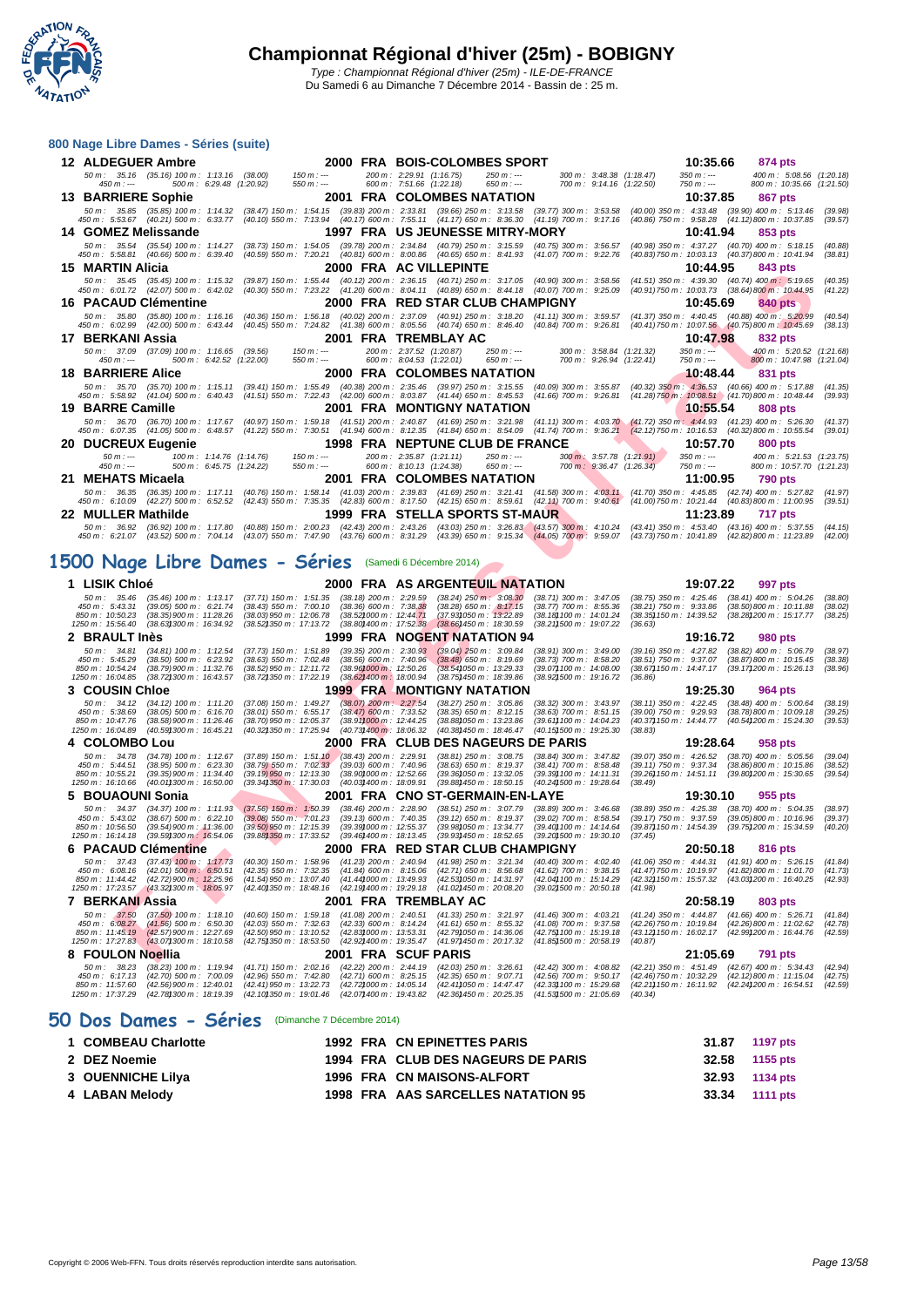**WATATION** 

#### Du Samedi 6 au Dimanche 7 Décembre 2014 - Bassin de : 25 m.

#### **[50 Dos D](http://www.ffnatation.fr/webffn/index.php)ames - Séries (suite)**

| 5  | <b>BILLON-PIERRON Lisa</b> |
|----|----------------------------|
|    | <b>6 AUROUX Cyrielle</b>   |
|    | 7 SUSINI Marine            |
| 8  | <b>TREGLIA Elisa</b>       |
|    | 9 DEMORISE Estelle         |
|    | 10 DUCHANT Steify          |
|    | 11 FRAGUAS Eva-Maria       |
|    | 12 LELEU Justine           |
|    | 13 AUVRAY TISSERANT Romane |
|    | <b>14 FOLLET Elisa</b>     |
|    | 15 GOMEZ Melissande        |
|    | 16 GUNASENA Emma           |
|    | 17 MINOT Léana             |
|    | 18 TRYSTRAM Annabelle      |
|    | <b>19 CASBAS Charlotte</b> |
|    | 20 LAVAIL Victoire         |
|    | 21 GAULTIER Emma           |
|    | 22 ZIANE Lina              |
|    | 23 SADYS Léa               |
|    | 24 JANIN Juliette          |
|    | 25 DOUARRE Claire          |
|    | 26 MANDRY Garance          |
|    | 27 LISTWAN Lea             |
|    | 28 LOUIH Ranine            |
|    | 29 HUBERT Carla            |
|    | 30 EMTIR Taj-Mahal         |
|    | 31 BRAULT Inès             |
|    | 31 RICHET Morgane          |
|    | 33 PIERRARD Annabelle      |
|    | 34 BARRAL Margo            |
|    | 35 SARRAZIN Valentine      |
|    | 36 FALSAFI Siham           |
|    | 37 LARRAT Claire           |
|    | 37 MOHRI COTTI Tara        |
|    | 39 DUMONT Mahona           |
|    | 40 ENCAOUA Keren           |
|    | 41 ABBASSI Ghizlane        |
|    | <b>42 DESCLOUX Claire</b>  |
|    | 43 VERCASSON Julie         |
|    | 44 GIRAUDET Chloe          |
| 45 | <b>MAHBOUB Sonia</b>       |
| 46 | <b>RAOUST Anna</b>         |
|    | 47 NIN Colombe             |
|    | <b>48 CENTIS Romane</b>    |
|    | 49 BROCHOT Amélie          |
|    | 49 ROCA Luna               |
|    | 51 CAPRON Gaëlle           |
|    | 51 GREIWELDINGER Agathe    |
|    | 53 RAPP Lucie              |
|    | 54 BOULAIR Morgane         |
|    | 55 MARX Juliette           |
|    | 56 GAUTROIS Fanny          |
|    | 57 BARRE Camille           |

| $\sigma$ Dos Danies - Oches (sunc) |  |                                         |       |                 |
|------------------------------------|--|-----------------------------------------|-------|-----------------|
| 5 BILLON-PIERRON Lisa              |  | 2000 FRA RACING CLUB DE FRANCE WP       | 33.47 | 1103 pts        |
| <b>6 AUROUX Cyrielle</b>           |  | 1997 FRA ASN LOUVRES-ROISSY-SURVILLIERS | 33.64 | 1094 pts        |
| <b>7 SUSINI Marine</b>             |  | 1998 FRA ASN LOUVRES-ROISSY-SURVILLIERS | 33.65 | 1093 pts        |
| 8 TREGLIA Elisa                    |  | <b>1999 FRA MONTIGNY NATATION</b>       | 33.96 | 1075 pts        |
| 9 DEMORISE Estelle                 |  | 2000 FRA LA SAINT MANDEENNE             | 33.98 | 1074 pts        |
| <b>10 DUCHANT Steify</b>           |  | 2000 FRA TREMBLAY AC                    | 34.10 | 1067 pts        |
| 11 FRAGUAS Eva-Maria               |  | 1997 FRA U.S CRETEIL NATATION           | 34.21 | 1061 pts        |
| 12 LELEU Justine                   |  | 1998 FRA JEANNE D'ARC DRANCY            | 34.24 | <b>1060 pts</b> |
| <b>13 AUVRAY TISSERANT Romane</b>  |  | <b>1999 FRA CERGY PONTOISE NATATION</b> | 34.26 | <b>1058 pts</b> |
| <b>14 FOLLET Elisa</b>             |  | 1999 FRA RED STAR CLUB CHAMPIGNY        | 34.36 | <b>1053 pts</b> |
| 15 GOMEZ Melissande                |  | 1997 FRA US JEUNESSE MITRY-MORY         | 34.41 | 1050 pts        |
| 16 GUNASENA Emma                   |  | <b>1998 USA CN EPINETTES PARIS</b>      | 34.58 | <b>1041 pts</b> |
| 17 MINOT Léana                     |  | 1996 FRA RED STAR CLUB CHAMPIGNY        | 34.59 | <b>1040 pts</b> |
| <b>18 TRYSTRAM Annabelle</b>       |  | 1997 FRA LA SAINT MANDEENNE             | 34.65 | 1037 pts        |
| 19 CASBAS Charlotte                |  | <b>2001 FRA CERGY PONTOISE NATATION</b> | 34.71 | 1033 pts        |
| <b>20 LAVAIL Victoire</b>          |  | 2000 FRA RACING CLUB DE FRANCE WP       | 34.75 | 1031 pts        |
| 21 GAULTIER Emma                   |  | 1999 FRA US JEUNESSE MITRY-MORY         | 34.76 | 1031 pts        |
| 22 ZIANE Lina                      |  | 2000 FRA CN ASNIERES                    | 34.85 | 1026 pts        |
| 23 SADYS Léa                       |  | 1999 FRA CN EPINETTES PARIS             | 34.90 | 1023 pts        |
| 24 JANIN Juliette                  |  | 2000 FRA NOGENT NATATION 94             | 34.93 | 1021 pts        |
| 25 DOUARRE Claire                  |  | 2001 FRA RACING CLUB DE FRANCE WP       | 34.94 | 1021 pts        |
| 26 MANDRY Garance                  |  | 1999 FRA CN ANDRESY                     | 34.99 | 1018 pts        |
| 27 LISTWAN Lea                     |  | 1999 FRA VILLIERS SPORTS JEUNESSE       | 35.01 | <b>1017 pts</b> |
| 28 LOUIH Ranine                    |  | 2000 FRA CSM GENEVILLIERS               | 35.24 | 1004 pts        |
| 29 HUBERT Carla                    |  | 2000 FRA ETOILE ST-LEU-PLESSIS          | 35.28 | 1002 pts        |
| 30 EMTIR Taj-Mahal                 |  | 2000 FRA AULNAY-SOUS-BOIS S.N.          | 35.35 | 998 pts         |
| 31 BRAULT Inès                     |  | 1999 FRA NOGENT NATATION 94             | 35.37 | 997 pts         |
| 31 RICHET Morgane                  |  | 1999 FRA VILLIERS SPORTS JEUNESSE       | 35.37 | 997 pts         |
| 33 PIERRARD Annabelle              |  | 2000 FRA CN MAISONS-ALFORT              | 35.47 | 992 pts         |
| 34 BARRAL Margo                    |  | <b>1997 FRA RSC MONTREUIL</b>           | 35.55 | <b>987 pts</b>  |
| <b>35 SARRAZIN Valentine</b>       |  | <b>1998 FRA CN ANDRESY</b>              | 35.57 | <b>986 pts</b>  |
| 36 FALSAFI Siham                   |  | 1998 FRA CN ASNIÈRES                    | 35.61 | <b>984 pts</b>  |
| <b>37 LARRAT Claire</b>            |  | 2000 FRA VILLEMONBLE SPORTS NATATION    | 35.62 | <b>984 pts</b>  |
| 37 MOHRI COTTI Tara                |  | 2001 FRA SCUF PARIS                     | 35.62 | 984 pts         |
| 39 DUMONT Mahona                   |  | 2000 FRA CLUB DES NAGEURS DE PARIS      | 35.73 | 978 pts         |
| 40 ENCAOUA Keren                   |  | 2000 FRA RACING CLUB DE FRANCE WP       | 35.75 | 977 pts         |
| 41 ABBASSI Ghizlane                |  | 2000 TUN AC VILLEPINTE                  | 35.79 | 974 pts         |
| 42 DESCLOUX Claire                 |  | <b>1998 FRA US JEUNESSE MITRY-MORY</b>  | 35.83 | 972 pts         |
| <b>43 VERCASSON Julie</b>          |  | 2000 FRA VILLEMONBLE SPORTS NATATION    | 35.84 | 972 pts         |
| <b>44 GIRAUDET Chloe</b>           |  | 2000 FRA CN MAISONS-ALFORT              | 35.94 | <b>966 pts</b>  |
| 45 MAHBOUB Sonia                   |  | 1999 FRA MOUETTES DE PARIS              | 36.02 | <b>962 pts</b>  |
| <b>46 RAOUST Anna</b>              |  | 2001 FRA SCUF PARIS                     | 36.31 | 947 pts         |
| 47 NIN Colombe                     |  | 2000 FRA RACING CLUB DE FRANCE WP       | 36.35 | 945 pts         |
| <b>48 CENTIS Romane</b>            |  | 2000 FRA CNO ST-GERMAIN-EN-LAYE         | 36.50 | 937 pts         |
| 49 BROCHOT Amélie                  |  | 1998 FRA USM GAGNY                      | 36.68 | 927 pts         |
| 49 ROCA Luna                       |  | 1999 FRA RED STAR CLUB CHAMPIGNY        | 36.68 | 927 pts         |
| 51 CAPRON Gaëlle                   |  | 2000 FRA AS BONDY                       | 36.72 | 925 pts         |
| 51 GREIWELDINGER Agathe            |  | 2000 FRA AS ARGENTEUIL NATATION         | 36.72 | 925 pts         |
|                                    |  | 1999 FRA AS HERBLAY NATATION            | 36.73 |                 |
| 53 RAPP Lucie                      |  |                                         |       | 924 pts         |
| 54 BOULAIR Morgane                 |  | 1999 FRA CERGY PONTOISE NATATION        | 36.74 | 924 pts         |
| 55 MARX Juliette                   |  | 2000 FRA LA SAINT MANDEENNE             | 36.81 | 920 pts         |
| 56 GAUTROIS Fanny                  |  | 2000 FRA AC BOULOGNE-BILLANCOURT        | 36.93 | 914 pts         |
| 57 BARRE Camille                   |  | 2001 FRA MONTIGNY NATATION              | 37.06 | 907 pts         |
| 57 AOUCHICHE Émma                  |  | 2001 FRA SCUF PARIS                     | 37.06 | 907 pts         |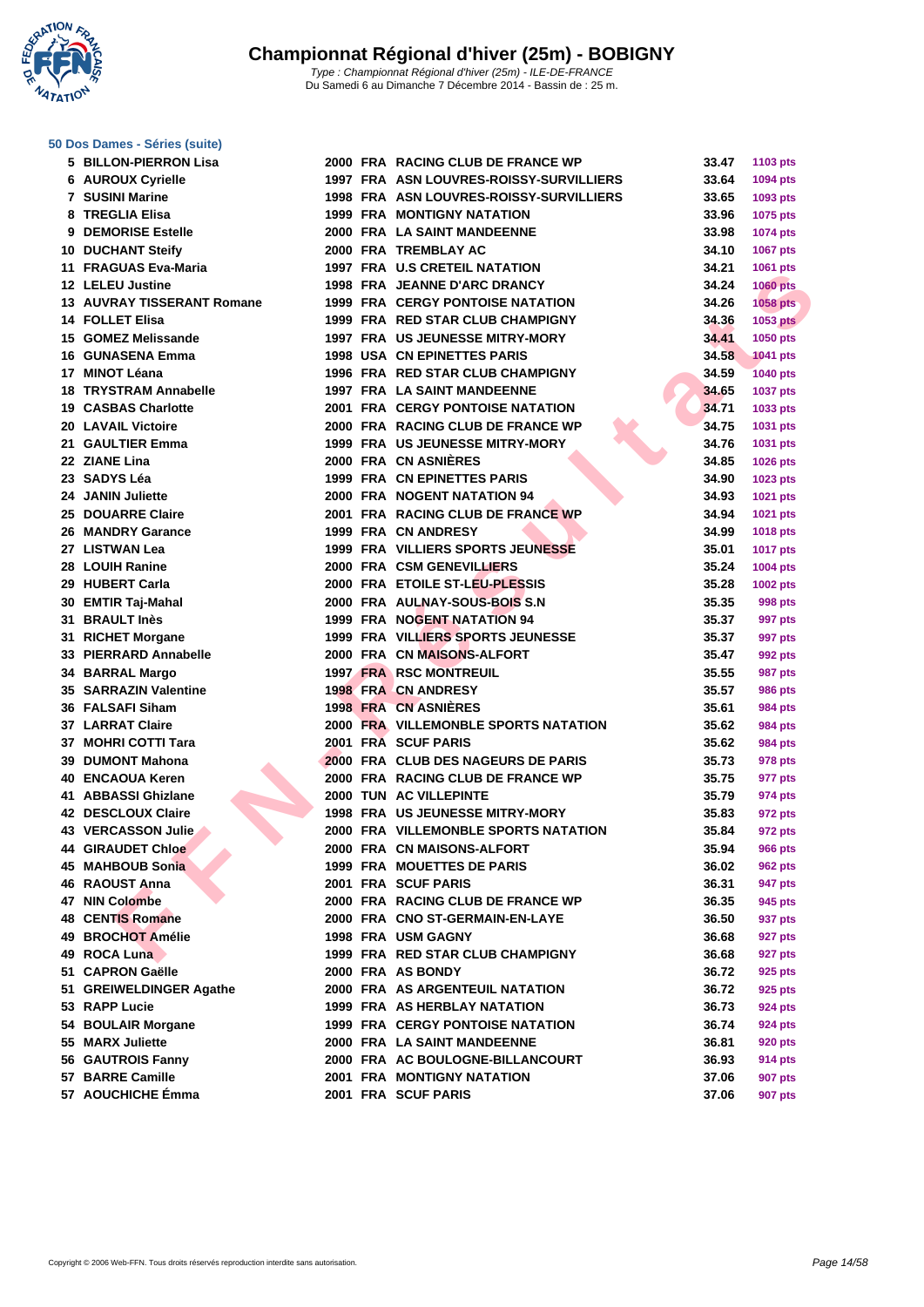**WATATION**  $^{\prime}$ 

#### **[50 Dos D](http://www.ffnatation.fr/webffn/index.php)ames - Séries (suite)**

| 59 BLONDEAU Alexandra           |  | 2000 FRA VILLIERS SPORTS JEUNESSE       | 37.18         | <b>901 pts</b> |
|---------------------------------|--|-----------------------------------------|---------------|----------------|
| 60 FERREIRA Camille             |  | 2000 POR VILLIERS SPORTS JEUNESSE       | 37.24         | 898 pts        |
| 61 IMARAZENE Maeva              |  | 2001 FRA AMICALE VILLENEUVE-LA-GARENNE  | 37.35         | 892 pts        |
| 62 RIVAS Manon                  |  | 2000 FRA JEANNE D'ARC DRANCY            | 37.38         | 891 pts        |
| 63 PONCET Julie                 |  | 2000 FRA VILLIERS SPORTS JEUNESSE       | 37.42         | <b>889 pts</b> |
| 64 AMROUCHE Meissa              |  | 2001 FRA BOIS-COLOMBES SPORT            | 37.43         | 888 pts        |
| 65 LISIK Chloé                  |  | 2000 FRA AS ARGENTEUIL NATATION         | 37.46         | 887 pts        |
| 66 SCOTTO Lucie                 |  | <b>1999 FRA COLOMBES NATATION</b>       | 37.54         | <b>883 pts</b> |
| 67 GRALL Anaïs                  |  | 2001 FRA USC CONFLANS-STE-HONORINE      | 37.60         | <b>879 pts</b> |
| 68 FAYDIT Elsa                  |  | <b>1999 FRA CERGY PONTOISE NATATION</b> | 37.77         | 871 pts        |
| 69 GIBON Julie                  |  | <b>2001 FRA CERGY PONTOISE NATATION</b> | 37.80         | 869 pts        |
| 70   KOUASSI Lisa               |  | 2001 FRA U.S CRETEIL NATATION           | 38.10         | 854 pts        |
| 71 HAVILAND Lynn                |  | 2000 FRA AC BOULOGNE-BILLANCOURT        | 38.12         | 853 pts        |
| 72 CROS Malaurie                |  | 2000 FRA US VILLEJUIF NATATION          | 38.30         | 844 pts        |
| 73 ALDEGUER Ambre               |  | 2000 FRA BOIS-COLOMBES SPORT            | 38.38         | 840 pts        |
| 74 WILLEMS Justine              |  | 2001 FRA AC BOULOGNE-BILLANCOURT        | 38.80         | 819 pts        |
| <b>75 MONGUILLON Clementine</b> |  | 2001 FRA ETOILE ST-LEU-PLESSIS          | 38.84         | 817 pts        |
| 76 DE LA REBERDIERE Cloé        |  | 2001 FRA USM MALAKOFF                   | 39.05         | 807 pts        |
| 77 BENITO Inés                  |  | 2001 FRA ASN LOUVRES-ROISSY-SURVILLIERS | 39.36         | <b>792 pts</b> |
| 78 ALEXIA Lea                   |  | 2000 FRA AC VILLEPINTE                  | 39.53         | <b>784 pts</b> |
| --- SOMME Ophélie               |  | 1995 FRA ETOILE ST-LEU-PLESSIS          | <b>DSQ Vi</b> |                |

### **100 Dos Dames - Séries** (Samedi 6 Décembre 2014)

| vv | סטוויט בוטוב                                   |  | AS ANSLITEDIL IN LATION                 |                  |              | JI TU         | oor pis                                                       |
|----|------------------------------------------------|--|-----------------------------------------|------------------|--------------|---------------|---------------------------------------------------------------|
|    | 66 SCOTTO Lucie                                |  | <b>1999 FRA COLOMBES NATATION</b>       |                  |              | 37.54         | <b>883 pts</b>                                                |
|    | 67 GRALL Anaïs                                 |  | 2001 FRA USC CONFLANS-STE-HONORINE      |                  |              | 37.60         | 879 pts                                                       |
|    | 68 FAYDIT Elsa                                 |  | <b>1999 FRA CERGY PONTOISE NATATION</b> |                  |              | 37.77         | <b>871 pts</b>                                                |
|    | 69 GIBON Julie                                 |  | 2001 FRA CERGY PONTOISE NATATION        |                  |              | 37.80         | 869 pts                                                       |
|    | 70 KOUASSI Lisa                                |  | 2001 FRA U.S CRETEIL NATATION           |                  |              | 38.10         | 854 pts                                                       |
|    | 71 HAVILAND Lynn                               |  | 2000 FRA AC BOULOGNE-BILLANCOURT        |                  |              | 38.12         | 853 pts                                                       |
|    | 72 CROS Malaurie                               |  | 2000 FRA US VILLEJUIF NATATION          |                  |              | 38.30         | 844 pts                                                       |
|    | 73 ALDEGUER Ambre                              |  | 2000 FRA BOIS-COLOMBES SPORT            |                  |              | 38.38         | 840 pts                                                       |
|    | 74 WILLEMS Justine                             |  | 2001 FRA AC BOULOGNE-BILLANCOURT        |                  |              | 38.80         | 819 pts                                                       |
|    | 75 MONGUILLON Clementine                       |  | 2001 FRA ETOILE ST-LEU-PLESSIS          |                  |              | 38.84         | 817 pts                                                       |
|    | <b>76 DE LA REBERDIERE Cloé</b>                |  | 2001 FRA USM MALAKOFF                   |                  |              | 39.05         | <b>807 pts</b>                                                |
|    | 77 BENITO Inés                                 |  | 2001 FRA ASN LOUVRES-ROISSY-SURVILLIERS |                  |              | 39.36         | <b>792 pts</b>                                                |
|    | 78 ALEXIA Lea                                  |  | 2000 FRA AC VILLEPINTE                  |                  |              | 39.53         | <b>784 pts</b>                                                |
|    | --- SOMME Ophélie                              |  | 1995 FRA ETOILE ST-LEU-PLESSIS          |                  |              | <b>DSQ Vi</b> |                                                               |
|    |                                                |  |                                         |                  |              |               |                                                               |
|    | 00 Dos Dames - Séries (Samedi 6 Décembre 2014) |  |                                         |                  |              |               |                                                               |
|    | 1 COMBEAU Charlotte                            |  | 1992 FRA CN EPINETTES PARIS             |                  |              | 1:07.72       | 1175 pts                                                      |
|    | 2 OUENNICHE Lilya                              |  | 1996 FRA CN MAISONS-ALFORT              |                  |              | 1:11.62       | 50 m: 33.34 (33.34) 100 m: 1:07.72 (34.38)<br><b>1066 pts</b> |
|    |                                                |  |                                         |                  |              |               | 50 m: 34.09 (34.09) 100 m: 1:11.62 (37.53)                    |
|    | <b>3 DEMORISE Estelle</b>                      |  | 2000 FRA LA SAINT MANDEENNE             |                  |              | 1:12.72       | 1036 pts                                                      |
|    | 3 DEZ Noemie                                   |  | 1994 FRA CLUB DES NAGEURS DE PARIS      | 50 m :           | 36.37        | 1:12.72       | $(36.37)$ 100 m : 1:12.72 $(36.35)$<br>1036 pts               |
|    |                                                |  |                                         |                  | 50 m : 35.08 |               | $(35.08)$ 100 m : 1:12.72 $(37.64)$                           |
|    | 5 BILLON-PIERRON Lisa                          |  | 2000 FRA RACING CLUB DE FRANCE WP       |                  | 50 m : 36.78 | 1:12.97       | 1030 pts<br>(36.78) 100 m: 1:12.97 (36.19)                    |
|    | 6 MENGUY Sarah                                 |  | 1997 FRA CNO ST-GERMAIN-EN-LAYE         |                  |              | 1:13.01       | 1029 pts                                                      |
|    |                                                |  |                                         |                  |              |               | 50 m: 35.71 (35.71) 100 m: 1:13.01 (37.30)                    |
|    | 7 MINOT Léana                                  |  | 1996 FRA RED STAR CLUB CHAMPIGNY        |                  |              | 1:13.22       | 1023 pts<br>50 m: 35.43 (35.43) 100 m: 1:13.22 (37.79)        |
|    | 8 DUCHANT Steify                               |  | 2000 FRA TREMBLAY AC                    |                  |              | 1:13.37       | <b>1019 pts</b>                                               |
|    | 9 BUIS Charline                                |  | 1987 FRA SPORTING CLUB 9 PARIS          |                  | 50 m : 35.60 | 1:13.49       | $(35.60)$ 100 m : 1:13.37 $(37.77)$                           |
|    |                                                |  |                                         |                  | 50 m: 35.34  |               | <b>1016 pts</b><br>$(35.34)$ 100 m : 1:13.49 $(38.15)$        |
|    | 10 SUSINI Marine                               |  | 1998 FRA ASN LOUVRES-ROISSY-SURVILLIERS |                  |              | 1:13.85       | <b>1006 pts</b>                                               |
|    | <b>11 LAVAIL Victoire</b>                      |  | 2000 FRA RACING CLUB DE FRANCE WP       | 50 m: 35.09      |              | 1:13.97       | $(35.09)$ 100 m : 1:13.85 $(38.76)$<br>1003 pts               |
|    |                                                |  |                                         |                  |              |               | 50 m: 36.76 (36.76) 100 m: 1:13.97 (37.21)                    |
|    | 12 SADYS Léa                                   |  | <b>1999 FRA CN EPINETTES PARIS</b>      |                  |              | 1:14.20       | 997 pts                                                       |
|    | 13 JANIN Juliette                              |  | 2000 FRA NOGENT NATATION 94             |                  |              | 1:14.44       | 50 m: 35.33 (35.33) 100 m: 1:14.20 (38.87)<br>991 pts         |
|    |                                                |  |                                         |                  |              |               | 50 m: 36.42 (36.42) 100 m: 1:14.44 (38.02)                    |
|    | <b>14 TREGLIA Elisa</b>                        |  | 1999 FRA MONTIGNY NATATION              |                  |              | 1:14.45       | 991 pts<br>50 m: 35.95 (35.95) 100 m: 1:14.45 (38.50)         |
|    | 15 KADAMI Leila                                |  | <b>1997 FRA CSM GENEVILLIERS</b>        |                  |              | 1:14.49       | 989 pts                                                       |
|    |                                                |  |                                         |                  |              |               | 50 m: 36.22 (36.22) 100 m: 1:14.49 (38.27)                    |
|    | <b>16 AUVRAY TISSERANT Romane</b>              |  | 1999 FRA CERGY PONTOISE NATATION        | $50 m$ : $35.91$ |              | 1:14.59       | <b>987 pts</b><br>$(35.91)$ 100 m : 1:14.59 $(38.68)$         |
|    | <b>17 GAULTIER Emma</b>                        |  | 1999 FRA US JEUNESSE MITRY-MORY         |                  |              | 1:14.66       | 985 pts                                                       |
|    |                                                |  |                                         |                  |              |               | 50 m: 37.12 (37.12) 100 m: 1:14.66 (37.54)                    |
|    | 18 GOMEZ Melissande                            |  | <b>1997 FRA US JEUNESSE MITRY-MORY</b>  |                  |              | 1:15.16       | 972 pts<br>50 m: 36.23 (36.23) 100 m: 1:15.16 (38.93)         |
|    | 19 LABAN Melody                                |  | 1998 FRA AAS SARCELLES NATATION 95      |                  |              | 1:15.24       | 970 pts                                                       |
|    |                                                |  |                                         |                  |              |               | 50 m: 34.94 (34.94) 100 m: 1:15.24 (40.30)                    |
|    | 20 FRAGUAS Eva-Maria                           |  | 1997 FRA U.S CRETEIL NATATION           |                  |              | 1:15.27       | 969 pts<br>50 m: 36.06 (36.06) 100 m: 1:15.27 (39.21)         |
|    | 21 BRAULT Inès                                 |  | 1999 FRA NOGENT NATATION 94             |                  |              | 1:15.33       | 968 pts                                                       |
|    |                                                |  |                                         |                  |              |               | 50 m: 36.88 (36.88) 100 m: 1:15.33 (38.45)                    |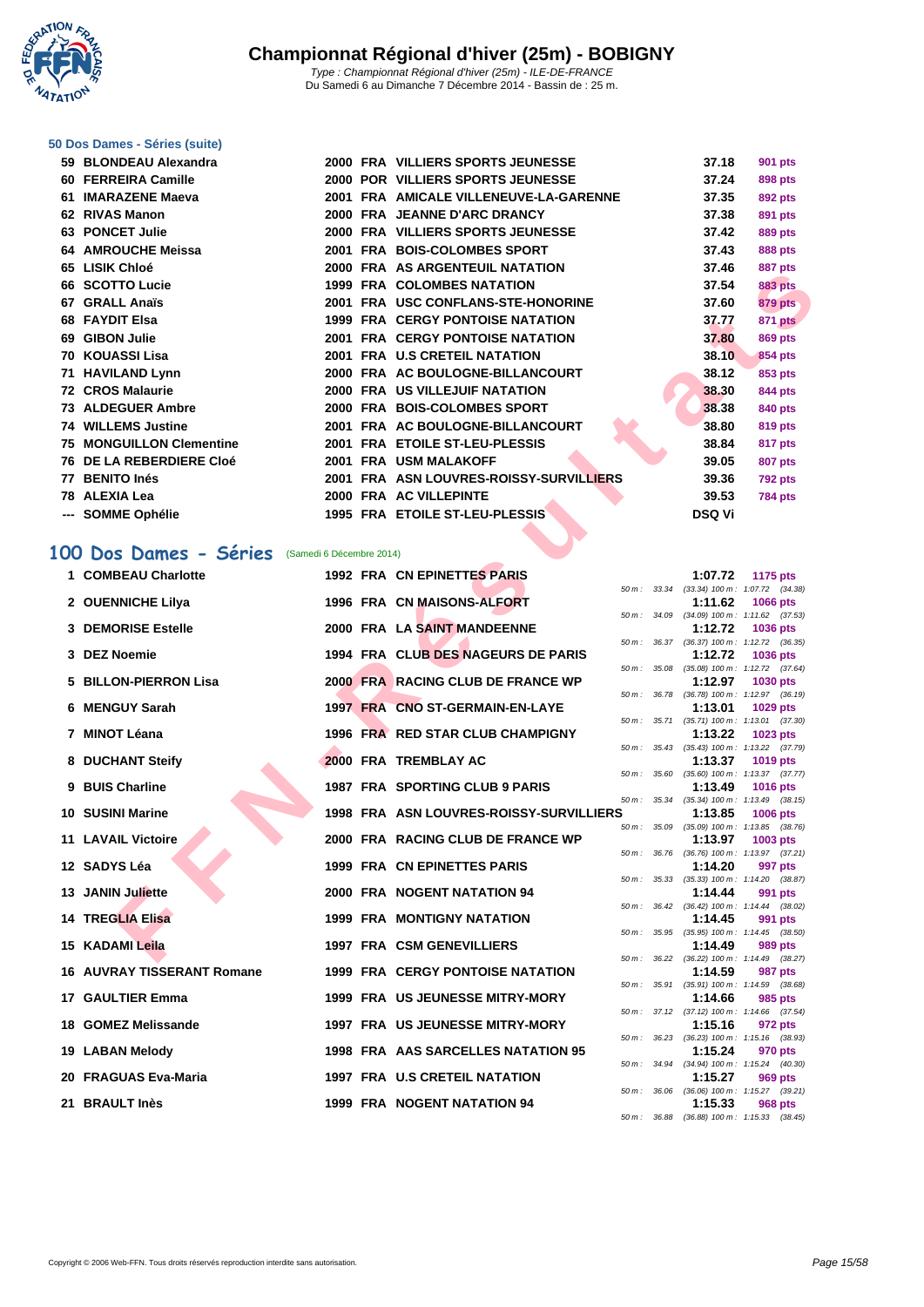**WATATION** 

|    | 100 Dos Dames - Séries (suite) |      |                                          |                |                  |                                                       |                |
|----|--------------------------------|------|------------------------------------------|----------------|------------------|-------------------------------------------------------|----------------|
|    | 22 FOLLET Elisa                |      | 1999 FRA RED STAR CLUB CHAMPIGNY         |                | 50 m : 36.77     | 1:15.40<br>$(36.77)$ 100 m : 1:15.40 $(38.63)$        | <b>966 pts</b> |
|    | 23 CASBAS Charlotte            |      | <b>2001 FRA CERGY PONTOISE NATATION</b>  | 50 m : 36.88   |                  | 1:15.70                                               | 958 pts        |
|    | 24 RICHET Morgane              |      | 1999 FRA VILLIERS SPORTS JEUNESSE        |                |                  | (36.88) 100 m: 1:15.70 (38.82)<br>1:15.92             | 952 pts        |
|    | <b>25 DOUARRE Claire</b>       |      | 2001 FRA RACING CLUB DE FRANCE WP        |                | 50 m : 36.62     | $(36.62)$ 100 m : 1:15.92 $(39.30)$<br>1:16.20        | 945 pts        |
| 26 | <b>ENCAOUA Keren</b>           |      | 2000 FRA RACING CLUB DE FRANCE WP        |                | 50 m : 38.37     | (38.37) 100 m: 1:16.20 (37.83)<br>1:16.23             | 944 pts        |
| 27 | <b>DUMONT Mahona</b>           |      | 2000 FRA CLUB DES NAGEURS DE PARIS       |                |                  | 50 m: 37.73 (37.73) 100 m: 1:16.23 (38.50)<br>1:16.26 | 944 pts        |
|    | <b>28 LARRAT Claire</b>        |      | 2000 FRA VILLEMONBLE SPORTS NATATION     |                | 50 m : 37.50     | $(37.50)$ 100 m : 1:16.26 $(38.76)$<br>1:16.29        | 943 pts        |
|    | 29 LISIK Chloé                 |      | 2000 FRA AS ARGENTEUIL NATATION          |                |                  | 50 m: 37.54 (37.54) 100 m: 1:16.29 (38.75)<br>1:16.45 | 939 pts        |
|    | <b>30 LELEU Justine</b>        |      | 1998 FRA JEANNE D'ARC DRANCY             |                | 50 m : 37.12     | $(37.12)$ 100 m : 1:16.45 $(39.33)$<br>1:16.57        | 936 pts        |
| 31 | <b>BARRE Camille</b>           | 2001 | <b>FRA MONTIGNY NATATION</b>             | $50 m$ : 37,25 |                  | (37.25) 100 m: 1:16.57 (39.32)<br>1:16.65             | 934 pts        |
|    | 32 BARRE Margot                |      | <b>1999 FRA MONTIGNY NATATION</b>        |                | $50 m$ : $37.12$ | $(37.12)$ 100 m : 1:16.65 $(39.53)$<br>1:16.76        | 931 pts        |
| 33 | <b>PIERRARD Annabelle</b>      |      | 2000 FRA CN MAISONS-ALFORT               | $50 m$ :       | 37.63            | $(37.63)$ 100 m : 1:16.76 $(39.13)$<br>1:17.16        | 921 pts        |
|    | 34 HUBERT Carla                |      | 2000 FRA ETOILE ST-LEU-PLESSIS           | $50 m$ :       |                  | 37.63 (37.63) 100 m: 1:17.16 (39.53)<br>1:17.34       | <b>916 pts</b> |
|    | 35 ABBASSI Ghizlane            |      | 2000 TUN AC VILLEPINTE                   | 50 m :         |                  | 37.12 (37.12) 100 m: 1:17.34 (40.22)<br>1:17.35       | <b>916 pts</b> |
| 36 | <b>SCOTTO Lucie</b>            |      | <b>1999 FRA COLOMBES NATATION</b>        |                |                  | 50 m: 37.27 (37.27) 100 m: 1:17.35 (40.08)<br>1:17.99 | 900 pts        |
|    | 37 LOUIH Ranine                |      | 2000 FRA CSM GENEVILLIERS                | 50 m :         | 38.51            | (38.51) 100 m: 1:17.99 (39.48)<br>1:18.04             | 899 pts        |
| 38 | <b>DESIRE Chloe</b>            |      | <b>1996 FRA US VILLEJUIF NATATION</b>    | 50 m :         | 37.61            | $(37.61)$ 100 m : 1:18.04 $(40.43)$<br>1:18.07        | 898 pts        |
| 39 | <b>VERCASSON Julie</b>         |      | 2000 FRA VILLEMONBLE SPORTS NATATION     |                |                  | 50 m: 37.75 (37.75) 100 m: 1:18.07 (40.32)<br>1:18.23 | 894 pts        |
| 40 | <b>MANDRY Garance</b>          |      | 1999 FRA CN ANDRESY                      | 50 m :         |                  | 38.77 (38.77) 100 m : 1:18.23 (39.46)<br>1:18.33      | 891 pts        |
| 41 | <b>MACGREGOR Alix</b>          |      | 1999 FRA SPORTING CLUB 9 PARIS           |                |                  | 50 m: 37.93 (37.93) 100 m: 1:18.33 (40.40)<br>1:18.68 | 883 pts        |
|    | 42 EMTIR Taj-Mahal             |      | 2000 FRA AULNAY-SOUS-BOIS S.N            | 50 m :         | 38.90            | (38.90) 100 m: 1:18.68 (39.78)<br>1:18.79             | 880 pts        |
|    | 43 LISTWAN Lea                 |      | <b>1999 FRA VILLIERS SPORTS JEUNESSE</b> | 50 m: 38.81    |                  | (38.81) 100 m: 1:18.79 (39.98)<br>1:19.14             | 871 pts        |
|    | <b>44 GIRAUDET Chloe</b>       |      | 2000 FRA CN MAISONS-ALFORT               | 50 m :         | 37.68            | $(37.68)$ 100 m : 1:19.14 $(41.46)$<br>1:19.23        | 869 pts        |
|    | 45 RAPP Lucie                  |      | 1999 FRA AS HERBLAY NATATION             | 50 m : 38.50   |                  | $(38.50)$ 100 m : 1:19.23 $(40.73)$<br>1:19.34        | 866 pts        |
| 46 | <b>BACKHAUS Marie</b>          |      | 2001 FRA CNO ST-GERMAIN-EN-LAYE          |                |                  | 50 m: 38.52 (38.52) 100 m: 1:19.34 (40.82)<br>1:19.78 | 856 pts        |
|    | 47 ALDEGUER Ambre              |      | 2000 FRA BOIS-COLOMBES SPORT             |                |                  | 50 m: 39.90 (39.90) 100 m: 1:19.78 (39.88)<br>1:19.82 | 855 pts        |
|    | 48 GREIWELDINGER Agathe        |      | 2000 FRA AS ARGENTEUIL NATATION          | 50 m :         | 40.06            | (40.06) 100 m: 1:19.82 (39.76)<br>1:19.94             | 852 pts        |
|    | 49 DELAVANNE Zoé               |      | <b>1998 FRA BOIS-COLOMBES SPORT</b>      |                | 50 m : 38.22     | (38.22) 100 m: 1:19.94 (41.72)                        |                |
|    |                                |      |                                          |                | 50 m : 39.00     | 1:20.00<br>$(39.00)$ 100 m : 1:20.00 $(41.00)$        | 850 pts        |
|    | 50 LAITIER Eva                 |      | 2001 FRA AULNAY-SOUS-BOIS S.N            |                |                  | 1:20.04<br>50 m: 37.80 (37.80) 100 m: 1:20.04 (42.24) | 849 pts        |
|    | 51 DOS SANTOS Camille          |      | 2001 FRA AC VILLEPINTE                   |                | 50 m : 38.99     | 1:20.11<br>$(38.99)$ 100 m : 1:20.11 $(41.12)$        | 848 pts        |
|    | 52 MOHRI COTTI Tara            |      | 2001 FRA SCUF PARIS                      |                | 50 m : 39.59     | 1:20.22<br>(39.59) 100 m : 1:20.22 (40.63)            | 845 pts        |
|    | 53 SARRAZIN Valentine          |      | 1998 FRA CN ANDRESY                      |                | 50 m : 39.26     | 1:20.38<br>$(39.26)$ 100 m : 1:20.38 $(41.12)$        | 841 pts        |
|    | 54 CAPRON Gaëlle               |      | 2000 FRA AS BONDY                        | 50 m :         | 38.72            | 1:20.50<br>$(38.72)$ 100 m : 1:20.50 $(41.78)$        | 838 pts        |
|    | 55 TEIXEIRA Margaux            |      | 1999 FRA ACS CORMEILLES                  |                |                  | 1:20.70<br>50 m: 39.52 (39.52) 100 m: 1:20.70 (41.18) | 833 pts        |
|    | 56 LEBBIHI Dounia              |      | 2000 FRA ETOILE ST-LEU-PLESSIS           |                |                  | 1:21.06<br>50 m: 39.22 (39.22) 100 m: 1:21.06 (41.84) | 825 pts        |
|    | 57 GIBON Julie                 |      | 2001 FRA CERGY PONTOISE NATATION         |                |                  | 1:21.17                                               | <b>822 pts</b> |

| 50 m :   | 36.77 | (36.77) 100 m :   | 1:15.40<br>(38.63) |
|----------|-------|-------------------|--------------------|
|          |       | 1:15.70           | 958 pts            |
| $50 m$ : | 36.88 | $(36.88) 100 m$ : | (38.82)<br>1:15.70 |
|          |       | 1:15.92           | 952 pts            |
|          |       |                   |                    |
| $50 m$ : | 36.62 | $(36.62) 100 m$ : | 1:15.92<br>(39.30) |
|          |       | 1:16.20           | 945 pts            |
| $50 m$ : | 38.37 | $(38.37) 100 m$ : | 1:16.20<br>(37.83) |
|          |       | 1:16.23           | <b>944 pts</b>     |
|          |       |                   |                    |
| $50 m$ : | 37.73 | $(37.73) 100 m$ : | $1:16.23$ (38.50)  |
|          |       | 1:16.26           | <b>944 pts</b>     |
| $50 m$ : | 37.50 | $(37.50)$ 100 m : | (38.76)<br>1:16.26 |
|          |       | 1:16.29           | <b>943 pts</b>     |
| $50 m$ : | 37.54 | $(37.54)$ 100 m : | 1:16.29<br>(38.75) |
|          |       |                   |                    |
|          |       | 1:16.45           | 939 pts            |
| $50 m$ : | 37.12 | $(37.12) 100 m$ : | 1:16.45<br>(39.33) |
|          |       | 1:16.57           | <b>936 pts</b>     |
| $50 m$ : | 37.25 | $(37.25)$ 100 m : | 1:16.57<br>(39.32) |
|          |       |                   |                    |
|          |       | 1:16.65           | 934 pts            |
| $50 m$ : | 37.12 | $(37.12) 100 m$ : | 1:16.65<br>(39.53) |
|          |       | 1:16.76           | 931<br>pts         |
| $50 m$ : | 37.63 | $(37.63) 100 m$ : | 1:16.76<br>(39.13) |
|          |       | 1:17.16           | 921<br>pts         |
|          |       |                   |                    |
| $50 m$ : | 37.63 | $(37.63) 100 m$ : | 1:17.16<br>(39.53) |
|          |       | 1:17.34           | <b>916 pts</b>     |
| $50 m$ : | 37.12 | $(37.12) 100 m$ : | 1:17.34<br>(40.22) |
|          |       | 1:17.35           | <b>916 pts</b>     |
|          | 37.27 |                   | 1:17.35<br>(40.08) |
| $50 m$ : |       | $(37.27) 100 m$ : |                    |
|          |       | 1:17.99           | <b>900 pts</b>     |
| $50 m$ : | 38.51 | $(38.51)$ 100 m : | 1:17.99<br>(39.48) |
|          |       | 1:18.04           | <b>899 pts</b>     |
| $50 m$ : | 37.61 | $(37.61)$ 100 m : | 1:18.04<br>(40.43) |
|          |       |                   |                    |
|          |       | 1:18.07           | <b>898 pts</b>     |
| $50 m$ : | 37.75 | $(37.75)$ 100 m : | 1:18.07<br>(40.32) |
|          |       | 1:18.23           | 894 pts            |
| $50 m$ : | 38.77 | $(38.77) 100 m$ : | 1:18.23<br>(39.46) |
|          |       |                   |                    |
|          |       | 1:18.33           | 891 pts            |
| $50 m$ : | 37.93 | $(37.93) 100 m$ : | (40.40)<br>1:18.33 |
|          |       | 1:18.68           | 883 pts            |
| 50 m:    | 38.90 | $(38.90)$ 100 m : | 1:18.68<br>(39.78) |
|          |       | 1:18.79           | 880 pts            |
|          |       |                   |                    |
| $50 m$ : | 38.81 | $(38.81) 100 m$ : | 1:18.79<br>(39.98) |
|          |       | 1:19.14           | 871<br>pts         |
| $50 m$ : | 37.68 | $(37.68) 100 m$ : | 1:19.14<br>(41.46) |
|          |       | 1:19.23           | 869<br>pts         |
| $50 m$ : | 38.50 | $(38.50)$ 100 m : | 1:19.23<br>(40.73) |
|          |       |                   |                    |
|          |       | 1:19.34           | <b>866 pts</b>     |
| $50 m$ : | 38.52 | $(38.52) 100 m$ : | 1:19.34<br>(40.82) |
|          |       | 1:19.78           | <b>856 pts</b>     |
| $50 m$ : | 39.90 | $(39.90)$ 100 m : | 1:19.78<br>(39.88) |
|          |       | 1:19.82           | 855 pts            |
|          |       |                   |                    |
| $50 m$ : | 40.06 | $(40.06) 100 m$ : | 1:19.82<br>(39.76) |
|          |       | 1:19.94           | <b>852 pts</b>     |
| $50 m$ : | 38.22 | $(38.22)$ 100 m : | 1:19.94<br>(41.72) |
|          |       | 1:20.00           | 850 pts            |
| $50 m$ : | 39.00 | $(39.00)$ 100 m : | 1:20.00<br>(41.00) |
|          |       |                   |                    |
|          |       | 1:20.04           | 849 pts            |
| $50 m$ : | 37.80 | $(37.80)$ 100 m : | 1:20.04<br>(42.24) |
|          |       | 1:20.11           | <b>848 pts</b>     |
| $50 m$ : | 38.99 | $(38.99)$ 100 m : | 1:20.11<br>(41.12) |
|          |       | 1:20.22           | <b>845 pts</b>     |
|          |       |                   |                    |
| $50 m$ : | 39.59 | $(39.59) 100 m$ : | 1:20.22<br>(40.63) |
|          |       | 1:20.38           | 841 pts            |
| $50 m$ : | 39.26 | $(39.26) 100 m$ : | 1:20.38<br>(41.12) |
|          |       | 1:20.50           | 838 pts            |
| $50 m$ : |       | $(38.72) 100 m$ : | 1:20.50<br>(41.78) |
|          | 38.72 |                   |                    |
|          |       | 1:20.70           | 833 pts            |
| $50 m$ : | 39.52 | $(39.52) 100 m$ : | 1:20.70<br>(41.18) |
|          |       | 1:21.06           | 825 pts            |
| $50 m$ : | 39.22 | $(39.22)$ 100 m : | 1:21.06<br>(41.84) |
|          |       | 1:21.17           | 822 pts            |
|          |       |                   |                    |
| $50 m$ : | 39.44 | $(39.44) 100 m$ : | 1:21.17<br>(41.73) |
|          |       |                   |                    |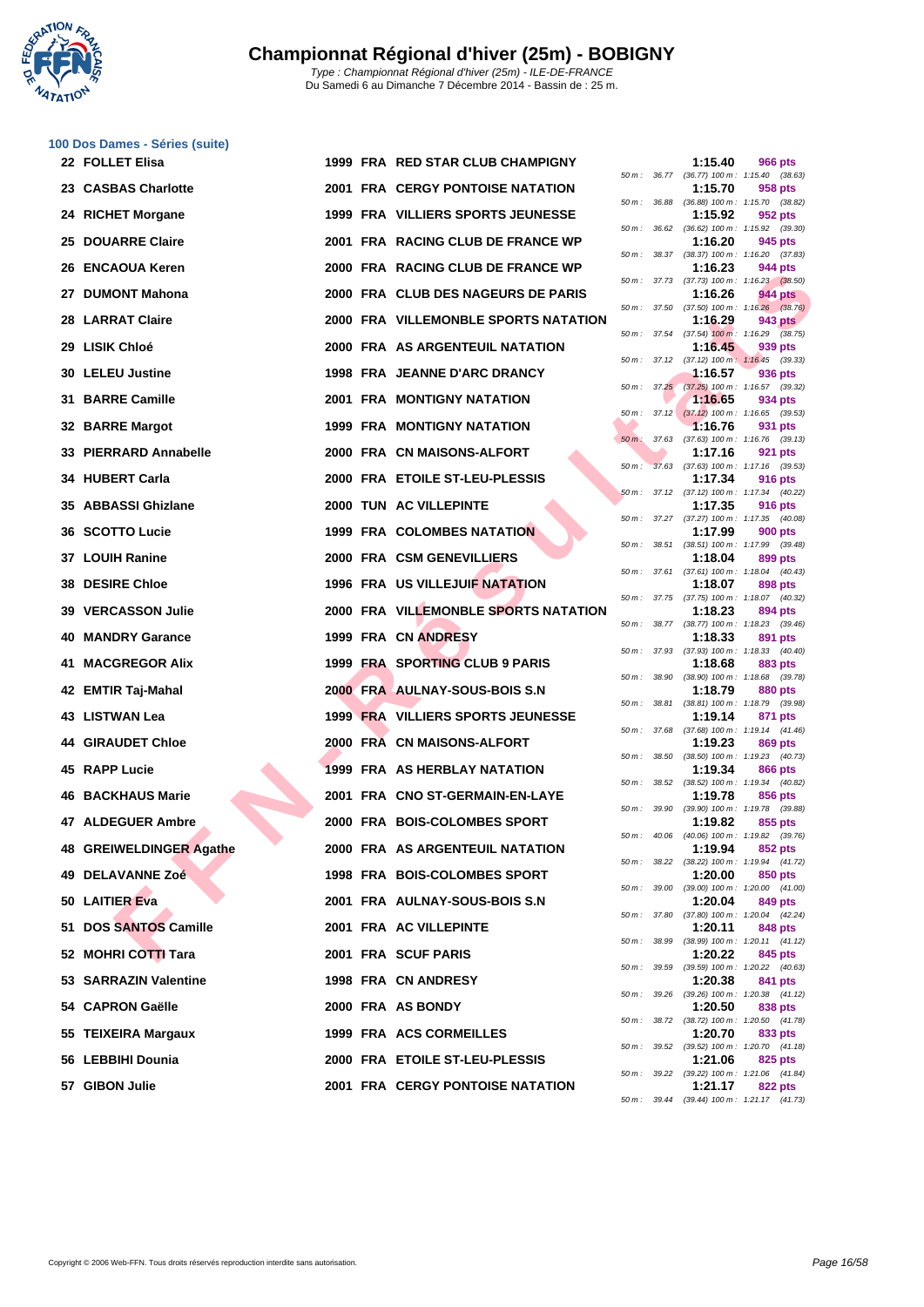**WATATION** 

|    | 100 Dos Dames - Séries (suite) |                          |                                                                                                                                        |              |                |                                                              |
|----|--------------------------------|--------------------------|----------------------------------------------------------------------------------------------------------------------------------------|--------------|----------------|--------------------------------------------------------------|
|    | 58 BROCHOT Amélie              |                          | 1998 FRA USM GAGNY                                                                                                                     |              | 1:21.26        | 820 pts                                                      |
| 59 | <b>IMARAZENE Maeva</b>         |                          | 2001 FRA AMICALE VILLENEUVE-LA-GARENNE                                                                                                 |              | 1:21.27        | 50 m: 39.25 (39.25) 100 m: 1:21.26 (42.01)<br><b>820 pts</b> |
| 60 | <b>MARGUERON Julie</b>         |                          | 2001 FRA AAS SARCELLES NATATION 95                                                                                                     |              | 1:21.30        | 50 m: 39.54 (39.54) 100 m: 1:21.27 (41.73)<br><b>819 pts</b> |
|    |                                |                          |                                                                                                                                        |              |                | 50 m: 39.46 (39.46) 100 m: 1:21.30 (41.84)                   |
| 61 | <b>MONCHAUX Dorine</b>         |                          | <b>1998 FRA ETOILE ST-LEU-PLESSIS</b>                                                                                                  |              | 1:21.71        | 809 pts<br>50 m: 40.02 (40.02) 100 m: 1:21.71 (41.69)        |
|    | 62 AOUCHICHE Émma              |                          | 2001 FRA SCUF PARIS                                                                                                                    | 50 m: 39.76  | 1:21.92        | 804 pts<br>$(39.76)$ 100 m : 1:21.92 $(42.16)$               |
|    | 62 PONCET Julie                |                          | 2000 FRA VILLIERS SPORTS JEUNESSE                                                                                                      |              | 1:21.92        | 804 pts                                                      |
| 64 | <b>MUCKDOOMBUKUS Sarah</b>     |                          | 2000 FRA US IVRY-SUR-SEINE                                                                                                             | 50 m: 39.59  | 1:22.12        | $(39.59)$ 100 m : 1:21.92 $(42.33)$<br>800 pts               |
|    | 65 RERARI Amelle               |                          | 2001 FRA USO BEZONS                                                                                                                    |              | 1:22.19        | 50 m: 39.97 (39.97) 100 m: 1:22.12 (42.15)<br><b>798 pts</b> |
|    |                                |                          |                                                                                                                                        | 50 m: 39.80  |                | $(39.80)$ 100 m : 1:22.19 $(42.39)$                          |
| 66 | <b>OFFREDI Ambre</b>           |                          | 2001 FRA TREMBLAY AC                                                                                                                   |              | 1:22.39        | <b>793 pts</b><br>50 m: 40.35 (40.35) 100 m: 1:22.39 (42.04) |
|    | 67 GRALL Anaïs                 |                          | 2001 FRA USC CONFLANS-STE-HONORINE                                                                                                     |              | 1:22.52        | 790 pts                                                      |
|    | 68 SOUDANI Melissa             |                          | 50 m :<br>2001 FRA RED STAR CLUB CHAMPIGNY                                                                                             | 40.44        | 1:23.58        | $(40.44)$ 100 m : 1:22.52 $(42.08)$<br><b>766 pts</b>        |
|    |                                |                          |                                                                                                                                        |              |                | 50 m: 41.37 (41.37) 100 m: 1:23.58 (42.21)                   |
| 69 | <b>WILLEMS Justine</b>         |                          | 2001 FRA AC BOULOGNE-BILLANCOURT<br>$50 m$ :                                                                                           |              | 1:24.23        | <b>751 pts</b><br>40.97 (40.97) 100 m: 1:24.23 (43.26)       |
|    | 70 REGIMBEAU Elma              |                          | 2001 FRA CLUB DES NAGEURS DE PARIS                                                                                                     |              | 1:24.53        | 744 pts                                                      |
|    | 71 ALIZADEH Maya               |                          | 2001 FRA CS CLICHY 92                                                                                                                  | 50 m : 40.72 | 1:24.58        | (40.72) 100 m: 1:24.53 (43.81)<br>743 pts                    |
|    |                                |                          |                                                                                                                                        |              |                | 50 m: 41.20 (41.20) 100 m: 1:24.58 (43.38)                   |
|    | <b>72 GERMAIN Shanyss</b>      |                          | 2001 FRA CM AUBERVILLIERS NATATION                                                                                                     |              | 1:25.27        | 727 pts<br>50 m: 41.73 (41.73) 100 m: 1:25.27 (43.54)        |
|    | <b>GUINOTTE Margot</b>         |                          | 1998 FRA AC BOULOGNE-BILLANCOURT                                                                                                       |              | <b>DSQ Vi</b>  |                                                              |
|    | <b>CHOCONTE Audrey</b>         |                          | 1997 FRA MOUETTES DE PARIS                                                                                                             |              | <b>DNS</b> dec |                                                              |
|    | --- DESCLOUX Claire            |                          | 1998 FRA US JEUNESSE MITRY-MORY                                                                                                        |              | <b>DNS Nd</b>  |                                                              |
|    | 200 Dos Dames - Séries         | (Samedi 6 Décembre 2014) |                                                                                                                                        |              |                |                                                              |
|    | 1 COMBEAU Charlotte            |                          | 1992 FRA CN EPINETTES PARIS                                                                                                            |              | 2:23.60        |                                                              |
|    |                                |                          | 50 m : 34.04 (34.04) 100 m : 1:10.10 (36.06) 150 m : 1:46.59 (36.49) 200 m : 2:23.60 (37.01)                                           |              |                | 1182 pts                                                     |
|    | 2 BILLON-PIERRON Lisa          |                          | 2000 FRA RACING CLUB DE FRANCE WP<br>50 m : 36.39 (36.39) 100 m : 1:15.19 (38.80) 150 m : 1:54.95 (39.76) 200 m : 2:32.28 (37.33)      |              | 2:32.28        | 1060 pts                                                     |
|    | 3 MENGUY Sarah                 |                          | 1997 FRA CNO ST-GERMAIN-EN-LAYE                                                                                                        |              | 2:35.03        | 1023 pts                                                     |
| 4  | <b>JANIN Juliette</b>          |                          | 50 m: 37.03 (37.03) 100 m: 1:16.31 (39.28) 150 m: 1:56.09 (39.78) 200 m: 2:35.03 (38.94)<br>2000 FRA NOGENT NATATION 94                |              | 2:35.39        | <b>1018 pts</b>                                              |
|    |                                |                          | 50 m: 37.25 (37.25) 100 m: 1:16.18 (38.93) 150 m: 1:56.04 (39.86) 200 m: 2:35.39 (39.35)                                               |              |                |                                                              |
| 5  | <b>MINOT Léana</b>             |                          | 1996 FRA RED STAR CLUB CHAMPIGNY<br>50 m: 37.37 (37.37) 100 m: 1:16.72 (39.35) 150 m: 1:56.42 (39.70) 200 m: 2:35.91 (39.49)           |              | 2:35.91        | 1012 pts                                                     |
| 6  | <b>TREGLIA Elisa</b>           |                          | <b>1999 FRA MONTIGNY NATATION</b>                                                                                                      |              | 2:35.92        | <b>1011 pts</b>                                              |
|    | 7 AUVRAY TISSERANT Romane      |                          | 50 m: 36.53 (36.53) 100 m: 1:16.19 (39.66) 150 m: 1:56.07 (39.88) 200 m: 2:35.92 (39.85)<br><b>1999 FRA CERGY PONTOISE NATATION</b>    |              | 2:36.84        | 999 pts                                                      |
|    |                                |                          | 50 m: 36.51 (36.51) 100 m: 1:16.21 (39.70) 150 m: 1:56.36 (40.15) 200 m: 2:36.84 (40.48)                                               |              |                |                                                              |
|    | 8 DEMORISE Estelle             |                          | 2000 FRA LA SAINT MANDEENNE<br>50 m : 38.39 (38.39) 100 m : 1:18.26 (39.87) 150 m : 1:58.87 (40.61) 200 m : 2:36.96 (38.09)            |              | 2:36.96        | 998 pts                                                      |
|    | 9 CASBAS Charlotte             |                          | <b>2001 FRA CERGY PONTOISE NATATION</b>                                                                                                |              | 2:38.47        | 978 pts                                                      |
|    | 10 BRAULT Inès                 |                          | 50 m: 37.64 (37.64) 100 m: 1:17.97 (40.33) 150 m: 1:59.41 (41.44) 200 m: 2:38.47 (39.06)<br>1999 FRA NOGENT NATATION 94                |              | 2:39.29        | 967 pts                                                      |
|    | 11 ENCAOUA Keren               |                          | 50 m: 37.13 (37.13) 100 m: 1:16.93 (39.80) 150 m: 1:58.78 (41.85) 200 m: 2:39.29 (40.51)<br>2000 FRA RACING CLUB DE FRANCE WP          |              | 2:39.59        | 963 pts                                                      |
|    |                                |                          |                                                                                                                                        |              |                |                                                              |
|    | 12 GAULTIER Emma               |                          | 50 m : 37.69 (37.69) 100 m : 1:17.27 (39.58) 150 m : 1:58.66 (41.39) 200 m : 2:39.59 (40.93)<br><b>1999 FRA US JEUNESSE MITRY-MORY</b> |              | 2:39.82        | 960 pts                                                      |

# **200 Dos Dames - Séries** (Samedi 6 Décembre 2014)

| 1 COMBEAU Charlotte       |  | 1992 FRA CN EPINETTES PARIS                                                                                                   | 2:23.60 | 1182 pts        |
|---------------------------|--|-------------------------------------------------------------------------------------------------------------------------------|---------|-----------------|
|                           |  | 50 m · 34.04 (34.04) 100 m · 1:10.10 (36.06) 150 m · 1:46.59 (36.49) 200 m · 2:23.60 (37.01)                                  |         |                 |
| 2 BILLON-PIERRON Lisa     |  | 2000 FRAI RACING CLUB DE FRANCE WP                                                                                            | 2:32.28 | <b>1060 pts</b> |
|                           |  | 50 m: 36.39 (36.39) 100 m: 1:15.19 (38.80) 150 m: 1:54.95 (39.76) 200 m: 2:32.28 (37.33)                                      |         |                 |
| 3 MENGUY Sarah            |  | 1997 FRA CNO ST-GERMAIN-EN-LAYE                                                                                               | 2:35.03 | 1023 pts        |
| 4 JANIN Juliette          |  | 50 m: 37.03 (37.03) 100 m: 1:16.31 (39.28) 150 m: 1:56.09 (39.78) 200 m: 2:35.03 (38.94)<br>2000 FRA NOGENT NATATION 94       | 2:35.39 | <b>1018 pts</b> |
|                           |  | 50 m: 37.25 (37.25) 100 m: 1:16.18 (38.93) 150 m: 1:56.04 (39.86) 200 m: 2:35.39 (39.35)                                      |         |                 |
| 5 MINOT Léana             |  | 1996 FRA RED STAR CLUB CHAMPIGNY                                                                                              | 2:35.91 | <b>1012 pts</b> |
|                           |  | 50 m: 37.37 (37.37) 100 m: 1:16.72 (39.35) 150 m: 1:56.42 (39.70) 200 m: 2:35.91 (39.49)                                      |         |                 |
| 6 TREGLIA Elisa           |  | <b>1999 FRA MONTIGNY NATATION</b>                                                                                             | 2:35.92 | <b>1011 pts</b> |
|                           |  | 50 m: 36.53 (36.53) 100 m: 1:16.19 (39.66) 150 m: 1:56.07 (39.88) 200 m: 2:35.92 (39.85)                                      |         |                 |
| 7 AUVRAY TISSERANT Romane |  | 1999 FRA CERGY PONTOISE NATATION                                                                                              | 2:36.84 | 999 pts         |
|                           |  | 50 m: 36.51 (36.51) 100 m: 1:16.21 (39.70) 150 m: 1:56.36 (40.15) 200 m: 2:36.84 (40.48)                                      |         |                 |
| 8 DEMORISE Estelle        |  | 2000 FRA LA SAINT MANDEENNE                                                                                                   | 2:36.96 | 998 pts         |
|                           |  | 50 m: 38.39 (38.39) 100 m: 1:18.26 (39.87) 150 m: 1:58.87 (40.61) 200 m: 2:36.96 (38.09)                                      |         |                 |
| 9 CASBAS Charlotte        |  | <b>2001 FRA CERGY PONTOISE NATATION</b>                                                                                       | 2:38.47 | 978 pts         |
|                           |  | 50 m: 37.64 (37.64) 100 m: 1:17.97 (40.33) 150 m: 1:59.41 (41.44) 200 m: 2:38.47 (39.06)                                      |         |                 |
| 10 BRAULT Inès            |  | <b>1999 FRA NOGENT NATATION 94</b>                                                                                            | 2:39.29 | 967 pts         |
| <b>11 ENCAOUA Keren</b>   |  | 50 m: 37.13 (37.13) 100 m: 1:16.93 (39.80) 150 m: 1:58.78 (41.85) 200 m: 2:39.29 (40.51)                                      |         |                 |
|                           |  | 2000 FRA RACING CLUB DE FRANCE WP<br>50 m: 37.69 (37.69) 100 m: 1:17.27 (39.58) 150 m: 1:58.66 (41.39) 200 m: 2:39.59 (40.93) | 2:39.59 | 963 pts         |
| 12 GAULTIER Emma          |  | 1999 FRA US JEUNESSE MITRY-MORY                                                                                               | 2:39.82 | 960 pts         |
|                           |  | 50 m: 39.16 (39.16) 100 m: 1:20.58 (41.42) 150 m: 2:01.30 (40.72) 200 m: 2:39.82 (38.52)                                      |         |                 |
| 12 FRAGUAS Eva-Maria      |  | 1997 FRA U.S CRETEIL NATATION                                                                                                 | 2:39.82 | <b>960 pts</b>  |
|                           |  | 50 m: 36.67 (36.67) 100 m: 1:16.98 (40.31) 150 m: 1:58.91 (41.93) 200 m: 2:39.82 (40.91)                                      |         |                 |
| 14 SADYS Léa              |  | 1999 FRA CN EPINETTES PARIS                                                                                                   | 2:40.40 | 953 pts         |
|                           |  | 50 m: 37.86 (37.86) 100 m: 1:17.68 (39.82) 150 m: 1:59.18 (41.50) 200 m: 2:40.40 (41.22)                                      |         |                 |
| 15 GOMEZ Melissande       |  | 1997 FRA US JEUNESSE MITRY-MORY                                                                                               | 2:40.78 | 948 pts         |
|                           |  | 50 m: 38.42 (38.42) 100 m: 1:19.39 (40.97) 150 m: 2:00.13 (40.74) 200 m: 2:40.78 (40.65)                                      |         |                 |
| <b>16 LARRAT Claire</b>   |  | 2000 FRA VILLEMONBLE SPORTS NATATION                                                                                          | 2:41.12 | 943 pts         |
|                           |  | 50 m: 38.51 (38.51) 100 m: 1:19.39 (40.88) 150 m: 2:00.83 (41.44) 200 m: 2:41.12 (40.29)                                      |         |                 |
| 17 FOLLET Elisa           |  | 1999 FRA RED STAR CLUB CHAMPIGNY                                                                                              | 2:41.16 | 943 pts         |
|                           |  | 50 m: 38.43 (38.43) 100 m: 1:19.46 (41.03) 150 m: 2:00.34 (40.88) 200 m: 2:41.16 (40.82)                                      |         |                 |
| 18 RICHET Morgane         |  | 1999 FRA VILLIERS SPORTS JEUNESSE                                                                                             | 2:41.18 | 943 pts         |
|                           |  | 50 m: 37.43 (37.43) 100 m: 1:18.92 (41.49) 150 m: 2:00.05 (41.13) 200 m: 2:41.18 (41.13)                                      |         |                 |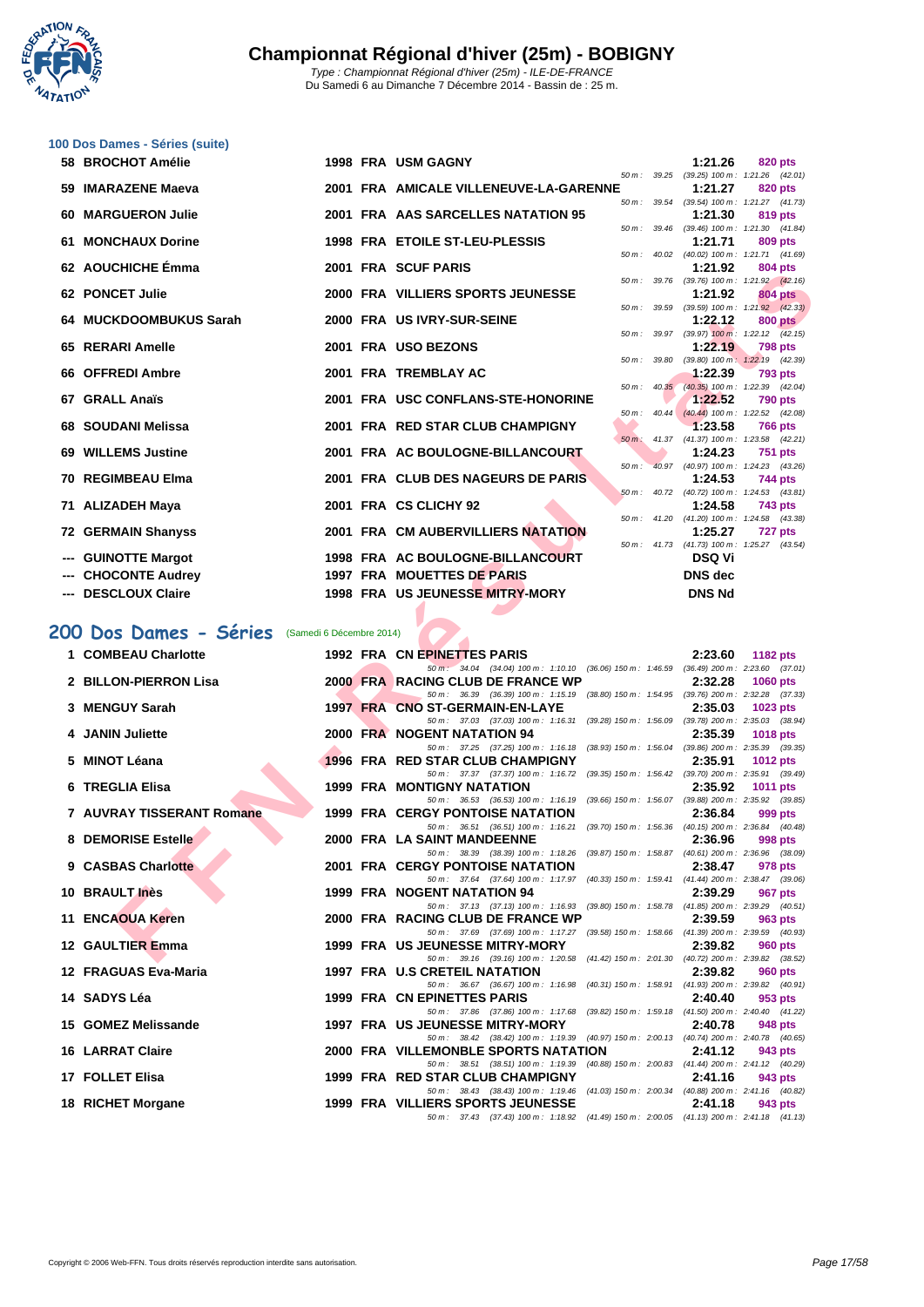

|    | 200 Dos Dames - Séries (suite) |                            |                                                                                                                                                                                                                   |         |                 |
|----|--------------------------------|----------------------------|-------------------------------------------------------------------------------------------------------------------------------------------------------------------------------------------------------------------|---------|-----------------|
|    | 19 GUNASENA Emma               |                            | <b>1998 USA CN EPINETTES PARIS</b>                                                                                                                                                                                | 2:42.09 | 931 pts         |
|    | 20 SCOTTO Lucie                |                            | 50 m: 38.10 (38.10) 100 m: 1:19.26 (41.16) 150 m: 2:01.24 (41.98) 200 m: 2:42.09 (40.85)<br>1999 FRA COLOMBES NATATION                                                                                            | 2:43.15 | 918 pts         |
|    | 21 LISIK Chloé                 |                            | 50 m: 38.22 (38.22) 100 m: 1:18.95 (40.73) 150 m: 2:01.71 (42.76) 200 m: 2:43.15 (41.44)<br>2000 FRA AS ARGENTEUIL NATATION                                                                                       | 2:43.76 | 910 pts         |
|    | 22 MACGREGOR Alix              |                            | 50 m : 39.02 (39.02) 100 m : 1:20.65 (41.63) 150 m : 2:02.95 (42.30) 200 m : 2:43.76 (40.81)<br>1999 FRA SPORTING CLUB 9 PARIS                                                                                    | 2:43.94 | 908 pts         |
|    | 23 BARRE Camille               |                            | 50 m: 39.09 (39.09) 100 m: 1:20.27 (41.18) 150 m: 2:02.19 (41.92) 200 m: 2:43.94 (41.75)<br>2001 FRA MONTIGNY NATATION                                                                                            | 2:43.97 | 907 pts         |
|    | 24 LELEU Justine               |                            | 50 m: 38.80 (38.80) 100 m: 1:20.41 (41.61) 150 m: 2:02.27 (41.86) 200 m: 2:43.97 (41.70)<br>1998 FRA JEANNE D'ARC DRANCY                                                                                          | 2:44.11 | 905 pts         |
| 25 | KADAMI Leila                   |                            | 50 m: 38.10 (38.10) 100 m: 1:19.63 (41.53) 150 m: 2:02.29 (42.66) 200 m: 2:44.11 (41.82)<br>1997 FRA CSM GENEVILLIERS<br>50 m: 37.53 (37.53) 100 m: 1:18.01 (40.48) 150 m: 2:02.27 (44.26) 200 m: 2:44.23 (41.96) | 2:44.23 | 904 pts         |
|    | 26 MUCKDOOMBUKUS Sarah         |                            | 2000 FRA US IVRY-SUR-SEINE<br>50 m: 38.94 (38.94) 100 m: 1:21.11 (42.17) 150 m: 2:03.77 (42.66) 200 m: 2:44.54 (40.77)                                                                                            | 2:44.54 | <b>900 pts</b>  |
|    | 27 CENTIS Romane               |                            | 2000 FRA CNO ST-GERMAIN-EN-LAYE<br>50 m: 39.74 (39.74) 100 m: 1:21.52 (41.78) 150 m: 2:03.39 (41.87) 200 m: 2:45.21 (41.82)                                                                                       | 2:45.21 | 892 pts         |
| 28 | <b>GIRAUDET Chloe</b>          |                            | 2000 FRA CN MAISONS-ALFORT<br>50 m: 39.02 (39.02) 100 m: 1:21.18 (42.16) 150 m: 2:03.77 (42.59) 200 m: 2:46.08 (42.31)                                                                                            | 2:46.08 | 881 pts         |
|    | 29 BACKHAUS Marie              |                            | 2001 FRA CNO ST-GERMAIN-EN-LAYE<br>50 m: 40.19 (40.19) 100 m: 1:22.80 (42.61) 150 m: 2:05.80 (43.00) 200 m: 2:46.83 (41.03)                                                                                       | 2:46.83 | 872 pts         |
|    | 30 ZIANE Lina                  |                            | 2000 FRA CN ASNIERES<br>50 m: 37.08 (37.08) 100 m: 1:19.41 (42.33) 150 m: 2:04.49 (45.08) 200 m: 2:47.19 (42.70)                                                                                                  | 2:47.19 | 867 pts         |
|    | 31 RERARI Amelle               |                            | 2001 FRA USO BEZONS<br>50 m: 39.73 (39.73) 100 m: 1:21.90 (42.17) 150 m: 2:05.01 (43.11) 200 m: 2:47.97 (42.96)                                                                                                   | 2:47.97 | 858 pts         |
|    | 32 MOHRI COTTI Tara            |                            | 2001 FRA SCUF PARIS<br>50 m: 39.49 (39.49) 100 m: 1:22.06 (42.57) 150 m: 2:05.72 (43.66) 200 m: 2:47.98 (42.26)                                                                                                   | 2:47.98 | 857 pts         |
|    | 33 ROCA Luna                   |                            | 1999 FRA RED STAR CLUB CHAMPIGNY<br>50 m: 37.94 (37.94) 100 m: 1.20.00 (42.06) 150 m: 2:04.75 (44.75) 200 m: 2:48.07 (43.32)                                                                                      | 2:48.07 | 856 pts         |
| 34 | <b>MANDRY Garance</b>          |                            | 1999 FRA CN ANDRESY<br>50 m: 39.69 (39.69) 100 m: 1:22.84 (43.15) 150 m: 2:06.41 (43.57) 200 m: 2:48.64 (42.23)                                                                                                   | 2:48.64 | 849 pts         |
|    | 35 IMARAZENE Maeva             |                            | 2001 FRA AMICALE VILLENEUVE-LA-GARENNE                                                                                                                                                                            | 2:50.13 |                 |
|    |                                |                            |                                                                                                                                                                                                                   |         | 831 pts         |
|    | 36 HUBERT Carla                |                            | 50 m: 39.51 (39.51) 100 m: 1:21.96 (42.45) 150 m: 2:06.67 (44.71) 200 m: 2:50.13 (43.46)<br>2000 FRA ETOILE ST-LEU-PLESSIS                                                                                        | 2:50.35 | 829 pts         |
|    | 37 SARRAZIN Valentine          |                            | 50 m: 39.26 (39.26) 100 m: 1:23.58 (44.32) 150 m: 2:07.85 (44.27) 200 m: 2:50.35 (42.50)<br>1998 FRA CN ANDRESY                                                                                                   | 2:51.89 | 810 pts         |
|    | <b>38 PACAUD Clémentine</b>    |                            | 50 m: 40.23 (40.23) 100 m: 1:24.16 (43.93) 150 m: 2:08.95 (44.79) 200 m: 2:51.89 (42.94)<br>2000 FRA RED STAR CLUB CHAMPIGNY                                                                                      | 2:52.36 | 805 pts         |
|    | 39 LOUIH Ranine                |                            | 50 m: 40.63 (40.63) 100 m: 1:24.67 (44.04) 150 m: 2:08.88 (44.21) 200 m: 2:52.36 (43.48)<br>2000 FRA CSM GENEVILLIERS                                                                                             | 2:52.50 | 803 pts         |
|    | 40 DELAVANNE Zoé               |                            | 50 m: 42.40 (42.40) 100 m: 1:27.20 (44.80) 150 m: 2:11.28 (44.08) 200 m: 2:52.50 (41.22)<br>1998 FRA BOIS-COLOMBES SPORT                                                                                          | 2:52.51 | 803 pts         |
|    | 41 MONCHAUX Dorine             |                            | 50 m: 40.47 (40.47) 100 m: 1:23.58 (43.11) 150 m: 2:08.01 (44.43) 200 m: 2:52.51 (44.50)<br>1998 FRA ETOILE ST-LEU-PLESSIS                                                                                        | 2:52.82 | 799 pts         |
|    | 42 CAPRON Gaëlle               |                            | 50 m: 40.57 (40.57) 100 m: 1:23.97 (43.40) 150 m: 2:09.06 (45.09) 200 m: 2:52.82 (43.76)<br>2000 FRA AS BONDY                                                                                                     | 2:53.27 | 794 pts         |
|    | 43 DOS SANTOS Camille          |                            | 50 m: 40.67 (40.67) 100 m: 1:24.15 (43.48) 150 m: 2:09.09 (44.94) 200 m: 2:53.27 (44.18)<br>2001 FRA AC VILLEPINTE<br>50 m: 41.84 (41.84) 100 m: 1:25.81 (43.97) 150 m: 2:10.07 (44.26) 200 m: 2:53.55 (43.48)    | 2:53.55 | 791 pts         |
|    | 44 GIBON Julie<br><b>A</b>     |                            | <b>2001 FRA CERGY PONTOISE NATATION</b>                                                                                                                                                                           | 2:53.69 | 789 pts         |
|    | 45 LAITIER Eva                 |                            | 50 m: 40.75 (40.75) 100 m: 1:24.55 (43.80) 150 m: 2:09.64 (45.09) 200 m: 2:53.69 (44.05)<br>2001 FRA AULNAY-SOUS-BOIS S.N                                                                                         | 2:53.80 | 788 pts         |
|    | 46 OFFREDI Ambre               |                            | 50 m: 39.92 (39.92) 100 m: 1:22.92 (43.00) 150 m: 2:08.23 (45.31) 200 m: 2:53.80 (45.57)<br>2001 FRA TREMBLAY AC<br>50 m: 41.09 (41.09) 100 m: 1:25.48 (44.39) 150 m: 2:10.88 (45.40) 200 m: 2:54.14 (43.26)      | 2:54.14 | 784 pts         |
|    | 47 TRYSTRAM Annabelle          |                            | <b>1997 FRA LA SAINT MANDEENNE</b><br>50 m: 40.34 (40.34) 100 m: 1:24.00 (43.66) 150 m: 2:09.44 (45.44) 200 m: 2:54.78 (45.34)                                                                                    | 2:54.78 | 776 pts         |
|    | 48 LECLUSE Tiffany             |                            | 2001 FRA US JEUNESSE MITRY-MORY<br>50 m: 41.01 (41.01) 100 m: 1:24.84 (43.83) 150 m: 2:11.27 (46.43) 200 m: 2:56.78 (45.51)                                                                                       | 2:56.78 | <b>753 pts</b>  |
|    | 50 Brasse Dames - Séries       | (Dimanche 7 Décembre 2014) |                                                                                                                                                                                                                   |         |                 |
|    | 1 ROGER Gwendoline             |                            | <b>1993 FRA U.S CRETEIL NATATION</b>                                                                                                                                                                              | 35.48   | <b>1164 pts</b> |
|    | 2 PELLERIN Pauline             |                            | 1991 FRA PARIS AQUATIQUE                                                                                                                                                                                          | 36.92   | 1095 pts        |

| 2 PELLERIN Pauline   |  | <b>1991 FRA PARIS AQUATIQUE</b>    | 36.92 | 1095 pts        |
|----------------------|--|------------------------------------|-------|-----------------|
| 3 BASSO-BERT Clara   |  | 2001 FRA ETOILE ST-LEU-PLESSIS     | 36.97 | 1093 pts        |
| 4 MARECHAL Aurélie   |  | 1996 FRA CN MAISONS-ALFORT         | 36.99 | <b>1092 pts</b> |
| 5 PEREIRA Débora     |  | 1996 FRA AC BOBIGNY                | 37.29 | 1077 pts        |
| 6 CHIKHI Rayane      |  | 1998 FRA AULNAY-SOUS-BOIS S.N      | 37.40 | <b>1072 pts</b> |
| <b>7 REBOUL Ines</b> |  | 1999 FRA CLUB DES NAGEURS DE PARIS | 37.58 | 1064 pts        |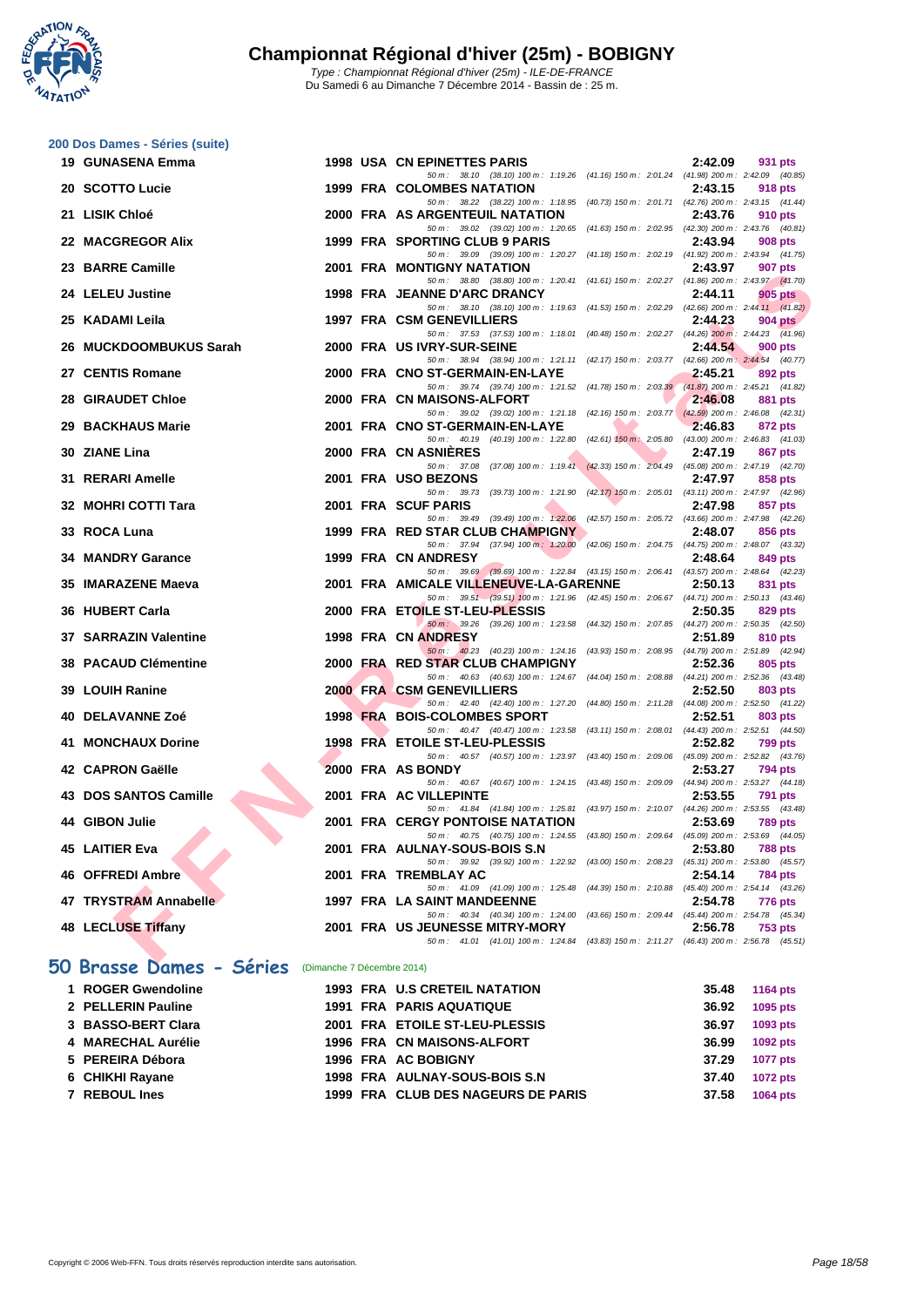**WATATION** 

### **[50 Brasse](http://www.ffnatation.fr/webffn/index.php) Dames - Séries (suite)**

| 8   | <b>DUMONT Mahona</b>       |
|-----|----------------------------|
|     | 9 ELLUL Sophie             |
|     | 10 RIVAS Manon             |
|     | 11 FERREIRA Camille        |
|     | 12 FROMMER Zoé             |
|     | <b>13 PHAN Patricia</b>    |
|     | <b>14 PERROT Mathilde</b>  |
|     | <b>15 LELEU Justine</b>    |
|     | 16 AUBRY Aurélia           |
|     | 17 PIERRARD Annabelle      |
|     | <b>18 BARRIER Clara</b>    |
|     | 19 BOUVET Marie            |
|     | 20 BARRAL Margo            |
|     | 21 DE SILVA Johanna-indi   |
|     | 22 DELAVANNE Zoé           |
|     | 23 SUSINI Marine           |
|     | 24 JANIN Juliette          |
|     | 25 DOUARRE Claire          |
|     | 26 BESSON Chloé            |
|     | 27 BASTOS Léticia          |
|     | 28 BOUSSUGE-AUBERT Ambre   |
|     | 29 CHAVASSE Antoinette     |
|     | 30 HASSANI Marwa           |
|     | 31 AUTARD Gaëlle           |
|     | 32 SIALI Amina             |
|     | 33 VEDOVATI Alexane        |
|     | 34 VERET Sarah             |
|     | 35 MARGUERON Julie         |
|     | 36 NAIT-HAMOUD Meryem      |
|     | 37 BARRE Margot            |
|     | 38 PHAM Flora              |
|     | 39 WILLEMS Camille         |
|     | 40 ARCHAMBEAUD Diane       |
|     | 41 LENEUF Anne-Livia       |
|     | 42 VALLEE Chloé            |
|     | 43 MARIELLO Valerie        |
|     | <b>44 TALLON Marine</b>    |
|     | 45 CHELIA Inés             |
|     | 46 DRUY Manon              |
| 47  | <b>ALIZADEH Louise</b>     |
| 48  | <b>ALEXIA Lea</b>          |
| 49  | <b>MUTZ Tara</b>           |
| 50  | <b>BOUIX Amélie</b>        |
| 51  | <b>BOCQUILLION Morgann</b> |
|     | 52 QUELVEN Marie           |
| 53  | <b>MAUPPIN Océane</b>      |
| 54  | <b>LAITIER Eva</b>         |
|     | 55 LAMBERT Macha           |
|     | 56 BENITO Inés             |
| 57  | <b>DUFOSSE Jeanelle</b>    |
| 58  | <b>BELBACHIR Sofia</b>     |
| 59  | <b>CORBRION Adele</b>      |
|     | <b>60 DUMAY Perrine</b>    |
| --- | <b>BENCHEKOR Jihene</b>    |
|     |                            |

| 8 DUMONT Mahona                 |  | 2000 FRA CLUB DES NAGEURS DE PARIS                       | 37.86  | 1051 pts        |
|---------------------------------|--|----------------------------------------------------------|--------|-----------------|
| 9 ELLUL Sophie                  |  | 1998 FRA AS BONDY                                        | 37.89  | 1049 pts        |
| 10 RIVAS Manon                  |  | 2000 FRA JEANNE D'ARC DRANCY                             | 38.07  | 1041 pts        |
| 11 FERREIRA Camille             |  | 2000 POR VILLIERS SPORTS JEUNESSE                        | 38.17  | 1036 pts        |
| 12 FROMMER Zoé                  |  | 2000 FRA SCUF PARIS                                      | 38.32  | 1029 pts        |
| 13 PHAN Patricia                |  | <b>1998 FRA MOUETTES DE PARIS</b>                        | 38.35  | 1028 pts        |
| 14 PERROT Mathilde              |  | 1996 FRA CS CLICHY 92                                    | 38.47  | 1023 pts        |
| 15 LELEU Justine                |  | 1998 FRA JEANNE D'ARC DRANCY                             | 38.49  | <b>1022 pts</b> |
| 16 AUBRY Aurélia                |  | <b>1998 FRA U.S CRETEIL NATATION</b>                     | 38.54  | <b>1019 pts</b> |
| 17 PIERRARD Annabelle           |  | 2000 FRA CN MAISONS-ALFORT                               | 38.65  | <b>1014 pts</b> |
| 18 BARRIER Clara                |  | 2001 FRA BOIS-COLOMBES SPORT                             | 38.71  | 1012 pts        |
| 19 BOUVET Marie                 |  | 1996 FRA ETOILE ST-LEU-PLESSIS                           | 38.74  | <b>1010 pts</b> |
| 20 BARRAL Margo                 |  | <b>1997 FRA RSC MONTREUIL</b>                            | 38.75  | <b>1010 pts</b> |
| 21 DE SILVA Johanna-indi        |  | 1999 FRA CN EPINETTES PARIS                              | 38.85  | 1005 pts        |
| <b>22 DELAVANNE Zoé</b>         |  | 1998 FRA BOIS-COLOMBES SPORT                             | 38.96  | 1000 pts        |
| 23 SUSINI Marine                |  | 1998 FRA ASN LOUVRES-ROISSY-SURVILLIERS                  | 39.04  | 997 pts         |
| 24 JANIN Juliette               |  | 2000 FRA NOGENT NATATION 94                              | 39.45  |                 |
| 25 DOUARRE Claire               |  |                                                          | 39.49  | 978 pts         |
| 26 BESSON Chloé                 |  | 2001 FRA RACING CLUB DE FRANCE WP<br>2001 FRA CN ANDRESY | 39.50  | 976 pts         |
|                                 |  |                                                          |        | 976 pts         |
| 27 BASTOS Léticia               |  | 2000 FRA VILLIERS SPORTS JEUNESSE                        | 39.83  | 961 pts         |
| <b>28 BOUSSUGE-AUBERT Ambre</b> |  | <b>1998 FRA RSC MONTREUIL</b>                            | 40.04  | 952 pts         |
| 29 CHAVASSE Antoinette          |  | 2001 FRA BOIS-COLOMBES SPORT                             | 40.16  | 946 pts         |
| 30   HASSANI Marwa              |  | 2001 FRA STADE FRANCAIS O COURBEVOIE                     | 40.31  | 940 pts         |
| 31 AUTARD Gaëlle                |  | 2001 FRA SCUF PARIS                                      | 40.44  | 934 pts         |
| 32 SIALI Amina                  |  | 2000 FRA CN LA COURNEUVE                                 | 40.45  | 934 pts         |
| 33 VEDOVATI Alexane             |  | <b>2001 FRA CERGY PONTOISE NATATION</b>                  | 40.48  | 932 pts         |
| 34 VERET Sarah                  |  | 2001 FRA AAS SARCELLES NATATION 95                       | 40.71  | <b>922 pts</b>  |
| <b>35 MARGUERON Julie</b>       |  | 2001 FRA AAS SARCELLES NATATION 95                       | 40.75  | 921 pts         |
| 36 NAIT-HAMOUD Meryem           |  | 2000 FRA CM LE BOURGET                                   | 40.81  | 918 pts         |
| 37 BARRE Margot                 |  | <b>1999 FRA MONTIGNY NATATION</b>                        | 40.90  | 914 pts         |
| 38 PHAM Flora                   |  | 2001 FRA VILLEMONBLE SPORTS NATATION                     | 40.91  | 914 pts         |
| 39 WILLEMS Camille              |  | 1998 FRA AC BOULOGNE-BILLANCOURT                         | 40.93  | <b>913 pts</b>  |
| 40 ARCHAMBEAUD Diane            |  | 1997 FRA CS CLICHY 92                                    | 41.00  | 910 pts         |
| 41 LENEUF Anne-Livia            |  | 2001 FRA AC BOULOGNE-BILLANCOURT                         | 41.06  | <b>907 pts</b>  |
| <b>42 VALLEE Chloé</b>          |  | 2001 FRA CLUB NAUTIQUE DOMREMY 13                        | 41.22  | <b>900 pts</b>  |
| 43 MARIELLO Valerie             |  | <b>1997 FRA US JEUNESSE MITRY-MORY</b>                   | 41.31  | 896 pts         |
| 44 TALLON Marine                |  | 2000 FRA CNO ST-GERMAIN-EN-LAYE                          | 41.33  | 895 pts         |
| 45 CHELIA Inés                  |  | <b>1998 FRA U.S CRETEIL NATATION</b>                     | 41.37  | 894 pts         |
| 46 DRUY Manon                   |  | 1998 FRA CS CLICHY 92                                    | 41.50  | <b>888 pts</b>  |
| 47 ALIZADEH Louise              |  | <b>1999 FRA CN EPINETTES PARIS</b>                       | 41.61  | 883 pts         |
| 48 ALEXIA Lea                   |  | 2000 FRA AC VILLEPINTE                                   | 41.66  | 881 pts         |
| 49 MUTZ Tara                    |  | 2001 FRA CN EPINETTES PARIS                              | 41.70  | 880 pts         |
| 50 BOUIX Amélie                 |  | 1998 FRA CN ASNIÈRES                                     | 41.78  | 876 pts         |
| 51 BOCQUILLION Morgann          |  | 1999 FRA VILLIERS SPORTS JEUNESSE                        | 41.86  | 873 pts         |
| 52 QUELVEN Marie                |  | 2001 FRA US JEUNESSE MITRY-MORY                          | 41.93  | 870 pts         |
| 53 MAUPPIN Océane               |  | <b>2001 FRA SURESNES SPORTS NAUTIQUES</b>                |        |                 |
|                                 |  |                                                          | 41.96  | 869 pts         |
| 54 LAITIER Eva                  |  | 2001 FRA AULNAY-SOUS-BOIS S.N                            | 42.02  | <b>866 pts</b>  |
| 55 LAMBERT Macha                |  | 2001 FRA NEPTUNE CLUB DE FRANCE                          | 42.69  | 838 pts         |
| 56 BENITO Inés                  |  | 2001 FRA ASN LOUVRES-ROISSY-SURVILLIERS                  | 42.98  | <b>826 pts</b>  |
| 57 DUFOSSE Jeanelle             |  | 2000 FRA AMICALE VILLENEUVE-LA-GARENNE                   | 43.00  | 825 pts         |
| 58 BELBACHIR Sofia              |  | 1998 FRA JEANNE D'ARC DRANCY                             | 44.00  | <b>784 pts</b>  |
| 59 CORBRION Adele               |  | 2001 FRA US JEUNESSE MITRY-MORY                          | 44.06  | <b>782 pts</b>  |
| 60 DUMAY Perrine                |  | 2001 FRA ETOILE ST-LEU-PLESSIS                           | 44.14  | <b>779 pts</b>  |
| --- BENCHEKOR Jihene            |  | 1999 ALG AS NATATION RAINCY                              | DSQ Da |                 |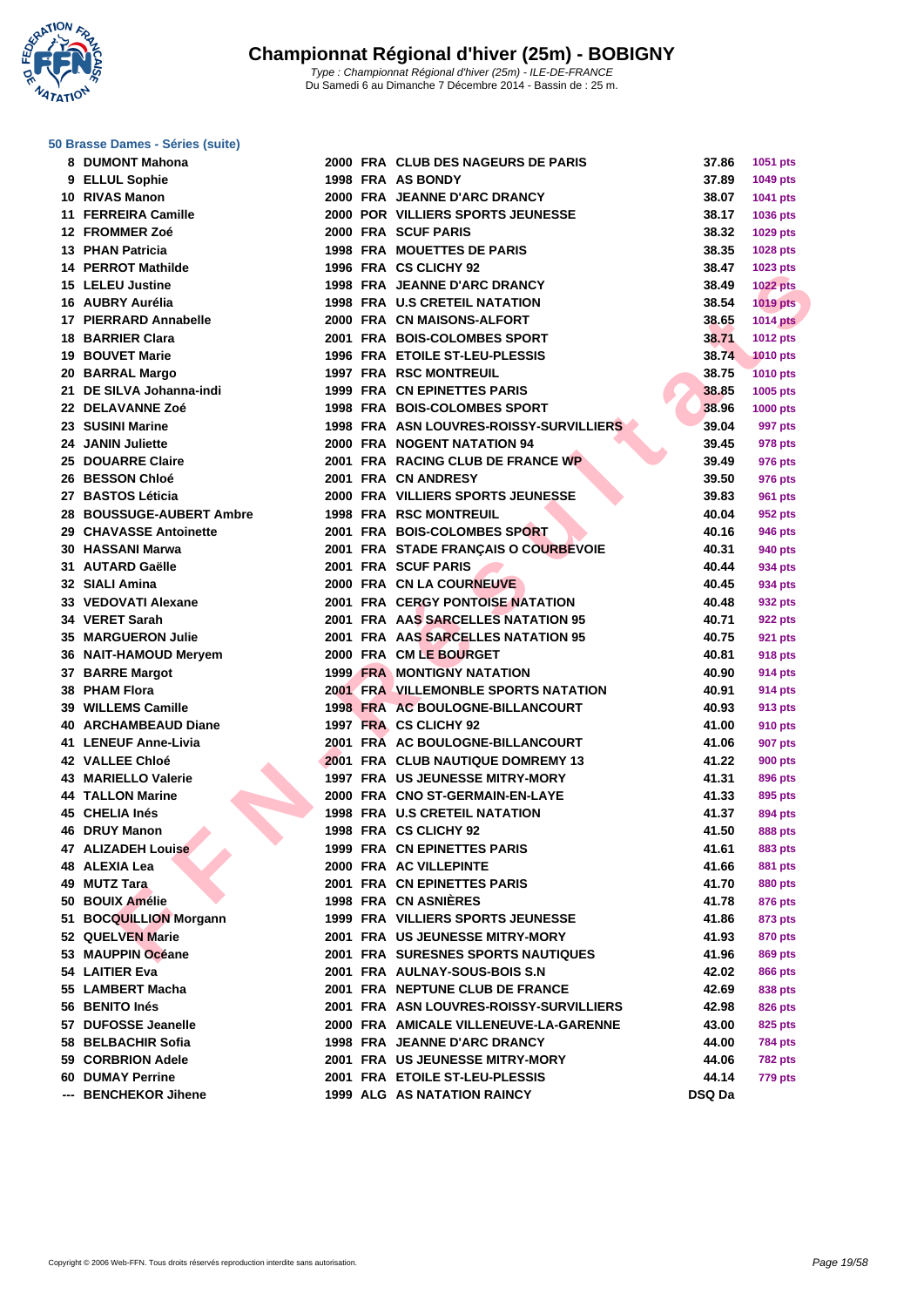

| 50 Brasse Dames - Séries (suite) |                              |                                    |
|----------------------------------|------------------------------|------------------------------------|
| --- MAKHLOUF Melissa             | 2001 FRA MOUETTES DE PARIS   | <b>DNS</b> dec                     |
| --- ROBERT Oceane                | 1997 FRA JEANNE D'ARC DRANCY | <b>DNS</b> dec                     |
| 100 Brasse Dames - Séries        | (Dimanche 7 Décembre 2014)   |                                    |
| 1 MARECHAL Aurélie               | 1996 FRA CN MAISONS-ALFORT   | 1:19.77                            |
|                                  |                              | $(37.80)$ 100 m<br>50 m :<br>37.80 |

| 1 MARECHAL Aurélie       |  | 1996 FRA CN MAISONS-ALFORT                     |          |                  | 1:19.77 | <b>1080 pts</b>                                              |
|--------------------------|--|------------------------------------------------|----------|------------------|---------|--------------------------------------------------------------|
| 2 REBOUL Ines            |  | 1999 FRA CLUB DES NAGEURS DE PARIS             |          | 50 m : 37.80     | 1:21.00 | $(37.80)$ 100 m : 1:19.77 $(41.97)$<br><b>1052 pts</b>       |
| 3 ALVARADO Gabrielle     |  | 1998 FRA AC VILLEPINTE                         |          | 50 m : 38.56     | 1:21.20 | $(38.56)$ 100 m : 1:21.00 $(42.44)$<br><b>1047 pts</b>       |
|                          |  |                                                |          |                  |         | 50 m: 38.12 (38.12) 100 m: 1:21.20 (43.08)                   |
| 4 BASSO-BERT Clara       |  | 2001 FRA ETOILE ST-LEU-PLESSIS                 |          | $50 m$ : $38.54$ | 1:21.66 | <b>1037 pts</b><br>$(38.54)$ 100 m : 1.21.66 $(43.12)$       |
| 5 PELLERIN Pauline       |  | 1991 FRA PARIS AQUATIQUE                       |          | 50 m : 38.30     | 1:21.76 | 1034 pts<br>$(38.30)$ 100 m : 1:21.76 $(43.46)$              |
| 6 ELLUL Sophie           |  | 1998 FRA AS BONDY                              |          |                  | 1:22.03 | <b>1028 pts</b>                                              |
| 7 DUMONT Mahona          |  | 2000 FRA CLUB DES NAGEURS DE PARIS             | 50 m :   | 39.04            | 1:22.45 | $(39.04)$ 100 m : 1:22.03 $(42.99)$<br><b>1019 pts</b>       |
| 8 BARRIER Clara          |  | 2001 FRA BOIS-COLOMBES SPORT                   |          | 50 m: 39.33      | 1:22.97 | $(39.33)$ 100 m : 1:22.45 $(43.12)$<br><b>1007 pts</b>       |
| 9 PIERRARD Annabelle     |  | 2000 FRA CN MAISONS-ALFORT                     | $50 m$ : | 39.84            | 1:23.49 | (39.84) 100 m: 1:22.97 (43.13)<br>995 pts                    |
|                          |  |                                                | $50 m$ : |                  |         | 39.67 (39.67) 100 m: 1:23.49 (43.82)                         |
| 10   DELAVANNE Zoé       |  | 1998 FRA BOIS-COLOMBES SPORT                   |          |                  | 1:23.66 | 991 pts<br>50 m: 39.53 (39.53) 100 m: 1:23.66 (44.13)        |
| 10 JANIN Juliette        |  | 2000 FRA NOGENT NATATION 94                    |          |                  | 1:23.66 | 991 pts                                                      |
| 12 PERROT Mathilde       |  | 1996 FRA CS CLICHY 92                          | 50 m :   | 39.76            | 1:23.78 | $(39.76)$ 100 m : 1:23.66 $(43.90)$<br>989 pts               |
|                          |  |                                                |          |                  |         | 50 m: 39.88 (39.88) 100 m: 1:23.78 (43.90)                   |
| 13 FERREIRA Camille      |  | <b>2000 POR VILLIERS SPORTS JEUNESSE</b>       | 50 m :   | 39.03            | 1:23.81 | <b>988 pts</b><br>$(39.03)$ 100 m : 1:23.81 $(44.78)$        |
| 14 RIVAS Manon           |  | 2000 FRA JEANNE D'ARC DRANCY                   |          |                  | 1:24.01 | 983 pts<br>$(38.98)$ 100 m : 1:24.01 $(45.03)$               |
| 15 BASTOS Léticia        |  | <b>2000 FRA VILLIERS SPORTS JEUNESSE</b>       |          | 50 m : 38.98     | 1:24.14 | <b>980 pts</b>                                               |
| <b>16 BOUVET Marie</b>   |  | 1996 FRA ETOILE ST-LEU-PLESSIS                 |          | 50 m : 39.91     | 1:24.16 | (39.91) 100 m: 1:24.14 (44.23)<br>980 pts                    |
| 17 DOUARRE Claire        |  | 2001 FRA RACING CLUB DE FRANCE WP              |          | 50 m : 39.51     | 1:24.85 | $(39.51)$ 100 m : 1:24.16 $(44.65)$<br>965 pts               |
| 18 SUSINI Marine         |  | <b>1998 FRA ASN LOUVRES-ROISSY-SURVILLIERS</b> |          |                  |         | 50 m: 41.07 (41.07) 100 m: 1:24.85 (43.78)                   |
|                          |  |                                                |          |                  | 1:25.10 | 959 pts<br>50 m: 39.50 (39.50) 100 m: 1:25.10 (45.60)        |
| 19 DE SILVA Johanna-indi |  | <b>1999 FRA CN EPINETTES PARIS</b>             |          |                  | 1:25.29 | 955 pts<br>50 m: 39.49 (39.49) 100 m: 1:25.29 (45.80)        |
| 20   BESSON Chloé        |  | 2001 FRA CN ANDRESY                            |          |                  | 1:25.53 | 950 pts                                                      |
| 21   GARCIA Inès         |  | 2000 FRA TREMBLAY AC                           |          |                  | 1:25.74 | 50 m: 41.25 (41.25) 100 m: 1:25.53 (44.28)<br>945 pts        |
| 22 CHAVASSE Antoinette   |  | 2001 FRA BOIS-COLOMBES SPORT                   |          |                  | 1:26.46 | 50 m: 40.32 (40.32) 100 m: 1:25.74 (45.42)<br>929 pts        |
|                          |  |                                                |          |                  |         | 50 m: 41.65 (41.65) 100 m: 1:26.46 (44.81)                   |
| 23   MARGUERON Julie     |  | 2001 FRA AAS SARCELLES NATATION 95             |          |                  | 1:26.63 | <b>926 pts</b><br>50 m: 41.97 (41.97) 100 m: 1:26.63 (44.66) |
| 24   GHRIBI Célia        |  | 2000 FRA US IVRY-SUR-SEINE                     |          |                  | 1:26.79 | 922 pts                                                      |
| 25 MACAUX Chanelle       |  | 1999 FRA AS BONDY                              |          |                  | 1:26.88 | 50 m: 40.24 (40.24) 100 m: 1:26.79 (46.55)<br>920 pts        |
| 26 VEDOVATI Alexane      |  | <b>2001 FRA CERGY PONTOISE NATATION</b>        |          |                  | 1:27.04 | 50 m: 40.21 (40.21) 100 m: 1:26.88 (46.67)<br>917 pts        |
|                          |  |                                                |          |                  |         | 50 m: 41.07 (41.07) 100 m: 1:27.04 (45.97)                   |
| 27 FROMMER Zoé           |  | 2000 FRA SCUF PARIS                            |          |                  | 1:27.05 | 917 pts<br>50 m: 41.79 (41.79) 100 m: 1:27.05 (45.26)        |
| 28 LISIK Chloé           |  | 2000 FRA AS ARGENTEUIL NATATION                |          |                  | 1:27.31 | <b>911 pts</b><br>50 m: 41.99 (41.99) 100 m: 1:27.31 (45.32) |
| 29 VERET Sarah           |  | 2001 FRA AAS SARCELLES NATATION 95             |          |                  | 1:27.40 | 909 pts                                                      |
| 30 KOFFI Sherilyne       |  | 2000 FRA AAS SARCELLES NATATION 95             |          |                  | 1:27.67 | 50 m: 41.65 (41.65) 100 m: 1:27.40 (45.75)<br>903 pts        |
| 31 BARRE Margot          |  | <b>1999 FRA MONTIGNY NATATION</b>              |          |                  | 1:28.18 | 50 m: 40.87 (40.87) 100 m: 1:27.67 (46.80)<br>892 pts        |
|                          |  |                                                |          |                  |         | 50 m: 41.05 (41.05) 100 m: 1:28.18 (47.13)                   |
| 32 HASSANI Marwa         |  | 2001 FRA STADE FRANÇAIS O COURBEVOIE           |          |                  | 1:28.21 | 892 pts<br>50 m: 41.61 (41.61) 100 m: 1:28.21 (46.60)        |
| 33 PHAM Flora            |  | 2001 FRA VILLEMONBLE SPORTS NATATION           |          |                  | 1:28.36 | <b>889 pts</b>                                               |

| 50 m :   | 38.12 | $(38.12)$ 100 m : | 1:21.20<br>(43.08) |
|----------|-------|-------------------|--------------------|
|          |       | 1:21.66           | 1037 pts           |
| 50 m:    | 38.54 | $(38.54)$ 100 m:  | 1:21.66<br>(43.12) |
|          |       | 1:21.76           | 1034 pts           |
| 50 m:    | 38.30 | $(38.30)$ 100 m:  | 1:21.76<br>(43.46) |
|          |       | 1:22.03           | 1028<br>pts        |
| 50 m:    | 39.04 | $(39.04)$ 100 m : | 1:22.03<br>(42.99) |
|          |       | 1:22.45           | 1019<br>pts        |
| 50 m:    | 39.33 | $(39.33) 100 m$ : | 1:22.45<br>(43.12) |
|          |       | 1:22.97           | 1007<br>pts        |
| $50m$ :  | 39.84 | $(39.84) 100 m$ : | 1:22.97<br>(43.13) |
|          |       |                   | 995                |
|          |       | 1:23.49           | pts                |
| $50 m$ : | 39.67 | $(39.67) 100 m$ : | 1:23.49<br>(43.82) |
|          |       | 1:23.66           | 991<br>pts         |
| 50 m :   | 39.53 | $(39.53) 100 m$ : | 1:23.66<br>(44.13) |
|          |       | 1:23.66           | 991<br>pts         |
| $50 m$ : | 39.76 | $(39.76) 100 m$ : | 1:23.66<br>(43.90) |
|          |       | 1:23.78           | <b>989 pts</b>     |
| 50 m :   | 39.88 | (39.88) 100 m :   | 1:23.78<br>(43.90) |
|          |       | 1:23.81           | <b>988 pts</b>     |
| 50 m :   | 39.03 | $(39.03) 100 m$ : | 1:23.81<br>(44.78) |
|          |       | 1:24.01           | <b>983 pts</b>     |
| $50 m$ : | 38.98 | $(38.98) 100 m$ : | 1:24.01<br>(45.03) |
|          |       | 1:24.14           | 980 pts            |
| 50 m:    | 39.91 | $(39.91)$ 100 m : | 1:24.14<br>(44.23) |
|          |       | 1:24.16           | <b>980 pts</b>     |
| $50 m$ : | 39.51 | $(39.51)$ 100 m : | 1:24.16<br>(44.65) |
|          |       | 1:24.85           | 965<br>pts         |
| 50 m:    | 41.07 | $(41.07) 100 m$ : | 1:24.85<br>(43.78) |
|          |       | 1:25.10           | 959<br>pts         |
| $50 m$ : | 39.50 | $(39.50)$ 100 m : | 1:25.10<br>(45.60) |
|          |       | 1:25.29           | 955 pts            |
| 50 m :   | 39.49 | $(39.49) 100 m$ : | 1:25.29<br>(45.80) |
|          |       | 1:25.53           | 950 pts            |
| $50 m$ : | 41.25 | $(41.25)$ 100 m : | 1:25.53<br>(44.28) |
|          |       | 1:25.74           | 945 pts            |
| 50 m :   | 40.32 | $(40.32)$ 100 m : | 1:25.74<br>(45.42) |
|          |       | 1:26.46           | 929 pts            |
| 50 m:    | 41.65 | $(41.65) 100 m$ : | 1:26.46<br>(44.81) |
|          |       | 1:26.63           | <b>926 pts</b>     |
| 50 m :   | 41.97 | $(41.97) 100 m$ : | 1:26.63<br>(44.66) |
|          |       |                   |                    |
|          |       | 1:26.79           | <b>922 pts</b>     |
| 50 m:    | 40.24 | $(40.24)$ 100 m : | 1:26.79<br>(46.55) |
|          |       | 1:26.88           | <b>920 pts</b>     |
| $50 m$ : | 40.21 | $(40.21)$ 100 m : | 1:26.88<br>(46.67) |
|          |       | 1:27.04           | 917<br>pts         |
| $50 m$ : | 41.07 | $(41.07) 100 m$ : | 1:27.04<br>(45.97) |
|          |       | 1:27.05           | 917 pts            |
| $50 m$ : | 41.79 | $(41.79) 100 m$ : | 1:27.05<br>(45.26) |
|          |       | 1:27.31           | 911<br>pts         |
| 50 m :   | 41.99 | $(41.99) 100 m$ : | 1:27.31<br>(45.32) |
|          |       | 1:27.40           | <b>909 pts</b>     |
| $50 m$ : | 41.65 | $(41.65) 100 m$ : | 1:27.40<br>(45.75) |
|          |       | 1:27.67           | <b>903 pts</b>     |
| 50 m :   | 40.87 | $(40.87) 100 m$ : | 1:27.67<br>(46.80) |
|          |       | 1:28.18           | 892 pts            |
| 50 m:    | 41.05 | $(41.05) 100 m$ : | 1:28.18<br>(47.13) |
|          |       | 1:28.21           | 892 pts            |
| 50 m:    | 41.61 | $(41.61) 100 m$ : | 1:28.21<br>(46.60) |
|          |       | 1:28.36           | <b>889 pts</b>     |
| $50 m$ : | 42.37 | $(42.37) 100 m$ : | 1:28.36<br>(45.99) |
|          |       |                   |                    |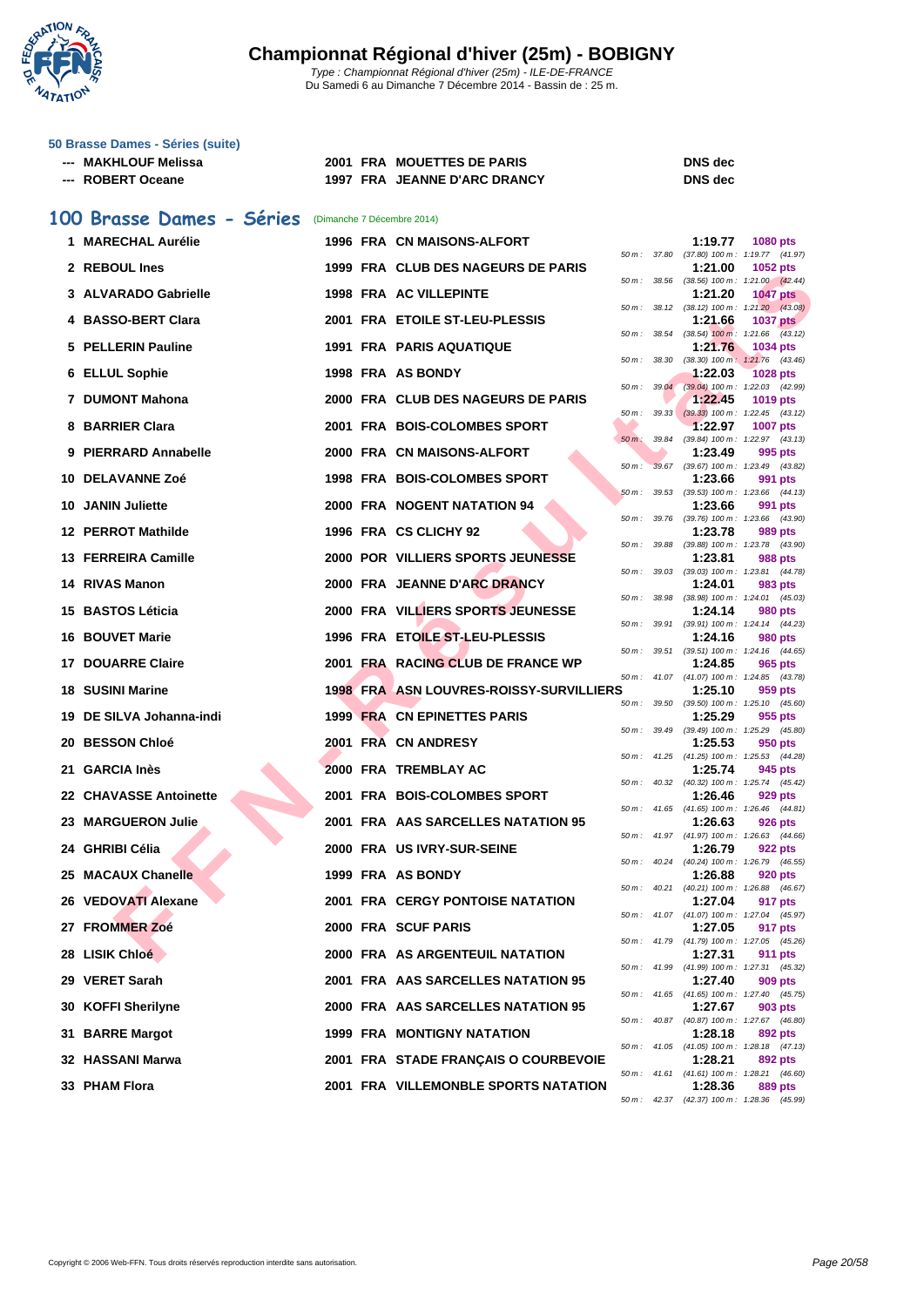

#### **[100 Brass](http://www.ffnatation.fr/webffn/index.php)e Dames - Séries (suite)**

| 34 BENGOUFA PAPAMICHAIL Hana |  | 1999 FRA NEPTUNE CLUB DE FRANCE             |                            |                        | 1:28.63                                               | 883 pts        |  |
|------------------------------|--|---------------------------------------------|----------------------------|------------------------|-------------------------------------------------------|----------------|--|
| 35 MUTZ Tara                 |  | 2001 FRA CN EPINETTES PARIS                 |                            |                        | 50 m: 41.36 (41.36) 100 m: 1:28.63 (47.27)<br>1:28.68 | 882 pts        |  |
| <b>36 MARIELLO Valerie</b>   |  | 1997 FRA US JEUNESSE MITRY-MORY             | $50 m$ :                   |                        | 42.11 (42.11) 100 m: 1:28.68 (46.57)<br>1:28.70       | 881 pts        |  |
| 37 VALLEE Chloé              |  | 2001 FRA CLUB NAUTIQUE DOMREMY 13           | $50 m$ :                   | 42.12                  | (42.12) 100 m: 1:28.70 (46.58)<br>1:28.84             | 878 pts        |  |
| 38 AUTARD Gaëlle             |  | 2001 FRA SCUF PARIS                         | $50 m$ :                   |                        | 42.26 (42.26) 100 m: 1:28.84 (46.58)<br>1:29.11       |                |  |
|                              |  |                                             |                            |                        | 50 m: 41.75 (41.75) 100 m: 1:29.11 (47.36)            | 873 pts        |  |
| 39 NAIT-HAMOUD Meryem        |  | 2000 FRA CM LE BOURGET                      | $50 m$ :                   | 40.92                  | 1:29.14<br>$(40.92)$ 100 m : 1:29.14 $(48.22)$        | 872 pts        |  |
| 40 TALLEU Séléna             |  | 1998 FRA CANETON CLUB DE BEAUMONT           |                            |                        | 1:29.42                                               | <b>866 pts</b> |  |
| 41 LENEUF Anne-Livia         |  | 2001 FRA AC BOULOGNE-BILLANCOURT            |                            | $50 \text{ m}$ : 41.64 | $(41.64)$ 100 m : 1:29.42 $(47.78)$<br>1:29.50        | 865 pts        |  |
| 42 WILLEMS Camille           |  | 1998 FRA AC BOULOGNE-BILLANCOURT            | 50 m: 42.29                |                        | $(42.29)$ 100 m : 1:29.50 $(47.21)$<br>1:29.58        | 863 pts        |  |
|                              |  |                                             |                            |                        | 50 m: 41.92 (41.92) 100 m: 1.29.58 (47.66)            |                |  |
| <b>43 ARCHAMBEAUD Diane</b>  |  | 1997 FRA CS CLICHY 92                       | $50 m$ :                   | 41.65                  | 1:29.75<br>$(41.65)$ 100 m : 1:29.75 $(48.10)$        | 859 pts        |  |
| 44 SIALI Amina               |  | 2000 FRA CN LA COURNEUVE                    |                            |                        | 1:29.76                                               | 859 pts        |  |
| 45 OFFREDI Ambre             |  | 2001 FRA TREMBLAY AC                        | $50 m$ :                   | 41.66                  | $(41.66)$ 100 m : 1:29.76 $(48.10)$<br>1:29.86        | 857 pts        |  |
|                              |  |                                             | $50 m$ :                   | 43.27                  | (43.27) 100 m: 1:29.86 (46.59)                        |                |  |
| 46 ALEXIA Lea                |  | 2000 FRA AC VILLEPINTE                      |                            |                        | 1:29.92<br>50 m: 43.05 (43.05) 100 m: 1:29.92 (46.87) | 856 pts        |  |
| 47 LAITIER Eva               |  | 2001 FRA AULNAY-SOUS-BOIS S.N               |                            |                        | 1:29.97                                               | 855 pts        |  |
| 48 BOUIX Amélie              |  | 1998 FRA CN ASNIÈRES                        | $50 m$ :                   |                        | 42.07 (42.07) 100 m: 1:29.97 (47.90)<br>1:30.02       | 854 pts        |  |
| 49 BENCHEKOR Jihene          |  | <b>1999 ALG AS NATATION RAINCY</b>          | $50 m$ :                   | 42.22                  | $(42.22)$ 100 m : 1:30.02 $(47.80)$<br>1:30.11        | 852 pts        |  |
|                              |  |                                             |                            |                        | 50 m: 42.66 (42.66) 100 m: 1:30.11 (47.45)            |                |  |
| 50 DRUY Manon                |  | 1998 FRA CS CLICHY 92                       |                            | 50 m: 42.75            | 1:30.40<br>$(42.75)$ 100 m : 1:30.40 $(47.65)$        | 846 pts        |  |
| 51 TALLON Marine             |  | 2000 FRA CNO ST-GERMAIN-EN-LAYE             |                            |                        | 1:30.84                                               | 837 pts        |  |
| 52 MAUPPIN Océane            |  | <b>2001 FRA SURESNES SPORTS NAUTIQUES</b>   |                            |                        | 50 m: 42.35 (42.35) 100 m: 1:30.84 (48.49)<br>1:30.94 | 835 pts        |  |
|                              |  |                                             | $50 m$ :                   | 43.22                  | $(43.22)$ 100 m : 1:30.94 $(47.72)$                   |                |  |
| 53 GAUCHER LEBRERO Andrea    |  | 2001 FRA VILLEMONBLE SPORTS NATATION        | $50 m$ :                   | 42.92                  | 1:31.30<br>$(42.92)$ 100 m : 1:31.30 $(48.38)$        | 827 pts        |  |
| <b>54 ALIZADEH Louise</b>    |  | <b>1999 FRA CN EPINETTES PARIS</b>          |                            |                        | 1:31.57                                               | 822 pts        |  |
| 55 LAHNA Ines                |  | 2001 FRA USMA-ST-OUEN                       | 50 m : 42.72               |                        | (42.72) 100 m: 1:31.57 (48.85)<br>1:31.95             | 814 pts        |  |
|                              |  |                                             |                            | 50 m : 44.04           | $(44.04)$ 100 m : 1:31.95 $(47.91)$                   |                |  |
| 56 QUELVEN Marie             |  | 2001 FRA US JEUNESSE MITRY-MORY             | $50 \, \text{m}$ : $43.90$ |                        | 1:32.68<br>$(43.90)$ 100 m : 1:32.68 $(48.78)$        | <b>799 pts</b> |  |
| 57 SASSI Kenza               |  | <b>2001 FRA VILLEMONBLE SPORTS NATATION</b> |                            |                        | 1:33.02                                               | <b>792 pts</b> |  |
| 58 CORBRION Adele            |  | 2001 FRA US JEUNESSE MITRY-MORY             | $50 m$ :                   |                        | 43.78 (43.78) 100 m: 1:33.02 (49.24)<br>1:33.14       | <b>790 pts</b> |  |
|                              |  |                                             | $50 m$ :                   | 43.31                  | $(43.31)$ 100 m : 1:33.14 $(49.83)$                   |                |  |
| 59 BELBACHIR Sofia           |  | 1998 FRA JEANNE D'ARC DRANCY                |                            | $50 m$ : 44.10         | 1:33.88<br>$(44.10)$ 100 m : 1:33.88 $(49.78)$        | 775 pts        |  |
| --- CHELIA Inés              |  | 1998 FRA U.S CRETEIL NATATION               |                            |                        | <b>DNS</b> dec                                        |                |  |
| --- LEGENDRE Jeanne          |  | 1997 FRA RACING CLUB DE FRANCE WP           |                            |                        | <b>DNS</b> dec                                        |                |  |
| --- MAKHLOUF Melissa         |  | 2001 FRA MOUETTES DE PARIS                  |                            |                        | <b>DNS</b> dec                                        |                |  |
| --- LIM Rina                 |  | 2001 FRA VILLIERS SPORTS JEUNESSE           |                            |                        | <b>DNS</b> dec                                        |                |  |
| --- ROBERT Oceane            |  | 1997 FRA JEANNE D'ARC DRANCY                |                            |                        | <b>DNS</b> dec                                        |                |  |

### **200 Brasse Dames - Séries** (Samedi 6 Décembre 2014)

| 1 OLIVA Adèle        | <b>1990 FRA EN LONGJUMEAU</b>                                                                     | 2:49.61 | <b>1092 pts</b>                                   |
|----------------------|---------------------------------------------------------------------------------------------------|---------|---------------------------------------------------|
| 2 REBOUL Ines        | 50 m: 38.06 (38.06) 100 m: 1:21.87 (43.81) 150 m: 2:06.61<br>1999 FRA CLUB DES NAGEURS DE PARIS   | 2:51.21 | $(44.74)$ 200 m : 2:49.61 $(43.00)$<br>1073 pts   |
| 3 ELLUL Sophie       | 50 m: 40.19 (40.19) 100 m: 1:24.44 (44.25) 150 m: 2:07.59<br>1998 FRA AS BONDY                    | 2:57.03 | $(43.15)$ 200 m : 2:51.21 $(43.62)$<br>$1005$ pts |
| 4 BARRIER Clara      | $(45.30)$ 150 m : 2:12.00<br>50 m : 40.99 (40.99) 100 m : 1:26.29<br>2001 FRA BOIS-COLOMBES SPORT | 2:58.14 | $(45.71)$ 200 m : 2:57.03 $(45.03)$<br>993 pts    |
| 5 PIERRARD Annabelle | 50 m : 41.72 (41.72) 100 m : 1:26.95 (45.23) 150 m : 2:13.08<br>2000 FRA CN MAISONS-ALFORT        | 2:58.24 | $(46.13)$ 200 m : 2:58.14 $(45.06)$<br>991 pts    |
|                      | 50 m : 41.56 (41.56) 100 m : 1:27.28 (45.72) 150 m : 2:11.96 (44.68) 200 m : 2:58.24              |         | (46.28)                                           |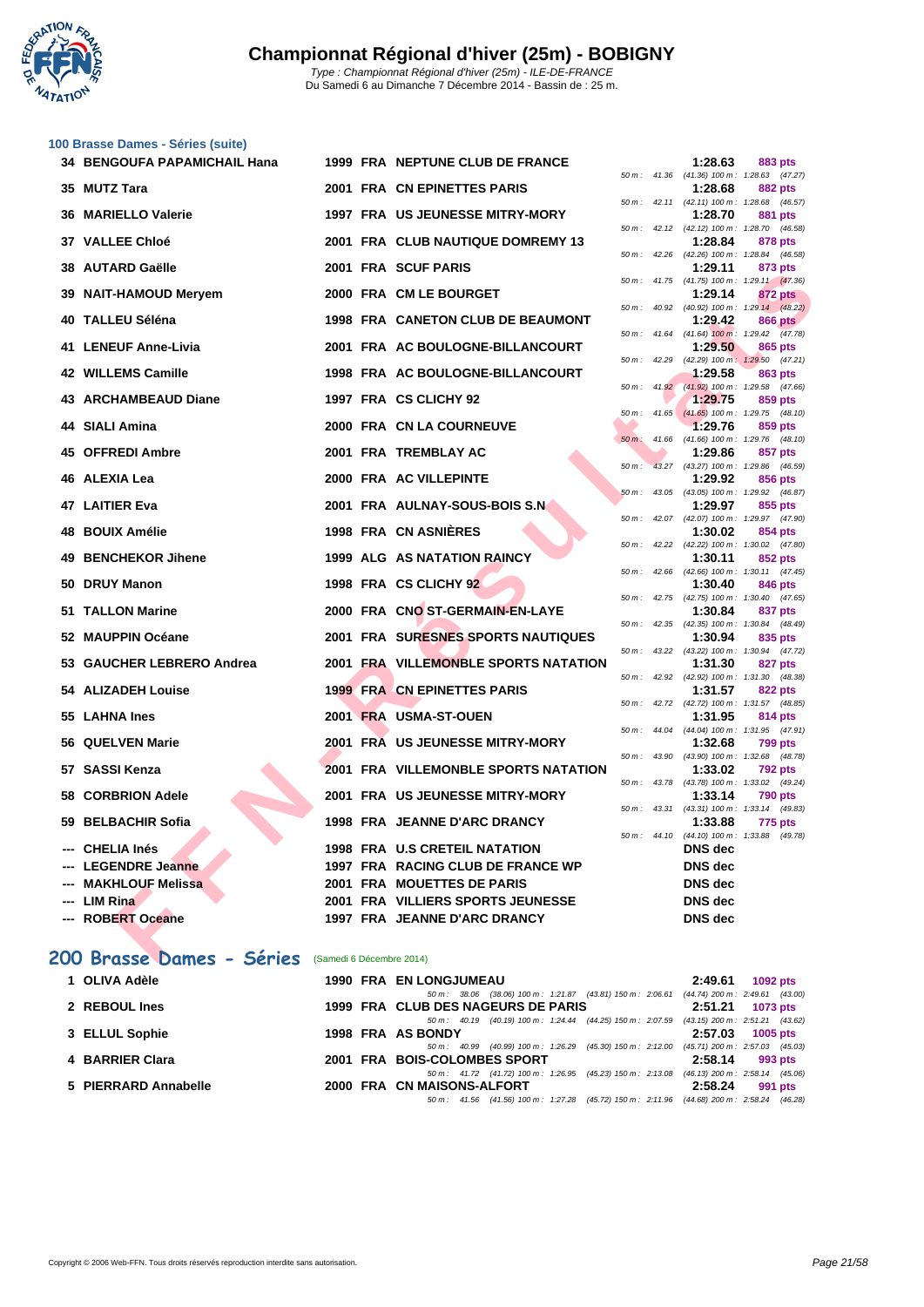**WATATION** 17

| 200 Brasse Dames - Séries (suite) |  |  |
|-----------------------------------|--|--|
|                                   |  |  |

| 6 ALVARADO Gabrielle           |  | 1998 FRA AC VILLEPINTE                                                                                                                  | 2:59.04 | 982 pts        |
|--------------------------------|--|-----------------------------------------------------------------------------------------------------------------------------------------|---------|----------------|
| 7 BASSO-BERT Clara             |  | 50 m: 39.79 (39.79) 100 m: 1:24.38 (44.59) 150 m: 2:10.75 (46.37) 200 m: 2:59.04 (48.29)<br>2001 FRA ETOILE ST-LEU-PLESSIS              | 2:59.37 | 979 pts        |
| 8 DOUARRE Claire               |  | 50 m: 38.58 (38.58) 100 m: 1:24.22 (45.64) 150 m: 2:12.52 (48.30) 200 m: 2:59.37 (46.85)<br>2001 FRA RACING CLUB DE FRANCE WP           | 3:00.67 | 964 pts        |
| 9 BASTOS Léticia               |  | 50 m: 43.01 (43.01) 100 m: 1:29.43 (46.42) 150 m: 2:15.61 (46.18) 200 m: 3:00.67 (45.06)<br>2000 FRA VILLIERS SPORTS JEUNESSE           | 3:00.97 | 960 pts        |
| 10   DELAVANNE Zoé             |  | 50 m: 42.45 (42.45) 100 m: 1:28.78 (46.33) 150 m: 2:15.75 (46.97) 200 m: 3:00.97 (45.22)<br>1998 FRA BOIS-COLOMBES SPORT                | 3:01.18 | 958 pts        |
| 11 VERET Sarah                 |  | 50 m: 41.42 (41.42) 100 m: 1:27.30 (45.88) 150 m: 2:13.64 (46.34) 200 m: 3:01.18 (47.54)<br>2001 FRA AAS SARCELLES NATATION 95          | 3:01.25 | 957 pts        |
| <b>12 MARGUERON Julie</b>      |  | 50 m: 41.73 (41.73) 100 m: 1:27.73 (46.00) 150 m: 2:15.30 (47.57) 200 m: 3:01.25 (45.95)<br>2001 FRA AAS SARCELLES NATATION 95          | 3:01.93 | $950$ pts      |
|                                |  | 50 m: 41.94 (41.94) 100 m: 1:27.43 (45.49) 150 m: 2:14.92 (47.49) 200 m: 3:01.93 (47.01)                                                |         |                |
| 13   LISIK Chloé               |  | 2000 FRA AS ARGENTEUIL NATATION<br>50 m : 42.38 (42.38) 100 m : 1:28.91 (46.53) 150 m : 2:16.03 (47.12) 200 m : 3:02.72 (46.69)         | 3:02.72 | 941 pts        |
| 14 VEDOVATI Alexane            |  | <b>2001 FRA CERGY PONTOISE NATATION</b><br>50 m: 42.40 (42.40) 100 m: 1:29.78 (47.38) 150 m: 2:16.62 (46.84) 200 m: 3:03.00 (46.38)     | 3:03.00 | 938 pts        |
| 15 MACAUX Chanelle             |  | 1999 FRA AS BONDY<br>50 m: 40.36 (40.36) 100 m: 1:26.03 (45.67) 150 m: 2:14.56 (48.53) 200 m: 3:03.21 (48.65)                           | 3:03.21 | 935 pts        |
| 16 RIVAS Manon                 |  | 2000 FRA JEANNE D'ARC DRANCY<br>50 m : 40.00 (40.00) 100 m : 1:26.60 (46.60) 150 m : 2:15.55 (48.95) 200 m : 3:03.54 (47.99)            | 3:03.54 | 932 pts        |
| 17   GARCIA Inès               |  | 2000 FRA TREMBLAY AC<br>50 m: 41.90 (41.90) 100 m: 1:29.75 (47.85) 150 m: 2:17.75 (48.00) 200 m: 3:04.18 (46.43)                        | 3:04.18 | 925 pts        |
| 18 DE SILVA Johanna-indi       |  | 1999 FRA CN EPINETTES PARIS                                                                                                             | 3:04.66 | 919 pts        |
| 19 CHAVASSE Antoinette         |  | 50 m: 40.55 (40.55) 100 m: 1:28.05 (47.50) 150 m: 2:15.92 (47.87) 200 m: 3:04.66 (48.74)<br>2001 FRA BOIS-COLOMBES SPORT                | 3:04.84 | 918 pts        |
| <b>20 BARRIERE Sophie</b>      |  | 50 m: 43.51 (43.51) 100 m: 1:30.41 (46.90) 150 m: 2:18.60 (48.19) 200 m: 3:04.84 (46.24)<br><b>2001 FRA COLOMBES NATATION</b>           | 3:05.75 | 908 pts        |
| 21 MUTZ Tara                   |  | 50 m: 42.60 (42.60) 100 m: 1:30.39 (47.79) 150 m: 2:17.74 (47.35) 200 m: 3:05.75 (48.01)<br>2001 FRA CN EPINETTES PARIS                 | 3:06.71 | 897 pts        |
| 22 BOUIX Amélie                |  | 50 m: 43.51 (43.51) 100 m: 1:30.16 (46.65) 150 m: 2:18.18 (48.02) 200 m: 3:06.71 (48.53)<br>1998 FRA CN ASNIERES                        | 3:07.71 | <b>886 pts</b> |
| 23   HASSANI Marwa             |  | 50 m: 43.59 (43.59) 100 m: 1:31.16 (47.57) 150 m: 2:19.44 (48.28) 200 m: 3:07.71 (48.27)<br>2001 FRA STADE FRANÇAIS O COURBEVOIE        | 3:08.51 | 878 pts        |
| 24 WILLEMS Camille             |  | 50 m: 42.58 (42.58) 100 m: 1:31.05 (48.47) 150 m: 2:19.66 (48.61) 200 m: 3:08.51 (48.85)<br>1998 FRA AC BOULOGNE-BILLANCOURT            | 3:08.94 | 873 pts        |
| 25 FROMMER Zoé                 |  | 50 m: 42.27 (42.27) 100 m: 1:30.29 (48.02) 150 m: 2:19.19 (48.90) 200 m: 3:08.94 (49.75)<br>2000 FRA SCUF PARIS                         | 3:09.07 | 872 pts        |
| 26 PHAM Flora                  |  | 50 m: 43.08 (43.08) 100 m: 1:31.64 (48.56) 150 m: 2:21.00 (49.36) 200 m: 3:09.07 (48.07)<br><b>2001 FRA VILLEMONBLE SPORTS NATATION</b> |         |                |
|                                |  | 50 m : 42.99 (42.99) 100 m : 1:31.48 (48.49) 150 m : 2:21.45 (49.97) 200 m : 3:10.82 (49.37)                                            | 3:10.82 | 853 pts        |
| 27   SIALI Amina               |  | 2000 FRA CN LA COURNEUVE<br>50 m: 43.36 (43.36) 100 m: 1:32.67 (49.31) 150 m: 2:23.21 (50.54) 200 m: 3:11.20 (47.99)                    | 3:11.20 | 849 pts        |
| 28 AUTARD Gaëlle               |  | 2001 FRA SCUF PARIS<br>50 m: 42.91 (42.91) 100 m: 1:31.32 (48.41) 150 m: 2:21.23 (49.91) 200 m: 3:11.45 (50.22)                         | 3:11.45 | 846 pts        |
| 29 OUANDJELI Lyna              |  | 1999 FRA RSC MONTREUIL<br>50 m: 44.46 (44.46) 100 m: 1:33.01 (48.55) 150 m: 2:22.21 (49.20) 200 m: 3:11.55 (49.34)                      | 3:11.55 | 845 pts        |
| 30 BENCHEKOR Jihene            |  | 1999 ALG AS NATATION RAINCY<br>50 m: 43.26 (43.26) 100 m: 1:31.70 (48.44) 150 m: 2:22.53 (50.83) 200 m: 3:11.94 (49.41)                 | 3:11.94 | 841 pts        |
| 31 RAMIREZ Kandy               |  | 1998 FRA SPORTING CLUB 9 PARIS<br>50 m: 43.17 (43.17) 100 m: 1:31.69 (48.52) 150 m: 2:22.03 (50.34) 200 m: 3:12.02 (49.99)              | 3:12.02 | 840 pts        |
| 32 BESSON Chloé                |  | 2001 FRA CN ANDRESY                                                                                                                     | 3:12.35 | 837 pts        |
| 33 BARRE Margot                |  | 50 m: 44.86 (44.86) 100 m: 1:34.00 (49.14) 150 m: 2:24.48 (50.48) 200 m: 3:12.35 (47.87)<br>1999 FRA MONTIGNY NATATION                  | 3:12.60 | 834 pts        |
| 34 MARIELLO Valerie            |  | 50 m: 42.31 (42.31) 100 m: 1:31.23 (48.92) 150 m: 2:21.89 (50.66) 200 m: 3:12.60 (50.71)<br>1997 FRA US JEUNESSE MITRY-MORY             | 3:13.01 | 830 pts        |
| 35 ROUAULT Nolwenn             |  | 50 m: 43.80 (43.80) 100 m: 1:33.45 (49.65) 150 m: 2:23.45 (50.00) 200 m: 3:13.01 (49.56)<br>2001 FRA USMA-ST-OUEN                       | 3:14.57 | 814 pts        |
| 36 ALIZADEH Louise             |  | 50 m : 44.43 (44.43) 100 m : 1:33.92<br>(49.49) 150 m : 2:24.61 (50.69) 200 m : 3:14.57 (49.96)<br>1999 FRA CN EPINETTES PARIS          | 3:15.08 | 809 pts        |
| 37 LENEUF Anne-Livia           |  | 50 m: 43.32 (43.32) 100 m: 1:32.76 (49.44) 150 m: 2:23.35 (50.59) 200 m: 3:15.08 (51.73)<br>2001 FRA AC BOULOGNE-BILLANCOURT            | 3:15.50 | 804 pts        |
| 38   ALEXIA Lea                |  | 50 m: 42.35 (42.35) 100 m: 1:32.35 (50.00) 150 m: 2:24.47 (52.12) 200 m: 3:15.50 (51.03)<br>2000 FRA AC VILLEPINTE                      | 3:15.80 | 801 pts        |
|                                |  | 50 m: 43.55 (43.55) 100 m: 1:33.68<br>(50.13) 150 m: 2:25.15 (51.47) 200 m: 3:15.80 (50.65)<br>2000 FRA CM LE BOURGET                   |         |                |
| 39 NAIT-HAMOUD Meryem          |  | 50 m : 43.68 (43.68) 100 m : 1:33.66<br>(49.98) 150 m : 2:25.17 (51.51) 200 m : 3:15.90 (50.73)                                         | 3:15.90 | 800 pts        |
| 40   BENGOUFA PAPAMICHAIL Hana |  | 1999 FRA NEPTUNE CLUB DE FRANCE<br>50 m: 42.87 (42.87) 100 m: 1:32.31 (49.44) 150 m: 2:24.23 (51.92) 200 m: 3:16.63 (52.40)             | 3:16.63 | 793 pts        |
| 41 QUELVEN Marie               |  | 2001 FRA US JEUNESSE MITRY-MORY<br>50 m: 45.09 (45.09) 100 m: 1:35.52 (50.43) 150 m: 2:27.38 (51.86) 200 m: 3:17.86 (50.48)             | 3:17.86 | 780 pts        |
|                                |  |                                                                                                                                         |         |                |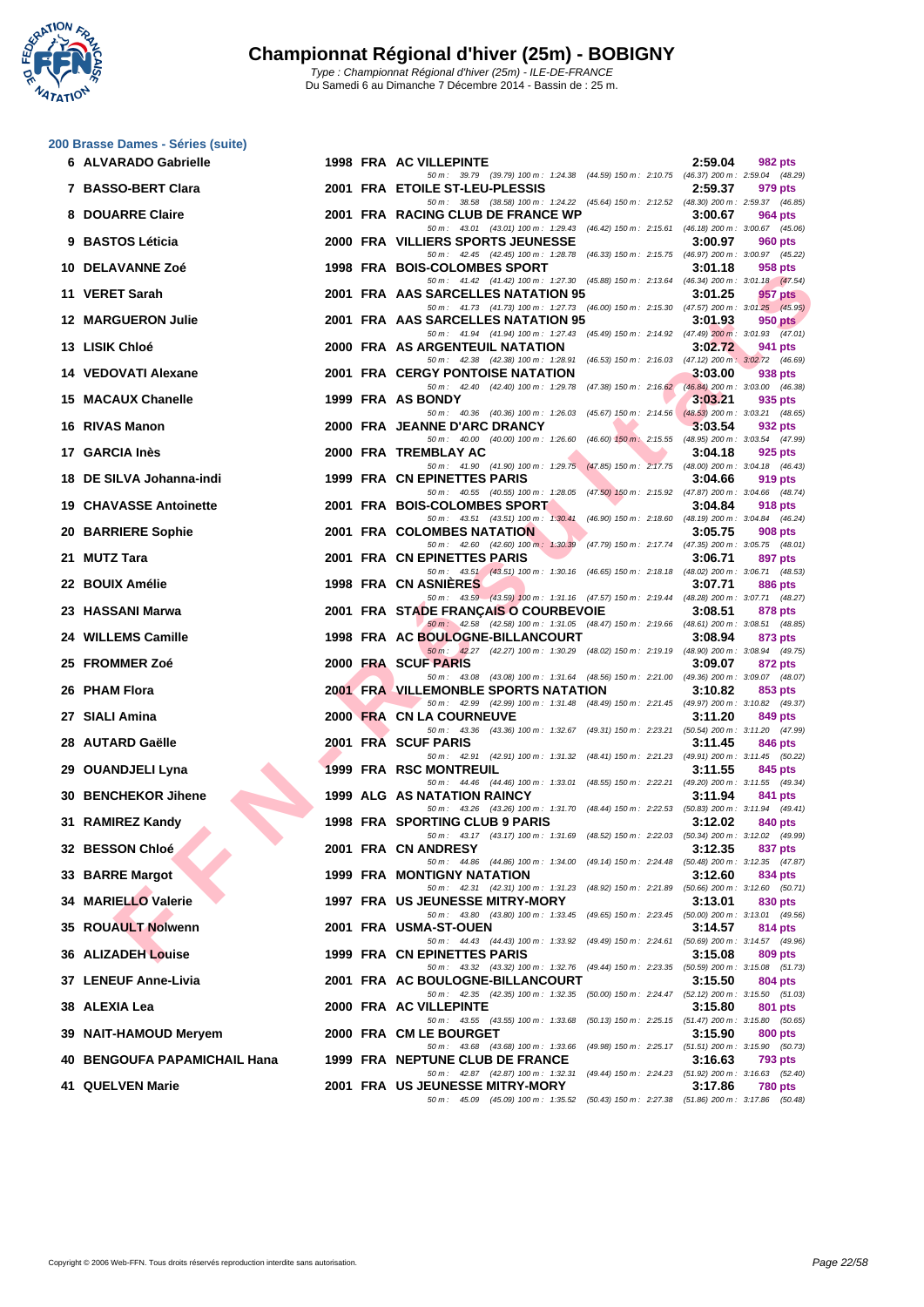

### **[200 Brass](http://www.ffnatation.fr/webffn/index.php)e Dames - Séries (suite)**

| 42 OFFREDI Ambre           |  | 2001 FRA TREMBLAY AC                                                                         | 3:19.60    | 763 pts |
|----------------------------|--|----------------------------------------------------------------------------------------------|------------|---------|
|                            |  | 50 m : 46.53 (46.53) 100 m : 1:37.09 (50.56) 150 m : 2:28.39 (51.30) 200 m : 3:19.60 (51.21) |            |         |
| 43 MAKHLOUF Melissa        |  | 2001 FRA MOUETTES DE PARIS                                                                   | 3:22.08    | 738 pts |
|                            |  | 50 m : 45.39 (45.39) 100 m : 1:36.38 (50.99) 150 m : 2:29.48 (53.10) 200 m : 3:22.08 (52.60  |            |         |
| --- GAUCHER LEBRERO Andrea |  | 2001 FRA VILLEMONBLE SPORTS NATATION                                                         | <b>DNF</b> |         |
| --- ROBERT Oceane          |  | 1997 FRA JEANNE D'ARC DRANCY                                                                 | DNS dec    |         |

### **50 Papillon Dames - Séries** (Samedi 6 Décembre 2014)

|    | <b>U Papillon Dames - Series</b> (Samedi 6 Décembre 2014) |  |                                             |       |                 |
|----|-----------------------------------------------------------|--|---------------------------------------------|-------|-----------------|
|    | 1 SALDUCCI Melanie                                        |  | <b>1985 FRA USM MALAKOFF</b>                | 29.46 | <b>1207 pts</b> |
|    | 2 ROGER Gwendoline                                        |  | <b>1993 FRA U.S CRETEIL NATATION</b>        | 30.00 | <b>1175 pts</b> |
|    | <b>3 COMBEAU Charlotte</b>                                |  | <b>1992 FRA CN EPINETTES PARIS</b>          | 31.53 | <b>1087 pts</b> |
|    | 4 ROBERT Pauline                                          |  | <b>2000 FRA CERGY PONTOISE NATATION</b>     | 31.63 | 1081 pts        |
| 5. | <b>COMBARIEU Tess</b>                                     |  | <b>1997 FRA US ALFORTVILLE NATATION</b>     | 31.74 | <b>1075 pts</b> |
|    | 6 NIN Colombe                                             |  | 2000 FRA RACING CLUB DE FRANCE WP           | 31.75 | 1074 pts        |
|    | 7 PEREIRA Débora                                          |  | 1996 FRA AC BOBIGNY                         | 31.78 | 1073 pts        |
|    | 8 BOUDISSA Naïla                                          |  | 2001 FRA NEPTUNE CLUB DE FRANCE             | 32.00 | <b>1060 pts</b> |
|    | 9 MARIELLO Valerie                                        |  | 1997 FRA US JEUNESSE MITRY-MORY             | 32.18 | <b>1050 pts</b> |
|    | 10 CORNU Lea                                              |  | 2000 FRA AAS SARCELLES NATATION 95          | 32.19 | 1050 pts        |
|    | 11 AUBRY Aurélia                                          |  | <b>1998 FRA U.S CRETEIL NATATION</b>        | 32.30 | <b>1044 pts</b> |
|    | 12 LISTWAN Lea                                            |  | 1999 FRA VILLIERS SPORTS JEUNESSE           | 32.33 | 1042 pts        |
|    | 12 MARECHAL Aurélie                                       |  | 1996 FRA CN MAISONS-ALFORT                  | 32.33 | <b>1042 pts</b> |
|    | <b>14 JAVARY Mathilde</b>                                 |  | <b>1996 FRA RSC MONTREUIL</b>               | 32.36 | 1040 pts        |
|    | <b>15 ANDRIOLLI Eva</b>                                   |  | 1997 FRA ETOILE ST-LEU-PLESSIS              | 32.38 | 1039 pts        |
|    | <b>16 GUIDET Delphine</b>                                 |  | <b>2000 FRA CERGY PONTOISE NATATION</b>     | 32.49 | 1033 pts        |
|    | <b>17 OUENNICHE Lilya</b>                                 |  | 1996 FRA CN MAISONS-ALFORT                  | 32.53 | 1031 pts        |
|    | <b>18 RIBAL Philomene</b>                                 |  | 2000 FRA BOIS-COLOMBES SPORT                | 32.64 | 1025 pts        |
|    | <b>19 MICHELET Valentine</b>                              |  | 1998 FRA OLYMPIQUE LA GARENNE-COLOMBES      | 32.65 | <b>1024 pts</b> |
|    | 20 GRISET Mina                                            |  | 1999 FRA STADE FRANÇAIS O COURBEVOIE        | 32.66 | <b>1024 pts</b> |
|    | 21 FALSAFI Siham                                          |  | 1998 FRA CN ASNIERES                        | 32.73 | 1020 pts        |
|    | 22 VERCASSON Julie                                        |  | <b>2000 FRA VILLEMONBLE SPORTS NATATION</b> | 32.87 | 1012 pts        |
|    | 23 TALLEU Séléna                                          |  | <b>1998 FRA CANETON CLUB DE BEAUMONT</b>    | 33.04 | 1003 pts        |
|    | 24 DUCREUX Eugenie                                        |  | 1998 FRA NEPTUNE CLUB DE FRANCE             | 33.15 | 997 pts         |
|    | 25 DUCHANT Steify                                         |  | 2000 FRA TREMBLAY AC                        | 33.18 | <b>996 pts</b>  |
|    | 26 NAHED Francesca                                        |  | 1999 FRA NEPTUNE CLUB DE FRANCE             | 33.26 | 991 pts         |
|    | 27 PERROT Mathilde                                        |  | 1996 FRA CS CLICHY 92                       | 33.30 | <b>989 pts</b>  |
|    | 28 ALVARADO Gabrielle                                     |  | <b>1998 FRA AC VILLEPINTE</b>               | 33.34 | <b>987 pts</b>  |
|    | 29 WENDLING Bao-Quynh                                     |  | <b>1999 FRA CERGY PONTOISE NATATION</b>     | 33.36 | <b>986 pts</b>  |
|    | 30 FRADIN Oriane                                          |  | <b>1995 FRA ASS SPORTIVE BOUVINES</b>       | 33.37 | 985 pts         |
|    | 31 NAIT-HAMOUD Meryem                                     |  | 2000 FRA CM LE BOURGET                      | 33.52 | 977 pts         |
|    | 32 ROUAULT Nolwenn                                        |  | 2001 FRA USMA-ST-OUEN                       | 33.57 | 975 pts         |
|    | 32 ALLOUNE Katia                                          |  | <b>1995 FRA U.S CRETEIL NATATION</b>        | 33.57 | 975 pts         |
|    | 34 LEGENDRE Jeanne                                        |  | 1997 FRA RACING CLUB DE FRANCE WP           | 33.70 | <b>968 pts</b>  |
|    | 35 MARTIN Alicia                                          |  | 2000 FRA AC VILLEPINTE                      | 33.86 | 959 pts         |
|    | 36 MIRZICA-VIGE Louhanne                                  |  | <b>2001 FRA CERGY PONTOISE NATATION</b>     | 33.90 | 957 pts         |
|    | 37 ELLUL Sophie                                           |  | 1998 FRA AS BONDY                           | 34.19 | 942 pts         |
|    | 38 ARCHAMBEAUD Diane                                      |  | 1997 FRA CS CLICHY 92                       | 34.20 | 941 pts         |
|    | <b>39 BOUSSUGE-AUBERT Ambre</b>                           |  | <b>1998 FRA RSC MONTREUIL</b>               | 34.28 | 937 pts         |
|    | 40 FLEURY Carla                                           |  | 2001 FRA SN FRANCONVILLE                    | 34.29 | 936 pts         |
|    | 41 DEZ Aurea                                              |  | 2001 FRA AC BOULOGNE-BILLANCOURT            | 34.36 | 933 pts         |
|    | 42 BARRE Margot                                           |  | <b>1999 FRA MONTIGNY NATATION</b>           | 34.47 | 927 pts         |
|    | 43 RIVAS Manon                                            |  | 2000 FRA JEANNE D'ARC DRANCY                | 34.57 | 922 pts         |
|    | 44 JOND Agathe                                            |  | 2000 FRA SPORTING CLUB 9 PARIS              | 34.67 | 917 pts         |
|    | 45 BARRIER Clara                                          |  | 2001 FRA BOIS-COLOMBES SPORT                | 34.72 | 914 pts         |
|    | 46 KOFFI Sherilyne                                        |  | 2000 FRA AAS SARCELLES NATATION 95          | 34.82 | <b>909 pts</b>  |
|    | 47 ELIDRISSI Ikrame                                       |  | 1998 FRA CN EPINETTES PARIS                 | 34.83 | <b>908 pts</b>  |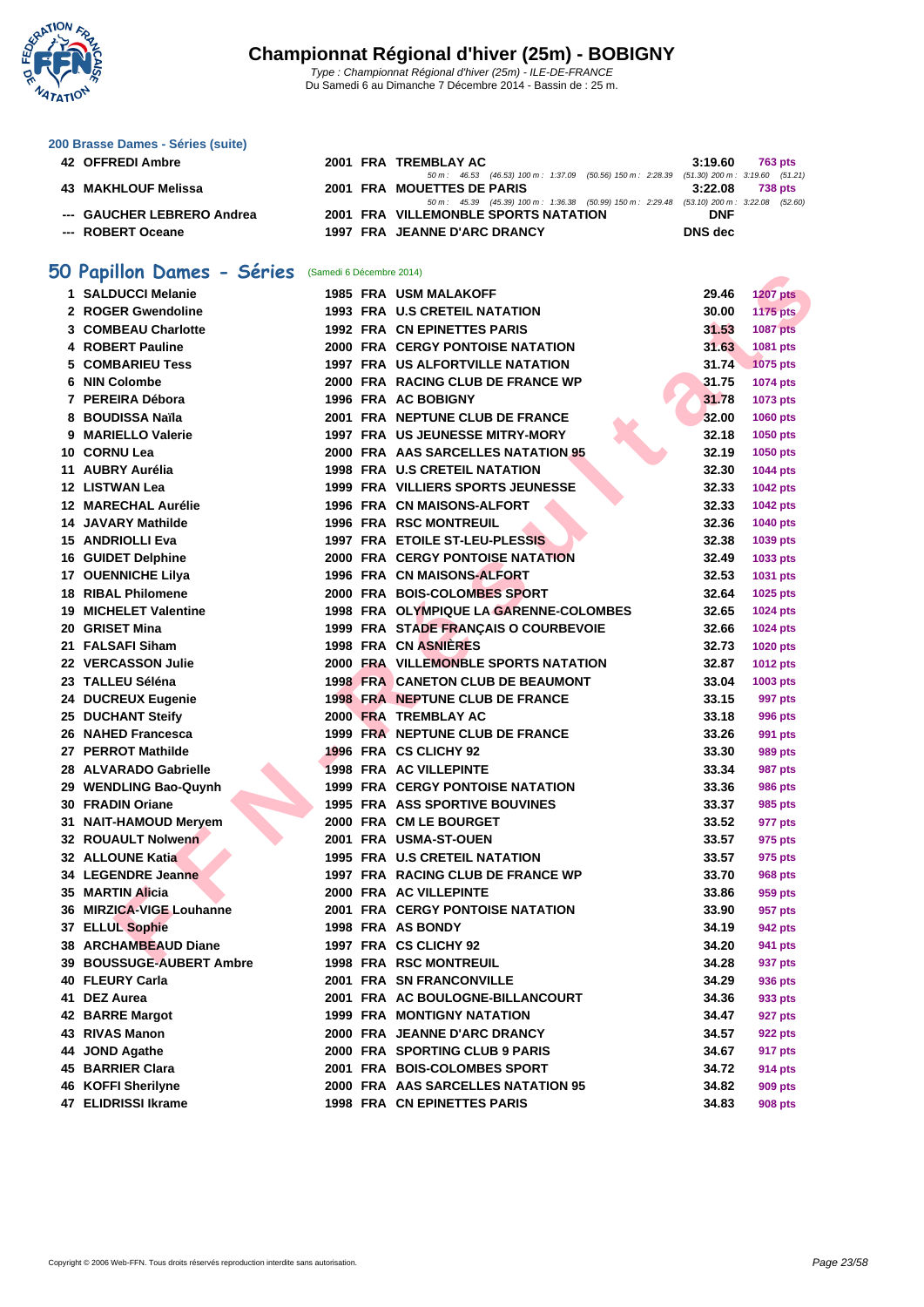¢ Y - 7 **NATATION** 

#### **[50 Papillo](http://www.ffnatation.fr/webffn/index.php)n Dames - Séries (suite)**

|     | 48 BUTTAZZONI-DELAGE Sarah    |  | 2000 FRA CN EPINETTES PARIS        | 35.00         | <b>900 pts</b> |
|-----|-------------------------------|--|------------------------------------|---------------|----------------|
|     | <b>49 SIMONUTTI Constance</b> |  | 2001 FRA CLUB DES NAGEURS DE PARIS | 35.01         | 899 pts        |
|     | 50 RAOUST Anna                |  | 2001 FRA SCUF PARIS                | 35.25         | <b>887 pts</b> |
|     | 51 RATANDRA Zoe               |  | 1999 FRA RED STAR CLUB CHAMPIGNY   | 35.27         | <b>886 pts</b> |
|     | 52 AMROUCHE Meissa            |  | 2001 FRA BOIS-COLOMBES SPORT       | 35.49         | 875 pts        |
|     | 53 GREIWELDINGER Agathe       |  | 2000 FRA AS ARGENTEUIL NATATION    | 35.63         | <b>868 pts</b> |
|     | 54 BLONDEAU Alexandra         |  | 2000 FRA VILLIERS SPORTS JEUNESSE  | 35.75         | <b>861 pts</b> |
|     | 55 QUINT Ilona                |  | 2000 FRA CLUB NAUTIQUE DOMREMY 13  | 35.88         | <b>855 pts</b> |
|     | 56 JANIN Juliette             |  | 2000 FRA NOGENT NATATION 94        | 36.14         | <b>842 pts</b> |
|     | 57 BOUIX Amélie               |  | 1998 FRA CN ASNIÈRES               | 36.23         | 837 pts        |
|     | 58 LOUIH Ranine               |  | 2000 FRA CSM GENEVILLIERS          | 36.54         | <b>822 pts</b> |
|     | 58 ROUSSEL Melanie            |  | 2000 FRA VILLIERS SPORTS JEUNESSE  | 36.54         | 822 pts        |
|     | 60 ALEXIA Lea                 |  | 2000 FRA AC VILLEPINTE             | 36.73         | 813 pts        |
|     | 61 ROHRBASSER Pauline         |  | 1997 FRA CANETON CLUB DE BEAUMONT  | 36.82         | <b>808 pts</b> |
|     | 62 LEGUIDE Romane             |  | 2000 FRA BOIS-COLOMBES SPORT       | 36.92         | 804 pts        |
|     | 63 MAKHLOUF Melissa           |  | 2001 FRA MOUETTES DE PARIS         | 37.26         | <b>787 pts</b> |
|     | 64 ALLOUNE Léana              |  | 2001 FRA U.S CRETEIL NATATION      | 37.86         | <b>759 pts</b> |
|     | 65 LAITIER Eva                |  | 2001 FRA AULNAY-SOUS-BOIS S.N.     | 38.34         | <b>736 pts</b> |
|     | 66 CAPRON Gaëlle              |  | 2000 FRA AS BONDY                  | 38.50         | 729 pts        |
|     | 67 BELBACHIR Sofia            |  | 1998 FRA JEANNE D'ARC DRANCY       | 39.50         | <b>683 pts</b> |
| --- | <b>SAHMI Sarah</b>            |  | 1999 FRA CN ASNIÈRES               | DSQ Da        |                |
|     | --- LETTERON Garance          |  | 2001 FRA SPORTING CLUB 9 PARIS     | <b>DSQ Da</b> |                |

### **100 Papillon Dames - Séries** (Dimanche 7 Décembre 2014)

| JT DLVNDLAV AIGAGHUI G                                |  |                                         |        |       |         | ου ι μιο                                                     |
|-------------------------------------------------------|--|-----------------------------------------|--------|-------|---------|--------------------------------------------------------------|
| 55 QUINT IIona                                        |  | 2000 FRA CLUB NAUTIQUE DOMREMY 13       |        |       | 35.88   | 855 pts                                                      |
| 56 JANIN Juliette                                     |  | 2000 FRA NOGENT NATATION 94             |        |       | 36.14   | <b>842 pts</b>                                               |
| 57 BOUIX Amélie                                       |  | 1998 FRA CN ASNIÈRES                    |        |       | 36.23   | 837 pts                                                      |
| 58 LOUIH Ranine                                       |  | 2000 FRA CSM GENEVILLIERS               |        |       | 36.54   | <b>822 pts</b>                                               |
| 58 ROUSSEL Melanie                                    |  | 2000 FRA VILLIERS SPORTS JEUNESSE       |        |       | 36.54   | 822 pts                                                      |
| 60 ALEXIA Lea                                         |  | 2000 FRA AC VILLEPINTE                  |        |       | 36.73   | 813 pts                                                      |
| 61 ROHRBASSER Pauline                                 |  | 1997 FRA CANETON CLUB DE BEAUMONT       |        |       | 36.82   | 808 pts                                                      |
| 62 LEGUIDE Romane                                     |  | 2000 FRA BOIS-COLOMBES SPORT            |        |       | 36.92   | 804 pts                                                      |
| 63 MAKHLOUF Melissa                                   |  | 2001 FRA MOUETTES DE PARIS              |        |       | 37.26   | <b>787 pts</b>                                               |
| 64 ALLOUNE Léana                                      |  | 2001 FRA U.S CRETEIL NATATION           |        |       | 37.86   | <b>759 pts</b>                                               |
| 65 LAITIER Eva                                        |  | 2001 FRA AULNAY-SOUS-BOIS S.N           |        |       | 38.34   | <b>736 pts</b>                                               |
| 66 CAPRON Gaëlle                                      |  | 2000 FRA AS BONDY                       |        |       | 38.50   | <b>729 pts</b>                                               |
| 67 BELBACHIR Sofia                                    |  | 1998 FRA JEANNE D'ARC DRANCY            |        |       | 39.50   | <b>683 pts</b>                                               |
| --- SAHMI Sarah                                       |  | 1999 FRA CN ASNIERES                    |        |       | DSQ Da  |                                                              |
| --- LETTERON Garance                                  |  | 2001 FRA SPORTING CLUB 9 PARIS          |        |       | DSQ Da  |                                                              |
| 00 Papillon Dames - Séries (Dimanche 7 Décembre 2014) |  |                                         |        |       |         |                                                              |
| 1 MICHELET Valentine                                  |  | 1998 FRA OLYMPIQUE LA GARENNE-COLOMBES  |        |       | 1:09.83 | 1054 pts                                                     |
|                                                       |  |                                         |        |       |         | 50 m: 32.71 (32.71) 100 m: 1:09.83 (37.12)                   |
| 2 FLAHAUT KOSACZ Laure                                |  | <b>1997 FRA COLOMBES NATATION</b>       |        |       | 1:10.94 | 1023 pts                                                     |
| 3 FRADIN Oriane                                       |  | <b>1995 FRA ASS SPORTIVE BOUVINES</b>   |        |       | 1:11.25 | 50 m: 33.81 (33.81) 100 m: 1:10.94 (37.13)<br>1015 pts       |
|                                                       |  |                                         | 50 m : | 33.32 |         | $(33.32)$ 100 m : 1:11.25 $(37.93)$                          |
| 4 GUIDET Delphine                                     |  | <b>2000 FRA CERGY PONTOISE NATATION</b> |        |       | 1:11.67 | 1003 pts                                                     |
| 5 FALSAFI Siham                                       |  | <b>1998 FRA CN ASNIERES</b>             |        |       | 1:11.89 | 50 m: 33.58 (33.58) 100 m: 1:11.67 (38.09)<br>997 pts        |
|                                                       |  |                                         |        |       |         | 50 m: 33.82 (33.82) 100 m: 1:11.89 (38.07)                   |
| <b>6 TRAMIER Juliette</b>                             |  | 1999 FRA RACING CLUB DE FRANCE WP       |        |       | 1:11.94 | 996 pts                                                      |
| 7 CURIEL Annabelle                                    |  | 1999 FRA JEANNE D'ARC DRANCY            |        |       | 1:11.98 | 50 m: 33.58 (33.58) 100 m: 1:11.94 (38.36)<br>995 pts        |
|                                                       |  |                                         |        |       |         | 50 m: 34.22 (34.22) 100 m: 1:11.98 (37.76)                   |
| 8 ROBERT Pauline                                      |  | <b>2000 FRA CERGY PONTOISE NATATION</b> |        |       | 1:12.00 | 994 pts                                                      |
| 9 RIBAL Philomene                                     |  | 2000 FRA BOIS-COLOMBES SPORT            |        |       | 1:12.25 | 50 m: 33.15 (33.15) 100 m: 1:12.00 (38.85)<br>988 pts        |
|                                                       |  |                                         |        |       |         | 50 m: 33.71 (33.71) 100 m: 1:12.25 (38.54)                   |
| 10 BOUDISSA Naïla                                     |  | 2001 FRA NEPTUNE CLUB DE FRANCE         |        |       | 1:12.94 | 969 pts                                                      |
| 11 NIN Colombe                                        |  | 2000 FRA RACING CLUB DE FRANCE WP       |        |       | 1:13.08 | 50 m: 34.27 (34.27) 100 m: 1:12.94 (38.67)<br><b>966 pts</b> |
|                                                       |  |                                         |        |       |         | 50 m: 33.55 (33.55) 100 m: 1:13.08 (39.53)                   |
| 12 PHAN Patricia                                      |  | <b>1998 FRA MOUETTES DE PARIS</b>       |        |       | 1:14.20 | 936 pts<br>50 m: 35.49 (35.49) 100 m: 1:14.20 (38.71)        |
| 13 JAVARY Mathilde                                    |  | <b>1996 FRA RSC MONTREUIL</b>           |        |       | 1:14.72 | 923 pts                                                      |
|                                                       |  |                                         |        |       |         | 50 m: 34.18 (34.18) 100 m: 1:14.72 (40.54)                   |
| 14 PERROT Mathilde                                    |  | 1996 FRA CS CLICHY 92                   |        |       | 1:15.20 | 910 pts<br>50 m: 34.64 (34.64) 100 m: 1:15.20 (40.56)        |
| 15 ELIDRISSI Ikrame                                   |  | 1998 FRA CN EPINETTES PARIS             |        |       | 1:15.70 | 897 pts                                                      |
|                                                       |  |                                         |        |       |         | 50 m: 35.41 (35.41) 100 m: 1:15.70 (40.29)                   |
| 16 MIRZICA-VIGE Louhanne                              |  | <b>2001 FRA CERGY PONTOISE NATATION</b> |        |       | 1:16.39 | 880 pts<br>50 m: 35.89 (35.89) 100 m: 1:16.39 (40.50)        |
| 17 LISTWAN Lea                                        |  | 1999 FRA VILLIERS SPORTS JEUNESSE       |        |       | 1:16.46 | 878 pts                                                      |
|                                                       |  |                                         |        |       |         | 50 m: 35.10 (35.10) 100 m: 1:16.46 (41.36)                   |
| <b>18 VERCASSON Julie</b>                             |  | 2000 FRA VILLEMONBLE SPORTS NATATION    |        |       | 1:16.55 | 876 pts<br>50 m: 35.20 (35.20) 100 m: 1:16.55 (41.35)        |
| 19 DUCHANT Steify                                     |  | 2000 FRA TREMBLAY AC                    |        |       | 1:16.69 | 872 pts                                                      |
|                                                       |  |                                         |        |       |         | 50 m: 35.52 (35.52) 100 m: 1:16.69 (41.17)                   |
| 20 DEZ Aurea                                          |  | 2001 FRA AC BOULOGNE-BILLANCOURT        |        |       | 1:16.83 | 869 pts<br>50 m: 35.89 (35.89) 100 m: 1:16.83 (40.94)        |
|                                                       |  |                                         |        |       |         |                                                              |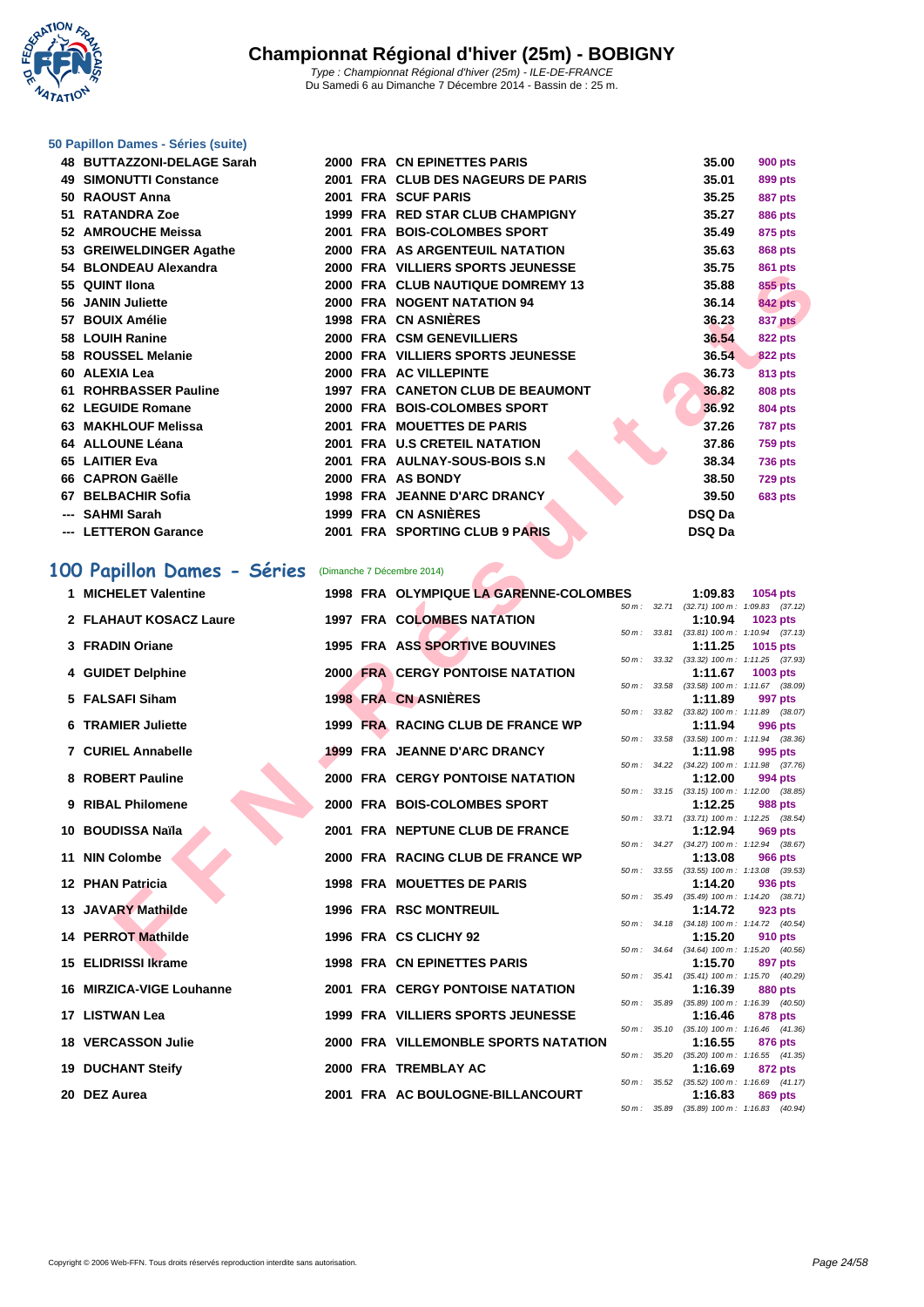

#### **[100 Papil](http://www.ffnatation.fr/webffn/index.php)lon Dames - Séries (suite)**

| 21 DELAVANNE Zoé       |  | 1998 FRA BOIS-COLOMBES SPORT            |                        | 1:17.71                                               |           | 847 pts        |
|------------------------|--|-----------------------------------------|------------------------|-------------------------------------------------------|-----------|----------------|
|                        |  |                                         |                        | 50 m: 36.39 (36.39) 100 m: 1:17.71 (41.32)            |           |                |
| 22 BERKANI Assia       |  | 2001 FRA TREMBLAY AC                    |                        | 1:17.96                                               |           | 841 pts        |
|                        |  |                                         | $50 \text{ m}$ : 37.39 | $(37.39)$ 100 m : 1:17.96 $(40.57)$                   |           |                |
| 23 SIMONUTTI Constance |  | 2001 FRA CLUB DES NAGEURS DE PARIS      |                        | 1:18.14                                               |           | 836 pts        |
| 24 DEMORISE Estelle    |  | 2000 FRA LA SAINT MANDEENNE             |                        | 50 m: 36.77 (36.77) 100 m: 1:18.14 (41.37)<br>1:18.56 |           | 826 pts        |
|                        |  |                                         |                        | 50 m: 37.10 (37.10) 100 m: 1:18.56 (41.46)            |           |                |
| 25 ARCHAMBEAUD Diane   |  | 1997 FRA CS CLICHY 92                   |                        | 1:18.61                                               |           | 825 pts        |
|                        |  |                                         |                        | 50 m: 35.32 (35.32) 100 m: 1:18.61 (43.29)            |           |                |
| 26 ALLOUNE Katia       |  | <b>1995 FRA U.S CRETEIL NATATION</b>    |                        | 1:19.19                                               |           | 811 pts        |
|                        |  |                                         |                        | 50 m: 35.46 (35.46) 100 m: 1:19.19 (43.73)            |           |                |
| 27 AUBRY Aurélia       |  | <b>1998 FRA U.S CRETEIL NATATION</b>    |                        | 1:19.73                                               |           | 798 pts        |
|                        |  |                                         |                        | 50 m: 36.28 (36.28) 100 m: 1:19.73 (43.45)            |           |                |
| 28 DESCLOUX Claire     |  | <b>1998 FRA US JEUNESSE MITRY-MORY</b>  |                        | 1:20.21                                               |           | <b>786 pts</b> |
|                        |  |                                         |                        | 50 m: 36.09 (36.09) 100 m: 1:20.21 (44.12)            |           |                |
| 29 BLONDEAU Alexandra  |  | 2000 FRA VILLIERS SPORTS JEUNESSE       |                        | 1:21.39                                               | $758$ pts |                |
| 30 LEGUIDE Romane      |  | 2000 FRA BOIS-COLOMBES SPORT            |                        | 50 m: 37.47 (37.47) 100 m: 1:21.39 (43.92)<br>1:21.97 |           | 745 pts        |
|                        |  |                                         |                        | 50 m: 37.10 (37.10) 100 m: 1:21.97 (44.87)            |           |                |
| 31 AMROUCHE Meissa     |  | 2001 FRA BOIS-COLOMBES SPORT            |                        | 1:22.67                                               |           | <b>728 pts</b> |
|                        |  |                                         | $50 m$ :               | 37.96 (37.96) 100 m: 1:22.67 (44.71)                  |           |                |
| 32 ALLOUNE Léana       |  | 2001 FRA U.S CRETEIL NATATION           |                        | 1:27.04                                               |           | 631 pts        |
|                        |  |                                         |                        | 50 m: 40.22 (40.22) 100 m: 1:27.04 (46.82)            |           |                |
| --- ROUAULT Nolwenn    |  | 2001 FRA USMA-ST-OUEN                   |                        | <b>DSQ Da</b>                                         |           |                |
| --- COMBARIEU Tess     |  | <b>1997 FRA US ALFORTVILLE NATATION</b> |                        | <b>DNS</b> dec                                        |           |                |
|                        |  |                                         |                        |                                                       |           |                |

# **200 Papillon Dames - Séries** (Dimanche 7 Décembre 2014)

| 23 ANGHAMBEACH DIANG       |      | TIVA VY VLIVITI JA                                                                                                             |          |       | 1. I V.V I     | <b>OZJ DIS</b>                                               |
|----------------------------|------|--------------------------------------------------------------------------------------------------------------------------------|----------|-------|----------------|--------------------------------------------------------------|
| 26 ALLOUNE Katia           |      | <b>1995 FRA U.S CRETEIL NATATION</b>                                                                                           |          |       | 1:19.19        | 50 m: 35.32 (35.32) 100 m: 1:18.61 (43.29)<br><b>811 pts</b> |
|                            |      |                                                                                                                                |          |       |                | 50 m: 35.46 (35.46) 100 m: 1:19.19 (43.73)                   |
| 27 AUBRY Aurélia           |      | <b>1998 FRA U.S CRETEIL NATATION</b>                                                                                           |          |       | 1:19.73        | <b>798 pts</b>                                               |
| 28 DESCLOUX Claire         |      | <b>1998 FRA US JEUNESSE MITRY-MORY</b>                                                                                         |          |       | 1:20.21        | 50 m: 36.28 (36.28) 100 m: 1:19.73 (43.45)<br><b>786 pts</b> |
|                            |      |                                                                                                                                | 50 m :   | 36.09 |                | $(36.09)$ 100 m : 1:20.21 $(44.12)$                          |
| 29 BLONDEAU Alexandra      |      | 2000 FRA VILLIERS SPORTS JEUNESSE                                                                                              |          |       | 1:21.39        | <b>758 pts</b>                                               |
| 30 LEGUIDE Romane          |      | 2000 FRA BOIS-COLOMBES SPORT                                                                                                   |          |       | 1:21.97        | 50 m: 37.47 (37.47) 100 m: 1:21.39 (43.92)<br>745 pts        |
|                            |      |                                                                                                                                |          |       |                | 50 m: 37.10 (37.10) 100 m: 1:21.97 (44.87)                   |
| 31 AMROUCHE Meissa         |      | 2001 FRA BOIS-COLOMBES SPORT                                                                                                   |          |       | 1:22.67        | <b>728 pts</b>                                               |
|                            |      |                                                                                                                                | $50 m$ : | 37.96 |                | $(37.96)$ 100 m : 1:22.67 $(44.71)$                          |
| 32 ALLOUNE Léana           |      | 2001 FRA U.S CRETEIL NATATION                                                                                                  | $50 m$ : |       | 1:27.04        | 631 pts<br>40.22 (40.22) 100 m : 1:27.04 (46.82)             |
| --- ROUAULT Nolwenn        |      | 2001 FRA USMA-ST-OUEN                                                                                                          |          |       | <b>DSQ Da</b>  |                                                              |
| --- COMBARIEU Tess         |      | <b>1997 FRA US ALFORTVILLE NATATION</b>                                                                                        |          |       | <b>DNS</b> dec |                                                              |
|                            |      |                                                                                                                                |          |       |                |                                                              |
|                            |      |                                                                                                                                |          |       |                |                                                              |
| 00 Papillon Dames - Séries |      | (Dimanche 7 Décembre 2014)                                                                                                     |          |       |                |                                                              |
| 1 MICHELET Valentine       |      | 1998 FRA OLYMPIQUE LA GARENNE-COLOMBES                                                                                         |          |       | 2:33.73        | <b>1017 pts</b>                                              |
|                            |      | 50 m: 33.49 (33.49) 100 m: 1:12.10 (38.61) 150 m: 1:52.39 (40.29) 200 m: 2:33.73 (41.34)                                       |          |       |                |                                                              |
| 2 FRADIN Oriane            |      | 1995 FRA ASS SPORTIVE BOUVINES<br>50 m: 34.53 (34.53) 100 m: 1:13.57 (39.04) 150 m: 1:53.85 (40.28) 200 m: 2:34.72 (40.87)     |          |       | 2:34.72        | 1003 pts                                                     |
| 3 GUIDET Delphine          |      | <b>2000 FRA CERGY PONTOISE NATATION</b>                                                                                        |          |       | 2:37.77        | 962 pts                                                      |
|                            |      | 50 m : 36.59 (36.59) 100 m : 1:17.31 (40.72) 150 m : 1:57.99 (40.68) 200 m : 2:37.77 (39.78)                                   |          |       |                |                                                              |
| 4 ELIDRISSI Ikrame         |      | 1998 FRA CN EPINETTES PARIS                                                                                                    |          |       | 2:40.50        | 925 pts                                                      |
|                            |      | 50 m: 35.54 (35.54) 100 m: 1:15.80 (40.26) 150 m: 1:58.07 (42.27) 200 m: 2:40.50 (42.43)                                       |          |       |                |                                                              |
| 5 CURIEL Annabelle         |      | 1999 FRA JEANNE D'ARC DRANCY<br>50 m: 36.54 (36.54) 100 m: 1:18.25 (41.71) 150 m: 2:01.93 (43.68) 200 m: 2:45.59 (43.66)       |          |       | 2:45.59        | 859 pts                                                      |
| 6 RIBAL Philomene          |      | 2000 FRA BOIS-COLOMBES SPORT                                                                                                   |          |       | 2:49.98        | 804 pts                                                      |
|                            |      | 50 m: 36.27 (36.27) 100 m: 1:17.53 (41.26) 150 m: 2:03.56 (46.03) 200 m: 2:49.98 (46.42)                                       |          |       |                |                                                              |
| 7 BERKANI Assia            |      | 2001 FRA TREMBLAY AC                                                                                                           |          |       | 2:54.58        | <b>748 pts</b>                                               |
| 8 SIMONUTTI Constance      |      | 50 m: 38.28 (38.28) 100 m: 1:22.60 (44.32) 150 m: 2:08.78 (46.18) 200 m: 2:54.58 (45.80)<br>2001 FRA CLUB DES NAGEURS DE PARIS |          |       | 2:56.11        | <b>730 pts</b>                                               |
|                            |      | 50 m: 37.27 (37.27) 100 m: 1:21.92 (44.65) 150 m: 2:09.71 (47.79) 200 m: 2:56.11 (46.40)                                       |          |       |                |                                                              |
| 9 ROUAULT Nolwenn          | 2001 | <b>FRA USMA-ST-OUEN</b>                                                                                                        |          |       | 3:00.28        | <b>681 pts</b>                                               |
|                            |      | 50 m: 39.48 (39.48) 100 m: 1:25.15 (45.67) 150 m: 2:12.38 (47.23) 200 m: 3:00.28 (47.90)                                       |          |       |                |                                                              |
| --- FALSAFI Siham          |      | 1998 FRA CN ASNIERES                                                                                                           |          |       | <b>DNS Nd</b>  |                                                              |
|                            |      |                                                                                                                                |          |       |                |                                                              |
| 00 4 Nages Dames - Séries  |      | (Samedi 6 Décembre 2014)                                                                                                       |          |       |                |                                                              |
| 1 LEGENDRE Jeanne          |      | 1997 FRA RACING CLUB DE FRANCE WP                                                                                              |          |       | 2:34.52        | 1052 pts                                                     |
|                            |      | 50 m: 33.52 (33.52) 100 m: 1:13.10 (39.58) 150 m: 1:59.11 (46.01) 200 m: 2:34.52 (35.41)                                       |          |       |                |                                                              |
| 2 MARECHAL Aurélie         |      | 1996 FRA CN MAISONS-ALFORT                                                                                                     |          |       | 2:36.61        | 1023 pts                                                     |
|                            |      | 50 m: 33.71 (33.71) 100 m: 1:15.40 (41.69) 150 m: 1:59.39 (43.99) 200 m: 2:36.61 (37.22)                                       |          |       |                |                                                              |
| 3 DELAVANNE Zoé            |      | 1998 FRA BOIS-COLOMBES SPORT<br>50 m: 35.62 (35.62) 100 m: 1:15.88 (40.26) 150 m: 2:00.40 (44.52) 200 m: 2:36.94 (36.54)       |          |       | 2:36.94        | <b>1018 pts</b>                                              |
| 4 EL BOUKHARI Rita         |      | 1989 MAR SPORTING CLUB 9 PARIS                                                                                                 |          |       | 2:39.82        | 979 pts                                                      |
|                            |      | 50 m: 36.15 (36.15) 100 m: 1:17.40 (41.25) 150 m: 2:03.78 (46.38) 200 m: 2:39.82 (36.04)                                       |          |       |                |                                                              |
| $E$ MIOUELET Valentine     |      | 4000 EDA OLVMBIOUE LA CAREMME COLOMBER 9.40.07                                                                                 |          |       |                | $075 - 4$                                                    |

# **200 4 Nages Dames - Séries** (Samedi 6 Décembre 2014)

| 1 LEGENDRE Jeanne    |  | 1997 FRA RACING CLUB DE FRANCE WP<br>2:34.52<br>1052 pts                                                |
|----------------------|--|---------------------------------------------------------------------------------------------------------|
|                      |  | 50 m: 33.52 (33.52) 100 m: 1:13.10 (39.58) 150 m: 1:59.11 (46.01) 200 m: 2:34.52 (35.41)                |
| 2 MARECHAL Aurélie   |  | 1996 FRA CN MAISONS-ALFORT<br>2:36.61<br>$1023$ pts                                                     |
|                      |  | 50 m : 33.71 (33.71) 100 m : 1:15.40 (41.69) 150 m : 1:59.39<br>$(43.99)$ 200 m : 2:36.61 $(37.22)$     |
| 3 DELAVANNE Zoé      |  | 1998 FRA BOIS-COLOMBES SPORT<br>2:36.94<br>1018 pts                                                     |
|                      |  | 50 m : 35.62 (35.62) 100 m : 1:15.88 (40.26) 150 m : 2:00.40<br>$(44.52)$ 200 m : 2:36.94 $(36.54)$     |
| 4 EL BOUKHARI Rita   |  | 1989 MAR SPORTING CLUB 9 PARIS<br>2:39.82<br>979 pts                                                    |
|                      |  | 50 m: 36.15 (36.15) 100 m: 1:17.40 (41.25) 150 m: 2:03.78 (46.38) 200 m: 2:39.82 (36.04)                |
| 5 MICHELET Valentine |  | 1998 FRA OLYMPIQUE LA GARENNE-COLOMBES<br>2:40.07<br>975 pts                                            |
|                      |  | 50 m: 33.35 (33.35) 100 m: 1:14.19 (40.84) 150 m: 2:02.19 (48.00) 200 m: 2:40.07 (37.88)                |
| 6 GARCIA Inès        |  | 2:40.20<br>2000 FRA TREMBLAY AC<br>974 pts                                                              |
|                      |  | 50 m: 34.69 (34.69) 100 m: 1:17.81 (43.12) 150 m: 2:04.46 (46.65) 200 m: 2:40.20 (35.74)                |
| 7 FALSAFI Siham      |  | 1998 FRA CN ASNIERES<br>2:41.30<br>959 pts                                                              |
|                      |  | 50 m: 33.53 (33.53) 100 m: 1:15.49 (41.96) 150 m: 2:05.88 (50.39) 200 m: 2:41.30 (35.42)                |
| 8 BRAULT Inès        |  | <b>1999 FRA NOGENT NATATION 94</b><br>2:41.90<br>951 pts                                                |
|                      |  | 50 m: 35.11 (35.11) 100 m: 1:15.99 (40.88) 150 m: 2:05.47 (49.48) 200 m: 2:41.90 (36.43)                |
| 9 DUMONT Mahona      |  | 2000 FRA CLUB DES NAGEURS DE PARIS<br>2:43.13<br>934 pts                                                |
|                      |  | 50 m: 35.04 (35.04) 100 m: 1:15.79 (40.75) 150 m: 2:03.67 (47.88) 200 m: 2:43.13 (39.46)                |
| 10 MACAUX Chanelle   |  | 1999 FRA AS BONDY<br>2:43.18<br>934 pts                                                                 |
|                      |  | $(35.50)$ 100 m : 1:16.98 $(41.48)$ 150 m : 2:04.52 $(47.54)$ 200 m : 2:43.18 $(38.66)$<br>50 m : 35.50 |
|                      |  |                                                                                                         |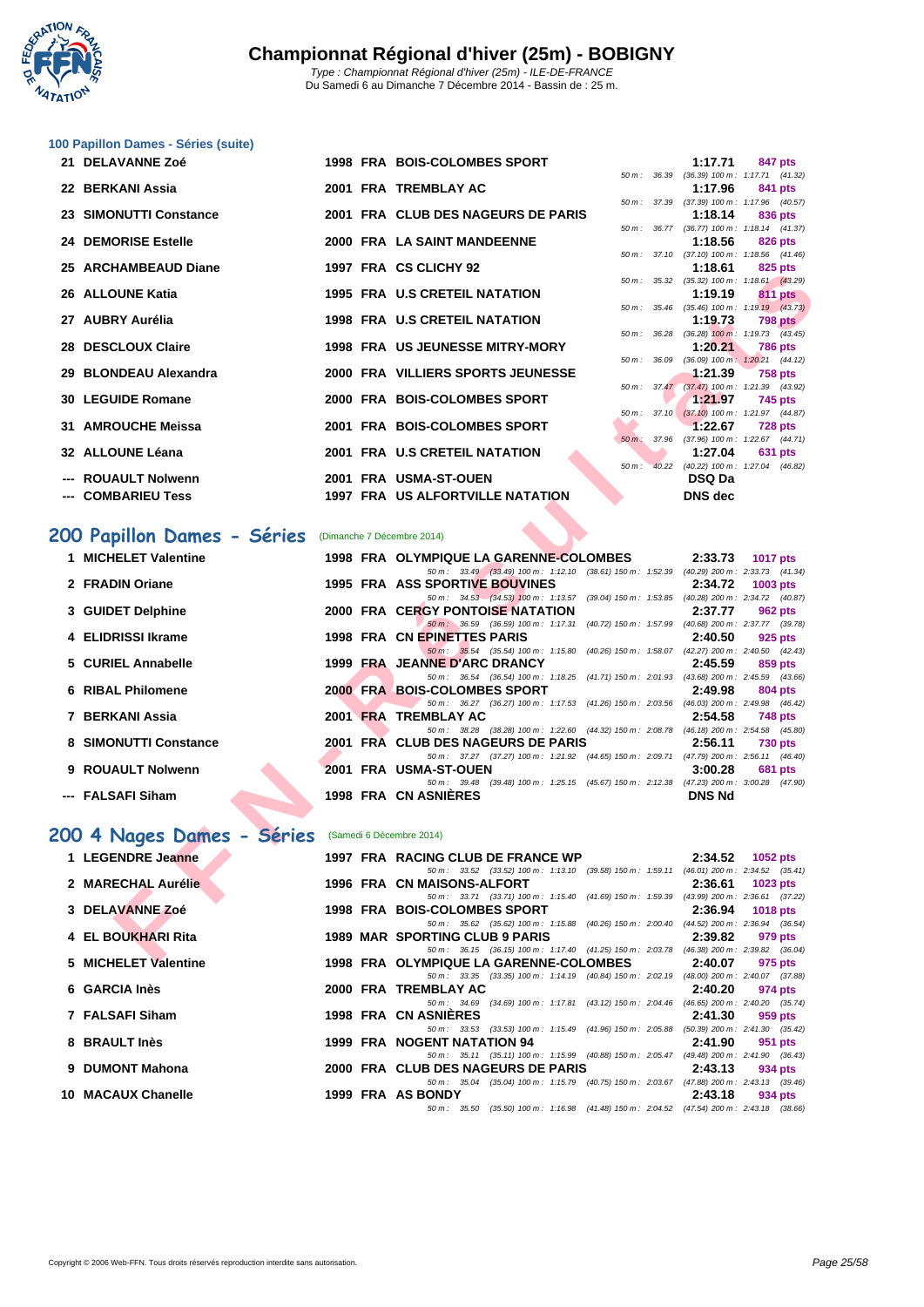

|     | 200 4 Nages Dames - Séries (suite) |  |                                                                                                                                     |         |         |
|-----|------------------------------------|--|-------------------------------------------------------------------------------------------------------------------------------------|---------|---------|
|     | 11 JANIN Juliette                  |  | 2000 FRA NOGENT NATATION 94<br>50 m: 37.08 (37.08) 100 m: 1:17.63 (40.55) 150 m: 2:05.68 (48.05) 200 m: 2:43.93 (38.25)             | 2:43.93 | 924 pts |
|     | 12 GHRIBI Célia                    |  | 2000 FRA US IVRY-SUR-SEINE<br>50 m: 36.06 (36.06) 100 m: 1:19.67 (43.61) 150 m: 2:07.75 (48.08) 200 m: 2:45.37 (37.62)              | 2:45.37 | 905 pts |
|     | 13 BARRIER Clara                   |  | 2001 FRA BOIS-COLOMBES SPORT                                                                                                        | 2:45.49 | 903 pts |
|     | 14 ELLUL Sophie                    |  | 50 m: 37.34 (37.34) 100 m: 1:20.66 (43.32) 150 m: 2:07.90 (47.24) 200 m: 2:45.49 (37.59)<br>1998 FRA AS BONDY                       | 2:45.70 | 900 pts |
|     | 15 ZERROUK Eva                     |  | 50 m: 35.75 (35.75) 100 m: 1:21.98 (46.23) 150 m: 2:07.31 (45.33) 200 m: 2:45.70 (38.39)<br>2001 FRA NEPTUNE CLUB DE FRANCE         | 2:46.15 | 895 pts |
|     | 16 PEREIRA Débora                  |  | 50 m: 35.97 (35.97) 100 m: 1:19.83 (43.86) 150 m: 2:08.59 (48.76) 200 m: 2:46.15 (37.56)<br>1996 FRA AC BOBIGNY                     | 2:46.37 | 892 pts |
|     | 17 PIERRARD Annabelle              |  | 50 m: 33.66 (33.66) 100 m: 1:17.09 (43.43) 150 m: 2:06.10 (49.01) 200 m: 2:46.37 (40.27)<br>2000 FRA CN MAISONS-ALFORT              | 2:46.76 | 887 pts |
|     | 18 GROSSO Sarah                    |  | 50 m: 38.12 (38.12) 100 m: 1:19.39 (41.27) 150 m: 2:06.89 (47.50) 200 m: 2:46.76 (39.87)<br><b>1999 FRA CERGY PONTOISE NATATION</b> | 2:47.48 |         |
|     |                                    |  | 50 m: 36.32 (36.32) 100 m: 1:19.29 (42.97) 150 m: 2:08.41 (49.12) 200 m: 2:47.48 (39.07)                                            |         | 877 pts |
|     | <b>19 BARRIERE Sophie</b>          |  | 2001 FRA COLOMBES NATATION<br>50 m : 39.20 (39.20) 100 m : 1:21.67 (42.47) 150 m : 2:09.94 (48.27) 200 m : 2:48.30 (38.36)          | 2:48.30 | 867 pts |
|     | <b>20 MACGREGOR Alix</b>           |  | 1999 FRA SPORTING CLUB 9 PARIS<br>50 m: 40.45 (40.45) 100 m: 1:21.88 (41.43) 150 m: 2:09.13 (47.25) 200 m: 2:48.48 (39.35)          | 2:48.48 | 865 pts |
|     | 21 ZIANE Lina                      |  | 2000 FRA CN ASNIERES<br>50 m: 36.40 (36.40) 100 m: 1:18.60 (42.20) 150 m: 2:12.37 (53.77) 200 m: 2:48.64 (36.27)                    | 2:48.64 | 863 pts |
|     | 22 DUCREUX Eugenie                 |  | 1998 FRA NEPTUNE CLUB DE FRANCE<br>50 m: 35.80 (35.80) 100 m: 1:20.29 (44.49) 150 m: 2:09.14 (48.85) 200 m: 2:48.67 (39.53)         | 2:48.67 | 862 pts |
|     | 23 MEHATS Micaela                  |  | <b>2001 FRA COLOMBES NATATION</b>                                                                                                   | 2:49.35 | 854 pts |
| 24  | <b>BOUIX Amélie</b>                |  | 50 m: 39.58 (39.58) 100 m: 1:22.20 (42.62) 150 m: 2:11.96 (49.76) 200 m: 2:49.35 (37.39)<br><b>1998 FRA CN ASNIERES</b>             | 2:49.55 | 851 pts |
|     | 25 RAOUST Anna                     |  | 50 m: 37.05 (37.05) 100 m: 1:22.08 (45.03) 150 m: 2:10.96 (48.88) 200 m: 2:49.55 (38.59)<br>2001 FRA SCUF PARIS                     | 2:50.14 | 844 pts |
|     | 26 LEFEVRE Camille                 |  | 50 m: 35.78 (35.78) 100 m: 1:18.56 (42.78) 150 m: 2:10.14 (51.58) 200 m: 2:50.14 (40.00)<br>2001 FRA NEPTUNE CLUB DE FRANCE         | 2:50.18 | 843 pts |
|     | 27 LEFEVRE Mériam                  |  | 50 m: 38.91 (38.91) 100 m: 1:23.52 (44.61) 150 m: 2:12.45 (48.93) 200 m: 2:50.18 (37.73)<br><b>1998 FRA NEPTUNE CLUB DE FRANCE</b>  | 2:50.22 | 843 pts |
|     | 28 ALLOUN Lena                     |  | 50 m: 35.40 (35.40) 100 m: 1:22.01 (46.61) 150 m: 2:11.42 (49.41) 200 m: 2:50.22 (38.80)<br>2000 FRA SO ROSNY                       | 2:50.85 | 835 pts |
|     |                                    |  | 50 m: 37.26 (37.26) 100 m: 1:20.38 (43.12) 150 m: 2:11.06 (50.68) 200 m: 2:50.85 (39.79)                                            |         |         |
| 29  | <b>ROUAULT Nolwenn</b>             |  | 2001 FRA USMA-ST-OUEN<br>50 m : 36.50 (36.50) 100 m : 1:20.02 (43.52) 150 m : 2:11.13 (51.11) 200 m : 2:51.21 (40.08)               | 2:51.21 | 830 pts |
|     | 30 LELEU Justine                   |  | 1998 FRA JEANNE D'ARC DRANCY<br>50 m: 34.67 (34.67) 100 m: 1:16.73 (42.06) 150 m: 2:08.42 (51.69) 200 m: 2:51.45 (43.03)            | 2:51.45 | 827 pts |
| 31. | <b>SIMONUTTI Constance</b>         |  | 2001 FRA CLUB DES NAGEURS DE PARIS<br>50 m: 36.85 (36.85) 100 m: 1:21.77 (44.92) 150 m: 2:14.14 (52.37) 200 m: 2:51.58 (37.44)      | 2:51.58 | 826 pts |
|     | 32 OFFREDI Ambre                   |  | 2001 FRA TREMBLAY AC<br>50 m: 38.46 (38.46) 100 m: 1:22.78 (44.32) 150 m: 2:13.13 (50.35) 200 m: 2:51.92 (38.79)                    | 2:51.92 | 821 pts |
| 33  | <b>BACKHAUS Marie</b>              |  | 2001 FRA CNO ST-GERMAIN-EN-LAYE                                                                                                     | 2:52.44 | 815 pts |
|     | 34 RIVAS Manon                     |  | 50 m: 41.89 (41.89) 100 m: 1:22.94 (41.05) 150 m: 2:13.58 (50.64) 200 m: 2:52.44 (38.86)<br>2000 FRA JEANNE D'ARC DRANCY            | 2:53.35 | 804 pts |
|     | 35 SIALI Amina                     |  | 50 m: 37.00 (37.00) 100 m: 1:23.02 (46.02) 150 m: 2:12.44 (49.42) 200 m: 2:53.35 (40.91)<br>2000 FRA CN LA COURNEUVE                | 2:53.47 | 802 pts |
|     | 36 DE SILVA Johanna-indi           |  | 50 m: 39.40 (39.40) 100 m: 1:22.79 (43.39) 150 m: 2:14.06 (51.27) 200 m: 2:53.47 (39.41)<br>1999 FRA CN EPINETTES PARIS             | 2:53.93 | 797 pts |
|     | 37 FRAGNE Mathilde                 |  | 50 m : 38.88 (38.88) 100 m : 1:25.16 (46.28) 150 m : 2:12.72 (47.56) 200 m : 2:53.93 (41.21)<br>1998 FRA CN ANDRESY                 | 2:54.13 | 794 pts |
|     | 38 TALLEU Séléna                   |  | 50 m: 37.97 (37.97) 100 m: 1:23.01 (45.04) 150 m: 2:15.33 (52.32) 200 m: 2:54.13 (38.80)<br>1998 FRA CANETON CLUB DE BEAUMONT       | 2:54.16 | 794 pts |
|     |                                    |  | 50 m: 36.56 (36.56) 100 m: 1:22.69 (46.13) 150 m: 2:14.07 (51.38) 200 m: 2:54.16 (40.09)<br>2000 FRA AMICALE VILLENEUVE-LA-GARENNE  | 2:54.35 | 791 pts |
|     | 39 RIAHI Myriam                    |  | 50 m : 36.92 (36.92) 100 m : 1:22.87 (45.95) 150 m : 2:14.80 (51.93) 200 m : 2:54.35 (39.55)                                        |         |         |
|     | 40 VEDOVATI Alexane                |  | <b>2001 FRA CERGY PONTOISE NATATION</b><br>50 m: 39.81 (39.81) 100 m: 1:27.19 (47.38) 150 m: 2:14.20 (47.01) 200 m: 2:54.89 (40.69) | 2:54.89 | 785 pts |
|     | 41 MOHRI COTTI Tara                |  | 2001 FRA SCUF PARIS<br>50 m: 37.23 (37.23) 100 m: 1:20.07 (42.84) 150 m: 2:13.11 (53.04) 200 m: 2:55.15 (42.04)                     | 2:55.15 | 782 pts |
|     | 42 FAYDIT Elsa                     |  | <b>1999 FRA CERGY PONTOISE NATATION</b><br>50 m: 39.59 (39.59) 100 m: 1:23.91 (44.32) 150 m: 2:16.21 (52.30) 200 m: 2:56.44 (40.23) | 2:56.44 | 766 pts |
|     | 43 FOULON Noellia                  |  | 2001 FRA SCUF PARIS<br>50 m: 39.88 (39.88) 100 m: 1:24.82 (44.94) 150 m: 2:16.89 (52.07) 200 m: 2:56.76 (39.87)                     | 2:56.76 | 762 pts |
|     | 44 CHAVASSE Antoinette             |  | 2001 FRA BOIS-COLOMBES SPORT                                                                                                        | 2:57.42 | 754 pts |
|     | 45 GAUCHER LEBRERO Andrea          |  | 50 m: 41.70 (41.70) 100 m: 1:28.66 (46.96) 150 m: 2:18.20 (49.54) 200 m: 2:57.42 (39.22)<br>2001 FRA VILLEMONBLE SPORTS NATATION    | 2:57.54 | 753 pts |
|     | 46 OUANDJELI Lyna                  |  | 50 m: 39.37 (39.37) 100 m: 1:26.10 (46.73) 150 m: 2:16.69 (50.59) 200 m: 2:57.54 (40.85)<br>1999 FRA RSC MONTREUIL                  | 2:57.57 | 753 pts |
|     |                                    |  | 50 m: 38.37 (38.37) 100 m: 1:23.31 (44.94) 150 m: 2:14.19 (50.88) 200 m: 2:57.57 (43.38)                                            |         |         |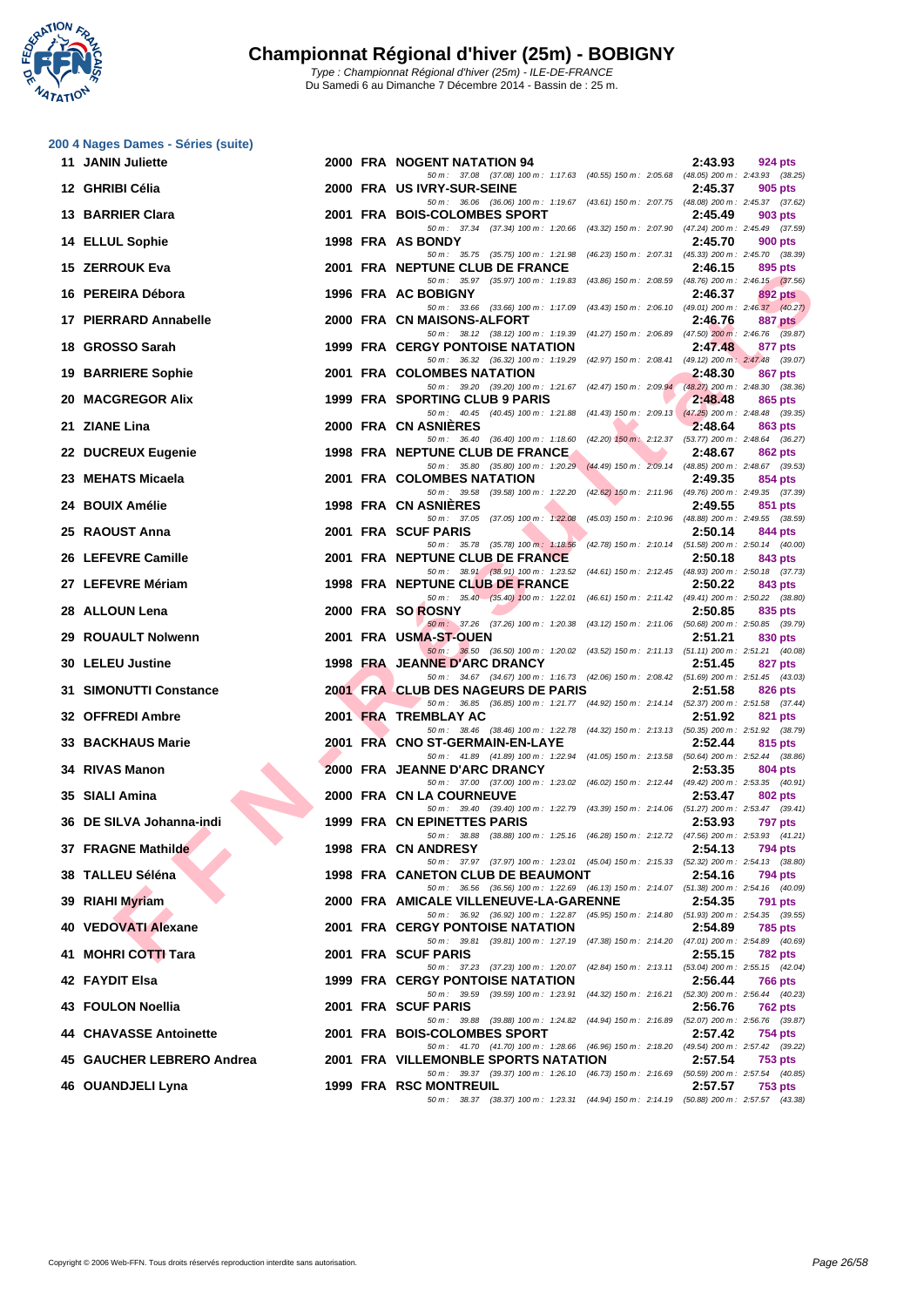

|  |  |  |  |  |  | 200 4 Nages Dames - Séries (suite) |  |
|--|--|--|--|--|--|------------------------------------|--|
|  |  |  |  |  |  |                                    |  |

| 47 BESSON Chloé          |  | 2001 FRA CN ANDRESY                                                                                                              | 2:57.59       | <b>752 pts</b> |
|--------------------------|--|----------------------------------------------------------------------------------------------------------------------------------|---------------|----------------|
|                          |  | 50 m: 41.12 (41.12) 100 m: 1:28.25 (47.13) 150 m: 2:18.27 (50.02) 200 m: 2:57.59 (39.32)                                         |               |                |
| 48 IMARAZENE Maeva       |  | 2001 FRA AMICALE VILLENEUVE-LA-GARENNE 2:59.23                                                                                   |               | 733 pts        |
|                          |  | 50 m: 38.81 (38.81) 100 m: 1:22.07 (43.26) 150 m: 2:19.21 (57.14) 200 m: 2:59.23 (40.02)                                         |               |                |
| 49 QUELVEN Marie         |  | 2001 FRA US JEUNESSE MITRY-MORY 2:59.66                                                                                          |               | <b>728 pts</b> |
|                          |  | 50 m: 40.05 (40.05) 100 m: 1:24.12 (44.07) 150 m: 2:18.01 (53.89) 200 m: 2:59.66 (41.65)                                         |               |                |
| 50 GERMAIN Shanyss       |  | 2001 FRA CM AUBERVILLIERS NATATION 2:59.92                                                                                       |               | 725 pts        |
|                          |  | 50 m: 42.08 (42.08) 100 m: 1:25.80 (43.72) 150 m: 2:16.96 (51.16) 200 m: 2:59.92 (42.96)                                         |               |                |
| 51 MONGUILLON Clementine |  | 2001 FRA ETOILE ST-LEU-PLESSIS                                                                                                   | 3:00.11       | <b>723 pts</b> |
|                          |  | 50 m: 40.49 (40.49) 100 m: 1:26.29 (45.80) 150 m: 2:20.03 (53.74) 200 m: 3:00.11 (40.08)                                         |               |                |
| 52 CAPRON Gaëlle         |  | 2000 FRA AS BONDY                                                                                                                | 3:00.33       | $720$ pts      |
|                          |  | 50 m: 40.28 (40.28) 100 m: 1:24.83 (44.55) 150 m: 2:18.42 (53.59) 200 m: 3:00.33 (41.91)                                         |               |                |
| 53 MUTZ Tara             |  | 2001 FRA CN EPINETTES PARIS                                                                                                      | 3:00.41       | 719 pts        |
|                          |  | 50 m: 40.86 (40.86) 100 m: 1:32.26 (51.40) 150 m: 2:19.38 (47.12) 200 m: 3:00.41 (41.03)                                         |               |                |
| 54 PHAM Flora            |  | 2001 FRA VILLEMONBLE SPORTS NATATION                                                                                             | 3:00.89       | <b>714 pts</b> |
|                          |  | 50 m: 41.56 (41.56) 100 m: 1:29.23 (47.67) 150 m: 2:18.22 (48.99) 200 m: 3:00.89 (42.67)                                         |               |                |
| 55 LAMBERT Macha         |  | 2001 FRA NEPTUNE CLUB DE FRANCE                                                                                                  | 3:01.10       | <b>711 pts</b> |
| 56 SASSI Kenza           |  | 50 m: 39.63 (39.63) 100 m: 1:28.29 (48.66) 150 m: 2:19.97 (51.68) 200 m: 3:01.10 (41.13)<br>2001 FRA VILLEMONBLE SPORTS NATATION | 3:01.68       | 704 pts        |
|                          |  | 50 m: 42.07 (42.07) 100 m: 1:28.81 (46.74) 150 m: 2:21.63 (52.82) 200 m: 3:01.68 (40.05)                                         |               |                |
| 57 BELBACHIR Sofia       |  | 1998 FRA JEANNE D'ARC DRANCY                                                                                                     | 3.01.94       | <b>701 pts</b> |
|                          |  | 50 m: 40.02 (40.02) 100 m: 1:29.22 (49.20) 150 m: 2:22.05 (52.83) 200 m: 3:01.94 (39.89)                                         |               |                |
| 58 DAVIN Isabelle        |  | 2001 FRA CNO ST-GERMAIN-EN-LAYE                                                                                                  | 3:09.39       | 618 pts        |
|                          |  | 50 m: 41.76 (41.76) 100 m: 1:30.00 (48.24) 150 m: 2:24.96 (54.96) 200 m: 3:09.39 (44.43)                                         |               |                |
| 59 LEROUX Lina           |  | <b>2000 FRA CERGY PONTOISE NATATION</b>                                                                                          | 3:13.93       | <b>570 pts</b> |
|                          |  | 50 m: 43.72 (43.72) 100 m: 1:35.05 (51.33) 150 m: 2:31.46 (56.41) 200 m: 3:13.93 (42.47)                                         |               |                |
| --- NIN Colombe          |  | <b>Example 19 DSQ Vi</b><br>2000 FRA RACING CLUB DE FRANCE WP                                                                    |               |                |
| --- RATANDRA Zoe         |  | 1999 FRA RED STAR CLUB CHAMPIGNY                                                                                                 | <b>DSQ Vi</b> |                |
|                          |  |                                                                                                                                  |               |                |
| --- REBOUL Ines          |  | 1999 FRA CLUB DES NAGEURS DE PARIS                                                                                               | <b>DNS Nd</b> |                |
|                          |  |                                                                                                                                  |               |                |

### **400 4 Nages Dames - Séries** (Samedi 6 Décembre 2014)

| JI MUNGULLUN UGINGINIG                             |                                        | <b>ZOUT TINA ETOILL ST-LLO-T LLOORS</b>                                                                                                                                                                                         | J.VV.II<br>723 DIS        |
|----------------------------------------------------|----------------------------------------|---------------------------------------------------------------------------------------------------------------------------------------------------------------------------------------------------------------------------------|---------------------------|
| 52 CAPRON Gaëlle                                   |                                        | 50 m : 40.49 (40.49) 100 m : 1:26.29 (45.80) 150 m : 2:20.03 (53.74) 200 m : 3:00.11 (40.08)<br>2000 FRA AS BONDY                                                                                                               | 3:00.33<br>$720$ pts      |
| 53 MUTZ Tara                                       |                                        | 50 m: 40.28 (40.28) 100 m: 1:24.83 (44.55) 150 m: 2:18.42 (53.59) 200 m: 3:00.33 (41.91)<br>2001 FRA CN EPINETTES PARIS                                                                                                         | 3:00.41<br>$719$ pts      |
| 54 PHAM Flora                                      |                                        | 50 m: 40.86 (40.86) 100 m: 1:32.26 (51.40) 150 m: 2:19.38 (47.12) 200 m: 3:00.41 (41.03)<br>2001 FRA VILLEMONBLE SPORTS NATATION                                                                                                | 3:00.89<br>714 pts        |
| 55 LAMBERT Macha                                   |                                        | 50 m: 41.56 (41.56) 100 m: 1:29.23 (47.67) 150 m: 2:18.22 (48.99) 200 m: 3:00.89 (42.67)<br>2001 FRA NEPTUNE CLUB DE FRANCE                                                                                                     | 3:01.10<br><b>711 pts</b> |
|                                                    |                                        | 50 m: 39.63 (39.63) 100 m: 1:28.29 (48.66) 150 m: 2:19.97 (51.68) 200 m: 3:01.10 (41.13)                                                                                                                                        |                           |
| 56   SASSI Kenza                                   |                                        | 2001 FRA VILLEMONBLE SPORTS NATATION<br>50 m: 42.07 (42.07) 100 m: 1:28.81 (46.74) 150 m: 2:21.63 (52.82) 200 m: 3:01.68 (40.05)                                                                                                | 3:01.68<br><b>704 pts</b> |
| 57 BELBACHIR Sofia                                 |                                        | <b>Contract Contract Contract Contract</b><br>1998 FRA JEANNE D'ARC DRANCY<br>50 m: 40.02 (40.02) 100 m: 1:29.22 (49.20) 150 m: 2:22.05 (52.83) 200 m: 3:01.94 (39.89)                                                          | 3:01.94<br>701 pts        |
| 58 DAVIN Isabelle                                  |                                        | and the contract of the contract of<br><b>The Second Service</b><br>2001 FRA CNO ST-GERMAIN-EN-LAYE<br>50 m: 41.76 (41.76) 100 m: 1:30.00 (48.24) 150 m: 2:24.96 (54.96) 200 m: 3:09.39 (44.43)                                 | 3:09.39<br><b>618 pts</b> |
| 59 LEROUX Lina                                     |                                        | 2000 FRA CERGY PONTOISE NATATION<br><b>The Community of the Community</b>                                                                                                                                                       | 3:13.93<br>570 pts        |
| --- NIN Colombe                                    |                                        | 50 m: 43.72 (43.72) 100 m: 1:35.05 (51.33) 150 m: 2:31.46 (56.41) 200 m: 3:13.93 (42.47)<br>2000 FRA RACING CLUB DE FRANCE WP                                                                                                   | DSQ Vi                    |
| --- RATANDRA Zoe                                   |                                        | 1999 FRA RED STAR CLUB CHAMPIGNY                                                                                                                                                                                                | <b>DSQ Vi</b>             |
| --- REBOUL Ines                                    |                                        | 1999 FRA CLUB DES NAGEURS DE PARIS                                                                                                                                                                                              | <b>DNS Nd</b>             |
|                                                    |                                        |                                                                                                                                                                                                                                 |                           |
| 00 4 Nages Dames - Séries (Samedi 6 Décembre 2014) |                                        |                                                                                                                                                                                                                                 |                           |
| 1 REBOUL Ines                                      |                                        | 1999 FRA CLUB DES NAGEURS DE PARIS                                                                                                                                                                                              | 5:26.29                   |
|                                                    |                                        | 50 m : 35.68 (35.68) 100 m : 1:16.95 (41.27) 150 m : 1:58.52 (41.57) 200 m : 2:39.87 (41.35) 250 m : 3:24.55 (44.68) 300 m : 4:10.63 (46.08) 350 m : 4:49.30 (38.67) 400 m : 5:26.29 (36.99)                                    | 1039 pts                  |
| 2 LEGENDRE Jeanne                                  |                                        | 1997 FRA RACING CLUB DE FRANCE WP                                                                                                                                                                                               | 5:32.88<br>993 pts        |
|                                                    |                                        | 50 m : 36.39 (36.39) 100 m : 1:19.29 (42.90) 150 m : 2:02.68 (43.39) 200 m : 2:45.45 (42.77) 250 m : 3:31.44 (45.99) 300 m : 4:19.06 (47.62) 350 m : 4:57.10 (38.04) 400 m : 5:32.88 (35.78)                                    |                           |
| 3 GARCIA Inès                                      |                                        | 2000 FRA TREMBLAY AC                                                                                                                                                                                                            | 5:36.63<br><b>968 pts</b> |
| 4 DELAVANNE Zoé                                    |                                        | 50 m: 35.75 (35.75) 100 m: 1:18.95 (43.20) 150 m: 2:02.54 (43.59) 200 m: 2:45.18 (42.64) 250 m: 3:33.98 (48.80) 300 m: 4:21.80 (47.82) 350 m: 5:01.00 (39.20) 400 m: 5:36.63 (35.63)<br>1998 FRA BOIS-COLOMBES SPORT            | 5:38.40<br>956 pts        |
|                                                    |                                        | 50 m : 36.90 (36.90) 100 m : 1:20.50 (43.60) 150 m : 2:04.88 (44.38) 200 m : 2:48.91 (44.03) 250 m : 3:34.70 (45.79) 300 m : 4:21.75 (47.05) 350 m : 5:00.29 (38.54) 400 m : 5:38.40 (38.11)                                    |                           |
| 5 DUMONT Mahona                                    |                                        | 2000 FRA CLUB DES NAGEURS DE PARIS                                                                                                                                                                                              | 5:42.03<br>932 pts        |
|                                                    |                                        | 50 m: 36.64 (36.64) 100 m: 1:22.05 (45.41) 150 m: 2:04.35 (42.30) 200 m: 2:46.38 (42.03) 250 m: 3:34.80 (48.42) 300 m: 4:22.58 (47.78) 350 m: 5:03.70 (41.12) 400 m: 5:42.03 (38.33)                                            |                           |
| 6 BARRIERE Alice <b>Security Structure</b>         |                                        | 2000 FRA COLOMBES NATATION<br>50 m : 37.89 (37.89) 100 m : 1:22.34 (44.45) 150 m : 2:08.11 (45.77) 200 m : 2:53.03 (44.92) 250 m : 3:42.99 (49.96) 300 m : 4:33.82 (50.83) 350 m : 5:14.86 (41.04) 400 m : 5:54.44 (39.58)      | 5:54.44<br>852 pts        |
| 7 ZERROUK Eva                                      |                                        | 2001 FRA NEPTUNE CLUB DE FRANCE                                                                                                                                                                                                 | 5:54.79<br>849 pts        |
|                                                    |                                        | 50 m: 42.05 (42.05) 100 m: 1:26.05 (44.00) 150 m: 2:11.77 (45.72) 200 m: 2:56.28 (44.51) 250 m: 3:46.68 (50.40) 300 m: 4:36.73 (50.05) 350 m: 5:16.40 (39.67) 400 m: 5:54.79 (38.39)                                            |                           |
| 8 SIMONUTTI Constance                              | <b>The Contract of Street</b><br>in 19 | 2001 FRA CLUB DES NAGEURS DE PARIS                                                                                                                                                                                              | 5:57.71<br>831 pts        |
| 9 MARTIN Alicia                                    |                                        | 50 m : 37.87 (37.87) 100 m : 1:23.40 (45.53) 150 m : 2:08.24 (44.84) 200 m : 2:53.20 (44.96) 250 m : 3:45.88 (52.68) 300 m : 4:37.89 (52.01) 350 m : 5:18.88 (40.99) 400 m : 5:57.71 (38.83)<br>2000 FRA AC VILLEPINTE          |                           |
|                                                    |                                        | 50 m: 37.71 (37.71) 100 m 1:26.37 (48.66) 150 m: 2:12.19 (45.82) 200 m: 2:57.32 (45.13) 250 m: 3:48.25 (50.93) 300 m: 4:38.64 (50.39) 350 m: 5:20.06 (41.42) 400 m: 5:57.98 (37.92)                                             | 5:57.98<br><b>829 pts</b> |
| 10 OFFREDI Ambre                                   | $\bullet$                              | 2001 FRA TREMBLAY AC                                                                                                                                                                                                            | 6:01.28<br><b>809 pts</b> |
|                                                    |                                        | 50 m: 40.29 (40.29) 100 m: 1:26.70 (46.41) 150 m: 2:11.84 (45.14) 200 m: 2:56.26 (44.42) 250 m: 3:49.37 (53.11) 300 m: 4:41.75 (52.38) 350 m: 5:22.96 (41.21) 400 m: 6:01.28 (38.32)                                            |                           |
| 11 ROUAULT Nolwenn                                 |                                        | 2001 FRA USMA-ST-OUEN                                                                                                                                                                                                           | <b>805 pts</b><br>6:01.91 |
| 12 LEFEVRE Camille<br><b>CONTRACT</b>              |                                        | 50 m : 38.02 (38.02) 100 m : 1:22.96 (44.94) 150 m : 2:11.26 (48.30) 200 m : 2:57.91 (46.65) 250 m : 3:48.41 (50.50) 300 m : 4:39.90 (51.49) 350 m : 5:20.66 (40.76) 400 m : 6:01.91 (41.25)<br>2001 FRA NEPTUNE CLUB DE FRANCE | 6:03.07<br><b>798 pts</b> |
|                                                    |                                        | 50 m: 39.44 (39.44) 100 m: 1:26.00 (46.56) 150 m: 2:14.74 (48.74) 200 m: 3:01.26 (46.52) 250 m: 3:51.69 (50.43) 300 m: 4:43.39 (51.70) 350 m: 5:24.43 (41.04) 400 m: 6:03.07 (38.64)                                            |                           |
| 13   RATANDRA Zoe                                  |                                        | 1999 FRA RED STAR CLUB CHAMPIGNY                                                                                                                                                                                                | 6:09.63<br><b>758 pts</b> |
|                                                    |                                        | 50 m: 40.25 (40.25) 100 m: 1:26.72 (46.47) 150 m: 2:14.80 (48.08) 200 m: 3:01.54 (46.74) 250 m: 3:52.16 (50.62) 300 m: 4:43.93 (51.77) 350 m: 5:26.66 (42.73) 400 m: 6:09.63 (42.97)                                            |                           |
| 14 RIAHI Myriam                                    |                                        | 2000 FRA AMICALE VILLENEUVE-LA-GARENNE<br>50 m: 39.19 (39.19) 100 m: 1:26.54 (47.35) 150 m: 2:15.47 (48.93) 200 m: 3:03.53 (48.06) 250 m: 3:55.64 (52.11) 300 m: 4:48.77 (53.13) 350 m: 5:31.04 (42.27) 400 m: 6:10.95 (39.91)  | 6:10.95<br><b>750 pts</b> |
| 15 GAUCHER LEBRERO Andrea                          |                                        | 2001 FRA VILLEMONBLE SPORTS NATATION                                                                                                                                                                                            | <b>738 pts</b><br>6:13.13 |
|                                                    |                                        | 50 m : 39.78 (39.78) 100 m : 1:30.96 (51.18) 150 m : 2:18.12 (47.16) 200 m : 3:04.40 (46.28) 250 m : 3:54.33 (49.93) 300 m : 4:45.39 (51.06) 350 m : 5:29.47 (44.08) 400 m : 6:13.13 (43.66)                                    |                           |
| 16 SUCRA Océane                                    |                                        | 2000 FRA AC VILLEPINTE                                                                                                                                                                                                          | <b>730 pts</b><br>6:14.41 |
| --- ABBASSI Ghizlane                               |                                        | 50 m: 38.77 (38.77) 100 m: 1:24.96 (46.19) 150 m: 2:11.19 (46.23) 200 m: 2:56.69 (45.50) 250 m: 3:53.65 (56.96) 300 m: 4:51.25 (57.60) 350 m: 5:33.16 (41.91) 400 m: 6:14.41 (41.25)<br>2000 TUN AC VILLEPINTE                  | <b>DNF</b>                |
| ---   SIALI Amina                                  |                                        | 2000 FRA CN LA COURNEUVE                                                                                                                                                                                                        | <b>DSQ Vi</b>             |
| --- MEHATS Micaela                                 |                                        | 2001 FRA COLOMBES NATATION                                                                                                                                                                                                      | <b>DSQ Ni</b>             |
|                                                    |                                        |                                                                                                                                                                                                                                 |                           |

# **50 Nage Libre Messieurs - Séries** (Samedi 6 Décembre 2014)

**1 LOSCH Julien 1987 FRA BOIS-COLOMBES SPORT 24.17 1189 pts**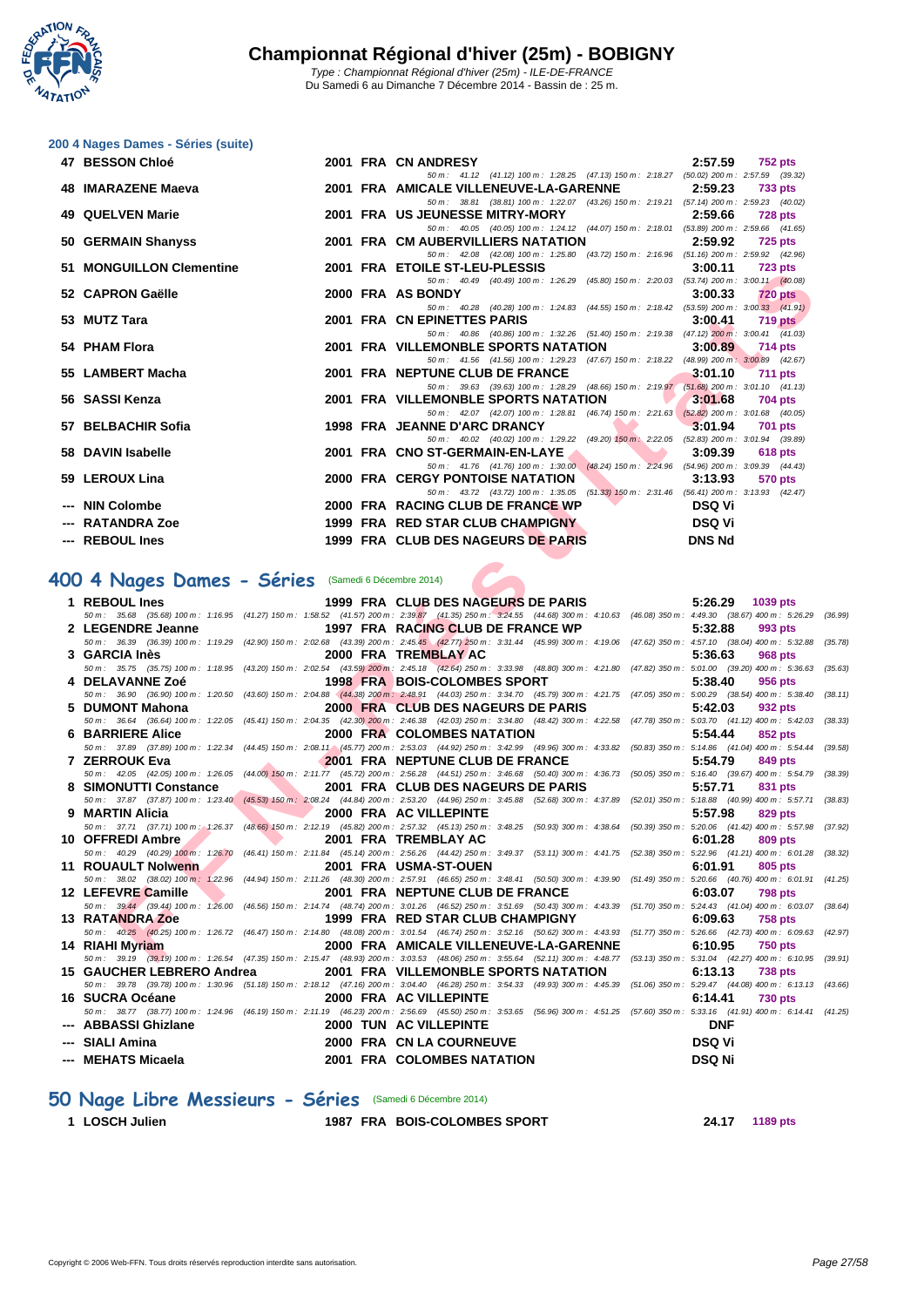**WATATION**  $^{\prime}$ 

| 2 CAPITAINE Arnaud            |  | 1991 FRA CSM PUTEAUX                      | 24.33 | <b>1177 pts</b> |
|-------------------------------|--|-------------------------------------------|-------|-----------------|
| 3 BEDAGUE Clément             |  | <b>1995 FRA SURESNES SPORTS NAUTIQUES</b> | 24.71 | 1150 pts        |
| 4 LABBACI Bilel               |  | <b>1997 FRA CSM GENEVILLIERS</b>          | 24.87 | 1139 pts        |
| 4 LY Jérôme                   |  | <b>1993 FRA CSM PUTEAUX</b>               | 24.87 | 1139 pts        |
| 6 VIQUERAT Alexandre          |  | 1995 FRA RACING CLUB DE FRANCE WP         | 24.89 | <b>1137 pts</b> |
| 7 BENATTIA Yanis              |  | <b>1993 FRA MONTIGNY NATATION</b>         | 24.94 | 1134 pts        |
| 8 ALVES Arnaud                |  | 1989 FRA CS NAUTIQUE NOISY-LE-GRAND       | 25.05 | <b>1126 pts</b> |
| 9 HYPOLITE Alexandre          |  | 1995 FRA AS ARGENTEUIL NATATION           | 25.13 | <b>1120 pts</b> |
| 10 BOITEL Lilian              |  | 1994 FRA ASSO NATATION DE SARTROUVILLE    | 25.30 | <b>1108 pts</b> |
| 11 ARAB Marouane              |  | <b>1990 FRA US VILLEJUIF NATATION</b>     | 25.33 | <b>1106 pts</b> |
| 12 ASSELIN Hugo               |  | 1995 FRA CS NAUTIQUE NOISY-LE-GRAND       | 25.36 | <b>1104 pts</b> |
| 13 PAPORE Jacques             |  | 1998 FRA VILLIERS SPORTS JEUNESSE         | 25.41 | <b>1101 pts</b> |
| 14 SAID ALY Haissam           |  | 1994 FRA CM GARGES-LES-GONESSE            | 25.53 | 1092 pts        |
| <b>15 NOIRBENT Christophe</b> |  | 1993 FRA AS HERBLAY NATATION              | 25.55 | 1091 pts        |
| 16 VEDOVATI Yann              |  | <b>1995 FRA CERGY PONTOISE NATATION</b>   | 25.60 | 1087 pts        |
| <b>17 SANIEZ Vincent</b>      |  | 1998 FRA NEPTUNE CLUB DE FRANCE           | 25.62 | 1086 pts        |
| <b>18 LANOUX Alexandre</b>    |  | 1997 FRA ASN LOUVRES-ROISSY-SURVILLIERS   | 25.63 | 1085 pts        |
| 19 NSER Faissal               |  | 1996 FRA AC VILLEPINTE                    | 25.83 | <b>1072 pts</b> |
| 20 AUBERT Clément             |  | <b>1995 FRA CSM PUTEAUX</b>               | 25.88 | 1068 pts        |
| 21 YELEGOU Claudio            |  | <b>1995 FRA CM AUBERVILLIERS NATATION</b> | 25.96 | 1063 pts        |
| 22 QUELVEN Thomas             |  | <b>1997 FRA US JEUNESSE MITRY-MORY</b>    | 25.99 |                 |
| 23 BRUN Alexandre             |  | 1999 FRA AC BOULOGNE-BILLANCOURT          | 26.03 | 1061 pts        |
|                               |  |                                           | 26.11 | 1058 pts        |
| 24 LEFEVRE Maxime             |  | <b>1990 FRA AC BOULOGNE-BILLANCOURT</b>   |       | 1052 pts        |
| 25 DE RE Louis-Michel         |  | 1994 FRA CLUB DES NAGEURS DE PARIS        | 26.12 | 1052 pts        |
| 26 MBUYI Clarence             |  | 1998 FRA U.S CRETEIL NATATION             | 26.15 | 1050 pts        |
| 27 DEMORISE Olivier           |  | 1996 FRA LA SAINT MANDEENNE               | 26.19 | <b>1047 pts</b> |
| 27 MARGUERON Alexis           |  | 1996 FRA AAS SARCELLES NATATION 95        | 26.19 | <b>1047 pts</b> |
| 29 ALIX Pierre                |  | <b>1995 FRA ASS SPORTIVE BOUVINES</b>     | 26.24 | 1044 pts        |
| 30 PEUFFIER Arthur            |  | <b>1995 FRA AS HERBLAY NATATION</b>       | 26.25 | 1043 pts        |
| <b>30 BERNARD Pierre-Elie</b> |  | <b>1995 FRA CN EPINETTES PARIS</b>        | 26.25 | 1043 pts        |
| 32 OUSTRY Julien              |  | <b>1988 FRA SPORTING CLUB 9 PARIS</b>     | 26.29 | 1040 pts        |
| 32 THEETEN Rémi               |  | 1996 FRA USM GAGNY                        | 26.29 | 1040 pts        |
| 32 PRETE Alexandre            |  | 1996 FRA JEANNE D'ARC DRANCY              | 26.29 | 1040 pts        |
| 35 FUZZATI Rafael             |  | 1997 ITA CLUB DES NAGEURS DE PARIS        | 26.33 | 1037 pts        |
| 36 BLADOU Dylan               |  | 1996 FRA U.S CRETEIL NATATION             | 26.37 | 1035 pts        |
| 36 LABRANCHE Julien           |  | 1990 FRA CN 95 EZANVILLE                  | 26.37 | 1035 pts        |
| 38 CETINER Sinan              |  | 1996 FRA NOGENT NATATION 94               | 26.38 | 1034 pts        |
| 39 LEMIERE-MAC DOUGLAS Adam   |  | 1998 FRA STADE FRANCAIS O COURBEVOIE      | 26.43 | 1031 pts        |
| <b>40 CLEMENT Matteo</b>      |  | 1997 FRA CANETON CLUB DE BEAUMONT         | 26.44 | 1030 pts        |
| 41 OLIVIÉ Nicolas             |  | 1997 FRA CLUB NAUTIQUE DOMREMY 13         | 26.45 | 1029 pts        |
| 41 BORNER Mathieu             |  | <b>1995 FRA CERGY PONTOISE NATATION</b>   | 26.45 | 1029 pts        |
| 43 MAILHOU Amaury             |  | 1995 FRA ETOILE ST-LEU-PLESSIS            | 26.47 | 1028 pts        |
| 44 SADOUDI Mohand             |  | 1996 MEX CS CLICHY 92                     | 26.48 | <b>1027 pts</b> |
| <b>45 BOIDART Florent</b>     |  | <b>1997 FRA MONTIGNY NATATION</b>         | 26.49 | <b>1027 pts</b> |
| <b>46 POTFER Marius</b>       |  | <b>1998 FRA LA SAINT MANDEENNE</b>        | 26.65 | 1016 pts        |
| <b>46 BATTNER Simon</b>       |  | <b>1999 FRA ASS SPORTIVE BOUVINES</b>     | 26.65 | 1016 pts        |
| 48 KEREKES Adam               |  | <b>1992 HUN ASS SPORTIVE BOUVINES</b>     | 26.66 | 1015 pts        |
| 49 PLOIX Adrien               |  | 1999 FRA RACING CLUB DE FRANCE WP         | 26.67 | 1015 pts        |
| 50 JANIW Karl-Joris           |  | <b>1997 FRA RSC MONTREUIL</b>             | 26.68 | 1014 pts        |
| 50 LITRE Martin               |  | 1997 PHI AC BOULOGNE-BILLANCOURT          | 26.68 | 1014 pts        |
| 52 POZZO Enzo                 |  | <b>1999 FRA AS NATATION RAINCY</b>        | 26.69 | 1013 pts        |
| 53 OUKAKI Arezki              |  | 1998 FRA JEANNE D'ARC DRANCY              | 26.72 | 1011 pts        |
| 54 NEVES PEDRO Thomas         |  | <b>1996 FRA CM AUBERVILLIERS NATATION</b> | 26.73 | 1011 pts        |
| 55 MEKHZOUNI Samy             |  | 1999 FRA U.S CRETEIL NATATION             | 26.74 | 1010 pts        |
|                               |  |                                           |       |                 |

| <b>Nage Libre Messieurs - Séries (suite)</b> |  |                                           |       |                 |
|----------------------------------------------|--|-------------------------------------------|-------|-----------------|
| 2 CAPITAINE Arnaud                           |  | <b>1991 FRA CSM PUTEAUX</b>               | 24.33 | <b>1177 pts</b> |
| 3 BEDAGUE Clément                            |  | <b>1995 FRA SURESNES SPORTS NAUTIQUES</b> | 24.71 | 1150 pts        |
| 4 LABBACI Bilel                              |  | <b>1997 FRA CSM GENEVILLIERS</b>          | 24.87 | 1139 pts        |
| 4 LY Jérôme                                  |  | <b>1993 FRA CSM PUTEAUX</b>               | 24.87 | 1139 pts        |
| 6 VIQUERAT Alexandre                         |  | 1995 FRA RACING CLUB DE FRANCE WP         | 24.89 | <b>1137 pts</b> |
| 7 BENATTIA Yanis                             |  | <b>1993 FRA MONTIGNY NATATION</b>         | 24.94 | <b>1134 pts</b> |
| 8 ALVES Arnaud                               |  | 1989 FRA CS NAUTIQUE NOISY-LE-GRAND       | 25.05 | <b>1126 pts</b> |
| 9 HYPOLITE Alexandre                         |  | <b>1995 FRA AS ARGENTEUIL NATATION</b>    | 25.13 | <b>1120 pts</b> |
| 10 BOITEL Lilian                             |  | 1994 FRA ASSO NATATION DE SARTROUVILLE    | 25.30 | <b>1108 pts</b> |
| 11 ARAB Marouane                             |  | <b>1990 FRA US VILLEJUIF NATATION</b>     | 25.33 | <b>1106 pts</b> |
| 12 ASSELIN Hugo                              |  | 1995 FRA CS NAUTIQUE NOISY-LE-GRAND       | 25.36 | <b>1104 pts</b> |
| 13 PAPORE Jacques                            |  | <b>1998 FRA VILLIERS SPORTS JEUNESSE</b>  | 25.41 | <b>1101 pts</b> |
| 14 SAID ALY Haissam                          |  | 1994 FRA CM GARGES-LES-GONESSE            | 25.53 | 1092 pts        |
| <b>15 NOIRBENT Christophe</b>                |  | 1993 FRA AS HERBLAY NATATION              | 25.55 | 1091 pts        |
| 16 VEDOVATI Yann                             |  | <b>1995 FRA CERGY PONTOISE NATATION</b>   | 25.60 | 1087 pts        |
| 17 SANIEZ Vincent                            |  | 1998 FRA NEPTUNE CLUB DE FRANCE           | 25.62 | <b>1086 pts</b> |
| 18 LANOUX Alexandre                          |  | 1997 FRA ASN LOUVRES-ROISSY-SURVILLIERS   | 25.63 | 1085 pts        |
| 19 NSER Faissal                              |  | <b>1996 FRA AC VILLEPINTE</b>             | 25.83 | <b>1072 pts</b> |
| 20 AUBERT Clément                            |  | <b>1995 FRA CSM PUTEAUX</b>               | 25.88 | 1068 pts        |
| 21 YELEGOU Claudio                           |  | <b>1995 FRA CM AUBERVILLIERS NATATION</b> | 25.96 | 1063 pts        |
| 22 QUELVEN Thomas                            |  | 1997 FRA US JEUNESSE MITRY-MORY           | 25.99 | 1061 pts        |
| 23 BRUN Alexandre                            |  | 1999 FRA AC BOULOGNE-BILLANCOURT          | 26.03 | 1058 pts        |
| 24 LEFEVRE Maxime                            |  | 1990 FRA AC BOULOGNE-BILLANCOURT          | 26.11 | 1052 pts        |
| 25 DE RE Louis-Michel                        |  | 1994 FRA CLUB DES NAGEURS DE PARIS        | 26.12 | <b>1052 pts</b> |
| 26 MBUYI Clarence                            |  | <b>1998 FRA U.S CRETEIL NATATION</b>      | 26.15 | <b>1050 pts</b> |
| 27 DEMORISE Olivier                          |  | <b>1996 FRA LA SAINT MANDEENNE</b>        | 26.19 | <b>1047 pts</b> |
| 27 MARGUERON Alexis                          |  | 1996 FRA AAS SARCELLES NATATION 95        | 26.19 | <b>1047 pts</b> |
| 29 ALIX Pierre                               |  | <b>1995 FRA ASS SPORTIVE BOUVINES</b>     | 26.24 | <b>1044 pts</b> |
| <b>30 PEUFFIER Arthur</b>                    |  | 1995 FRA AS HERBLAY NATATION              | 26.25 | 1043 pts        |
| <b>30 BERNARD Pierre-Elie</b>                |  | <b>1995 FRA CN EPINETTES PARIS</b>        | 26.25 | 1043 pts        |
| 32 OUSTRY Julien                             |  | <b>1988 FRA SPORTING CLUB 9 PARIS</b>     | 26.29 | 1040 pts        |
| 32 THEETEN Rémi                              |  | 1996 FRA USM GAGNY                        | 26.29 | <b>1040 pts</b> |
| 32 PRETE Alexandre                           |  | 1996 FRA JEANNE D'ARC DRANCY              | 26.29 | 1040 pts        |
| 35 FUZZATI Rafael                            |  | 1997 ITA CLUB DES NAGEURS DE PARIS        | 26.33 | <b>1037 pts</b> |
| 36 BLADOU Dylan                              |  | 1996 FRA U.S CRETEIL NATATION             | 26.37 | 1035 pts        |
| 36 LABRANCHE Julien                          |  | 1990 FRA CN 95 EZANVILLE                  | 26.37 | 1035 pts        |
| 38 CETINER Sinan                             |  | <b>1996 FRA NOGENT NATATION 94</b>        | 26.38 | 1034 pts        |
| 39 LEMIERE-MAC DOUGLAS Adam                  |  | 1998 FRA STADE FRANCAIS O COURBEVOIE      | 26.43 | 1031 pts        |
| 40 CLEMENT Matteo                            |  | <b>1997 FRA CANETON CLUB DE BEAUMONT</b>  | 26.44 | <b>1030 pts</b> |
| 41   OLIVIÉ Nicolas                          |  | <b>1997 FRA CLUB NAUTIQUE DOMREMY 13</b>  | 26.45 | 1029 pts        |
| 41 BORNER Mathieu                            |  | <b>1995 FRA CERGY PONTOISE NATATION</b>   | 26.45 | 1029 pts        |
| 43 MAILHOU Amaury                            |  | 1995 FRA ETOILE ST-LEU-PLESSIS            | 26.47 | 1028 pts        |
| 44 SADOUDI Mohand                            |  | 1996 MEX CS CLICHY 92                     | 26.48 | <b>1027 pts</b> |
| <b>45 BOIDART Florent</b>                    |  | <b>1997 FRA MONTIGNY NATATION</b>         | 26.49 | <b>1027 pts</b> |
| 46 POTFER Marius                             |  | 1998 FRA LA SAINT MANDEENNE               | 26.65 | <b>1016 pts</b> |
| 46 BATTNER Simon                             |  | <b>1999 FRA ASS SPORTIVE BOUVINES</b>     | 26.65 | <b>1016 pts</b> |
| 48 KEREKES Adam                              |  | <b>1992 HUN ASS SPORTIVE BOUVINES</b>     | 26.66 | 1015 pts        |
| 49 PLOIX Adrien                              |  | 1999 FRA RACING CLUB DE FRANCE WP         | 26.67 | 1015 pts        |
| 50  JANIW Karl-Joris                         |  | <b>1997 FRA RSC MONTREUIL</b>             | 26.68 | 1014 pts        |
| 50 LITRE Martin                              |  | 1997 PHI AC BOULOGNE-BILLANCOURT          | 26.68 | 1014 pts        |
| 52 POZZO Enzo                                |  | <b>1999 FRA AS NATATION RAINCY</b>        | 26.69 | 1013 pts        |
| 53   OUKAKI Arezki                           |  | 1998 FRA JEANNE D'ARC DRANCY              | 26.72 | <b>1011 pts</b> |
| 54 NEVES PEDRO Thomas                        |  | 1996 FRA CM AUBERVILLIERS NATATION        | 26.73 | 1011 pts        |
|                                              |  |                                           |       |                 |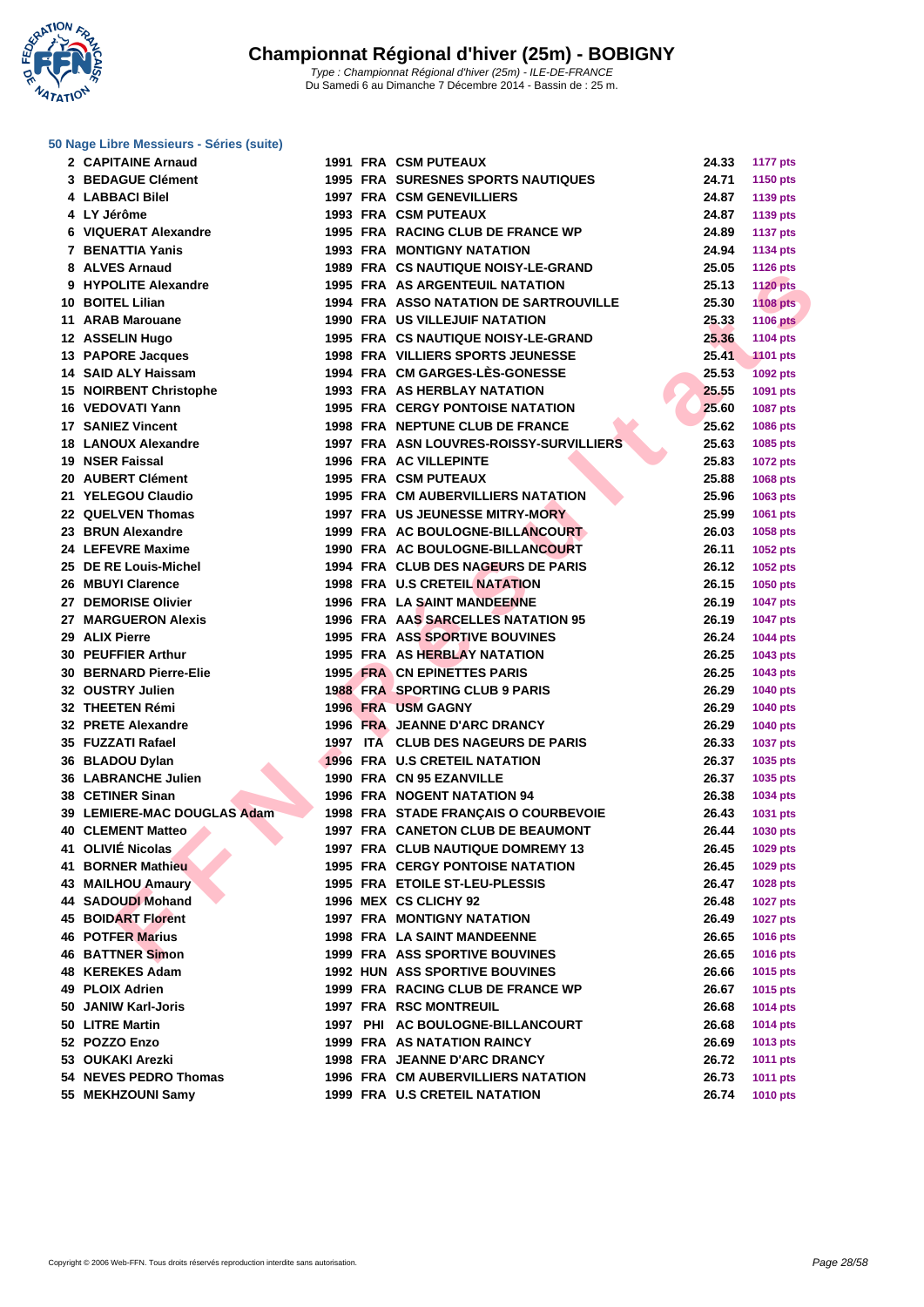**WATATION** 

| 56 BEN OTHMAN Rayan           |  | 1999 FRA RED STAR CLUB CHAMPIGNY          | 26.75 | 1009 pts        |
|-------------------------------|--|-------------------------------------------|-------|-----------------|
| 57 BERTHELIER Axel            |  | 2000 FRA CLUB NAUTIQUE DOMREMY 13         | 26.77 | 1008 pts        |
| 57 BLONDEAU Marc              |  | 1999 FRA NEPTUNE CLUB DE FRANCE           | 26.77 | 1008 pts        |
| 57 VICEL Hugo                 |  | 1998 FRA BOIS-COLOMBES SPORT              | 26.77 | 1008 pts        |
| 60 VRIGNON Arnaud             |  | <b>1999 FRA CERGY PONTOISE NATATION</b>   | 26.78 | <b>1007 pts</b> |
| 61 PIEL Ulrich                |  | 1999 FRA NEPTUNE CLUB DE FRANCE           | 26.81 | 1005 pts        |
| <b>62 SALANAVE Matteo</b>     |  | <b>1997 FRA CN EPINETTES PARIS</b>        | 26.82 | 1005 pts        |
| 63 BILLI Anis                 |  | 1995 FRA CLUB NAUTIQUE DE SEVRAN          | 26.83 | <b>1004 pts</b> |
| 64 GRANAL Sébastien           |  | 1997 FRA ST-GEORGES ARGENTEUIL            | 26.84 | <b>1003 pts</b> |
| 65 STURMACH Esteban           |  | 1999 FRA ASN LOUVRES-ROISSY-SURVILLIERS   | 26.85 | <b>1003 pts</b> |
| 66 TROUILLET Yvan             |  | 1993 FRA AC BOULOGNE-BILLANCOURT          | 26.86 | <b>1002 pts</b> |
| 67 ROUSSEL Thomas             |  | 1997 FRA JEANNE D'ARC DRANCY              | 26.88 | <b>1001 pts</b> |
| 68 MEZZOUGHI Yacine           |  | 1996 FRA AULNAY-SOUS-BOIS S.N             | 26.90 | 999 pts         |
| 69 BOUHIER Remy               |  | 1998 FRA CS CLICHY 92                     | 26.91 | 999 pts         |
| 69 BENCHEDERROU Yanis         |  | 1999 FRA US IVRY-SUR-SEINE                | 26.91 | 999 pts         |
| <b>71 MARQUAILLE Celestin</b> |  | <b>1996 FRA CLUB NAUTIQUE DOMREMY 13</b>  | 26.94 | 997 pts         |
| 72 BOUMERIDJA Zyad            |  | 1995 FRA US IVRY-SUR-SEINE                | 26.96 | 995 pts         |
| 73 MOUTARDE Mathieu           |  | <b>1998 FRA ST-GEORGES ARGENTEUIL</b>     | 27.00 | 993 pts         |
| 73 HERLUC Yoann               |  | 2000 FRA SCUF PARIS                       | 27.00 | 993 pts         |
| 75 GARNIER-LATREILLE Julien   |  | <b>1996 FRA SCUF PARIS</b>                | 27.01 | 992 pts         |
| 76 PLOYAERT Clery             |  | 1998 FRA AULNAY-SOUS-BOIS S.N             | 27.02 | 991 pts         |
| 77 PHONETHIPSVADS Alexandre   |  | <b>1998 FRA VILLIERS SPORTS JEUNESSE</b>  | 27.08 | 987 pts         |
| 78 PHILIPPE Matt              |  | 1999 FRA STELLA SPORTS ST-MAUR            | 27.10 | 986 pts         |
| 79 AZAOU Billel               |  | 2000 FRA U.S CRETEIL NATATION             | 27.13 | 984 pts         |
| <b>80 THEVENET Guillaume</b>  |  | 1996 FRA CN ANDRESY                       | 27.15 | 983 pts         |
| 81 DUBOSCQ Florian            |  | 1999 FRA CANETON CLUB DE BEAUMONT         | 27.23 | 977 pts         |
| 82 PETIT Josselin             |  | 1997 FRA BOIS-COLOMBES SPORT              | 27.24 | 977 pts         |
| 83 GLOUX Mathieu              |  | 1995 FRA ASSO NATATION DE SARTROUVILLE    | 27.25 | 976 pts         |
| 83 VALENZA Dylan              |  | 1997 FRA AS HERBLAY NATATION              | 27.25 | 976 pts         |
| <b>83 ZERHOUNI Elies</b>      |  | <b>1998 FRA US VILLEJUIF NATATION</b>     | 27.25 | 976 pts         |
| 86 MALLEM Lofti               |  | <b>1997 FRA RSC MONTREUIL</b>             | 27.26 | 976 pts         |
| 87 BENALI Sami                |  | <b>1998 FRA CN MAISONS-ALFORT</b>         | 27.27 | 975 pts         |
| 87 FAN Xavier                 |  | 1997 FRA US IVRY-SUR-SEINE                | 27.27 | 975 pts         |
| 89 TOUQUET Maxence            |  | 2000 FRA AC BOULOGNE-BILLANCOURT          | 27.32 | 972 pts         |
| 90 NIVEL Fabien               |  | 1999 FRA TREMBLAY AC                      | 27.45 | 963 pts         |
| 91 LE LOHER Guillaume         |  | 1998 FRA CS CLICHY 92                     | 27.46 | <b>962 pts</b>  |
| 92 DUHAMEL Antoine            |  | 1996 FRA CANETON CLUB DE BEAUMONT         | 27.50 | 960 pts         |
| 93 AIT OUHAMMOU Jamel         |  | <b>1998 FRA CM AUBERVILLIERS NATATION</b> | 27.51 | 959 pts         |
| 94 OUMNIA Rayanne             |  | 1996 FRA CLUB NAUTIQUE DOMREMY 13         | 27.57 | 955 pts         |
| 95 DELMAS Quentin             |  | 1999 FRA CLUB NAUTIQUE DOMREMY 13         | 27.63 | 951 pts         |
| 96 NIGUET Mathieu             |  | <b>1994 FRA US VILLEJUIF NATATION</b>     | 27.64 | 951 pts         |
| 97 GHAFIR Hedi                |  | 2000 FRA AS HERBLAY NATATION              | 27.65 | 950 pts         |
| 98 JOUAN Thibault             |  | 1999 FRA AS BONDY                         | 27.72 | 946 pts         |
| 99 LEITAO Florian             |  | <b>1999 FRA AS ARGENTEUIL NATATION</b>    | 27.77 | 942 pts         |
| 99 HANOTEAUX Tescelin         |  | 1999 FRA OLYMPIQUE LA GARENNE-COLOMBES    | 27.77 | 942 pts         |
| <b>101 HERPAIN Loic</b>       |  | 2001 FRA ETOILE ST-LEU-PLESSIS            | 27.79 | 941 pts         |
| 102 BENKHOUCHA Arslan         |  | 2000 FRA RACING CLUB DE FRANCE WP         | 27.82 | 939 pts         |
| 103 GAUTHIEROT Antoine        |  | 2000 FRA NEPTUNE CLUB DE FRANCE           | 27.83 | 938 pts         |
| 104 EL AZIZI DEBDI Omar       |  | 1998 ESP CM AUBERVILLIERS NATATION        | 27.84 | 938 pts         |
| 105 PANZO Yanis               |  | 2000 FRA US IVRY-SUR-SEINE                | 27.87 | 936 pts         |
| 106 ROUBY Hugo                |  | 2000 FRA AS HERBLAY NATATION              | 27.92 | 933 pts         |
| 106 AHIZOUNE Marwane          |  | 2000 FRA CLUB NAUTIQUE DOMREMY 13         | 27.92 | 933 pts         |
| 108 DJURIC Dario              |  | 1998 FRA ASS SPORTIVE BOUVINES            | 27.93 | 932 pts         |
| 108 CHAALANE Hakim            |  | 2000 FRA AAS SARCELLES NATATION 95        | 27.93 | 932 pts         |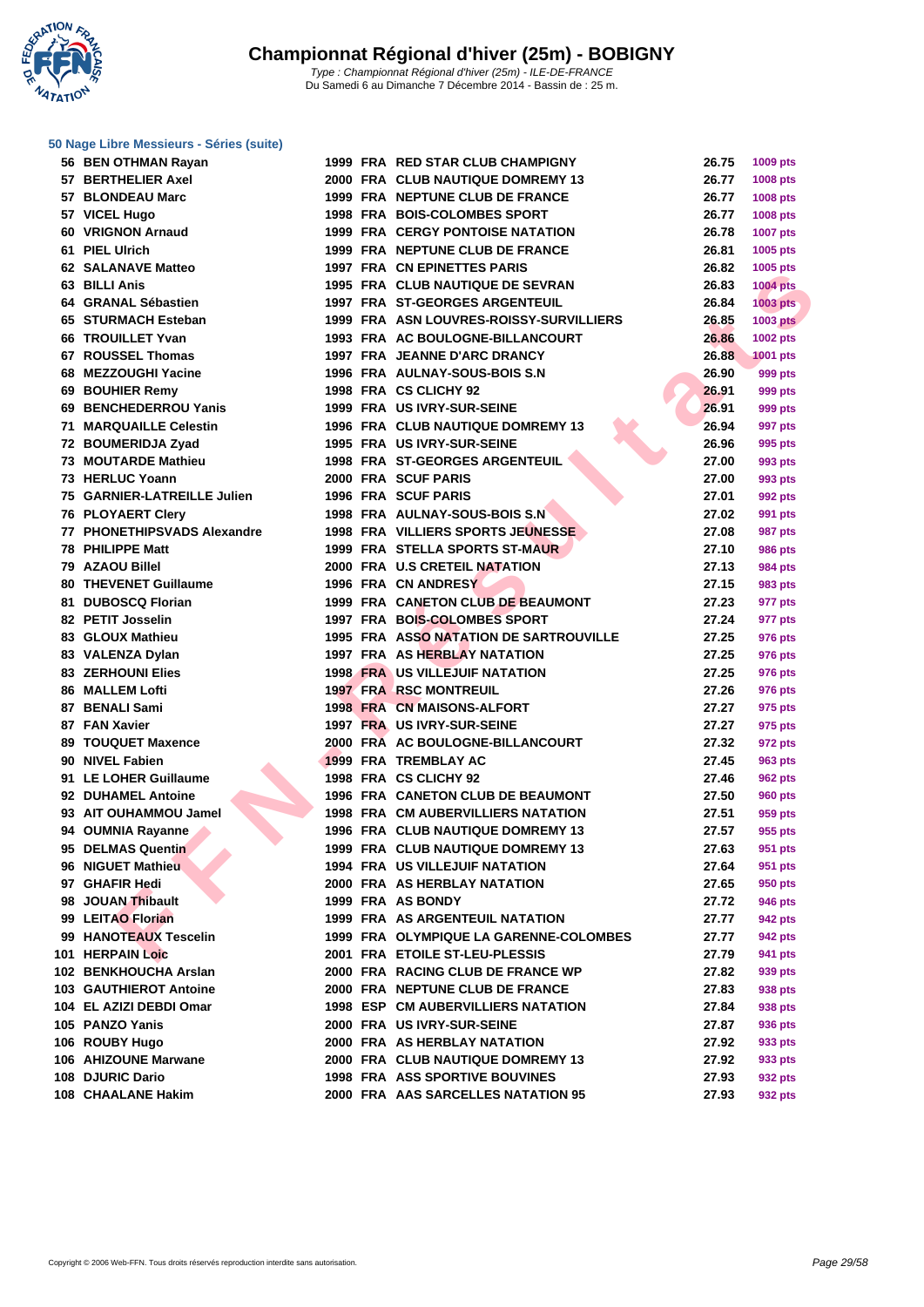**WATATION** 

| 108 COURDOUAN Nathan                       |
|--------------------------------------------|
| 111 ENCAOUA Noam                           |
| 112 ROUGAGNOU Zachary                      |
| 113 GELLY Antoine                          |
| 113 BAGES Marlon                           |
| <b>115 BOURDIGNON Lucas</b>                |
| 116 VILDARY Benoit                         |
| 116 PINTO Anthony                          |
| 116 EL KALACHE Rayan                       |
| 119 CHESTIER Paul                          |
| 120 KHEIDRI Mohamed                        |
| 121 HANNIER Julien                         |
| 122 BEITIA Stéphane                        |
| 123 FERRADJ Samy                           |
| 124 METOIS Florent                         |
| 125 COUTINHO Enzo                          |
| 126 KHIAT Aslane                           |
| 127 LE QUENTREC Alexandre                  |
|                                            |
| 128 FUCHS Hugo<br>128 FERGE Malcom-Alexis  |
| 130 DOREAU Julien                          |
| 131 MAAZOUZ Aladdin                        |
| 131 GILLET Theo                            |
| 133 FERNANDES Antoine                      |
|                                            |
| 134 PAREN Maxime<br>135 CHETOUANI Mohamed  |
|                                            |
| 136 SAMSON Théophile                       |
| 137 FAVREAU Joris                          |
| 138 FLEURY Samuel<br>139 BEN-DJEMAA Nassim |
|                                            |
| 140 MANSOUR SOLTANI Yassine                |
| <b>141 PLAZANET Lucas</b>                  |
| 142 TALEB Yacine                           |
| 143 CHADER Adam                            |
| 144 BOURGÉ Emilien                         |
| 145 BENAMAR Philippe                       |
| 146 CHEVTCHOUK Cosma                       |
| 147 GILLET Adrien<br>148 LAVOINE Paul      |
|                                            |
| 149 BOUAZIZ Anis                           |
| 149 VALET Benjamin                         |
| 151 ANSEUR Adel                            |
| 152 SLIM Bassel                            |
| 153 LE PRIOL Etienne                       |
| 154 DAMIAN Basile                          |
| <b>155 CHAMBRAUD Charles</b>               |
| <b>156 JASLET Emmanuel</b>                 |
| 157 CASTERA Louis                          |
| 158 JOLLIVET Mathéo                        |
| 159 BENKHELIL Samy                         |
| <b>159 ARDES Eliott</b>                    |
| 161 CHAPON Éric                            |
| 162 SIMEANT Léo                            |
| 163 SCHOUPPE Paul                          |

| 108 COURDOUAN Nathan                                     |  | <b>1999 FRA SN FRANCONVILLE</b>                                       | 27.93 | 932 pts        |
|----------------------------------------------------------|--|-----------------------------------------------------------------------|-------|----------------|
| 111 ENCAOUA Noam                                         |  | 1998 FRA RACING CLUB DE FRANCE WP                                     | 27.96 | 930 pts        |
| 112 ROUGAGNOU Zachary                                    |  | 2000 FRA CN MAISONS-ALFORT                                            | 27.97 | 930 pts        |
| 113 GELLY Antoine                                        |  | 1998 FRA NEPTUNE CLUB DE FRANCE                                       | 28.04 | 925 pts        |
| 113 BAGES Marlon                                         |  | 1998 FRA CN MAISONS-ALFORT                                            | 28.04 | 925 pts        |
| <b>115 BOURDIGNON Lucas</b>                              |  | <b>1999 FRA MOUETTES DE PARIS</b>                                     | 28.05 | 924 pts        |
| 116 VILDARY Benoit                                       |  | 1997 FRA CS LES LILAS NATATION                                        | 28.06 | 924 pts        |
| 116 PINTO Anthony                                        |  | 1999 FRA ETOILE ST-LEU-PLESSIS                                        | 28.06 | <b>924 pts</b> |
| 116 EL KALACHE Rayan                                     |  | 1999 FRA STADE FRANÇAIS O COURBEVOIE                                  | 28.06 | <b>924 pts</b> |
| 119 CHESTIER Paul                                        |  | <b>1998 FRA SCUF PARIS</b>                                            | 28.08 | <b>922 pts</b> |
| 120 KHEIDRI Mohamed                                      |  | 1999 FRA CN EPINETTES PARIS                                           | 28.09 | <b>922 pts</b> |
| 121 HANNIER Julien                                       |  | <b>1999 FRA RSC MONTREUIL</b>                                         | 28.11 | <b>921 pts</b> |
| 122 BEITIA Stéphane                                      |  | 1998 FRA SN FRANCONVILLE                                              | 28.13 | 919 pts        |
| 123 FERRADJ Samy                                         |  | 2000 FRA AC BOBIGNY                                                   | 28.18 | 916 pts        |
| 124 METOIS Florent                                       |  | 1997 FRA ASSO NATATION DE SARTROUVILLE                                | 28.21 | 914 pts        |
| 125 COUTINHO Enzo                                        |  | 2000 FRA ASN LOUVRES-ROISSY-SURVILLIERS                               | 28.22 | 914 pts        |
| 126 KHIAT Aslane                                         |  | 2000 FRA ST-GEORGES ARGENTEUIL                                        | 28.23 | 913 pts        |
| <b>127 LE QUENTREC Alexandre</b>                         |  | 1999 FRA CN EPINETTES PARIS                                           | 28.24 | 912 pts        |
| 128 FUCHS Hugo                                           |  | 1997 FRA NEPTUNE CLUB DE FRANCE                                       | 28.25 | 912 pts        |
| 128 FERGE Malcom-Alexis                                  |  | 1999 FRA AC VILLEPINTE                                                | 28.25 | 912 pts        |
| 130 DOREAU Julien                                        |  | <b>1998 FRA ASS SPORTIVE BOUVINES</b>                                 | 28.26 | 911 pts        |
| 131 MAAZOUZ Aladdin                                      |  | 2000 FRA BOIS-COLOMBES SPORT                                          | 28.28 | 910 pts        |
| 131 GILLET Theo                                          |  | 2000 FRA CLUB DES NAGEURS DE PARIS                                    | 28.28 | 910 pts        |
| <b>133 FERNANDES Antoine</b>                             |  | 2000 FRA OLYMPIQUE LA GARENNE-COLOMBES                                | 28.30 | 909 pts        |
| 134 PAREN Maxime                                         |  | 2000 FRA AC BOULOGNE-BILLANCOURT                                      | 28.37 | 904 pts        |
| 135 CHETOUANI Mohamed                                    |  | 2000 FRA CM AUBERVILLIERS NATATION                                    | 28.42 | 901 pts        |
| 136 SAMSON Théophile                                     |  | 2000 FRA NEPTUNE CLUB DE FRANCE                                       | 28.44 | 900 pts        |
| 137 FAVREAU Joris                                        |  | 1999 FRA USO BEZONS                                                   | 28.46 | 898 pts        |
| 138 FLEURY Samuel                                        |  | 1999 FRA CS CLICHY 92                                                 | 28.51 | 895 pts        |
| 139 BEN-DJEMAA Nassim                                    |  | 1999 FRA AAS SARCELLES NATATION 95                                    | 28.52 |                |
|                                                          |  |                                                                       | 28.55 | 895 pts        |
| 140 MANSOUR SOLTANI Yassine<br><b>141 PLAZANET Lucas</b> |  | 2000 FRA AAS SARCELLES NATATION 95<br>2000 FRA NEPTUNE CLUB DE FRANCE | 28.56 | 893 pts        |
|                                                          |  |                                                                       |       | 892 pts        |
| 142 TALEB Yacine                                         |  | 2001 FRA AULNAY-SOUS-BOIS S.N                                         | 28.58 | 891 pts        |
| 143 CHADER Adam                                          |  | 2000 FRA CS CLICHY 92                                                 | 28.60 | 890 pts        |
| 144 BOURGÉ Emilien                                       |  | 2000 FRA AC BOULOGNE-BILLANCOURT                                      | 28.61 | 889 pts        |
| <b>145 BENAMAR Philippe</b>                              |  | 2000 FRA AULNAY-SOUS-BOIS S.N                                         | 28.63 | 888 pts        |
| 146 CHEVTCHOUK Cosma                                     |  | 1999 FRA CS CLICHY 92                                                 | 28.69 | 884 pts        |
| 147 GILLET Adrien                                        |  | 2000 FRA AAS SARCELLES NATATION 95                                    | 28.70 | 883 pts        |
| 148 LAVOINE Paul                                         |  | 1999 FRA CLUB NAUTIQUE DOMREMY 13                                     | 28.74 | 881 pts        |
| 149 BOUAZIZ Anis                                         |  | 1999 FRA CN LA COURNEUVE                                              | 28.78 | 878 pts        |
| 149 VALET Benjamin                                       |  | 2000 FRA CNO ST-GERMAIN-EN-LAYE                                       | 28.78 | 878 pts        |
| 151 ANSEUR Adel                                          |  | <b>1998 FRA ST-GEORGES ARGENTEUIL</b>                                 | 28.80 | 877 pts        |
| 152 SLIM Bassel                                          |  | <b>1999 FRA CERGY PONTOISE NATATION</b>                               | 28.82 | 876 pts        |
| 153 LE PRIOL Etienne                                     |  | 2000 FRA CLUB DES NAGEURS DE PARIS                                    | 28.91 | 870 pts        |
| 154 DAMIAN Basile                                        |  | 1999 FRA SPORTING CLUB 9 PARIS                                        | 29.02 | 864 pts        |
| 155 CHAMBRAUD Charles                                    |  | 2001 FRA COLOMBES NATATION                                            | 29.03 | 863 pts        |
| 156 JASLET Emmanuel                                      |  | 2000 FRA JEANNE D'ARC DRANCY                                          | 29.06 | 861 pts        |
| <b>157 CASTERA Louis</b>                                 |  | <b>2000 FRA CERGY PONTOISE NATATION</b>                               | 29.07 | 860 pts        |
| 158 JOLLIVET Mathéo                                      |  | 2000 FRA USC CONFLANS-STE-HONORINE                                    | 29.10 | 859 pts        |
| 159 BENKHELIL Samy                                       |  | 2001 FRA STADE FRANÇAIS O COURBEVOIE                                  | 29.15 | 856 pts        |
| 159 ARDES Eliott                                         |  | 2000 FRA NEPTUNE CLUB DE FRANCE                                       | 29.15 | 856 pts        |
| 161 CHAPON Eric                                          |  | 2001 FRA USC CONFLANS-STE-HONORINE                                    | 29.19 | 853 pts        |
| 162 SIMEANT Léo                                          |  | 2001 FRA AULNAY-SOUS-BOIS S.N                                         | 29.23 | 851 pts        |
| 163 SCHOUPPE Paul                                        |  | 2000 FRA CLUB DES NAGEURS DE PARIS                                    | 29.27 | 848 pts        |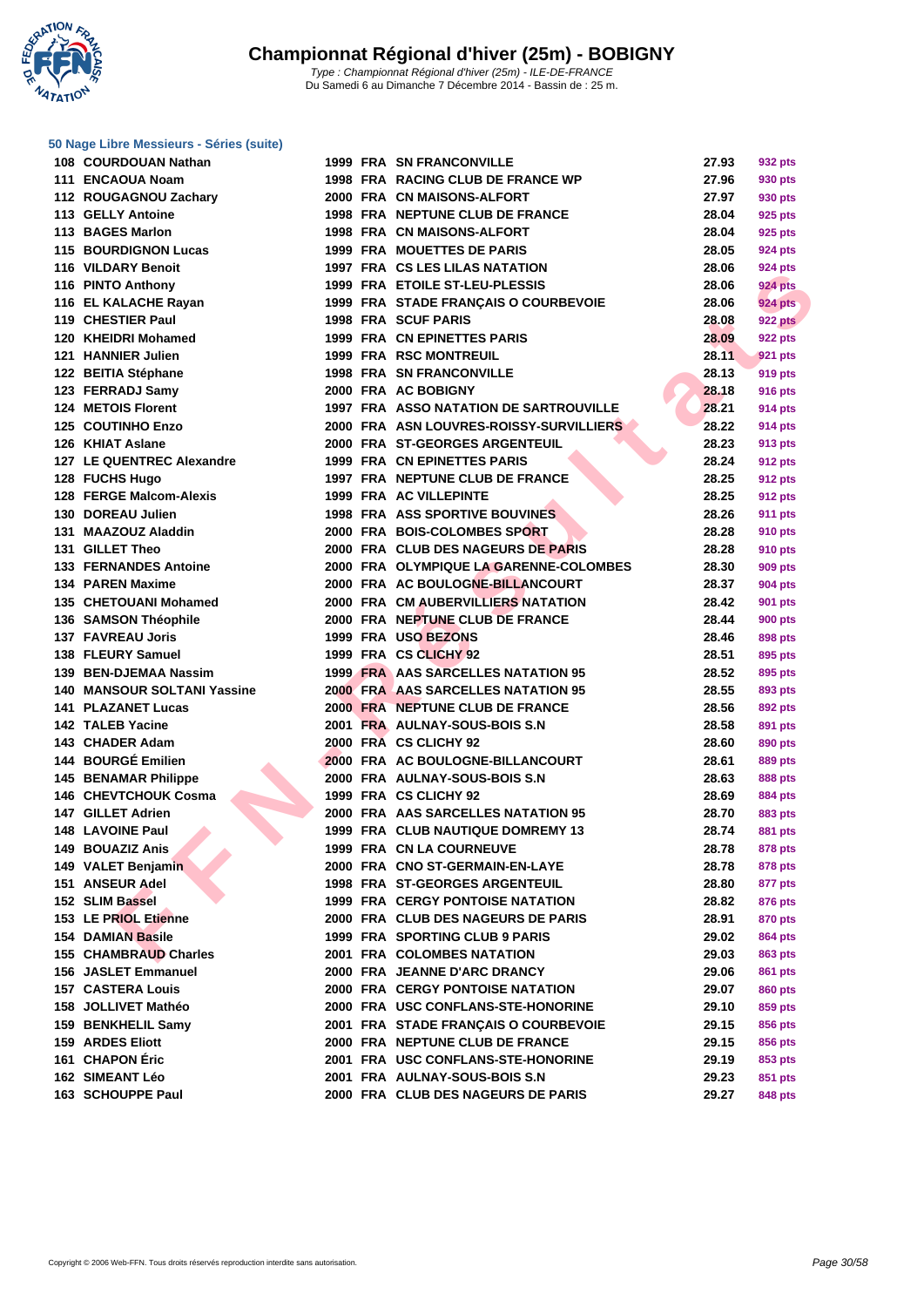**WATATION** 17

| 164 KEBDI Yanis                                             |  | <b>2000 FRA CN LA COURNEUVE</b>           |  | 29.31                                                           | 846 pts         |  |
|-------------------------------------------------------------|--|-------------------------------------------|--|-----------------------------------------------------------------|-----------------|--|
| 165 DRULHE Thibault                                         |  | 2001 FRA VILLIERS SPORTS JEUNESSE         |  | 29.32                                                           | 845 pts         |  |
| 166 MARIE Gaétan                                            |  | <b>2001 FRA CERGY PONTOISE NATATION</b>   |  | 29.46                                                           | 837 pts         |  |
| 167 AZZIOU Sami                                             |  | <b>2001 FRA COLOMBES NATATION</b>         |  | 29.53                                                           | 832 pts         |  |
| 168 SCHNEIDER Paul                                          |  | 2001 FRA BOIS-COLOMBES SPORT              |  | 29.67                                                           | <b>824 pts</b>  |  |
| 168 DIDI Lyès                                               |  | 2001 FRA STADE FRANÇAIS O COURBEVOIE      |  | 29.67                                                           | 824 pts         |  |
| 170 VANDAELE Quentin                                        |  | 2001 FRA NOGENT NATATION 94               |  | 29.72                                                           | <b>821 pts</b>  |  |
| 171 DORSEUIL Mathieu                                        |  | 2000 FRA US IVRY-SUR-SEINE                |  | 29.94                                                           | <b>808 pts</b>  |  |
| 172 BERREHILI Issam                                         |  | 2001 FRA AC VILLEPINTE                    |  | 30.14                                                           | <b>796 pts</b>  |  |
| 173 DUCHEN Arthur                                           |  | 2001 FRA AC BOULOGNE-BILLANCOURT          |  | 30.22                                                           | <b>791 pts</b>  |  |
| 174 BALDASSARE Ennio                                        |  | 2001 FRA US VILLEJUIF NATATION            |  | 30.24                                                           | <b>790 pts</b>  |  |
| 175 ZOUGHEBI Mateo                                          |  | 2001 FRA CLUB DES NAGEURS DE PARIS        |  | 30.25                                                           | <b>789 pts</b>  |  |
| 176 MOUGIN Jules                                            |  | 2001 FRA NEPTUNE CLUB DE FRANCE           |  | 30.34                                                           | <b>784 pts</b>  |  |
| 177 N GUYEN CAO Clement                                     |  | 2001 FRA AMICALE VILLENEUVE-LA-GARENNE    |  | 30.65                                                           | <b>766 pts</b>  |  |
| 178 KADRI Marwane                                           |  | 2001 FRA ETOILE ST-LEU-PLESSIS            |  | 30.93                                                           | <b>750 pts</b>  |  |
| 179 BELKACEMI Rayan                                         |  | 2001 FRA USMA-ST-OUEN                     |  | 31.01                                                           | 745 pts         |  |
| 180 AZAT Rhyan                                              |  | 2001 FRA CS CLICHY 92                     |  | 31.06                                                           | <b>742 pts</b>  |  |
| <b>181 SIGNOREL-LURAINE Néo</b>                             |  | 2001 FRA CN ANDRESY                       |  | 31.17                                                           | <b>736 pts</b>  |  |
| 182 RABAH Nadjib                                            |  | 2001 FRA JEANNE D'ARC DRANCY              |  | 31.47                                                           | <b>719 pts</b>  |  |
| 183 FRANCOIS Flavien                                        |  | 2001 FRA CSM GENEVILLIERS                 |  | 31.50                                                           | 717 pts         |  |
| 184 FERNANA Oussama                                         |  | 2001 FRA COLOMBES NATATION                |  | 31.91                                                           | <b>694 pts</b>  |  |
| --- SAMSON Marc-Antoine                                     |  | 1998 FRA NEPTUNE CLUB DE FRANCE           |  | DSQ Da                                                          |                 |  |
| --- GONCALVES Nathan                                        |  | 1998 FRA USO BEZONS                       |  | DSQ Da                                                          |                 |  |
| --- MENNANE Mustapha                                        |  | 1999 FRA CSM GENEVILLIERS                 |  | <b>DSQ Da</b>                                                   |                 |  |
| --- LAPHITZ Guillaume                                       |  | 2001 FRA OLYMPIQUE LA GARENNE-COLOMBES    |  | <b>DNS</b> dec                                                  |                 |  |
| --- TARDY Charles                                           |  | 1996 FRA C.N VALLEE DE MONTMORENCY        |  | <b>DNS</b> dec                                                  |                 |  |
| --- REY Martin                                              |  | 1999 FRA RSC MONTREUIL                    |  | <b>DNS</b> dec                                                  |                 |  |
| --- JAOUANI Ouday-adel                                      |  | 1998 FRA CN ASNIERES                      |  | <b>DNS</b> dec                                                  |                 |  |
| --- MOUTARDE Etienne                                        |  | 2001 FRA ST-GEORGES ARGENTEUIL            |  | <b>DNS</b> dec                                                  |                 |  |
| --- MANCHE Aymeric                                          |  | 1993 FRA CN 95 EZANVILLE                  |  | <b>DNS</b> dec                                                  |                 |  |
| --- DESCAMPS Quentin                                        |  | <b>1989 FRA RSC MONTREUIL</b>             |  | <b>DNS</b> dec                                                  |                 |  |
| --- HAUGUEL Robin                                           |  | <b>1997 FRA CS LES LILAS NATATION</b>     |  | <b>DNS</b> dec                                                  |                 |  |
| --- BENLEKBIR Salim                                         |  | <b>1998 FRA AS NATATION RAINCY</b>        |  | <b>DNS</b> dec                                                  |                 |  |
| --- GALLO Antoine                                           |  | 1996 FRA AS HERBLAY NATATION              |  | <b>DNS Nd</b>                                                   |                 |  |
|                                                             |  |                                           |  |                                                                 |                 |  |
| 00 Nage Libre Messieurs - Séries (Dimanche 7 Décembre 2014) |  |                                           |  |                                                                 |                 |  |
| 1 LOSCH Julien                                              |  | <b>1987 FRA BOIS-COLOMBES SPORT</b>       |  | 53.05                                                           | 1186 pts        |  |
| 2 CAPITAINE Arnaud                                          |  | <b>1991 FRA CSM PUTEAUX</b>               |  | 50 m: 25.39 (25.39) 100 m: 53.05 (27.66)                        |                 |  |
|                                                             |  |                                           |  | 53.78<br>$50 m$ : $26.22$ $(26.22)$ $100 m$ : $53.78$ $(27.56)$ | <b>1161 pts</b> |  |
| 3 CHOUFA Jordane                                            |  | 1995 FRA STADE FRANÇAIS O COURBEVOIE      |  | 54.36                                                           | 1141 pts        |  |
|                                                             |  |                                           |  | 50 m: 26.65 (26.65) 100 m: 54.36 (27.71)                        |                 |  |
| 4 HEYSER Quentin                                            |  | <b>1996 FRA ES NANTERRE</b>               |  | 54.38<br>50 m: 26.16 (26.16) 100 m: 54.38 (28.22)               | <b>1140 pts</b> |  |
| 5 HYPOLITE Alexandre                                        |  | 1995 FRA AS ARGENTEUIL NATATION           |  | 54.83                                                           | 1125 pts        |  |
| <b>6 BEDAGUE Clément</b>                                    |  | <b>1995 FRA SURESNES SPORTS NAUTIQUES</b> |  | $50 m$ : $26.29$ $(26.29)$ $100 m$ : $54.83$ $(28.54)$<br>55.08 |                 |  |
|                                                             |  |                                           |  | 50 m: 26.20 (26.20) 100 m: 55.08 (28.88)                        | <b>1116 pts</b> |  |
| $\overline{z}$ accredibility                                |  | 400E FBA CONAUTIOUR NOICY LE CRAND        |  | EE 40                                                           | <b>AAAA</b>     |  |

# **100 Nage Libre Messieurs - Séries** (Dimanche 7 Décembre 2014)

| 1 LOSCH Julien           |  | <b>1987 FRA BOIS-COLOMBES SPORT</b>           |                |                | 53.05                                     | <b>1186 pts</b>              |  |
|--------------------------|--|-----------------------------------------------|----------------|----------------|-------------------------------------------|------------------------------|--|
|                          |  |                                               | $50 m$ : 25.39 |                | $(25.39)$ 100 m :                         | 53.05 (27.66)                |  |
| 2 CAPITAINE Arnaud       |  | <b>1991 FRA CSM PUTEAUX</b>                   |                |                | 53.78<br>$50 m$ : 26.22 (26.22) $100 m$ : | 1161 pts<br>53.78 (27.56)    |  |
| 3 CHOUFA Jordane         |  | 1995 FRA STADE FRANÇAIS O COURBEVOIE          |                |                | 54.36                                     | 1141 $pts$                   |  |
|                          |  |                                               |                |                | $50 m$ : 26.65 (26.65) $100 m$ :          | 54.36 (27.71)                |  |
| 4 HEYSER Quentin         |  | 1996 FRA ES NANTERRE                          |                |                | 54.38                                     | 1140 pts                     |  |
| 5 HYPOLITE Alexandre     |  | <b>1995 FRA AS ARGENTEUIL NATATION</b>        |                |                | 50 m: 26.16 (26.16) 100 m:<br>54.83       | 54.38 (28.22)<br>1125 $p$ ts |  |
|                          |  |                                               |                |                | $50 m$ : 26.29 (26.29) $100 m$ :          | 54.83 (28.54)                |  |
| <b>6 BEDAGUE Clément</b> |  | <b>1995 FRA SURESNES SPORTS NAUTIQUES</b>     |                |                | 55.08                                     | 1116 pts                     |  |
|                          |  |                                               |                | $50 m$ : 26.20 | $(26.20)$ 100 m :                         | 55.08 (28.88)                |  |
| 7 ASSELIN Hugo           |  | 1995 FRA CS NAUTIQUE NOISY-LE-GRAND           |                |                | 55.10                                     | <b>1116 pts</b>              |  |
| 8 BENATTIA Yanis         |  | <b>1993 FRA MONTIGNY NATATION</b>             | 50 m: 26.50    |                | $(26.50)$ 100 m :<br>55.29                | 55.10 (28.60)<br>1109 $pts$  |  |
|                          |  |                                               | $50 m$ : 26.61 |                | $(26.61)$ 100 m :                         | 55.29 (28.68)                |  |
| 9 LANOUX Alexandre       |  | 1997 FRA ASN LOUVRES-ROISSY-SURVILLIERS       |                |                | 55.53                                     | <b>1101 pts</b>              |  |
|                          |  |                                               |                |                | 50 m: 26.58 (26.58) 100 m:                | 55.53 (28.95)                |  |
| 10 BOITEL Lilian         |  | <b>1994 FRA ASSO NATATION DE SARTROUVILLE</b> | $50 m$ : 26.26 |                | 55.81<br>$(26.26)$ 100 m :                | 1092 pts<br>55.81 (29.55)    |  |
| 11 CAZEMAYOU Tanguy      |  | 1996 FRA RED STAR CLUB CHAMPIGNY              |                |                | 55.85                                     | 1090 pts                     |  |
|                          |  |                                               | 50 m: 26.92    |                | $(26.92)$ 100 m :                         | 55.85 (28.93)                |  |
| 12 CHOLLEY Adrien        |  | <b>1995 FRA NOGENT NATATION 94</b>            |                |                | 55.96                                     | 1087 pts                     |  |
|                          |  |                                               |                |                | 50 m: 27.14 (27.14) 100 m: 55.96 (28.82)  |                              |  |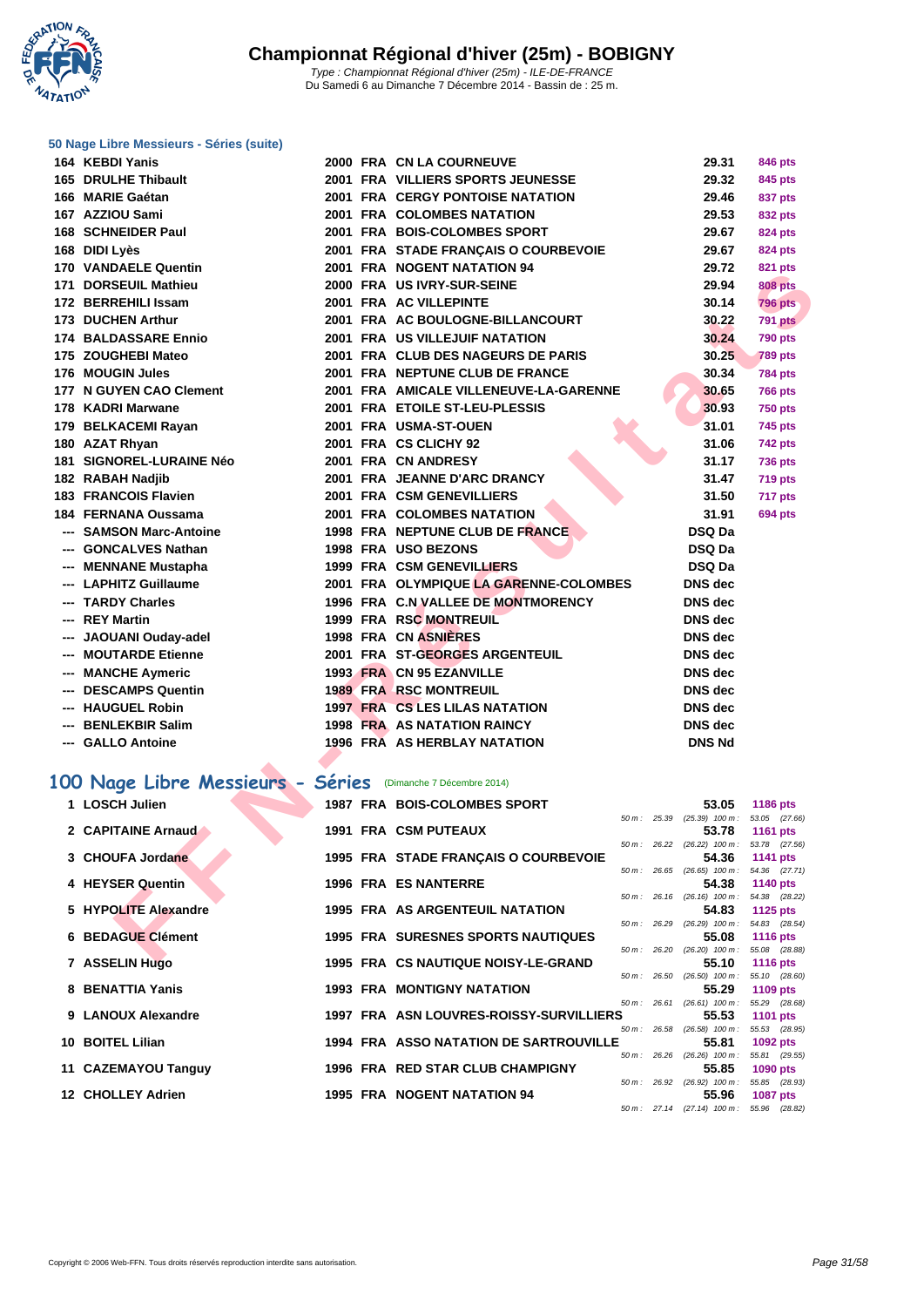

|  | 100 Nage Libre Messieurs - Séries (suite) |  |
|--|-------------------------------------------|--|
|  |                                           |  |

| 13 ARAB Marouane                     |  | <b>1990 FRA US VILLEJUIF NATATION</b>     |        | 56.14                                                     | 1081 pts                         |
|--------------------------------------|--|-------------------------------------------|--------|-----------------------------------------------------------|----------------------------------|
| <b>14 NOIRBENT Guillaume</b>         |  | <b>1995 FRA AS HERBLAY NATATION</b>       |        | 50 m : 27.40 (27.40) 100 m :<br>56.17                     | 56.14 (28.74)<br>1080 pts        |
| 15 SAID ALY Haissam                  |  | 1994 FRA CM GARGES-LES-GONESSE            |        | 50 m: 27.11 (27.11) 100 m:<br>56.21                       | 56.17 (29.06)<br>1078 pts        |
| 16 DELOMEZ Romain                    |  | <b>1998 FRA COLOMBES NATATION</b>         |        | 50 m : 26.73 (26.73) 100 m :<br>56.34                     | 56.21 (29.48)<br>1074 pts        |
| 17 HADDADI Méziane                   |  | 1996 FRA ES NANTERRE                      |        | $50 m$ : 27.09 (27.09) $100 m$ :<br>56.57                 | 56.34 (29.25)<br>1066 pts        |
| 18 VICEL Hugo                        |  | 1998 FRA BOIS-COLOMBES SPORT              |        | $50 m$ : 27.46 (27.46) $100 m$ :<br>56.69                 | 56.57 (29.11)<br><b>1062 pts</b> |
| 19 PAPORE Jacques                    |  | <b>1998 FRA VILLIERS SPORTS JEUNESSE</b>  |        | $50 m$ : 27.60 (27.60) $100 m$ :<br>56.73                 | 56.69 (29.09)<br><b>1061 pts</b> |
| 20 OUKAKI Arezki                     |  | 1998 FRA JEANNE D'ARC DRANCY              |        | $50 m$ : $26.99$ $(26.99)$ $100 m$ :<br>56.90             | 56.73 (29.74)<br>1056 pts        |
| 21 QUELVEN Thomas                    |  | 1997 FRA US JEUNESSE MITRY-MORY           |        | $50 m$ : 27.54 (27.54) $100 m$ :<br>56.95                 | 56.90 (29.36)<br>1054 pts        |
| 22 ALIX Pierre                       |  | 1995 FRA ASS SPORTIVE BOUVINES            |        | $50 \text{ m}$ : 27.20 (27.20) 100 m:<br>57.04            | 56.95 (29.75)<br>1051 pts        |
| 23 LABBACI Bilel                     |  | <b>1997 FRA CSM GENEVILLIERS</b>          |        | $50 \text{ m}: 27.44$ $(27.44)$ $100 \text{ m}:$<br>57.06 | 57.04 (29.60)<br>1050 pts        |
| 24 VEYSSIERE Nicolas                 |  | <b>1996 FRA CERGY PONTOISE NATATION</b>   |        | $50 \text{ m}$ : 26.22 (26.22) 100 m :<br>57.19           | 57.06 (30.84)<br><b>1046 pts</b> |
| 25 PEUFFIER Arthur                   |  | 1995 FRA AS HERBLAY NATATION              |        | 50 m: 27.61 (27.61) 100 m:<br>57.24                       | 57.19 (29.58)<br>1044 pts        |
| 26 LITRE Martin                      |  | 1997 PHI AC BOULOGNE-BILLANCOURT          |        | $50 m$ : 26.68 (26.68) 100 m :<br>57.31                   | 57.24 (30.56)<br>1042 pts        |
| 27 LEFEVRE Maxime                    |  | 1990 FRA AC BOULOGNE-BILLANCOURT          |        | 50 m: 27.71 (27.71) 100 m: 57.31 (29.60)<br>57.42         | 1038 pts                         |
| 28 BRUN Alexandre                    |  | 1999 FRA AC BOULOGNE-BILLANCOURT          |        | 50 m: 27.13 (27.13) 100 m:<br>57.43                       | 57.42 (30.29)<br>1038 pts        |
| 29 NSER Faissal                      |  | 1996 FRA AC VILLEPINTE                    |        | 50 m: 27.10 (27.10) 100 m: 57.43 (30.33)<br>57.45         | 1038 pts                         |
| 30 BOIDART Florent                   |  | <b>1997 FRA MONTIGNY NATATION</b>         |        | 50 m: 27.34 (27.34) 100 m: 57.45 (30.11)<br>57.51         | 1036 pts                         |
| 31 MBUYI Clarence                    |  | 1998 FRA U.S CRETEIL NATATION             |        | 50 m: 27.50 (27.50) 100 m:<br>57.54                       | 57.51 (30.01)<br>1035 pts        |
| 32 AUBERT Clément                    |  | 1995 FRA CSM PUTEAUX                      |        | 50 m: 27.41 (27.41) 100 m: 57.54 (30.13)<br>57.55         | 1034 pts                         |
| 33 COTTE Leo                         |  | <b>1997 FRA CSM PUTEAUX</b>               |        | 50 m: 27.29 (27.29) 100 m:<br>57.78                       | 57.55 (30.26)<br><b>1027 pts</b> |
| <b>34 SANIEZ Vincent</b>             |  | 1998 FRA NEPTUNE CLUB DE FRANCE           |        | 50 m: 28.23 (28.23) 100 m: 57.78 (29.55)<br>57.80         | <b>1026 pts</b>                  |
| 35 STURMACH Esteban                  |  | 1999 FRA ASN LOUVRES-ROISSY-SURVILLIERS   |        | $50 m$ : 27.64 (27.64) $100 m$ :<br>57.81                 | 57.80 (30.16)<br><b>1026 pts</b> |
| <b>36 BATTNER Simon</b>              |  | <b>1999 FRA ASS SPORTIVE BOUVINES</b>     |        | 50 m: 27.76 (27.76) 100 m:<br>57.91                       | 57.81 (30.05)<br>1023 pts        |
| 37 THEETEN Rémi                      |  | 1996 FRA USM GAGNY                        |        | 50 m : 28.25 (28.25) 100 m :<br>57.93                     | 57.91 (29.66)<br><b>1022 pts</b> |
| <b>38 RODRIGUES DA SILVA Nicolas</b> |  | <b>1996 FRA ES NANTERRE</b>               |        | 50 m: 27.63 (27.63) 100 m:<br>57.98                       | 57.93 (30.30)<br><b>1020 pts</b> |
| 39 DEMORISE Olivier                  |  | 1996 FRA LA SAINT MANDEENNE               |        | $50 m$ : 27.54 (27.54) $100 m$ :<br>58.06                 | 57.98 (30.44)<br>1018 pts        |
| 40 BEN OTHMAN Rayan                  |  | 1999 FRA RED STAR CLUB CHAMPIGNY          |        | 50 m : 28.38 (28.38) 100 m :<br>58.07                     | 58.06 (29.68)<br><b>1017 pts</b> |
| 41 GALLO Antoine                     |  | 1996 FRA AS HERBLAY NATATION              |        | 50 m: 28.02 (28.02) 100 m:<br>58.09                       | 58.07 (30.05)<br><b>1017 pts</b> |
| 42 MEKHZOUNI Samy                    |  | <b>1999 FRA U.S CRETEIL NATATION</b>      |        | 50 m: 27.88 (27.88) 100 m:<br>58.16                       | 58.09 (30.21)<br>1014 pts        |
| 43 YELEGOU Claudio                   |  | <b>1995 FRA CM AUBERVILLIERS NATATION</b> |        | 50 m: 27.56 (27.56) 100 m:<br>58.20                       | 58.16 (30.60)<br>1013 pts        |
| 44 ROUSSEL Thomas                    |  | 1997 FRA JEANNE D'ARC DRANCY              |        | 50 m: 27.08 (27.08) 100 m:<br>58.22                       | 58.20 (31.12)<br>1013 pts        |
| 45 GRANAL Sébastien                  |  | 1997 FRA ST-GEORGES ARGENTEUIL            |        | 50 m: 27.96 (27.96) 100 m:<br>58.32                       | 58.22 (30.26)<br>1009 pts        |
| 46 PRETE Alexandre                   |  | 1996 FRA JEANNE D'ARC DRANCY              | 50 m : | 28.20 (28.20) 100 m :<br>58.35                            | 58.32 (30.12)<br>1008 pts        |
| 47 KEREKES Adam                      |  | <b>1992 HUN ASS SPORTIVE BOUVINES</b>     |        | 50 m : 27.40 (27.40) 100 m :<br>58.41                     | 58.35 (30.95)<br>1006 pts        |
| 48 HERLUC Yoann                      |  | 2000 FRA SCUF PARIS                       |        | 50 m: 28.10 (28.10) 100 m:<br>58.42                       | 58.41 (30.31)<br>1006 pts        |
|                                      |  |                                           |        | 50 m: 28.38 (28.38) 100 m: 58.42 (30.04)                  |                                  |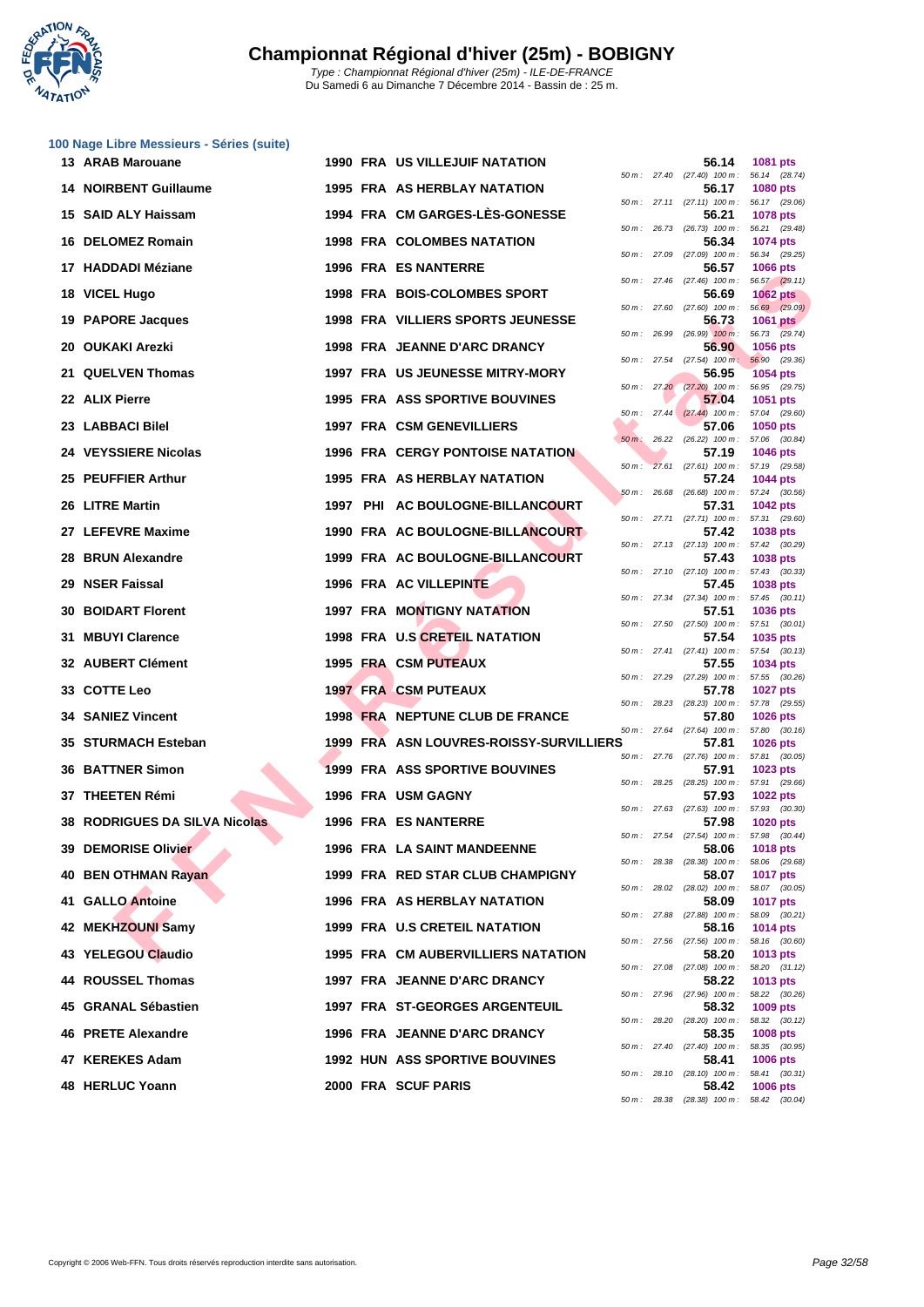

|    | 100 Nage Libre Messieurs - Séries (suite) |  |                                        |              |              |                                                     |                                 |         |
|----|-------------------------------------------|--|----------------------------------------|--------------|--------------|-----------------------------------------------------|---------------------------------|---------|
|    | 49 DE RE Louis-Michel                     |  | 1994 FRA CLUB DES NAGEURS DE PARIS     |              |              | 58.43<br>50 m: 27.53 (27.53) 100 m:                 | 1006 pts<br>58.43 (30.90)       |         |
|    | 50 PLOIX Adrien                           |  | 1999 FRA RACING CLUB DE FRANCE WP      |              |              | 58.52<br>50 m: 27.83 (27.83) 100 m:                 | 1003 pts<br>58.52 (30.69)       |         |
|    | 51 FUZZATI Rafael                         |  | 1997 ITA CLUB DES NAGEURS DE PARIS     |              |              | 58.62<br>$50 m$ : 28.23 (28.23) $100 m$ :           | 1000 pts<br>58.62 (30.39)       |         |
|    | 52 VRIGNON Arnaud                         |  | 1999 FRA CERGY PONTOISE NATATION       |              |              | 58.63                                               | 999 pts                         |         |
|    | 53 DJURIC Dario                           |  | <b>1998 FRA ASS SPORTIVE BOUVINES</b>  |              |              | 50 m: 27.10 (27.10) 100 m:<br>58.69                 | 58.63 (31.53)<br>997 pts        |         |
|    | 54 DUBOSCQ Florian                        |  | 1999 FRA CANETON CLUB DE BEAUMONT      | 50 m: 28.19  |              | (28.19) 100 m :<br>58.80                            | 58.69 (30.50)<br>994 pts        |         |
|    | 55 REY Martin                             |  | <b>1999 FRA RSC MONTREUIL</b>          |              |              | 50 m: 28.10 (28.10) 100 m: 58.80 (30.70)<br>58.82   | 993 pts                         |         |
|    | 56 BENCHEDERROU Yanis                     |  | 1999 FRA US IVRY-SUR-SEINE             |              |              | 50 m : 27.96 (27.96) 100 m : 58.82 (30.86)<br>58.84 | 993 pts                         |         |
|    | 57 SIPOS Adrien                           |  | 1996 FRA USM GAGNY                     | 50 m: 28.28  |              | $(28.28)$ 100 m:<br>58.89                           | 58.84 (30.56)<br>991 pts        |         |
|    | 58 POTFER Marius                          |  | <b>1998 FRA LA SAINT MANDEENNE</b>     |              |              | 50 m: 28.55 (28.55) 100 m: 58.89 (30.34)<br>58.91   | 990 pts                         |         |
|    | 59 DUMAY Kilian                           |  | 1997 FRA ETOILE ST-LEU-PLESSIS         | 50 m :       |              | 28.43 (28.43) 100 m:<br>59.09                       | 58.91<br>985 pts                | (30.48) |
|    | 60 MOUTARDE Mathieu                       |  | <b>1998 FRA ST-GEORGES ARGENTEUIL</b>  | $50 m$ :     |              | 28.27 (28.27) 100 m: 59.09 (30.82)<br>59.12         | 984 pts                         |         |
|    | 61 SALANAVE Matteo                        |  | 1997 FRA CN EPINETTES PARIS            | $50 m$ :     |              | 28.36 (28.36) 100 m: 59.12 (30.76)<br>59.15         | 983 pts                         |         |
|    | 62 LE LOHER Guillaume                     |  | 1998 FRA CS CLICHY 92                  | 50 m :       | 28.08        | $(28.08)$ 100 m : 59.15 $(31.07)$<br>59.26          |                                 |         |
|    |                                           |  |                                        |              |              | 50 m: 28.45 (28.45) 100 m: 59.26 (30.81)            | 979 pts                         |         |
|    | 62 PETIT Josselin                         |  | 1997 FRA BOIS-COLOMBES SPORT           |              |              | 59.26<br>50 m: 28.64 (28.64) 100 m:                 | 979 pts<br>59.26 (30.62)        |         |
|    | 64 POZZO Enzo                             |  | <b>1999 FRA AS NATATION RAINCY</b>     |              |              | 59.27<br>50 m: 28.14 (28.14) 100 m: 59.27 (31.13)   | 979 pts                         |         |
|    | 65 PHILIPPE Matt                          |  | <b>1999 FRA STELLA SPORTS ST-MAUR</b>  |              |              | 59.34<br>50 m: 29.10 (29.10) 100 m: 59.34 (30.24)   | 977 pts                         |         |
|    | 66 JANIW Karl-Joris                       |  | 1997 FRA RSC MONTREUIL                 | 50 m: 28.80  |              | 59.36<br>$(28.80)$ 100 m : 59.36 $(30.56)$          | 976 pts                         |         |
|    | 67 HO Ly-Nam                              |  | 1999 FRA SN FRANCONVILLE               |              |              | 59.38<br>50 m: 29.09 (29.09) 100 m: 59.38 (30.29)   | 975 pts                         |         |
|    | 68 LEITAO Florian                         |  | 1999 FRA AS ARGENTEUIL NATATION        | 50 m: 28.89  |              | 59.43<br>$(28.89)$ 100 m : 59.43 $(30.54)$          | 974 pts                         |         |
|    | 69 SEBILLE Mehdi                          |  | <b>1998 FRA ES NANTERRE</b>            |              |              | 59.45<br>50 m: 29.32 (29.32) 100 m: 59.45 (30.13)   | 973 pts                         |         |
|    | 70 BAGES Marlon                           |  | 1998 FRA CN MAISONS-ALFORT             | 50 m :       |              | 59.48<br>29.11 (29.11) 100 m:                       | 972 pts<br>59.48 (30.37)        |         |
|    | 71 JOUAN Thibault                         |  | 1999 FRA AS BONDY                      |              |              | 59.57                                               | 969 pts                         |         |
|    | 72 HANOTEAUX Tescelin                     |  | 1999 FRA OLYMPIQUE LA GARENNE-COLOMBES | 50 m: 28.94  |              | $(28.94)$ 100 m : 59.57 $(30.63)$<br>59.60          | 969 pts                         |         |
|    | 72 GLOUX Mathieu                          |  | 1995 FRA ASSO NATATION DE SARTROUVILLE |              |              | 50 m: 28.75 (28.75) 100 m: 59.60 (30.85)<br>59.60   | 969 pts                         |         |
|    | 74 PLOYAERT Clery                         |  | 1998 FRA AULNAY-SOUS-BOIS S.N          |              | 50 m : 28.28 | $(28.28)$ 100 m : 59.60 $(31.32)$<br>59.72          | 965 pts                         |         |
|    | 75 FERGE Malcom-Alexis                    |  | 1999 FRA AC VILLEPINTE                 |              |              | 50 m: 28.27 (28.27) 100 m:<br>59.82                 | 59.72 (31.45)<br><b>962 pts</b> |         |
|    | <b>76 LHUSSIER Come</b>                   |  | 1999 FRA CNO ST-GERMAIN-EN-LAYE        |              |              | 50 m: 29.19 (29.19) 100 m:<br>59.83                 | 59.82 (30.63)<br>961 pts        |         |
|    | 77 BILLI Anis                             |  | 1995 FRA CLUB NAUTIQUE DE SEVRAN       |              |              | 50 m: 29.17 (29.17) 100 m:<br>59.84                 | 59.83<br>961 pts                | (30.66) |
|    | <b>78 MARQUAILLE Celestin</b>             |  | 1996 FRA CLUB NAUTIQUE DOMREMY 13      |              | 50 m: 28.34  | $(28.34)$ 100 m :<br>59.88                          | 59.84 (31.50)<br>960 pts        |         |
|    | 78 MEZZOUGHI Yacine                       |  | 1996 FRA AULNAY-SOUS-BOIS S.N          |              |              | 50 m: 28.35 (28.35) 100 m:<br>59.88                 | 59.88 (31.53)<br>960 pts        |         |
|    | 80 TOUQUET Maxence                        |  | 2000 FRA AC BOULOGNE-BILLANCOURT       | 50 m : 27.80 |              | $(27.80)$ 100 m :<br>59.95                          | 59.88 (32.08)<br>958 pts        |         |
| 81 |                                           |  | 1995 FRA US IVRY-SUR-SEINE             | 50 m: 28.88  |              | $(28.88)$ 100 m : 59.95 $(31.07)$<br>59.99          |                                 |         |
|    | <b>BOUMERIDJA Zyad</b>                    |  |                                        | 50 m : 28.39 |              | $(28.39)$ 100 m :                                   | 956 pts<br>59.99 (31.60)        |         |
|    | 82 LABRANCHE Julien                       |  | 1990 FRA CN 95 EZANVILLE               |              | 50 m : 28.70 | 1:00.03<br>(28.70) 100 m: 1:00.03 (31.33)           | 955 pts                         |         |
|    | 83 LEMIERE-MAC DOUGLAS Adam               |  | 1998 FRA STADE FRANÇAIS O COURBEVOIE   |              |              | 1:00.10                                             | 953 pts                         |         |

**84 GARNIER-LATREILLE Julien 1996 FRA SCUF PARIS 1:00.15 951 pts**

50 m : 28.64 (28.64) 100 m : 1:00.10 (31.46)

50 m : 29.17 (29.17) 100 m : 1:00.15 (30.98)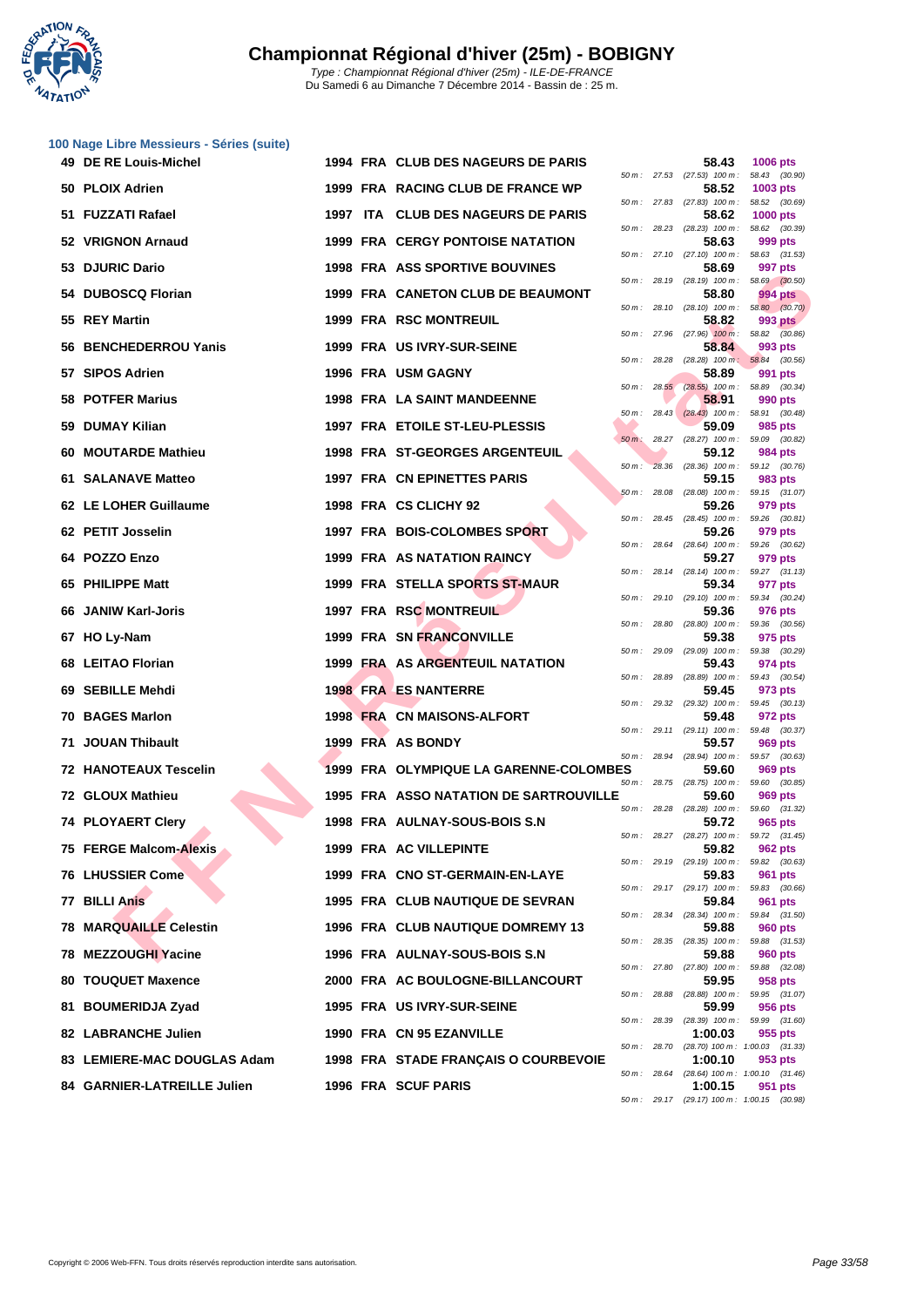

| 85 NIGUET Baptiste           |  | 1996 FRA US IVRY-SUR-SEINE                    |          |              | 1:00.33 | 946 pts                                                      |
|------------------------------|--|-----------------------------------------------|----------|--------------|---------|--------------------------------------------------------------|
| 86 NEVES PEDRO Thomas        |  | <b>1996 FRA CM AUBERVILLIERS NATATION</b>     |          |              | 1:00.46 | 50 m: 29.12 (29.12) 100 m: 1:00.33 (31.21)<br>942 pts        |
| 87 DUBEY Samuel              |  | 1998 FRA MOUETTES DE PARIS                    |          |              | 1:00.48 | 50 m: 28.15 (28.15) 100 m: 1:00.46 (32.31)<br>941 pts        |
| <b>88 GAUTHIEROT Antoine</b> |  | 2000 FRA NEPTUNE CLUB DE FRANCE               |          |              | 1:00.52 | 50 m: 29.11 (29.11) 100 m: 1:00.48 (31.37)<br>940 pts        |
| 89 BENNADJI Aimen            |  | 2000 FRA ES NANTERRE                          |          |              | 1:00.61 | 50 m: 28.97 (28.97) 100 m: 1:00.52 (31.55)<br>937 pts        |
| 89 NIVEL Fabien              |  | 1999 FRA TREMBLAY AC                          |          | 50 m: 28.83  | 1:00.61 | (28.83) 100 m: 1:00.61 (31.78)<br>937 pts                    |
| 91 BENALI Sami               |  |                                               |          |              |         | 50 m: 29.20 (29.20) 100 m: 1:00.61 (31.41)                   |
|                              |  | 1998 FRA CN MAISONS-ALFORT                    |          |              | 1:00.70 | 934 pts<br>50 m: 29.22 (29.22) 100 m: 1:00.70 (31.48)        |
| 92 CLAISSE Tanguy            |  | 1998 FRA CN EPINETTES PARIS                   |          | 50 m: 28.69  | 1:00.72 | 934 pts<br>(28.69) 100 m: 1:00.72 (32.03)                    |
| 93 GHAFIR Hedi               |  | 2000 FRA AS HERBLAY NATATION                  |          |              | 1:00.74 | 933 pts<br>50 m: 29.04 (29.04) 100 m: 1:00.74 (31.70)        |
| 94 VALET Benjamin            |  | 2000 FRA CNO ST-GERMAIN-EN-LAYE               |          |              | 1:00.78 | 932 pts<br>50 m: 29.43 (29.43) 100 m: 1:00.78 (31.35)        |
| 95 GILLET Theo               |  | 2000 FRA CLUB DES NAGEURS DE PARIS            |          |              | 1:00.81 | 931 pts<br>50 m: 29.02 (29.02) 100 m: 1:00.81 (31.79)        |
| 96 CHADER Adam               |  | 2000 FRA CS CLICHY 92                         |          |              | 1:01.05 | 923 pts                                                      |
| 97 THEVENET Guillaume        |  | 1996 FRA CN ANDRESY                           | $50 m$ : |              | 1:01.09 | 29.34 (29.34) 100 m: 1:01.05 (31.71)<br>922 pts              |
| 98 FUCHS Hugo                |  | 1997 FRA NEPTUNE CLUB DE FRANCE               |          |              | 1:01.10 | 50 m: 29.00 (29.00) 100 m: 1:01.09 (32.09)<br>922 pts        |
| 99 METOIS Florent            |  | <b>1997 FRA ASSO NATATION DE SARTROUVILLE</b> |          | 50 m : 28.86 | 1:01.14 | (28.86) 100 m: 1:01.10 (32.24)<br>921 pts                    |
| 100 BENKHOUCHA Arslan        |  | 2000 FRA RACING CLUB DE FRANCE WP             |          |              | 1:01.19 | 50 m: 29.43 (29.43) 100 m: 1:01.14 (31.71)<br>919 pts        |
| 101 LE PRIOL Etienne         |  | 2000 FRA CLUB DES NAGEURS DE PARIS            |          |              | 1:01.20 | 50 m: 29.77 (29.77) 100 m: 1:01.19 (31.42)<br>919 pts        |
| 102 PINTO Anthony            |  | 1999 FRA ETOILE ST-LEU-PLESSIS                |          | 50 m: 29.61  | 1:01.26 | (29.61) 100 m: 1:01.20 (31.59)<br>917 pts                    |
|                              |  |                                               |          |              |         | 50 m: 28.93 (28.93) 100 m: 1:01.26 (32.33)                   |
| 103 GUIGOU Pierre-Lucas      |  | 2000 FRA U.S CRETEIL NATATION                 |          |              | 1:01.28 | 916 pts<br>50 m: 29.36 (29.36) 100 m: 1:01.28 (31.92)        |
| 104 MARX Louis               |  | 1998 FRA LA SAINT MANDEENNE                   |          | 50 m: 28.86  | 1:01.30 | 916 pts<br>(28.86) 100 m: 1:01.30 (32.44)                    |
| 105 COUTINHO Enzo            |  | 2000 FRA ASN LOUVRES-ROISSY-SURVILLIERS       |          |              | 1:01.36 | 914 pts<br>50 m: 29.63 (29.63) 100 m: 1:01.36 (31.73)        |
| 105 KHIAT Aslane             |  | 2000 FRA ST-GEORGES ARGENTEUIL                |          |              | 1:01.36 | <b>914 pts</b><br>50 m: 29.50 (29.50) 100 m: 1:01.36 (31.86) |
| 107 OUMNIA Rayanne           |  | <b>1996 FRA CLUB NAUTIQUE DOMREMY 13</b>      |          |              | 1:01.42 | 912 pts<br>50 m: 29.31 (29.31) 100 m: 1:01.42 (32.11)        |
| 108 CHEVTCHOUK Cosma         |  | 1999 FRA CS CLICHY 92                         |          |              | 1:01.49 | 910 pts                                                      |
| 109 PAREN Maxime             |  | 2000 FRA AC BOULOGNE-BILLANCOURT              |          |              | 1:01.56 | 50 m: 29.17 (29.17) 100 m: 1:01.49 (32.32)<br><b>908 pts</b> |
| 109 EL AZIZI DEBDI Omar      |  | <b>1998 ESP CM AUBERVILLIERS NATATION</b>     |          |              | 1:01.56 | 50 m: 29.71 (29.71) 100 m: 1:01.56 (31.85)<br>908 pts        |
| 111 ENCAOUA Noam             |  | 1998 FRA RACING CLUB DE FRANCE WP             |          |              | 1:01.57 | 50 m: 28.46 (28.46) 100 m: 1:01.56 (33.10)<br>907 pts        |
| 112 MAHUZIER Maxence         |  | 1998 FRA STADE FRANÇAIS O COURBEVOIE          |          |              | 1:01.62 | 50 m: 29.17 (29.17) 100 m: 1:01.57 (32.40)<br><b>906 pts</b> |
| 113 ROUBY Hugo               |  | 2000 FRA AS HERBLAY NATATION                  |          |              | 1:01.73 | 50 m: 30.27 (30.27) 100 m: 1:01.62 (31.35)<br>902 pts        |
| 114 ROUGAGNOU Zachary        |  | 2000 FRA CN MAISONS-ALFORT                    |          |              | 1:01.82 | 50 m: 30.03 (30.03) 100 m: 1:01.73 (31.70)<br>900 pts        |
|                              |  |                                               |          |              |         | 50 m: 29.64 (29.64) 100 m: 1:01.82 (32.18)                   |
| 115 FLEURY Samuel            |  | 1999 FRA CS CLICHY 92                         |          |              | 1:01.89 | 898 pts<br>50 m: 29.43 (29.43) 100 m: 1:01.89 (32.46)        |
| 116 FERNANDES Antoine        |  | 2000 FRA OLYMPIQUE LA GARENNE-COLOMBES        |          |              | 1:02.02 | 894 pts<br>50 m: 28.81 (28.81) 100 m: 1:02.02 (33.21)        |
| 117 AIT OUHAMMOU Jamel       |  | <b>1998 FRA CM AUBERVILLIERS NATATION</b>     |          |              | 1:02.03 | 893 pts<br>50 m: 28.85 (28.85) 100 m: 1:02.03 (33.18)        |
| 118 COHEN Theo               |  | 1999 FRA CSM PUTEAUX                          |          |              | 1:02.06 | 892 pts<br>50 m: 29.21 (29.21) 100 m: 1:02.06 (32.85)        |
| 119 LAVOINE Paul             |  | 1999 FRA CLUB NAUTIQUE DOMREMY 13             |          |              | 1:02.10 | 891 pts<br>50 m: 29.89 (29.89) 100 m: 1:02.10 (32.21)        |
| 120 BARON Emeric             |  | 1989 FRA CANETON CLUB DE BEAUMONT             |          |              | 1:02.22 | 888 pts                                                      |

| $50 m$ :    | 29.12 | $(29.12)$ 100 m :            | 1:00.33 (31.21)                      |
|-------------|-------|------------------------------|--------------------------------------|
|             |       | 1:00.46                      | 942 pts                              |
| $50 m$ :    | 28.15 | $(28.15)$ 100 m :            | 1:00.46<br>(32.31)                   |
|             |       | 1:00.48                      | 941<br>pts                           |
| $50 m$ :    | 29.11 | (29.11) 100 m:               | 1:00.48<br>(31.37)                   |
|             |       | 1:00.52                      | <b>940 pts</b>                       |
| $50 m$ :    | 28.97 | $(28.97)$ 100 m :            | 1:00.52<br>(31.55)                   |
|             |       | 1:00.61                      | 937 pts                              |
| $50 m$ :    | 28.83 | $(28.83) 100 m$ :            | (31.78)<br>1:00.61                   |
|             |       | 1:00.61                      | 937 pts                              |
| $50 m$ :    | 29.20 | (29.20) 100 m :              | 1:00.61<br>(31.41)                   |
|             |       | 1:00.70                      | <b>934 pts</b>                       |
| $50 m$ :    | 29.22 | $(29.22)$ 100 m:             | (31.48)<br>1:00.70                   |
|             |       | 1:00.72                      | 934 pts                              |
| $50 m$ :    | 28.69 | $(28.69)$ 100 m:             | 1:00.72<br>(32.03)                   |
|             |       | 1:00.74                      | 933 pts                              |
| $50 m$ :    | 29.04 | $(29.04)$ 100 m :            | 1:00.74<br>(31.70)                   |
|             |       | 1:00.78                      | 932 pts                              |
| $50 m$ :    | 29.43 | $(29.43)$ 100 m :<br>1:00.81 | (31.35)<br>1:00.78                   |
| $50 m$ :    | 29.02 | $(29.02)$ 100 m :            | 931 pts<br>1:00.81<br>(31.79)        |
|             |       | 1:01.05                      | 923 pts                              |
| $50 m$ :    | 29.34 | $(29.34) 100 m$ :            | 1:01.05<br>(31.71)                   |
|             |       | 1:01.09                      | 922 pts                              |
| $50 m$ :    | 29.00 | (29.00) 100 m :              | 1:01.09<br>(32.09)                   |
|             |       | 1:01.10                      | 922 pts                              |
| $50 m$ :    | 28.86 | $(28.86) 100 m$ :            | 1:01.10<br>(32.24)                   |
|             |       | 1:01.14                      | 921<br>pts                           |
| $50 m$ :    | 29.43 | $(29.43) 100 m$ :            | 1:01.14<br>(31.71)                   |
|             |       | 1:01.19                      | 919 pts                              |
| $50 m$ :    | 29.77 | $(29.77)$ 100 m :            | 1:01.19<br>(31.42)                   |
|             |       | 1:01.20                      | <b>919 pts</b>                       |
| $50 m$ :    | 29.61 | $(29.61)$ 100 m :            | 1:01.20<br>(31.59)                   |
|             |       | 1:01.26                      | 917 pts                              |
| $50 m$ :    | 28.93 | (28.93) 100 m :              | 1:01.26<br>(32.33)                   |
|             |       | 1:01.28                      | <b>916 pts</b>                       |
| $50 m$ :    | 29.36 | $(29.36) 100 m$ :            | 1:01.28<br>(31.92)                   |
|             |       | 1:01.30                      | <b>916 pts</b>                       |
| $50 m$ :    | 28.86 | $(28.86) 100 m$ :            | 1:01.30<br>(32.44)                   |
|             |       | 1:01.36                      | <b>914 pts</b>                       |
| $50 m$ :    | 29.63 | $(29.63) 100 m$ :            | 1:01.36<br>(31.73)                   |
|             |       | 1:01.36                      | <b>914 pts</b>                       |
| $50 m$ :    | 29.50 | $(29.50)$ 100 m :            | 1:01.36<br>(31.86)                   |
|             |       | 1:01.42                      | <b>912 pts</b>                       |
| $50 m$ :    | 29.31 | $(29.31)$ 100 m :            | 1:01.42<br>(32.11)                   |
|             |       | 1:01.49                      | <b>910 pts</b>                       |
| $50 m$ :    | 29.17 | (29.17) 100 m :              | (32.32)<br>1:01.49                   |
|             |       | 1:01.56                      | <b>908 pts</b>                       |
| $50 m$ :    | 29.71 | (29.71) 100 m :              | 1:01.56<br>(31.85)                   |
|             | 28.46 | 1:01.56                      | <b>908 pts</b>                       |
| $50 m$ :    |       | $(28.46) 100 m$ :<br>1:01.57 | 1:01.56<br>(33.10)                   |
| $50 m$ :    | 29.17 |                              | <b>907 pts</b>                       |
|             |       | (29.17) 100 m :<br>1:01.62   | 1:01.57<br>(32.40)<br><b>906 pts</b> |
| $50 m$ :    | 30.27 | $(30.27)$ 100 m : 1:01.62    | (31.35)                              |
|             |       | 1:01.73                      | <b>902 pts</b>                       |
| $50 m$ :    | 30.03 | $(30.03)$ 100 m :            | 1:01.73<br>(31.70)                   |
|             |       | 1:01.82                      | <b>900 pts</b>                       |
| $50 m$ :    | 29.64 | (29.64) 100 m :              | 1:01.82<br>(32.18)                   |
|             |       | 1:01.89                      | 898 pts                              |
| $50 m$ :    | 29.43 | $(29.43) 100 m$ :            | 1:01.89<br>(32.46)                   |
| ES          |       | 1:02.02                      | 894 pts                              |
| $50 m$ :    | 28.81 | $(28.81)$ 100 m :            | 1:02.02<br>(33.21)                   |
|             |       | 1:02.03                      | 893 pts                              |
| $50 m$ :    | 28.85 | $(28.85)$ 100 m :            | 1:02.03<br>(33.18)                   |
|             |       | 1:02.06                      | 892 pts                              |
| $50 m$ :    | 29.21 | $(29.21)$ 100 m :            | 1:02.06<br>(32.85)                   |
|             |       | 1:02.10                      | 891 pts                              |
| $50 m$ :    | 29.89 | (29.89) 100 m: 1:02.10       | (32.21)                              |
|             |       | 1:02.22                      | 888 pts                              |
| 50 m: 29.56 |       |                              | (29.56) 100 m: 1:02.22 (32.66)       |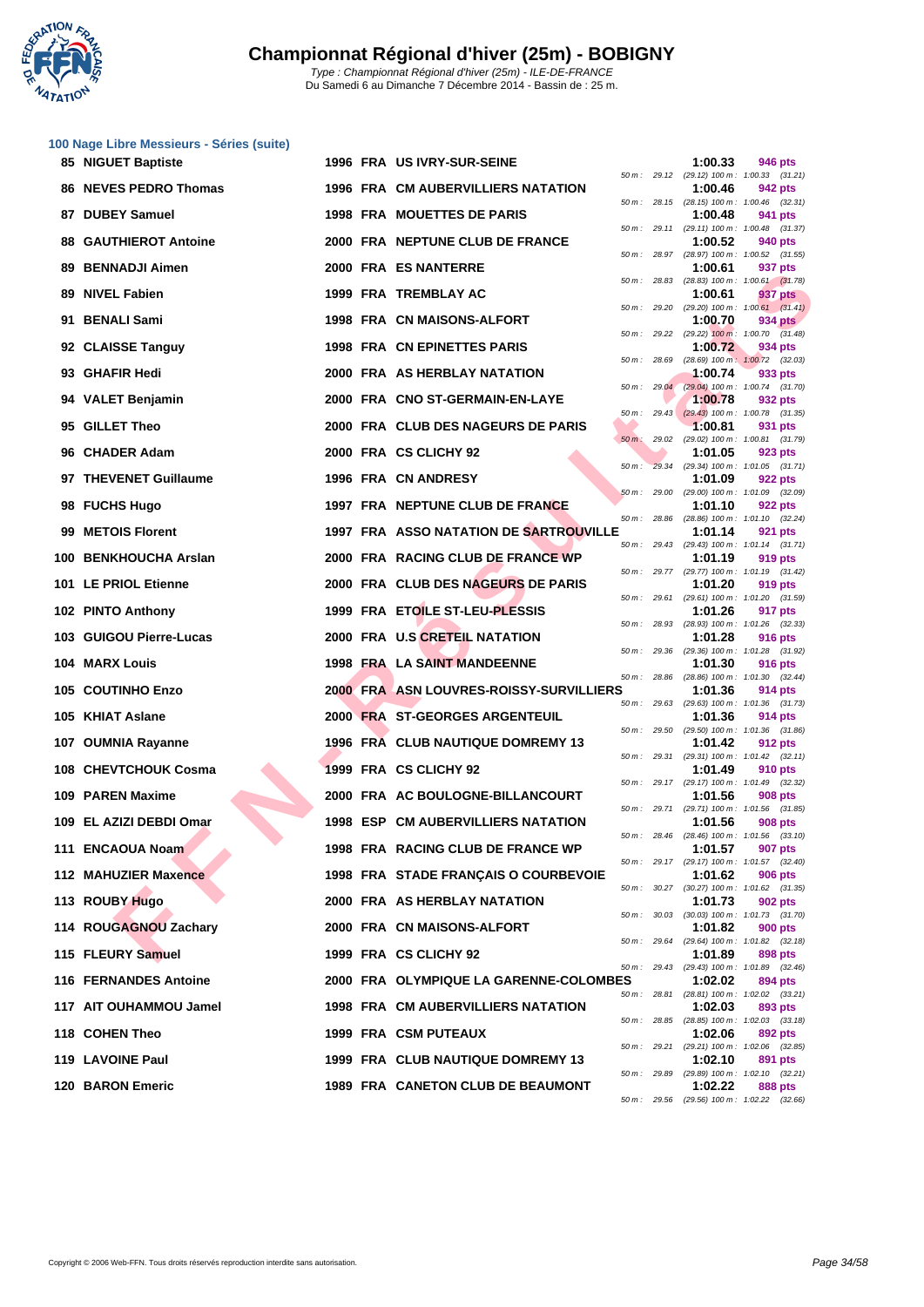

| 100 Nage Libre Messieurs - Séries (suite) |                                    |
|-------------------------------------------|------------------------------------|
| 120 BEN-DJEMAA Nassim                     | 1999 FRA AAS SARCELLES NATATION 95 |

|                             |  |                                         |                |              |         | 50 m: 29.10 (29.10) 100 m: 1:02.22 (33.12)                   |
|-----------------------------|--|-----------------------------------------|----------------|--------------|---------|--------------------------------------------------------------|
| 122 CHAMBRAUD Charles       |  | <b>2001 FRA COLOMBES NATATION</b>       |                |              | 1:02.24 | 887 pts                                                      |
| 123 PLAZANET Lucas          |  | 2000 FRA NEPTUNE CLUB DE FRANCE         |                |              | 1:02.26 | 50 m: 29.84 (29.84) 100 m: 1:02.24 (32.40)<br><b>886 pts</b> |
| 124 COURDOUAN Nathan        |  | <b>1999 FRA SN FRANCONVILLE</b>         |                |              | 1:02.27 | 50 m: 30.00 (30.00) 100 m: 1:02.26 (32.26)<br>886 pts        |
| 124 CHESTIER Paul           |  | 1998 FRA SCUF PARIS                     |                | 50 m : 29.56 | 1:02.27 | (29.56) 100 m: 1:02.27 (32.71)<br>886 pts                    |
| 126 GILLET Adrien           |  | 2000 FRA AAS SARCELLES NATATION 95      |                |              | 1:02.55 | 50 m: 29.69 (29.69) 100 m: 1:02.27 (32.58)<br>878 pts        |
| 127 BERTHELIER Axel         |  | 2000 FRA CLUB NAUTIQUE DOMREMY 13       |                |              | 1:02.62 | 50 m: 30.21 (30.21) 100 m: 1:02.55 (32.34)<br>876 pts        |
| 128 BEITIA Stéphane         |  | <b>1998 FRA SN FRANCONVILLE</b>         |                |              | 1:02.63 | 50 m: 30.88 (30.88) 100 m: 1:02.62 (31.74)<br>875 pts        |
| 129 VILDARY Benoit          |  | 1997 FRA CS LES LILAS NATATION          |                |              | 1:02.68 | 50 m: 29.05 (29.05) 100 m: 1:02.63 (33.58)<br>874 pts        |
|                             |  |                                         |                |              |         | 50 m : 29.30 (29.30) 100 m : 1:02.68 (33.38)                 |
| 130 LAMLICHE Jawad          |  | 1999 FRA ST-GEORGES ARGENTEUIL          |                |              | 1:02.69 | 873 pts<br>50 m: 29.58 (29.58) 100 m: 1:02.69 (33.11)        |
| 131 GELLY Romain            |  | 1996 FRA NEPTUNE CLUB DE FRANCE         |                |              | 1:02.72 | 873 pts<br>50 m: 29.54 (29.54) 100 m: 1:02.72 (33.18)        |
| 132 DOUMENGE Raphael        |  | 2000 FRA CS CLICHY 92                   | $50 m$ :       |              | 1:02.75 | 872 pts<br>30.47 (30.47) 100 m : 1:02.75 (32.28)             |
| 133 AHIZOUNE Marwane        |  | 2000 FRA CLUB NAUTIQUE DOMREMY 13       |                |              | 1:02.87 | 868 pts<br>50 m: 29.34 (29.34) 100 m: 1:02.87 (33.53)        |
| 133 LE QUENTREC Alexandre   |  | 1999 FRA CN EPINETTES PARIS             |                |              | 1:02.87 | 868 pts<br>50 m: 29.93 (29.93) 100 m: 1:02.87 (32.94)        |
| 135 CASTERA Louis           |  | <b>2000 FRA CERGY PONTOISE NATATION</b> |                |              | 1:02.95 | 866 pts<br>50 m: 30.00 (30.00) 100 m: 1:02.95 (32.95)        |
| 136 ANSEUR Adel             |  | <b>1998 FRA ST-GEORGES ARGENTEUIL</b>   |                |              | 1:03.36 | 854 pts                                                      |
| 137 MAAZOUZ Aladdin         |  | 2000 FRA BOIS-COLOMBES SPORT            |                |              | 1:03.43 | 50 m: 29.71 (29.71) 100 m: 1:03.36 (33.65)<br>851 pts        |
| 138 DRULHE Thibault         |  | 2001 FRA VILLIERS SPORTS JEUNESSE       |                |              | 1:03.44 | 50 m: 29.58 (29.58) 100 m: 1:03.43 (33.85)<br>851 pts        |
| 139 MARIE Gaétan            |  | <b>2001 FRA CERGY PONTOISE NATATION</b> |                |              | 1:03.52 | 50 m: 30.10 (30.10) 100 m: 1:03.44 (33.34)<br>849 pts        |
| 140 AZAOU Billel            |  | 2000 FRA U.S CRETEIL NATATION           |                |              | 1:03.55 | 50 m: 30.02 (30.02) 100 m: 1:03.52 (33.50)<br>848 pts        |
| <b>141 ARDES Eliott</b>     |  | 2000 FRA NEPTUNE CLUB DE FRANCE         |                |              | 1:03.73 | 50 m: 29.81 (29.81) 100 m: 1:03.55 (33.74)<br>843 pts        |
| 142 BENKHELIL Samy          |  | 2001 FRA STADE FRANÇAIS O COURBEVOIE    |                |              | 1:03.99 | 50 m: 30.19 (30.19) 100 m: 1:03.73 (33.54)<br>835 pts        |
| 143 FERREIRA Dylan          |  | 2000 FRA RED STAR CLUB CHAMPIGNY        |                |              | 1:04.16 | 50 m: 30.21 (30.21) 100 m: 1:03.99 (33.78)<br>830 pts        |
| 144 KHEIDRI Mohamed         |  | 1999 FRA CN EPINETTES PARIS             |                |              | 1:04.44 | 50 m: 30.53 (30.53) 100 m: 1:04.16 (33.63)<br>822 pts        |
| 145 CHAALANE Hakim          |  | 2000 FRA AAS SARCELLES NATATION 95      |                |              |         | 50 m: 30.07 (30.07) 100 m: 1:04.44 (34.37)                   |
| 146 CHAPON Éric             |  |                                         |                |              | 1:04.53 | 819 pts<br>50 m: 29.39 (29.39) 100 m: 1:04.53 (35.14)        |
|                             |  | 2001 FRA USC CONFLANS-STE-HONORINE      |                |              | 1:04.64 | 816 pts<br>50 m: 31.27 (31.27) 100 m: 1:04.64 (33.37)        |
| 147 EL KALACHE Rayan        |  | 1999 FRA STADE FRANÇAIS O COURBEVOIE    |                |              | 1:04.78 | 812 pts<br>50 m: 30.16 (30.16) 100 m: 1:04.78 (34.62)        |
| 148 CHETOUANI Mohamed       |  | 2000 FRA CM AUBERVILLIERS NATATION      | $50 m$ : 29.52 |              | 1:04.97 | 807 pts<br>(29.52) 100 m: 1:04.97 (35.45)                    |
| 148 MANSOUR SOLTANI Yassine |  | 2000 FRA AAS SARCELLES NATATION 95      |                |              | 1:04.97 | 807 pts<br>50 m: 29.76 (29.76) 100 m: 1:04.97 (35.21)        |
| 150 TALEB Yacine            |  | 2001 FRA AULNAY-SOUS-BOIS S.N           |                |              | 1:05.05 | 804 pts<br>50 m: 30.39 (30.39) 100 m: 1:05.05 (34.66)        |
| 151 COLACICCO Enzo          |  | 2001 FRA USM GAGNY                      |                |              | 1:05.06 | 804 pts<br>50 m: 31.15 (31.15) 100 m: 1:05.06 (33.91)        |
| 152 RICHARDOT Damien        |  | <b>1996 FRA US JEUNESSE MITRY-MORY</b>  |                |              | 1:05.23 | 799 pts<br>50 m: 30.80 (30.80) 100 m: 1:05.23 (34.43)        |
| 153 ZOUGHEBI Mateo          |  | 2001 FRA CLUB DES NAGEURS DE PARIS      |                |              | 1:05.55 | 790 pts                                                      |
| 154 AZZIOU Sami             |  | 2001 FRA COLOMBES NATATION              |                |              | 1:06.02 | 50 m: 31.62 (31.62) 100 m: 1:05.55 (33.93)<br>777 pts        |
| 155 DIDI Lyès               |  | 2001 FRA STADE FRANÇAIS O COURBEVOIE    |                |              | 1:06.10 | 50 m : 30.52 (30.52) 100 m : 1:06.02 (35.50)<br>774 pts      |
| 156 KADRI Marwane           |  | 2001 FRA ETOILE ST-LEU-PLESSIS          |                |              | 1:06.39 | 50 m: 30.41 (30.41) 100 m: 1:06.10 (35.69)<br>766 pts        |
|                             |  |                                         |                |              |         | $50 m \cdot 31.07$ (31.07) $100 m \cdot 106.39$ (35.32)      |

|          |       | 1:02.22                      | <b>888 pts</b>                       |
|----------|-------|------------------------------|--------------------------------------|
| 50 m :   | 29.10 | (29.10) 100 m :              | 1:02.22<br>(33.12)                   |
|          |       | 1:02.24                      | <b>887 pts</b>                       |
| $50 m$ : | 29.84 | $(29.84) 100 m$ :            | 1:02.24<br>(32.40)                   |
| 50 m :   | 30.00 | 1:02.26<br>$(30.00)$ 100 m : | <b>886 pts</b><br>1:02.26<br>(32.26) |
|          |       | 1:02.27                      | <b>886 pts</b>                       |
| $50 m$ : | 29.56 | $(29.56) 100 m$ :            | 1:02.27<br>(32.71)                   |
| 50 m :   | 29.69 | 1:02.27<br>$(29.69) 100 m$ : | <b>886 pts</b><br>1:02.27<br>(32.58) |
|          |       | 1:02.55                      | <b>878 pts</b>                       |
| 50 m :   | 30.21 | $(30.21)$ 100 m :            | 1:02.55<br>(32.34)                   |
| 50 m :   | 30.88 | 1:02.62<br>$(30.88)$ 100 m:  | 876 pts<br>1:02.62<br>(31.74)        |
|          |       | 1:02.63                      | <b>875 pts</b>                       |
| 50 m:    | 29.05 | $(29.05)$ 100 m :            | 1:02.63<br>(33.58)                   |
| 50 m :   | 29.30 | 1:02.68<br>$(29.30)$ 100 m : | 874 pts<br>1:02.68<br>(33.38)        |
|          |       | 1:02.69                      | 873 pts                              |
| 50 m :   | 29.58 | $(29.58)$ 100 m :            | 1:02.69<br>(33.11)                   |
| $50 m$ : | 29.54 | 1:02.72<br>(29.54) 100 m :   | 873 pts<br>1:02.72<br>(33.18)        |
|          |       | 1:02.75                      | 872 pts                              |
| $50 m$ : | 30.47 | $(30.47) 100 m$ :            | 1:02.75<br>(32.28)                   |
| 50 m :   | 29.34 | 1:02.87<br>$(29.34)$ 100 m : | 868 pts<br>1:02.87<br>(33.53)        |
|          |       | 1:02.87                      | <b>868 pts</b>                       |
| $50 m$ : | 29.93 | (29.93) 100 m :              | 1:02.87<br>(32.94)                   |
| 50 m :   | 30.00 | 1:02.95<br>(30.00) 100 m :   | <b>866 pts</b><br>1:02.95<br>(32.95) |
|          |       | 1:03.36                      | 854 pts                              |
| 50 m:    | 29.71 | (29.71) 100 m :              | 1:03.36<br>(33.65)                   |
| 50 m:    | 29.58 | 1:03.43<br>$(29.58) 100 m$ : | 851<br>pts<br>1:03.43<br>(33.85)     |
|          |       | 1:03.44                      | 851<br>pts                           |
| 50 m :   | 30.10 | $(30.10) 100 m$ :<br>1:03.52 | 1:03.44<br>(33.34)<br>849 pts        |
| 50 m :   | 30.02 | $(30.02)$ 100 m :            | 1:03.52<br>(33.50)                   |
|          |       | 1:03.55                      | <b>848 pts</b>                       |
| 50 m :   | 29.81 | $(29.81)$ 100 m :<br>1:03.73 | 1:03.55<br>(33.74)<br>843 pts        |
| 50 m :   | 30.19 | $(30.19) 100 m$ :            | 1:03.73<br>(33.54)                   |
|          |       | 1:03.99                      | 835 pts                              |
| 50 m :   | 30.21 | $(30.21)$ 100 m :<br>1:04.16 | 1:03.99<br>(33.78)<br>830 pts        |
| 50 m:    | 30.53 | $(30.53) 100 m$ :            | 1:04.16<br>(33.63)                   |
| 50 m :   | 30.07 | 1:04.44                      | <b>822 pts</b><br>1:04.44            |
|          |       | $(30.07)$ 100 m :<br>1:04.53 | (34.37)<br>819 pts                   |
| 50 m :   | 29.39 | $(29.39)$ 100 m :            | 1:04.53<br>(35.14)                   |
| 50 m :   | 31.27 | 1:04.64<br>$(31.27) 100 m$ : | 816 pts<br>1:04.64<br>(33.37)        |
|          |       | 1:04.78                      | 812 pts                              |
| 50 m :   | 30.16 | $(30.16) 100 m$ :            | $1:04.78$ $(34.62)$                  |
| $50 m$ : | 29.52 | 1:04.97<br>$(29.52)$ 100 m : | 807 pts<br>1:04.97<br>(35.45)        |
|          |       | 1:04.97                      | <b>807 pts</b>                       |
| $50 m$ : | 29.76 | (29.76) 100 m :              | 1:04.97<br>(35.21)                   |
| $50 m$ : | 30.39 | 1:05.05<br>$(30.39)$ 100 m : | <b>804 pts</b><br>1:05.05<br>(34.66) |
|          |       | 1:05.06                      | 804 pts                              |
| $50 m$ : | 31.15 | $(31.15) 100 m$ :            | 1:05.06<br>(33.91)                   |
| 50 m :   | 30.80 | 1:05.23<br>$(30.80)$ 100 m : | <b>799 pts</b><br>1:05.23<br>(34.43) |
|          |       | 1:05.55                      | <b>790 pts</b>                       |
| 50 m:    | 31.62 | $(31.62)$ 100 m :            | 1:05.55<br>(33.93)                   |
| $50 m$ : | 30.52 | 1:06.02<br>$(30.52)$ 100 m : | 777 pts<br>1:06.02<br>(35.50)        |
|          |       | 1:06.10                      | 774 pts                              |
| $50 m$ : | 30.41 | $(30.41)$ 100 m :<br>1:06.39 | 1:06.10<br>(35.69)<br><b>766 pts</b> |
| 50 m :   | 31.07 | $(31.07) 100 m$ :            | 1:06.39<br>(35.32)                   |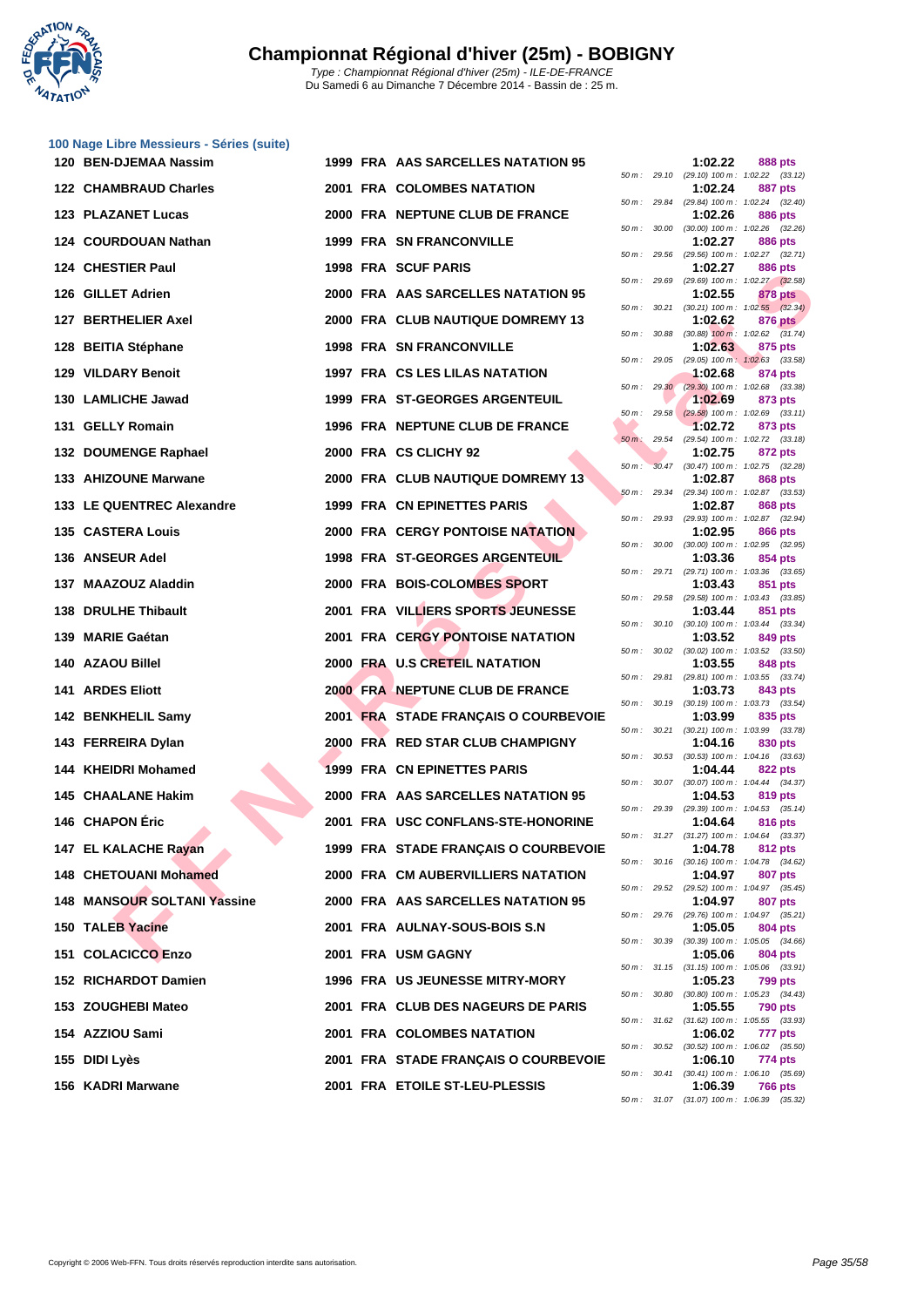

| 100 Nage Libre Messieurs - Séries (suite) |
|-------------------------------------------|
|-------------------------------------------|

| 157 SIGNOREL-LURAINE Néo                                   |  | 2001 FRA CN ANDRESY                                                                                                            |                |             | 1:06.69                                               | <b>758 pts</b>  |  |
|------------------------------------------------------------|--|--------------------------------------------------------------------------------------------------------------------------------|----------------|-------------|-------------------------------------------------------|-----------------|--|
|                                                            |  |                                                                                                                                |                |             | 50 m: 31.86 (31.86) 100 m: 1:06.69 (34.83)            |                 |  |
| 158 BERREHILI Issam                                        |  | 2001 FRA AC VILLEPINTE                                                                                                         | $50 m$ : 32.69 |             | 1:07.12<br>$(32.69)$ 100 m : 1:07.12 $(34.43)$        | 746 pts         |  |
| 159 SCHNEIDER Paul                                         |  | 2001 FRA BOIS-COLOMBES SPORT                                                                                                   |                |             | 1:07.31                                               | 741 pts         |  |
| <b>160 VANDAELE Quentin</b>                                |  | 2001 FRA NOGENT NATATION 94                                                                                                    |                |             | 50 m: 31.89 (31.89) 100 m: 1:07.31 (35.42)<br>1:07.66 | <b>731 pts</b>  |  |
| 161 DUCHEN Arthur                                          |  | 2001 FRA AC BOULOGNE-BILLANCOURT                                                                                               |                |             | 50 m: 33.21 (33.21) 100 m: 1:07.66 (34.45)            |                 |  |
|                                                            |  |                                                                                                                                |                | 50 m: 32.58 | 1:07.75<br>$(32.58)$ 100 m : 1:07.75 $(35.17)$        | <b>728 pts</b>  |  |
| <b>162 NIGUET Romain</b>                                   |  | 2000 FRA US VILLEJUIF NATATION                                                                                                 |                |             | 1:07.81                                               | <b>727 pts</b>  |  |
| 163 FRANCOIS Flavien                                       |  | 2001 FRA CSM GENEVILLIERS                                                                                                      |                |             | 50 m: 32.99 (32.99) 100 m: 1:07.81 (34.82)<br>1:08.03 | <b>721 pts</b>  |  |
|                                                            |  | 2001 FRA AS ARGENTEUIL NATATION                                                                                                |                |             | 50 m : 32.26 (32.26) 100 m : 1:08.03 (35.77)          |                 |  |
| 164 ACHEBOUCHE Zacharya                                    |  |                                                                                                                                |                |             | 1:08.61<br>50 m: 32.95 (32.95) 100 m: 1:08.61 (35.66) | <b>705 pts</b>  |  |
| 165 FERNANA Oussama                                        |  | 2001 FRA COLOMBES NATATION                                                                                                     |                |             | 1:08.92                                               | 697 pts         |  |
| 166 COROAMA Stefan                                         |  | 2001 FRA ETOILE ST-LEU-PLESSIS                                                                                                 | 50 m :         | 32.99       | $(32.99)$ 100 m : 1:08.92 $(35.93)$<br>1:09.10        | <b>692 pts</b>  |  |
|                                                            |  |                                                                                                                                |                |             | 50 m: 32.82 (32.82) 100 m: 1:09.10 (36.28)            |                 |  |
| 167 RABAH Nadjib                                           |  | 2001 FRA JEANNE D'ARC DRANCY                                                                                                   |                |             | 1:10.03<br>50 m: 32.76 (32.76) 100 m: 1:10.03 (37.27) | <b>667 pts</b>  |  |
| 168 IBDIN Samir                                            |  | 2001 FRA ES STAINS                                                                                                             |                |             | 1:10.16                                               | 664 pts         |  |
| 169 AZAT Rhyan                                             |  | 2001 FRA CS CLICHY 92                                                                                                          | $50 m$ :       |             | 32.47 (32.47) 100 m: 1:10.16 (37.69)<br>1:10.67       | 651 pts         |  |
|                                                            |  |                                                                                                                                |                |             | 50 m: 33.66 (33.66) 100 m: 1:10.67 (37.01)            |                 |  |
| 170 OFFREDI Pierre                                         |  | 2001 FRA TREMBLAY AC                                                                                                           |                | 50 m: 34.48 | 1:11.08                                               | 640 pts         |  |
| 171 MOBTAHIJ Hamza                                         |  | 2001 FRA US IVRY-SUR-SEINE                                                                                                     |                |             | $(34.48)$ 100 m : 1:11.08 $(36.60)$<br>1:13.32        | <b>584 pts</b>  |  |
|                                                            |  |                                                                                                                                |                |             | 50 m: 33.80 (33.80) 100 m: 1:13.32 (39.52)            |                 |  |
| --- MOUGIN Jules<br>--- VALENZA Dylan                      |  | 2001 FRA NEPTUNE CLUB DE FRANCE<br>1997 FRA AS HERBLAY NATATION                                                                |                |             | <b>DSQ Da</b><br><b>DNS</b> dec                       |                 |  |
| <b>MANCHE Aymeric</b>                                      |  | 1993 FRA CN 95 EZANVILLE                                                                                                       |                |             | <b>DNS</b> dec                                        |                 |  |
| --- MOUTARDE Etienne                                       |  | 2001 FRA ST-GEORGES ARGENTEUIL                                                                                                 |                |             | <b>DNS</b> dec                                        |                 |  |
| --- MAILHOU Amaury                                         |  | 1995 FRA ETOILE ST-LEU-PLESSIS                                                                                                 |                |             | <b>DNS</b> dec                                        |                 |  |
| --- TARDY Charles                                          |  | 1996 FRA C.N VALLEE DE MONTMORENCY                                                                                             |                |             | <b>DNS</b> dec                                        |                 |  |
| --- VAN GOOR Philippe                                      |  | 1980 FRA VILLIERS SPORTS JEUNESSE                                                                                              |                |             | <b>DNS Nd</b>                                         |                 |  |
| --- KEBDI Yanis                                            |  | 2000 FRA CN LA COURNEUVE                                                                                                       |                |             | <b>DNS Nd</b>                                         |                 |  |
|                                                            |  |                                                                                                                                |                |             |                                                       |                 |  |
| 200 Nage Libre Messieurs - Séries (Samedi 6 Décembre 2014) |  |                                                                                                                                |                |             |                                                       |                 |  |
| 1 VIQUERAT Alexandre                                       |  | 1995 FRA RACING CLUB DE FRANCE WP                                                                                              |                |             | 1:57.09                                               | <b>1171 pts</b> |  |
| 2 CHOUFA Jordane                                           |  | 50 m: 27.44 (27.44) 100 m: 56.92 (29.48) 150 m: 1:27.02 (30.10) 200 m: 1:57.09 (30.07)<br>1995 FRA STADE FRANÇAIS O COURBEVOIE |                |             | 1:58.77                                               | 1142 pts        |  |
|                                                            |  | 50 m: 26.92 (26.92) 100 m: 56.13 (29.21) 150 m: 1:26.87 (30.74) 200 m: 1:58.77 (31.90)                                         |                |             |                                                       |                 |  |
| 3 GENET David                                              |  | 1982 FRA CLUB DES NAGEURS DE PARIS<br>50 m: 28.40 (28.40) 100 m: 58.05 (29.65) 150 m: 1:28.55 (30.50) 200 m: 1:58.84 (30.29)   |                |             | 1:58.84                                               | <b>1141 pts</b> |  |
| 4 VEYSSIERE Nicolas                                        |  | 1996 FRA CERGY PONTOISE NATATION                                                                                               |                |             | 2:00.95                                               | 1105 pts        |  |
|                                                            |  | 50 m: 28.14 (28.14) 100 m: 58.75 (30.61) 150 m: 1:29.99 (31.24) 200 m: 2:00.95 (30.96)                                         |                |             |                                                       |                 |  |
| 5 CAZEMAYOU Tanguy                                         |  | 1996 FRA RED STAR CLUB CHAMPIGNY<br>50 m: 28.14 (28.14) 100 m: 58.67 (30.53) 150 m: 1:29.91 (31.24) 200 m: 2:01.27 (31.36)     |                |             | 2:01.27                                               | 1099 pts        |  |
| <b>6 CHOLLEY Adrien</b>                                    |  | 1995 FRA NOGENT NATATION 94                                                                                                    |                |             | 2:01.31                                               | 1099 pts        |  |
| 7 SOLDERMANN Cédric                                        |  | 50 m: 28.00 (28.00) 100 m: 58.71 (30.71) 150 m: 1:30.14 (31.43) 200 m: 2:01.31 (31.17)<br><b>1989 FRA USM MALAKOFF</b>         |                |             | 2:01.65                                               | 1093 pts        |  |
|                                                            |  | 50 m: 28.30 (28.30) 100 m: 58.81 (30.51) 150 m: 1:30.28 (31.47) 200 m: 2:01.65 (31.37)                                         |                |             |                                                       |                 |  |
| 8 NOIRBENT Guillaume                                       |  | 1995 FRA AS HERBLAY NATATION<br>50 m: 28.16 (28.16) 100 m: 59.13 (30.97) 150 m: 1:30.55 (31.42) 200 m: 2:02.18 (31.63)         |                |             | 2:02.18                                               | 1084 pts        |  |
| 9 LANOUX Alexandre                                         |  | 1997 FRA ASN LOUVRES-ROISSY-SURVILLIERS                                                                                        |                |             | 2:03.34                                               | 1065 pts        |  |

# **200 Nage Libre Messieurs - Séries** (Samedi 6 Décembre 2014)

| 1 VIQUERAT Alexandre                                          |  | 1995 FRA RACING CLUB DE FRANCE WP 1:57.09<br>1171 pts                                    |
|---------------------------------------------------------------|--|------------------------------------------------------------------------------------------|
|                                                               |  | 50 m: 27.44 (27.44) 100 m: 56.92 (29.48) 150 m: 1:27.02 (30.10) 200 m: 1:57.09 (30.07)   |
| 2 CHOUFA Jordane                                              |  | 1995 FRA STADE FRANCAIS O COURBEVOIE 1:58.77 1142 pts                                    |
|                                                               |  | 50 m: 26.92 (26.92) 100 m: 56.13 (29.21) 150 m: 1:26.87 (30.74) 200 m: 1:58.77 (31.90)   |
| 3 GENET David                                                 |  | 1982 FRA CLUB DES NAGEURS DE PARIS 1:58.84 1141 pts                                      |
|                                                               |  | 50 m: 28.40 (28.40) 100 m: 58.05 (29.65) 150 m: 1:28.55 (30.50) 200 m: 1:58.84 (30.29)   |
| 4 VEYSSIERE Nicolas                                           |  | 1996 FRA CERGY PONTOISE NATATION 2:00.95<br>1105 $pts$                                   |
|                                                               |  | 50 m: 28.14 (28.14) 100 m: 58.75 (30.61) 150 m: 1:29.99 (31.24) 200 m: 2:00.95 (30.96)   |
| 5 CAZEMAYOU Tanguy                                            |  | 1996 FRA RED STAR CLUB CHAMPIGNY 2:01.27<br>1099 pts                                     |
|                                                               |  | 50 m: 28.14 (28.14) 100 m: 58.67 (30.53) 150 m: 1:29.91 (31.24) 200 m: 2:01.27 (31.36)   |
| 5 CAZEMAYOU Tanguy<br>6 CHOLLEY Adrien<br>7 SOLDERMANN Cédric |  | 1995 FRA NOGENT NATATION 94 2:01.31 1099 pts                                             |
|                                                               |  |                                                                                          |
|                                                               |  | 50 m: 28.00 (28.00) 100 m: 58.71 (30.71) 150 m: 1:30.14 (31.43) 200 m: 2:01.31 (31.17)   |
|                                                               |  | <b>1989 FRA USM MALAKOFF</b><br>$2:01.65$ 1093 pts                                       |
|                                                               |  | 50 m: 28.30 (28.30) 100 m: 58.81 (30.51) 150 m: 1:30.28 (31.47) 200 m: 2:01.65 (31.37)   |
| 8 NOIRBENT Guillaume                                          |  | 1995 FRA AS HERBLAY NATATION 2:02.18 1084 pts                                            |
|                                                               |  | 50 m: 28.16 (28.16) 100 m: 59.13 (30.97) 150 m: 1:30.55 (31.42) 200 m: 2:02.18 (31.63)   |
| 9 LANOUX Alexandre                                            |  | 1997 FRA ASN LOUVRES-ROISSY-SURVILLIERS 2:03.34 1065 pts                                 |
|                                                               |  | 50 m: 28.07 (28.07) 100 m: 59.77 (31.70) 150 m: 1:31.80 (32.03) 200 m: 2:03.34 (31.54)   |
| 10 QUELVEN Thomas                                             |  | 1997 FRA US JEUNESSE MITRY-MORY 2:03.71 1059 pts                                         |
|                                                               |  | 50 m: 29.02 (29.02) 100 m: 1:00.34 (31.32) 150 m: 1:31.77 (31.43) 200 m: 2:03.71 (31.94) |
| 11 GALLO Antoine                                              |  | 1996 FRA AS HERBLAY NATATION<br>2:06.07<br>$1020$ pts                                    |
|                                                               |  | 50 m: 29.58 (29.58) 100 m: 1:01.09 (31.51) 150 m: 1:33.77 (32.68) 200 m: 2:06.07 (32.30) |
| 12 VICEL Hugo                                                 |  | 1998 FRA BOIS-COLOMBES SPORT<br>2:06.13<br>1019 pts                                      |
|                                                               |  | 50 m: 28.68 (28.68) 100 m: 59.73 (31.05) 150 m: 1:32.40 (32.67) 200 m: 2:06.13 (33.73)   |
| 13 JAOUANI Ouday-adel                                         |  | 1998 FRA CN ASNIERES<br>$2:06.34$ 1016 pts                                               |
|                                                               |  | 50 m: 29.20 (29.20) 100 m: 1:01.24 (32.04) 150 m: 1:34.07 (32.83) 200 m: 2:06.34 (32.27) |
| <b>14 NGUYEN Thierry</b>                                      |  | $2:06.40$ 1015 pts<br>1996 FRA U.S CRETEIL NATATION                                      |
|                                                               |  | 50 m: 29.38 (29.38) 100 m: 1:01.04 (31.66) 150 m: 1:33.74 (32.70) 200 m: 2:06.40 (32.66) |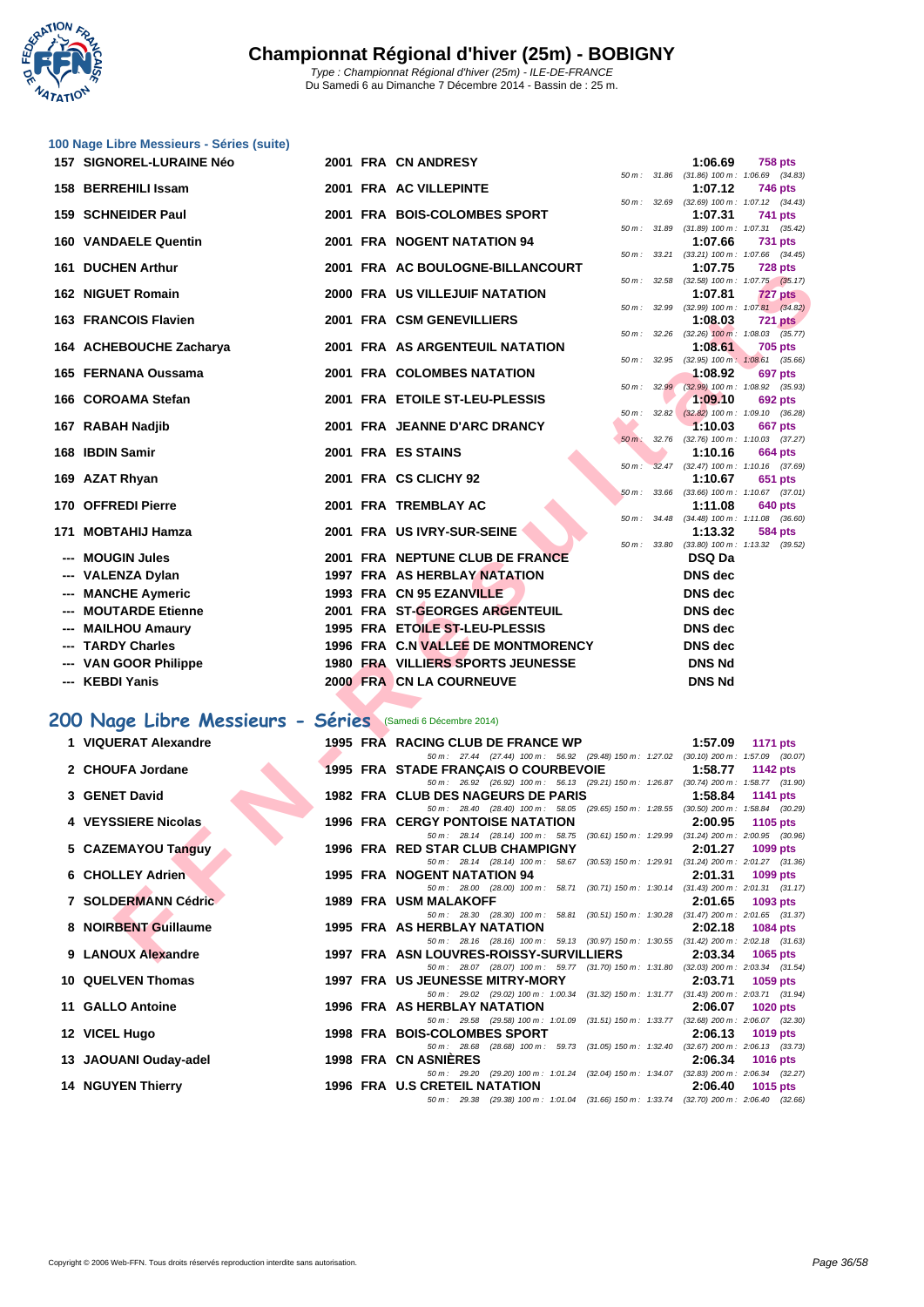

| 200 Nage Libre Messieurs - Séries (suite) |  |                                                                                                                                       |                                                           |
|-------------------------------------------|--|---------------------------------------------------------------------------------------------------------------------------------------|-----------------------------------------------------------|
| 15 SEBILLE Mehdi                          |  | <b>1998 FRA ES NANTERRE</b>                                                                                                           | 2:07.16<br>1003 pts                                       |
| 16 PIRI Max                               |  | 50 m: 29.63 (29.63) 100 m: 1:01.31 (31.68) 150 m: 1:34.33 (33.02) 200 m: 2:07.16 (32.83)<br>1997 FRA CLUB DES NAGEURS DE PARIS        | 2:07.73<br>993 pts                                        |
| 17 HERLUC Yoann                           |  | 50 m : 29.09 (29.09) 100 m : 1:01.84 (32.75) 150 m : 1:34.82 (32.98) 200 m : 2:07.73 (32.91)<br>2000 FRA SCUF PARIS                   | 2:07.92<br>990 pts                                        |
| 18 OUKAKI Arezki                          |  | 50 m: 30.13 (30.13) 100 m: 1:02.80 (32.67) 150 m: 1:35.70 (32.90) 200 m: 2:07.92 (32.22)<br>1998 FRA JEANNE D'ARC DRANCY              | 2:07.99<br>989 pts                                        |
| 19 COTTE Leo                              |  | 50 m : 29.36 (29.36) 100 m : 1:02.18 (32.82) 150 m : 1:34.76 (32.58) 200 m : 2:07.99 (33.23)<br>1997 FRA CSM PUTEAUX                  | 2:08.27<br>985 pts                                        |
| 20 KEREKES Adam                           |  | 50 m : 29.85 (29.85) 100 m : 1:02.34 (32.49) 150 m : 1:35.17 (32.83) 200 m : 2:08.27 (33.10)<br><b>1992 HUN ASS SPORTIVE BOUVINES</b> | 2:08.43<br>982 pts                                        |
| 21 HANOTEAUX Tescelin                     |  | 50 m: 29.48 (29.48) 100 m: 1:02.30 (32.82) 150 m: 1:35.92 (33.62) 200 m: 2:08.43 (32.51)<br>1999 FRA OLYMPIQUE LA GARENNE-COLOMBES    | 2:08.54<br>981 pts                                        |
| 22 NSER Faissal                           |  | 50 m: 30.01 (30.01) 100 m: 1:03.00 (32.99) 150 m: 1:36.02 (33.02) 200 m: 2:08.54 (32.52)<br>1996 FRA AC VILLEPINTE                    | 2:08.63<br>979 pts                                        |
| 23 PETIT Josselin                         |  | 50 m : 27.50 (27.50) 100 m : 58.60 (31.10) 150 m : 1:32.60 (34.00) 200 m : 2:08.63 (36.03)<br>1997 FRA BOIS-COLOMBES SPORT            | 2:08.90<br>975 pts                                        |
| 24 DELOMEZ Romain                         |  | 50 m : 29.69 (29.69) 100 m : 1:01.98 (32.29) 150 m : 1:35.65<br><b>1998 FRA COLOMBES NATATION</b>                                     | $(33.67)$ 200 m : 2:08.90 $(33.25)$<br>2:09.00<br>973 pts |
| 25 BAGES Marlon                           |  | 50 m: 29.35 (29.35) 100 m: 1:01.11 (31.76) 150 m: 1:35.00<br>1998 FRA CN MAISONS-ALFORT                                               | $(33.89)$ 200 m : 2:09.00 $(34.00)$<br>2:09.01<br>973 pts |
| 26 PLOIX Adrien                           |  | 50 m : 29.89 (29.89) 100 m : 1:02.22 (32.33) 150 m : 1:35.42 (33.20) 200 m : 2:09.01 (33.59)<br>1999 FRA RACING CLUB DE FRANCE WP     | 2:09.30<br>969 pts                                        |
| 27 BOIDART Florent                        |  | 50 m: 29.24 (29.24) 100 m: 1:01.62 (32.38) 150 m: 1:35.66 (34.04) 200 m: 2:09.30 (33.64)<br>1997 FRA MONTIGNY NATATION                | 2:09.40<br><b>967 pts</b>                                 |
| 28 MEKHZOUNI Samy                         |  | 50 m : 29.49 (29.49) 100 m : 1:02.21 (32.72) 150 m : 1:36.24 (34.03) 200 m : 2:09.40 (33.16)<br>1999 FRA U.S CRETEIL NATATION         | 2:09.70<br>962 pts                                        |
| 29 GUIGOU Pierre-Lucas                    |  | 50 m : 28.43 (28.43) 100 m : 1:00.80 (32.37) 150 m : 1:35.33 (34.53) 200 m : 2:09.70 (34.37)<br>2000 FRA U.S CRETEIL NATATION         | 2:09.82<br>960 pts                                        |
| 30 BEN OTHMAN Rayan                       |  | 50 m: 29.96 (29.96) 100 m: 1.03.26 (33.30) 150 m: 1.36.46 (33.20) 200 m: 2.09.82 (33.36)<br>1999 FRA RED STAR CLUB CHAMPIGNY          | 2:09.84<br>960 pts                                        |
| 31 VALENZA Dylan                          |  | 50 m: 30.94 (30.94) 100 m: 1:03.72 (32.78) 150 m: 1:36.40 (32.68) 200 m: 2:09.84 (33.44)<br>1997 FRA AS HERBLAY NATATION              | 2:09.87<br>960 pts                                        |
| 32 DE RE Louis-Michel                     |  | 50 m : 29.21 (29.21) 100 m : 1:01.73 (32.52) 150 m : 1:35.67 (33.94) 200 m : 2:09.87 (34.20)<br>1994 FRA CLUB DES NAGEURS DE PARIS    | 2:09.88<br>959 pts                                        |
| 33 DJURIC Dario                           |  | 50 m : 29.95 (29.95) 100 m : 1:02.07 (32.12) 150 m : 1:35.81 (33.74) 200 m : 2:09.88 (34.07)<br><b>1998 FRA ASS SPORTIVE BOUVINES</b> | 2:10.27<br>953 pts                                        |
| 34 AZAOU Billel                           |  | 50 m : 30.10 (30.10) 100 m : 1:02.76 (32.66) 150 m : 1:36.71 (33.95) 200 m : 2:10.27 (33.56)<br>2000 FRA U.S CRETEIL NATATION         | 2:10.33<br>952 pts                                        |
| 35 BATTNER Simon                          |  | 50 m : 29.22 (29.22) 100 m : 1:02.19 (32.97) 150 m : 1:36.17 (33.98) 200 m : 2:10.33 (34.16)<br><b>1999 FRA ASS SPORTIVE BOUVINES</b> | 2:10.58<br>948 pts                                        |
| 36 ROUSSEL Thomas                         |  | 50 m: 29.73 (29.73) 100 m: 1:02.97 (33.24) 150 m: 1:37.70 (34.73) 200 m: 2:10.58 (32.88)<br>1997 FRA JEANNE D'ARC DRANCY              | 2:10.76<br>946 pts                                        |
| 37 PHILIPPE Matt                          |  | 50 m : 28.74 (28.74) 100 m : 1:01.23 (32.49) 150 m : 1:35.63 (34.40) 200 m : 2:10.76 (35.13)<br><b>1999 FRA STELLA SPORTS ST-MAUR</b> | 2:10.99<br>942 pts                                        |
| 38 PLOYAERT Clery                         |  | 50 m: 30.62 (30.62) 100 m: 1:04.50 (33.88) 150 m: 1:39.05 (34.55) 200 m: 2:10.99 (31.94)<br>1998 FRA AULNAY-SOUS-BOIS S.N             | 2:11.18<br>939 pts                                        |
| 39 FERGE Malcom-Alexis                    |  | 50 m: 28.73 (28.73) 100 m: 1:02.05 (33.32) 150 m: 1:36.99 (34.94) 200 m: 2:11.18 (34.19)<br>1999 FRA AC VILLEPINTE                    | 2:11.77<br>930 pts                                        |
| 40 FUZZATI Rafael                         |  | 50 m: 29.41 (29.41) 100 m: 1:01.62 (32.21) 150 m: 1:36.86 (35.24) 200 m: 2:11.77 (34.91)<br>1997 ITA CLUB DES NAGEURS DE PARIS        | 2:11.83<br>929 pts                                        |
| 41 PAPORE Jacques                         |  | 50 m: 31.01 (31.01) 100 m: 1:03.96 (32.95) 150 m: 1:37.57 (33.61) 200 m: 2:11.83 (34.26)<br><b>1998 FRA VILLIERS SPORTS JEUNESSE</b>  | 2:12.34<br>921 pts                                        |
| 42 GILLET Theo                            |  | 50 m: 29.24 (29.24) 100 m: 1:01.80 (32.56) 150 m: 1:36.78 (34.98) 200 m: 2:12.34 (35.56)<br>2000 FRA CLUB DES NAGEURS DE PARIS        | 2:12.54<br><b>918 pts</b>                                 |
| 43 GAUTHIEROT Antoine                     |  | 50 m: 31.21 (31.21) 100 m: 1:05.51 (34.30) 150 m: 1:40.40 (34.89) 200 m: 2:12.54 (32.14)<br>2000 FRA NEPTUNE CLUB DE FRANCE           | 2:13.31<br>906 pts                                        |
| 44 GHAFIR Hedi                            |  | 50 m: 32.01 (32.01) 100 m: 1:05.95 (33.94) 150 m: 1:39.90 (33.95) 200 m: 2:13.31 (33.41)<br><b>2000 FRA AS HERBLAY NATATION</b>       | 2:13.56<br>902 pts                                        |
| <b>45 LECORGNE Martin</b>                 |  | 50 m: 30.21 (30.21) 100 m: 1:04.31 (34.10) 150 m: 1:39.86 (35.55) 200 m: 2:13.56 (33.70)<br>1999 FRA VILLIERS SPORTS JEUNESSE         | 2:13.57<br>902 pts                                        |
| <b>46 MAGUERRE Thomas</b>                 |  | 50 m: 30.77 (30.77) 100 m: 1:05.18 (34.41) 150 m: 1:39.68 (34.50) 200 m: 2:13.57 (33.89)<br>2000 FRA SN FRANCONVILLE                  | 2:13.75<br>900 pts                                        |
| 47 ROUSSEL Victor                         |  | 50 m: 31.42 (31.42) 100 m: 1:05.23 (33.81) 150 m: 1:39.74 (34.51) 200 m: 2:13.75 (34.01)<br>1998 FRA CS LES LILAS NATATION            | 2:13.93<br>897 pts                                        |
| 47 DUBEY Samuel                           |  | 50 m: 31.08 (31.08) 100 m: 1:04.73 (33.65) 150 m: 1:39.41 (34.68) 200 m: 2:13.93 (34.52)<br>1998 FRA MOUETTES DE PARIS                | 2:13.93<br>897 pts                                        |
| 49 ROUGAGNOU Zachary                      |  | 50 m: 30.04 (30.04) 100 m: 1:03.91 (33.87) 150 m: 1:39.31 (35.40) 200 m: 2:13.93 (34.62)<br>2000 FRA CN MAISONS-ALFORT                | 2:14.02<br>895 pts                                        |
| 50 MOUTARDE Mathieu                       |  | 50 m: 30.37 (30.37) 100 m: 1:04.06 (33.69) 150 m: 1:39.19 (35.13) 200 m: 2:14.02 (34.83)<br>1998 FRA ST-GEORGES ARGENTEUIL            | 2:14.21<br>893 pts                                        |
|                                           |  | 50 m: 30.56 (30.56) 100 m: 1:04.63 (34.07) 150 m: 1:39.22 (34.59) 200 m: 2:14.21 (34.99)                                              |                                                           |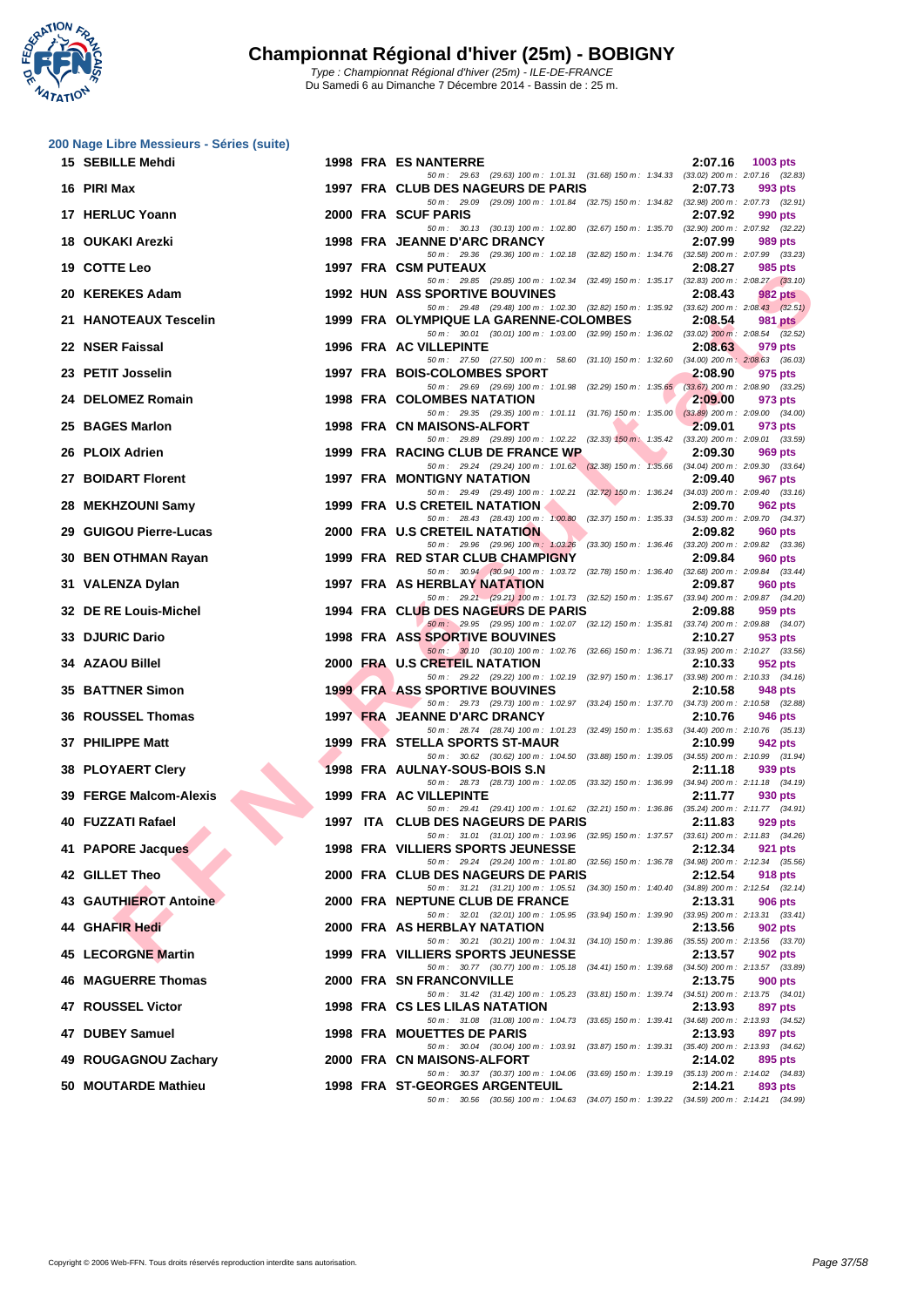

| 200 Nage Libre Messieurs - Séries (suite) |  |                                                                                                                                         |                           |
|-------------------------------------------|--|-----------------------------------------------------------------------------------------------------------------------------------------|---------------------------|
| 51 LHUSSIER Come                          |  | 1999 FRA CNO ST-GERMAIN-EN-LAYE<br>50 m: 31.36 (31.36) 100 m: 1:05.62 (34.26) 150 m: 1:40.87 (35.25) 200 m: 2:14.76 (33.89)             | 2:14.76<br>884 pts        |
| 52 BENNADJI Aimen                         |  | 2000 FRA ES NANTERRE                                                                                                                    | 2:14.84<br>883 pts        |
| 53 LE PRIOL Etienne                       |  | 50 m: 31.38 (31.38) 100 m: 1:05.20 (33.82) 150 m: 1:40.26 (35.06) 200 m: 2:14.84 (34.58)<br>2000 FRA CLUB DES NAGEURS DE PARIS          | 2:14.86<br>883 pts        |
| 54 BENALI Sami                            |  | 50 m: 31.21 (31.21) 100 m: 1:05.50 (34.29) 150 m: 1:40.73 (35.23) 200 m: 2:14.86 (34.13)<br>1998 FRA CN MAISONS-ALFORT                  | 2:15.00<br>881 pts        |
| 55 POIRIER Virgile                        |  | 50 m: 30.51 (30.51) 100 m: 1:05.07 (34.56) 150 m: 1:40.16 (35.09) 200 m: 2:15.00 (34.84)<br>2000 FRA CS CLICHY 92                       | 2:15.22<br>877 pts        |
| 56 JOUAN Thibault                         |  | 50 m: 31.05 (31.05) 100 m: 1:05.30 (34.25) 150 m: 1:40.51 (35.21) 200 m: 2:15.22 (34.71)<br>1999 FRA AS BONDY                           | 2:15.75<br><b>869 pts</b> |
| 57 LEITAO Florian                         |  | 50 m: 30.92 (30.92) 100 m: 1:05.02 (34.10) 150 m: 1:41.19 (36.17) 200 m: 2:15.75 (34.56)<br>1999 FRA AS ARGENTEUIL NATATION             | 2:16.01<br>866 pts        |
| 58 CHADER Adam                            |  | 50 m: 31.86 (31.86) 100 m: 1:06.64 (34.78) 150 m: 1:41.67 (35.03) 200 m: 2:16.01 (34.34)<br>2000 FRA CS CLICHY 92                       | 2:16.02<br>865 pts        |
| 59 DELMAS Quentin                         |  | 50 m : 29.62 (29.62) 100 m : 1:04.40 (34.78) 150 m : 1:40.84 (36.44) 200 m : 2:16.02 (35.18)<br>1999 FRA CLUB NAUTIQUE DOMREMY 13       | 2:16.04<br>865 pts        |
| 60 MEZZOUGHI Yacine                       |  | 50 m: 30.46 (30.46) 100 m: 1:04.41 (33.95) 150 m: 1:40.55 (36.14) 200 m: 2:16.04 (35.49)<br>1996 FRA AULNAY-SOUS-BOIS S.N               | 2:16.05<br>865 pts        |
| 61 MENNANE Mustapha                       |  | 50 m : 29.06 (29.06) 100 m : 1:01.41 (32.35) 150 m : 1:37.54 (36.13) 200 m : 2:16.05 (38.51)<br>1999 FRA CSM GENEVILLIERS               | 2:16.38<br>860 pts        |
| <b>62 VALLIN Louis</b>                    |  | 50 m: 30.62 (30.62) 100 m: 1:04.67 (34.05) 150 m: 1:40.03 (35.36) 200 m: 2:16.38 (36.35)<br>1999 FRA CNO ST-GERMAIN-EN-LAYE             | 2:16.52<br>858 pts        |
| 63 GILLET Adrien                          |  | 50 m: 31.00 (31.00) 100 m: 1:05.80 (34.80) 150 m: 1:41.73 (35.93) 200 m: 2:16.52 (34.79)<br>2000 FRA AAS SARCELLES NATATION 95          | 2:17.42<br>845 pts        |
|                                           |  | 50 m: 31.09 (31.09) 100 m: 1:05.91 (34.82) 150 m: 1:41.81 (35.90) 200 m: 2:17.42 (35.61)<br>1999 FRA TREMBLAY AC                        |                           |
| 64 NIVEL Fabien                           |  | 50 m: 30.15 (30.15) 100 m: 1:04.86 (34.71) 150 m: 1:41.78 (36.92) 200 m: 2:17.53 (35.75)                                                | 2:17.53<br>843 pts        |
| <b>64 COUTINHO Enzo</b>                   |  | 2000 FRA ASN LOUVRES-ROISSY-SURVILLIERS<br>50 m : 30.94 (30.94) 100 m : 1:05.67 (34.73) 150 m : 1:42.70 (37.03) 200 m : 2:17.53 (34.83) | 2:17.53<br>843 pts        |
| 66 KHIAT Aslane                           |  | 2000 FRA ST-GEORGES ARGENTEUIL<br>50 m: 30.72 (30.72) 100 m: 1:05.27 (34.55) 150 m: 1:42.22 (36.95) 200 m: 2:17.66 (35.44)              | 2:17.66<br>841 pts        |
| <b>67 HONDRE Victor</b>                   |  | 1998 FRA MOUETTES DE PARIS<br>50 m : 29.97 (29.97) 100 m : 1:04.20 (34.23) 150 m : 1:40.40 (36.20) 200 m : 2:17.96 (37.56)              | 2:17.96<br>837 pts        |
| 68 CLAISSE Tanguy                         |  | 1998 FRA CN EPINETTES PARIS                                                                                                             | 2:18.05<br>835 pts        |
| 69 PINTO Anthony                          |  | 50 m: 31.84 (31.84) 100 m: 1:06.51 (34.67) 150 m: 1:42.28 (35.77) 200 m: 2:18.05 (35.77)<br>1999 FRA ETOILE ST-LEU-PLESSIS              | 2:18.30<br>832 pts        |
| <b>70 MAHUZIER Maxence</b>                |  | 50 m : 30.82 (30.82) 100 m : 1:05.23 (34.41) 150 m : 1:41.61 (36.38) 200 m : 2:18.30 (36.69)<br>1998 FRA STADE FRANÇAIS O COURBEVOIE    | 2:18.35<br>831 pts        |
| 71 LAAZ Mohamed                           |  | 50 m: 31.21 (31.21) 100 m: 1:06.33 (35.12) 150 m: 1:42.98 (36.65) 200 m: 2:18.35 (35.37)<br>2000 FRA AC VILLEPINTE                      | 2:18.39<br>830 pts        |
| 72 FERREIRA Dylan                         |  | 50 m : 32.71 (32.71) 100 m : 1:08.14 (35.43) 150 m : 1:44.13 (35.99) 200 m : 2:18.39 (34.26)<br>2000 FRA RED STAR CLUB CHAMPIGNY        | 2:18.41<br>830 pts        |
| 73 MAAZOUZ Aladdin                        |  | 50 m: 32.13 (32.13) 100 m: 1:07.49 (35.36) 150 m: 1:43.60 (36.11) 200 m: 2:18.41 (34.81)<br>2000 FRA BOIS-COLOMBES SPORT                | 2:18.48<br>829 pts        |
| <b>74 CASTERA Louis</b>                   |  | 50 m : 30.89 (30.89) 100 m : 1:05.50 (34.61) 150 m : 1:42.24 (36.74) 200 m : 2:18.48 (36.24)<br><b>2000 FRA CERGY PONTOISE NATATION</b> | 2:18.85<br>824 pts        |
| <b>75 METOIS Florent</b>                  |  | 50 m: 31.56 (31.56) 100 m: 1:06.87 (35.31) 150 m: 1:43.48 (36.61) 200 m: 2:18.85 (35.37)<br>1997 FRA ASSO NATATION DE SARTROUVILLE      | 2:18.93<br>822 pts        |
| 76 CHAMBRAUD Charles                      |  | 50 m: 31.16 (31.16) 100 m: 1:06.34 (35.18) 150 m: 1:42.93 (36.59) 200 m: 2:18.93 (36.00)<br>2001 FRA COLOMBES NATATION                  | 2:19.06<br>821 pts        |
|                                           |  | 50 m : 30.97 (30.97) 100 m : 1:06.76 (35.79) 150 m : 1:43.58 (36.82) 200 m : 2:19.06 (35.48)                                            |                           |
| 77 MEZIANE Rayane                         |  | 2000 FRA ES NANTERRE<br>50 m: 31.53 (31.53) 100 m: 1:06.65 (35.12) 150 m: 1:42.64 (35.99) 200 m: 2:19.26 (36.62)                        | 2:19.26<br>818 pts        |
| <b>78 DOUMENGE Raphael</b>                |  | 2000 FRA CS CLICHY 92<br>50 m: 31.20 (31.20) 100 m: 1:06.97 (35.77) 150 m: 1:44.51 (37.54) 200 m: 2:19.85 (35.34)                       | 2:19.85<br>809 pts        |
| 79 PLAZANET Lucas                         |  | 2000 FRA NEPTUNE CLUB DE FRANCE<br>50 m: 31.33 (31.33) 100 m: 1:06.86 (35.53) 150 m: 1:43.92 (37.06) 200 m: 2:20.19 (36.27)             | 2:20.19<br>804 pts        |
| 80 JOLLIVET Mathéo                        |  | 2000 FRA USC CONFLANS-STE-HONORINE<br>50 m: 30.65 (30.65) 100 m: 1:05.70 (35.05) 150 m: 1:42.96 (37.26) 200 m: 2:20.44 (37.48)          | 2:20.44<br>801 pts        |
| 81 MARIE Gaétan                           |  | <b>2001 FRA CERGY PONTOISE NATATION</b>                                                                                                 | 2:21.32<br><b>788 pts</b> |
| 82 LAPHITZ Guillaume                      |  | 50 m : 31.98 (31.98) 100 m : 1:08.41 (36.43) 150 m : 1:45.02 (36.61) 200 m : 2:21.32 (36.30)<br>2001 FRA OLYMPIQUE LA GARENNE-COLOMBES  | 2:21.46<br>786 pts        |
| <b>83 MOUTARDE Etienne</b>                |  | 50 m: 32.13 (32.13) 100 m: 1:07.49 (35.36) 150 m: 1:45.19 (37.70) 200 m: 2:21.46 (36.27)<br>2001 FRA ST-GEORGES ARGENTEUIL              | 2:21.89<br>780 pts        |
| <b>84 LE QUENTREC Alexandre</b>           |  | 50 m: 32.52 (32.52) 100 m: 1:09.41 (36.89) 150 m: 1:46.24 (36.83) 200 m: 2:21.89 (35.65)<br>1999 FRA CN EPINETTES PARIS                 | 2:21.90<br>780 pts        |
| 85 SCHNEIDER Paul                         |  | 50 m: 31.86 (31.86) 100 m: 1:07.55 (35.69) 150 m: 1:45.05 (37.50) 200 m: 2:21.90 (36.85)<br>2001 FRA BOIS-COLOMBES SPORT                | 2:22.49<br>772 pts        |
| 86 SIMEANT Léo                            |  | 50 m: 33.98 (33.98) 100 m: 1:10.72 (36.74) 150 m: 1:47.49 (36.77) 200 m: 2:22.49 (35.00)                                                |                           |
|                                           |  | 2001 FRA AULNAY-SOUS-BOIS S.N<br>50 m : 32.60 (32.60) 100 m : 1:09.08 (36.48) 150 m : 1:46.90 (37.82) 200 m : 2:22.92 (36.02)           | 2:22.92<br>765 pts        |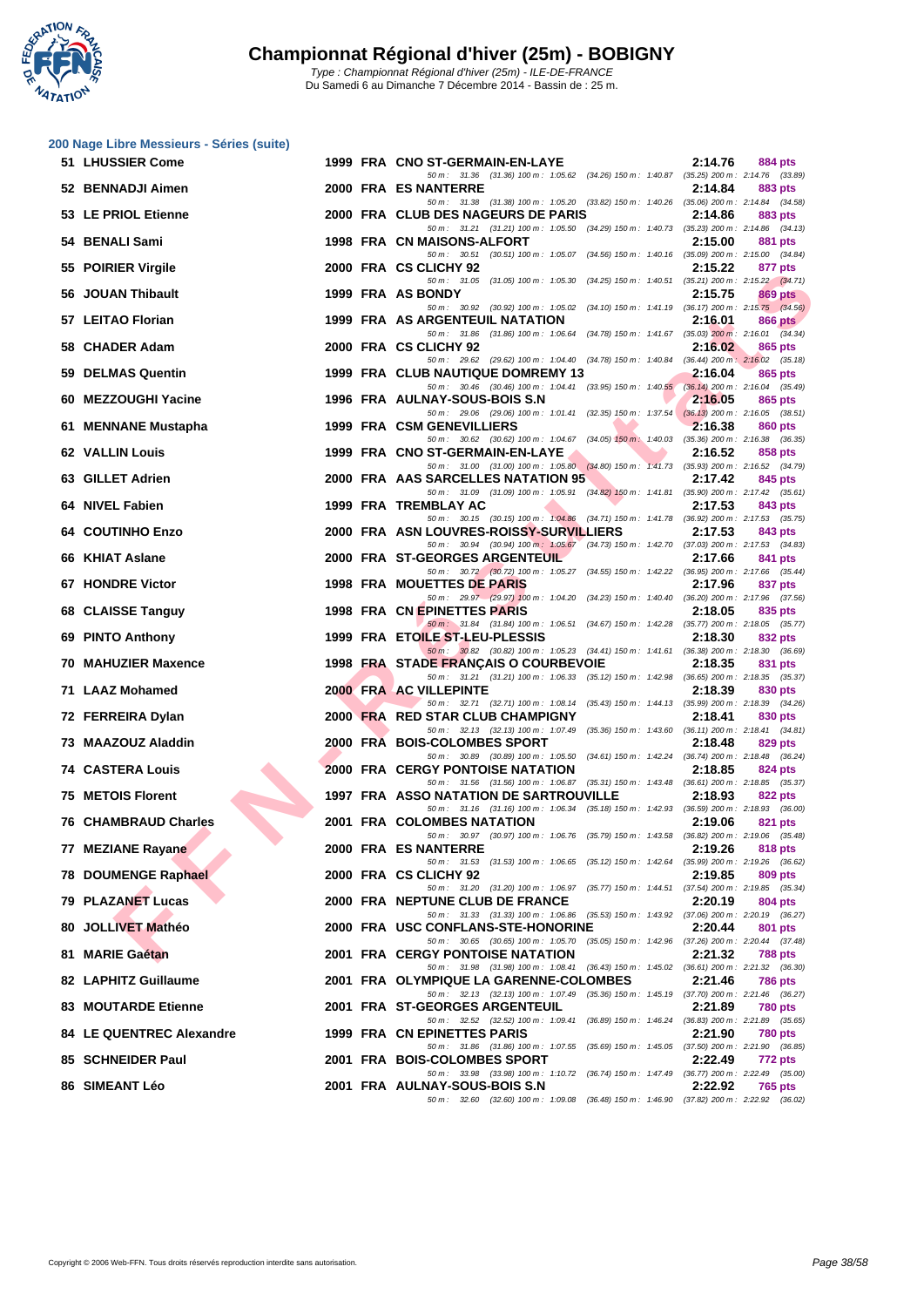

|  | 200 Nage Libre Messieurs - Séries (suite) |  |
|--|-------------------------------------------|--|
|  |                                           |  |

| 87 KEBDI Yanis                                               |  | 2000 FRA CN LA COURNEUVE                                                                                                                                                                                             | 2:23.60                                              | <b>756 pts</b>  |
|--------------------------------------------------------------|--|----------------------------------------------------------------------------------------------------------------------------------------------------------------------------------------------------------------------|------------------------------------------------------|-----------------|
| <b>88 ARDES Eliott</b>                                       |  | 50 m: 32.70 (32.70) 100 m: 1:08.80 (36.10) 150 m: 1:46.56 (37.76) 200 m: 2:23.60 (37.04)<br>2000 FRA NEPTUNE CLUB DE FRANCE                                                                                          | 2:23.62                                              | <b>756 pts</b>  |
| 89 SCHOUPPE Paul                                             |  | 50 m: 31.24 (31.24) 100 m: 1:06.37 (35.13) 150 m: 1:44.29 (37.92) 200 m: 2:23.62 (39.33)<br>2000 FRA CLUB DES NAGEURS DE PARIS                                                                                       | 2:23.85                                              | <b>752 pts</b>  |
|                                                              |  | 50 m : 33.32 (33.32) 100 m : 1:10.75 (37.43) 150 m : 1:48.47 (37.72) 200 m : 2:23.85 (35.38)                                                                                                                         |                                                      |                 |
| 90 CHERGUI Raoul                                             |  | <b>2000 FRA RSC MONTREUIL</b>                                                                                                                                                                                        | 2:24.77                                              | 740 pts         |
| 91 MOLON Antoine                                             |  | 50 m: 32.95 (32.95) 100 m: 1:09.04 (36.09) 150 m: 1:47.15 (38.11) 200 m: 2:24.77 (37.62)<br>2001 FRA CN MAISONS-ALFORT                                                                                               | 2:24.81                                              | <b>739 pts</b>  |
|                                                              |  | 50 m: 33.31 (33.31) 100 m: 1:10.01 (36.70) 150 m: 1:47.74 (37.73) 200 m: 2:24.81 (37.07)                                                                                                                             |                                                      |                 |
| 92 CHALENDAR Noé                                             |  | 2001 FRA AC BOULOGNE-BILLANCOURT<br>50 m: 34.82 (34.82) 100 m: 1:11.16 (36.34) 150 m: 1:48.12 (36.96) 200 m: 2:24.85 (36.73)                                                                                         | 2:24.85                                              | <b>739 pts</b>  |
| 93 BARATGIN Baptiste                                         |  | 2001 FRA NEPTUNE CLUB DE FRANCE                                                                                                                                                                                      | 2:25.24                                              | <b>733 pts</b>  |
| 94 HERPAIN Loic                                              |  | 50 m: 33.64 (33.64) 100 m: 1:10.72 (37.08) 150 m: 1:48.49 (37.77) 200 m: 2:25.24 (36.75)                                                                                                                             |                                                      |                 |
|                                                              |  | 2001 FRA ETOILE ST-LEU-PLESSIS<br>50 m: 33.19 (33.19) 100 m: 1:10.58 (37.39) 150 m: 1:48.60 (38.02) 200 m: 2:25.41 (36.81)                                                                                           | 2:25.41                                              | <b>731 pts</b>  |
| 95 TALEB Yacine                                              |  | 2001 FRA AULNAY-SOUS-BOIS S.N                                                                                                                                                                                        | 2:25.63                                              | <b>728 pts</b>  |
| 96 HARDOUIN Romin                                            |  | 50 m: 32.60 (32.60) 100 m: 1:09.96 (37.36) 150 m: 1:48.52 (38.56) 200 m: 2:25.63 (37.11)<br>2001 FRA U.S CRETEIL NATATION                                                                                            | 2:25.81                                              | <b>725 pts</b>  |
|                                                              |  | 50 m: 33.90 (33.90) 100 m: 1:11.46 (37.56) 150 m: 1:48.98 (37.52) 200 m: 2:25.81 (36.83)                                                                                                                             |                                                      |                 |
| 97 DIDI Lyès                                                 |  | 2001 FRA STADE FRANÇAIS O COURBEVOIE<br>$\blacktriangle$ .                                                                                                                                                           | 2:26.00                                              | <b>723 pts</b>  |
| 98 FOURRIER Thomas                                           |  | 50 m: 34.36 (34.36) 100 m: 1:11.07 (36.71) 150 m: 1:48.84 (37.77) 200 m: 2:26.00 (37.16)<br>2001 FRA CLUB DES NAGEURS DE PARIS                                                                                       | 2:26.58                                              | <b>715 pts</b>  |
|                                                              |  | 50 m: 33.60 (33.60) 100 m: 1:11.34 (37.74) 150 m: 1:49.33 (37.99) 200 m: 2:26.58 (37.25)                                                                                                                             |                                                      |                 |
| 99 FAHIM Mehdi                                               |  | 2000 FRA AC VILLEPINTE                                                                                                                                                                                               | 2:26.77                                              | <b>712 pts</b>  |
| 100 BENBEKHTI Fayçal                                         |  | 50 m: 32.70 (32.70) 100 m: 1:09.89 (37.19) 150 m: 1:48.16 (38.27) 200 m: 2:26.77 (38.61)<br>2001 FRA TREMBLAY AC                                                                                                     | 2:27.37                                              | <b>704 pts</b>  |
|                                                              |  | 50 m: 34.15 (34.15) 100 m: 1:12.39 (38.24) 150 m: 1:50.40 (38.01) 200 m: 2:27.37 (36.97)                                                                                                                             |                                                      |                 |
| 101 ARCENS Andreas                                           |  | 2001 FRA RACING CLUB DE FRANCE WP                                                                                                                                                                                    | 2:27.82                                              | 698 pts         |
| 102 OFFREDI Pierre                                           |  | 50 m: 34.50 (34.50) 100 m: 1:11.69 (37.19) 150 m: 1:50.43 (38.74) 200 m: 2:27.82 (37.39)<br>2001 FRA TREMBLAY AC                                                                                                     | 2:27.99                                              | 696 pts         |
|                                                              |  | 50 m: 34.73 (34.73) 100 m: 1:12.44 (37.71) 150 m: 1:50.74 (38.30) 200 m: 2:27.99 (37.25)                                                                                                                             |                                                      |                 |
| 103 SIGNOREL-LURAINE Néo                                     |  | 2001 FRA CN ANDRESY                                                                                                                                                                                                  | 2:30.25                                              | 666 pts         |
| 104 BERREHILI Issam                                          |  | 50 m: 34.94 (34.94) 100 m: 1:13.48 (38.54) 150 m: 1:52.56 (39.08) 200 m: 2:30.25 (37.69)<br>2001 FRA AC VILLEPINTE                                                                                                   | 2:30.97                                              | 657 pts         |
|                                                              |  | 50 m: 34.33 (34.33) 100 m: 1:12.27 (37.94) 150 m: 1:52.74 (40.47) 200 m: 2:30.97 (38.23)                                                                                                                             |                                                      |                 |
| 105 CHAMBRAUD Nicolas                                        |  | 2001 FRA CS CLICHY 92                                                                                                                                                                                                | 2:31.02                                              | 656 pts         |
| 106 MOUGIN Jules                                             |  | 50 m: 34.35 (34.35) 100 m: 1:13.25 (38.90) 150 m: 1:52.56 (39.31) 200 m: 2:31.02 (38.46)<br>2001 FRA NEPTUNE CLUB DE FRANCE                                                                                          | 2:31.38                                              | 651 pts         |
|                                                              |  | 50 m: 32.76 (32.76) 100 m: 1:10.56 (37.80) 150 m: 1:51.21 (40.65) 200 m: 2:31.38 (40.17)                                                                                                                             |                                                      |                 |
| 107 ZOUGHEBI Mateo                                           |  | 2001 FRA CLUB DES NAGEURS DE PARIS<br>50 m: 33.69 (33.69) 100 m: 1:12.35 (38.66) 150 m: 1:52.03 (39.68) 200 m: 2:31.54 (39.51)                                                                                       | 2:31.54                                              | 649 pts         |
| 108 FERNANA Oussama                                          |  | 2001 FRA COLOMBES NATATION                                                                                                                                                                                           | 2:32.35                                              | 639 pts         |
|                                                              |  | 50 m: 33.55 (33.55) 100 m: 1:12.46 (38.91) 150 m: 1:53.18 (40.72) 200 m: 2:32.35 (39.17)                                                                                                                             |                                                      |                 |
| 109 N GUYEN CAO Clement                                      |  | 2001 FRA AMICALE VILLENEUVE-LA-GARENNE<br>50 m: 34.12 (34.12) 100 m: 1:14.30 (40.18) 150 m: 1:55.65 (41.35) 200 m: 2:37.07 (41.42)                                                                                   | 2:37.07                                              | <b>580 pts</b>  |
| 110 RABAH Nadjib                                             |  | 2001 FRA JEANNE D'ARC DRANCY                                                                                                                                                                                         | 2:37.11                                              | 579 pts         |
|                                                              |  | 50 m: 33.79 (33.79) 100 m: 1:13.18 (39.39) 150 m: 1:55.65 (42.47) 200 m: 2:37.11 (41.46)                                                                                                                             |                                                      |                 |
| 111 AZAT Rhyan                                               |  | 2001 FRA CS CLICHY 92<br>50 m: 35.54 (35.54) 100 m: 1:16.38 (40.84) 150 m: 1:58.81 (42.43) 200 m: 2:39.70 (40.89)                                                                                                    | 2:39.70                                              | <b>548 pts</b>  |
| --- POZZO Enzo                                               |  | <b>1999 FRA AS NATATION RAINCY</b>                                                                                                                                                                                   | <b>DNS</b> dec                                       |                 |
|                                                              |  |                                                                                                                                                                                                                      |                                                      |                 |
| 100 Nage Libre Messieurs - Séries (Dimanche 7 Décembre 2014) |  |                                                                                                                                                                                                                      |                                                      |                 |
| 1 CHOLLEY Adrien                                             |  | 1995 FRA NOGENT NATATION 94                                                                                                                                                                                          | 4:17.07                                              | 1099 pts        |
|                                                              |  | 50 m: 29.31 (29.31) 100 m: 1:01.37 (32.06) 150 m: 1:33.84 (32.47) 200 m: 2:06.59 (32.75) 250 m: 2:39.33 (32.74) 300 m: 3:12.19 (32.86) 350 m: 3:44.91 (32.72) 400 m: 4:17.07 (32                                     |                                                      |                 |
| 2 CAZEMAYOU Tanguy                                           |  | 1996 FRA RED STAR CLUB CHAMPIGNY<br>50 m: 30.04 (30.04) 100 m: 1:03.30 (33.26) 150 m: 1:36.98 (33.68) 200 m: 2:09.89 (32.31) 250 m: 2:42.26 (32.37) 300 m: 3:15.23 (32.97) 350 m: 3:48.16 (32.93) 400 m: 4:20.66 (32 | 4:20.66                                              | <b>1070 pts</b> |
| 3 LEGRAND Nicolas                                            |  | 1990 FRA CN GONESSE                                                                                                                                                                                                  | 4:20.79                                              | <b>1068 pts</b> |
| 4 VUAFI II.                                                  |  | 50 m: 31.41 (31.41) 100 m: 1:04.65 (33.24) 150 m: 1:37.97 (33.32) 200 m: 2:11.25 (33.28) 250 m: 2:44.22 (32.97) 300 m: 3:17.43 (33.21) 350 m: 3:49.61 (32.18) 400 m: 4:20.79 (3:<br>4000 FBA BOIC COLOMBER CROPT     | $\overline{a}$ and $\overline{a}$ and $\overline{a}$ | $1000 -$        |
|                                                              |  |                                                                                                                                                                                                                      |                                                      |                 |

# **400 Nage Libre Messieurs - Séries** (Dimanche 7 Décembre 2014)

| 1 CHOLLEY Adrien                                                | 1995 FRA NOGENT NATATION 94                                                                                                                                                                  | 4:17.07 1099 pts           |
|-----------------------------------------------------------------|----------------------------------------------------------------------------------------------------------------------------------------------------------------------------------------------|----------------------------|
|                                                                 | 50 m : 29.31 (29.31) 100 m : 1:01.37 (32.06) 150 m : 1:33.84 (32.47) 200 m : 2:06.59 (32.75) 250 m : 2:39.33 (32.74) 300 m : 3:12.19 (32.86) 350 m : 3:44.91 (32.72) 400 m : 4:17.07 (32.16) |                            |
| 2 CAZEMAYOU Tanguy                                              |                                                                                                                                                                                              | 1070 pts                   |
|                                                                 | 50 m : 30.04 (30.04) 100 m : 1:03.30 (33.26) 150 m : 1:36.98 (33.68) 200 m : 2:09.89 (32.91) 250 m : 2:42.26 (32.37) 300 m : 3:15.23 (32.97) 350 m : 3:48.16 (32.93) 400 m : 4:20.66 (32.50) |                            |
| 3 LEGRAND Nicolas                                               | <b>1990 FRA CN GONESSE</b>                                                                                                                                                                   | 4:20.79<br><b>1068 pts</b> |
|                                                                 | 50 m: 31.41 (31.41) 100 m: 1:04.65 (33.24) 150 m: 1:37.97 (33.32) 200 m: 2:11.25 (33.28) 250 m: 2:44.22 (32.97) 300 m: 3:17.43 (33.21) 350 m: 3:49.61 (32.18) 400 m: 4:20.79 (31.18)         |                            |
| 4 VICEL Hugo                                                    | 1998 FRA BOIS-COLOMBES SPORT                                                                                                                                                                 | 4:21.82 1060 pts           |
|                                                                 | 50 m : 30.52 (30.52) 100 m : 1:03.12 (32.60) 150 m : 1:35.66 (32.54) 200 m : 2:08.63 (32.97) 250 m : 2:41.73 (33.10) 300 m : 3:15.31 (33.58) 350 m : 3:48.70 (33.39) 400 m : 4:21.82 (33.12) |                            |
| 5 JAOUANI Ouday-adel                                            | 1998 FRA CN ASNIERES                                                                                                                                                                         | 4:23.42 1047 pts           |
|                                                                 | 50 m : 30.48 (30.48) 100 m : 1:04.29 (33.81) 150 m : 1:38.18 (33.89) 200 m : 2:11.96 (33.78) 250 m : 2:45.53 (33.57) 300 m : 3:18.72 (33.19) 350 m : 3:51.58 (32.86) 400 m : 4:23.42 (31.84) |                            |
| 6 VEYSSIERE Nicolas                                             | 1996 FRA CERGY PONTOISE NATATION                                                                                                                                                             | 4:23.58 1046 pts           |
|                                                                 | 50 m : 30.89 (30.89) 100 m : 1:04.11 (33.22) 150 m : 1:36.97 (32.86) 200 m : 2:10.47 (33.50) 250 m : 2:43.30 (32.83) 300 m : 3:16.95 (33.65) 350 m : 3:50.74 (33.79) 400 m : 4:23.58 (32.84) |                            |
| 7 LE BRETON Maxime                                              | 1995 FRA US VILLEJUIF NATATION                                                                                                                                                               | 4:24.74 1036 pts           |
|                                                                 | 50 m : 29.96 (29.96) 100 m : 1:03.46 (33.50) 150 m : 1:36.93 (33.47) 200 m : 2:10.97 (34.04) 250 m : 2:44.46 (33.49) 300 m : 3:18.40 (33.94) 350 m : 3:52.60 (34.20) 400 m : 4:24.74 (32.14) |                            |
| 8 PIRI Max                                                      | 1997 FRA CLUB DES NAGEURS DE PARIS 4:26.58 1021 pts                                                                                                                                          |                            |
|                                                                 | 50 m: 29.78 (29.78) 100 m: 1:02.95 (33.17) 150 m: 1:37.27 (34.32) 200 m: 2:11.81 (34.54) 250 m: 2:45.91 (34.10) 300 m: 3:19.70 (33.79) 350 m: 3:53.16 (33.46) 400 m: 4:26.58 (33.42)         |                            |
| 9 BOUBEKEUR Bilel <b>Santa Barat Barat Street Street Street</b> | 1996 FRA COLOMBES NATATION                                                                                                                                                                   | 4:26.94<br>1018 pts        |
|                                                                 | 50 m: 30.17 (30.17) 100 m: 1:03.17 (33.00) 150 m: 1:36.67 (33.50) 200 m: 2:10.81 (34.14) 250 m: 2:44.96 (34.15) 300 m: 3:19.01 (34.05) 350 m: 3:53.73 (34.72) 400 m: 4:26.94 (33.21)         |                            |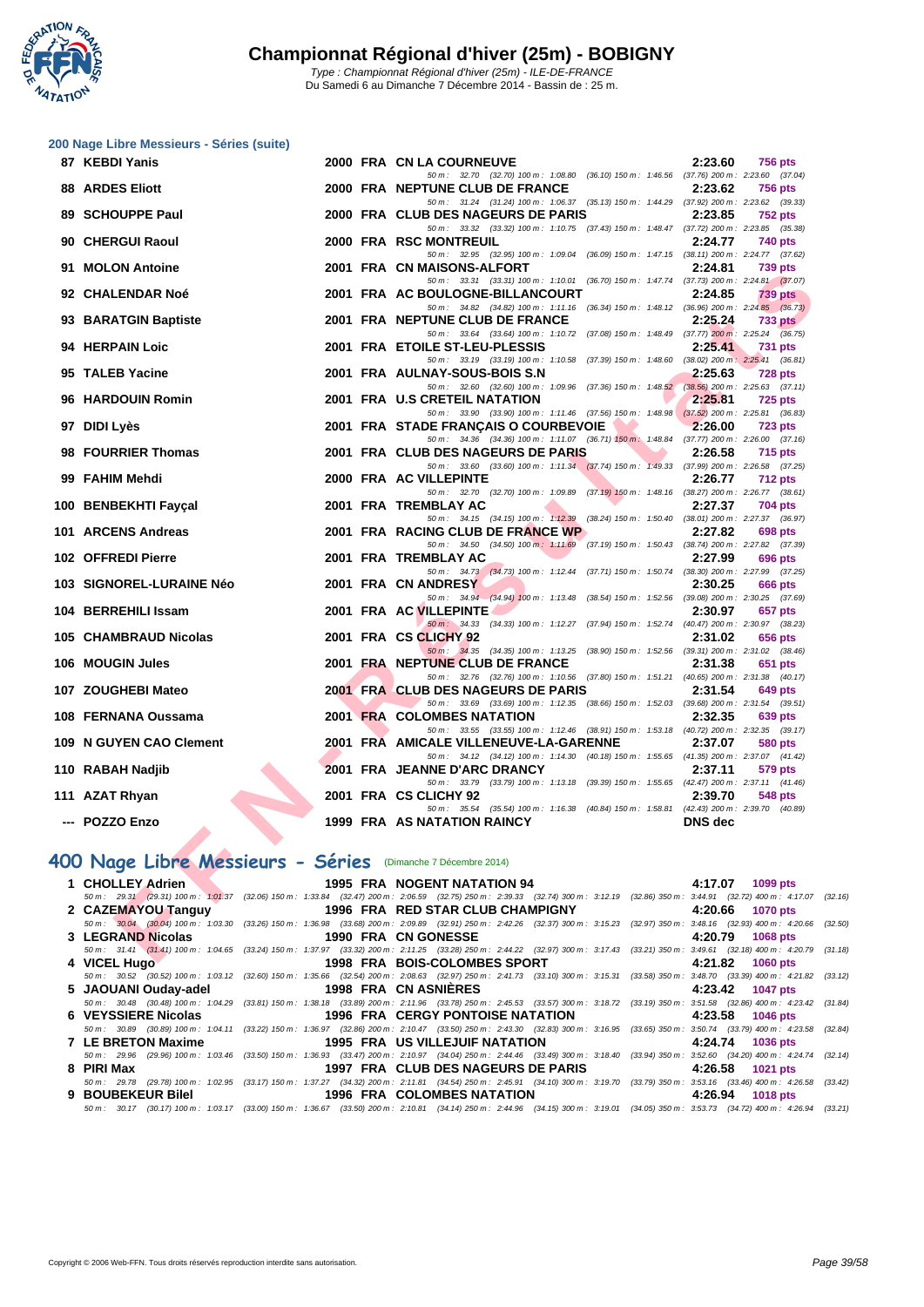

| 400 Nage Libre Messieurs - Séries (suite) |                                                                                                                                                                                                                                   |    |                            |         |
|-------------------------------------------|-----------------------------------------------------------------------------------------------------------------------------------------------------------------------------------------------------------------------------------|----|----------------------------|---------|
| 10 SEBILLE Mehdi                          | <b>1998 FRA ES NANTERRE</b><br>50 m: 31.14 (31.14) 100 m: 1:04.56 (33.42) 150 m: 1:38.79 (34.23) 200 m: 2:13.73 (34.94) 250 m: 2:47.82 (34.09) 300 m: 3:22.56 (34.74) 350 m: 3:55.77 (33.21) 400 m: 4:27.34 (31.57)               |    | 4:27.34<br>1015 pts        |         |
| 11 QUELVEN Thomas                         | 1997 FRA US JEUNESSE MITRY-MORY                                                                                                                                                                                                   |    | 4:27.54<br><b>1014 pts</b> |         |
| <b>12 HANOTEAUX Tescelin</b>              | 50 m: 29.40 (29.40) 100 m: 1:01.71 (32.31) 150 m: 1:34.76 (33.05) 200 m: 2:08.99 (34.23) 250 m: 2:43.22 (34.23) 300 m: 3:18.39 (35.17) 350 m: 3:53.25 (34.86) 400 m: 4:27.54 (34.29)<br>1999 FRA OLYMPIQUE LA GARENNE-COLOMBES    |    | 4:30.12<br>993 pts         |         |
|                                           | 50 m : 30.65 (30.65) 100 m : 1:03.98 (33.33) 150 m : 1:37.99 (34.01) 200 m : 2:12.52 (34.53) 250 m : 2:46.94 (34.42) 300 m : 3:21.47 (34.53) 350 m : 3:55.95 (34.48) 400 m : 4:30.12 (34.17)                                      |    |                            |         |
| 13 BERNARD Pierre-Elie                    | 1995 FRA CN EPINETTES PARIS                                                                                                                                                                                                       |    | 4:31.50<br>982 pts         |         |
| 14 PLOIX Adrien                           | 50 m : 30.02 (30.02) 100 m : 1:03.47 (33.45) 150 m : 1:37.58 (34.11) 200 m : 2:12.37 (34.79) 250 m : 2:46.98 (34.61) 300 m : 3:21.83 (34.85) 350 m : 3:56.79 (34.96) 400 m : 4:31.50 (34.71)<br>1999 FRA RACING CLUB DE FRANCE WP |    | 4:33.74<br>964 pts         |         |
|                                           | 50 m : 30.50 (30.50) 100 m : 1:03.82 (33.32) 150 m : 1:38.57 (34.75) 200 m : 2:13.22 (34.65) 250 m : 2:48.01 (34.79) 300 m : 3:23.32 (35.31) 350 m : 3:58.87 (35.55) 400 m : 4:33.74 (34.87)                                      |    |                            |         |
| 15 NGUYEN Thierry                         | 1996 FRA U.S CRETEIL NATATION                                                                                                                                                                                                     |    | 4:34.33<br>960 pts         |         |
| 16 MEKHZOUNI Samy                         | 50 m: 30.61 (30.61) 100 m: 1:03.69 (33.08) 150 m: 1:37.49 (33.80) 200 m: 2:12.47 (34.98) 250 m: 2:47.23 (34.76) 300 m: 3:22.68 (35.45) 350 m: 3:58.64 (35.96) 400 m: 4:34.33<br>1999 FRA U.S CRETEIL NATATION                     |    | 4:35.47<br>951 pts         | (35.69) |
|                                           | 50 m: 29.70 (29.70) 100 m: 1:03.44 (33.74) 150 m: 1:38.44 (35.00) 200 m: 2:13.88 (35.44) 250 m: 2:49.51 (35.63) 300 m: 3:25.14 (35.63) 350 m: 4:00.99 (35.85) 400 m: 4:35.47                                                      |    |                            | (34.48) |
| 17 DUMAY Kilian                           | 1997 FRA ETOILE ST-LEU-PLESSIS<br>50 m : 30.70 (30.70) 100 m : 1:04.44 (33.74) 150 m : 1:39.14 (34.70) 200 m : 2:14.51 (35.37) 250 m : 2:49.95 (35.44) 300 m : 3:25.97 (36.02) 350 m : 4:01.56 (35.59) 400 m : 4:36.33 (34.77)    |    | 4:36.33<br>944 pts         |         |
| 18 ELIASSE Romain                         | 1993 FRA USO BEZONS                                                                                                                                                                                                               |    | 4:36.44<br>943 pts         |         |
|                                           | 50 m: 31.16 (31.16) 100 m: 1:05.10 (33.94) 150 m: 1:40.05 (34.95) 200 m: 2:15.34 (35.29) 250 m: 2:51.07 (35.73) 300 m: 3:26.78 (35.71) 350 m: 4:01.73 (34.95) 400 m: 4:36.44 (34.71)                                              |    |                            |         |
| 19 HERLUC Yoann                           | 2000 FRA SCUF PARIS<br>50 m : 31.47 (31.47) 100 m : 1:04.48 (33.01) 150 m : 1:38.51 (34.03) 200 m : 2:13.68 (35.17) 250 m : 2:50.53 (36.85) 300 m : 3:26.32 (35.79) 350 m : 4:03.19 (36.87) 400 m : 4:36.47 (33.28)               |    | 4:36.47<br>943 pts         |         |
| 20 LE PORS Adrien                         | 1999 FRA CLUB DES NAGEURS DE PARIS                                                                                                                                                                                                | ▲. | 4:36.52<br>943 pts         |         |
|                                           | 50 m: 31.91 (31.91) 100 m: 1:06.79 (34.88) 150 m: 1:42.29 (35.50) 200 m: 2:17.90 (35.61) 250 m: 2:53.18 (35.28) 300 m: 3:28.45 (35.27) 350 m: 4:02.93 (34.48) 400 m: 4:36.52 (33.59)<br>1997 FRA ST-GEORGES ARGENTEUIL            |    | 4:37.03                    |         |
| 21 GRANAL Sébastien                       | 50 m : 29.67 (29.67) 100 m : 1:02.46 (32.79) 150 m : 1:37.69 (35.23) 200 m : 2:13.19 (35.50) 250 m : 2:48.69 (35.50) 300 m : 3:25.51 (36.82) 350 m : 4:02.18 (36.67) 400 m : 4:37.03 (34.85)                                      |    | 939 pts                    |         |
| 22 GUIGOU Pierre-Lucas                    | 2000 FRA U.S CRETEIL NATATION                                                                                                                                                                                                     |    | 4:37.33<br>936 pts         |         |
| 23 BEN OTHMAN Rayan                       | 50 m: 31.34 (31.34) 100 m: 1:06.08 (34.74) 150 m: 1:41.02 (34.94) 200 m: 2:16.74 (35.72) 250 m: 2:52.46 (35.72) 300 m: 3:28.11 (35.65) 350 m: 4:03.22 (35.11) 400 m: 4:37.33 (34.11)<br>1999 FRA RED STAR CLUB CHAMPIGNY          |    | 4:37.47<br>935 pts         |         |
|                                           | 50 m : 31.98 (31.98) 100 m : 1:07.11 (35.13) 150 m : 1:42.70 (35.59) 200 m : 2:18.29 (35.59) 250 m : 2:53.57 (35.28) 300 m : 3:28.69 (35.12) 350 m : 4:04.43 (35.74) 400 m : 4:37.47                                              |    |                            | (33.04) |
| 24 FERREIRA Jocelyn                       | 1996 FRA RED STAR CLUB CHAMPIGNY                                                                                                                                                                                                  |    | 4:37.59<br>934 pts         |         |
| 25 FERGE Malcom-Alexis                    | 50 m : 30.55 (30.55) 100 m : 1:04.49 (33.94) 150 m : 1:39.62 (35.13) 200 m : 2:15.38 (35.76) 250 m : 2:51.18 (35.80) 300 m : 3:27.87 (36.69) 350 m : 4:03.71 (35.84) 400 m : 4:37.59 (33.88)<br>1999 FRA AC VILLEPINTE            |    | 4:37.69<br>934 pts         |         |
|                                           | 50 m: 31.84 (31.84) 100 m: 1:05.06 (33.22) 150 m: 1:39.86 (34.80) 200 m: 2:15.88 (36.02) 250 m: 2:52.34 (36.46) 300 m: 3:28.75 (36.41) 350 m: 4:04.58 (35.83) 400 m: 4:37.69                                                      |    |                            | (33.11) |
| 26 BAGES Marlon                           | 1998 FRA CN MAISONS-ALFORT                                                                                                                                                                                                        |    | 4:37.86<br>932 pts         |         |
| 27 MAGUERRE Thomas                        | 50 m : 30.79 (30.79) 100 m : 1:04.78 (33.99) 150 m : 1:39.77 (34.99) 200 m : 2:15.30 (35.53) 250 m : 2:51.35 (36.05) 300 m : 3:27.57 (36.22) 350 m : 4:03.26 (35.69) 400 m : 4:37.86 (34.60)<br>2000 FRA SN FRANCONVILLE          |    | 4:38.21<br>930 pts         |         |
|                                           | 50 m: 31.35 (31.35) 100 m: 1:05.75 (34.40) 150 m: 1:41.15 (35.40) 200 m: 2:17.16 (36.01) 250 m: 2:52.36 (35.20) 300 m: 3:28.12 (35.76) 350 m: 4:04.08 (35.96) 400 m: 4:38.21 (34.13)                                              |    |                            |         |
| 28 BERNARD-MOES Maxime                    | 2000 FRA CERGY PONTOISE NATATION<br>50 m : 32.22 (32.22) 100 m : 1:07.30 (35.08) 150 m : 1:42.84 (35.54) 200 m : 2:18.42 (35.58) 250 m : 2:54.16 (35.74) 300 m : 3:29.83 (35.67) 350 m : 4:04.91 (35.08) 400 m : 4:38.28          |    | 4:38.28<br>929 pts         | (33.37) |
| 29 ROUSSEL Victor                         | 1998 FRA CS LES LILAS NATATION                                                                                                                                                                                                    |    | 4:38.86<br>925 pts         |         |
|                                           | 50 m: 33.03 (33.03) 100 m: 1:07.34 (34.31) 150 m: 1:42.54 (35.20) 200 m: 2:17.83 (35.29) 250 m: 2:53.50 (35.67) 300 m: 3:29.04 (35.54) 350 m: 4:04.14 (35.10) 400 m: 4:38.86 (34.72)                                              |    |                            |         |
| 30 HO Ly-Nam                              | <b>1999 FRA SN FRANCONVILLE</b><br>50 m : 31.99 (31.99) 100 m : 1:06.75 (34.76) 150 m : 1:42.07 (35.32) 200 m : 2:17.80 (35.73) 250 m : 2:53.94 (36.14) 300 m : 3:28.74 (34.80) 350 m : 4:04.42 (35.68) 400 m : 4:39.07 (34.65)   |    | 4:39.07<br>923 pts         |         |
| 31 PETIT Josselin                         | 1997 FRA BOIS-COLOMBES SPORT                                                                                                                                                                                                      |    | 4:39.09<br>923 pts         |         |
| 32 LITRE Martin                           | 50 m : 31.69 (31.69) 100 m : 1:06.02 (34.33) 150 m : 1:41.03 (35.01) 200 m : 2:17.02 (35.99) 250 m : 2:52.91 (35.89) 300 m : 3:28.72 (35.81) 350 m : 4:04.18 (35.46) 400 m : 4:39.09 (34.91)<br>1997 PHI AC BOULOGNE-BILLANCOURT  |    | 4:39.41<br>920 pts         |         |
|                                           | 50 m : 30.42 (30.42) 100 m : 1:05.00 (34.58) 150 m : 1:40.85 (35.85) 200 m : 2:16.26 (35.41) 250 m : 2:50.97 (34.71) 300 m : 3:27.26 (36.29) 350 m : 4:03.71 (36.45) 400 m : 4:39.41 (35.70)                                      |    |                            |         |
| 33 LEITAO Florian                         | 1999 FRA AS ARGENTEUIL NATATION                                                                                                                                                                                                   |    | 4:39.92<br>917 pts         |         |
| 34 POZZO Enzo                             | 50 m : 31.99 (31.99) 100 m : 1:06.92 (34.93) 150 m : 1:42.39 (35.47) 200 m : 2:17.40 (35.01) 250 m : 2:53.30 (35.90) 300 m : 3:29.36 (36.06) 350 m : 4:05.27 (35.91) 400 m : 4:39.92 (34.65)<br>1999 FRA AS NATATION RAINCY       |    | 4:39.99<br><b>916 pts</b>  |         |
|                                           | 50 m: 29.71 (29.71) 100 m: 1:03.01 (33.30) 150 m: 1:38.12 (35.11) 200 m: 2:13.70 (35.58) 250 m: 2:50.49 (36.79) 300 m: 3:26.82 (36.33) 350 m: 4:03.96 (37.14) 400 m: 4:39.99 (36.03)                                              |    |                            |         |
| <b>35 VALLIN Louis</b>                    | 1999 FRA CNO ST-GERMAIN-EN-LAYE<br>50 m: 31.83 (31.83) 100 m: 1:06.48 (34.65) 150 m: 1:42.08 (35.60) 200 m: 2:17.63 (35.55) 250 m: 2:53.65 (36.02) 300 m: 3:29.93 (36.28) 350 m: 4:05.99 (36.06) 400 m: 4:40.00 (34.01)           |    | 4:40.00<br><b>916 pts</b>  |         |
| 36 GILLET Theo                            | 2000 FRA CLUB DES NAGEURS DE PARIS                                                                                                                                                                                                |    | 4:40.11<br>915 pts         |         |
|                                           | 50 m: 31.35 (31.35) 100 m; 1:06.28 (34.93) 150 m: 1:42.03 (35.75) 200 m: 2:17.97 (35.94) 250 m: 2:53.80 (35.83) 300 m: 3:30.23 (36.43) 350 m: 4:05.68 (35.45) 400 m: 4:40.11 (34.43)                                              |    |                            |         |
| 37 GHAFIR Hedi                            | 2000 FRA AS HERBLAY NATATION<br>50 m: 31.24 (31.24) 100 m: 1:06.70 (35.46) 150 m: 1:42.83 (36.13) 200 m: 2:19.06 (36.23) 250 m: 2:55.15 (36.09) 300 m: 3:31.63 (36.48) 350 m: 4:07.32 (35.69) 400 m: 4:40.26 (32.94)              |    | 4:40.26<br>914 pts         |         |
| 38 OUAZENE Manil                          | 1999 FRA ES NANTERRE                                                                                                                                                                                                              |    | 4:40.36<br>913 pts         |         |
| 39 PLOYAERT Clery                         | 50 m: 31.25 (31.25) 100 m: 1:06.18 (34.93) 150 m: 1:41.58 (35.40) 200 m: 2:17.15 (35.57) 250 m: 2:52.63 (35.48) 300 m: 3:29.16 (36.53) 350 m: 4:06.13 (36.97) 400 m: 4:40.36 (34.23)<br>1998 FRA AULNAY-SOUS-BOIS S.N             |    | 4:40.83<br>910 pts         |         |
|                                           | 50 m: 30.96 (30.96) 100 m: 1:06.18 (35.22) 150 m: 1:42.18 (36.00) 200 m: 2:18.03 (35.85) 250 m: 2:53.59 (35.56) 300 m: 3:29.46 (35.87) 350 m: 4:06.20 (36.74) 400 m: 4:40.83 (34.63)                                              |    |                            |         |
| <b>40 POIRIER Viraile</b>                 | 2000 FRA CS CLICHY 92                                                                                                                                                                                                             |    | 4:41.60<br>904 pts         |         |
| 41 LE LOHER Guillaume                     | 50 m : 31.45 (31.45) 100 m : 1:06.72 (35.27) 150 m : 1:42.95 (36.23) 200 m : 2:19.67 (36.72) 250 m : 2:55.42 (35.75) 300 m : 3:31.65 (36.23) 350 m : 4:07.53 (35.88) 400 m : 4:41.60 (34.07)<br>1998 FRA CS CLICHY 92             |    | 4:43.39<br>890 pts         |         |
|                                           | 50 m : 29.99 (29.99) 100 m : 1:04.04 (34.05) 150 m : 1:39.39 (35.35) 200 m : 2:15.05 (35.66) 250 m : 2:51.66 (36.61) 300 m : 3:29.25 (37.59) 350 m : 4:07.12 (37.87) 400 m : 4:43.39 (36.27)                                      |    |                            |         |
| 42 BENCHEDERROU Yanis                     | 1999 FRA US IVRY-SUR-SEINE                                                                                                                                                                                                        |    | 4:43.53<br><b>889 pts</b>  |         |
| 43 ROUSSEL Thomas                         | 50 m: 29.88 (29.88) 100 m: 1:05.48 (35.60) 150 m: 1:41.38 (35.90) 200 m: 2:18.17 (36.79) 250 m: 2:54.66 (36.49) 300 m: 3:32.17 (37.51) 350 m: 4:09.17 (37.00) 400 m: 4:43.53 (34.36)<br>1997 FRA JEANNE D'ARC DRANCY              |    | 4:44.27<br>884 pts         |         |
|                                           | 50 m: 31.18 (31.18) 100 m: 1:05.26 (34.08) 150 m: 1:41.07 (35.81) 200 m: 2:17.58 (36.51) 250 m: 2:54.35 (36.77) 300 m: 3:31.21 (36.86) 350 m: 4:08.48 (37.27) 400 m: 4:44.27 (35.79)                                              |    |                            |         |
| 44 THEETEN Rémi                           | 1996 FRA USM GAGNY<br>50 m: 30.52 (30.52) 100 m: 1:05.00 (34.48) 150 m: 1:41.06 (36.06) 200 m: 2:17.63 (36.57) 250 m: 2:54.18 (36.55) 300 m: 3:31.61 (37.43) 350 m: 4:08.98 (37.37) 400 m: 4:44.98 (36.00)                        |    | 4:44.98<br>878 pts         |         |
| 45 BENNADJI Aimen                         | 2000 FRA ES NANTERRE                                                                                                                                                                                                              |    | 4:46.09<br>870 pts         |         |
|                                           | 50 m : 32.28 (32.28) 100 m : 1:07.11 (34.83) 150 m : 1:43.22 (36.11) 200 m : 2:19.75 (36.53) 250 m : 2:55.90 (36.15) 300 m : 3:33.07 (37.17) 350 m : 4:09.87 (36.80) 400 m : 4:46.09 (36.22)                                      |    |                            |         |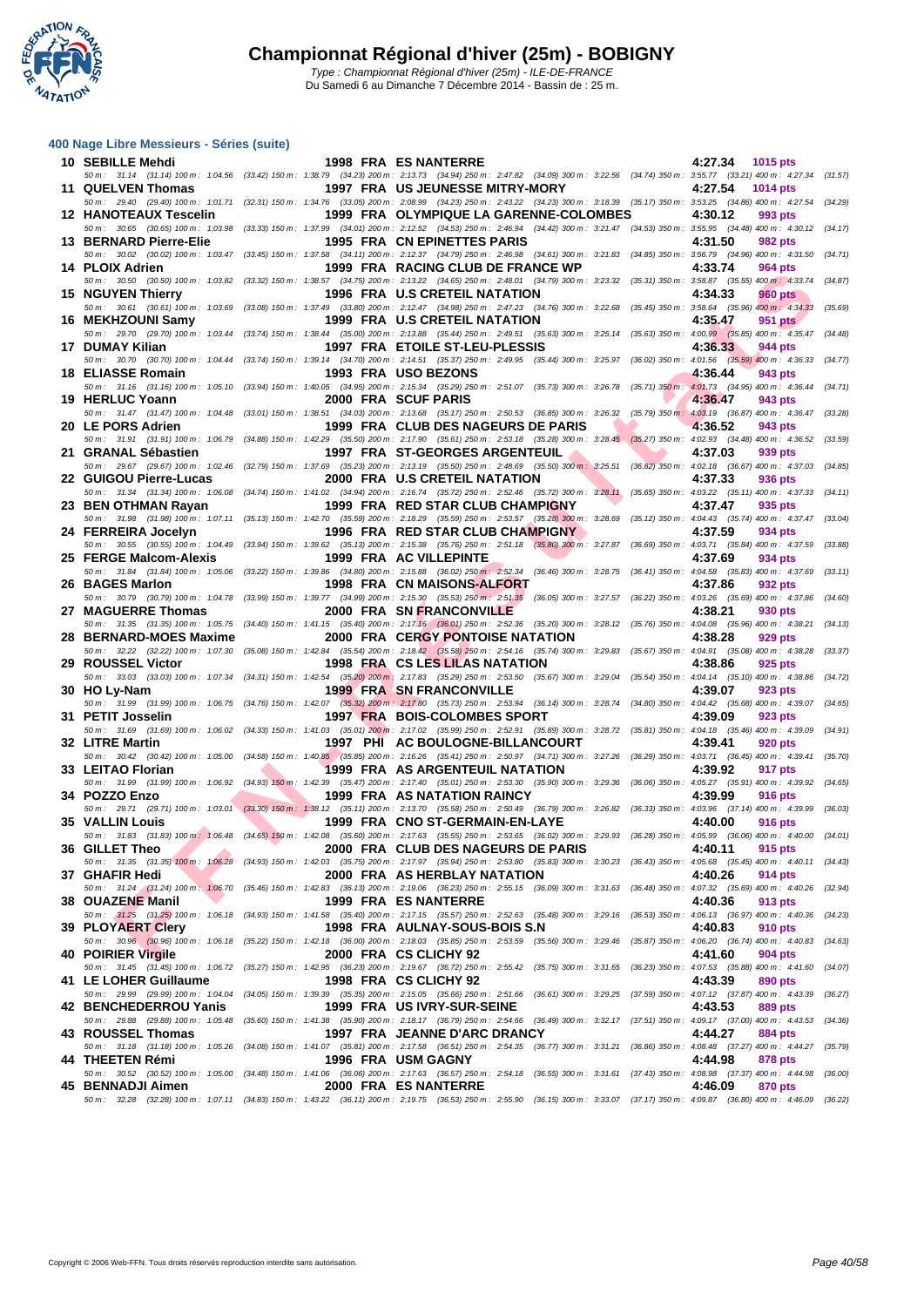

| 400 Nage Libre Messieurs - Séries (suite) |  |  |  |
|-------------------------------------------|--|--|--|
|-------------------------------------------|--|--|--|

| 46 LAPHITZ Guillaume                                            |                        | 2001 FRA OLYMPIQUE LA GARENNE-COLOMBES<br>50 m : 32.86 (32.86) 100 m : 1:08.90 (36.04) 150 m : 1:44.86 (35.96) 200 m : 2:21.84 (36.98) 250 m : 2:58.42 (36.58) 300 m : 3:35.33 (36.91) 350 m : 4:12.43 (37.10) 400 m : 4:46.96 (34.53) | 4:46.96         | 864 pts        |         |
|-----------------------------------------------------------------|------------------------|----------------------------------------------------------------------------------------------------------------------------------------------------------------------------------------------------------------------------------------|-----------------|----------------|---------|
| 47 PHILIPPE Matt                                                |                        | 1999 FRA STELLA SPORTS ST-MAUR                                                                                                                                                                                                         | 4:47.68         | 858 pts        |         |
| 48 PAREN Maxime                                                 |                        | 50 m: 31.82 (31.82) 100 m: 1:07.54 (35.72) 150 m: 1:44.41 (36.87) 200 m: 2:21.26 (36.85) 250 m: 2:57.18 (35.92) 300 m: 3:34.38 (37.20) 350 m: 4:11.99 (37.61) 400 m: 4:47.68 (35.69)<br>2000 FRA AC BOULOGNE-BILLANCOURT               | 4:47.85         | 857 pts        |         |
| 49 MAAZOUZ Aladdin                                              |                        | 50 m: 32.51 (32.51) 100 m: 1:08.24 (35.73) 150 m: 1:45.08 (36.84) 200 m: 2:21.86 (36.78) 250 m: 2:59.39 (37.53) 300 m: 3:35.64 (36.25) 350 m: 4:12.27 (36.63) 400 m: 4:47.85 (35.58)<br>2000 FRA BOIS-COLOMBES SPORT                   | 4:48.41         | 853 pts        |         |
|                                                                 |                        | 50 m : 32.11 (32.11) 100 m : 1:07.31 (35.20) 150 m : 1:43.38 (36.07) 200 m : 2:19.74 (36.36) 250 m : 2:56.87 (37.13) 300 m : 3:34.20 (37.33) 350 m : 4:11.50 (37.30) 400 m : 4:48.41 (36.91)                                           |                 |                |         |
| 50 LECORGNE Martin                                              |                        | 1999 FRA VILLIERS SPORTS JEUNESSE<br>50 m: 31.62 (31.62) 100 m: 1:06.90 (35.28) 150 m: 1:43.84 (36.94) 200 m: 2:21.39 (37.55) 250 m: 2:58.53 (37.14) 300 m: 3:36.36 (37.83) 350 m: 4:13.48 (37.12) 400 m: 4:48.84 (35.36)              | 4:48.84         | 850 pts        |         |
| 51 GILLET Adrien                                                |                        | 2000 FRA AAS SARCELLES NATATION 95<br>50 m: 32.30 (32.30) 100 m: 1:08.40 (36.10) 150 m: 1:45.24 (36.84) 200 m: 2:22.33 (37.09) 250 m: 2:59.91 (37.58) 300 m: 3:36.91 (37.00) 350 m: 4:13.53 (36.62) 400 m: 4:49.24 (35.71)             | 4:49.24         | 847 pts        |         |
| 52 MEZIANE Rayane                                               |                        | 2000 FRA ES NANTERRE                                                                                                                                                                                                                   | 4:49.64         | 844 pts        |         |
| 53 ZINAOUI Mehdi                                                |                        | 50 m : 32.60 (32.60) 100 m : 1:08.77 (36.17) 150 m : 1:45.16 (36.39) 200 m : 2:22.39 (37.23) 250 m : 2:59.13 (36.74) 300 m : 3:36.02 (36.89) 350 m : 4:13.28 (37.26) 400 m : 4:49.64 (36.36)<br>2001 FRA AAS SARCELLES NATATION 95     | 4:50.54         | 837 pts        |         |
| 54 MOUTARDE Mathieu                                             |                        | 50 m: 32.51 (32.51) 100 m: 1:08.11 (35.60) 150 m: 1:45.05 (36.94) 200 m: 2:22.17 (37.12) 250 m: 2:59.88 (37.71) 300 m: 3:37.43 (37.55) 350 m: 4:14.62 (37.19) 400 m: 4:50.54 (35.92)<br>1998 FRA ST-GEORGES ARGENTEUIL                 | 4:51.42         | 831 pts        |         |
| 55 MOUTARDE Etienne                                             |                        | 50 m: 32.82 (32.82) 100 m: 1:09.02 (36.20) 150 m: 1:45.66 (36.64) 200 m: 2:23.66 (38.00) 250 m: 3:00.31 (36.65) 300 m: 3:37.67 (37.36) 350 m: 4:14.70 (37.03) 400 m: 4:51.42 (36.72)<br>2001 FRA ST-GEORGES ARGENTEUIL                 | 4:51.72         | 829 pts        |         |
|                                                                 |                        | 50 m : 33.04 (33.04) 100 m : 1:09.50 (36.46) 150 m : 1:47.15 (37.65) 200 m : 2:24.28 (37.13) 250 m : 3:01.37 (37.09) 300 m : 3:38.63 (37.26) 350 m : 4:15.44 (36.81) 400 m : 4:51.72 (36.28)                                           |                 |                |         |
| 56 LAAZ Mohamed                                                 |                        | 2000 FRA AC VILLEPINTE<br>50 m: 33.57 (33.57) 100 m: 1:10.08 (36.51) 150 m: 1:47.80 (37.72) 200 m: 2:25.92 (38.12) 250 m: 3:01.68 (35.76) 300 m: 3:38.97 (37.29) 350 m: 4:16.40 (37.43) 400 m: 4:52.67 (36.27)                         | 4:52.67         | 822 pts        |         |
| 57 JOLLIVET Mathéo                                              |                        | 2000 FRA USC CONFLANS-STE-HONORINE<br>50 m : 31.32 (31.32) 100 m : 1:06.82 (35.50) 150 m : 1:43.61 (36.79) 200 m : 2:21.69 (38.08) 250 m : 3:00.11 (38.42) 300 m : 3:38.71 (38.60) 350 m : 4:17.12 (38.41) 400 m : 4:54.07 (36.95)     | 4:54.07         | 812 pts        |         |
| 58 CHAMBRAUD Charles                                            |                        | 2001 FRA COLOMBES NATATION                                                                                                                                                                                                             | 4:55.01         | 805 pts        |         |
| 59 DORSEUIL Mathieu                                             |                        | 50 m: 31.57 (31.57) 100 m: 1:08.13 (36.56) 150 m: 1:46.06 (37.93) 200 m: 2:24.13 (38.07) 250 m: 3:02.05 (37.92) 300 m: 3:40.16 (38.11) 350 m: 4:18.60 (38.44) 400 m: 4:55.01 (36.41)<br>2000 FRA US IVRY-SUR-SEINE                     | 4:55.16         | 804 pts        |         |
| 60 HARDOUIN Romin                                               |                        | 50 m: 32.71 (32.71) 100 m: 1:08.92 (36.21) 150 m: 1:45.98 (37.06) 200 m: 2:23.99 (38.01) 250 m: 3:01.35 (37.36) 300 m: 3:40.00 (38.65) 350 m: 4:17.70 (37.70) 400 m: 4:55.16 (37.46)<br>2001 FRA U.S CRETEIL NATATION                  | 4:56.09         | <b>797 pts</b> |         |
|                                                                 |                        | 50 m : 32.98 (32.98) 100 m : 1:10.20 (37.22) 150 m : 1:47.52 (37.32) 200 m : 2:25.12 (37.60) 250 m : 3:02.29 (37.17) 300 m : 3:40.99 (38.70) 350 m : 4:19.28 (38.29) 400 m : 4:56.09                                                   |                 |                | (36.81) |
| 61 BARATGIN Baptiste                                            |                        | 2001 FRA NEPTUNE CLUB DE FRANCE<br>50 m: 33.47 (33.47) 100 m: 1:10.73 (37.26) 150 m: 1:48.84 (38.11) 200 m: 2:26.71 (37.87) 250 m: 3:04.87 (38.16) 300 m: 3:43.19 (38.32) 350 m: 4:21.78 (38.59) 400 m: 4:58.30 (36.52)                | 4:58.30         | <b>782 pts</b> |         |
| 62 FERREIRA Dylan                                               |                        | 2000 FRA RED STAR CLUB CHAMPIGNY<br>50 m: 33.20 (33.20) 100 m: 1:10.95 (37.75) 150 m: 1:49.15 (38.20) 200 m: 2:27.32 (38.17) 250 m: 3:05.25 (37.93) 300 m: 3:43.52 (38.27) 350 m: 4:21.55 (38.03) 400 m: 4:58.76 (37.21)               | 4:58.76         | <b>778 pts</b> |         |
| 63 CHALENDAR Noé                                                |                        | 2001 FRA AC BOULOGNE-BILLANCOURT                                                                                                                                                                                                       | 4:58.99         | 777 pts        |         |
| 64 MOLON Antoine                                                |                        | 50 m: 35.22 (35.22) 100 m: 1:11.69 (36.47) 150 m: 1:48.86 (37.17) 200 m: 2:26.66 (37.80) 250 m: 3:04.81 (38.15) 300 m: 3:43.66 (38.85) 350 m: 4:21.90 (38.24) 400 m: 4:58.99 (37.09)<br>2001 FRA CN MAISONS-ALFORT                     | 4:59.15         | 776 pts        |         |
| 65 LIU Dan-Li                                                   |                        | 50 m: 33.74 (33.74) 100 m: 1:11.29 (37.55) 150 m: 1:48.81 (37.52) 200 m: 2:26.68 (37.87) 250 m: 3:04.77 (38.09) 300 m: 3:42.97 (38.20) 350 m: 4:21.34 (38.37) 400 m: 4:59.15 (37.81)<br>2001 FRA MONTIGNY NATATION                     | 4:59.31         | 775 pts        |         |
|                                                                 |                        | 50 m: 33.78 (33.78) 100 m: 1:10.50 (36.72) 150 m: 1:48.04 (37.54) 200 m: 2:26.05 (38.01) 250 m: 3:04.60 (38.55) 300 m: 3:43.40 (38.80) 350 m: 4:21.81 (38.41) 400 m: 4:59.31 (37.50)                                                   |                 |                |         |
| 66 CHERGUI Raoul                                                |                        | <b>2000 FRA RSC MONTREUIL</b><br>50 m : 34.08 (34.08) 100 m : 1:10.73 (36.65) 150 m : 1:48.76 (38.03) 200 m : 2:27.61 (38.85) 250 m : 3:06.77 (39.16) 300 m : 3:46.00 (39.23) 350 m : 4:24.91 (38.91) 400 m : 5:02.14 (37.23)          | 5:02.14         | 755 pts        |         |
| 67 FISCHER Alexandre                                            |                        | 2000 FRA SCUF PARIS<br>50 m: 33.58 (33.58) 100 m: 1:11.14 (37.56) 150 m: 1:49.17 (38.03) 200 m: 2:28.01 (38.84) 250 m: 3:07.24 (39.23) 300 m: 3:47.06 (39.82) 350 m: 4:24.96 (37.90) 400 m: 5:02.52 (37.56)                            | 5:02.52         | <b>752 pts</b> |         |
| 68 ARCENS Andreas                                               |                        | 2001 FRA RACING CLUB DE FRANCE WP<br>50 m: 34.70 (34.70) 100 m: 1:12.23 (37.53) 150 m: 1:51.32 (39.09) 200 m: 2:29.85 (38.53) 250 m: 3:09.42 (39.57) 300 m: 3:47.92 (38.50) 350 m: 4:25.93 (38.01) 400 m: 5:03.30 (37.37)              | 5:03.30         | 747 pts        |         |
| 69 DOUMENGE Raphael                                             | <b>START CONTINUES</b> | 2000 FRA CS CLICHY 92                                                                                                                                                                                                                  | 5:03.39         | 746 pts        |         |
| 70 BENBEKHTI Fayçal                                             |                        | 50 m : 31.96 (31.96) 100 m : 1:08.34 (36.38) 150 m : 1:46.22 (37.88) 200 m : 2:25.59 (39.37) 250 m : 3:05.00 (39.41) 300 m : 3:44.63 (39.63) 350 m : 4:25.36 (40.73) 400 m : 5:03.39 (38.03)<br>2001 FRA TREMBLAY AC                   | 5:05.57         | <b>731 pts</b> |         |
| 71 SIMEANT Léo                                                  |                        | 50 m : 34.00 (34.00) 100 m : 1:12.11 (38.11) 150 m : 1:50.70 (38.59) 200 m : 2:29.79 (39.09) 250 m : 3:08.91 (39.12) 300 m : 3:48.30 (39.39) 350 m : 4:27.60 (39.30) 400 m : 5:05.57 (37.97)<br>2001 FRA AULNAY-SOUS-BOIS S.N          | 5:06.30         | <b>726 pts</b> |         |
|                                                                 |                        | 50 m : 34.74 (34.74) 100 m : 1:12.50 (37.76) 150 m : 1:51.05 (38.55) 200 m : 2:29.96 (38.91) 250 m : 3:09.01 (39.05) 300 m : 3:48.24 (39.23) 350 m : 4:27.91 (39.67) 400 m : 5:06.30 (38.39)                                           |                 |                |         |
| 72 SCHNEIDER Paul<br><b>Contract Contract Contract Contract</b> |                        | 2001 FRA BOIS-COLOMBES SPORT<br>50 m : 36.36 (36.36) 100 m : 1:16.36 (40.00) 150 m : 1:55.64 (39.28) 200 m : 2:34.62 (38.98) 250 m : 3:13.75 (39.13) 300 m : 3:52.57 (38.82) 350 m : 4:31.27 (38.70) 400 m : 5:08.41 (37.14)           | 5:08.41 712 pts |                |         |
| 73 ACHEBOUCHE Zacharya                                          |                        | 2001 FRA AS ARGENTEUIL NATATION<br>50 m: 34.55 (34.55) 100 m: 1:13.06 (38.51) 150 m: 1:52.60 (39.54) 200 m: 2:31.80 (39.20) 250 m: 3:11.63 (39.83) 300 m: 3:51.67 (40.04) 350 m: 4:31.19 (39.52) 400 m: 5:08.50 (37.31)                | 5:08.50         | <b>711 pts</b> |         |
| 74 FERNANA Oussama                                              |                        | 2001 FRA COLOMBES NATATION                                                                                                                                                                                                             | 5:10.19         | <b>700 pts</b> |         |
| 75 DIDI Lyès                                                    |                        | 50 m: 34.29 (34.29) 100 m: 1:14.11 (39.82) 150 m: 1:54.23 (40.12) 200 m: 2:34.43 (40.20) 250 m: 3:13.79 (39.36) 300 m: 3:53.86 (40.07) 350 m: 4:33.49 (39.63) 400 m: 5:10.19 (36.70)<br>2001 FRA STADE FRANÇAIS O COURBEVOIE           | 5:11.14         | 694 pts        |         |
| 76 AZZIOU Sami                                                  |                        | 50 m : 34.29 (34.29) 100 m : 1:11.85 (37.56) 150 m : 1:50.81 (38.96) 200 m : 2:30.59 (39.78) 250 m : 3:10.83 (40.24) 300 m : 3:51.62 (40.79) 350 m : 4:32.72 (41.10) 400 m : 5:11.14 (38.42)<br>2001 FRA COLOMBES NATATION             | 5:11.61         | 691 pts        |         |
|                                                                 |                        | 50 m : 32.38 (32.38) 100 m : 1:10.27 (37.89) 150 m : 1:50.47 (40.20) 200 m : 2:30.19 (39.72) 250 m : 3:10.19 (40.00) 300 m : 3:51.38 (41.19) 350 m : 4:31.80 (40.42) 400 m : 5:11.61 (39.81)                                           |                 |                |         |
| 77 BERREHILI Issam                                              |                        | 2001 FRA AC VILLEPINTE<br>50 m: 35.52 (35.52) 100 m: 1:14.53 (39.01) 150 m: 1:54.44 (39.91) 200 m: 2:34.68 (40.24) 250 m: 3:14.45 (39.77) 300 m: 3:55.12 (40.67) 350 m: 4:35.04 (39.92) 400 m: 5:12.63 (37.59)                         | 5:12.63         | 684 pts        |         |
| <b>78 AHERMOUCH Yanis</b>                                       |                        | 2001 FRA CERGY PONTOISE NATATION<br>50 m: 34.95 (34.95) 100 m: 1:12.84 (37.89) 150 m: 1:52.56 (39.72) 200 m: 2:33.01 (40.45) 250 m: 3:13.67 (40.66) 300 m: 3:53.93 (40.26) 350 m: 4:34.49 (40.56) 400 m: 5:13.15 (38.66)               | 5:13.15         | <b>680 pts</b> |         |
| 79 ZOUGHEBI Mateo                                               |                        | 2001 FRA CLUB DES NAGEURS DE PARIS                                                                                                                                                                                                     | 5:15.00         | 668 pts        |         |
| 80 CHAMBRAUD Nicolas                                            |                        | 50 m : 34.02 (34.02) 100 m : 1:12.02 (38.00) 150 m : 1:51.51 (39.49) 200 m : 2:31.46 (39.95) 250 m : 3:11.44 (39.98) 300 m : 3:52.05 (40.61) 350 m : 4:33.20 (41.15) 400 m : 5:15.00 (41.80)<br>2001 FRA CS CLICHY 92                  | 5:17.61         | 651 pts        |         |
| 81 MOBTAHIJ Hamza                                               |                        | 50 m: 35.21 (35.21) 100 m: 1:14.02 (38.81) 150 m: 1:54.06 (40.04) 200 m: 2:34.43 (40.37) 250 m: 3:15.65 (41.22) 300 m: 3:56.77 (41.12) 350 m: 4:38.12 (41.35) 400 m: 5:17.61 (39.49)<br>2001 FRA US IVRY-SUR-SEINE                     | 5:30.04         | 574 pts        |         |
|                                                                 |                        | 50 m: 35.75 (35.75) 100 m: 1:16.38 (40.63) 150 m: 1:58.19 (41.81) 200 m: 2:40.30 (42.11) 250 m: 3:23.03 (42.73) 300 m: 4:06.18 (43.15) 350 m: 4:49.31 (43.13) 400 m: 5:30.04 (40.73)                                                   |                 |                |         |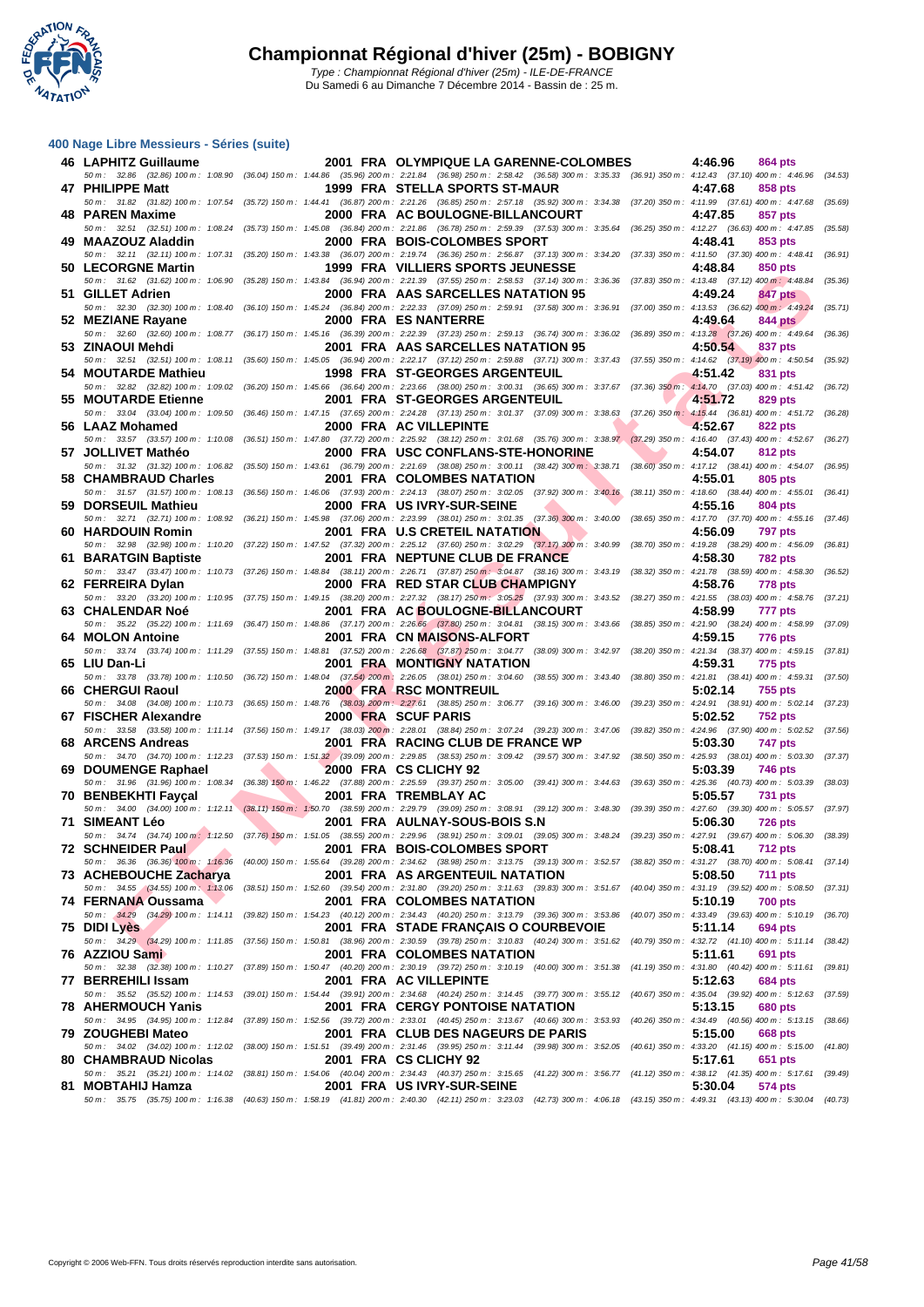

| 82 RABAH Nadjib   | 2001 FRA JEANNE D'ARC DRANCY       | 5:33.13<br>555 pts                                                                                                                                                                   |
|-------------------|------------------------------------|--------------------------------------------------------------------------------------------------------------------------------------------------------------------------------------|
|                   |                                    | 50 m: 35.94 (35.94) 100 m: 1:15.31 (39.37) 150 m: 1:57.09 (41.78) 200 m: 2:39.86 (42.77) 250 m: 3:22.23 (42.37) 300 m: 4:05.49 (43.26) 350 m: 4:49.33 (43.84) 400 m: 5:33.13 (43.80) |
| 83 COLAT Matthieu | 2001 FRA ES STAINS                 | $5:38.96$ $521 \text{ pts}$                                                                                                                                                          |
|                   |                                    | 50 m: 34.36 (34.36) 100 m: 1:14.09 (39.73) 150 m: 1:56.24 (42.15) 200 m: 2:38.70 (42.46) 250 m: 3:22.98 (44.28) 300 m: 4:08.72 (45.74) 350 m: 4:54.54 (45.82) 400 m: 5:38.96 (44.42) |
| --- SCHOUPPE Paul | 2000 FRA CLUB DES NAGEURS DE PARIS | <b>DSQ Da</b>                                                                                                                                                                        |
| --- AZAOU Billel  | 2000 FRA U.S CRETEIL NATATION      | DNS dec                                                                                                                                                                              |
| --- TARDY Charles | 1996 FRA C.N VALLEE DE MONTMORENCY | DNS dec                                                                                                                                                                              |
|                   |                                    |                                                                                                                                                                                      |

### **800 Nage Libre Messieurs - Séries** (Dimanche 7 Décembre 2014)

| 00 Nage Libre Messieurs - Séries (Dimanche 7 Décembre 2014)                              |                                                        |                                                                                                                                                                                                                                                                                                                                                                                              |                                                                                                                                    |
|------------------------------------------------------------------------------------------|--------------------------------------------------------|----------------------------------------------------------------------------------------------------------------------------------------------------------------------------------------------------------------------------------------------------------------------------------------------------------------------------------------------------------------------------------------------|------------------------------------------------------------------------------------------------------------------------------------|
| 1 GENET David                                                                            |                                                        | 1982 FRA CLUB DES NAGEURS DE PARIS                                                                                                                                                                                                                                                                                                                                                           | 8:37.11<br>1165 pts                                                                                                                |
| 50 m: 30.09<br>$(30.09)$ 100 m : 1:02.28<br>$(32.73)$ 500 m : 5:23.12<br>450 m : 4:50.35 |                                                        | (32.19) 150 m : 1:34.58 (32.30) 200 m : 2:06.97 (32.39) 250 m : 2:39.79 (32.82) 300 m : 3:12.38<br>(32.77) 550 m : 5:56.00 (32.88) 600 m : 6:28.84 (32.84) 650 m : 7:01.48 (32.64) 700 m : 7:34.01                                                                                                                                                                                           | $(32.59)$ 350 m : 3:45.02 $(32.64)$ 400 m : 4:17.62<br>(32.60)<br>(32.53) 750 m : 8:06.09 (32.08) 800 m : 8:37.11<br>(31.02)       |
| 2 JAOUANI Ouday-adel                                                                     |                                                        | 1998 FRA CN ASNIERES                                                                                                                                                                                                                                                                                                                                                                         | 9:05.34<br>1050 pts                                                                                                                |
| 50 m: 30.71 (30.71) 100 m: 1:04.50<br>450 m : 5:05.34<br>$(34.51)$ 500 m : 5:40.40       |                                                        | $(33.79)$ 150 m $: 1:38.70$ $(34.20)$ 200 m $: 2:13.00$ $(34.30)$ 250 m $: 2:47.18$ $(34.18)$ 300 m $: 3:21.76$<br>(35.06) 550 m: 6:14.95 (34.55) 600 m: 6:49.97 (35.02) 650 m: 7:24.41 (34.44) 700 m: 7:59.30<br>$(34.89)$ 750 m : 8:33.51                                                                                                                                                  | $(34.58)$ 350 m : 3:56.33 $(34.57)$ 400 m : 4:30.83<br>(34.50)<br>$(34.21)$ 800 m : 9:05.34<br>(31.83)                             |
| 3 QUELVEN Thomas                                                                         |                                                        | 1997 FRA US JEUNESSE MITRY-MORY                                                                                                                                                                                                                                                                                                                                                              | 9:10.40<br>1029 pts                                                                                                                |
| 50 m: 29.39<br>(29.39) 100 m : 1:01.65<br>450 m: 5:03.49 (34.81) 500 m: 5:38.20          |                                                        | (32.26) 150 m: 1:35.51 (33.86) 200 m: 2:09.64 (34.13) 250 m: 2:43.92<br>$(34.28)$ 300 m : 3:18.71<br>$(34.71)$ 550 m $: 6:13.50$ $(35.30)$ 600 m $: 6:49.50$ $(36.00)$ 650 m $: 7:24.30$ $(34.80)$ 700 m $: 8:00.02$                                                                                                                                                                         | $(34.79)$ 350 m : 3:53.62 $(34.91)$ 400 m : 4:28.68<br>(35.06)<br>$(35.72)$ 750 m : $8:34.84$ $(34.82)$ 800 m : 9:10.40<br>(35.56) |
| 4 GUIGOU Pierre-Lucas                                                                    |                                                        | 2000 FRA U.S CRETEIL NATATION                                                                                                                                                                                                                                                                                                                                                                | 9:23.88<br>977 pts                                                                                                                 |
| 50 m: 31.42 (31.42) 100 m: 1:05.69<br>(35.92) 500 m : 5.50.61<br>450 m : 5:14.60         |                                                        | (34.27) 150 m : 1:40.67 (34.98) 200 m : 2:16.01 (35.34) 250 m : 2:51.57 (35.56) 300 m : 3:27.05<br>$(35.48)$ 350 m : 4:02.88<br>(36.01) 550 m: 6:26.38 (35.77) 600 m: 7:02.54 (36.16) 650 m: 7:38.62 (36.08) 700 m: 8:14.46<br>$(35.84)$ 750 m : 8:49.98                                                                                                                                     | $(35.83)$ 400 m : 4:38.68<br>(35.80)<br>$(35.52)$ 800 m : 9:23.88<br>(33.90)                                                       |
| 5 FERREIRA Jocelyn                                                                       |                                                        | 1996 FRA RED STAR CLUB CHAMPIGNY                                                                                                                                                                                                                                                                                                                                                             | 9:24.45<br>975 pts                                                                                                                 |
| 50 m: 31.68 (31.68) 100 m: 1:06.70<br>450 m : 5:17.98 (35.98) 500 m : 5:54.08            | $(35.02)$ 150 m : 1:42.14                              | (35.44) 200 m : 2:17.80 (35.66) 250 m : 2:53.43<br>$(35.63)$ 300 m : 3:29.58<br>$(36.15)$ 350 m : 4:05.66<br>(36.10) 550 m : 6:30.23 (36.15) 600 m : 7:05.84 (35.61) 650 m : 7:41.65<br>$(35.81)$ 700 m : 8:16.67<br>$(35.02)$ 750 m : 8:51.58                                                                                                                                               | $(36.08)$ 400 m : 4:42.00<br>(36.34)<br>$(34.91)$ 800 m : 9:24.45<br>(32.87)                                                       |
| 6 VICEL Hugo                                                                             |                                                        | 1998 FRA BOIS-COLOMBES SPORT                                                                                                                                                                                                                                                                                                                                                                 | 9:25.11<br>972 pts                                                                                                                 |
| 50 m: 31.20 (31.20) 100 m: 1:04.33<br>450 m : 5:08.20<br>$(36.38)$ 500 m : 5:45.28       | $(33.13)$ 150 m : 1:37.82<br>$(37.08)$ 550 m : 6:22.01 | $(33.49)$ 200 m : 2:11.69 $(33.87)$ 250 m : 2:46.51<br>$(34.82)$ 300 m : 3:21.39<br>(34.88) 350 m : 3:56.26<br>$(36.73)$ 600 m : 6:58.68<br>(36.67) 650 m : 7:35.34<br>$(36.66)$ 700 m : 8:12.01<br>$(36.67)$ 750 m : 8:48.83                                                                                                                                                                | $(34.87)$ 400 m : 4:31.82<br>(35.56)<br>$(36.82)$ 800 m : 9:25.11<br>(36.28)                                                       |
| 7 LE PORS Adrien                                                                         |                                                        | 1999 FRA CLUB DES NAGEURS DE PARIS                                                                                                                                                                                                                                                                                                                                                           | 9:34.82<br>935 pts                                                                                                                 |
| 50 m: 32.54 (32.54) 100 m: 1:08.31<br>450 m : 5:22.11 (36.64) 500 m : 5:58.16            | $(36.05)$ 550 m : 6:34.46                              | (35.77) 150 m : 1:44.04 (35.73) 200 m : 2:20.22 (36.18) 250 m : 2:56.43 (36.21) 300 m : 3:32.83<br>$(36.40)$ 350 m : 4:09.09<br>(36.30) 600 m : 7:10.83 (36.37) 650 m : 7:46.97<br>$(36.14)$ 700 m : 8:23.37<br>$(36.40)$ 750 m : 8:59.39                                                                                                                                                    | $(36.26)$ 400 m : 4:45.47<br>(36.38)<br>$(36.02)$ 800 m : 9:34.82<br>(35.43)                                                       |
| 8 BERNARD-MOES Maxime                                                                    |                                                        | 2000 FRA CERGY PONTOISE NATATION                                                                                                                                                                                                                                                                                                                                                             | 9:37.17<br><b>927 pts</b>                                                                                                          |
| 50 m: 32.37 (32.37) 100 m: 1:08.75<br>450 m: 5:24.95 (36.42) 500 m: 6:01.67              | $(36.38)$ 150 m : 1:45.52                              | $(36.77)$ 200 m : 2:22.45 $(36.93)$ 250 m : 2:58.63<br>(36.69) 350 m : 4:11.92<br>$(36.18)$ 300 m : 3:35.32<br>(36.72) 550 m: 6:38.17 (36.50) 600 m: 7:14.68 (36.51) 650 m: 7:51.08<br>$(36.40)$ 700 m : 8:27.40<br>$(36.32)$ 750 m : $9.03.88$                                                                                                                                              | $(36.60)$ 400 m : 4:48.53<br>(36.61)<br>$(36.48)$ 800 m : 9:37.17<br>(33.29)                                                       |
| 9 POIRIER Virgile                                                                        |                                                        | 2000 FRA CS CLICHY 92                                                                                                                                                                                                                                                                                                                                                                        | 9:42.62<br><b>906 pts</b>                                                                                                          |
| 50 m: 32.39 (32.39) 100 m: 1:07.89<br>450 m: 5:22.33 (36.45) 500 m: 5:59.24              |                                                        | (35.50) 150 m: 1:43.64 (35.75) 200 m: 2:19.78 (36.14) 250 m: 2:55.99<br>$(36.21)$ 300 m : 3:32.52<br>(36.91) 550 m: 6:37.07 (37.83) 600 m: 7:15.39 (38.32) 650 m: 7:53.17<br>$(37.78)$ 700 m : 8:30.09                                                                                                                                                                                       | (36.53) 350 m: 4:08.89 (36.37) 400 m: 4:45.88<br>(36.99)<br>(36.92) 750 m : 9:07.07 (36.98) 800 m : 9:42.62<br>(35.55)             |
| 10   PETIT Josselin                                                                      |                                                        | 1997 FRA BOIS-COLOMBES SPORT                                                                                                                                                                                                                                                                                                                                                                 | 9:45.41<br>896 pts                                                                                                                 |
| 50 m: 31.95 (31.95) 100 m: 1:06.67<br>450 m: 5:24.65 (37.53) 500 m: 6:01.78              |                                                        | (34.72) 150 m: 1:42.56 (35.89) 200 m: 2:19.03 (36.47) 250 m: 2:55.66<br>$(36.63)$ 300 m : 3:32.80<br>$(37.13)$ 550 m : 6:39.44 $(37.66)$ 600 m : 7:17.02 $(37.58)$ 650 m : 7:53.85<br>$(36.83)$ 700 m : 8:31.25                                                                                                                                                                              | $(37.14)$ 350 m : 4:09.70 $(36.90)$ 400 m : 4:47.12<br>(37.42)<br>(37.40) 750 m : 9:09.02 (37.77) 800 m : 9:45.41<br>(36.39)       |
| 11 PLOYAERT Clery                                                                        |                                                        | 1998 FRA AULNAY-SOUS-BOIS S.N                                                                                                                                                                                                                                                                                                                                                                | 9:49.22<br>882 pts                                                                                                                 |
| 50 m: 31.24 (31.24) 100 m: 1:07.15<br>450 m : 5:27.62 (37.41) 500 m : 6:05.12            |                                                        | (35.91) 150 m: 1:43.87 (36.72) 200 m: 2:21.05 (37.18) 250 m: 2:57.81<br>$(36.76)$ 300 m : 3:35.45<br>$(37.50)$ 550 m : 6:43.12 $(38.00)$ 600 m : 7:21.18 $(38.06)$ 650 m : 7:58.63<br>$(37.45)$ 700 m : 8:35.82                                                                                                                                                                              | (37.64) 350 m : 4:12.70 (37.25) 400 m : 4:50.21<br>(37.51)<br>(37.19) 750 m : 9:13.48 (37.66) 800 m : 9:49.22<br>(35.74)           |
| 12   FERGE Malcom-Alexis                                                                 |                                                        | 1999 FRA AC VILLEPINTE                                                                                                                                                                                                                                                                                                                                                                       | 9:49.69<br>880 pts                                                                                                                 |
| 50 m : 32.02 (32.02) 100 m : 1:07.39<br>450 m: 5:24.91 (37.27) 500 m: 6:02.26            |                                                        | (35.37) 150 m : 1:44.22 (36.83) 200 m : 2:20.35 (36.13) 250 m : 2:57.13 (36.78) 300 m : 3:34.32<br>$(37.19)$ 350 m : 4:10.81<br>(37.35) 550 m : 6:39.27 (37.01) 600 m : 7:16.89 (37.62) 650 m : 7:54.91 (38.02) 700 m : 8:33.59<br>(38.68) 750 m : 9:12.57                                                                                                                                   | $(36.49)$ 400 m : 4:47.64<br>(36.83)<br>$(38.98)$ 800 m : 9:49.69<br>(37.12)                                                       |
| 13 LAPHITZ Guillaume                                                                     |                                                        | 2001 FRA OLYMPIQUE LA GARENNE-COLOMBES                                                                                                                                                                                                                                                                                                                                                       | 9:53.15<br>868 pts                                                                                                                 |
| 50 m: 32.35<br>$(32.35)$ 100 m : 1:08.62<br>(37.55) 500 m : 6:08.78<br>450 m : 5:30.88   |                                                        | $\begin{array}{cccc} (36.27) \ 150 \ m \colon \ 1.45.76 \quad (37.14) \ 200 \ m \colon \ 2.23.17 \quad (37.41) \ 250 \ m \colon \ 3.00.52 \\ (37.90) \ 550 \ m \colon \ 6.46.54 \quad (37.76) \ 600 \ m \colon \ 7.24.67 \quad (38.13) \ 650 \ m \colon \ 8.02.62 \end{array}$<br>$(37.35)$ 300 m : 3:38.18<br>(37.66) 350 m : 4:15.76<br>(37.95) 700 m : 8:40.39<br>(37.77) 750 m : 9:18.50 | $(37.58)$ 400 m : 4:53.33<br>(37.57)<br>$(38.11)$ 800 m : 9:53.15<br>(34.65)                                                       |
| 14 GYSEMBERG Thomas                                                                      |                                                        | 2000 FRA CLUB DES NAGEURS DE PARIS                                                                                                                                                                                                                                                                                                                                                           | 9:55.87<br>858 pts                                                                                                                 |
| 50 m: 33.34 (33.34) 100 m: 1:09.65<br>450 m : 5:34.13 (37.38) 500 m : 6:12.18            |                                                        | (36.31) 150 m : 1:47.03 (37.38) 200 m : 2:25.05 (38.02) 250 m : 3:03.04 (37.99) 300 m : 3:40.79<br>$(38.05)$ 550 m $\cdot$ 6:49.84 $(37.66)$ 600 m $\cdot$ 7:26.86 $(37.02)$ 650 m $\cdot$ 8:04.99 $(38.13)$ 700 m $\cdot$ 8:42.28                                                                                                                                                           | $(37.75)$ 350 m : 4:18.98 $(38.19)$ 400 m : 4:56.75<br>(37.77)<br>(37.29) 750 m : 9:19.40 (37.12) 800 m : 9:55.87<br>(36.47)       |
| 15   SCHILOVITZ Jules                                                                    |                                                        | 2000 FRA CLUB DES NAGEURS DE PARIS                                                                                                                                                                                                                                                                                                                                                           | 9:58.47<br>848 pts                                                                                                                 |
| 50 m: 33.21 (33.21) 100 m: 1:10.65<br>450 m : 5:37.80<br>$(37.52)$ 500 m $: 6:15.71$     | $(37.44)$ 150 m : 1:49.05<br>$(37.91)$ 550 m : 6:53.35 | (38.40) 200 m : 2:27.68 (38.63) 250 m : 3:05.99<br>$(38.31)$ 300 m : 3:44.34<br>(38.35) 350 m : 4:22.47<br>$(37.64)$ 600 m : 7:30.73 $(37.38)$ 650 m : 8:08.52<br>$(37.79)$ 700 m : 8:45.87<br>$(37.35)$ 750 m : 9:23.38                                                                                                                                                                     | $(38.13)$ 400 m : 5:00.28<br>(37.81)<br>$(37.51)$ 800 m : 9:58.47<br>(35.09)                                                       |
| 16 CHAMBRAUD Charles                                                                     |                                                        | 2001 FRA COLOMBES NATATION                                                                                                                                                                                                                                                                                                                                                                   | 9:58.83<br>847 pts                                                                                                                 |
| 50 m : 32.77 (32.77) 100 m : 1:10.13<br>450 m : 5:39.49 (38.11) 500 m : 6:16.46          |                                                        | $(37.36)$ 150 m : 1:48.12 $(37.99)$ 200 m : 2:26.09 $(37.97)$ 250 m : 3:04.76<br>$(38.67)$ 300 m : 3:43.73<br>(36.97) 550 m: 6:54.12 (37.66) 600 m: 7:32.41 (38.29) 650 m: 8:09.68<br>$(37.27)$ 700 m : 8:46.34<br>$(36.66)$ 750 m : $9:23.09$                                                                                                                                               | (38.97) 350 m: 4:22.42 (38.69) 400 m: 5:01.38<br>(38.96)<br>$(36.75)$ 800 m : 9:58.83<br>(35.74)                                   |
| 17 DORSEUIL Mathieu                                                                      |                                                        | 2000 FRA USIVRY-SUR-SEINE                                                                                                                                                                                                                                                                                                                                                                    | 10:05.70<br>823 pts                                                                                                                |
| 50 m: 33.17 (33.17) 100 m: 1:10.49<br>450 m : 5:39.09 (38.65) 500 m : 6:17.67            |                                                        | (37.32) 150 m : 1:48.56 (38.07) 200 m : 2:26.41 (37.85) 250 m : 3:04.72<br>$(38.31)$ 300 m : 3:43.09<br>$(38.37)$ 350 m : 4:21.87<br>$(38.58)$ 550 m : 6:56.20 $(38.53)$ 600 m : 7:34.86 $(38.66)$ 650 m : 8:13.25<br>$(38.39)$ 700 m : $8.51.80$                                                                                                                                            | $(38.78)$ 400 m : 5:00.44<br>(38.57)<br>(38.55) 750 m: 9:29.35 (37.55) 800 m: 10:05.70<br>(36.35)                                  |
| 18 FERREIRA Dylan                                                                        |                                                        | 2000 FRA RED STAR CLUB CHAMPIGNY                                                                                                                                                                                                                                                                                                                                                             | 10:13.02<br><b>797 pts</b>                                                                                                         |
| 50 m : 33.24 (33.24) 100 m : 1:11.56<br>450 m : 5:43.63 (39.46) 500 m : 6:23.19          | $(39.56)$ 550 m : 7:02.62                              | (38.32) 150 m: 1:49.88 (38.32) 200 m: 2:28.28 (38.40) 250 m: 3:07.06<br>$(38.78)$ 300 m : 3:46.01<br>(39.43) 600 m: 7:41.19 (38.57) 650 m: 8:19.75<br>$(38.56)$ 700 m : 8:58.20                                                                                                                                                                                                              | (38.95) 350 m: 4:25.18 (39.17) 400 m: 5:04.17<br>(38.99)<br>(38.45) 750 m : 9:36.57 (38.37) 800 m : 10:13.02<br>(36.45)            |
| 19 SCHNEIDER Paul                                                                        |                                                        | 2001 FRA BOIS-COLOMBES SPORT                                                                                                                                                                                                                                                                                                                                                                 | 10:15.27<br>789 pts                                                                                                                |
|                                                                                          |                                                        | 50 m: 35.49 (35.49) 100 m: 1:14.49 (39.00) 150 m: 1:53.28 (38.79) 200 m: 2:32.35 (39.07) 250 m: 3:10.70 (38.35) 300 m: 3:49.10 (38.40) 350 m: 4:28.04 (38.94) 400 m: 5:07.05<br>450 m: 5:46.36 (39.31)500 m: 6:25.95 (39.59)550 m: /:05.41 (39.46)600 m: /:43.96 (38.55)650 m: 8:22.39 (38.43)700 m: 9:00.47 (38.08)750 m: 9:38.62 (38.15)800 m:10:15.27 (36.65)                             | (39.01)                                                                                                                            |
| 20 MOUTARDE Etienne                                                                      |                                                        | 2001 FRA ST-GEORGES ARGENTEUIL                                                                                                                                                                                                                                                                                                                                                               | 10:16.06<br><b>787 pts</b>                                                                                                         |
| 50 m: 34.25 (34.25) 100 m: 1:12.06<br>450 m : 5:46.12 (39.35) 500 m : 6:25.99            |                                                        | (37.81) 150 m: 1:50.82 (38.76) 200 m: 2:29.32 (38.50) 250 m: 3:08.44 (39.12) 300 m: 3:47.87<br>$(39.87)$ 550 m $: 7.05.40$ $(39.41)$ 600 m $: 7.44.91$ $(39.51)$ 650 m $: 8.24.48$ $(39.57)$ 700 m $: 9.03.31$                                                                                                                                                                               | $(39.43)$ 350 m : 4:27.36 $(39.49)$ 400 m : 5:06.77<br>(39.41)<br>(38.83) 750 m : 9:41.03 (37.72) 800 m : 10:16.06<br>(35.03)      |
| 20 ARCENS Andreas                                                                        |                                                        | 2001 FRA RACING CLUB DE FRANCE WP                                                                                                                                                                                                                                                                                                                                                            | 10:16.06<br><b>787 pts</b>                                                                                                         |
| 50 m: 35.26 (35.26) 100 m: 1:12.84<br>450 m : 5:43.30 (39.47) 500 m : 6:22.82            |                                                        | $\begin{array}{cccc} (37.58) \ 150 \ m : & 1:51.26 & (38.42) \ 200 \ m : & 2:29.24 & (37.98) \ 250 \ m : & 3:07.48 & (38.24) \ 300 \ m : & 3:46.10 \\ (39.52) \ 550 \ m : & 7:02.73 & (39.91) \ 600 \ m : & 7:41.90 & (39.17) \ 650 \ m : & 8:20.94 & (39.04) \ 700 \ m : & 8:59.66 \end{array}$                                                                                             | $(38.62)$ 350 m : 4:25.28 $(39.18)$ 400 m : 5:03.83<br>(38.55)<br>(38.72) 750 m : 9:38.79 (39.13) 800 m : 10:16.06<br>(37.27)      |
| 22 LIU Dan-Li                                                                            |                                                        | 2001 FRA MONTIGNY NATATION                                                                                                                                                                                                                                                                                                                                                                   | 10:16.11<br><b>786 pts</b>                                                                                                         |
| 50 m: 35.05 (35.05) 100 m: 1:13.57<br>(38.87) 500 m : 6:24.40<br>450 m : 5:45.58         |                                                        | $\begin{array}{cccc} (38.52) \ 150 \ m \colon \ 1:53.14 \quad \  \  (39.57) \ 200 \ m \colon \ 2:31.78 \quad \  \  (38.64) \ 250 \ m \colon \ 3:10.17 \quad \  \  (38.39) \ 300 \ m \colon \ 3:48.99 \\ (38.82) \ 550 \ m \colon \ 7:03.45 \quad \  \  (39.05) \ 600 \ m \colon \ 7:42.78 \quad \  \  (39.33) \ 650 \ m \colon \ 8:22.57 \quad \  \  ($                                      | (38.82) 350 m : 4:27.89 (38.90) 400 m : 5:06.71<br>(38.82)<br>$(39.24)$ 750 m : $9:40.58$ $(38.77)800$ m : 10:16.11<br>(35.53)     |
| 23   BARATGIN Baptiste                                                                   |                                                        | 2001 FRA NEPTUNE CLUB DE FRANCE                                                                                                                                                                                                                                                                                                                                                              | 10:16.37<br><b>786 pts</b>                                                                                                         |
| 50 m : 34.65 (34.65) 100 m : 1:13.02<br>450 m: 5:45.92 (38.79) 500 m: 6:24.80            |                                                        | (38.37) 150 m : 1:51.89 (38.87) 200 m : 2:31.04 (39.15) 250 m : 3:10.06 (39.02) 300 m : 3:49.32 (39.26) 350 m : 4:28.01 (38.69) 400 m : 5:07.13 (39.12)<br>(38.88) 550 m : 7:03.44 (38.64) 600 m : 7:42.49 (39.05) 650 m : 8:21.33 (38.84) 700 m : 9:00.19 (38.86) 750 m : 9:38.99 (38.80) 800 m : 10:16.37 (37.38)                                                                          |                                                                                                                                    |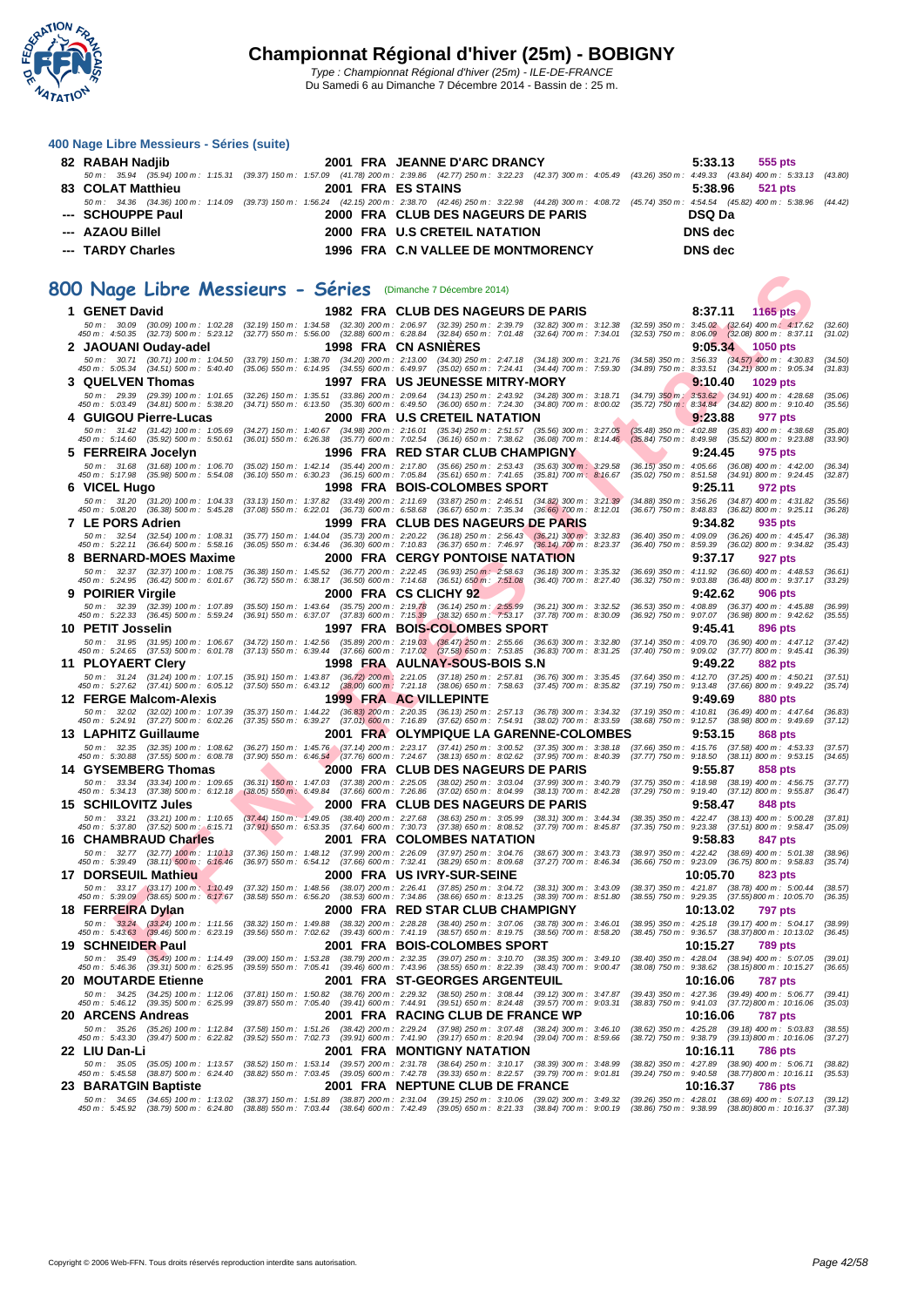

| 24 SIMEANT Léo<br>2001 FRA AULNAY-SOUS-BOIS S.N<br>10:37.71<br>714 pts<br>50 m: 33.62 (33.62) 100 m: 1:11.30 (37.68) 150 m: 1:50.12 (38.82) 200 m: 2:29.69 (39.57) 250 m: 3:08.88 (39.19) 300 m: 3:48.00 (39.12) 350 m: 4:28.79 (40.79) 400 m: 5:09.84<br>(41.05)<br>450 m: 5:51.05 (41.21) 500 m: 6:32.71 (41.66) 550 m: 7:13.59 (40.88) 600 m: 7:54.36 (40.77) 650 m: 8:35.98 (41.62) 700 m: 9:16.60 (40.62) 750 m: 9:58.29 (41.69) 800 m: 10:37.71<br>(39.42)<br>25 COROAMA Stefan<br>2001 FRA ETOILE ST-LEU-PLESSIS<br>10:43.86<br>694 pts<br>50 m: 35.17 (35.17) 100 m: 1:14.55 (39.38) 150 m: 1:54.26 (39.71) 200 m: 2:35.43 (41.17) 250 m: 3:15.78 (40.35) 300 m: 3:56.59 (40.81) 350 m: 4:37.72 (41.13) 400 m: 5:18.97<br>(41.25)<br>450 m: 5:59.28 (40.31) 500 m: 6:40.87 (41.59) 550 m: 7:21.11 (40.24) 600 m: 8:02.40 (41.29) 650 m: 8:42.45 (40.05) 700 m: 9:23.70 (41.25) 750 m: 10:04.53 (40.83) 800 m: 10:43.86<br>(39.33)<br>26 FERNANA Oussama<br>2001 FRA COLOMBES NATATION<br>10:52.33<br><b>666 pts</b><br>50 m: 35.32 (35.32) 100 m: 1:16.85 (41.53) 150 m: 1:59.62 (42.77) 200 m: 2:40.97 (41.35) 250 m: 3:23.55 (42.58) 300 m: 4:04.86 (41.31) 350 m: 4:45.92 (41.06) 400 m: 5:26.97<br>(41.05)<br>(40.59) 550 m: 7:29.58 (40.71) 600 m: 8:10.50 (40.92) 650 m: 8:51.03 (40.53) 700 m: 9:31.94 (40.91) 750 m: 10:13.19 (41.25) 800 m: 10:52.33<br>450 m : 6:08.28 (41.31) 500 m : 6:48.87<br>(39.14)<br>27 ACHEBOUCHE Zacharya<br>2001 FRA AS ARGENTEUIL NATATION<br>10:54.04<br><b>661 pts</b><br>50 m : 37.00 (37.00) 100 m : 1:18.39<br>(41.39) 150 m: 1:59.69 (41.30) 200 m: 2:41.32 (41.63) 250 m: 3:22.37 (41.05) 300 m: 4:04.99 (42.62) 350 m: 4:46.44 (41.45) 400 m: 5:27.18<br>(40.74)<br>450 m : 6:07.46 (40.28) 500 m : 6:47.93<br>(40.47) 550 m: 7:28.63 (40.70) 600 m: 8:10.37 (41.74) 650 m: 8:52.44 (42.07) 700 m: 9:33.54 (41.10) 750 m: 10:14.98 (41.44) 800 m: 10:54.04<br>(39.06)<br>28 CHAMBRAUD Nicolas<br>2001 FRA CS CLICHY 92<br>10:55.77<br><b>656 pts</b><br>50 m: 35.39 (35.39) 100 m: 1:14.59 (39.20) 150 m: 1:55.16 (40.57) 200 m: 2:36.35 (41.19) 250 m: 3:17.49 (41.14) 300 m: 3:59.27 (41.78) 350 m: 4:41.28 (42.01) 400 m: 5:22.55<br>(41.27)<br>450 m : 6:05.76 (43.21) 500 m : 6:47.44<br>(41.68) 550 m : 7:29.40 (41.96) 600 m : 8:11.52 (42.12) 650 m : 8:53.19 (41.67) 700 m : 9:33.38 (40.19) 750 m : 10:11.98 (38.60) 800 m : 10:55.77<br>(43.79)<br>29 BERREHILI Issam<br>2001 FRA AC VILLEPINTE<br>10:58.77<br>646 pts<br>50 m: 34.92 (34.92) 100 m: 1:14.05 (39.13) 150 m: 1:53.94 (39.89) 200 m: 2:34.40 (40.46) 250 m: 3:15.33 (40.93) 300 m: 3:57.15 (41.82) 350 m: 4:39.91 (42.76) 400 m: 5:21.71<br>(41.80)<br>45.677 / 46.09 / 47.99 / 47.99 / 47.21 / 47.59 / 550 m: 7:29.64 / 42.43 / 600 m: 8:11.93 / 42.29 / 650 m: 8:53.90 / 41.97 / 700 m: 9:36.24 / 42.34 / 50 m: 10:18.14 / 41.90 / 800 m: 10:58.77<br>(40.63)<br>30 BELKACEMI Rayan<br>2001 FRA USMA-ST-OUEN<br>11:02.76<br>634 pts<br>50 m: 36.11 (36.11) 100 m: 1:16.92 (40.81) 150 m: 1:58.44 (41.52) 200 m: 2:39.65 (41.21) 250 m: 3:20.93 (41.28) 300 m: 4:02.76 (41.83) 350 m: 4:45.09 (42.33) 400 m: 5:26.58<br>(41.49)<br>450 m: 6:08.65 (42.07) 500 m: 6:50.79 (42.14) 550 m: 7:33.11 (42.32) 600 m: 8:15.48 (42.37) 650 m: 8:57.38 (41.90) 700 m: 9:40.26 (42.88) 750 m: 10:22.94 (42.68) 800 m: 11:02.76<br>(39.82)<br>31 MOBTAHIJ Hamza<br>2001 FRA US IVRY-SUR-SEINE<br>11:45.39<br>509 pts<br>50 m: 36.83 (36.83) 100 m: 1:18.75 (41.92) 150 m: 2:02.41 (43.66) 200 m: 2:47.19 (44.78) 250 m: 3:32.86 (45.67) 300 m: 4:16.91 (44.05) 350 m: 5:01.89 (44.98) 400 m: 5:46.84<br>(44.95)<br>45.39 45.45) 45.45 600 m: 7:17.61 (45.32) 550 m: 8:03.02 (45.41) 600 m: 8:48.21 (45.19) 650 m: 9:33.71 (45.50) 700 m: 10:17.17 (43.46) 750 m: 11:03.56 (46.39) 800 m: 11:45.39<br>(41.83) | 800 Nage Libre Messieurs - Séries (suite) |  |  |  |  |  |  |  |  |  |
|-----------------------------------------------------------------------------------------------------------------------------------------------------------------------------------------------------------------------------------------------------------------------------------------------------------------------------------------------------------------------------------------------------------------------------------------------------------------------------------------------------------------------------------------------------------------------------------------------------------------------------------------------------------------------------------------------------------------------------------------------------------------------------------------------------------------------------------------------------------------------------------------------------------------------------------------------------------------------------------------------------------------------------------------------------------------------------------------------------------------------------------------------------------------------------------------------------------------------------------------------------------------------------------------------------------------------------------------------------------------------------------------------------------------------------------------------------------------------------------------------------------------------------------------------------------------------------------------------------------------------------------------------------------------------------------------------------------------------------------------------------------------------------------------------------------------------------------------------------------------------------------------------------------------------------------------------------------------------------------------------------------------------------------------------------------------------------------------------------------------------------------------------------------------------------------------------------------------------------------------------------------------------------------------------------------------------------------------------------------------------------------------------------------------------------------------------------------------------------------------------------------------------------------------------------------------------------------------------------------------------------------------------------------------------------------------------------------------------------------------------------------------------------------------------------------------------------------------------------------------------------------------------------------------------------------------------------------------------------------------------------------------------------------------------------------------------------------------------------------------------------------------------------------------------------------------------------------------------------------------------------------------------------------------------------------------------------------------------------------------------------------------------------------------------------------------------------------------------------------------------------------------------------------------------------------------------------------------------------------------------------------------------------------------------------------------------------------------------------------------------------------------------------------------------------------------------------------|-------------------------------------------|--|--|--|--|--|--|--|--|--|
|                                                                                                                                                                                                                                                                                                                                                                                                                                                                                                                                                                                                                                                                                                                                                                                                                                                                                                                                                                                                                                                                                                                                                                                                                                                                                                                                                                                                                                                                                                                                                                                                                                                                                                                                                                                                                                                                                                                                                                                                                                                                                                                                                                                                                                                                                                                                                                                                                                                                                                                                                                                                                                                                                                                                                                                                                                                                                                                                                                                                                                                                                                                                                                                                                                                                                                                                                                                                                                                                                                                                                                                                                                                                                                                                                                                                                                   |                                           |  |  |  |  |  |  |  |  |  |
|                                                                                                                                                                                                                                                                                                                                                                                                                                                                                                                                                                                                                                                                                                                                                                                                                                                                                                                                                                                                                                                                                                                                                                                                                                                                                                                                                                                                                                                                                                                                                                                                                                                                                                                                                                                                                                                                                                                                                                                                                                                                                                                                                                                                                                                                                                                                                                                                                                                                                                                                                                                                                                                                                                                                                                                                                                                                                                                                                                                                                                                                                                                                                                                                                                                                                                                                                                                                                                                                                                                                                                                                                                                                                                                                                                                                                                   |                                           |  |  |  |  |  |  |  |  |  |
|                                                                                                                                                                                                                                                                                                                                                                                                                                                                                                                                                                                                                                                                                                                                                                                                                                                                                                                                                                                                                                                                                                                                                                                                                                                                                                                                                                                                                                                                                                                                                                                                                                                                                                                                                                                                                                                                                                                                                                                                                                                                                                                                                                                                                                                                                                                                                                                                                                                                                                                                                                                                                                                                                                                                                                                                                                                                                                                                                                                                                                                                                                                                                                                                                                                                                                                                                                                                                                                                                                                                                                                                                                                                                                                                                                                                                                   |                                           |  |  |  |  |  |  |  |  |  |
|                                                                                                                                                                                                                                                                                                                                                                                                                                                                                                                                                                                                                                                                                                                                                                                                                                                                                                                                                                                                                                                                                                                                                                                                                                                                                                                                                                                                                                                                                                                                                                                                                                                                                                                                                                                                                                                                                                                                                                                                                                                                                                                                                                                                                                                                                                                                                                                                                                                                                                                                                                                                                                                                                                                                                                                                                                                                                                                                                                                                                                                                                                                                                                                                                                                                                                                                                                                                                                                                                                                                                                                                                                                                                                                                                                                                                                   |                                           |  |  |  |  |  |  |  |  |  |
|                                                                                                                                                                                                                                                                                                                                                                                                                                                                                                                                                                                                                                                                                                                                                                                                                                                                                                                                                                                                                                                                                                                                                                                                                                                                                                                                                                                                                                                                                                                                                                                                                                                                                                                                                                                                                                                                                                                                                                                                                                                                                                                                                                                                                                                                                                                                                                                                                                                                                                                                                                                                                                                                                                                                                                                                                                                                                                                                                                                                                                                                                                                                                                                                                                                                                                                                                                                                                                                                                                                                                                                                                                                                                                                                                                                                                                   |                                           |  |  |  |  |  |  |  |  |  |
|                                                                                                                                                                                                                                                                                                                                                                                                                                                                                                                                                                                                                                                                                                                                                                                                                                                                                                                                                                                                                                                                                                                                                                                                                                                                                                                                                                                                                                                                                                                                                                                                                                                                                                                                                                                                                                                                                                                                                                                                                                                                                                                                                                                                                                                                                                                                                                                                                                                                                                                                                                                                                                                                                                                                                                                                                                                                                                                                                                                                                                                                                                                                                                                                                                                                                                                                                                                                                                                                                                                                                                                                                                                                                                                                                                                                                                   |                                           |  |  |  |  |  |  |  |  |  |
|                                                                                                                                                                                                                                                                                                                                                                                                                                                                                                                                                                                                                                                                                                                                                                                                                                                                                                                                                                                                                                                                                                                                                                                                                                                                                                                                                                                                                                                                                                                                                                                                                                                                                                                                                                                                                                                                                                                                                                                                                                                                                                                                                                                                                                                                                                                                                                                                                                                                                                                                                                                                                                                                                                                                                                                                                                                                                                                                                                                                                                                                                                                                                                                                                                                                                                                                                                                                                                                                                                                                                                                                                                                                                                                                                                                                                                   |                                           |  |  |  |  |  |  |  |  |  |
|                                                                                                                                                                                                                                                                                                                                                                                                                                                                                                                                                                                                                                                                                                                                                                                                                                                                                                                                                                                                                                                                                                                                                                                                                                                                                                                                                                                                                                                                                                                                                                                                                                                                                                                                                                                                                                                                                                                                                                                                                                                                                                                                                                                                                                                                                                                                                                                                                                                                                                                                                                                                                                                                                                                                                                                                                                                                                                                                                                                                                                                                                                                                                                                                                                                                                                                                                                                                                                                                                                                                                                                                                                                                                                                                                                                                                                   |                                           |  |  |  |  |  |  |  |  |  |
|                                                                                                                                                                                                                                                                                                                                                                                                                                                                                                                                                                                                                                                                                                                                                                                                                                                                                                                                                                                                                                                                                                                                                                                                                                                                                                                                                                                                                                                                                                                                                                                                                                                                                                                                                                                                                                                                                                                                                                                                                                                                                                                                                                                                                                                                                                                                                                                                                                                                                                                                                                                                                                                                                                                                                                                                                                                                                                                                                                                                                                                                                                                                                                                                                                                                                                                                                                                                                                                                                                                                                                                                                                                                                                                                                                                                                                   |                                           |  |  |  |  |  |  |  |  |  |
|                                                                                                                                                                                                                                                                                                                                                                                                                                                                                                                                                                                                                                                                                                                                                                                                                                                                                                                                                                                                                                                                                                                                                                                                                                                                                                                                                                                                                                                                                                                                                                                                                                                                                                                                                                                                                                                                                                                                                                                                                                                                                                                                                                                                                                                                                                                                                                                                                                                                                                                                                                                                                                                                                                                                                                                                                                                                                                                                                                                                                                                                                                                                                                                                                                                                                                                                                                                                                                                                                                                                                                                                                                                                                                                                                                                                                                   |                                           |  |  |  |  |  |  |  |  |  |
|                                                                                                                                                                                                                                                                                                                                                                                                                                                                                                                                                                                                                                                                                                                                                                                                                                                                                                                                                                                                                                                                                                                                                                                                                                                                                                                                                                                                                                                                                                                                                                                                                                                                                                                                                                                                                                                                                                                                                                                                                                                                                                                                                                                                                                                                                                                                                                                                                                                                                                                                                                                                                                                                                                                                                                                                                                                                                                                                                                                                                                                                                                                                                                                                                                                                                                                                                                                                                                                                                                                                                                                                                                                                                                                                                                                                                                   |                                           |  |  |  |  |  |  |  |  |  |
|                                                                                                                                                                                                                                                                                                                                                                                                                                                                                                                                                                                                                                                                                                                                                                                                                                                                                                                                                                                                                                                                                                                                                                                                                                                                                                                                                                                                                                                                                                                                                                                                                                                                                                                                                                                                                                                                                                                                                                                                                                                                                                                                                                                                                                                                                                                                                                                                                                                                                                                                                                                                                                                                                                                                                                                                                                                                                                                                                                                                                                                                                                                                                                                                                                                                                                                                                                                                                                                                                                                                                                                                                                                                                                                                                                                                                                   |                                           |  |  |  |  |  |  |  |  |  |
|                                                                                                                                                                                                                                                                                                                                                                                                                                                                                                                                                                                                                                                                                                                                                                                                                                                                                                                                                                                                                                                                                                                                                                                                                                                                                                                                                                                                                                                                                                                                                                                                                                                                                                                                                                                                                                                                                                                                                                                                                                                                                                                                                                                                                                                                                                                                                                                                                                                                                                                                                                                                                                                                                                                                                                                                                                                                                                                                                                                                                                                                                                                                                                                                                                                                                                                                                                                                                                                                                                                                                                                                                                                                                                                                                                                                                                   |                                           |  |  |  |  |  |  |  |  |  |
|                                                                                                                                                                                                                                                                                                                                                                                                                                                                                                                                                                                                                                                                                                                                                                                                                                                                                                                                                                                                                                                                                                                                                                                                                                                                                                                                                                                                                                                                                                                                                                                                                                                                                                                                                                                                                                                                                                                                                                                                                                                                                                                                                                                                                                                                                                                                                                                                                                                                                                                                                                                                                                                                                                                                                                                                                                                                                                                                                                                                                                                                                                                                                                                                                                                                                                                                                                                                                                                                                                                                                                                                                                                                                                                                                                                                                                   |                                           |  |  |  |  |  |  |  |  |  |
|                                                                                                                                                                                                                                                                                                                                                                                                                                                                                                                                                                                                                                                                                                                                                                                                                                                                                                                                                                                                                                                                                                                                                                                                                                                                                                                                                                                                                                                                                                                                                                                                                                                                                                                                                                                                                                                                                                                                                                                                                                                                                                                                                                                                                                                                                                                                                                                                                                                                                                                                                                                                                                                                                                                                                                                                                                                                                                                                                                                                                                                                                                                                                                                                                                                                                                                                                                                                                                                                                                                                                                                                                                                                                                                                                                                                                                   |                                           |  |  |  |  |  |  |  |  |  |
|                                                                                                                                                                                                                                                                                                                                                                                                                                                                                                                                                                                                                                                                                                                                                                                                                                                                                                                                                                                                                                                                                                                                                                                                                                                                                                                                                                                                                                                                                                                                                                                                                                                                                                                                                                                                                                                                                                                                                                                                                                                                                                                                                                                                                                                                                                                                                                                                                                                                                                                                                                                                                                                                                                                                                                                                                                                                                                                                                                                                                                                                                                                                                                                                                                                                                                                                                                                                                                                                                                                                                                                                                                                                                                                                                                                                                                   |                                           |  |  |  |  |  |  |  |  |  |

### **1500 Nage Libre Messieurs - Séries** (Samedi 6 Décembre 2014)

|    | AUTLOUDULE Zacharya                                                                                                                                  | zvv i                                                                                                                                                                       | <b>INA AVAN</b>                                                                                                                                                     | 1 V.JT.VT<br>งง เ มเจ                                                                                                                                  |
|----|------------------------------------------------------------------------------------------------------------------------------------------------------|-----------------------------------------------------------------------------------------------------------------------------------------------------------------------------|---------------------------------------------------------------------------------------------------------------------------------------------------------------------|--------------------------------------------------------------------------------------------------------------------------------------------------------|
|    | $(37.00)$ 100 m : 1:18.39<br>50 m : 37.00<br>$(40.28)$ 500 m : 6:47.93<br>450 m : 6:07.46                                                            | $(41.39)$ 150 m : 1:59.69<br>(40.47) 550 m : 7:28.63 (40.70) 600 m : 8:10.37 (41.74) 650 m : 8:52.44                                                                        | $(41.30)$ 200 m : 2:41.32 $(41.63)$ 250 m : 3:22.37<br>$(41.05)$ 300 m : 4:04.99<br>(42.07) 700 m : 9:33.54                                                         | (42.62) 350 m: 4:46.44 (41.45) 400 m: 5:27.18<br>(40.74)<br>(41.10) 750 m: 10:14.98 (41.44) 800 m: 10:54.04<br>(39.06)                                 |
|    | 28   CHAMBRAUD Nicolas                                                                                                                               |                                                                                                                                                                             | 2001 FRA CS CLICHY 92                                                                                                                                               | 10:55.77<br><b>656 pts</b>                                                                                                                             |
|    | $(35.39)$ 100 m : 1:14.59<br>50 m: 35.39<br>450 m : 6:05.76<br>$(43.21)$ 500 m : 6:47.44                                                             | $(40.57)$ 200 m : 2:36.35<br>$(39.20)$ 150 m : 1:55.16<br>$(41.68)$ 550 m : 7:29.40                                                                                         | (41.19) 250 m : 3:17.49<br>$(41.14)$ 300 m : 3:59.27<br>$(41.67)$ 700 m : 9:33.38<br>$(41.96)$ 600 m : 8:11.52 $(42.12)$ 650 m : 8:53.19                            | $(42.01)$ 400 m : 5:22.55<br>$(41.78)$ 350 m : 4:41.28<br>(41.27)<br>(40.19) 750 m : 10:11.98<br>$(38.60)$ 800 m : 10:55.77<br>(43.79)                 |
|    | 29 BERREHILI Issam                                                                                                                                   |                                                                                                                                                                             | 2001 FRA AC VILLEPINTE                                                                                                                                              | 10:58.77<br>646 pts                                                                                                                                    |
|    | $(34.92)$ 100 m : 1:14.05<br>50 m : 34.92<br>450 m : 6:04.62<br>$(42.91)$ 500 m : 6:47.21                                                            | $(39.13)$ 150 m : 1:53.94<br>$(39.89)$ 200 m : 2:34.40<br>$(42.59)$ 550 m : 7:29.64<br>$(42.43)$ 600 m : 8:11.93                                                            | $(40.46)$ 250 m : 3:15.33<br>$(40.93)$ 300 m : 3:57.15<br>$(42.29)$ 650 m : 8:53.90<br>(41.97) 700 m : 9:36.24                                                      | $(42.76)$ 400 m : 5:21.71<br>$(41.82)$ 350 m : 4:39.91<br>(41.80)<br>(42.34) 750 m : 10:18.14<br>(41.90) 800 m : 10:58.77<br>(40.63)                   |
|    | 30 BELKACEMI Rayan                                                                                                                                   |                                                                                                                                                                             | 2001 FRA USMA-ST-OUEN                                                                                                                                               | 11:02.76<br>634 pts                                                                                                                                    |
|    | $(36.11)$ 100 m : 1:16.92<br>$50 m$ : $36.11$<br>450 m : 6:08.65<br>(42.07) 500 m : 6:50.79                                                          | $(41.52)$ 200 m : 2:39.65<br>$(40.81)$ 150 m : 1:58.44<br>$(42.14)$ 550 m : 7:33.11<br>$(42.32)$ 600 m : 8:15.48                                                            | (41.21) 250 m : 3:20.93<br>$(41.28)$ 300 m : 4:02.76<br>$(42.37)$ 650 m : 8:57.38<br>$(41.90)$ 700 m : 9:40.26                                                      | $(41.83)$ 350 m : 4:45.09<br>(42.33) 400 m : 5:26.58<br>(41.49)<br>(42.88) 750 m : 10:22.94<br>(42.68)800 m : 11:02.76<br>(39.82)                      |
|    | 31 MOBTAHIJ Hamza                                                                                                                                    |                                                                                                                                                                             | 2001 FRA USIVRY-SUR-SEINE                                                                                                                                           | 11:45.39<br>509 pts                                                                                                                                    |
|    | 50 m : 36.83<br>$(36.83)$ 100 m : 1:18.75                                                                                                            | $(41.92)$ 150 m : 2:02.41<br>$(43.66)$ 200 m : 2:47.19                                                                                                                      | $(44.78)$ 250 m : 3:32.86<br>$(45.67)$ 300 m : 4:16.91                                                                                                              | (44.05) 350 m: 5:01.89 (44.98) 400 m: 5:46.84<br>(44.95)<br>(41.83)                                                                                    |
|    | 450 m : 6:32.29<br>(45.45) 500 m : 7:17.61                                                                                                           | $(45.32)$ 550 m : 8:03.02 $(45.41)$ 600 m : 8:48.21                                                                                                                         | $(45.19)$ 650 m : 9:33.71                                                                                                                                           | (45.50) 700 m : 10:17.17 (43.46) 750 m : 11:03.56<br>(46.39) 800 m : 11:45.39                                                                          |
|    | 500 Nage Libre Messieurs - Séries                                                                                                                    |                                                                                                                                                                             | (Samedi 6 Décembre 2014)                                                                                                                                            |                                                                                                                                                        |
|    | 1 DE CASTILLA Marius                                                                                                                                 |                                                                                                                                                                             | 2000 FRA CNO ST-GERMAIN-EN-LAYE                                                                                                                                     | 18:58.29<br>865 pts                                                                                                                                    |
|    | $50 m$ : 33.54<br>$(33.54)$ 100 m : 1:10.79<br>(38.83) 500 m : 6:17.84<br>450 m : 5:39.98                                                            | $(37.25)$ 150 m : 1:48.83<br>$(38.04)$ 200 m : 2:27.11<br>$(37.86)$ 550 m : 6:55.68<br>$(37.84)$ 600 m : 7:34.06                                                            | $(38.28)$ 250 m : 3:05.94<br>$(38.83)$ 300 m : 3:44.73<br>$(38.38)$ 650 m : 8:12.49<br>$(38.43)$ 700 m : $8:50.91$                                                  | $(38.79)$ 350 m : 4:22.58 $(37.85)$ 400 m : 5:01.15<br>(38.57)<br>$(38.42)$ 750 m : 9:29.95<br>(39.04) 800 m : 10:08.41<br>(38.46)                     |
|    | 850 m: 10:46.41<br>(38.00)900 m : 11:25.18<br>1250 m: 15:52.80<br>$(38.24)300 \text{ m}$ : 16:30.68                                                  | (38.45) 000 m : 12:42.17<br>(38.77)950 m : 12:03.63<br>(37.88) 350 m : 17:08.49<br>(37.81) 400 m : 17:45.76                                                                 | (38.54) 050 m : 13:20.77<br>(38.60) 100 m : 13:58.34<br>(37.27) 450 m : 18:23.33<br>(37.57) 500 m : 18:58.29                                                        | (37.57) 150 m : 14:36.59<br>(38.25) 200 m : 15:14.56<br>(37.97)                                                                                        |
|    | 2 DORSEUIL Mathieu                                                                                                                                   |                                                                                                                                                                             | 2000 FRA USIVRY-SUR-SEINE                                                                                                                                           | (34.96)<br>19:20.36<br>824 pts                                                                                                                         |
|    | $50 m$ : 34.01<br>$(34.01)$ 100 m : 1:12.04                                                                                                          | $(37.62)$ 200 m : 2:28.10<br>(38.03) 150 m : 1:49.66                                                                                                                        | $(38.44)$ 250 m : 3:07.56<br>$(39.46)$ 300 m : 3:45.86                                                                                                              | $(38.30)$ 350 m : 4:24.62<br>$(38.76)$ 400 m : 5:03.57<br>(38.95)                                                                                      |
|    | 450 m: 5:42.88<br>(39.31) 500 m : 6:22.28<br>850 m: 10:54.61<br>$(38.82)900 \text{ m}$ : 11:33.33                                                    | (39.40) 550 m : 7:01.50<br>$(39.22)$ 600 m : 7:40.53<br>(38.87) 000 m: 12:51.26<br>(38.72) 950 m : 12:12.20                                                                 | $(39.03)$ 650 m : 8:19.57<br>$(39.04)$ 700 m : 8:58.00<br>(39.06)050 m : 13.30.71<br>(39.45) 100 m : 14:09.78                                                       | $(38.43)$ 750 m : 9:37.02<br>(39.02) 800 m : 10:15.79<br>(38.77)<br>(39.07) 150 m : 14:48.77<br>(38.99) 200 m : 15:28.10<br>(39.33)                    |
|    | 1250 m: 16:07.11<br>(39.01) 300 m: 16:46.20<br>3 BENBEKHTI Fayçal                                                                                    | (39.09) 350 m: 17:25.28<br>$(39.08)400 \text{ m}$ : 18:04.63                                                                                                                | (39.35) 450 m : 18:43.15<br>(38.52) 500 m: 19:20.36<br>2001 FRA TREMBLAY AC                                                                                         | (37.21)<br>19:53.50<br>766 pts                                                                                                                         |
|    | 50 m: 35.43<br>$(35.43)$ 100 m : 1:14.47                                                                                                             | $(39.04)$ 150 m : 1:53.48<br>$(39.01)$ 200 m : 2:33.49                                                                                                                      | $(40.01)$ 250 m : 3:13.03<br>$(39.54)$ 300 m : 3:53.03                                                                                                              | $(40.00)$ 350 m : 4:32.52<br>$(39.49)$ 400 m : 5:12.58<br>(40.06)                                                                                      |
|    | 450 m : 5:53.17<br>$(40.59)$ 500 m : 6:32.99<br>850 m: 11:16.46<br>(39.95) 900 m: 11:56.84<br>1250 m : 16:38.68<br>$(39.98)300 \text{ m}$ : 17:18.66 | $(39.82)$ 550 m : 7:13.26<br>$(40.27)$ 600 m : 7:53.56<br>(40.38) 950 m: 12:37.14<br>(40.30) 000 m : 13:18.52<br>(39.98) 350 m : 17:58.91<br>(40.25) 400 m : 18:38.64       | $(40.30)$ 650 m : 8:33.30<br>(39.74) 700 m : 9:13.55<br>(41.38) 050 m: 13:58.74<br>(40.22) 100 m : 14:38.85<br>(39.73)450 m : 19:16.95<br>(38.31) 500 m : 19:53.50  | (40.25) 750 m : 9:55.04<br>$(41.49)800 \text{ m}$ : 10:36.51<br>(41.47)<br>(40.11) 150 m : 15:18.45<br>(39.601200 m : 15:58.70<br>(40.25)<br>(36.55)   |
|    | 4 OFFREDI Pierre                                                                                                                                     |                                                                                                                                                                             | 2001 FRA TREMBLAY AC                                                                                                                                                | 19:56.48<br><b>761 pts</b>                                                                                                                             |
|    | 50 m: 37.52<br>$(37.52)$ 100 m : 1:17.08                                                                                                             | $(40.20)$ 200 m : 2:37.59<br>(39.56) 150 m : 1:57.28                                                                                                                        | $(40.31)$ 250 m : 3:18.00<br>$(40.41)$ 300 m : 3:58.31                                                                                                              | $(40.31)$ 350 m : 4:38.89<br>$(40.58)$ 400 m : 5:19.43<br>(40.54)                                                                                      |
|    | 450 m : 5:59.94<br>$(40.51)$ 500 m : 6:40.54<br>850 m: 11:22.15<br>(40.02) 900 m : 12:02.14                                                          | (40.60) 550 m : 7:20.77<br>$(40.23)$ 600 m : 8:01.13<br>(39.99)950 m : 12:42.32<br>(40.181000 m: 13:21.94)                                                                  | $(40.36)$ 650 m : 8:41.85<br>$(40.72)$ 700 m : 9:21.86<br>(39.62) 050 m : 14:01.52<br>(39.58) 100 m: 14:41.50                                                       | $(40.01)$ 750 m : 10:02.09<br>$(40.23)800 \text{ m}$ : 10:42.13<br>(40.04)<br>(39.98) 150 m : 15:21.52<br>(40.021200 m: 16:01.49)<br>(39.97)           |
|    | (40.35) 300 m : 17:21.84<br>1250 m : 16:41.84<br>5 ACHEBOUCHE Zacharya                                                                               | (40.00) 350 m: 18:01.80<br>(39.961400 m : 18:40.76                                                                                                                          | (38.96) 450 m : 19:19.44<br>(38.68) 500 m : 19:56.48<br><b>2001 FRALAS ARGENTEUIL NATATION</b>                                                                      | (37.04)<br>21:06.09<br>645 pts                                                                                                                         |
|    | $(34.94)$ 100 m : 1:15.66<br>50 m: 34.94                                                                                                             | $(40.92)$ 200 m : 2:37.81<br>$(40.72)$ 150 m : 1:56.58                                                                                                                      | $(41.23)$ 250 m : 3:19.04<br>$(41.23)$ 300 m : 4:01.53                                                                                                              | $(42.49)$ 350 m : 4:43.20<br>$(41.67)$ 400 m : 5:25.72<br>(42.52)                                                                                      |
|    | 450 m : 6:07.60<br>$(41.88)$ 500 m : 6:49.82<br>850 m: 11:49.53<br>$(43.15)900 \text{ m}$ : 12:32.83<br>(43.48) 300 m : 18:19.20<br>1250 m: 17:35.15 | (42.22) 550 m: 7:33.04<br>$(43.22)$ 600 m : 8:15.32<br>(43.30) 950 m: 13:15.95<br>(43.12) 000 m : 13:58.17<br>(44.05) 350 m : 19:02.57<br>$(43.37)400 \text{ m}$ : 19:44.18 | $(42.28)$ 650 m : 8:57.91<br>(42.59) 700 m : 9:40.58<br>(42.22) 050 m : 14:40.72<br>(42.55) 100 m: 15:23.75<br>(41.61) 450 m : 20:26.23<br>(42.05) 500 m : 21:06.09 | (42.67) 750 m : 10:22.75<br>$(42.17)800 \text{ m}$ : 11:06.38<br>(43.63)<br>(43.03) 150 m : 16:07.45<br>(43.70) 200 m : 16:51.67<br>(44.22)<br>(39.86) |
|    |                                                                                                                                                      |                                                                                                                                                                             |                                                                                                                                                                     |                                                                                                                                                        |
|    | O Dos Messieurs - Séries                                                                                                                             | (Dimanche 7 Décembre 2014)                                                                                                                                                  |                                                                                                                                                                     |                                                                                                                                                        |
| 1. | <b>BOUDON Jean-Sébastien</b>                                                                                                                         |                                                                                                                                                                             | <b>1995 FRA RSC MONTREUIL</b>                                                                                                                                       | 28.47<br><b>1186 pts</b>                                                                                                                               |
|    | 2 POSZALCZYK Gauthier                                                                                                                                |                                                                                                                                                                             | <b>1995 FRA CERGY PONTOISE NATATION</b>                                                                                                                             | 28.72<br><b>1170 pts</b>                                                                                                                               |
|    | 3 LE BRETON Maxime                                                                                                                                   |                                                                                                                                                                             | <b>1995 FRA US VILLEJUIF NATATION</b>                                                                                                                               | 28.95<br>1156 pts                                                                                                                                      |
|    | 4 BRUN Alexandre                                                                                                                                     | 1999                                                                                                                                                                        | FRA AC BOULOGNE-BILLANCOURT                                                                                                                                         | 28.99<br>1153 pts                                                                                                                                      |
|    | 5 HYPOLITE Alexandre                                                                                                                                 | 1995                                                                                                                                                                        | <b>FRA AS ARGENTEUIL NATATION</b>                                                                                                                                   | 29.01<br>1152 pts                                                                                                                                      |
|    | 6 PIRI Max                                                                                                                                           |                                                                                                                                                                             | 1997 FRA CLUB DES NAGEURS DE PARIS                                                                                                                                  | 29.09<br><b>1147 pts</b>                                                                                                                               |
|    | 6 LOSCH Julien                                                                                                                                       |                                                                                                                                                                             | <b>1987 FRA BOIS-COLOMBES SPORT</b>                                                                                                                                 | 29.09<br><b>1147 pts</b>                                                                                                                               |
| 8  | <b>DEMORISE Olivier</b>                                                                                                                              | 1996                                                                                                                                                                        | <b>FRA</b> LA SAINT MANDEENNE                                                                                                                                       | 29.29<br>1135 pts                                                                                                                                      |
| 9  | <b>MARGUERON Alexis</b>                                                                                                                              | 1996                                                                                                                                                                        | <b>FRA AAS SARCELLES NATATION 95</b>                                                                                                                                | 29.35<br>1131 pts                                                                                                                                      |
|    | <b>10 GAYANT Florent</b>                                                                                                                             |                                                                                                                                                                             | 1993 FRA CN MAISONS-ALFORT                                                                                                                                          | 29.43<br>1126 pts                                                                                                                                      |
|    | 11 LANOUX Alexandre                                                                                                                                  |                                                                                                                                                                             | 1997 FRA ASN LOUVRES-ROISSY-SURVILLIERS                                                                                                                             | 29.60<br><b>1116 pts</b>                                                                                                                               |

### **50 Dos Messieurs - Séries** (Dimanche 7 Décembre 2014)

| <b>BOUDON Jean-Sébastien</b> |                                                                                                                                                                                                                                                                                                                                                                                               |  | 28.47                                                                                                                                                                                                                                                                                                                                                                                                                                                                                                                                                                                                                                                                                                                                    | 1186 pts        |
|------------------------------|-----------------------------------------------------------------------------------------------------------------------------------------------------------------------------------------------------------------------------------------------------------------------------------------------------------------------------------------------------------------------------------------------|--|------------------------------------------------------------------------------------------------------------------------------------------------------------------------------------------------------------------------------------------------------------------------------------------------------------------------------------------------------------------------------------------------------------------------------------------------------------------------------------------------------------------------------------------------------------------------------------------------------------------------------------------------------------------------------------------------------------------------------------------|-----------------|
|                              |                                                                                                                                                                                                                                                                                                                                                                                               |  | 28.72                                                                                                                                                                                                                                                                                                                                                                                                                                                                                                                                                                                                                                                                                                                                    | <b>1170 pts</b> |
|                              |                                                                                                                                                                                                                                                                                                                                                                                               |  | 28.95                                                                                                                                                                                                                                                                                                                                                                                                                                                                                                                                                                                                                                                                                                                                    | 1156 pts        |
|                              |                                                                                                                                                                                                                                                                                                                                                                                               |  | 28.99                                                                                                                                                                                                                                                                                                                                                                                                                                                                                                                                                                                                                                                                                                                                    | 1153 pts        |
|                              |                                                                                                                                                                                                                                                                                                                                                                                               |  | 29.01                                                                                                                                                                                                                                                                                                                                                                                                                                                                                                                                                                                                                                                                                                                                    | <b>1152 pts</b> |
|                              |                                                                                                                                                                                                                                                                                                                                                                                               |  | 29.09                                                                                                                                                                                                                                                                                                                                                                                                                                                                                                                                                                                                                                                                                                                                    | <b>1147 pts</b> |
|                              |                                                                                                                                                                                                                                                                                                                                                                                               |  | 29.09                                                                                                                                                                                                                                                                                                                                                                                                                                                                                                                                                                                                                                                                                                                                    | <b>1147 pts</b> |
|                              |                                                                                                                                                                                                                                                                                                                                                                                               |  | 29.29                                                                                                                                                                                                                                                                                                                                                                                                                                                                                                                                                                                                                                                                                                                                    | 1135 pts        |
|                              |                                                                                                                                                                                                                                                                                                                                                                                               |  | 29.35                                                                                                                                                                                                                                                                                                                                                                                                                                                                                                                                                                                                                                                                                                                                    | <b>1131 pts</b> |
|                              |                                                                                                                                                                                                                                                                                                                                                                                               |  | 29.43                                                                                                                                                                                                                                                                                                                                                                                                                                                                                                                                                                                                                                                                                                                                    | <b>1126 pts</b> |
|                              |                                                                                                                                                                                                                                                                                                                                                                                               |  | 29.60                                                                                                                                                                                                                                                                                                                                                                                                                                                                                                                                                                                                                                                                                                                                    | <b>1116 pts</b> |
|                              |                                                                                                                                                                                                                                                                                                                                                                                               |  | 29.64                                                                                                                                                                                                                                                                                                                                                                                                                                                                                                                                                                                                                                                                                                                                    | <b>1113 pts</b> |
|                              |                                                                                                                                                                                                                                                                                                                                                                                               |  | 29.64                                                                                                                                                                                                                                                                                                                                                                                                                                                                                                                                                                                                                                                                                                                                    | <b>1113 pts</b> |
|                              |                                                                                                                                                                                                                                                                                                                                                                                               |  | 30.26                                                                                                                                                                                                                                                                                                                                                                                                                                                                                                                                                                                                                                                                                                                                    | 1075 pts        |
|                              |                                                                                                                                                                                                                                                                                                                                                                                               |  | 30.45                                                                                                                                                                                                                                                                                                                                                                                                                                                                                                                                                                                                                                                                                                                                    | 1064 pts        |
|                              |                                                                                                                                                                                                                                                                                                                                                                                               |  | 30.46                                                                                                                                                                                                                                                                                                                                                                                                                                                                                                                                                                                                                                                                                                                                    | 1063 pts        |
| <b>MBUYI Clarence</b>        |                                                                                                                                                                                                                                                                                                                                                                                               |  | 30.50                                                                                                                                                                                                                                                                                                                                                                                                                                                                                                                                                                                                                                                                                                                                    | 1061 pts        |
|                              |                                                                                                                                                                                                                                                                                                                                                                                               |  | 30.50                                                                                                                                                                                                                                                                                                                                                                                                                                                                                                                                                                                                                                                                                                                                    | 1061 pts        |
|                              |                                                                                                                                                                                                                                                                                                                                                                                               |  | 30.63                                                                                                                                                                                                                                                                                                                                                                                                                                                                                                                                                                                                                                                                                                                                    | 1053 pts        |
|                              | 2 POSZALCZYK Gauthier<br>3 LE BRETON Maxime<br>4 BRUN Alexandre<br>5 HYPOLITE Alexandre<br>6 PIRI Max<br>6 LOSCH Julien<br>8 DEMORISE Olivier<br>9 MARGUERON Alexis<br><b>10 GAYANT Florent</b><br>11 LANOUX Alexandre<br>12 CAZEMAYOU Tanguy<br>12 VEDOVATI Yann<br><b>14 AUBERT Clément</b><br>15 YELEGOU Claudio<br><b>16 QUELVEN Thomas</b><br>17<br>17 HANNIER Julien<br>19 BOUHIER Remy |  | <b>1995 FRA RSC MONTREUIL</b><br><b>1995 FRA CERGY PONTOISE NATATION</b><br><b>1995 FRA US VILLEJUIF NATATION</b><br>1999 FRA AC BOULOGNE-BILLANCOURT<br><b>1995 FRA AS ARGENTEUIL NATATION</b><br>1997 FRA CLUB DES NAGEURS DE PARIS<br><b>1987 FRA BOIS-COLOMBES SPORT</b><br><b>1996 FRA LA SAINT MANDEENNE</b><br>1996 FRA AAS SARCELLES NATATION 95<br>1993 FRA CN MAISONS-ALFORT<br>1997 FRA ASN LOUVRES-ROISSY-SURVILLIERS<br>1996 FRA RED STAR CLUB CHAMPIGNY<br><b>1995 FRA CERGY PONTOISE NATATION</b><br><b>1995 FRA CSM PUTEAUX</b><br><b>1995 FRA CM AUBERVILLIERS NATATION</b><br><b>1997 FRA US JEUNESSE MITRY-MORY</b><br><b>1998 FRA U.S CRETEIL NATATION</b><br><b>1999 FRA RSC MONTREUIL</b><br>1998 FRA CS CLICHY 92 |                 |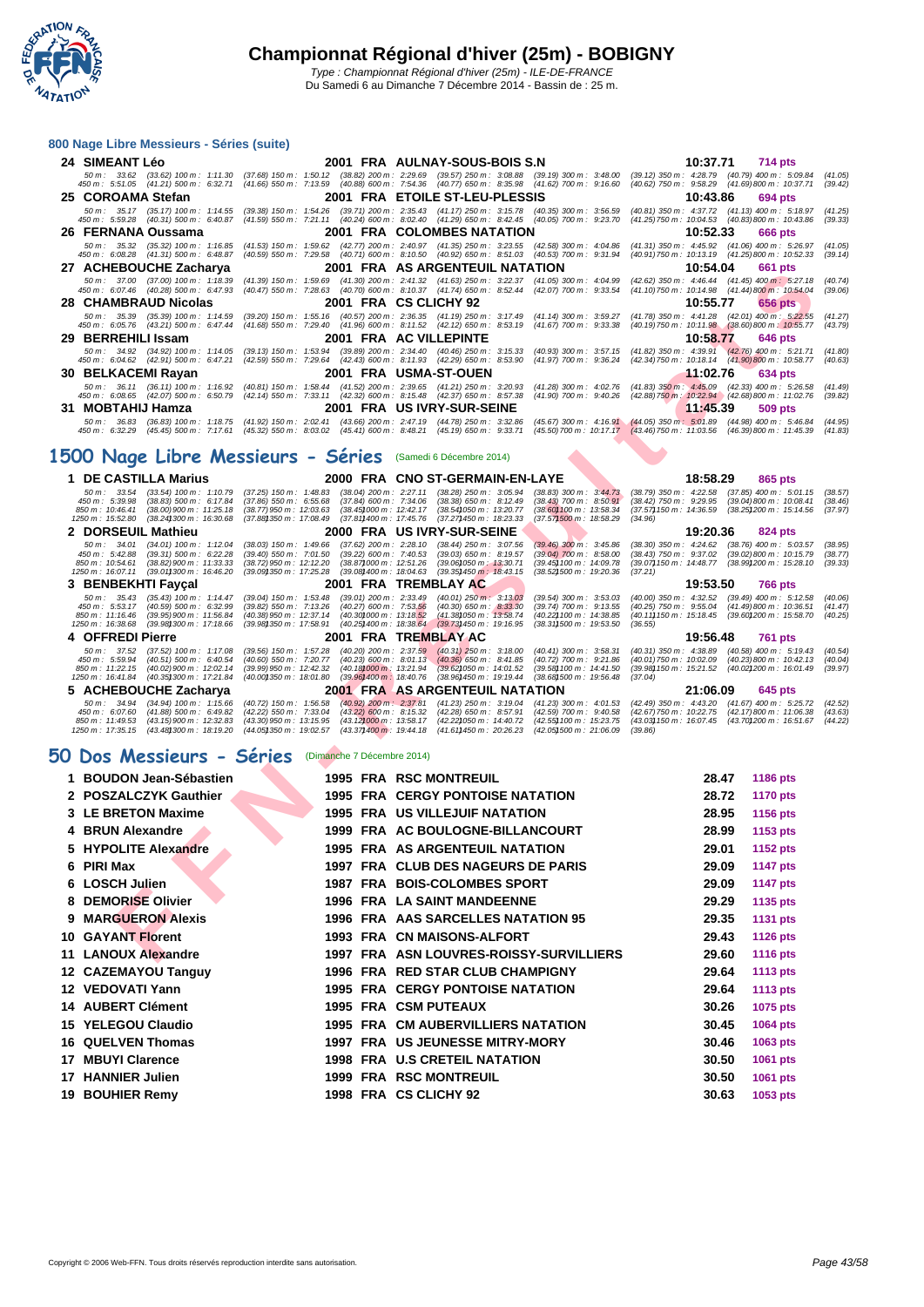**WATATION** 

#### **[50 Dos M](http://www.ffnatation.fr/webffn/index.php)essieurs - Séries (suite)**

|          | 20 DUBOSCQ Florian                                   |
|----------|------------------------------------------------------|
|          | 21 VICEL Hugo                                        |
|          | 22 BRINITZER Alexander                               |
|          | 23 GONCALVES Nathan                                  |
|          | 24 POTFER Marius                                     |
|          | 25 DUMAY Kilian                                      |
|          | 26 ROUSSEL Victor                                    |
|          | 27 GRANAL Sébastien                                  |
|          | 28 FAN Xavier                                        |
|          | 29 BEDAGUE Clément                                   |
|          | <b>30 OUAZENE Manil</b>                              |
|          | 31 POMMEREAU Maxime                                  |
|          | 32 GLOUX Mathieu                                     |
|          | 33 EL AZIZI DEBDI Omar                               |
|          | 34 ROUBY Hugo                                        |
|          | 35 PHONETHIPSVADS Alexandre                          |
|          | 36 NIVEL Fabien                                      |
|          | 37 TOUQUET Maxence                                   |
|          | 38 BENKHOUCHA Arslan                                 |
|          | 39 ANDRE Baptiste                                    |
|          | 40 VALET Benjamin                                    |
|          | 41 SIPOS Adrien                                      |
|          | 42 CASTERA Louis                                     |
|          | 43 CHETOUANI Mohamed                                 |
|          | <b>44 MEURGUES Alexandre</b>                         |
|          | <b>45 GRAZIANI Edouard</b>                           |
|          | 45 FONGUE Jeremy                                     |
|          | <b>47 FAVREAU Joris</b>                              |
|          | <b>48 PAPORE Jacques</b>                             |
|          | 49 CLAISSE Tanguy                                    |
| 50       | <b>SCHILOVITZ Jules</b>                              |
|          | 51 CAINAUD Cedric                                    |
|          |                                                      |
|          | 52 LABBACI Bilel<br>53 FERREIRA Dylan                |
|          |                                                      |
|          | 54 CELLICH Paul<br>55 RICHARDOT Damien               |
|          |                                                      |
|          | 56 BEN OTHMAN Rayan<br>57 ARRANZ William             |
|          |                                                      |
| 59       | 58 MARGUERON Romain                                  |
|          | <b>DAMIAN Basile</b>                                 |
| 60       | <b>KEBDI Yanis</b>                                   |
| 60       | <b>CONSTANT Loic</b><br><b>SUAREZ RAYNAL Maxence</b> |
| 62<br>63 | <b>DUHAMEL Antoine</b>                               |
|          |                                                      |
|          | 64 AZOULAY Anthony                                   |
|          | 65 FOURRIER Thomas                                   |
|          | 66 JOLLIVET Mathéo                                   |
|          | 67 TALEB Yacine<br>68 DRULHE Thibault                |
|          |                                                      |
|          | 69 BARON Joris                                       |
| 70       | <b>KHIAT Aslane</b>                                  |
| 71       | <b>BENKHELIL Samy</b>                                |
|          | 72 RABAH Nadjib                                      |

| 20 DUBOSCQ Florian          |  | 1999 FRA CANETON CLUB DE BEAUMONT         | 30.68 | 1050 pts        |
|-----------------------------|--|-------------------------------------------|-------|-----------------|
| 21 VICEL Hugo               |  | <b>1998 FRA BOIS-COLOMBES SPORT</b>       | 30.75 | 1046 pts        |
| 22 BRINITZER Alexander      |  | 1998 USA RACING CLUB DE FRANCE WP         | 30.79 | <b>1044 pts</b> |
| 23 GONCALVES Nathan         |  | 1998 FRA USO BEZONS                       | 30.82 | 1042 pts        |
| 24 POTFER Marius            |  | <b>1998 FRA LA SAINT MANDEENNE</b>        | 30.98 | 1033 pts        |
| 25 DUMAY Kilian             |  | 1997 FRA ETOILE ST-LEU-PLESSIS            | 31.25 | <b>1017 pts</b> |
| 26 ROUSSEL Victor           |  | 1998 FRA CS LES LILAS NATATION            | 31.39 | 1009 pts        |
| 27 GRANAL Sébastien         |  | 1997 FRA ST-GEORGES ARGENTEUIL            | 31.43 | <b>1006 pts</b> |
| 28 FAN Xavier               |  | 1997 FRA US IVRY-SUR-SEINE                | 31.63 | 995 pts         |
| 29 BEDAGUE Clément          |  | <b>1995 FRA SURESNES SPORTS NAUTIQUES</b> | 31.65 | <b>993 pts</b>  |
| 30 OUAZENE Manil            |  | 1999 FRA ES NANTERRE                      | 31.72 | 989 pts         |
| 31 POMMEREAU Maxime         |  | <b>1999 FRA U.S CRETEIL NATATION</b>      | 31.76 | 987 pts         |
| 32 GLOUX Mathieu            |  | 1995 FRA ASSO NATATION DE SARTROUVILLE    | 31.88 | <b>980 pts</b>  |
| 33 EL AZIZI DEBDI Omar      |  | <b>1998 ESP CM AUBERVILLIERS NATATION</b> | 31.98 | 974 pts         |
| 34 ROUBY Hugo               |  | 2000 FRA AS HERBLAY NATATION              | 32.11 | 967 pts         |
| 35 PHONETHIPSVADS Alexandre |  | <b>1998 FRA VILLIERS SPORTS JEUNESSE</b>  | 32.18 | 963 pts         |
| 36 NIVEL Fabien             |  | <b>1999 FRA TREMBLAY AC</b>               | 32.21 | 961 pts         |
| <b>37 TOUQUET Maxence</b>   |  | 2000 FRA AC BOULOGNE-BILLANCOURT          | 32.28 | 957 pts         |
| 38 BENKHOUCHA Arslan        |  | 2000 FRA RACING CLUB DE FRANCE WP         | 32.29 | 957 pts         |
| 39 ANDRE Baptiste           |  | <b>1998 FRA SN FRANCONVILLE</b>           | 32.32 | 955 pts         |
| 40 VALET Benjamin           |  | 2000 FRA CNO ST-GERMAIN-EN-LAYE           | 32.48 | <b>946 pts</b>  |
| 41 SIPOS Adrien             |  | 1996 FRA USM GAGNY                        | 32.50 | 945 pts         |
| <b>42 CASTERA Louis</b>     |  | <b>2000 FRA CERGY PONTOISE NATATION</b>   | 32.53 | 943 pts         |
| 43 CHETOUANI Mohamed        |  | 2000 FRA CM AUBERVILLIERS NATATION        | 32.59 | 940 pts         |
| 44 MEURGUES Alexandre       |  | 1999 FRA UAS ST-CLOUD                     | 32.65 | 936 pts         |
| 45 GRAZIANI Edouard         |  | 1998 FRA C.N.VALLEE DE MONTMORENCY        | 32.80 | 928 pts         |
| 45 FONGUE Jeremy            |  | 1998 FRA CSM PUTEAUX                      | 32.80 | 928 pts         |
| 47 FAVREAU Joris            |  | 1999 FRA USO BEZONS                       | 32.87 | 924 pts         |
| 48 PAPORE Jacques           |  | 1998 FRA VILLIERS SPORTS JEUNESSE         | 32.88 | 924 pts         |
| 49 CLAISSE Tanguy           |  | <b>1998 FRA CN EPINETTES PARIS</b>        | 33.00 | 917 pts         |
| 50 SCHILOVITZ Jules         |  | 2000 FRA CLUB DES NAGEURS DE PARIS        | 33.02 | <b>916 pts</b>  |
| 51 CAINAUD Cedric           |  | 2000 FRA STADE FRANÇAIS O COURBEVOIE      | 33.13 | <b>910 pts</b>  |
| 52 LABBACI Bilel            |  | 1997 FRA CSM GENEVILLIERS                 | 33.15 | 909 pts         |
| 53 FERREIRA Dylan           |  | 2000 FRA RED STAR CLUB CHAMPIGNY          | 33.20 | <b>906 pts</b>  |
| 54 CELLICH Paul             |  | 2000 FRA CANETON CLUB DE BEAUMONT         | 33.30 | <b>900 pts</b>  |
| 55 RICHARDOT Damien         |  | <b>1996 FRA US JEUNESSE MITRY-MORY</b>    | 33.31 | <b>900 pts</b>  |
| 56 BEN OTHMAN Rayan         |  | 1999 FRA RED STAR CLUB CHAMPIGNY          | 33.33 | 899 pts         |
| 57 ARRANZ William           |  | 2000 USA AC BOULOGNE-BILLANCOURT          | 33.34 | 898 pts         |
| 58 MARGUERON Romain         |  | 1999 FRA AAS SARCELLES NATATION 95        | 33.46 | 892 pts         |
| 59 DAMIAN Basile            |  | 1999 FRA SPORTING CLUB 9 PARIS            | 33.55 | <b>887 pts</b>  |
| 60 KEBDI Yanis              |  | 2000 FRA CN LA COURNEUVE                  | 33.59 | <b>884 pts</b>  |
| 60 CONSTANT Loic            |  | <b>1999 FRA CN LA COURNEUVE</b>           | 33.59 | <b>884 pts</b>  |
| 62 SUAREZ RAYNAL Maxence    |  | 2000 FRA AAS SARCELLES NATATION 95        | 33.79 | 874 pts         |
| 63 DUHAMEL Antoine          |  | <b>1996 FRA CANETON CLUB DE BEAUMONT</b>  | 33.88 | 869 pts         |
| 64 AZOULAY Anthony          |  | 2000 NED RACING CLUB DE FRANCE WP         | 34.04 | <b>860 pts</b>  |
| 65 FOURRIER Thomas          |  | 2001 FRA CLUB DES NAGEURS DE PARIS        | 34.19 | 852 pts         |
| 66 JOLLIVET Mathéo          |  | 2000 FRA USC CONFLANS-STE-HONORINE        | 34.20 | 851 pts         |
| 67 TALEB Yacine             |  | 2001 FRA AULNAY-SOUS-BOIS S.N             | 34.64 | 828 pts         |
| 68 DRULHE Thibault          |  | 2001 FRA VILLIERS SPORTS JEUNESSE         | 34.70 | 825 pts         |
| 69 BARON Joris              |  | 1998 FRA CANETON CLUB DE BEAUMONT         | 34.84 | <b>818 pts</b>  |
| 70 KHIAT Aslane             |  | 2000 FRA ST-GEORGES ARGENTEUIL            | 34.98 | 810 pts         |
| 71 BENKHELIL Samy           |  | 2001 FRA STADE FRANÇAIS O COURBEVOIE      | 35.11 | 803 pts         |
| 72   RABAH Nadjib           |  | 2001 FRA JEANNE D'ARC DRANCY              | 35.22 | <b>798 pts</b>  |
| 73 ZOUGHEBI Mateo           |  | 2001 FRA CLUB DES NAGEURS DE PARIS        | 35.66 | <b>775 pts</b>  |
|                             |  |                                           |       |                 |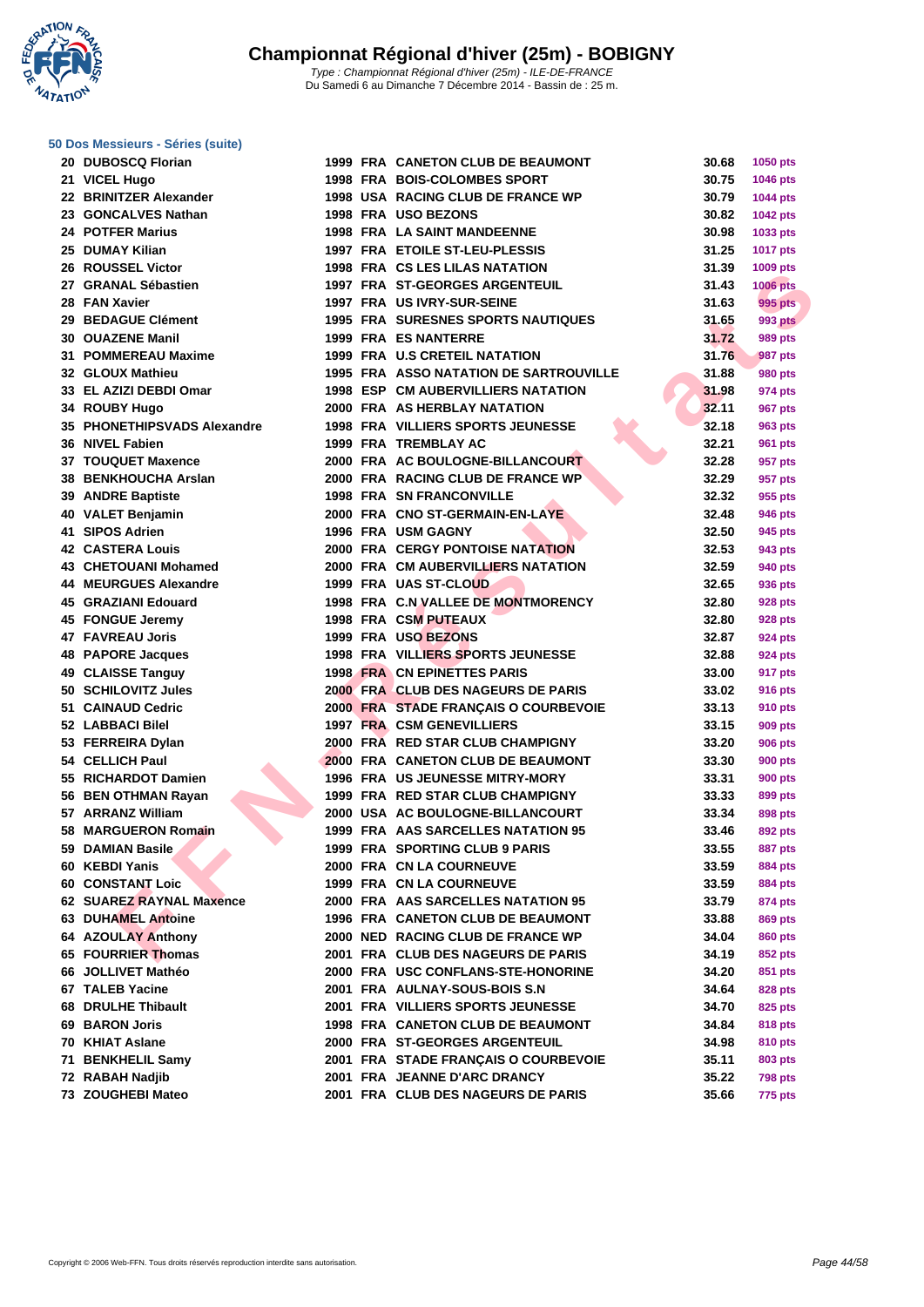

Du Samedi 6 au Dimanche 7 Décembre 2014 - Bassin de : 25 m.

#### **[50 Dos M](http://www.ffnatation.fr/webffn/index.php)essieurs - Séries (suite)**

|    | 74 ROUGAGNOU Zachary        |  | 2000 FRA CN MAISONS-ALFORT                |                  |       | 35.92          | <b>762 pts</b>                                                                                       |
|----|-----------------------------|--|-------------------------------------------|------------------|-------|----------------|------------------------------------------------------------------------------------------------------|
|    | 75 AHERMOUCH Yanis          |  | <b>2001 FRA CERGY PONTOISE NATATION</b>   |                  |       | 36.51          | <b>732 pts</b>                                                                                       |
|    | <b>76 KADRI Marwane</b>     |  | 2001 FRA ETOILE ST-LEU-PLESSIS            |                  |       | 37.07          | 705 pts                                                                                              |
| 77 | <b>SIGNOREL-LURAINE Néo</b> |  | 2001 FRA CN ANDRESY                       |                  |       | 37.15          | <b>701 pts</b>                                                                                       |
|    | <b>78 OFFREDI Pierre</b>    |  | 2001 FRA TREMBLAY AC                      |                  |       | 37.85          | 667 pts                                                                                              |
|    | <b>BATTNER Simon</b>        |  | <b>1999 FRA ASS SPORTIVE BOUVINES</b>     |                  |       | <b>DSQ Vi</b>  |                                                                                                      |
|    | <b>TARDY Charles</b>        |  | 1996 FRA C.N VALLEE DE MONTMORENCY        |                  |       | <b>DNS</b> dec |                                                                                                      |
|    | 100 Dos Messieurs - Séries  |  | (Samedi 6 Décembre 2014)                  |                  |       |                |                                                                                                      |
|    | 1 CAZEMAYOU Tanguy          |  | 1996 FRA RED STAR CLUB CHAMPIGNY          |                  |       | 1:02.18        | 1124 pts                                                                                             |
|    | 2 HYPOLITE Alexandre        |  | <b>1995 FRA AS ARGENTEUIL NATATION</b>    | 50 m: 30.28      |       | 1:02.59        | 50 m: 30.41 (30.41) 100 m: 1:02.18 (31.77)<br><b>1112 pts</b><br>$(30.28)$ 100 m : 1:02.59 $(32.31)$ |
|    | 3 POSZALCZYK Gauthier       |  | <b>1995 FRA CERGY PONTOISE NATATION</b>   |                  |       | 1:02.83        | 1105 pts                                                                                             |
|    | 4 LE BRETON Maxime          |  | <b>1995 FRA US VILLEJUIF NATATION</b>     | 50 m: 30.26      |       | 1:03.44        | $(30.26)$ 100 m : 1:02.83 $(32.57)$<br>1088 pts                                                      |
|    |                             |  |                                           | $50 m$ :         | 30.40 |                | $(30.40)$ 100 m : 1:03.44 $(33.04)$                                                                  |
|    | 5 BRUN Alexandre            |  | 1999 FRA AC BOULOGNE-BILLANCOURT          | 50 m: 30.90      |       | 1:03.97        | 1073 pts<br>$(30.90)$ 100 m : 1:03.97 $(33.07)$                                                      |
|    | 6 PIRI Max                  |  | 1997 FRA CLUB DES NAGEURS DE PARIS        |                  |       | 1:04.32        | 1063 pts                                                                                             |
|    |                             |  |                                           | $50 m$ : $30.93$ |       |                | $(30.93)$ 100 m : 1:04.32 $(33.39)$                                                                  |
|    | 7 QUELVEN Thomas            |  | 1997 FRA US JEUNESSE MITRY-MORY           |                  |       | 1:04.39        | 1061 pts<br>50 m: 31.38 (31.38) 100 m: 1:04.39 (33.01)                                               |
|    | 8 LANOUX Alexandre          |  | 1997 FRA ASN LOUVRES-ROISSY-SURVILLIERS   |                  |       | 1:05.74        | 1023 pts                                                                                             |
|    | 9 HANNIER Julien            |  | <b>1999 FRA RSC MONTREUIL</b>             |                  |       | 1:05.85        | 50 m: 31.58 (31.58) 100 m: 1:05.74 (34.16)<br><b>1020 pts</b>                                        |
|    |                             |  |                                           | 50 m : 31.60     |       |                | $(31.60)$ 100 m : 1:05.85 $(34.25)$                                                                  |
|    | <b>10 DEMORISE Olivier</b>  |  | <b>1996 FRA LA SAINT MANDEENNE</b>        | 50 m: 32.20      |       | 1:05.97        | <b>1016 pts</b><br>$(32.20)$ 100 m : 1:05.97 $(33.77)$                                               |
|    | 11 BOUHIER Remy             |  | 1998 FRA CS CLICHY 92                     |                  |       | 1:06.35        | 1006 pts                                                                                             |
|    | <b>12 LAGARDE Matthieu</b>  |  | 1993 FRA CLUB NAUTIQUE DOMREMY 13         |                  |       | 1:06.99        | 50 m: 32.02 (32.02) 100 m: 1:06.35 (34.33)<br>988 pts                                                |
|    |                             |  |                                           |                  |       |                | 50 m: 32.00 (32.00) 100 m: 1:06.99 (34.99)                                                           |
|    | 13 GUIGOU Pierre-Lucas      |  | 2000 FRA U.S CRETEIL NATATION             |                  |       | 1:07.12        | 984 pts<br>50 m: 32.46 (32.46) 100 m: 1:07.12 (34.66)                                                |
|    | 14 OUAZENE Manil            |  | <b>1999 FRA ES NANTERRE</b>               |                  |       | 1:07.25        | 981 pts                                                                                              |
|    | 15 DUBOSCQ Florian          |  | <b>1999 FRA CANETON CLUB DE BEAUMONT</b>  |                  |       | 1:07.42        | 50 m: 32.63 (32.63) 100 m: 1:07.25 (34.62)<br>976 pts                                                |
|    |                             |  |                                           | 50 m: 32.58      |       |                | $(32.58)$ 100 m : 1:07.42 $(34.84)$                                                                  |
|    | 16 YELEGOU Claudio          |  | <b>1995 FRA CM AUBERVILLIERS NATATION</b> |                  |       | 1:07.52        | 974 pts<br>50 m: 31.72 (31.72) 100 m: 1:07.52 (35.80)                                                |
| 17 | <b>POTFER Marius</b>        |  | <b>1998 FRA LA SAINT MANDEENNE</b>        |                  |       | 1:07.59        | 972 pts                                                                                              |
|    | <b>18 ANDRE Baptiste</b>    |  | <b>1998 FRA SN FRANCONVILLE</b>           |                  |       | 1:07.95        | 50 m: 32.90 (32.90) 100 m: 1:07.59 (34.69)<br><b>962 pts</b>                                         |
|    |                             |  |                                           |                  |       |                | 50 m: 32.84 (32.84) 100 m: 1:07.95 (35.11)                                                           |
|    | 19 REMOND Arthur            |  | 2000 FRA RACING CLUB DE FRANCE WP         |                  |       | 1:08.20        | 955 pts<br>50 m: 33.65 (33.65) 100 m: 1:08.20 (34.55)                                                |
|    | 20 PLOYAERT Clery           |  | 1998 FRA AULNAY-SOUS-BOIS S.N             |                  |       | 1:08.23        | 954 pts                                                                                              |
|    |                             |  | 1998 FRA CS LES LILAS NATATION            |                  |       |                | 50 m: 33.09 (33.09) 100 m: 1:08.23 (35.14)                                                           |
|    | 20 ROUSSEL Victor           |  |                                           | 50 m: 32.51      |       | 1:08.23        | 954 pts<br>$(32.51)$ 100 m : 1:08.23 $(35.72)$                                                       |
|    | 22 FAN Xavier               |  | 1997 FRA US IVRY-SUR-SEINE                |                  |       | 1:08.38        | 950 pts                                                                                              |
|    | 23 MARX Louis               |  | 1998 FRA LA SAINT MANDEENNE               | 50 m : 32.78     |       | 1:08.78        | $(32.78)$ 100 m : 1:08.38 $(35.60)$<br>940 pts                                                       |
|    |                             |  |                                           | 50 m : 33.28     |       |                | $(33.28)$ 100 m : 1:08.78 $(35.50)$                                                                  |
|    | 24 HANOTEAUX Tescelin       |  | 1999 FRA OLYMPIQUE LA GARENNE-COLOMBES    |                  |       | 1:09.41        | 923 pts<br>50 m: 34.41 (34.41) 100 m: 1:09.41 (35.00)                                                |
|    | 25 GILLET Theo              |  | 2000 FRA CLUB DES NAGEURS DE PARIS        |                  |       | 1:09.94        | 909 pts                                                                                              |
|    | 25 DUBEY Samuel             |  | 1998 FRA MOUETTES DE PARIS                |                  |       | 1:09.94        | 50 m: 33.97 (33.97) 100 m: 1:09.94 (35.97)<br>909 pts                                                |
|    |                             |  |                                           |                  |       |                | 50 m: 33.57 (33.57) 100 m: 1:09.94 (36.37)                                                           |
|    | 27 RICHARDOT Damien         |  | <b>1996 FRA US JEUNESSE MITRY-MORY</b>    |                  |       | 1:10.11        | 904 pts<br>50 m: 33.48 (33.48) 100 m: 1:10.11 (36.63)                                                |
|    | 28 BEN OTHMAN Rayan         |  | 1999 FRA RED STAR CLUB CHAMPIGNY          |                  |       | 1:10.14        | 903 pts                                                                                              |
|    |                             |  |                                           |                  |       |                | 50 m: 34.55 (34.55) 100 m: 1:10.14 (35.59)                                                           |

- **29 FERREIRA Dylan 2000 FRA RED STAR CLUB CHAMPIGNY 1:10.36 898 pts**
- **30 CLAISSE Tanguy 1998 FRA CN EPINETTES PARIS**

50 m : 34.24 (34.24) 100 m : 1:10.36 (36.12)<br>**1:11.41 870 pts** 

50 m : 35.14 (35.14) 100 m : 1:11.41 (36.27)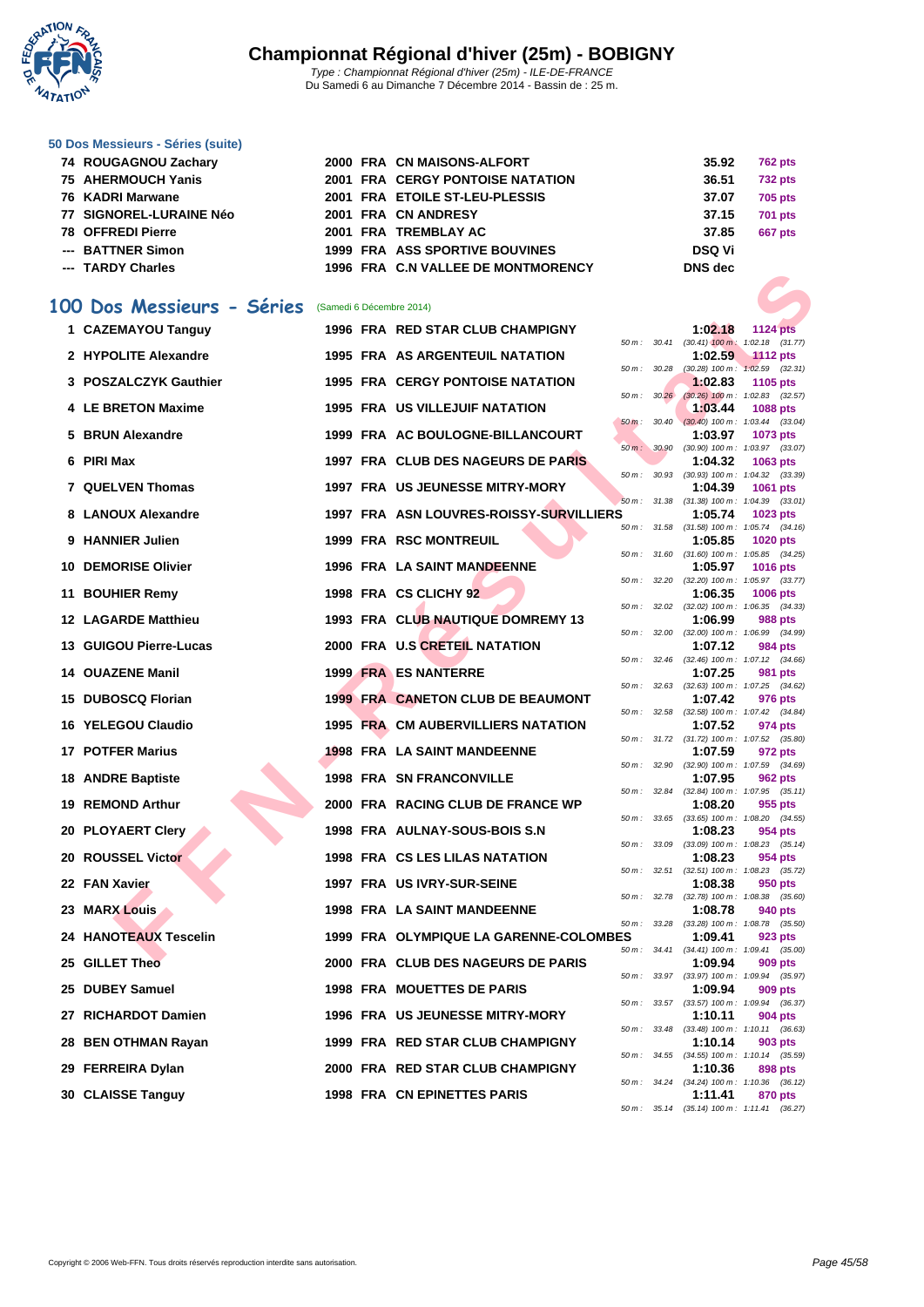

|     | 100 Dos Messieurs - Séries (suite) |                          |                                                                                                                                    |             |                  |                |                                                       |
|-----|------------------------------------|--------------------------|------------------------------------------------------------------------------------------------------------------------------------|-------------|------------------|----------------|-------------------------------------------------------|
|     | <b>31 CASTERA Louis</b>            |                          | <b>2000 FRA CERGY PONTOISE NATATION</b>                                                                                            |             |                  | 1:11.44        | 870 pts                                               |
|     | 32 VALENZA Dylan                   |                          | 1997 FRA AS HERBLAY NATATION                                                                                                       |             | 50 m : 34.89     | 1:11.83        | $(34.89)$ 100 m : 1:11.44 $(36.55)$<br>860 pts        |
| 33  | <b>MEURGUES Alexandre</b>          |                          | 1999 FRA UAS ST-CLOUD                                                                                                              | 50 m: 34.86 |                  | 1:11.99        | $(34.86)$ 100 m : 1:11.83 $(36.97)$<br>856 pts        |
|     |                                    |                          |                                                                                                                                    |             | 50 m : 34.00     |                | $(34.00)$ 100 m : 1:11.99 $(37.99)$                   |
|     | 34 CELLICH Paul                    |                          | 2000 FRA CANETON CLUB DE BEAUMONT                                                                                                  |             |                  | 1:12.15        | 852 pts<br>50 m: 34.30 (34.30) 100 m: 1:12.15 (37.85) |
| 35  | <b>ROUBY Hugo</b>                  |                          | 2000 FRA AS HERBLAY NATATION                                                                                                       |             |                  | 1:12.22        | 850 pts                                               |
| 36  | <b>SUAREZ RAYNAL Maxence</b>       |                          | 2000 FRA AAS SARCELLES NATATION 95                                                                                                 |             |                  | 1:12.42        | 50 m: 34.84 (34.84) 100 m: 1:12.22 (37.38)<br>845 pts |
|     | 37 SCHILOVITZ Jules                |                          | 2000 FRA CLUB DES NAGEURS DE PARIS                                                                                                 |             |                  | 1:12.66        | 50 m: 34.73 (34.73) 100 m: 1:12.42 (37.69)<br>839 pts |
| 38  | <b>VALLIN Louis</b>                |                          | 1999 FRA CNO ST-GERMAIN-EN-LAYE                                                                                                    |             |                  | 1:12.69        | 50 m: 34.93 (34.93) 100 m: 1:12.66 (37.73)<br>838 pts |
|     |                                    |                          |                                                                                                                                    | 50 m :      | 34.89            |                | $(34.89)$ 100 m : 1:12.69 $(37.80)$                   |
|     | 39 CAINAUD Cedric                  |                          | 2000 FRA STADE FRANÇAIS O COURBEVOIE                                                                                               |             | $50 m$ : $35.10$ | 1:12.92        | 832 pts<br>(35.10) 100 m: 1:12.92 (37.82)             |
| 40  | <b>FOURRIER Thomas</b>             |                          | 2001 FRA CLUB DES NAGEURS DE PARIS                                                                                                 |             |                  | 1:13.42        | 819 pts                                               |
| 41  | <b>MORET Yann-Eric</b>             |                          | 2001 FRA CLUB DES NAGEURS DE PARIS                                                                                                 |             | $50 m$ : $35.68$ | 1:14.52        | $(35.68)$ 100 m : 1:13.42 $(37.74)$<br><b>792 pts</b> |
| 42  | <b>KEBDI Yanis</b>                 |                          | <b>2000 FRA CN LA COURNEUVE</b>                                                                                                    | $50 m$ :    | 35.60            | 1:15.15        | $(35.60)$ 100 m : 1:14.52 $(38.92)$<br>777 pts        |
|     |                                    |                          |                                                                                                                                    | $50 m$ :    |                  |                | 37.34 (37.34) 100 m: 1:15.15 (37.81)                  |
|     | 43 HERPAIN Loic                    |                          | 2001 FRA ETOILE ST-LEU-PLESSIS                                                                                                     |             |                  | 1:15.67        | 764 pts<br>50 m: 37.18 (37.18) 100 m: 1:15.67 (38.49) |
|     | <b>44 AHERMOUCH Yanis</b>          |                          | 2001 FRA CERGY PONTOISE NATATION                                                                                                   |             |                  | 1:16.15        | <b>753 pts</b>                                        |
| 45  | <b>MOLON Antoine</b>               |                          | 2001 FRA CN MAISONS-ALFORT                                                                                                         |             | 50 m : 36.74     | 1:16.34        | $(36.74)$ 100 m : 1:16.15 $(39.41)$<br><b>748 pts</b> |
| 46  | <b>TALEB Yacine</b>                |                          | 2001 FRA AULNAY-SOUS-BOIS S.N                                                                                                      |             | 50 m : 37.82     | 1:16.88        | $(37.82)$ 100 m : 1:16.34 $(38.52)$<br>735 pts        |
|     |                                    |                          |                                                                                                                                    |             | 50 m : 37.68     |                | $(37.68)$ 100 m : 1:16.88 $(39.20)$                   |
| 47  | <b>HARDOUIN Romin</b>              |                          | 2001 FRA U.S CRETEIL NATATION                                                                                                      |             |                  | 1:18.23        | 704 pts<br>50 m: 37.27 (37.27) 100 m: 1:18.23 (40.96) |
| 48  | <b>SIGNOREL-LURAINE Néo</b>        |                          | 2001 FRA CN ANDRESY                                                                                                                |             |                  | 1:19.18        | 682 pts                                               |
| 49  | <b>ACHEBOUCHE Zacharya</b>         |                          | 2001 FRA AS ARGENTEUIL NATATION                                                                                                    | 50 m: 38.69 |                  | 1:19.72        | $(38.69)$ 100 m : 1:19.18 $(40.49)$<br>670 pts        |
| --- | <b>TOUQUET Maxence</b>             |                          | 2000 FRA AC BOULOGNE-BILLANCOURT                                                                                                   |             |                  | <b>DSQ Vi</b>  | 50 m: 38.75 (38.75) 100 m: 1:19.72 (40.97)            |
| --- | <b>BENKHELIL Samy</b>              |                          | 2001 FRA STADE FRANÇAIS O COURBEVOIE                                                                                               |             |                  | <b>DSQ Vi</b>  |                                                       |
| --- | <b>BRINITZER Alexander</b>         |                          | <b>1998 USA RACING CLUB DE FRANCE WP</b>                                                                                           |             |                  | <b>DSQ Vi</b>  |                                                       |
|     | <b>GONCALVES Nathan</b>            |                          | 1998 FRA USO BEZONS                                                                                                                |             |                  | <b>DSQ Vi</b>  |                                                       |
| --- | <b>BAGES Marlon</b>                |                          | 1998 FRA CN MAISONS-ALFORT                                                                                                         |             |                  | <b>DSQ Vi</b>  |                                                       |
|     | <b>NICOLAS Julien</b>              |                          | <b>1984 FRA CN EPINETTES PARIS</b>                                                                                                 |             |                  | <b>DNS</b> dec |                                                       |
|     | <b>HEYSER Quentin</b>              |                          | 1996 FRA ES NANTERRE                                                                                                               |             |                  | <b>DNS</b> dec |                                                       |
|     | <b>PLAZANET Lucas</b>              |                          | 2000 FRA NEPTUNE CLUB DE FRANCE                                                                                                    |             |                  | <b>DNS Nd</b>  |                                                       |
|     |                                    |                          |                                                                                                                                    |             |                  |                |                                                       |
|     | 200 Dos Messieurs - Séries         | (Samedi 6 Décembre 2014) |                                                                                                                                    |             |                  |                |                                                       |
|     | 1 QUELVEN Thomas                   |                          | <b>1997 FRA US JEUNESSE MITRY-MORY</b><br>50 m: 32.14 (32.14) 100 m: 1:05.39 (33.25) 150 m: 1:39.97 (34.58) 200 m: 2:13.70 (33.73) |             |                  | 2:13.70        | <b>1130 pts</b>                                       |
|     | 2 GENET David                      |                          | 1982 FRA CLUB DES NAGEURS DE PARIS                                                                                                 |             |                  | 2:14.99        | 1111 pts                                              |
|     | 3 CAZEMAYOU Tanguy                 |                          | 50 m : 32.19 (32.19) 100 m : 1:06.13 (33.94) 150 m : 1:40.90<br>1996 FRA RED STAR CLUB CHAMPIGNY                                   |             |                  | 2:15.45        | (34.77) 200 m : 2:14.99 (34.09)<br><b>1105 pts</b>    |
|     |                                    |                          | 50 m : 31.28 (31.28) 100 m : 1:05.13 (33.85) 150 m : 1:40.34                                                                       |             |                  |                | $(35.21)$ 200 m : 2:15.45 $(35.11)$                   |
|     | 4 PIRI Max                         |                          | 1997 FRA CLUB DES NAGEURS DE PARIS<br>50 m: 32.99 (32.99) 100 m: 1:07.09 (34.10) 150 m: 1:41.22 (34.13) 200 m: 2:16.32 (35.10)     |             |                  | 2:16.32        | 1092 pts                                              |
|     | 5 POSZALCZYK Gauthier              |                          | <b>1995 FRA CERGY PONTOISE NATATION</b>                                                                                            |             |                  | 2:17.82        | 1071 pts                                              |

50 m :  $31.60$  ( $31.60$ )  $100$  m :  $1:05.94$  ( $34.34$ )  $150$  m :  $1:41.87$  ( $35.93$ )  $200$  m :  $2:17.82$  ( $35.95$ )<br>**OULOGNE-BILLANCOURT** 2:19.80 1043 pts

50 m : 32.85 (32.85) 100 m : 1:07.88 (35.03) 150 m : 1:43.73 (35.85) 200 m : 2:19.80 (36.07)

50 m : 33.35 (33.35) 100 m : 1:09.27 (35.92) 150 m : 1:45.43 (36.16) 200 m : 2:20.42 (34.99)<br>**AINT MANDEENNE** 2:21.30 1022 pts

50 m : 33.29 (33.29) 100 m : 1:09.97 (36.68) 150 m : 1:46.87 (36.90) 200 m : 2:21.30 (34.43)<br>**STAR CLUB CHAMPIGNY** 2:21.92 1013 pts

50 m : 33.16 (33.16) 100 m : 1:08.99 (35.83) 150 m : 1:45.54 (36.55) 200 m : 2:21.92 (36.38)

50 m : 33.92 (33.92) 100 m : 1:10.08 (36.16) 150 m : 1:47.16 (37.08) 200 m : 2:23.42 (36.26)

- **4 PIRI Max 1997 FRA CLUB DES NAGEURS DE PARIS 2:16.32 1092 pts**
- **5 POSZALCZYK Gauthier 1995 FRA CERGY PONTOISE NATATION 2:17.82 1071 pts**
- **6 BRUN Alexandre 1999 FRA AC BOULOGNE-BILLANCOURT 2:19.80 1043 pts**
- **7 BOUBEKEUR Bilel 1996 FRA COLOMBES NATATION 2:20.42 1034 pts**
- **8 DEMORISE Olivier 1996 FRA LA SAINT MANDEENNE 2:21.30 1022 pts**
- **9 FERREIRA Jocelyn 1996 FRA RED STAR CLUB CHAMPIGNY 2:21.92 1013 pts**
- **10 BRINITZER Alexander 1998 USA RACING CLUB DE FRANCE WP 2:23.42 992 pts**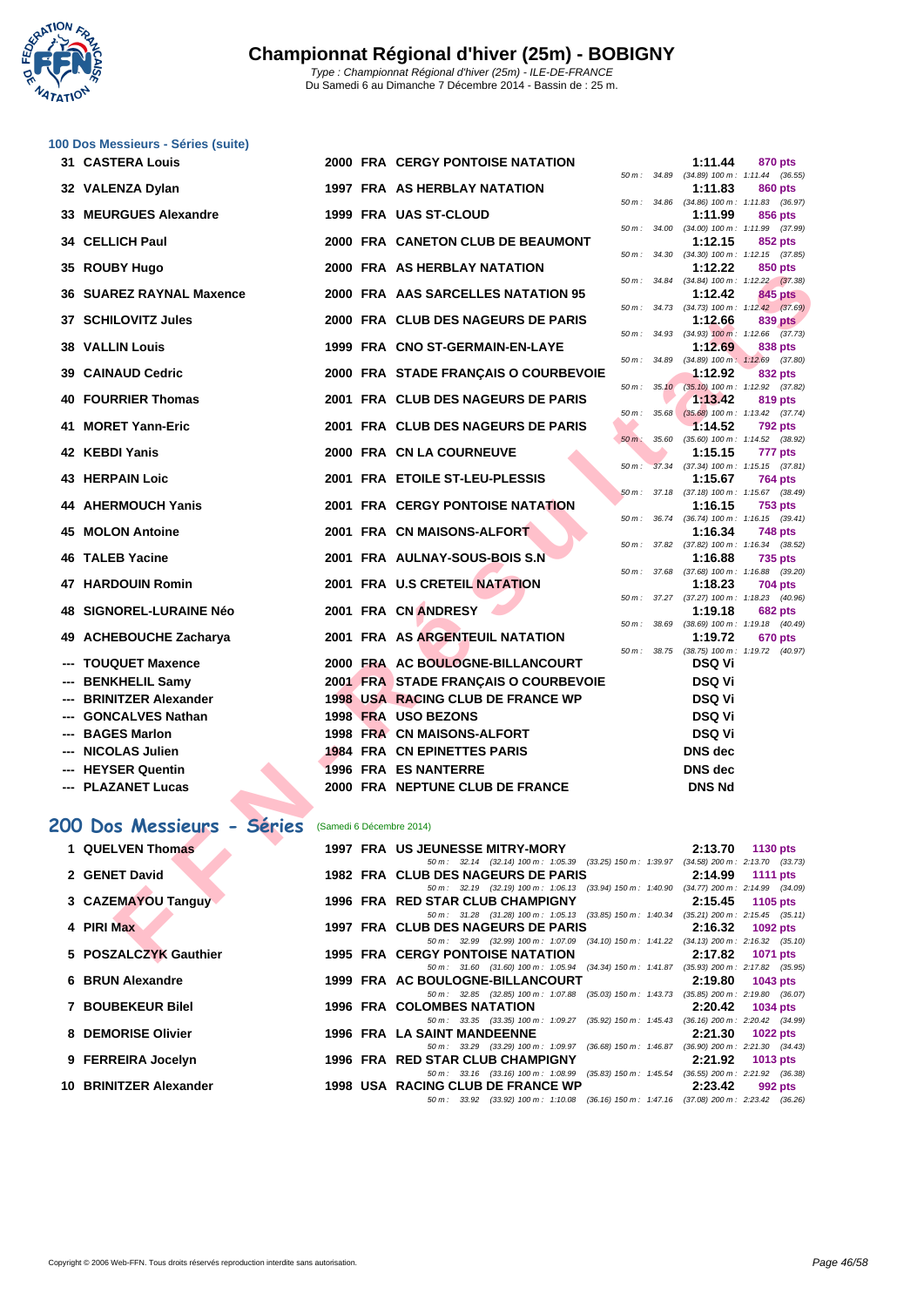**WATATION** 

|    | 200 Dos Messieurs - Séries (suite) |  |                                                                                                                                     |                    |
|----|------------------------------------|--|-------------------------------------------------------------------------------------------------------------------------------------|--------------------|
|    | 11 DUBOSCQ Florian                 |  | 1999 FRA CANETON CLUB DE BEAUMONT                                                                                                   | 2:23.56<br>990 pts |
|    | 12 GRANAL Sébastien                |  | 50 m: 33.38 (33.38) 100 m: 1:09.48 (36.10) 150 m: 1:46.90 (37.42) 200 m: 2:23.56 (36.66)<br>1997 FRA ST-GEORGES ARGENTEUIL          | 2:24.76<br>974 pts |
|    | 13 GUIGOU Pierre-Lucas             |  | 50 m: 33.48 (33.48) 100 m: 1:10.09 (36.61) 150 m: 1:47.30 (37.21) 200 m: 2:24.76 (37.46)<br>2000 FRA U.S CRETEIL NATATION           | 2:24.93<br>972 pts |
|    | 14 REMOND Arthur                   |  | 50 m: 33.46 (33.46) 100 m: 1:10.16 (36.70) 150 m: 1:47.76 (37.60) 200 m: 2:24.93 (37.17)<br>2000 FRA RACING CLUB DE FRANCE WP       | 2:25.24<br>968 pts |
|    | 15 ANDRE Baptiste                  |  | 50 m: 34.50 (34.50) 100 m: 1:11.40 (36.90) 150 m: 1:48.55 (37.15) 200 m: 2:25.24 (36.69)<br>1998 FRA SN FRANCONVILLE                | 2:25.92<br>958 pts |
|    | <b>16 MARX Louis</b>               |  | 50 m: 33.43 (33.43) 100 m: 1:10.26 (36.83) 150 m: 1:48.07 (37.81) 200 m: 2:25.92 (37.85)<br>1998 FRA LA SAINT MANDEENNE             | 2:26.29<br>953 pts |
|    | 17 FERREIRA Dylan                  |  | 50 m: 34.04 (34.04) 100 m: 1:11.20 (37.16) 150 m: 1:49.25 (38.05) 200 m: 2:26.29 (37.04)<br>2000 FRA RED STAR CLUB CHAMPIGNY        | 2:26.45<br>951 pts |
|    | <b>18 MARGUERON Romain</b>         |  | 50 m: 34.94 (34.94) 100 m: 1:12.07 (37.13) 150 m: 1:49.82 (37.75) 200 m: 2:26.45 (36.63)<br>1999 FRA AAS SARCELLES NATATION 95      | 2:26.86<br>946 pts |
|    | 19 CLAISSE Tanguy                  |  | 50 m: 34.44 (34.44) 100 m: 1:11.75 (37.31) 150 m: 1:49.36 (37.61) 200 m: 2:26.86 (37.50)<br>1998 FRA CN EPINETTES PARIS             | 2:27.50<br>937 pts |
|    | 20 GILLET Theo                     |  | 50 m: 34.91 (34.91) 100 m: 1:11.72 (36.81) 150 m: 1:49.96 (38.24) 200 m: 2:27.50 (37.54)<br>2000 FRA CLUB DES NAGEURS DE PARIS      | 2:28.14<br>929 pts |
|    |                                    |  | 50 m: 35.46 (35.46) 100 m: 1:13.60 (38.14) 150 m: 1:51.05 (37.45) 200 m: 2:28.14 (37.09)                                            |                    |
|    | 21 PLOYAERT Clery                  |  | 1998 FRA AULNAY-SOUS-BOIS S.N<br>50 m: 33.81 (33.81) 100 m: 1:10.81 (37.00) 150 m: 1:49.75 (38.94) 200 m: 2:28.51 (38.76)           | 2:28.51<br>924 pts |
|    | 22 ROUSSEL Victor                  |  | 1998 FRA CS LES LILAS NATATION<br>50 m: 34.71 (34.71) 100 m: 1:13.08 (38.37) 150 m: 1:51.35 (38.27) 200 m: 2:28.53 (37.18)          | 2:28.53<br>923 pts |
|    | 23 GONCALVES Nathan                |  | 1998 FRA USO BEZONS<br>50 m: 34.87 (34.87) 100 m: 1:12.93 (38.06) 150 m: 1:51.76 (38.83) 200 m: 2:29.67 (37.91)                     | 2:29.67<br>908 pts |
|    | 24 ENCAOUA Noam                    |  | 1998 FRA RACING CLUB DE FRANCE WP                                                                                                   | 2:29.74<br>907 pts |
|    | 25 DUSSOUR Damien                  |  | 50 m: 34.37 (34.37) 100 m: 1:11.88 (37.51) 150 m: 1:51.00 (39.12) 200 m: 2:29.74 (38.74)<br>1998 FRA JEANNE D'ARC DRANCY            | 2:29.80<br>907 pts |
|    | 26 HANNIER Julien                  |  | 50 m: 34.35 (34.35) 100 m: 1:11.80 (37.45) 150 m: 1:51.46 (39.66) 200 m: 2:29.80 (38.34)<br>1999 FRA RSC MONTREUIL                  | 2:29.81<br>907 pts |
|    | 27 SCHILOVITZ Jules                |  | 50 m: 33.95 (33.95) 100 m: 1:12.00 (38.05) 150 m: 1:51.27 (39.27) 200 m: 2:29.81 (38.54)<br>2000 FRA CLUB DES NAGEURS DE PARIS      | 2:31.03<br>891 pts |
|    | <b>28 VALLIN Louis</b>             |  | 50 m: 35.65 (35.65) 100 m: 1:14.10 (38.45) 150 m: 1:53.36 (39.26) 200 m: 2:31.03 (37.67)<br>1999 FRA CNO ST-GERMAIN-EN-LAYE         | 2:31.25<br>888 pts |
|    |                                    |  | 50 m: 35.92 (35.92) 100 m: 1:14.85 (38.93) 150 m: 1:53.88 (39.03) 200 m: 2:31.25 (37.37)                                            |                    |
|    | 29 POTFER Marius                   |  | 1998 FRA LA SAINT MANDEENNE<br>50 m: 35.03 (35.03) 100 m: 1:12.70 (37.67) 150 m: 1:52.80 (40.10) 200 m: 2:31.58 (38.78)             | 2:31.58<br>883 pts |
|    | <b>30 CASTERA Louis</b>            |  | <b>2000 FRA CERGY PONTOISE NATATION</b><br>50 m: 36.19 (36.19) 100 m: 1:14.50 (38.31) 150 m: 1:53.72 (39.22) 200 m: 2:31.73 (38.01) | 2:31.73<br>882 pts |
|    | 31 SUAREZ RAYNAL Maxence           |  | 2000 FRA AAS SARCELLES NATATION 95<br>50 m : 36.55 (36.55) 100 m : 1:15.64 (39.09) 150 m : 1:54.86 (39.22) 200 m : 2:33.16 (38.30)  | 2:33.16<br>863 pts |
|    | 32 CELLICH Paul                    |  | 2000 FRA CANETON CLUB DE BEAUMONT<br>50 m: 36.57 (36.57) 100 m: 1:16.26 (39.69) 150 m: 1:56.44 (40.18) 200 m: 2:33.55 (37.11)       | 2:33.55<br>858 pts |
|    | 33 ANCEL Aymeric                   |  | 2000 FRA NEPTUNE CLUB DE FRANCE                                                                                                     | 2:34.26<br>849 pts |
|    | <b>34 LE PRIOL Etienne</b>         |  | 50 m: 36.45 (36.45) 100 m: 1:15.49 (39.04) 150 m: 1:55.79 (40.30) 200 m: 2:34.26 (38.47)<br>2000 FRA CLUB DES NAGEURS DE PARIS      | 2:34.41<br>847 pts |
|    | 35 GRAZIANI Edouard                |  | 50 m: 37.01 (37.01) 100 m: 1:16.55 (39.54) 150 m: 1:56.15 (39.60) 200 m: 2:34.41 (38.26)<br>1998 FRA C.N VALLEE DE MONTMORENCY      | 2:34.66<br>844 pts |
|    | 36 FOURRIER Thomas                 |  | 50 m: 36.28 (36.28) 100 m: 1:14.89 (38.61) 150 m: 1:55.01 (40.12) 200 m: 2:34.66 (39.65)<br>2001 FRA CLUB DES NAGEURS DE PARIS      | 2:36.92<br>816 pts |
|    | 37 RICHARDOT Damien                |  | 50 m: 36.83 (36.83) 100 m: 1:16.16 (39.33) 150 m: 1:57.00 (40.84) 200 m: 2:36.92 (39.92)<br><b>1996 FRA US JEUNESSE MITRY-MORY</b>  | 2:37.18<br>812 pts |
|    | 38 MOLON Antoine                   |  | 50 m: 35.11 (35.11) 100 m: 1:14.51 (39.40) 150 m: 1:55.33 (40.82) 200 m: 2:37.18 (41.85)<br>2001 FRA CN MAISONS-ALFORT              | 2:37.98<br>803 pts |
| 39 | <b>KEBDI Yanis</b>                 |  | 50 m: 37.74 (37.74) 100 m: 1:18.11 (40.37) 150 m: 1:58.46 (40.35) 200 m: 2:37.98 (39.52)<br>2000 FRA CN LA COURNEUVE                | 2:38.17<br>800 pts |
| 40 | <b>MORET Yann-Eric</b>             |  | 50 m: 37.42 (37.42) 100 m: 1:17.93 (40.51) 150 m: 1:59.06 (41.13) 200 m: 2:38.17 (39.11)                                            | 2:38.78            |
|    |                                    |  | 2001 FRA CLUB DES NAGEURS DE PARIS<br>50 m: 37.32 (37.32) 100 m: 1:17.63 (40.31) 150 m: 1:58.80 (41.17) 200 m: 2:38.78 (39.98)      | 793 pts            |
|    | 41 AHERMOUCH Yanis                 |  | <b>2001 FRA CERGY PONTOISE NATATION</b><br>50 m: 37.47 (37.47) 100 m: 1:17.29 (39.82) 150 m: 1:58.26 (40.97) 200 m: 2:39.30 (41.04) | 2:39.30<br>786 pts |
|    | 42 AZOULAY Anthony                 |  | 2000 NED RACING CLUB DE FRANCE WP<br>50 m : 37.19 (37.19) 100 m : 1:17.82 (40.63) 150 m : 1:58.82 (41.00) 200 m : 2:39.45 (40.63)   | 2:39.45<br>784 pts |
|    | 43 CHETOUANI Mohamed               |  | 2000 FRA CM AUBERVILLIERS NATATION                                                                                                  | 2:39.62<br>782 pts |
|    | 44 CHAMBRAUD Charles               |  | 50 m : 36.31 (36.31) 100 m : 1:15.78 (39.47) 150 m : 1:57.96 (42.18) 200 m : 2:39.62 (41.66)<br><b>2001 FRA COLOMBES NATATION</b>   | 2:40.36<br>773 pts |
|    | 45 HERPAIN Loic                    |  | 50 m: 37.27 (37.27) 100 m: 1:17.74 (40.47) 150 m: 1:57.92 (40.18) 200 m: 2:40.36 (42.44)<br>2001 FRA ETOILE ST-LEU-PLESSIS          | 2:42.17<br>752 pts |
|    | 46 ACHEBOUCHE Zacharya             |  | 50 m: 37.58 (37.58) 100 m: 1:18.21 (40.63) 150 m: 2:00.53 (42.32) 200 m: 2:42.17 (41.64)<br>2001 FRA AS ARGENTEUIL NATATION         | 2:43.84<br>732 pts |
|    |                                    |  | 50 m: 38.01 (38.01) 100 m: 1:19.32 (41.31) 150 m: 2:02.37 (43.05) 200 m: 2:43.84 (41.47)                                            |                    |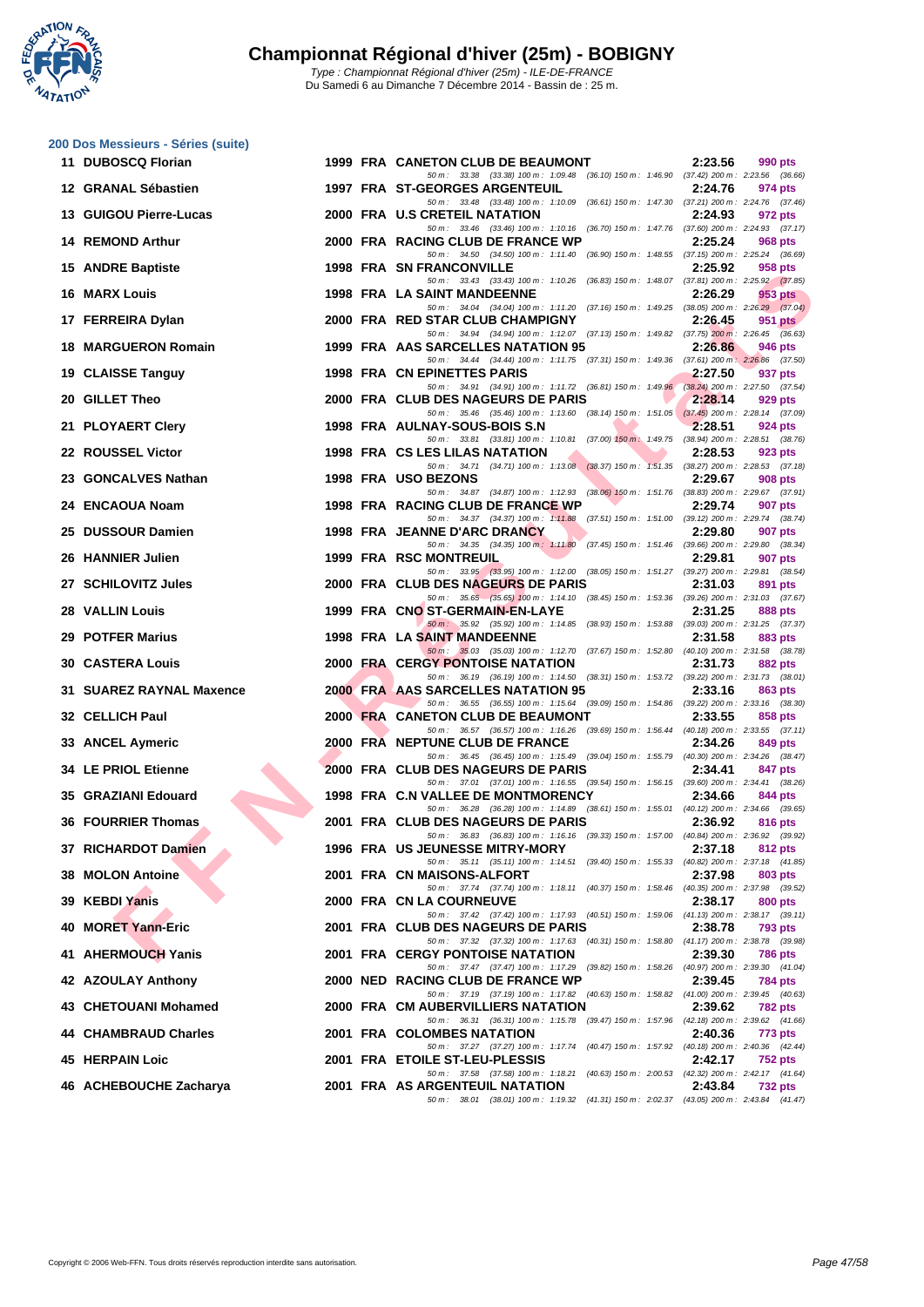

#### **[200 Dos M](http://www.ffnatation.fr/webffn/index.php)essieurs - Séries (suite)**

| <b>47 HARDOUIN Romin</b> |  | 2001 FRA U.S CRETEIL NATATION                                                            | 2:45.57       | <b>712 pts</b>                      |
|--------------------------|--|------------------------------------------------------------------------------------------|---------------|-------------------------------------|
|                          |  | 50 m : 38.95 (38.95) 100 m : 1:21.08 (42.13) 150 m : 2:04.19                             |               | $(43.11)$ 200 m : 2:45.57 $(41.38)$ |
| <b>48 CHERGUI Raoul</b>  |  | 2000 FRA RSC MONTREUIL                                                                   | 2:45.65       | <b>711 pts</b>                      |
|                          |  | 50 m : 39.93 (39.93) 100 m : 1:21.42 (41.49) 150 m : 2:04.46                             |               | $(43.04)$ 200 m : 2:45.65 $(41.19)$ |
| 49 SIGNOREL-LURAINE Néo  |  | 2001 FRA CN ANDRESY                                                                      | 2:54.24       | <b>614 pts</b>                      |
|                          |  | 50 m: 41.32 (41.32) 100 m: 1:25.76 (44.44) 150 m: 2:11.14 (45.38) 200 m: 2:54.24 (43.10) |               |                                     |
| --- LAGARDE Matthieu     |  | 1993 FRA CLUB NAUTIQUE DOMREMY 13                                                        | DSQ Vi        |                                     |
| --- HYPOLITE Alexandre   |  | <b>1995 FRA AS ARGENTEUIL NATATION</b>                                                   | <b>DSQ Vi</b> |                                     |
| --- MEURGUES Alexandre   |  | 1999 FRA UAS ST-CLOUD                                                                    | <b>DSQ Vi</b> |                                     |
| --- GYSEMBERG Thomas     |  | 2000 FRA CLUB DES NAGEURS DE PARIS                                                       | <b>DSQ Ni</b> |                                     |

### **50 Brasse Messieurs - Séries** (Dimanche 7 Décembre 2014)

|   | --- MEURGUES Alexandre                               |  | 1999 FRA UAS ST-CLOUD                         | <b>DSQ Vi</b> |                 |
|---|------------------------------------------------------|--|-----------------------------------------------|---------------|-----------------|
|   | --- GYSEMBERG Thomas                                 |  | 2000 FRA CLUB DES NAGEURS DE PARIS            | <b>DSQ Ni</b> |                 |
|   |                                                      |  |                                               |               |                 |
| 0 | Brasse Messieurs - Séries (Dimanche 7 Décembre 2014) |  |                                               |               |                 |
|   | 1 BOITEL Lilian                                      |  | <b>1994 FRA ASSO NATATION DE SARTROUVILLE</b> | 31.03         | <b>1171 pts</b> |
|   | 2 GILLET Maxime                                      |  | <b>1986 FRA CN EPINETTES PARIS</b>            | 31.30         | 1156 pts        |
|   | 3 BENATTIA Yanis                                     |  | <b>1993 FRA MONTIGNY NATATION</b>             | 31.33         | 1154 pts        |
|   | 4 COULAUD Samir                                      |  | <b>1986 FRA CSM PUTEAUX</b>                   | 31.44         | 1148 pts        |
|   | 5 CHOLLEY Adrien                                     |  | <b>1995 FRA NOGENT NATATION 94</b>            | 31.62         | 1138 pts        |
|   | 6 SADOUDI Mohand                                     |  | 1996 MEX CS CLICHY 92                         | 31.73         | <b>1132 pts</b> |
|   | <b>7 DUHAMEL Antoine</b>                             |  | 1996 FRA CANETON CLUB DE BEAUMONT             | 31.75         | <b>1131 pts</b> |
|   | 8 BERNARD-MOES Antoine                               |  | <b>1997 FRA CERGY PONTOISE NATATION</b>       | 31.82         | <b>1127 pts</b> |
|   | 9 TROUILLET Yvan                                     |  | 1993 FRA AC BOULOGNE-BILLANCOURT              | 31.83         | <b>1127 pts</b> |
|   | 10 POSZALCZYK Gauthier                               |  | <b>1995 FRA CERGY PONTOISE NATATION</b>       | 31.97         | <b>1119 pts</b> |
|   | 11 CETINER Sinan                                     |  | 1996 FRA NOGENT NATATION 94                   | 32.12         | <b>1111 pts</b> |
|   | <b>12 CANTRELLE Gilles</b>                           |  | 1990 FRA BOIS-COLOMBES SPORT                  | 32.24         | <b>1104 pts</b> |
|   | 13 COLOMBO Jules                                     |  | 1996 FRA CLUB DES NAGEURS DE PARIS            | 32.35         | 1098 pts        |
|   | <b>14 PHONETHIPSVADS Alexandre</b>                   |  | <b>1998 FRA VILLIERS SPORTS JEUNESSE</b>      | 32.45         | 1093 pts        |
|   | <b>15 BARON Joris</b>                                |  | 1998 FRA CANETON CLUB DE BEAUMONT             | 32.70         | 1079 pts        |
|   | 16 NSER Faissal                                      |  | <b>1996 FRA AC VILLEPINTE</b>                 | 32.72         | 1078 pts        |
|   | 17 VEDOVATI Yann                                     |  | <b>1995 FRA CERGY PONTOISE NATATION</b>       | 32.74         | <b>1077 pts</b> |
|   | 18 DE RE Louis-Michel                                |  | 1994 FRA CLUB DES NAGEURS DE PARIS            | 32.82         | 1073 pts        |
|   | <b>19 ALOUANE Melik</b>                              |  | <b>1987 FRA CN EPINETTES PARIS</b>            | 32.84         | <b>1072 pts</b> |
|   | 20 BLADOU Dylan                                      |  | <b>1996 FRA U.S CRETEIL NATATION</b>          | 32.91         | 1068 pts        |
|   | 21 BARON Emeric                                      |  | <b>1989 FRA CANETON CLUB DE BEAUMONT</b>      | 32.97         | 1065 pts        |
|   | <b>22 MARGUERON Alexis</b>                           |  | 1996 FRA AAS SARCELLES NATATION 95            | 33.00         | 1063 pts        |
|   | 23 RODRIGUES DA SILVA Nicolas                        |  | 1996 FRÅ ES NANTERRE                          | 33.04         | 1061 pts        |
|   | 23 LABBACI Bilel                                     |  | 1997 FRA CSM GENEVILLIERS                     | 33.04         | 1061 pts        |
|   | 25 JANIW Karl-Joris                                  |  | <b>1997 FRA RSC MONTREUIL</b>                 | 33.14         | 1056 pts        |
|   | 26 TRY Richard                                       |  | <b>1998 FRA AC VILLEPINTE</b>                 | 33.17         | 1054 pts        |
|   | 27 VUILLET Robin                                     |  | 1999 FRA CLUB NAUTIQUE DOMREMY 13             | 33.29         | 1048 pts        |
|   | 28 MALLEM Lofti                                      |  | <b>1997 FRA RSC MONTREUIL</b>                 | 33.38         | 1043 pts        |
|   | 29 GAILLART Baptiste                                 |  | 1997 FRA RACING CLUB DE FRANCE WP             | 33.46         | 1039 pts        |
|   | 30 BRINITZER Alexander                               |  | 1998 USA RACING CLUB DE FRANCE WP             | 33.62         | 1031 pts        |
|   | 31 HONDRE Victor                                     |  | <b>1998 FRA MOUETTES DE PARIS</b>             | 33.66         | 1029 pts        |
|   | <b>32 SALANAVE Matteo</b>                            |  | <b>1997 FRA CN EPINETTES PARIS</b>            | 33.71         | 1026 pts        |
|   | 33 BLONDEAU Marc                                     |  | 1999 FRA NEPTUNE CLUB DE FRANCE               | 33.76         | 1023 pts        |
|   | 34 JOUAN Thibault                                    |  | 1999 FRA AS BONDY                             | 33.84         | 1019 pts        |
|   | 35 CHEVTCHOUK Cosma                                  |  | 1999 FRA CS CLICHY 92                         | 33.85         | 1019 pts        |
|   | 36 COURDOUAN Nathan                                  |  | 1999 FRA SN FRANCONVILLE                      | 33.88         | <b>1017 pts</b> |
|   | 37 LHUSSIER Come                                     |  | 1999 FRA CNO ST-GERMAIN-EN-LAYE               | 33.95         | 1014 pts        |
|   | 38 LATRECHE Adam                                     |  | <b>2001 FRA CERGY PONTOISE NATATION</b>       | 34.23         | 999 pts         |
|   | 39 THEETEN Rémi                                      |  | 1996 FRA USM GAGNY                            | 34.25         | <b>998 pts</b>  |
|   | 40 ZIELINSKI Dorian                                  |  | 1997 FRA LA SAINT MANDEENNE                   | 34.28         | <b>996 pts</b>  |
|   | 41 SAMSON Théophile                                  |  | 2000 FRA NEPTUNE CLUB DE FRANCE               | 34.41         | 990 pts         |
|   | 42 PHILIPPE Matt                                     |  | <b>1999 FRA STELLA SPORTS ST-MAUR</b>         | 34.48         | <b>986 pts</b>  |
|   | 43 LEMIERE-MAC DOUGLAS Adam                          |  | 1998 FRA STADE FRANÇAIS O COURBEVOIE          | 34.51         | 985 pts         |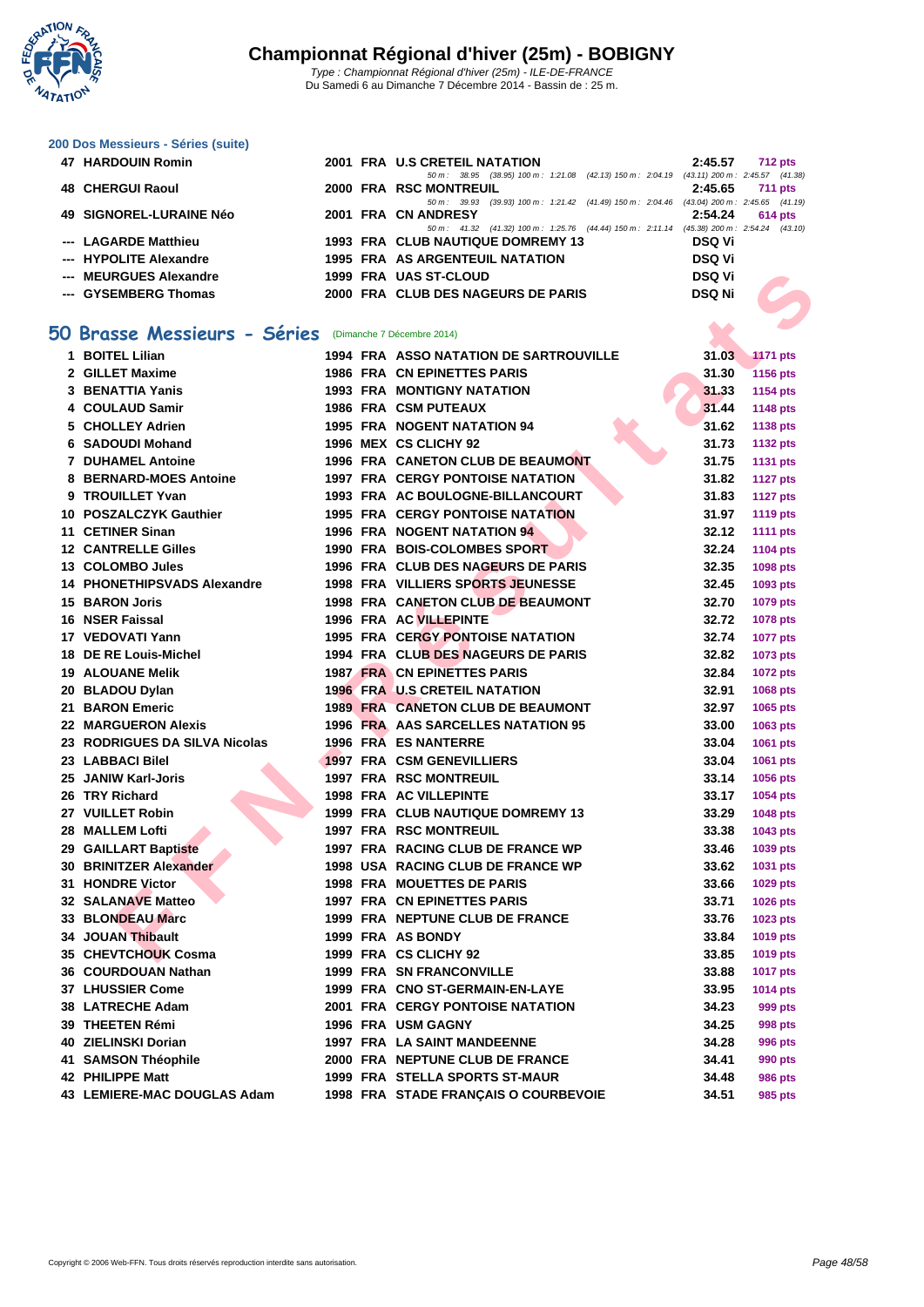**WATATION**  $^{\prime}$ 

#### Du Samedi 6 au Dimanche 7 Décembre 2014 - Bassin de : 25 m.

#### **[50 Brasse](http://www.ffnatation.fr/webffn/index.php) Messieurs - Séries (suite)**

| 44 KEBDI Yanis                                          |  | 2000 FRA CN LA COURNEUVE                      |                  |       | 34.75                                                 | 972 pts         |  |
|---------------------------------------------------------|--|-----------------------------------------------|------------------|-------|-------------------------------------------------------|-----------------|--|
| 45 OUKAKI Arezki                                        |  | 1998 FRA JEANNE D'ARC DRANCY                  |                  |       | 34.77                                                 | 971 pts         |  |
| <b>46 SAMSON Marc-Antoine</b>                           |  | 1998 FRA NEPTUNE CLUB DE FRANCE               |                  |       | 34.85                                                 | <b>967 pts</b>  |  |
| 47 FAN Xavier                                           |  | 1997 FRA US IVRY-SUR-SEINE                    |                  |       | 34.91                                                 | <b>964 pts</b>  |  |
| <b>48 PETEL Tristan</b>                                 |  | 1998 FRA C.N VALLEE DE MONTMORENCY            |                  |       | 34.96                                                 | <b>962 pts</b>  |  |
| 49 ALIX Pierre                                          |  | <b>1995 FRA ASS SPORTIVE BOUVINES</b>         |                  |       | 35.14                                                 | 953 pts         |  |
| 50 COHEN Theo                                           |  | <b>1999 FRA CSM PUTEAUX</b>                   |                  |       | 35.15                                                 | 952 pts         |  |
| 51 ROUGAGNOU Zachary                                    |  | 2000 FRA CN MAISONS-ALFORT                    |                  |       | 35.28                                                 | <b>946 pts</b>  |  |
| 52 KHIAT Aslane                                         |  | 2000 FRA ST-GEORGES ARGENTEUIL                |                  |       | 35.38                                                 | <b>941 pts</b>  |  |
| 53 LE PESQUER Antoine                                   |  | 2000 FRA CANETON CLUB DE BEAUMONT             |                  |       | 35.95                                                 | <b>912 pts</b>  |  |
| 54 GHERMAN Raphaël                                      |  | 1998 FRA USM GAGNY                            |                  |       | 36.04                                                 | <b>908 pts</b>  |  |
| 55 BOUDRAR Ayman                                        |  | 2000 FRA U.S CRETEIL NATATION                 |                  |       | 36.50                                                 | <b>886 pts</b>  |  |
| 56 BALDASSARE Ennio                                     |  | 2001 FRA US VILLEJUIF NATATION                |                  |       | 37.52                                                 | 837 pts         |  |
| 57 SALAÜN-MOURETON Esteban                              |  | <b>1999 FRA SURESNES SPORTS NAUTIQUES</b>     |                  |       | 37.61                                                 | 832 pts         |  |
| 58 DUCHEN Arthur                                        |  | 2001 FRA AC BOULOGNE-BILLANCOURT              |                  |       | 37.65                                                 | 831 pts         |  |
| 59 IBDIN Samir                                          |  | 2001 FRA ES STAINS                            |                  |       | 38.18                                                 | <b>806 pts</b>  |  |
| 60 VANDAELE Quentin                                     |  | 2001 FRA NOGENT NATATION 94                   |                  |       | 38.20                                                 | 805 pts         |  |
| 61 TALEB Yacine                                         |  | 2001 FRA AULNAY-SOUS-BOIS S.N                 |                  |       | 38.48                                                 | <b>792 pts</b>  |  |
| 62 KADRI Marwane                                        |  | 2001 FRA ETOILE ST-LEU-PLESSIS                |                  |       | 38.67                                                 | <b>783 pts</b>  |  |
| 63 COLAT Matthieu                                       |  | 2001 FRA ES STAINS                            |                  |       | 39.86                                                 | <b>730 pts</b>  |  |
| 64 CHAPON Éric                                          |  | 2001 FRA USC CONFLANS-STE-HONORINE            |                  |       | 40.03                                                 | <b>723 pts</b>  |  |
| 65 OFFREDI Pierre                                       |  | 2001 FRA TREMBLAY AC                          |                  |       | 40.32                                                 | <b>710 pts</b>  |  |
| 66 SCHNEIDER Paul                                       |  | 2001 FRA BOIS-COLOMBES SPORT                  |                  |       | 41.17                                                 | <b>673 pts</b>  |  |
| --- LECORGNE Martin                                     |  | 1999 FRA VILLIERS SPORTS JEUNESSE             |                  |       | <b>DSQ Ni</b>                                         |                 |  |
| --- HAUGUEL Robin                                       |  | 1997 FRA CS LES LILAS NATATION                |                  |       | <b>DNS</b> dec                                        |                 |  |
| --- MANCHE Aymeric                                      |  | 1993 FRA CN 95 EZANVILLE                      |                  |       | <b>DNS</b> dec                                        |                 |  |
|                                                         |  |                                               |                  |       |                                                       |                 |  |
| 00 Brasse Messieurs - Séries (Dimanche 7 Décembre 2014) |  |                                               |                  |       |                                                       |                 |  |
| 1 GILLET Maxime                                         |  | 1986 FRA CN EPINETTES PARIS                   |                  |       | 1:07.35                                               | <b>1161 pts</b> |  |
| 2 DUHAMEL Antoine                                       |  | 1996 FRA CANETON CLUB DE BEAUMONT             |                  |       | 50 m: 31.19 (31.19) 100 m: 1:07.35 (36.16)<br>1:08.08 | 1141 pts        |  |
|                                                         |  |                                               | $50 m$ : $31.68$ |       | $(31.68)$ 100 m : 1:08.08 $(36.40)$                   |                 |  |
| 3 BENATTIA Yanis                                        |  | <b>1993 FRA MONTIGNY NATATION</b>             |                  |       | 1:08.13                                               | 1140 pts        |  |
| <b>4 BARON Emeric</b>                                   |  | <b>1989 FRA CANETON CLUB DE BEAUMONT</b>      |                  |       | 50 m: 31.81 (31.81) 100 m: 1:08.13 (36.32)<br>1:09.40 | 1106 pts        |  |
|                                                         |  |                                               | 50 m: 32.95      |       | $(32.95)$ 100 m : 1:09.40 $(36.45)$                   |                 |  |
| 5 SADOUDI Mohand                                        |  | 1996 MEX CS CLICHY 92                         |                  |       | 1:09.52                                               | <b>1103 pts</b> |  |
| 6 TROUILLET Yvan                                        |  | 1993 FRA AC BOULOGNE-BILLANCOURT              | $50 m$ :         | 32.68 | $(32.68)$ 100 m : 1:09.52 $(36.84)$<br>1:09.66        | 1099 pts        |  |
|                                                         |  |                                               | 50 m: 33.02      |       | $(33.02)$ 100 m : 1:09.66 $(36.64)$                   |                 |  |
| 7 CETINER Sinan                                         |  | <b>1996 FRA NOGENT NATATION 94</b>            |                  |       | 1:09.81                                               | 1095 pts        |  |
| 8 BOITEL Lilian                                         |  | <b>1994 FRA ASSO NATATION DE SARTROUVILLE</b> |                  |       | 50 m: 32.38 (32.38) 100 m: 1:09.81 (37.43)<br>1:09.84 | 1095 pts        |  |
|                                                         |  |                                               |                  |       | 50 m: 32.46 (32.46) 100 m: 1:09.84 (37.38)            |                 |  |
| 9 PHONETHIPSVADS Alexandre                              |  | <b>1998 FRA VILLIERS SPORTS JEUNESSE</b>      |                  |       | 1:10.40                                               | <b>1080 pts</b> |  |
| <b>10 CANTRELLE Gilles</b>                              |  | 1990 FRA BOIS-COLOMBES SPORT                  | 50 m: 32.73      |       | $(32.73)$ 100 m : 1:10.40 $(37.67)$<br>1:11.08        | <b>1062 pts</b> |  |
|                                                         |  |                                               |                  |       | 50 m: 33.17 (33.17) 100 m: 1:11.08 (37.91)            |                 |  |
| 11 BERNARD-MOES Antoine                                 |  | <b>1997 FRA CERGY PONTOISE NATATION</b>       | 50 m : 32.86     |       | 1:11.22                                               | 1059 pts        |  |
| 12 COLOMBO Jules                                        |  | 1996 FRA CLUB DES NAGEURS DE PARIS            |                  |       | $(32.86)$ 100 m : 1:11.22 $(38.36)$<br>1:11.32        | 1056 pts        |  |
|                                                         |  |                                               |                  |       |                                                       |                 |  |

### **100 Brasse Messieurs - Séries** (Dimanche 7 Décembre 2014)

| 1 GILLET Maxime                      |  | 1986 FRA CN EPINETTES PARIS                   |              | 1:07.35                                               | <b>1161 pts</b> |  |
|--------------------------------------|--|-----------------------------------------------|--------------|-------------------------------------------------------|-----------------|--|
|                                      |  |                                               |              | 50 m: 31.19 (31.19) 100 m: 1:07.35 (36.16)            |                 |  |
| 2 DUHAMEL Antoine                    |  | 1996 FRA CANETON CLUB DE BEAUMONT             |              | 1:08.08<br>50 m: 31.68 (31.68) 100 m: 1:08.08 (36.40) | <b>1141 pts</b> |  |
| 3 BENATTIA Yanis                     |  | <b>1993 FRA MONTIGNY NATATION</b>             |              | 1:08.13                                               | 1140 pts        |  |
|                                      |  |                                               |              | 50 m: 31.81 (31.81) 100 m: 1:08.13 (36.32)            |                 |  |
| <b>4 BARON Emeric</b>                |  | 1989 FRA CANETON CLUB DE BEAUMONT             |              | 1:09.40                                               | <b>1106 pts</b> |  |
|                                      |  |                                               |              | 50 m: 32.95 (32.95) 100 m: 1:09.40 (36.45)            |                 |  |
| 5 SADOUDI Mohand                     |  | 1996 MEX CS CLICHY 92                         |              | 1:09.52                                               | 1103 pts        |  |
|                                      |  |                                               |              | 50 m: 32.68 (32.68) 100 m: 1:09.52 (36.84)            |                 |  |
| 6 TROUILLET Yvan                     |  | 1993 FRA AC BOULOGNE-BILLANCOURT              |              | 1:09.66                                               | 1099 pts        |  |
| 7 CETINER Sinan                      |  | <b>1996 FRA NOGENT NATATION 94</b>            |              | 50 m: 33.02 (33.02) 100 m: 1:09.66 (36.64)<br>1:09.81 | 1095 pts        |  |
|                                      |  |                                               |              | 50 m: 32.38 (32.38) 100 m: 1:09.81 (37.43)            |                 |  |
| 8 BOITEL Lilian                      |  | <b>1994 FRA ASSO NATATION DE SARTROUVILLE</b> |              | 1:09.84                                               | 1095 pts        |  |
|                                      |  |                                               |              | 50 m: 32.46 (32.46) 100 m: 1:09.84 (37.38)            |                 |  |
| 9 PHONETHIPSVADS Alexandre           |  | <b>1998 FRA VILLIERS SPORTS JEUNESSE</b>      |              | 1:10.40                                               | <b>1080 pts</b> |  |
|                                      |  |                                               |              | 50 m: 32.73 (32.73) 100 m: 1:10.40 (37.67)            |                 |  |
| <b>10 CANTRELLE Gilles</b>           |  | 1990 FRA BOIS-COLOMBES SPORT                  |              | 1:11.08                                               | 1062 pts        |  |
|                                      |  |                                               |              | 50 m: 33.17 (33.17) 100 m: 1:11.08 (37.91)            |                 |  |
| 11 BERNARD-MOES Antoine              |  | <b>1997 FRA CERGY PONTOISE NATATION</b>       |              | 1:11.22<br>50 m: 32.86 (32.86) 100 m: 1:11.22 (38.36) | 1059 pts        |  |
| 12 COLOMBO Jules                     |  | 1996 FRA CLUB DES NAGEURS DE PARIS            |              | 1:11.32                                               | <b>1056 pts</b> |  |
|                                      |  |                                               |              | 50 m: 33.12 (33.12) 100 m: 1:11.32 (38.20)            |                 |  |
| 13 TRY Richard                       |  | <b>1998 FRA AC VILLEPINTE</b>                 |              | 1:11.65                                               | <b>1048 pts</b> |  |
|                                      |  |                                               |              | 50 m: 33.96 (33.96) 100 m: 1:11.65 (37.69)            |                 |  |
| <b>14 RODRIGUES DA SILVA Nicolas</b> |  | <b>1996 FRA ES NANTERRE</b>                   |              | 1:12.51                                               | <b>1026 pts</b> |  |
|                                      |  |                                               |              | 50 m: 33.53 (33.53) 100 m: 1:12.51 (38.98)            |                 |  |
| <b>15 SALANAVE Matteo</b>            |  | 1997 FRA CN EPINETTES PARIS                   |              | 1:12.60                                               | <b>1023 pts</b> |  |
| 16 DELOMEZ Romain                    |  | <b>1998 FRA COLOMBES NATATION</b>             |              | 50 m: 34.45 (34.45) 100 m: 1:12.60 (38.15)<br>1:12.72 |                 |  |
|                                      |  |                                               | 50 m : 33.76 | $(33.76)$ 100 m : 1:12.72 $(38.96)$                   | <b>1020 pts</b> |  |
| 17 BARON Joris                       |  | 1998 FRA CANETON CLUB DE BEAUMONT             |              | 1:12.96                                               | <b>1014 pts</b> |  |
|                                      |  |                                               |              | 50 m: 34.10 (34.10) 100 m: 1:12.96 (38.86)            |                 |  |
|                                      |  |                                               |              |                                                       |                 |  |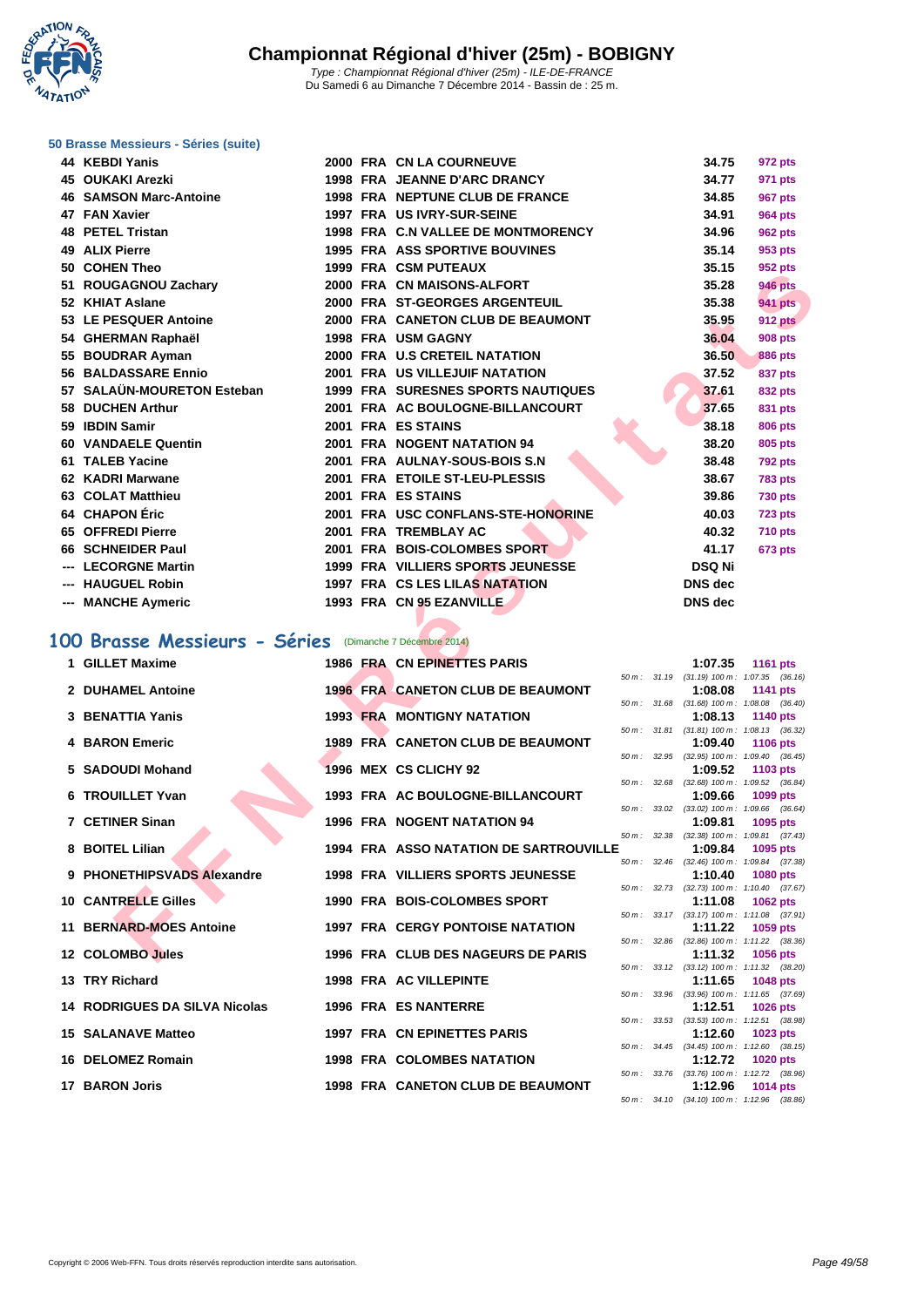

Du Samedi 6 au Dimanche 7 Décembre 2014 - Bassin de : 25 m.

**[100 Brass](http://www.ffnatation.fr/webffn/index.php)e Messieurs - Séries (suite)**

| 18 GAILLART Baptiste        |  | 1997 FRA RACING CLUB DE FRANCE WP        |          |                | 1:12.97 | <b>1014 pts</b>                                               |
|-----------------------------|--|------------------------------------------|----------|----------------|---------|---------------------------------------------------------------|
| 19 VUILLET Robin            |  | <b>1999 FRA CLUB NAUTIQUE DOMREMY 13</b> |          |                | 1:13.34 | 50 m: 34.88 (34.88) 100 m: 1:12.97 (38.09)<br><b>1004 pts</b> |
| 20  JANIW Karl-Joris        |  | 1997 FRA RSC MONTREUIL                   |          | 50 m : 33.69   | 1:13.86 | $(33.69)$ 100 m : 1:13.34 $(39.65)$<br>991 pts                |
| 21 NSER Faissal             |  | <b>1996 FRA AC VILLEPINTE</b>            |          | 50 m : 34.52   | 1:14.47 | $(34.52)$ 100 m : 1:13.86 $(39.34)$<br>976 pts                |
| 22 LEMIERE-MAC DOUGLAS Adam |  | 1998 FRA STADE FRANÇAIS O COURBEVOIE     |          |                | 1:14.50 | 50 m: 34.84 (34.84) 100 m: 1:14.47 (39.63)<br>975 pts         |
| 23 JOUAN Thibault           |  | 1999 FRA AS BONDY                        |          |                | 1:14.69 | 50 m: 35.32 (35.32) 100 m: 1:14.50 (39.18)<br>971 pts         |
| 24 KEBDI Yanis              |  | 2000 FRA CN LA COURNEUVE                 |          | 50 m : 34.90   | 1:14.73 | $(34.90)$ 100 m : 1:14.69 $(39.79)$<br>970 pts                |
| 25 HONDRE Victor            |  | <b>1998 FRA MOUETTES DE PARIS</b>        |          |                | 1:15.07 | 50 m: 34.87 (34.87) 100 m: 1:14.73 (39.86)<br>961 pts         |
| 26 BLADOU Dylan             |  | 1996 FRA U.S CRETEIL NATATION            |          |                | 1:15.17 | 50 m: 35.02 (35.02) 100 m: 1:15.07 (40.05)<br>959 pts         |
| 27 ZIELINSKI Dorian         |  | 1997 FRA LA SAINT MANDEENNE              |          |                | 1:15.65 | 50 m: 34.57 (34.57) 100 m: 1:15.17 (40.60)<br>947 pts         |
|                             |  | <b>1999 FRA SN FRANCONVILLE</b>          |          |                |         | 50 m: 34.70 (34.70) 100 m: 1:15.65 (40.95)                    |
| 28 COURDOUAN Nathan         |  |                                          |          |                | 1:15.78 | 944 pts<br>50 m: 35.23 (35.23) 100 m: 1:15.78 (40.55)         |
| 29 BLONDEAU Marc            |  | 1999 FRA NEPTUNE CLUB DE FRANCE          | $50 m$ : | 35.66          | 1:16.11 | 936 pts<br>$(35.66)$ 100 m : 1:16.11 $(40.45)$                |
| 30 PAPORE Jacques           |  | <b>1998 FRA VILLIERS SPORTS JEUNESSE</b> |          | $50 m$ : 35.41 | 1:16.14 | 935 pts<br>$(35.41)$ 100 m : 1:16.14 $(40.73)$                |
| <b>31 GALLO Antoine</b>     |  | <b>1996 FRA AS HERBLAY NATATION</b>      |          |                | 1:16.28 | 932 pts<br>50 m: 36.10 (36.10) 100 m: 1:16.28 (40.18)         |
| 32 SAMSON Marc-Antoine      |  | 1998 FRA NEPTUNE CLUB DE FRANCE          |          | 50 m : 35.71   | 1:16.31 | 931 pts<br>$(35.71)$ 100 m : 1:16.31 $(40.60)$                |
| 33 LATRECHE Adam            |  | <b>2001 FRA CERGY PONTOISE NATATION</b>  |          |                | 1:16.45 | 928 pts<br>50 m: 35.72 (35.72) 100 m: 1:16.45 (40.73)         |
| 34 ROUGAGNOU Zachary        |  | 2000 FRA CN MAISONS-ALFORT               |          |                | 1:17.34 | <b>906 pts</b>                                                |
| 35   CHEVTCHOUK Cosma       |  | 1999 FRA CS CLICHY 92                    |          |                | 1:17.51 | 50 m: 36.12 (36.12) 100 m: 1:17.34 (41.22)<br>902 pts         |
| 36 GYSEMBERG Thomas         |  | 2000 FRA CLUB DES NAGEURS DE PARIS       |          |                | 1:18.01 | 50 m: 34.13 (34.13) 100 m: 1:17.51 (43.38)<br>890 pts         |
| 37 ALIX Pierre              |  | 1995 FRA ASS SPORTIVE BOUVINES           |          |                | 1:18.42 | 50 m: 37.42 (37.42) 100 m: 1:18.01 (40.59)<br>880 pts         |
| <b>38 SANIEZ Vincent</b>    |  | <b>1998 FRA NEPTUNE CLUB DE FRANCE</b>   |          |                | 1:18.43 | 50 m: 36.27 (36.27) 100 m: 1:18.42 (42.15)<br>880 pts         |
| 39 SAMSON Théophile         |  | 2000 FRA NEPTUNE CLUB DE FRANCE          |          |                | 1:18.79 | 50 m: 36.11 (36.11) 100 m: 1:18.43 (42.32)<br>872 pts         |
| 40 KHIAT Aslane             |  | 2000 FRA ST-GEORGES ARGENTEUIL           |          | 50 m : 36.82   | 1:18.87 | $(36.82)$ 100 m : 1:18.79 $(41.97)$<br>870 pts                |
| 41 GHERMAN Raphaël          |  | 1998 FRA USM GAGNY                       |          |                | 1:18.96 | 50 m: 38.25 (38.25) 100 m: 1:18.87 (40.62)<br>868 pts         |
| 42 LEVASSEUR Thomas         |  | 2000 FRA CNO ST-GERMAIN-EN-LAYE          | 50 m :   | 36.35          | 1:19.67 | $(36.35)$ 100 m : 1:18.96 $(42.61)$<br>851 pts                |
|                             |  |                                          |          |                |         | 50 m: 37.34 (37.34) 100 m: 1:19.67 (42.33)                    |
| 43   LABBACI Bilel          |  | 1997 FRA CSM GENEVILLIERS                |          |                | 1:20.00 | 844 pts<br>50 m: 36.55 (36.55) 100 m: 1:20.00 (43.45)         |
| 44 FAN Arthur               |  | 1999 FRA US IVRY-SUR-SEINE               |          |                |         | 1:20.17 840 pts<br>50 m: 37.67 (37.67) 100 m: 1:20.17 (42.50) |
| <b>45 DUCHEN Arthur</b>     |  | 2001 FRA AC BOULOGNE-BILLANCOURT         |          |                | 1:21.00 | 821 pts<br>50 m: 38.60 (38.60) 100 m: 1:21.00 (42.40)         |
| 46 LE PESQUER Antoine       |  | 2000 FRA CANETON CLUB DE BEAUMONT        |          |                | 1:21.03 | 820 pts<br>50 m: 37.57 (37.57) 100 m: 1:21.03 (43.46)         |
| 47 VANDAELE Quentin         |  | 2001 FRA NOGENT NATATION 94              |          |                | 1:21.39 | 812 pts<br>50 m: 39.71 (39.71) 100 m: 1:21.39 (41.68)         |
| 48 BELKACEMI Rayan          |  | 2001 FRA USMA-ST-OUEN                    |          |                | 1:23.90 | <b>756 pts</b><br>50 m: 39.14 (39.14) 100 m: 1:23.90 (44.76)  |
| 49 KADRI Marwane            |  | 2001 FRA ETOILE ST-LEU-PLESSIS           |          |                | 1:25.05 | <b>731 pts</b>                                                |
| 50 FRANCOIS Flavien         |  | 2001 FRA CSM GENEVILLIERS                |          |                | 1:26.22 | 50 m: 40.18 (40.18) 100 m: 1:25.05 (44.87)<br>706 pts         |
| 51 OFFREDI Pierre           |  | 2001 FRA TREMBLAY AC                     |          |                | 1:26.58 | 50 m: 41.05 (41.05) 100 m: 1:26.22 (45.17)<br>698 pts         |
| 52 IBDIN Samir              |  | 2001 FRA ES STAINS                       |          |                | 1:27.31 | 50 m: 41.49 (41.49) 100 m: 1:26.58 (45.09)<br>683 pts         |
| 53 COROAMA Stefan           |  | 2001 FRA ETOILE ST-LEU-PLESSIS           |          |                | 1:28.60 | 50 m: 40.21 (40.21) 100 m: 1:27.31 (47.10)<br>657 pts         |
|                             |  |                                          |          |                |         |                                                               |

|          |       | 1:12.97                      | 1014 pts                             |
|----------|-------|------------------------------|--------------------------------------|
| 50 m :   | 34.88 | $(34.88) 100 m$ :            | 1:12.97<br>(38.09)                   |
| $50 m$ : | 33.69 | 1:13.34<br>$(33.69) 100 m$ : | 1004 pts<br>1:13.34<br>(39.65)       |
|          |       | 1:13.86                      | 991 pts                              |
| $50 m$ : | 34.52 | $(34.52) 100 m$ :            | 1:13.86<br>(39.34)                   |
| $50 m$ : | 34.84 | 1:14.47<br>$(34.84) 100 m$ : | 976 pts<br>1:14.47<br>(39.63)        |
|          |       | 1:14.50                      | 975 pts                              |
| $50 m$ : | 35.32 | $(35.32) 100 m$ :<br>1:14.69 | 1:14.50<br>(39.18)<br>971<br>pts     |
| $50 m$ : | 34.90 | $(34.90)$ 100 m :            | 1:14.69<br>(39.79)                   |
|          |       | 1:14.73                      | <b>970 pts</b>                       |
| $50 m$ : | 34.87 | $(34.87)$ 100 m:<br>1:15.07  | 1:14.73<br>(39.86)<br>961<br>pts     |
| $50 m$ : | 35.02 | $(35.02)$ 100 m :            | 1:15.07<br>(40.05)                   |
| $50 m$ : | 34.57 | 1:15.17<br>$(34.57)$ 100 m : | 959 pts<br>1:15.17<br>(40.60)        |
|          |       | 1:15.65                      | 947 pts                              |
| 50 m :   | 34.70 | $(34.70)$ 100 m :            | 1:15.65<br>(40.95)                   |
| $50 m$ : | 35.23 | 1:15.78<br>$(35.23) 100 m$ : | 944 pts<br>1:15.78<br>(40.55)        |
|          |       | 1:16.11                      | 936 pts                              |
| $50 m$ : | 35.66 | $(35.66) 100 m$ :            | 1:16.11<br>(40.45)                   |
| $50 m$ : | 35.41 | 1:16.14<br>$(35.41)$ 100 m : | 935<br>pts<br>1:16.14<br>(40.73)     |
|          |       | 1:16.28                      | 932 pts                              |
| $50 m$ : | 36.10 | $(36.10) 100 m$ :<br>1:16.31 | 1:16.28<br>(40.18)<br>931 pts        |
| $50 m$ : | 35.71 | $(35.71)$ 100 m :            | 1:16.31<br>(40.60)                   |
|          |       | 1:16.45                      | <b>928 pts</b>                       |
| 50 m :   | 35.72 | $(35.72) 100 m$ :<br>1:17.34 | 1:16.45<br>(40.73)<br><b>906 pts</b> |
| $50 m$ : | 36.12 | $(36.12) 100 m$ :            | 1:17.34<br>(41.22)                   |
| $50 m$ : | 34.13 | 1:17.51<br>$(34.13) 100 m$ : | <b>902 pts</b><br>1:17.51<br>(43.38) |
|          |       | 1:18.01                      | 890 pts                              |
| $50 m$ : | 37.42 | $(37.42) 100 m$ :            | 1:18.01<br>(40.59)                   |
| $50 m$ : | 36.27 | 1:18.42<br>$(36.27) 100 m$ : | <b>880 pts</b><br>1:18.42<br>(42.15) |
|          |       | 1:18.43                      | <b>880 pts</b>                       |
| $50 m$ : | 36.11 | $(36.11) 100 m$ :<br>1:18.79 | 1:18.43<br>(42.32)<br>872 pts        |
| $50 m$ : | 36.82 | $(36.82) 100 m$ :            | 1:18.79<br>(41.97)                   |
| $50 m$ : | 38.25 | 1:18.87                      | 870 pts<br>1:18.87<br>(40.62)        |
|          |       | $(38.25) 100 m$ :<br>1:18.96 | <b>868 pts</b>                       |
| $50 m$ : | 36.35 | $(36.35) 100 m$ :            | 1:18.96<br>(42.61)                   |
| $50 m$ : | 37.34 | 1:19.67<br>$(37.34) 100 m$ : | 851<br>pts<br>1:19.67<br>(42.33)     |
|          |       | 1:20.00                      | <b>844 pts</b>                       |
| $50 m$ : | 36.55 | $(36.55)$ 100 m :<br>1:20.17 | 1:20.00<br>(43.45)<br>840 pts        |
| $50 m$ : | 37.67 | (37.67) 100 m :              | 1:20.17<br>(42.50)                   |
|          |       | 1:21.00                      | 821 pts                              |
| $50 m$ : | 38.60 | $(38.60)$ 100 m :<br>1:21.03 | 1:21.00<br>(42.40)<br>820 pts        |
| $50 m$ : | 37.57 | $(37.57)$ 100 m :            | 1:21.03<br>(43.46)                   |
| $50 m$ : | 39.71 | 1:21.39<br>$(39.71) 100 m$ : | <b>812 pts</b><br>1:21.39<br>(41.68) |
|          |       | 1:23.90                      | <b>756 pts</b>                       |
| $50 m$ : | 39.14 | $(39.14) 100 m$ :            | 1:23.90<br>(44.76)                   |
| $50 m$ : | 40.18 | 1:25.05<br>$(40.18) 100 m$ : | <b>731 pts</b><br>1:25.05<br>(44.87) |
|          |       | 1:26.22                      | <b>706 pts</b>                       |
| $50 m$ : | 41.05 | $(41.05) 100 m$ :<br>1:26.58 | 1:26.22<br>(45.17)<br><b>698 pts</b> |
| $50 m$ : | 41.49 | $(41.49) 100 m$ :            | 1:26.58<br>(45.09)                   |
|          |       | 1:27.31                      | <b>683 pts</b>                       |
| $50 m$ : | 40.21 | $(40.21)$ 100 m :<br>1:28.60 | 1:27.31<br>(47.10)<br>657 pts        |
| $50 m$ : | 41.02 | $(41.02) 100 m$ :            | (47.58)<br>1:28.60                   |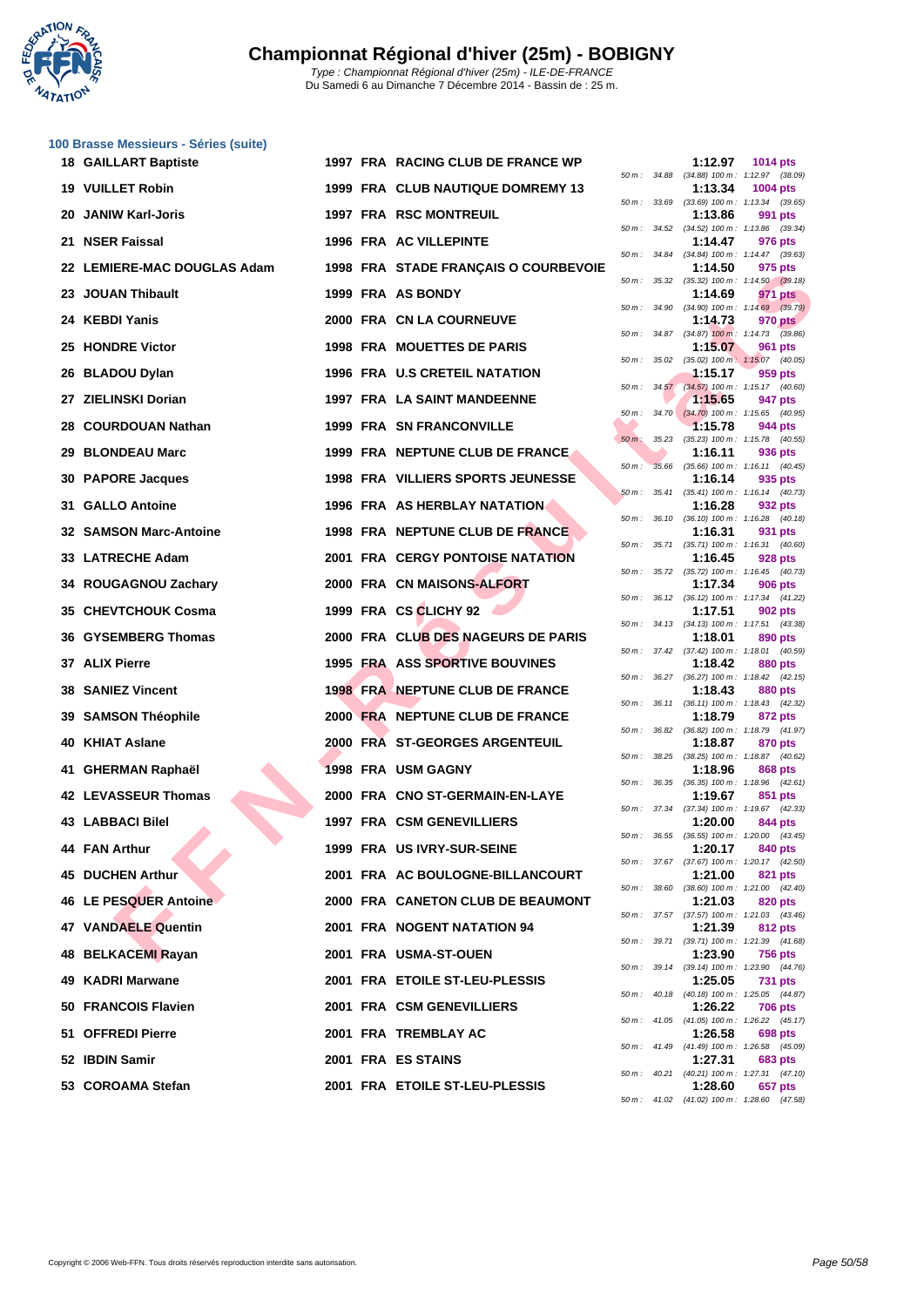

# **[100 Brass](http://www.ffnatation.fr/webffn/index.php)e Messieurs - Séries (suite)**

| 54 COLAT Matthieu      |  | 2001 FRA ES STAINS                    |                          | 1:28.65                             |  | 656 pts |
|------------------------|--|---------------------------------------|--------------------------|-------------------------------------|--|---------|
|                        |  |                                       | $50 \text{ m}$ : $40.91$ | $(40.91)$ 100 m : 1:28.65 $(47.74)$ |  |         |
| --- SAUV Arthur        |  | 2000 FRA CLUB DES NAGEURS DE PARIS    |                          | DSQ Da                              |  |         |
| --- PATERNOSTRE Jérémy |  | 1988 FRA VILLIERS SPORTS JEUNESSE     |                          | <b>DSQ Vi</b>                       |  |         |
| --- TALEB Yacine       |  | 2001 FRA AULNAY-SOUS-BOIS S.N.        |                          | <b>DSQ Vi</b>                       |  |         |
| --- MALLEM Lofti       |  | <b>1997 FRA RSC MONTREUIL</b>         |                          | <b>DSQ Vi</b>                       |  |         |
| --- MAILHOU Amaury     |  | 1995 FRA ETOILE ST-LEU-PLESSIS        |                          | <b>DNS</b> dec                      |  |         |
| --- HAUGUEL Robin      |  | <b>1997 FRA CS LES LILAS NATATION</b> |                          | <b>DNS</b> dec                      |  |         |
| --- ALOUANE Melik      |  | 1987 FRA CN EPINETTES PARIS           |                          | <b>DNS Nd</b>                       |  |         |

### **200 Brasse Messieurs - Séries** (Samedi 6 Décembre 2014)

| --- HAUGUEL Robin                                     |  | 1997 FRA CS LES LILAS NATATION                                                                                                      | <b>DNS</b> dec |                 |
|-------------------------------------------------------|--|-------------------------------------------------------------------------------------------------------------------------------------|----------------|-----------------|
| --- ALOUANE Melik                                     |  | <b>1987 FRA CN EPINETTES PARIS</b>                                                                                                  | <b>DNS Nd</b>  |                 |
|                                                       |  |                                                                                                                                     |                |                 |
| 00 Brasse Messieurs - Séries (Samedi 6 Décembre 2014) |  |                                                                                                                                     |                |                 |
| 1 GILLET Maxime                                       |  | <b>1986 FRA CN EPINETTES PARIS</b>                                                                                                  | 2:24.03        | <b>1167 pts</b> |
|                                                       |  | 50 m: 32.26 (32.26) 100 m: 1:09.18 (36.92) 150 m: 1:46.84 (37.66) 200 m: 2:24.03 (37.19)                                            |                |                 |
| 2 DUHAMEL Antoine                                     |  | 1996 FRA CANETON CLUB DE BEAUMONT<br>50 m: 34.37 (34.37) 100 m: 1:12.15 (37.78) 150 m: 1:50.78 (38.63) 200 m: 2:29.37 (38.59)       | 2:29.37        | 1095 pts        |
| 3 TRY Richard                                         |  | 1998 FRA AC VILLEPINTE                                                                                                              | 2:29.94        | <b>1088 pts</b> |
|                                                       |  | 50 m: 34.87 (34.87) 100 m: 1:12.67 (37.80) 150 m: 1:51.45 (38.78) 200 m: 2:29.94 (38.49)                                            |                |                 |
| 4 BOUILLE Benjamin                                    |  | <b>1985 FRA USM MALAKOFF</b><br>50 m: 34.96 (34.96) 100 m: 1:14.02 (39.06) 150 m: 1:53.28 (39.26) 200 m: 2:31.80 (38.52)            | 2:31.80        | <b>1064 pts</b> |
| 5 BARON Emeric                                        |  | 1989 FRA CANETON CLUB DE BEAUMONT                                                                                                   | 2:32.17        | 1059 pts        |
| 6 COLOMBO Jules                                       |  | 50 m: 34.09 (34.09) 100 m: 1:12.62 (38.53) 150 m: 1:52.37 (39.75) 200 m: 2:32.17 (39.80)<br>1996 FRA CLUB DES NAGEURS DE PARIS      | 2:33.52        |                 |
|                                                       |  | 50 m: 35.28 (35.28) 100 m: 1:14.70 (39.42) 150 m: 1:54.80 (40.10) 200 m: 2:33.52 (38.72)                                            |                | <b>1042 pts</b> |
| 7 TROUILLET Yvan                                      |  | 1993 FRA AC BOULOGNE-BILLANCOURT                                                                                                    | 2:36.07        | 1009 pts        |
|                                                       |  | 50 m: 35.15 (35.15) 100 m: 1:14.78 (39.63) 150 m: 1:55.44 (40.66) 200 m: 2:36.07 (40.63)<br>1997 FRA RACING CLUB DE FRANCE WP       | 2:37.45        |                 |
| 8 GAILLART Baptiste                                   |  | 50 m: 35.62 (35.62) 100 m: 1:15.35 (39.73) 150 m: 1:56.47 (41.12) 200 m: 2:37.45 (40.98)                                            |                | 992 pts         |
| 9 SALANAVE Matteo                                     |  | 1997 FRA CN EPINETTES PARIS                                                                                                         | 2:37.60        | 990 pts         |
|                                                       |  | 50 m: 36.07 (36.07) 100 m: 1:16.11 (40.04) 150 m: 1:56.18 (40.07) 200 m: 2:37.60 (41.42)                                            |                |                 |
| <b>10 CANTRELLE Gilles</b>                            |  | 1990 FRA BOIS-COLOMBES SPORT<br>50 m: 35.22 (35.22) 100 m: 1:15.24 (40.02) 150 m: 1:56.33 (41.09) 200 m: 2:38.72 (42.39)            | 2:38.72        | 976 pts         |
| 11 BARON Joris                                        |  | 1998 FRA CANETON CLUB DE BEAUMONT                                                                                                   | 2:40.30        | 956 pts         |
|                                                       |  | 50 m: 35.15 (35.15) 100 m: 1:15.89 (40.74) 150 m: 1:58.05 (42.16) 200 m: 2:40.30 (42.25)                                            |                |                 |
| 12 LATRECHE Adam                                      |  | <b>2001 FRA CERGY PONTOISE NATATION</b><br>50 m: 37.24 (37.24) 100 m: 1:18.88 (41.64) 150 m: 2:01.94 (43.06) 200 m: 2:44.39 (42.45) | 2:44.39        | 907 pts         |
| 13 LEMIERE-MAC DOUGLAS Adam                           |  | 1998 FRA STADE FRANÇAIS O COURBEVOIE                                                                                                | 2:44.47        | 906 pts         |
|                                                       |  | 50 m: 36.04 (36.04) 100 m: 1:17.64 (41.60) 150 m: 2:00.98 (43.34) 200 m: 2:44.47 (43.49)                                            |                |                 |
| 14 ZIELINSKI Dorian                                   |  | 1997 FRA LA SAINT MANDEENNE<br>50 m: 37.63 (37.63) 100 m: 1:20.01 (42.38) 150 m: 2:02.18 (42.17) 200 m: 2:45.75 (43.57)             | 2:45.75        | 891 pts         |
| <b>15 HONDRE Victor</b>                               |  | 1998 FRA MOUETTES DE PARIS                                                                                                          | 2:46.14        | 886 pts         |
|                                                       |  | 50 m: 37.28 (37.28) 100 m: 1:19.93 (42.65) 150 m: 2:02.65 (42.72) 200 m: 2:46.14 (43.49)                                            |                |                 |
| 16 JOUAN Thibault                                     |  | 1999 FRA AS BONDY<br>50 m: 37.66 (37.66) 100 m: 1:19.83 (42.17) 150 m: 2:03.69 (43.86) 200 m: 2:46.60 (42.91)                       | 2:46.60        | 881 pts         |
| 17 KEBDI Yanis                                        |  | 2000 FRA CN LA COURNEUVE                                                                                                            | 2:47.68        | 868 pts         |
|                                                       |  | 50 m: 37.10 (37.10) 100 m: 1:19.38 (42.28) 150 m: 2:03.36 (43.98) 200 m: 2:47.68 (44.32)                                            |                |                 |
| 18 SCHOUPPE Paul                                      |  | 2000 FRA CLUB DES NAGEURS DE PARIS<br>50 m: 39.87 (39.87) 100 m: 1:23.44 (43.57) 150 m: 2:07.15 (43.71) 200 m: 2:50.27 (43.12)      | 2:50.27        | 838 pts         |
| 19 DE RE Louis-Michel                                 |  | 1994 FRA CLUB DES NAGEURS DE PARIS                                                                                                  | 2:51.33        | 826 pts         |
|                                                       |  | 50 m: 36.05 (36.05) 100 m: 1:21.48 (45.43) 150 m: 2:10.30 (48.82) 200 m: 2:51.33 (41.03)                                            |                |                 |
| 20 BOUDRAR Ayman                                      |  | 2000 FRA U.S CRETEIL NATATION<br>50 m: 37.52 (37.52) 100 m: 1:20.03 (42.51) 150 m: 2:05.28 (45.25) 200 m: 2:51.77 (46.49)           | 2:51.77        | 821 pts         |
| 21 GHERMAN Raphaël                                    |  | 1998 FRA USM GAGNY                                                                                                                  | 2:51.88        | 820 pts         |
|                                                       |  | 50 m: 38.60 (38.60) 100 m: 1:22.95 (44.35) 150 m: 2:07.91 (44.96) 200 m: 2:51.88 (43.97)                                            |                |                 |
| 22 SAUV Arthur                                        |  | 2000 FRA CLUB DES NAGEURS DE PARIS<br>50 m: 40.89 (40.89) 100 m: 1:26.13 (45.24) 150 m: 2:10.92 (44.79) 200 m: 2:53.71 (42.79)      | 2:53.71        | <b>799 pts</b>  |
| 23 DUCHEN Arthur                                      |  | 2001 FRA AC BOULOGNE-BILLANCOURT                                                                                                    | 2:54.10        | 794 pts         |
|                                                       |  | 50 m: 39.40 (39.40) 100 m: 1:24.69 (45.29) 150 m: 2:10.25 (45.56) 200 m: 2:54.10 (43.85)                                            |                |                 |
| 24 ZINAOUI Mehdi                                      |  | 2001 FRA AAS SARCELLES NATATION 95<br>50 m: 40.21 (40.21) 100 m: 1:24.97 (44.76) 150 m: 2:10.69 (45.72) 200 m: 2:54.83 (44.14)      | 2:54.83        | 786 pts         |
| 25 ALIX Pierre                                        |  | <b>1995 FRA ASS SPORTIVE BOUVINES</b>                                                                                               | 2:54.85        | <b>786 pts</b>  |
|                                                       |  | 50 m: 36.85 (36.85) 100 m: 1:21.08 (44.23) 150 m: 2:08.56 (47.48) 200 m: 2:54.85 (46.29)                                            |                |                 |
| 26 VANDAELE Quentin                                   |  | 2001 FRA NOGENT NATATION 94                                                                                                         | 2:54.96        | 785 pts         |
| 27 GORJAO MOREIRA Bastien                             |  | 50 m: 40.27 (40.27) 100 m: 1:25.41 (45.14) 150 m: 2:10.79 (45.38) 200 m: 2:54.96 (44.17)<br>2001 FRA NOGENT NATATION 94             | 3:00.95        | <b>720 pts</b>  |
|                                                       |  | 50 m : 42.18 (42.18) 100 m : 1:28.81 (46.63) 150 m : 2:15.51 (46.70) 200 m : 3:00.95 (45.44)                                        |                |                 |
| 28 BELKACEMI Rayan                                    |  | 2001 FRA USMA-ST-OUEN                                                                                                               | 3:01.42        | 715 pts         |
| 29 BOUAJIB Nathan                                     |  | 50 m: 42.33 (42.33) 100 m: 1:28.39 (46.06) 150 m: 2:15.21 (46.82) 200 m: 3:01.42 (46.21)<br>1999 FRA ASN LOUVRES-ROISSY-SURVILLIERS | 3:01.94        | 709 pts         |
|                                                       |  | 50 m: 37.51 (37.51) 100 m: 1:23.45 (45.94) 150 m: 2:12.59 (49.14) 200 m: 3:01.94 (49.35)                                            |                |                 |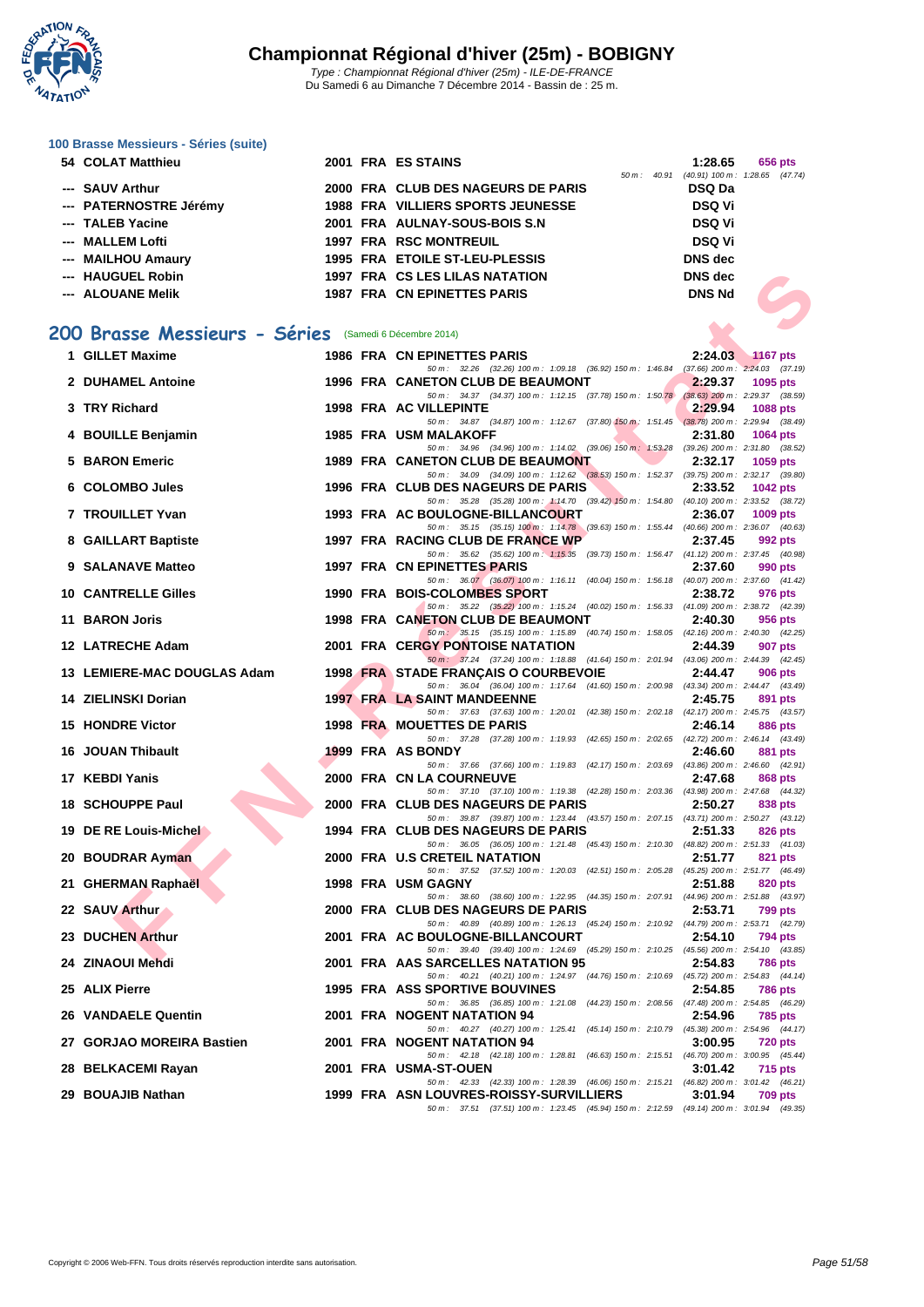

**[200 Brass](http://www.ffnatation.fr/webffn/index.php)e Messieurs - Séries (suite)**

|                                                                                                                                                                                                                                      |  |                                                                                                                                                                                                                                                                                                                                           | 707 pts                                                                                                                                                                                                                                                                                                                                                                                                                                                                                                                                                                                                                                                                                                                                                                                             |
|--------------------------------------------------------------------------------------------------------------------------------------------------------------------------------------------------------------------------------------|--|-------------------------------------------------------------------------------------------------------------------------------------------------------------------------------------------------------------------------------------------------------------------------------------------------------------------------------------------|-----------------------------------------------------------------------------------------------------------------------------------------------------------------------------------------------------------------------------------------------------------------------------------------------------------------------------------------------------------------------------------------------------------------------------------------------------------------------------------------------------------------------------------------------------------------------------------------------------------------------------------------------------------------------------------------------------------------------------------------------------------------------------------------------------|
|                                                                                                                                                                                                                                      |  |                                                                                                                                                                                                                                                                                                                                           |                                                                                                                                                                                                                                                                                                                                                                                                                                                                                                                                                                                                                                                                                                                                                                                                     |
|                                                                                                                                                                                                                                      |  |                                                                                                                                                                                                                                                                                                                                           | 679 pts                                                                                                                                                                                                                                                                                                                                                                                                                                                                                                                                                                                                                                                                                                                                                                                             |
|                                                                                                                                                                                                                                      |  |                                                                                                                                                                                                                                                                                                                                           |                                                                                                                                                                                                                                                                                                                                                                                                                                                                                                                                                                                                                                                                                                                                                                                                     |
|                                                                                                                                                                                                                                      |  |                                                                                                                                                                                                                                                                                                                                           | $3:05.34$ 674 pts                                                                                                                                                                                                                                                                                                                                                                                                                                                                                                                                                                                                                                                                                                                                                                                   |
|                                                                                                                                                                                                                                      |  |                                                                                                                                                                                                                                                                                                                                           |                                                                                                                                                                                                                                                                                                                                                                                                                                                                                                                                                                                                                                                                                                                                                                                                     |
|                                                                                                                                                                                                                                      |  |                                                                                                                                                                                                                                                                                                                                           | $3:08.02$ 646 pts                                                                                                                                                                                                                                                                                                                                                                                                                                                                                                                                                                                                                                                                                                                                                                                   |
|                                                                                                                                                                                                                                      |  |                                                                                                                                                                                                                                                                                                                                           |                                                                                                                                                                                                                                                                                                                                                                                                                                                                                                                                                                                                                                                                                                                                                                                                     |
|                                                                                                                                                                                                                                      |  | 3:09.09                                                                                                                                                                                                                                                                                                                                   | 635 pts                                                                                                                                                                                                                                                                                                                                                                                                                                                                                                                                                                                                                                                                                                                                                                                             |
|                                                                                                                                                                                                                                      |  |                                                                                                                                                                                                                                                                                                                                           |                                                                                                                                                                                                                                                                                                                                                                                                                                                                                                                                                                                                                                                                                                                                                                                                     |
|                                                                                                                                                                                                                                      |  | 3:10.85                                                                                                                                                                                                                                                                                                                                   | $618$ pts                                                                                                                                                                                                                                                                                                                                                                                                                                                                                                                                                                                                                                                                                                                                                                                           |
|                                                                                                                                                                                                                                      |  |                                                                                                                                                                                                                                                                                                                                           |                                                                                                                                                                                                                                                                                                                                                                                                                                                                                                                                                                                                                                                                                                                                                                                                     |
|                                                                                                                                                                                                                                      |  |                                                                                                                                                                                                                                                                                                                                           | 487 pts                                                                                                                                                                                                                                                                                                                                                                                                                                                                                                                                                                                                                                                                                                                                                                                             |
|                                                                                                                                                                                                                                      |  |                                                                                                                                                                                                                                                                                                                                           |                                                                                                                                                                                                                                                                                                                                                                                                                                                                                                                                                                                                                                                                                                                                                                                                     |
|                                                                                                                                                                                                                                      |  | <b>DSQ Vi</b>                                                                                                                                                                                                                                                                                                                             |                                                                                                                                                                                                                                                                                                                                                                                                                                                                                                                                                                                                                                                                                                                                                                                                     |
|                                                                                                                                                                                                                                      |  |                                                                                                                                                                                                                                                                                                                                           |                                                                                                                                                                                                                                                                                                                                                                                                                                                                                                                                                                                                                                                                                                                                                                                                     |
|                                                                                                                                                                                                                                      |  |                                                                                                                                                                                                                                                                                                                                           |                                                                                                                                                                                                                                                                                                                                                                                                                                                                                                                                                                                                                                                                                                                                                                                                     |
|                                                                                                                                                                                                                                      |  |                                                                                                                                                                                                                                                                                                                                           |                                                                                                                                                                                                                                                                                                                                                                                                                                                                                                                                                                                                                                                                                                                                                                                                     |
|                                                                                                                                                                                                                                      |  |                                                                                                                                                                                                                                                                                                                                           |                                                                                                                                                                                                                                                                                                                                                                                                                                                                                                                                                                                                                                                                                                                                                                                                     |
| 31 OFFREDI Pierre<br>32 SCHNEIDER Paul<br>33 COROAMA Stefan<br>34 KADRI Marwane<br>35 TALEB Yacine<br><b>36 N GUYEN CAO Clement</b><br>--- CETINER Sinan<br>--- HERLUC Yoann<br>--- PHONETHIPSVADS Alexandre<br>--- JANIW Karl-Joris |  | 30 FRANCOIS Flavien<br>2001 FRA CSM GENEVILLIERS<br>2001 FRA TREMBLAY AC<br>2001 FRA BOIS-COLOMBES SPORT<br>2001 FRA ETOILE ST-LEU-PLESSIS<br>2001 FRA ETOILE ST-LEU-PLESSIS<br>2001 FRA AULNAY-SOUS-BOIS S.N<br>1996 FRA NOGENT NATATION 94<br>2000 FRA SCUF PARIS<br><b>1998 FRA VILLIERS SPORTS JEUNESSE</b><br>1997 FRA RSC MONTREUIL | 3:02.17<br>50 m: 42.13 (42.13) 100 m: 1:28.74 (46.61) 150 m: 2:15.69 (46.95) 200 m: 3:02.17 (46.48)<br>3:04.81<br>50 m: 43.55 (43.55) 100 m: 1:30.66 (47.11) 150 m: 2:18.19 (47.53) 200 m: 3:04.81 (46.62)<br>50 m: 42.14 (42.14) 100 m: 1:28.89 (46.75) 150 m: 2:16.57 (47.68) 200 m: 3:05.34 (48.77)<br>50 m: 41.54 (41.54) 100 m: 1:29.02 (47.48) 150 m: 2:18.67 (49.65) 200 m: 3:08.02 (49.35)<br>50 m: 42.41 (42.41) 100 m: 1:29.97 (47.56) 150 m: 2:18.96 (48.99) 200 m: 3:09.09 (50.13)<br>50 m: 43.85 (43.85) 100 m: 1:31.01 (47.16) 150 m: 2:20.75 (49.74) 200 m: 3:10.85 (50.10)<br>2001 FRA_AMICALE VILLENEUVE-LA-GARENNE       3:24.89<br>50 m: 45.03 (45.03) 100 m: 1:37.26 (52.23) 150 m: 2:31.88 (54.62) 200 m: 3:24.89 (53.01)<br><b>DSQ Vive</b><br><b>DSQ Vi</b><br><b>DSQ Ni</b> |

### **50 Papillon Messieurs - Séries** (Samedi 6 Décembre 2014)

| סווגאו ואוטו ורושרעז                                   |  | <b>INALLIOILL STELD-LEUSIS</b>                                                                                                     | J.VJ.VJ       | <b>000 pro</b>  |
|--------------------------------------------------------|--|------------------------------------------------------------------------------------------------------------------------------------|---------------|-----------------|
| 35 TALEB Yacine                                        |  | 50 m : 42.41 (42.41) 100 m : 1:29.97 (47.56) 150 m : 2:18.96 (48.99) 200 m : 3:09.09 (50.13)<br>2001 FRA AULNAY-SOUS-BOIS S.N      | 3:10.85       | <b>618 pts</b>  |
| 36 N GUYEN CAO Clement                                 |  | 50 m: 43.85 (43.85) 100 m: 1:31.01 (47.16) 150 m: 2:20.75 (49.74) 200 m: 3:10.85 (50.10)<br>2001 FRA AMICALE VILLENEUVE-LA-GARENNE | 3:24.89       | 487 pts         |
|                                                        |  | 50 m: 45.03 (45.03) 100 m: 1:37.26 (52.23) 150 m: 2:31.88 (54.62) 200 m: 3:24.89 (53.01)                                           |               |                 |
| --- CETINER Sinan                                      |  | <b>1996 FRA NOGENT NATATION 94</b>                                                                                                 | DSQ Vi        |                 |
| --- HERLUC Yoann                                       |  | 2000 FRA SCUF PARIS                                                                                                                | <b>DSQ Vi</b> |                 |
| <b>PHONETHIPSVADS Alexandre</b>                        |  | <b>1998 FRA VILLIERS SPORTS JEUNESSE</b>                                                                                           | <b>DSQ Vi</b> |                 |
| <b>JANIW Karl-Joris</b>                                |  | <b>1997 FRA RSC MONTREUIL</b>                                                                                                      | <b>DSQ Ni</b> |                 |
|                                                        |  |                                                                                                                                    |               |                 |
| O Papillon Messieurs - Séries (Samedi 6 Décembre 2014) |  |                                                                                                                                    |               |                 |
| 1 VIQUERAT Alexandre                                   |  | 1995 FRA RACING CLUB DE FRANCE WP                                                                                                  | 26.49         | <b>1186 pts</b> |
| 2 CAPITAINE Arnaud                                     |  | <b>1991 FRA CSM PUTEAUX</b>                                                                                                        | 26.60         | <b>1179 pts</b> |
| 3 DESCAMPS Quentin                                     |  | <b>1989 FRA RSC MONTREUIL</b>                                                                                                      | 26.66         | 1175 pts        |
| 4 COULAUD Samir                                        |  | <b>1986 FRA CSM PUTEAUX</b>                                                                                                        | 26.87         | 1162 pts        |
| 5 LOSCH Julien                                         |  | 1987 FRA BOIS-COLOMBES SPORT                                                                                                       | 26.99         | 1155 pts        |
| 6 CHOLLEY Adrien                                       |  | 1995 FRA NOGENT NATATION 94                                                                                                        | 27.06         | 1151 pts        |
| 7 ALVES Arnaud                                         |  | 1989 FRA CS NAUTIQUE NOISY-LE-GRAND                                                                                                | 27.28         | <b>1137 pts</b> |
| 8 LEGRAND Nicolas                                      |  | 1990 FRA CN GONESSE                                                                                                                | 27.38         | <b>1131 pts</b> |
| 8 BERNARD Pierre-Elie                                  |  | <b>1995 FRA CN EPINETTES PARIS</b>                                                                                                 | 27.38         | <b>1131 pts</b> |
| 10 VEDOVATI Yann                                       |  | <b>1995 FRA CERGY PONTOISE NATATION</b>                                                                                            | 27.40         | <b>1130 pts</b> |
| 11 BOITEL Lilian                                       |  | 1994 FRA ASSO NATATION DE SARTROUVILLE                                                                                             | 27.43         | <b>1128 pts</b> |
| <b>12 NOIRBENT Guillaume</b>                           |  | 1995 FRA AS HERBLAY NATATION                                                                                                       | 27.50         | <b>1124 pts</b> |
| 13 LE BRETON Maxime                                    |  | <b>1995 FRA US VILLEJUIF NATATION</b>                                                                                              | 27.55         | <b>1121 pts</b> |
| 14 CHOUFA Jordane                                      |  | 1995 FRA STADE FRANÇAIS O COURBEVOIE                                                                                               | 27.58         | <b>1119 pts</b> |
| 14 LANOUX Alexandre                                    |  | 1997 FRA ASN LOUVRES-ROISSY-SURVILLIERS                                                                                            | 27.58         | <b>1119 pts</b> |
| 16 HADDADI Méziane                                     |  | 1996 FRA ES NANTERRE                                                                                                               | 27.60         | <b>1118 pts</b> |
| <b>17 CANTRELLE Gilles</b>                             |  | <b>1990 FRA BOIS-COLOMBES SPORT</b>                                                                                                | 27.66         | <b>1115 pts</b> |
| 18 SAID ALY Haissam                                    |  | 1994 FRA CM GARGES-LÈS-GONESSE                                                                                                     | 27.68         | <b>1113 pts</b> |
| 19 SADOUDI Mohand                                      |  | 1996 MEX CS CLICHY 92                                                                                                              | 27.86         | 1103 pts        |
| 20 LAUDET Vincent                                      |  | 1992 FRA AC BOULOGNE-BILLANCOURT                                                                                                   | 27.87         | <b>1102 pts</b> |
| 21 PEUFFIER Arthur                                     |  | 1995 FRA AS HERBLAY NATATION                                                                                                       | 27.93         | 1099 pts        |
| 22 NSER Faissal                                        |  | 1996 FRA AC VILLEPINTE                                                                                                             | 27.96         | 1097 pts        |
| 23 NOIRBENT Christophe                                 |  | 1993 FRA AS HERBLAY NATATION                                                                                                       | 28.02         | 1093 pts        |
| 24 OUKAKI Arezki                                       |  | 1998 FRA JEANNE D'ARC DRANCY                                                                                                       | 28.06         | 1091 pts        |
| 25 CETINER Sinan                                       |  | 1996 FRA NOGENT NATATION 94                                                                                                        | 28.12         | 1087 pts        |
| 26 OUSTRY Julien                                       |  | 1988 FRA SPORTING CLUB 9 PARIS                                                                                                     | 28.15         | <b>1086 pts</b> |
| 27 ARAB Marouane                                       |  | <b>1990 FRA US VILLEJUIF NATATION</b>                                                                                              | 28.20         | 1083 pts        |
| 28 BENALI Sami                                         |  | <b>1998 FRA CN MAISONS-ALFORT</b>                                                                                                  | 28.25         | <b>1080 pts</b> |
| 29 TROUILLET Yvan                                      |  | 1993 FRA AC BOULOGNE-BILLANCOURT                                                                                                   | 28.29         | <b>1077 pts</b> |
| 30 AUBERT Clément                                      |  | 1995 FRA CSM PUTEAUX                                                                                                               | 28.32         | 1076 pts        |
| 31 GLOUX Mathieu                                       |  | 1995 FRA ASSO NATATION DE SARTROUVILLE                                                                                             | 28.34         | 1074 pts        |
| 32 BORNER Mathieu                                      |  | <b>1995 FRA CERGY PONTOISE NATATION</b>                                                                                            | 28.48         | 1066 pts        |
| 33 STURMACH Esteban                                    |  | 1999 FRA ASN LOUVRES-ROISSY-SURVILLIERS                                                                                            | 28.58         | 1060 pts        |
| <b>34 BATTNER Simon</b>                                |  | 1999 FRA ASS SPORTIVE BOUVINES                                                                                                     | 28.59         | 1060 pts        |
| <b>34 PRETE Alexandre</b>                              |  | 1996 FRA JEANNE D'ARC DRANCY                                                                                                       | 28.59         | 1060 pts        |
| 36 LOVICHI Thomas                                      |  | 1997 FRA U.S CRETEIL NATATION                                                                                                      | 28.64         | 1057 pts        |
| 37 LEFEVRE Maxime                                      |  | 1990 FRA AC BOULOGNE-BILLANCOURT                                                                                                   | 28.72         | <b>1052 pts</b> |
|                                                        |  |                                                                                                                                    |               |                 |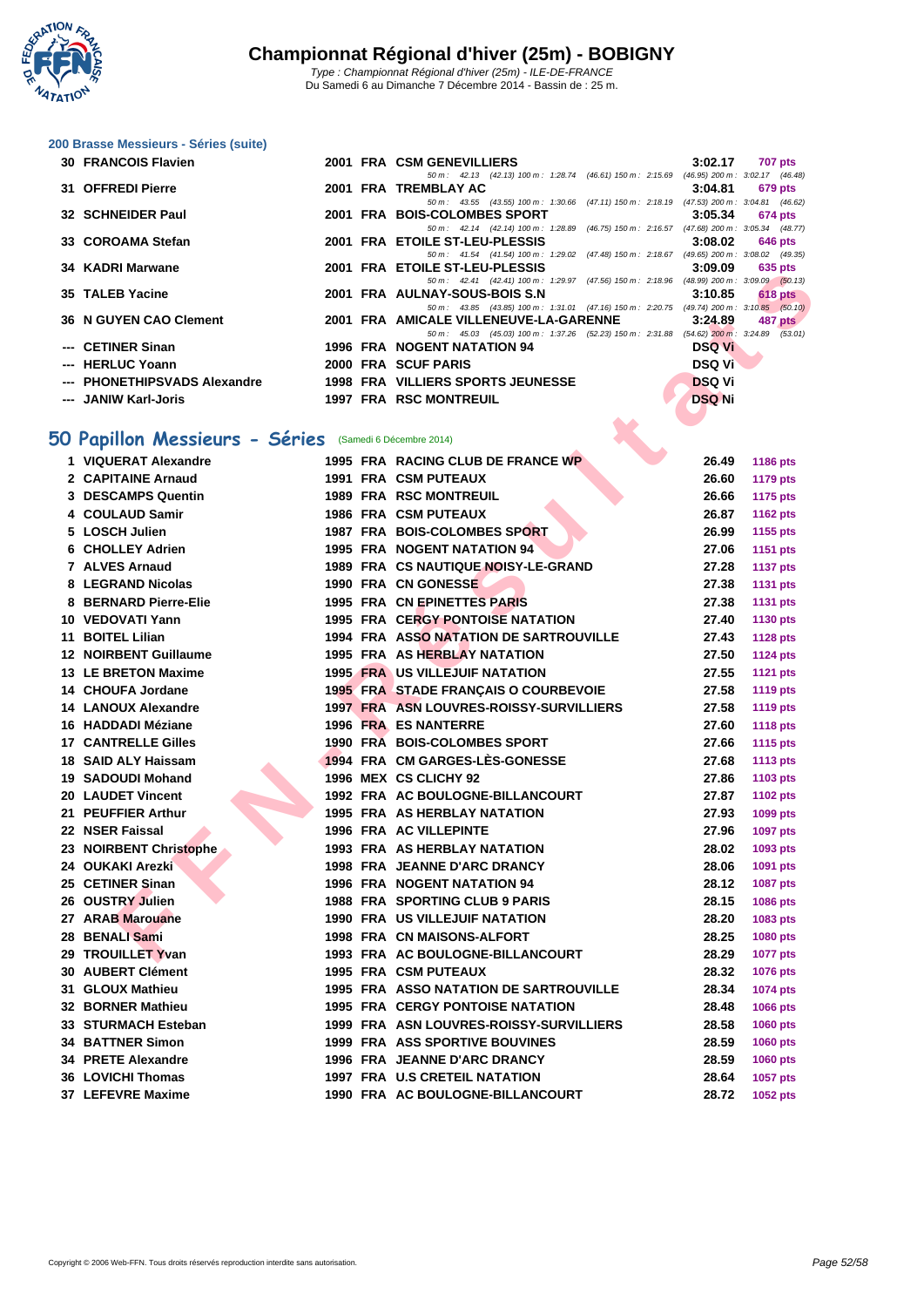**WATATION**  $^{\prime}$ 

### **[50 Papillo](http://www.ffnatation.fr/webffn/index.php)n Messieurs - Séries (suite)**

| 37 YELEGOU Claudio           |  | <b>1995 FRA CM AUBERVILLIERS NATATION</b> | 28.72 | 1052 pts        |
|------------------------------|--|-------------------------------------------|-------|-----------------|
| <b>39 POTFER Marius</b>      |  | <b>1998 FRA LA SAINT MANDEENNE</b>        | 28.73 | 1052 pts        |
| 40 BLADOU Dylan              |  | <b>1996 FRA U.S CRETEIL NATATION</b>      | 28.91 | 1041 pts        |
| 40 KEREKES Adam              |  | <b>1992 HUN ASS SPORTIVE BOUVINES</b>     | 28.91 | 1041 pts        |
| 42 ROUSSEL Thomas            |  | 1997 FRA JEANNE D'ARC DRANCY              | 29.12 | 1029 pts        |
| 43 BILLI Anis                |  | 1995 FRA CLUB NAUTIQUE DE SEVRAN          | 29.18 | <b>1026 pts</b> |
| 44 DE RE Louis-Michel        |  | 1994 FRA CLUB DES NAGEURS DE PARIS        | 29.28 | <b>1020 pts</b> |
| <b>45 BAROUMES Léo</b>       |  | 1998 FRA CLUB DES NAGEURS DE PARIS        | 29.32 | <b>1018 pts</b> |
| <b>46 THIBAULT Alexandre</b> |  | <b>1984 FRA USM MALAKOFF</b>              | 29.33 | <b>1017 pts</b> |
| 47 AZAOU Billel              |  | 2000 FRA U.S CRETEIL NATATION             | 29.36 | <b>1016 pts</b> |
| 48 FABRE Jérémy              |  | 1993 FRA AS ARGENTEUIL NATATION           | 29.38 | <b>1014 pts</b> |
| 49 REY Martin                |  | <b>1999 FRA RSC MONTREUIL</b>             | 29.46 | <b>1010 pts</b> |
| <b>49 DUHAMEL Antoine</b>    |  | 1996 FRA CANETON CLUB DE BEAUMONT         | 29.46 | <b>1010 pts</b> |
| 49 HO Ly-Nam                 |  | <b>1999 FRA SN FRANCONVILLE</b>           | 29.46 | <b>1010 pts</b> |
| 52 NGUYEN Thierry            |  | 1996 FRA U.S CRETEIL NATATION             | 29.49 | <b>1008 pts</b> |
| 53 ZERHOUNI Elies            |  | <b>1998 FRA US VILLEJUIF NATATION</b>     | 29.56 | 1004 pts        |
| 53 BOUHIER Remy              |  | 1998 FRA CS CLICHY 92                     | 29.56 | 1004 pts        |
| 55 PIEL Ulrich               |  | 1999 FRA NEPTUNE CLUB DE FRANCE           | 29.58 | 1003 pts        |
| 55 DJURIC Dario              |  | <b>1998 FRA ASS SPORTIVE BOUVINES</b>     | 29.58 | 1003 pts        |
| 57 SANIEZ Vincent            |  | 1998 FRA NEPTUNE CLUB DE FRANCE           | 29.60 | 1002 pts        |
| 58 DEMORISE Olivier          |  | 1996 FRA LA SAINT MANDEENNE               | 29.69 | <b>997 pts</b>  |
| 59 OUMNIA Rayanne            |  | <b>1996 FRA CLUB NAUTIQUE DOMREMY 13</b>  | 29.70 | 996 pts         |
| 60 VICEL Hugo                |  | 1998 FRA BOIS-COLOMBES SPORT              | 29.86 | 987 pts         |
| 61 GARNIER-LATREILLE Julien  |  | <b>1996 FRA SCUF PARIS</b>                | 29.89 |                 |
| 62 MOUTARDE Mathieu          |  |                                           |       | <b>986 pts</b>  |
|                              |  | <b>1998 FRA ST-GEORGES ARGENTEUIL</b>     | 29.90 | <b>985 pts</b>  |
| 63 TRY Richard               |  | 1998 FRA AC VILLEPINTE                    | 29.91 | <b>984 pts</b>  |
| 64 HERLUC Yoann              |  | 2000 FRA SCUF PARIS                       | 29.93 | 983 pts         |
| <b>64 MALLEM Lofti</b>       |  | <b>1997 FRA RSC MONTREUIL</b>             | 29.93 | 983 pts         |
| 66 BERNARD-MOES Maxime       |  | <b>2000 FRA CERGY PONTOISE NATATION</b>   | 30.01 | 979 pts         |
| 67 PAPORE Jacques            |  | <b>1998 FRA VILLIERS SPORTS JEUNESSE</b>  | 30.02 | <b>978 pts</b>  |
| 67 HANNIER Julien            |  | <b>1999 FRA RSC MONTREUIL</b>             | 30.02 | 978 pts         |
| 67 ANDRE Baptiste            |  | <b>1998 FRA SN FRANCONVILLE</b>           | 30.02 | 978 pts         |
| 70 ROUGAGNOU Zachary         |  | 2000 FRA CN MAISONS-ALFORT                | 30.04 | 977 pts         |
| <b>71 ROUSSEL Victor</b>     |  | <b>1998 FRA CS LES LILAS NATATION</b>     | 30.08 | 975 pts         |
| <b>72 GELLY Antoine</b>      |  | 1998 FRA NEPTUNE CLUB DE FRANCE           | 30.14 | 972 pts         |
| 72 BENCHEDERROU Yanis        |  | 1999 FRA US IVRY-SUR-SEINE                | 30.14 | 972 pts         |
| <b>74 DELMAS Quentin</b>     |  | 1999 FRA CLUB NAUTIQUE DOMREMY 13         | 30.20 | 968 pts         |
| 75 MEZZOUGHI Yacine          |  | 1996 FRA AULNAY-SOUS-BOIS S.N             | 30.28 | 964 pts         |
| <b>76 GAUTHIEROT Antoine</b> |  | 2000 FRA NEPTUNE CLUB DE FRANCE           | 30.32 | 962 pts         |
| 76 MENNANE Mustapha          |  | <b>1999 FRA CSM GENEVILLIERS</b>          | 30.32 | <b>962 pts</b>  |
| 78 POMMEREAU Maxime          |  | <b>1999 FRA U.S CRETEIL NATATION</b>      | 30.34 | <b>960 pts</b>  |
| 79 JAOUANI Ouday-adel        |  | 1998 FRA CN ASNIÈRES                      | 30.38 | 958 pts         |
| 80 PINTO Anthony             |  | 1999 FRA ETOILE ST-LEU-PLESSIS            | 30.44 | 955 pts         |
| 81 GRIVEAU Hugo              |  | <b>1998 FRA CERGY PONTOISE NATATION</b>   | 30.46 | 954 pts         |
| 82 PHONETHIPSVADS Alexandre  |  | <b>1998 FRA VILLIERS SPORTS JEUNESSE</b>  | 30.47 | 953 pts         |
| 83 BENKHOUCHA Arslan         |  | 2000 FRA RACING CLUB DE FRANCE WP         | 30.59 | 947 pts         |
| 84 BRUN Alexandre            |  | 1999 FRA AC BOULOGNE-BILLANCOURT          | 30.63 | 944 pts         |
| 85 MEKHZOUNI Samy            |  | 1999 FRA U.S CRETEIL NATATION             | 30.66 | 943 pts         |
| 86 PEIXOTO Romain            |  | 1997 FRA AS ARGENTEUIL NATATION           | 30.70 | 941 pts         |
| 87 LEITAO Florian            |  | 1999 FRA AS ARGENTEUIL NATATION           | 30.76 | 937 pts         |
| 88 MARIE Gaétan              |  | <b>2001 FRA CERGY PONTOISE NATATION</b>   | 30.81 | 935 pts         |
| 89 COUTINHO Enzo             |  | 2000 FRA ASN LOUVRES-ROISSY-SURVILLIERS   | 30.88 | 931 pts         |
| 89 PHILIPPE Matt             |  | 1999 FRA STELLA SPORTS ST-MAUR            | 30.88 | 931 pts         |

| 37 YELEGOU Claudio          |  | <b>1995 FRA CM AUBERVILLIERS NATATION</b> | 28.72 | 1052 pts        |
|-----------------------------|--|-------------------------------------------|-------|-----------------|
| 39 POTFER Marius            |  | <b>1998 FRA LA SAINT MANDEENNE</b>        | 28.73 | 1052 pts        |
| 40 BLADOU Dylan             |  | <b>1996 FRA U.S CRETEIL NATATION</b>      | 28.91 | 1041 pts        |
| 40 KEREKES Adam             |  | <b>1992 HUN ASS SPORTIVE BOUVINES</b>     | 28.91 | 1041 pts        |
| 42 ROUSSEL Thomas           |  | 1997 FRA JEANNE D'ARC DRANCY              | 29.12 | 1029 pts        |
| 43 BILLI Anis               |  | 1995 FRA CLUB NAUTIQUE DE SEVRAN          | 29.18 | 1026 pts        |
| 44 DE RE Louis-Michel       |  | 1994 FRA CLUB DES NAGEURS DE PARIS        | 29.28 | 1020 pts        |
| 45 BAROUMES Léo             |  | 1998 FRA CLUB DES NAGEURS DE PARIS        | 29.32 | <b>1018 pts</b> |
| 46 THIBAULT Alexandre       |  | 1984 FRA USM MALAKOFF                     | 29.33 | 1017 $p$ ts     |
| 47 AZAOU Billel             |  | 2000 FRA U.S CRETEIL NATATION             | 29.36 | <b>1016 pts</b> |
| 48 FABRE Jérémy             |  | <b>1993 FRA AS ARGENTEUIL NATATION</b>    | 29.38 | 1014 pts        |
| 49 REY Martin               |  | <b>1999 FRA RSC MONTREUIL</b>             | 29.46 | <b>1010 pts</b> |
| 49 DUHAMEL Antoine          |  | 1996 FRA CANETON CLUB DE BEAUMONT         | 29.46 | <b>1010 pts</b> |
| 49 HO Ly-Nam                |  | 1999 FRA SN FRANCONVILLE                  | 29.46 | 1010 pts        |
| 52 NGUYEN Thierry           |  | 1996 FRA U.S CRETEIL NATATION             | 29.49 | <b>1008 pts</b> |
| 53 ZERHOUNI Elies           |  | <b>1998 FRA US VILLEJUIF NATATION</b>     | 29.56 | 1004 pts        |
| 53 BOUHIER Remy             |  | 1998 FRA CS CLICHY 92                     | 29.56 | <b>1004 pts</b> |
| 55 PIEL Ulrich              |  | 1999 FRA NEPTUNE CLUB DE FRANCE           | 29.58 | 1003 pts        |
| 55 DJURIC Dario             |  | <b>1998 FRA ASS SPORTIVE BOUVINES</b>     | 29.58 | 1003 pts        |
| 57 SANIEZ Vincent           |  | 1998 FRA NEPTUNE CLUB DE FRANCE           | 29.60 | 1002 pts        |
| 58 DEMORISE Olivier         |  | 1996 FRA LA SAINT MANDEENNE               | 29.69 | 997 pts         |
| 59 OUMNIA Rayanne           |  | <b>1996 FRA CLUB NAUTIQUE DOMREMY 13</b>  | 29.70 | 996 pts         |
| 60 VICEL Hugo               |  | 1998 FRA BOIS-COLOMBES SPORT              | 29.86 | <b>987 pts</b>  |
| 61 GARNIER-LATREILLE Julien |  | 1996 FRA SCUF PARIS                       | 29.89 | <b>986 pts</b>  |
| 62 MOUTARDE Mathieu         |  | <b>1998 FRA ST-GEORGES ARGENTEUIL</b>     | 29.90 | 985 pts         |
| 63 TRY Richard              |  | 1998 FRA AC VILLEPINTE                    | 29.91 | 984 pts         |
| 64 HERLUC Yoann             |  | 2000 FRA SCUF PARIS                       | 29.93 | 983 pts         |
| 64   MALLEM Lofti           |  | <b>1997 FRA RSC MONTREUIL</b>             | 29.93 | 983 pts         |
| 66 BERNARD-MOES Maxime      |  | <b>2000 FRA CERGY PONTOISE NATATION</b>   | 30.01 | 979 pts         |
| 67 PAPORE Jacques           |  | <b>1998 FRA VILLIERS SPORTS JEUNESSE</b>  | 30.02 | 978 pts         |
| 67 HANNIER Julien           |  | <b>1999 FRA RSC MONTREUIL</b>             | 30.02 | 978 pts         |
| 67 ANDRE Baptiste           |  | <b>1998 FRA SN FRANCONVILLE</b>           | 30.02 | 978 pts         |
| 70 ROUGAGNOU Zachary        |  | 2000 FRA CN MAISONS-ALFORT                | 30.04 | 977 pts         |
| 71 ROUSSEL Victor           |  | <b>1998 FRA CS LES LILAS NATATION</b>     | 30.08 | 975 pts         |
| 72 GELLY Antoine            |  | 1998 FRA NEPTUNE CLUB DE FRANCE           | 30.14 | 972 pts         |
| 72 BENCHEDERROU Yanis       |  | 1999 FRA US IVRY-SUR-SEINE                | 30.14 | 972 pts         |
| 74 DELMAS Quentin           |  | 1999 FRA CLUB NAUTIQUE DOMREMY 13         | 30.20 | 968 pts         |
| 75 MEZZOUGHI Yacine         |  | 1996 FRA AULNAY-SOUS-BOIS S.N             | 30.28 | 964 pts         |
| 76 GAUTHIEROT Antoine       |  | 2000 FRA NEPTUNE CLUB DE FRANCE           | 30.32 | <b>962 pts</b>  |
| 76 MENNANE Mustapha         |  | 1999 FRA CSM GENEVILLIERS                 | 30.32 | <b>962 pts</b>  |
| 78 POMMEREAU Maxime         |  | 1999 FRA U.S CRETEIL NATATION             | 30.34 | <b>960 pts</b>  |
| 79 JAOUANI Ouday-adel       |  | 1998 FRA CN ASNIÈRES                      | 30.38 | 958 pts         |
| 80 PINTO Anthony            |  | 1999 FRA ETOILE ST-LEU-PLESSIS            | 30.44 | 955 pts         |
| 81 GRIVEAU Hugo             |  | <b>1998 FRA CERGY PONTOISE NATATION</b>   | 30.46 | 954 pts         |
| 82 PHONETHIPSVADS Alexandre |  | <b>1998 FRA VILLIERS SPORTS JEUNESSE</b>  | 30.47 | 953 pts         |
| 83 BENKHOUCHA Arslan        |  | 2000 FRA RACING CLUB DE FRANCE WP         | 30.59 | 947 pts         |
| 84 BRUN Alexandre           |  | 1999 FRA AC BOULOGNE-BILLANCOURT          | 30.63 | 944 pts         |
| 85 MEKHZOUNI Samy           |  | 1999 FRA U.S CRETEIL NATATION             | 30.66 | 943 pts         |
| 86 PEIXOTO Romain           |  | 1997 FRA AS ARGENTEUIL NATATION           | 30.70 | 941 pts         |
| 87 LEITAO Florian           |  | <b>1999 FRA AS ARGENTEUIL NATATION</b>    | 30.76 | 937 pts         |
| 88 MARIE Gaétan             |  | <b>2001 FRA CERGY PONTOISE NATATION</b>   | 30.81 | 935 pts         |
| 89 COUTINHO Enzo            |  | 2000 FRA ASN LOUVRES-ROISSY-SURVILLIERS   | 30.88 | 931 pts         |

**FLEURY Samuel 1999 FRA CS CLICHY 92 31.04 922 pts**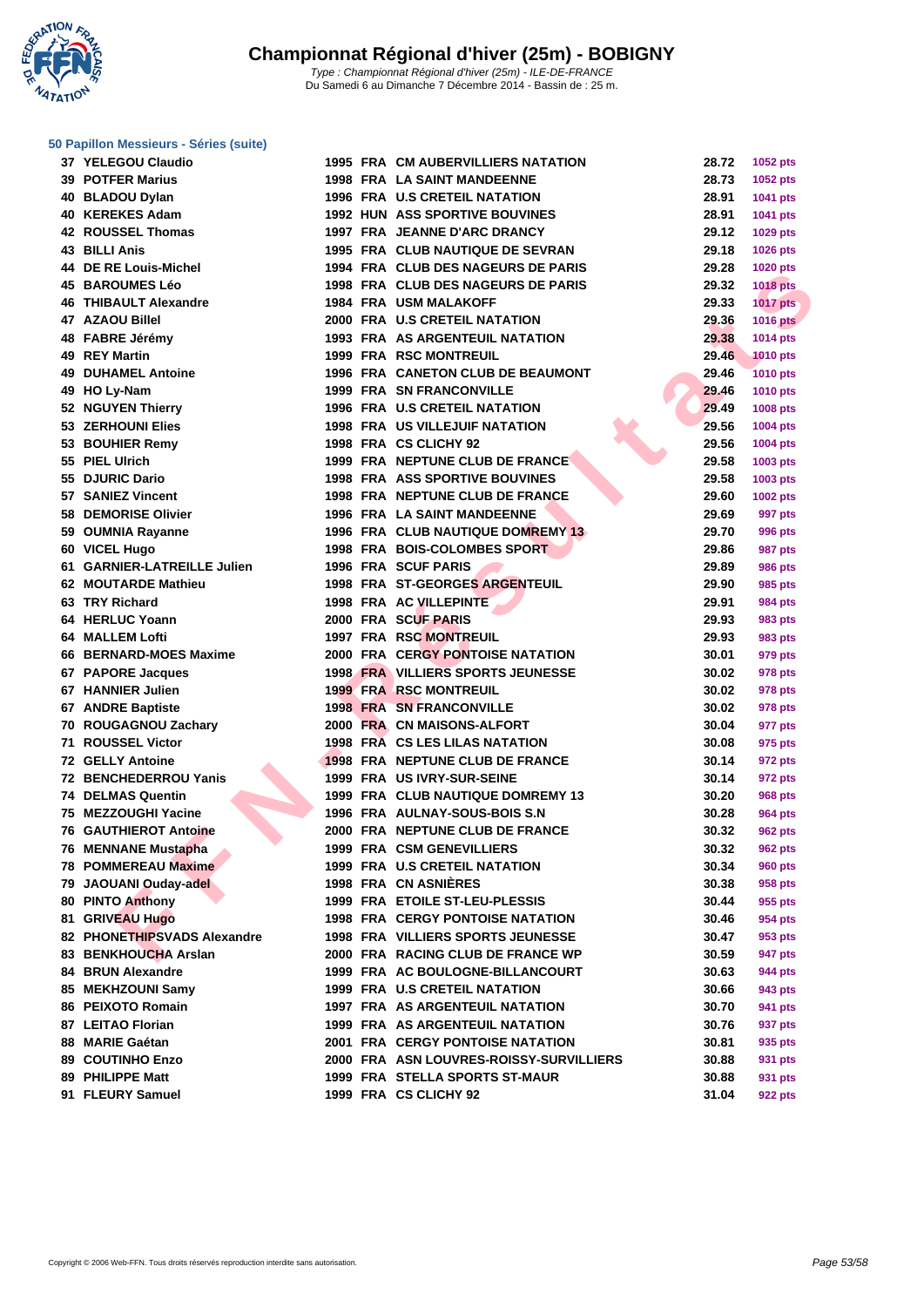**WATATION**  $^{\prime}$ 

#### **[50 Papillo](http://www.ffnatation.fr/webffn/index.php)n Messieurs - Séries (suite)**

| 92 GARCIA Hugo                                            |  | 2000 FRA CLUB DES NAGEURS DE PARIS                                     |  | 31.13                                                 | 917 pts                          |  |
|-----------------------------------------------------------|--|------------------------------------------------------------------------|--|-------------------------------------------------------|----------------------------------|--|
| 93 CHETOUANI Mohamed                                      |  | 2000 FRA CM AUBERVILLIERS NATATION                                     |  | 31.24                                                 | 911 pts                          |  |
| 94 RICHARDOT Damien                                       |  | 1996 FRA US JEUNESSE MITRY-MORY                                        |  | 31.29                                                 | 909 pts                          |  |
| 95 DAMIAN Basile                                          |  | 1999 FRA SPORTING CLUB 9 PARIS                                         |  | 31.33                                                 | <b>906 pts</b>                   |  |
| 96 MEDJAHED Mehdi                                         |  | 1999 FRA CN LA COURNEUVE                                               |  | 31.37                                                 | 904 pts                          |  |
| 97 HERAULT Nicolas                                        |  | 1999 FRA CN EPINETTES PARIS                                            |  | 31.38                                                 | <b>904 pts</b>                   |  |
| 98 DRULHE Thibault                                        |  | 2001 FRA VILLIERS SPORTS JEUNESSE                                      |  | 31.44                                                 | <b>900 pts</b>                   |  |
| 99 FERGE Malcom-Alexis                                    |  | 1999 FRA AC VILLEPINTE                                                 |  | 31.50                                                 | <b>897 pts</b>                   |  |
| 100 JOUAN Thibault                                        |  | 1999 FRA AS BONDY                                                      |  | 31.51                                                 | <b>897 pts</b>                   |  |
| 100 GILLET Adrien                                         |  | 2000 FRA AAS SARCELLES NATATION 95                                     |  | 31.51                                                 | 897 pts                          |  |
| 102 JOLLIVET Mathéo                                       |  | 2000 FRA USC CONFLANS-STE-HONORINE                                     |  | 31.68                                                 | <b>888 pts</b>                   |  |
| 103 DAGORNE wladimir                                      |  | 2000 FRA STADE FRANÇAIS O COURBEVOIE                                   |  | 31.95                                                 | <b>873 pts</b>                   |  |
| 104 SIMEANT Léo                                           |  | 2001 FRA AULNAY-SOUS-BOIS S.N                                          |  | 32.35                                                 | 852 pts                          |  |
| 105 KEBDI Yanis                                           |  | 2000 FRA CN LA COURNEUVE                                               |  | 32.72                                                 | 833 pts                          |  |
| 106 CHADER Adam                                           |  | 2000 FRA CS CLICHY 92                                                  |  | 33.09                                                 | 814 pts                          |  |
| 107 ZOUGHEBI Mateo                                        |  | 2001 FRA CLUB DES NAGEURS DE PARIS                                     |  | 33.56                                                 | <b>790 pts</b>                   |  |
| 108 FRANCOIS Flavien                                      |  | 2001 FRA CSM GENEVILLIERS                                              |  | 34.19                                                 | <b>759 pts</b>                   |  |
| 109 MOUGIN Jules                                          |  | 2001 FRA NEPTUNE CLUB DE FRANCE                                        |  | 34.25                                                 | <b>756 pts</b>                   |  |
| 110 LAPHITZ Guillaume                                     |  | 2001 FRA OLYMPIQUE LA GARENNE-COLOMBES<br>2001 FRA JEANNE D'ARC DRANCY |  | 34.30<br>34.41                                        | <b>754 pts</b>                   |  |
| 111 RABAH Nadjib<br>112 BERREHILI Issam                   |  | 2001 FRA AC VILLEPINTE                                                 |  | 34.44                                                 | <b>748 pts</b><br><b>747 pts</b> |  |
| 113 DUCHEN Arthur                                         |  | 2001 FRA AC BOULOGNE-BILLANCOURT                                       |  | 34.86                                                 | <b>726 pts</b>                   |  |
| 114 BELKACEMI Rayan                                       |  | 2001 FRA USMA-ST-OUEN                                                  |  | 35.03                                                 | <b>718 pts</b>                   |  |
| 115 SCHNEIDER Paul                                        |  | 2001 FRA BOIS-COLOMBES SPORT                                           |  | 35.30                                                 | <b>705 pts</b>                   |  |
| 116 AZAT Rhyan                                            |  | 2001 FRA CS CLICHY 92                                                  |  | 38.42                                                 | 565 pts                          |  |
| --- EL AZIZI DEBDI Omar                                   |  | <b>1998 ESP CM AUBERVILLIERS NATATION</b>                              |  | DSQ Da                                                |                                  |  |
| --- KHIAT Aslane                                          |  | 2000 FRA ST-GEORGES ARGENTEUIL                                         |  | DNS dec                                               |                                  |  |
| --- MBUYI Clarence                                        |  | 1998 FRA U.S CRETEIL NATATION                                          |  | <b>DNS</b> dec                                        |                                  |  |
| --- NICOLAS Julien                                        |  | 1984 FRA CN EPINETTES PARIS                                            |  | <b>DNS</b> dec                                        |                                  |  |
| --- MAAZOUZ Aladdin                                       |  | 2000 FRA BOIS-COLOMBES SPORT                                           |  | <b>DNS Nd</b>                                         |                                  |  |
| --- CHEVALIER Clément                                     |  | <b>1996 FRA U.S CRETEIL NATATION</b>                                   |  | <b>DNS Nd</b>                                         |                                  |  |
|                                                           |  |                                                                        |  |                                                       |                                  |  |
| 00 Papillon Messieurs - Séries (Dimanche 7 Décembre 2014) |  |                                                                        |  |                                                       |                                  |  |
| 1 CHOUFA Jordane                                          |  | 1995 FRA STADE FRANÇAIS O COURBEVOIE                                   |  | 58.99                                                 | 1154 pts                         |  |
| 2 LEGRAND Nicolas                                         |  | <b>1990 FRA CN GONESSE</b>                                             |  | 50 m: 27.64 (27.64) 100 m: 58.99 (31.35)              |                                  |  |
|                                                           |  |                                                                        |  | 59.40<br>50 m: 27.97 (27.97) 100 m: 59.40 (31.43)     | 1142 pts                         |  |
| 3 CHOLLEY Adrien                                          |  | 1995 FRA NOGENT NATATION 94                                            |  | 59.98                                                 | <b>1125 pts</b>                  |  |
| 4 LE BRETON Maxime                                        |  | <b>1995 FRA US VILLEJUIF NATATION</b>                                  |  | 50 m: 28.58 (28.58) 100 m: 59.98 (31.40)              |                                  |  |
|                                                           |  |                                                                        |  | 1:00.32<br>50 m: 28.10 (28.10) 100 m: 1:00.32 (32.22) | 1115 pts                         |  |
| 5 NOIRBENT Guillaume                                      |  | 1995 FRA AS HERBLAY NATATION                                           |  | 1:00.78                                               | 1102 pts                         |  |
| <b>6 BERNARD Pierre-Elie</b>                              |  | <b>1995 FRA CN EPINETTES PARIS</b>                                     |  | 50 m: 28.22 (28.22) 100 m: 1:00.78 (32.56)            |                                  |  |
|                                                           |  |                                                                        |  | 1:01.13<br>50 m: 27.64 (27.64) 100 m: 1:01.13 (33.49) | 1092 pts                         |  |
| 7 HADDADI Méziane                                         |  | <b>1996 FRA ES NANTERRE</b>                                            |  | 1:01.44                                               | 1083 pts                         |  |
| 8 BOUDON Jean-Sébastien                                   |  | <b>1995 FRA RSC MONTREUIL</b>                                          |  | 50 m: 28.60 (28.60) 100 m: 1:01.44 (32.84)<br>1:01.52 | 1081 pts                         |  |
|                                                           |  |                                                                        |  | 50 m: 28.39 (28.39) 100 m: 1:01.52 (33.13)            |                                  |  |
| $0.011$ TDELLE OILLE                                      |  | 4000 FBA BOIC COLOMBER CROPT                                           |  | $\overline{A}$ $\overline{A}$ $\overline{C}$          | $\overline{A}$                   |  |

# **100 Papillon Messieurs - Séries** (Dimanche 7 Décembre 2014)

| 1 CHOUFA Jordane             |  | 1995 FRA STADE FRANÇAIS O COURBEVOIE      |  | 58.99                                                          | 1154 $pts$  |  |
|------------------------------|--|-------------------------------------------|--|----------------------------------------------------------------|-------------|--|
|                              |  |                                           |  | 50 m: 27.64 (27.64) 100 m: 58.99 (31.35)                       |             |  |
| 2 LEGRAND Nicolas            |  | 1990 FRA CN GONESSE                       |  | 59.40                                                          | 1142 pts    |  |
|                              |  |                                           |  | 50 m: 27.97 (27.97) 100 m: 59.40 (31.43)                       |             |  |
| 3 CHOLLEY Adrien             |  | 1995 FRA NOGENT NATATION 94               |  | 59.98                                                          | 1125 $p$ ts |  |
|                              |  |                                           |  | 50 m: 28.58 (28.58) 100 m: 59.98 (31.40)                       |             |  |
| 4 LE BRETON Maxime           |  | <b>1995 FRA US VILLEJUIF NATATION</b>     |  | 1:00.32                                                        | 1115 pts    |  |
|                              |  |                                           |  | 50 m: 28.10 (28.10) 100 m: 1:00.32 (32.22)                     |             |  |
| 5 NOIRBENT Guillaume         |  | 1995 FRA AS HERBLAY NATATION              |  | 1:00.78 1102 pts                                               |             |  |
|                              |  |                                           |  | 50 m: 28.22 (28.22) 100 m: 1:00.78 (32.56)                     |             |  |
| <b>6 BERNARD Pierre-Elie</b> |  | 1995 FRA CN EPINETTES PARIS               |  | 1:01.13 $1092 \text{ pts}$                                     |             |  |
|                              |  |                                           |  | 50 m: 27.64 (27.64) 100 m: 1:01.13 (33.49)                     |             |  |
| 7 HADDADI Méziane            |  | <b>1996 FRA ES NANTERRE</b>               |  | 1:01.44 $1083 \text{ pts}$                                     |             |  |
|                              |  |                                           |  | 50 m: 28.60 (28.60) 100 m: 1:01.44 (32.84)                     |             |  |
| 8 BOUDON Jean-Sébastien      |  | <b>1995 FRA RSC MONTREUIL</b>             |  | $1:01.52$ 1081 pts                                             |             |  |
|                              |  |                                           |  | 50 m: 28.39 (28.39) 100 m: 1:01.52 (33.13)                     |             |  |
| 9 CANTRELLE Gilles           |  | 1990 FRA BOIS-COLOMBES SPORT              |  | 1:01.67 1077 pts                                               |             |  |
| 10 BEDAGUE Clément           |  | <b>1995 FRA SURESNES SPORTS NAUTIQUES</b> |  | 50 m: 28.57 (28.57) 100 m: 1:01.67 (33.10)                     |             |  |
|                              |  |                                           |  | 1:01.86 1071 pts<br>50 m: 28.37 (28.37) 100 m: 1:01.86 (33.49) |             |  |
| 11 OUKAKI Arezki             |  | 1998 FRA JEANNE D'ARC DRANCY              |  | $1:02.04$ 1066 pts                                             |             |  |
|                              |  |                                           |  | 50 m: 29.44 (29.44) 100 m: 1:02.04 (32.60)                     |             |  |
| 12 SADOUDI Mohand            |  | 1996 MEX CS CLICHY 92                     |  | 1:02.66 $1048 \text{ pts}$                                     |             |  |
|                              |  |                                           |  | 50 m: 29.08 (29.08) 100 m: 1:02.66 (33.58)                     |             |  |
| 13 BOUBEKEUR Bilel           |  | <b>1996 FRA COLOMBES NATATION</b>         |  | 1:02.92 1041 pts                                               |             |  |
|                              |  |                                           |  | 50 m: 29.35 (29.35) 100 m: 1:02.92 (33.57)                     |             |  |
| 14 LANOUX Alexandre          |  | 1997 FRA ASN LOUVRES-ROISSY-SURVILLIERS   |  | 1:02.96                                                        | 1040 $pts$  |  |
|                              |  |                                           |  | 50 m: 29.20 (29.20) 100 m: 1:02.96 (33.76)                     |             |  |
|                              |  |                                           |  |                                                                |             |  |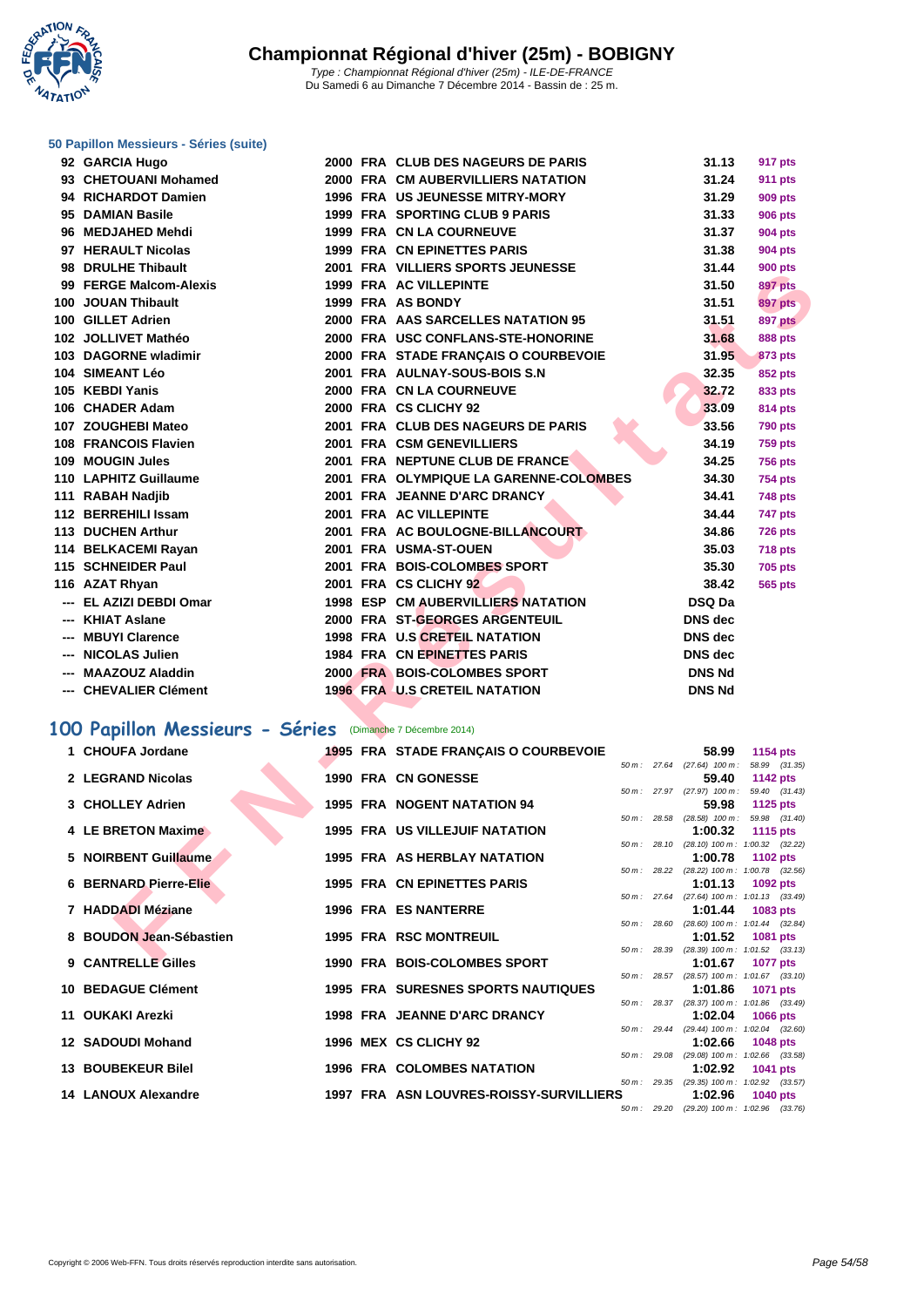

|    | 100 Papillon Messieurs - Séries (suite) |  |                                               |                          |         |                                                        |
|----|-----------------------------------------|--|-----------------------------------------------|--------------------------|---------|--------------------------------------------------------|
|    | <b>15 BOITEL Lilian</b>                 |  | <b>1994 FRA ASSO NATATION DE SARTROUVILLE</b> | 50 m: 28.78              | 1:03.99 | 1011 pts<br>(28.78) 100 m: 1:03.99 (35.21)             |
|    | <b>16 NGUYEN Thierry</b>                |  | 1996 FRA U.S CRETEIL NATATION                 |                          | 1:04.10 | 1008 pts                                               |
|    | 17 STURMACH Esteban                     |  | 1999 FRA ASN LOUVRES-ROISSY-SURVILLIERS       | 50 m : 30.11             | 1:04.38 | $(30.11)$ 100 m : 1:04.10 $(33.99)$<br>1000 pts        |
| 18 | <b>LOVICHI Thomas</b>                   |  | <b>1997 FRA U.S CRETEIL NATATION</b>          | 50 m: 30.58              | 1:04.41 | $(30.58)$ 100 m : 1:04.38 $(33.80)$<br><b>1000 pts</b> |
|    | <b>19 DESCAMPS Quentin</b>              |  | <b>1989 FRA RSC MONTREUIL</b>                 | 50 m : 29.68             | 1:04.58 | (29.68) 100 m: 1:04.41 (34.73)<br>995 pts              |
|    | 20 BENALI Sami                          |  | 1998 FRA CN MAISONS-ALFORT                    | 50 m: 28.67              | 1:04.60 | (28.67) 100 m: 1:04.58 (35.91)<br>994 pts              |
| 21 | <b>MBUYI Clarence</b>                   |  | 1998 FRA U.S CRETEIL NATATION                 | 50 m : 29.82             | 1:05.10 | $(29.82)$ 100 m : 1:04.60 $(34.78)$<br>981 pts         |
|    | 22 BAROUMES Léo                         |  | 1998 FRA CLUB DES NAGEURS DE PARIS            | 50 m: 30.00              | 1:05.11 | $(30.00)$ 100 m : 1:05.10 $(35.10)$<br>980 pts         |
|    | 23 LITRE Martin                         |  | 1997 PHI AC BOULOGNE-BILLANCOURT              | 50 m: 30.12              | 1:05.12 | $(30.12)$ 100 m : 1:05.11 $(34.99)$<br>980 pts         |
|    | 24 PLOIX Adrien                         |  | 1999 FRA RACING CLUB DE FRANCE WP             |                          | 1:05.15 | 50 m: 30.88 (30.88) 100 m: 1:05.12 (34.24)<br>979 pts  |
| 25 | <b>KEREKES Adam</b>                     |  | <b>1992 HUN ASS SPORTIVE BOUVINES</b>         | 50 m: 30.71              | 1:05.21 | $(30.71)$ 100 m : 1:05.15 $(34.44)$<br>978 pts         |
| 25 | <b>AZAOU Billel</b>                     |  | 2000 FRA U.S CRETEIL NATATION                 | $50 \text{ m}$ : $30.44$ | 1:05.21 | $(30.44)$ 100 m : 1:05.21 $(34.77)$                    |
|    |                                         |  |                                               | 30.09<br>$50 m$ :        |         | 978 pts<br>$(30.09)$ 100 m : 1:05.21 $(35.12)$         |
|    | 27 SAID ALY Haissam                     |  | 1994 FRA CM GARGES-LES-GONESSE                | 50 m: 29.90              | 1:05.39 | 973 pts<br>(29.90) 100 m: 1:05.39 (35.49)              |
| 28 | <b>BOUHIER Remy</b>                     |  | 1998 FRA CS CLICHY 92                         | 50 m : 30.13             | 1:05.47 | 971 pts<br>$(30.13)$ 100 m : 1:05.47 $(35.34)$         |
| 29 | JAOUANI Ouday-adel                      |  | <b>1998 FRA CN ASNIERES</b>                   | 50 m: 30.39              | 1:05.72 | 964 pts<br>$(30.39)$ 100 m : 1:05.72 $(35.33)$         |
| 29 | <b>DJURIC Dario</b>                     |  | 1998 FRA ASS SPORTIVE BOUVINES                |                          | 1:05.72 | 964 pts<br>50 m: 30.97 (30.97) 100 m: 1:05.72 (34.75)  |
| 31 | <b>TRY Richard</b>                      |  | 1998 FRA AC VILLEPINTE                        | 50 m: 30.78              | 1:05.76 | 963 pts<br>$(30.78)$ 100 m : 1:05.76 $(34.98)$         |
|    | <b>32 BATTNER Simon</b>                 |  | <b>1999 FRA ASS SPORTIVE BOUVINES</b>         |                          | 1:06.26 | 949 pts<br>50 m: 31.26 (31.26) 100 m: 1:06.26 (35.00)  |
|    | 33 PEUFFIER Arthur                      |  | 1995 FRA AS HERBLAY NATATION                  | 50 m :<br>30.92          | 1:06.80 | 935 pts<br>$(30.92)$ 100 m : 1:06.80 $(35.88)$         |
|    | 34 PRETE Alexandre                      |  | 1996 FRA JEANNE D'ARC DRANCY                  | 50 m : 30.91             | 1:06.89 | 933 pts<br>$(30.91)$ 100 m : 1:06.89 $(35.98)$         |
| 35 | <b>GRANAL Sébastien</b>                 |  | <b>1997 FRA ST-GEORGES ARGENTEUIL</b>         |                          | 1:06.90 | 932 pts                                                |
| 36 | <b>BERNARD-MOES Maxime</b>              |  | <b>2000 FRA CERGY PONTOISE NATATION</b>       |                          | 1:06.98 | 50 m: 31.64 (31.64) 100 m: 1:06.90 (35.26)<br>930 pts  |
|    | 37 POMMEREAU Maxime                     |  | 1999 FRA U.S CRETEIL NATATION                 |                          | 1:07.12 | 50 m: 31.54 (31.54) 100 m: 1:06.98 (35.44)<br>926 pts  |
|    | 37 PIEL Ulrich                          |  | <b>1999 FRA NEPTUNE CLUB DE FRANCE</b>        |                          | 1:07.12 | 50 m: 31.13 (31.13) 100 m: 1:07.12 (35.99)<br>926 pts  |
|    | 39 HO Ly-Nam                            |  | 1999 FRA SN FRANCONVILLE                      | 50 m: 30.05              | 1:07.24 | $(30.05)$ 100 m : 1:07.12 $(37.07)$<br>923 pts         |
|    | 40 ROUSSEL Thomas                       |  | 1997 FRA JEANNE D'ARC DRANCY                  | 50 m: 31.59              | 1:07.36 | $(31.59)$ 100 m : 1:07.24 $(35.65)$<br>920 pts         |
|    | 41 GARCIA Hugo                          |  | 2000 FRA CLUB DES NAGEURS DE PARIS            |                          | 1:08.30 | 50 m: 31.28 (31.28) 100 m: 1:07.36 (36.08)<br>895 pts  |
|    | 42 DE RE Louis-Michel                   |  | 1994 FRA CLUB DES NAGEURS DE PARIS            |                          | 1:08.64 | 50 m: 31.95 (31.95) 100 m: 1:08.30 (36.35)<br>887 pts  |
|    | 43 POTFER Marius                        |  | <b>1998 FRA LA SAINT MANDEENNE</b>            |                          | 1:08.82 | 50 m: 31.65 (31.65) 100 m: 1:08.64 (36.99)<br>882 pts  |
|    | <b>44 MALLEM Lofti</b>                  |  | <b>1997 FRA RSC MONTREUIL</b>                 |                          | 1:09.82 | 50 m: 31.77 (31.77) 100 m: 1:08.82 (37.05)<br>856 pts  |
| 45 | <b>TOUQUET Maxence</b>                  |  | 2000 FRA AC BOULOGNE-BILLANCOURT              |                          | 1:09.89 | 50 m: 31.04 (31.04) 100 m: 1:09.82 (38.78)<br>854 pts  |
|    |                                         |  |                                               | 50 m: 31.99              |         | $(31.99)$ 100 m : 1:09.89 $(37.90)$                    |
| 46 | <b>COUTINHO Enzo</b>                    |  | 2000 FRA ASN LOUVRES-ROISSY-SURVILLIERS       | 50 m : 32.85             | 1:10.10 | 849 pts<br>(32.85) 100 m: 1:10.10 (37.25)              |
|    | 47 REY Martin                           |  | 1999 FRA RSC MONTREUIL                        |                          | 1:10.33 | 843 pts<br>50 m: 31.61 (31.61) 100 m: 1:10.33 (38.72)  |
| 48 | <b>ROUGAGNOU Zachary</b>                |  | 2000 FRA CN MAISONS-ALFORT                    |                          | 1:10.62 | 836 pts<br>50 m: 32.52 (32.52) 100 m: 1:10.62 (38.10)  |
| 49 | <b>YELEGOU Claudio</b>                  |  | <b>1995 FRA CM AUBERVILLIERS NATATION</b>     |                          | 1:11.13 | 823 pts<br>50 m: 32.07 (32.07) 100 m: 1:11.13 (39.06)  |
|    | 50 MARIE Gaétan                         |  | <b>2001 FRA CERGY PONTOISE NATATION</b>       |                          | 1:12.07 | 800 pts<br>50 m: 32.90 (32.90) 100 m: 1:12.07 (39.17)  |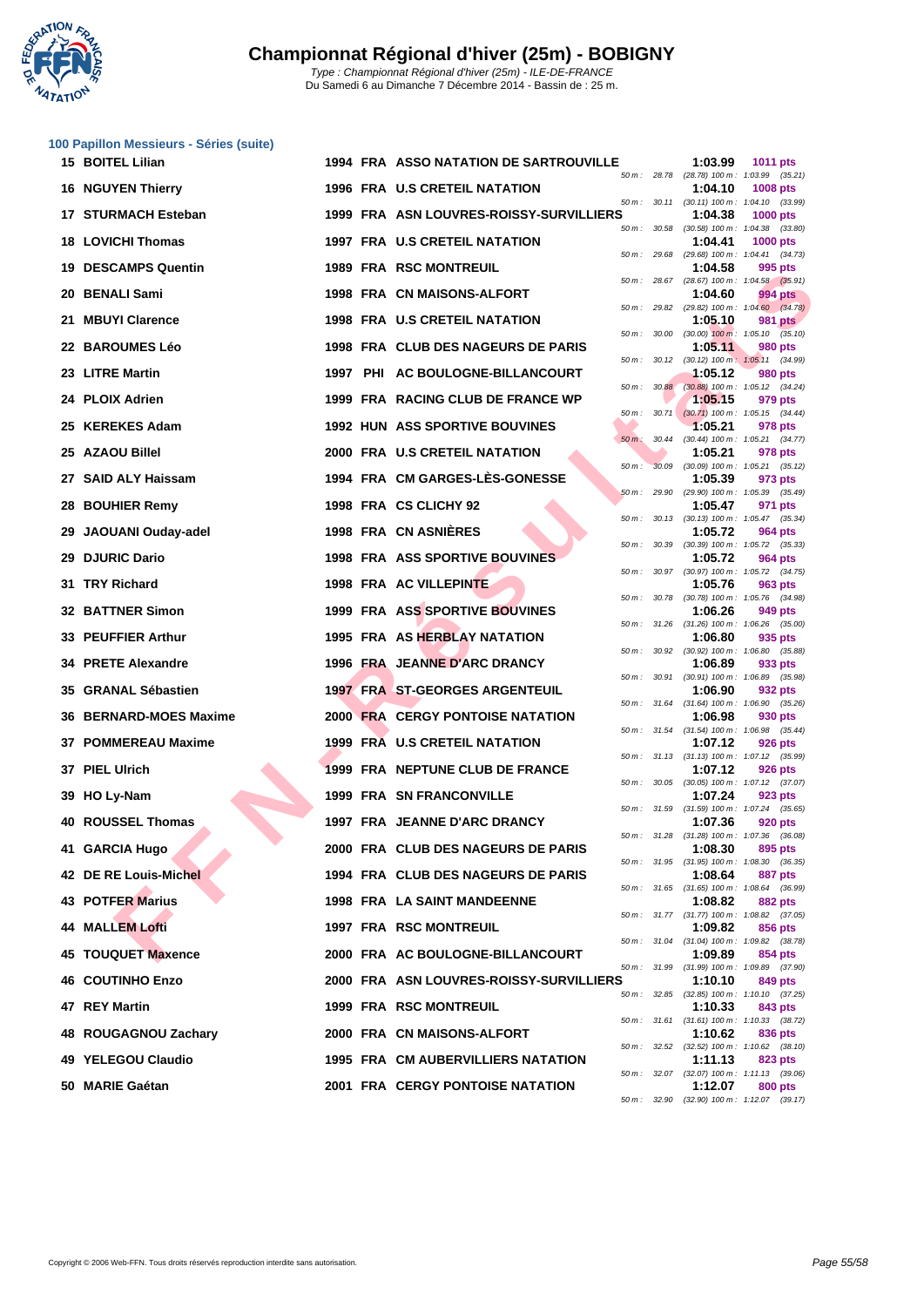

#### **[100 Papil](http://www.ffnatation.fr/webffn/index.php)lon Messieurs - Séries (suite)**

| 51 SIMEANT Léo        |  | 2001 FRA AULNAY-SOUS-BOIS S.N            |                        | 1:13.02                                    |         | 777 pts        |
|-----------------------|--|------------------------------------------|------------------------|--------------------------------------------|---------|----------------|
|                       |  |                                          |                        | 50 m: 33.91 (33.91) 100 m: 1:13.02 (39.11) |         |                |
| 52 CHADER Adam        |  | 2000 FRA CS CLICHY 92                    |                        | 1:13.06                                    |         | 776 pts        |
|                       |  |                                          |                        | 50 m: 33.26 (33.26) 100 m: 1:13.06 (39.80) |         |                |
| 53 ZINAOUI Mehdi      |  | 2001 FRA AAS SARCELLES NATATION 95       |                        | 1:14.37                                    | 744 pts |                |
|                       |  |                                          |                        | 50 m: 34.64 (34.64) 100 m: 1:14.37 (39.73) |         |                |
| 54 BALDASSARE Ennio   |  | 2001 FRA US VILLEJUIF NATATION           |                        | 1:15.89                                    |         | <b>708 pts</b> |
|                       |  |                                          |                        | 50 m: 34.79 (34.79) 100 m: 1:15.89 (41.10) |         |                |
| 55 DRULHE Thibault    |  | 2001 FRA VILLIERS SPORTS JEUNESSE        |                        | 1:16.79                                    |         | <b>688 pts</b> |
|                       |  |                                          | $50 \text{ m}$ : 34.07 | $(34.07)$ 100 m : 1:16.79 $(42.72)$        |         |                |
| --- AUBERT Clément    |  | <b>1995 FRA CSM PUTEAUX</b>              |                        | DSQ Da                                     |         |                |
| --- DESMARES Pablo    |  | <b>1992 FRA ASS SPORTIVE BOUVINES</b>    |                        | DNS dec                                    |         |                |
| --- BELKACEMI Rayan   |  | 2001 FRA USMA-ST-OUEN                    |                        | <b>DNS Nd</b>                              |         |                |
| --- VAN GOOR Philippe |  | <b>1980 FRA VILLIERS SPORTS JEUNESSE</b> |                        | <b>DNS Nd</b>                              |         |                |

### **200 Papillon Messieurs - Séries** (Dimanche 7 Décembre 2014)

| JJ | <b>DIVOLHE HIIDQUIL</b>                                   |  | ZUVI INA VILLILINJ JI UNIJJULUNLJJL                                                                                                 | . v. <i>i J</i> | <b>UUU DIS</b>                             |
|----|-----------------------------------------------------------|--|-------------------------------------------------------------------------------------------------------------------------------------|-----------------|--------------------------------------------|
|    | --- AUBERT Clément                                        |  | <b>1995 FRA CSM PUTEAUX</b>                                                                                                         | <b>DSQ Da</b>   | 50 m: 34.07 (34.07) 100 m: 1:16.79 (42.72) |
|    | --- DESMARES Pablo                                        |  | <b>1992 FRA ASS SPORTIVE BOUVINES</b>                                                                                               | <b>DNS</b> dec  |                                            |
|    | --- BELKACEMI Rayan                                       |  | 2001 FRA USMA-ST-OUEN                                                                                                               | <b>DNS Nd</b>   |                                            |
|    | --- VAN GOOR Philippe                                     |  | <b>1980 FRA VILLIERS SPORTS JEUNESSE</b>                                                                                            | <b>DNS Nd</b>   |                                            |
|    |                                                           |  |                                                                                                                                     |                 |                                            |
|    |                                                           |  |                                                                                                                                     |                 |                                            |
|    | 00 Papillon Messieurs - Séries (Dimanche 7 Décembre 2014) |  |                                                                                                                                     |                 |                                            |
|    | 1 CHOLLEY Adrien                                          |  | 1995 FRA NOGENT NATATION 94                                                                                                         | 2:09.01         | <b>1177 pts</b>                            |
|    |                                                           |  | 50 m: 29.45 (29.45) 100 m: 1:02.12 (32.67) 150 m: 1:35.69 (33.57) 200 m: 2:09.01 (33.32)                                            |                 |                                            |
|    | 2 LEGRAND Nicolas                                         |  | 1990 FRA CN GONESSE<br>50 m: 29.97 (29.97) 100 m: 1:03.13 (33.16) 150 m: 1:36.07 (32.94) 200 m: 2:09.07 (33.00)                     | 2:09.07         | <b>1176 pts</b>                            |
|    | 3 CHOUFA Jordane                                          |  | 1995 FRA STADE FRANCAIS O COURBEVOIE<br>$\sim$ $\sim$                                                                               | 2:10.64         | <b>1152 pts</b>                            |
|    |                                                           |  | 50 m: 28.91 (28.91) 100 m: 1.01.76 (32.85) 150 m: 1.36.60 (34.84) 200 m: 2.10.64 (34.04)                                            |                 |                                            |
|    | 4 STURMACH Esteban                                        |  | 1999 FRA ASN LOUVRES-ROISSY-SURVILLIERS                                                                                             | 2:21.59         | 994 pts                                    |
|    |                                                           |  | 50 m: 30.78 (30.78) 100 m: 1:07.19 (36.41) 150 m: 1:44.37 (37.18) 200 m: 2:21.59 (37.22)                                            |                 |                                            |
|    | 5 OUKAKI Arezki                                           |  | 1998 FRA JEANNE D'ARC DRANCY<br>50 m: 31.25 (31.25) 100 m: 1:07.42 (36.17) 150 m: 1:45.59 (38.17) 200 m: 2:25.17 (39.58)            | 2:25.17         | 944 pts                                    |
|    | 6 DJURIC Dario                                            |  | <b>1998 FRA ASS SPORTIVE BOUVINES</b>                                                                                               | 2:26.66         | 924 pts                                    |
|    |                                                           |  | 50 m: 33.65 (33.65) 100 m: 1:10.75 (37.10) 150 m: 1:48.98 (38.23) 200 m: 2:26.66 (37.68)                                            |                 |                                            |
|    | 6 KEREKES Adam                                            |  | <b>1992 HUN ASS SPORTIVE BOUVINES</b>                                                                                               | 2:26.66         | 924 pts                                    |
|    | 8 GRANAL Sébastien                                        |  | 50 m: 31.84 (31.84) 100 m: 1:08.91 (37.07) 150 m: 1:48.39 (39.48) 200 m: 2:26.66 (38.27)                                            |                 |                                            |
|    |                                                           |  | 1997 FRA ST-GEORGES ARGENTEUIL<br>50 m: 33.61 (33.61) 100 m: 1:11.07 (37.46) 150 m: 1:48.82 (37.75) 200 m: 2:26.71 (37.89)          | 2:26.71         | 923 pts                                    |
|    | 9 BAROUMES Léo                                            |  | 1998 FRA CLUB DES NAGEURS DE PARIS                                                                                                  | 2:27.48         | 913 pts                                    |
|    |                                                           |  | 50 m: 32.93 (32.93) 100 m: 1:10.43 (37.50) 150 m: 1:48.16 (37.73) 200 m: 2:27.48 (39.32)                                            |                 |                                            |
|    | 10 BENALI Sami                                            |  | 1998 FRA CN MAISONS-ALFORT                                                                                                          | 2:27.93         | 907 pts                                    |
|    | 11 VEYSSIERE Nicolas                                      |  | 50 m: 32.15 (32.15) 100 m: 1:10.03 (37.88) 150 m: 1:48.74 (38.71) 200 m: 2:27.93 (39.19)<br><b>1996 FRA CERGY PONTOISE NATATION</b> | 2:28.09         | 905 pts                                    |
|    |                                                           |  | 50 m: 32.00 (32.00) 100 m: 1:09.14 (37.14) 150 m: 1:48.70 (39.56) 200 m: 2:28.09 (39.39)                                            |                 |                                            |
|    | 12 AZAOU Billel                                           |  | 2000 FRA U.S CRETEIL NATATION                                                                                                       | 2:29.34         | 888 pts                                    |
|    |                                                           |  | 50 m: 31.38 (31.38) 100 m: 1:09.48 (38.10) 150 m: 1:49.72 (40.24) 200 m: 2:29.34 (39.62)                                            |                 |                                            |
|    | 13 GARCIA Hugo                                            |  | 2000 FRA CLUB DES NAGEURS DE PARIS                                                                                                  | 2:32.54         | 847 pts                                    |
|    | 14 TRY Richard                                            |  | 50 m: 33.03 (33.03) 100 m: 1:11.18 (38.15) 150 m: 1:51.78 (40.60) 200 m: 2:32.54 (40.76)<br>1998 FRA AC VILLEPINTE                  | 2:34.53         | 821 pts                                    |
|    |                                                           |  | 50 m: 32.97 (32.97) 100 m: 1:11.63 (38.66) 150 m: 1:52.22 (40.59) 200 m: 2:34.53 (42.31)                                            |                 |                                            |
|    | 15 FERGE Malcom-Alexis                                    |  | 1999 FRA AC VILLEPINTE                                                                                                              | 2:36.04         | 802 pts                                    |
|    |                                                           |  | 50 m: 33.78 (33.78) 100 m: 1:13.00 (39.22) 150 m: 1:53.82 (40.82) 200 m: 2:36.04 (42.22)                                            |                 |                                            |
|    | 16 LAPHITZ Guillaume                                      |  | 2001 FRA OLYMPIQUE LA GARENNE-COLOMBES<br>50 m: 36.43 (36.43) 100 m: 1:19.70 (43.27) 150 m: 2:01.44 (41.74) 200 m: 2:42.40 (40.96)  | 2:42.40         | <b>724 pts</b>                             |
|    | 17 SIMEANT Léo                                            |  | 2001 FRA AULNAY-SOUS-BOIS S.N                                                                                                       | 2:51.56         | <b>619 pts</b>                             |
|    |                                                           |  | 50 m: 35.10 (35.10) 100 m: 1:18.65 (43.55) 150 m: 2:06.24 (47.59) 200 m: 2:51.56 (45.32)                                            |                 |                                            |
|    | 18 BELKACEMI Rayan                                        |  | 2001 FRA USMA-ST-OUEN                                                                                                               | 2:59.52         | 535 pts                                    |
|    | 19 BERREHILI Issam                                        |  | 50 m: 39.60 (39.60) 100 m: 1:25.92 (46.32) 150 m: 2:13.23 (47.31) 200 m: 2:59.52 (46.29)<br>2001 FRA AC VILLEPINTE                  | 3:09.50         | 438 pts                                    |
|    |                                                           |  | 50 m: 38.73 (38.73) 100 m: 1:29.40 (50.67) 150 m: 2:21.76 (52.36) 200 m: 3:09.50 (47.74)                                            |                 |                                            |
|    | --- JAOUANI Ouday-adel                                    |  | 1998 FRA CN ASNIERES                                                                                                                | <b>DNS Nd</b>   |                                            |
|    |                                                           |  |                                                                                                                                     |                 |                                            |
|    | 00 4 Nages Messieurs - Séries (Samedi 6 Décembre 2014)    |  |                                                                                                                                     |                 |                                            |
|    |                                                           |  |                                                                                                                                     |                 |                                            |

### **200 4 Nages Messieurs - Séries** (Samedi 6 Décembre 2014)

| 1 GILLET Maxime    | 1986 FRA CN EPINETTES PARIS        |                                      |                                                           | 2:11.95 1172 pts                                                                             |          |          |
|--------------------|------------------------------------|--------------------------------------|-----------------------------------------------------------|----------------------------------------------------------------------------------------------|----------|----------|
|                    |                                    |                                      | 50 m: 27.86 (27.86) 100 m: 1:02.31 (34.45) 150 m: 1:39.95 | $(37.64)$ 200 m : 2:11.95 $(32.00)$                                                          |          |          |
| 2 CHOLLEY Adrien   | 1995 FRA NOGENT NATATION 94        |                                      |                                                           | $2:16.05$ 1109 pts                                                                           |          |          |
|                    |                                    |                                      |                                                           | 50 m : 29.36 (29.36) 100 m : 1:04.53 (35.17) 150 m : 1:44.27 (39.74) 200 m : 2:16.05 (31.78) |          |          |
| 3 LEGRAND Nicolas  | 1990 FRA CN GONESSE                |                                      |                                                           | 2:16.71 1099 pts                                                                             |          |          |
|                    |                                    |                                      |                                                           | 50 m : 28.62 (28.62) 100 m : 1:03.77 (35.15) 150 m : 1:44.63 (40.86) 200 m : 2:16.71 (32.08) |          |          |
| 4 MARGUERON Alexis | 1996 FRA AAS SARCELLES NATATION 95 |                                      |                                                           | 2:19.70                                                                                      | 1054 pts |          |
|                    |                                    | 50 m : 29.76 (29.76) 100 m : 1:04.27 | $(34.51)$ 150 m : 1:46.99                                 | $(42.72)$ 200 m : 2:19.70 $(32.71)$                                                          |          |          |
| 5 CANTRELLE Gilles | 1990 FRA BOIS-COLOMBES SPORT       |                                      |                                                           | 2:19.77                                                                                      | 1053 pts |          |
|                    |                                    | 50 m : 28.65 (28.65) 100 m : 1:05.50 | $(36.85)$ 150 m : 1:45.93                                 | $(40.43)$ 200 m : 2:19.77 $(33.84)$                                                          |          |          |
| 6 BOUBEKEUR Bilel  | <b>1996 FRA COLOMBES NATATION</b>  |                                      |                                                           | 2:19.81                                                                                      |          | 1053 pts |
|                    |                                    | 50 m : 29.66 (29.66) 100 m : 1:05.28 |                                                           | (35.62) 150 m: 1:47.51 (42.23) 200 m: 2:19.81 (32.30)                                        |          |          |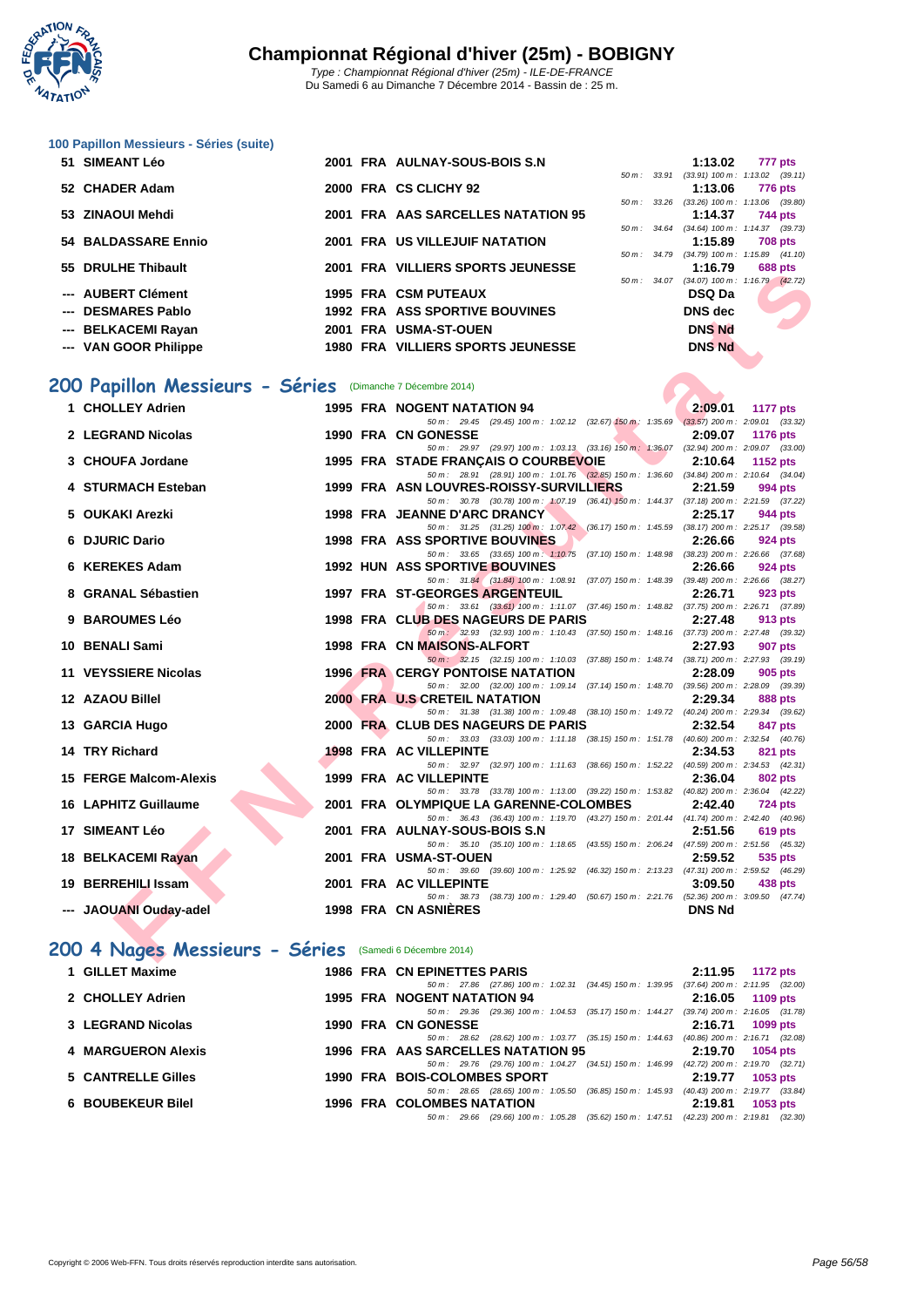

|    | 200 4 Nages Messieurs - Séries (suite)<br>7 STURMACH Esteban |  | 1999 FRA ASN LOUVRES-ROISSY-SURVILLIERS<br>2:20.25                                                                                                 | <b>1046 pts</b> |
|----|--------------------------------------------------------------|--|----------------------------------------------------------------------------------------------------------------------------------------------------|-----------------|
|    | 8 TRY Richard                                                |  | 50 m : 29.35 (29.35) 100 m : 1:06.44 (37.09) 150 m : 1:49.46 (43.02) 200 m : 2:20.25 (30.79)<br>1998 FRA AC VILLEPINTE<br>2:24.44                  | 985 pts         |
|    | 9 BERNARD Pierre-Elie                                        |  | 50 m: 30.91 (30.91) 100 m: 1:09.65 (38.74) 150 m: 1:48.92 (39.27) 200 m: 2:24.44 (35.52)                                                           |                 |
|    |                                                              |  | 1995 FRA CN EPINETTES PARIS<br>2:24.63<br>50 m: 29.56 (29.56) 100 m: 1:06.97 (37.41) 150 m: 1:49.62 (42.65) 200 m: 2:24.63 (35.01)                 | 983 pts         |
|    | <b>10 BAROUMES Léo</b>                                       |  | 1998 FRA CLUB DES NAGEURS DE PARIS<br>2:25.83<br>50 m: 30.76 (30.76) 100 m: 1:08.17 (37.41) 150 m: 1:50.48 (42.31) 200 m: 2:25.83 (35.35)          | 966 pts         |
|    | 11 DELOMEZ Romain                                            |  | <b>1998 FRA COLOMBES NATATION</b><br>2:26.01<br>50 m: 31.33 (31.33) 100 m: 1:08.80 (37.47) 150 m: 1:51.32 (42.52) 200 m: 2:26.01 (34.69)           | 963 pts         |
|    | 12 LE LOHER Guillaume                                        |  | 1998 FRA CS CLICHY 92<br>2:26.11                                                                                                                   | 962 pts         |
|    | <b>13 BARON Emeric</b>                                       |  | 50 m: 31.38 (31.38) 100 m: 1:10.13 (38.75) 150 m: 1:52.56 (42.43) 200 m: 2:26.11 (33.55)<br>1989 FRA CANETON CLUB DE BEAUMONT<br>2:27.02           | 949 pts         |
|    | <b>14 DUHAMEL Antoine</b>                                    |  | 50 m: 31.88 (31.88) 100 m: 1:11.36 (39.48) 150 m: 1:51.26 (39.90) 200 m: 2:27.02 (35.76)<br>1996 FRA CANETON CLUB DE BEAUMONT<br>2:28.31           | 931 pts         |
|    | 15 JANIW Karl-Joris                                          |  | 50 m: 31.54 (31.54) 100 m: 1:12.51 (40.97) 150 m: 1:53.07 (40.56) 200 m: 2:28.31 (35.24)<br><b>1997 FRA RSC MONTREUIL</b><br>2:28.50               | 928 pts         |
|    | 16 REMOND Arthur                                             |  | 50 m: 31.29 (31.29) 100 m: 1:10.43 (39.14) 150 m: 1:52,56 (42.13) 200 m: 2:28.50 (35.94)<br>2000 FRA RACING CLUB DE FRANCE WP<br>2:28.84           | 923 pts         |
|    | 17 GAILLART Baptiste                                         |  | 50 m: 33.48 (33.48) 100 m: 1:11.07 (37.59) 150 m: 1:53.78 (42.71) 200 m: 2:28.84 (35.06)<br>1997 FRA RACING CLUB DE FRANCE WP<br>2:28.95           | 922 pts         |
|    | 18 LE PORS Adrien                                            |  | 50 m: 32.75 (32.75) 100 m: 1:13.82 (41.07) 150 m: 1:54.90 (41.08) 200 m: 2:28.95 (34.05)<br>1999 FRA CLUB DES NAGEURS DE PARIS<br>2:29.87          | 909 pts         |
| 19 | <b>GYSEMBERG Thomas</b>                                      |  | 50 m: 32.92 (32.92) 100 m: 1:10.97 (38.05) 150 m: 1:54.53 (43.56) 200 m: 2:29.87 (35.34)<br>2000 FRA CLUB DES NAGEURS DE PARIS<br>2:30.77          | 897 pts         |
|    |                                                              |  | 50 m: 34.75 (34.75) 100 m: 1:13.16 (38.41) 150 m: 1:55.33 (42.17) 200 m: 2:30.77 (35.44)<br>2000 FRA U.S CRETEIL NATATION                          |                 |
|    | 20 AZAOU Billel                                              |  | 2:31.02<br>50 m: 31.33 (31.33) 100 m: 1:11.33 (40.00) 150 m: 1:56.38 (45.05) 200 m: 2:31.02 (34.64)                                                | 893 pts         |
|    | 21 HADDADI Méziane                                           |  | <b>1996 FRA ES NANTERRE</b><br>2:31.86<br>50 m : 29.98 (29.98) 100 m : 1:08.02 (38.04) 150 m : 1:55.88 (47.86) 200 m : 2:31.86 (35.98)             | 882 pts         |
|    | 22 POMMEREAU Maxime                                          |  | <b>1999 FRA U.S CRETEIL NATATION</b><br>2:32.03<br>50 m: 32.48 (32.48) 100 m: 1:09.78 (37.30) 150 m: 1:57.27 (47.49) 200 m: 2:32.03 (34.76)        | 880 pts         |
|    | 23 MARGUERON Romain                                          |  | 1999 FRA AAS SARCELLES NATATION 95<br>2:32.18<br>50 m: 33.63 (33.63) 100 m: 1:11.88 (38.25) 150 m: 1:57.02 (45.14) 200 m: 2:32.18 (35.16)          | 878 pts         |
| 24 | <b>BERNARD-MOES Maxime</b>                                   |  | 2000 FRA CERGY PONTOISE NATATION<br>2:33.14                                                                                                        | 865 pts         |
| 25 | <b>MAGUERRE Thomas</b>                                       |  | 50 m: 32.19 (32.19) 100 m: 1:12.99 (40.80) 150 m: 1:59.16 (46.17) 200 m: 2:33.14 (33.98)<br>2000 FRA SN FRANCONVILLE<br>2:33.58                    | 859 pts         |
|    | 26 LE PRIOL Etienne                                          |  | 50 m : 32.74 (32.74) 100 m : 1:13.01 (40.27) 150 m : 1:57.54 (44.53) 200 m : 2:33.58 (36.04)<br>2000 FRA CLUB DES NAGEURS DE PARIS<br>2:34.35      | 849 pts         |
|    | 27 LEITAO Florian                                            |  | 50 m: 35.22 (35.22) 100 m: 1:15.32 (40.10) 150 m: 2:01.10 (45.78) 200 m: 2:34.35 (33.25)<br><b>1999 FRA AS ARGENTEUIL NATATION</b><br>2:34.42      | 848 pts         |
|    | 28 LATRECHE Adam                                             |  | 50 m : 33.05 (33.05) 100 m : 1:13.56 (40.51) 150 m : 2:00.44 (46.88) 200 m : 2:34.42 (33.98)<br><b>2001 FRA CERGY PONTOISE NATATION</b><br>2:34.45 | 847 pts         |
|    | 29 SCHILOVITZ Jules                                          |  | 50 m: 33.23 (33.23) 100 m: 1:14.59 (41.36) 150 m: 1:57.50 (42.91) 200 m: 2:34.45 (36.95)<br>2000 FRA CLUB DES NAGEURS DE PARIS<br>2:34.80          | 843 pts         |
|    | 30 DAGORNE wladimir                                          |  | $50 m$ : $32.43$ $(32.43)$<br>$100 m: -$<br>150 m: 1:59.66 (1:27.23) 200 m: 2:34.80 (35.14)<br>2000 FRA STADE FRANÇAIS O COURBEVOIE<br>2:35.50     |                 |
|    |                                                              |  | 50 m: 33.00 (33.00) 100 m: 1:13.41 (40.41) 150 m: 1:59.47 (46.06) 200 m: 2:35.50 (36.03)                                                           | 833 pts         |
|    | 31 MAAZOUZ Aladdin                                           |  | 2000 FRA BOIS-COLOMBES SPORT<br>2:35.60<br>50 m: 32.66 (32.66) 100 m: 1:13.16 (40.50) 150 m: 1:59.19 (46.03) 200 m: 2:35.60 (36.41)                | 832 pts         |
|    | 32 ZINAOUI Mehdi                                             |  | 2001 FRA AAS SARCELLES NATATION 95<br>2:36.84<br>50 m: 34.26 (34.26) 100 m: 1:15.72 (41.46) 150 m: 2:01.03 (45.31) 200 m: 2:36.84 (35.81)          | 816 pts         |
|    | 33 ENCAOUA Noam                                              |  | 1998 FRA RACING CLUB DE FRANCE WP<br>2:37.28                                                                                                       | 810 pts         |
|    | 34 SCHOUPPE Paul                                             |  | 50 m: 32.12 (32.12) 100 m: 1:11.86 (39.74) 150 m: 1:58.35 (46.49) 200 m: 2:37.28 (38.93)<br>2000 FRA CLUB DES NAGEURS DE PARIS<br>2:38.27          | 797 pts         |
|    | 35 ROUBY Hugo                                                |  | 50 m : 35.49 (35.49) 100 m : 1:15.79 (40.30) 150 m : 2:01.69 (45.90) 200 m : 2:38.27 (36.58)<br><b>2000 FRA AS HERBLAY NATATION</b><br>2:38.52     | 794 pts         |
|    | 36 PRETE Alexandre                                           |  | 50 m: 34.48 (34.48) 100 m: 1:15.68 (41.20) 150 m: 2:02.59 (46.91) 200 m: 2:38.52 (35.93)<br>1996 FRA JEANNE D'ARC DRANCY<br>2:41.20                | 760 pts         |
|    | 37 MALATRE Sacha                                             |  | 50 m: 31.40 (31.40) 100 m: 1:12.45 (41.05) 150 m: 2:01.93 (49.48) 200 m: 2:41.20 (39.27)<br>2000 FRA AULNAY-SOUS-BOIS S.N<br>2:41.29               | 759 pts         |
|    | 38 COLACICCO Enzo                                            |  | 50 m: 36.01 (36.01) 100 m: 1:18.59 (42.58) 150 m: 2:05.66 (47.07) 200 m: 2:41.29 (35.63)<br>2001 FRA USM GAGNY<br>2:42.33                          | 746 pts         |
|    | <b>39 MOUTARDE Etienne</b>                                   |  | 50 m: 34.83 (34.83) 100 m: 1:19.41 (44.58) 150 m: 2:06.20 (46.79) 200 m: 2:42.33 (36.13)<br>2001 FRA ST-GEORGES ARGENTEUIL<br>2:42.55              |                 |
|    |                                                              |  | 50 m: 34.80 (34.80) 100 m: 1:19.35 (44.55) 150 m: 2:07.19 (47.84) 200 m: 2:42.55 (35.36)                                                           | 743 pts         |
|    | 40 FRANCOIS Flavien                                          |  | 2001 FRA CSM GENEVILLIERS<br>2:42.78<br>50 m: 35.46 (35.46) 100 m: 1:18.61 (43.15) 150 m: 2:05.43 (46.82) 200 m: 2:42.78 (37.35)                   | 740 pts         |

**41 VANDAELE Quentin 2001 FRA NOGENT NATATION 94 2:42.94 738 pts**

50 m : 38.08 (38.08) 100 m : 1:21.23 (43.15) 150 m : 2:06.53 (45.30) 200 m : 2:42.94 (36.41)<br>**DMBES NATATION** 2:49.96 654 pts

50 m : 36.10 (36.10) 100 m : 1:21.32 (45.22) 150 m : 2:14.09 (52.77) 200 m : 2:49.96 (35.87)

**42 FERNANA Oussama 2001 FRA COLOMBES NATATION 2:49.96 654 pts**